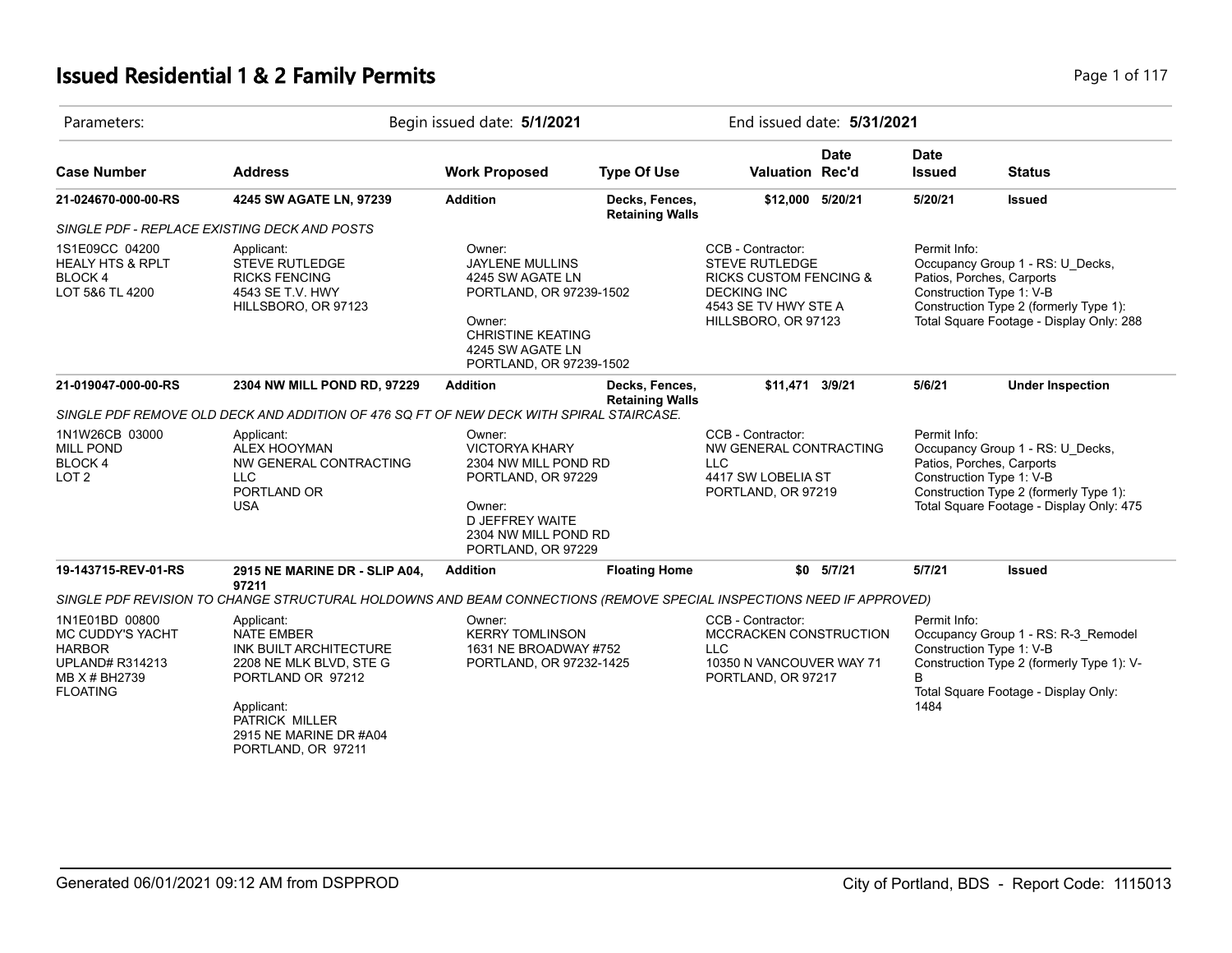# **Issued Residential 1 & 2 Family Permits Page 2 of 117** and **Page 2 of 117**

| <b>Case Number</b>                                                                                               | <b>Address</b>                                                                                                                                                                                                                                              | <b>Work Proposed</b>                                                                                                                                                    | <b>Type Of Use</b>                      | <b>Valuation Rec'd</b>                                                                                     | <b>Date</b>       | <b>Date</b><br><b>Issued</b> | <b>Status</b>                                                                                                                                                                                     |
|------------------------------------------------------------------------------------------------------------------|-------------------------------------------------------------------------------------------------------------------------------------------------------------------------------------------------------------------------------------------------------------|-------------------------------------------------------------------------------------------------------------------------------------------------------------------------|-----------------------------------------|------------------------------------------------------------------------------------------------------------|-------------------|------------------------------|---------------------------------------------------------------------------------------------------------------------------------------------------------------------------------------------------|
| 19-208176-REV-01-RS                                                                                              | 11017 S TRYON AVE, 97219                                                                                                                                                                                                                                    | <b>Addition</b>                                                                                                                                                         | <b>Single Family</b><br><b>Dwelling</b> | \$95,000 2/16/21                                                                                           |                   | 5/5/21                       | <b>Issued</b>                                                                                                                                                                                     |
|                                                                                                                  | SINGLE PDF - VALUE ADDED REVISION TO WALKWAY AND ADD SECOND LEVEL GAME ROOM OVER GARAGE                                                                                                                                                                     |                                                                                                                                                                         |                                         |                                                                                                            |                   |                              |                                                                                                                                                                                                   |
| 1S1E34AA 04400<br>PALATINE HILL 3<br>BLOCK 108<br><b>LOT 4-8</b><br>LOT 13-17                                    | Applicant:<br><b>ANDY STEMBER</b><br><b>JAS ENGINEERING</b><br>1419 WASHINGTON ST #100<br>OREGON CITY, OR 97045                                                                                                                                             | Owner:<br>ERICA NAITO-CAMPBELL<br>11017 S TRYON AVE<br>PORTLAND, OR 97219-7829                                                                                          |                                         | CCB - Contractor:<br>LEVEL UP REMODELING INC<br>22681 S FERGUSON RD<br>BEAVERCREEK, OR 97004               |                   | Permit Info:<br>B<br>1091    | Occupancy Group 1 - RS: R-<br>3 Residential One and Two Family<br>Construction Type 1: V-B<br>Construction Type 2 (formerly Type 1): V-<br>Total Square Footage - Display Only:                   |
| 20-222259-000-00-RS                                                                                              | 6006 SE FRANCIS ST, 97206                                                                                                                                                                                                                                   | <b>Addition</b>                                                                                                                                                         | <b>Single Family</b><br><b>Dwelling</b> | \$25,717 3/4/21                                                                                            |                   | 5/12/21                      | <b>Issued</b>                                                                                                                                                                                     |
| <b>SEPARATE</b><br>1S2E07DA 13100<br><b>STEWART PK</b><br><b>BLOCK 5</b><br><b>LOT 12</b><br>20-211135-000-00-RS | SINGLE PDF - ADDITION OF 210SF TO MAIN FLOOR, INCREASING SIZE OF KITCHEN AND DINING ROOM; NEW CRAWL SPACE; AND NON HABITABLE ATTIC* ET, PT, MT<br>Applicant:<br><b>ERIC FURLONG</b><br>6006 SE FRANCIS ST<br>PORTLAND OR 97206<br>6036 SE SHERMAN ST, 97215 | Owner:<br><b>ERIC FURLONG</b><br>6006 SE FRANCIS ST<br>PORTLAND, OR 97206<br>Owner:<br><b>APRIL ZOHN</b><br>6006 SE FRANCIS ST<br>PORTLAND, OR 97206<br><b>Addition</b> | <b>Single Family</b>                    |                                                                                                            | \$21,875 11/18/20 | Permit Info:<br>5/25/21      | Occupancy Group 1 - RS: R-<br>3 Residential One and Two Family<br>Construction Type 1: V-B<br>Construction Type 2 (formerly Type 1):<br>Total Square Footage - Display Only: 210<br><b>Issued</b> |
|                                                                                                                  |                                                                                                                                                                                                                                                             |                                                                                                                                                                         | <b>Dwelling</b>                         |                                                                                                            |                   |                              |                                                                                                                                                                                                   |
|                                                                                                                  | PS-6 SINGLE PDF. ADDITION OF 177 SF FOR SITTING AREA & AND EXPAND BATHROOM * ET, PT, MT SEPARATE                                                                                                                                                            |                                                                                                                                                                         |                                         |                                                                                                            |                   |                              |                                                                                                                                                                                                   |
| 1S2E06DD 16200<br><b>MITTLEMAN ADD</b><br>BLOCK <sub>3</sub><br>LOT <sub>3</sub>                                 | Applicant:<br><b>KEVIN MADDING</b><br>NEANDERTHAL CONSTRUCTION<br>11540 SW COLE LN<br>TIGARD OR 97224                                                                                                                                                       | Owner:<br><b>TIMOTHY HERRICK</b><br>6036 SE SHERMAN ST<br>PORTLAND, OR 97215<br>Owner:<br><b>JOAN HERRICK</b><br>6036 SE SHERMAN ST<br>PORTLAND, OR 97215               |                                         | CCB - Contractor:<br>NEANDERTHAL<br><b>CONSTRUCTION LLC</b><br>11540 SW COLE LN<br><b>TIGARD, OR 97224</b> |                   | Permit Info:                 | Occupancy Group 1 - RS: R-<br>3 Residential One and Two Family<br>Construction Type 1: V-B<br>Construction Type 2 (formerly Type 1):<br>Total Square Footage - Display Only: 175                  |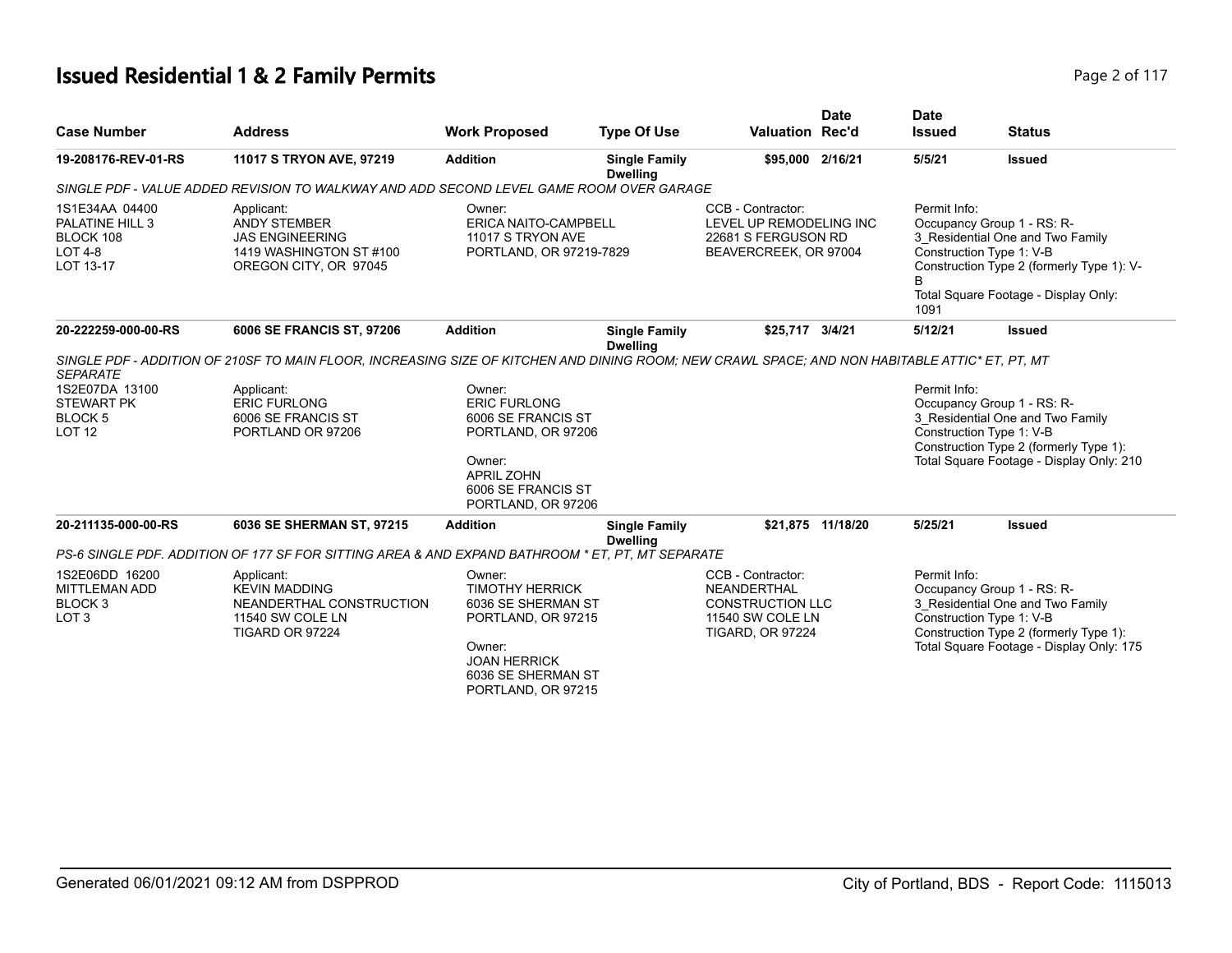# **Issued Residential 1 & 2 Family Permits Page 117 Page 117 Page 3 of 117**

| <b>Case Number</b>                                                                | <b>Address</b>                                                                                                                           | <b>Work Proposed</b>                                                                                                                                       | <b>Type Of Use</b>                      | <b>Valuation Rec'd</b>                                                                                         | <b>Date</b>   | <b>Date</b><br><b>Issued</b>                                     | Status                                                                                                                                                  |
|-----------------------------------------------------------------------------------|------------------------------------------------------------------------------------------------------------------------------------------|------------------------------------------------------------------------------------------------------------------------------------------------------------|-----------------------------------------|----------------------------------------------------------------------------------------------------------------|---------------|------------------------------------------------------------------|---------------------------------------------------------------------------------------------------------------------------------------------------------|
| 20-215323-000-00-RS                                                               | 8323 N DANA AVE, 97203                                                                                                                   | <b>Addition</b>                                                                                                                                            | <b>Single Family</b><br><b>Dwelling</b> | \$86,378 12/2/20                                                                                               |               | 5/28/21                                                          | <b>Issued</b>                                                                                                                                           |
| <b>WITH NEW TRUSSES</b>                                                           | PAPER - 600 SF ADDITION TO BACK OF SFR FOR NEW BATHROOM, OFFICE, LIVING ROOM, AND REMODEL KITCHEN ; NEW PATIO COVER; REPLACE GARAGE ROOF |                                                                                                                                                            |                                         |                                                                                                                |               |                                                                  |                                                                                                                                                         |
| 1N1E08DB 09300<br>UNIVERSITY PK<br>BLOCK 127<br>LOT 9&10 TL 9300                  | Applicant:<br><b>DENNIS CRESSWELL</b><br>7208 N. OLIN AVE<br>PORTLAND, OR 97203                                                          | Owner:<br>MATTHEW NEEDHAM<br>8323 N DANA AVE<br>PORTLAND, OR 97203-3603<br>Owner:<br><b>JENNIFER NEEDHAM</b><br>8323 N DANA AVE<br>PORTLAND, OR 97203-3603 |                                         | CCB - Contractor:<br>DENNIS RAY CRESSWELL<br>8103 N EDISON<br>PORTLAND, OR 97203                               |               | Permit Info:<br>Construction Type 1: V-B                         | Occupancy Group 1 - RS: R-<br>3_Residential One and Two Family<br>Construction Type 2 (formerly Type 1): V-<br>Total Square Footage - Display Only: 890 |
| 20-198365-000-00-RS                                                               | 4318 NE GLISAN ST, 97213                                                                                                                 | <b>Addition</b>                                                                                                                                            | <b>Single Family</b><br><b>Dwelling</b> | \$15.649 10/6/20                                                                                               |               | 5/21/21                                                          | <b>Under Inspection</b>                                                                                                                                 |
| *SINGLE PDF* building 324 sqft attached new garage.                               |                                                                                                                                          |                                                                                                                                                            |                                         |                                                                                                                |               |                                                                  |                                                                                                                                                         |
| 1N2E31CB 04300<br>LAURELHURST<br>BLOCK 115<br>ELY 5' OF LOT 1<br>LOT <sub>2</sub> | Applicant:<br><b>WINSTON BISCHOF</b><br><b>SQFT STUDIOS</b><br>1804 NE M L KING BLVD, SUITE C<br>PORTLAND OR 97212-3980                  | Owner:<br><b>JASON MAZZETTA</b><br>4318 NE GLISAN ST<br>PORTLAND, OR 97213                                                                                 |                                         | CCB - Contractor:<br><b>SCHUYLER SILVA</b><br><b>SQFT STUDIOS LLC</b><br>929 NE 23RD AVE<br>PORTLAND, OR 97232 |               | Permit Info:<br>Garage\Utility Misc.<br>Construction Type 1: V-B | Occupancy Group 1 - RS: U_Private<br>Construction Type 2 (formerly Type 1):<br>Total Square Footage - Display Only: 324                                 |
| 19-207348-DFS-03-RS                                                               | 4022 NE MALLORY AVE - Unit B,<br>97212                                                                                                   | <b>Addition</b>                                                                                                                                            | <b>Single Family</b><br><b>Dwelling</b> |                                                                                                                | \$800 4/14/21 | 5/3/21                                                           | <b>Final</b>                                                                                                                                            |
| SINGLE PDF- DFS FOR DECK RAILINGS                                                 |                                                                                                                                          |                                                                                                                                                            |                                         |                                                                                                                |               |                                                                  |                                                                                                                                                         |
| 1N1E22DA 15200                                                                    | Applicant:<br><b>BOBBY JONES</b>                                                                                                         | Owner:<br><b>BOBBY JONES</b><br>PO BOX 11323<br>PORTLAND, OR 97211                                                                                         |                                         |                                                                                                                |               | Permit Info:<br>Construction Type 1: V-B<br>5164                 | Occupancy Group 1 - RS: R-<br>3 Residential One and Two Family<br>Construction Type 2 (formerly Type 1): V-<br>Total Square Footage - Display Only:     |
| 19-198059-REV-02-RS                                                               | 5004 SE 85TH AVE, 97266                                                                                                                  | <b>Addition</b>                                                                                                                                            | <b>Single Family</b><br><b>Dwelling</b> |                                                                                                                | $$0$ $5/5/21$ | 5/5/21                                                           | <b>Issued</b>                                                                                                                                           |
|                                                                                   | SINGLE PDF REVISION TO REPLACE ENTIRE FOUNDATION DUE TO CRACKS AND DRYROT                                                                |                                                                                                                                                            |                                         |                                                                                                                |               |                                                                  |                                                                                                                                                         |
| 1S2E16BC 01600<br><b>MAGDELINA PK</b><br>BLOCK 6<br>LOT 1 EXC S 10'               | Applicant:<br><b>KEVIN PARTAIN</b><br><b>URBAN VISIONS</b><br>223 NE 56TH AVENUE<br>PORTLAND, OR 97213                                   | Owner:<br>A LORENA CONNELLY<br>8933 SE VALENTINE DR<br>HAPPY VALLEY, OR 97086                                                                              |                                         |                                                                                                                |               | Permit Info:<br>Construction Type 1: V-B<br>2320                 | Occupancy Group 1 - RS: R-<br>3 Residential One and Two Family<br>Construction Type 2 (formerly Type 1): V-<br>Total Square Footage - Display Only:     |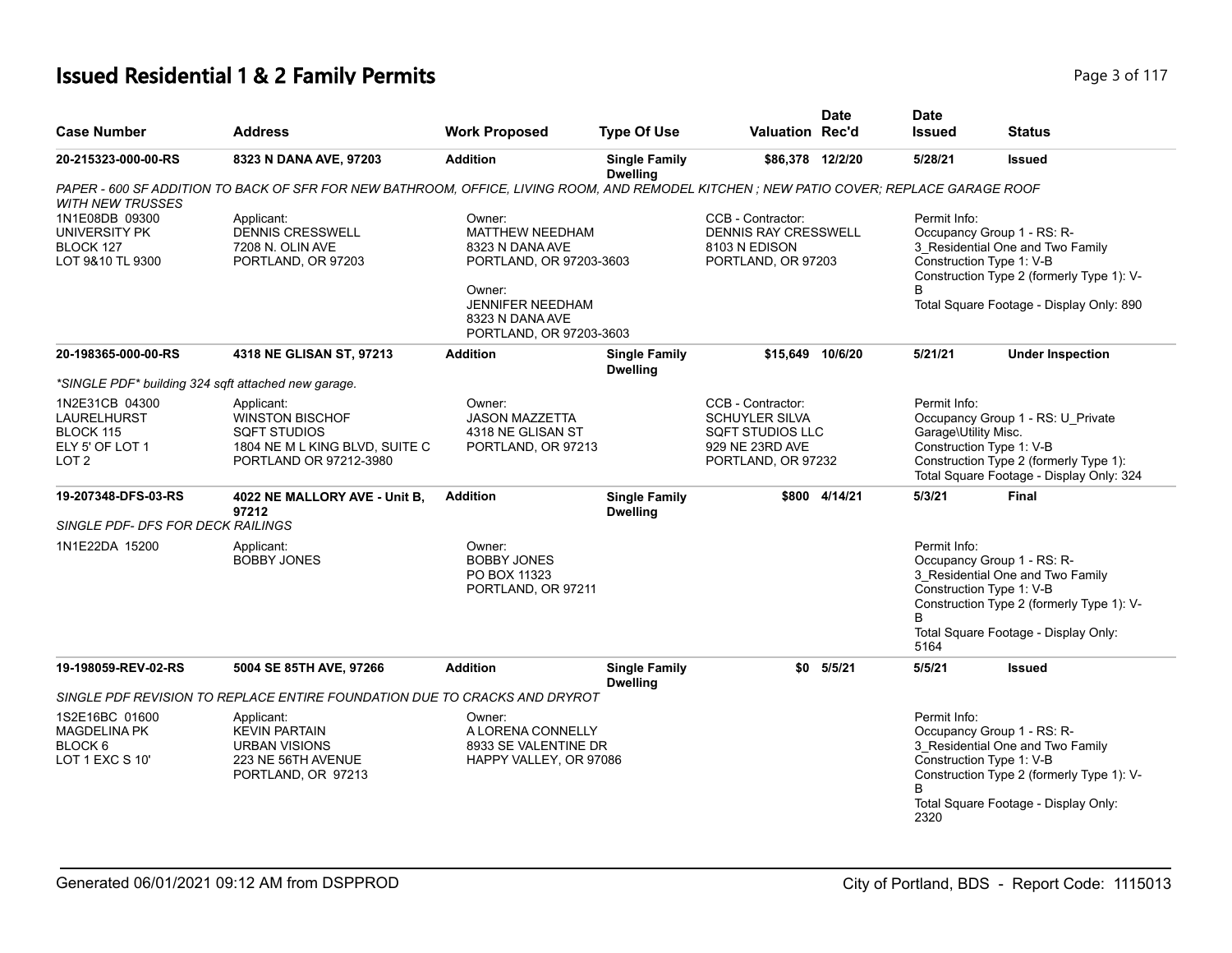# **Issued Residential 1 & 2 Family Permits Page 1 and 2018 12 Page 4 of 117**

| <b>Case Number</b>                                                                                         | <b>Address</b>                                                                                                                            | <b>Work Proposed</b>                                                                                                                                                           | <b>Type Of Use</b>                      | Valuation Rec'd                                                                                                                                                                                                                                                                                     | <b>Date</b> | <b>Date</b><br><b>Issued</b>         | <b>Status</b>                                                                                                                                                                       |
|------------------------------------------------------------------------------------------------------------|-------------------------------------------------------------------------------------------------------------------------------------------|--------------------------------------------------------------------------------------------------------------------------------------------------------------------------------|-----------------------------------------|-----------------------------------------------------------------------------------------------------------------------------------------------------------------------------------------------------------------------------------------------------------------------------------------------------|-------------|--------------------------------------|-------------------------------------------------------------------------------------------------------------------------------------------------------------------------------------|
| 20-215903-000-00-RS                                                                                        | 5324 NE CLACKAMAS ST, 97213                                                                                                               | <b>Addition</b>                                                                                                                                                                | <b>Single Family</b><br><b>Dwelling</b> | \$18,000 11/23/20                                                                                                                                                                                                                                                                                   |             | 5/12/21                              | <b>Issued</b>                                                                                                                                                                       |
|                                                                                                            | SINGLE PDF - NEW 480 SQFT PATIO COVER AT BACK OF HOUSE, W/ NEW POSTS AND FOOTINGS                                                         |                                                                                                                                                                                |                                         |                                                                                                                                                                                                                                                                                                     |             |                                      |                                                                                                                                                                                     |
| 1N2E31AB 02900<br><b>COLWELLS ADD</b><br>BLOCK 4<br>LOT <sub>3</sub>                                       | Applicant:<br><b>TONY FRASSETTO</b><br><b>RICKS CUSTOM FENCING &amp;</b><br><b>DECKING</b><br>17855 NE HALSEY ST<br>PORTLAND, OR 97230    | Owner:<br><b>MARGARET MCIRVIN</b><br>2000 NE 42ND AVE #D PMB 365<br>PORTLAND, OR 97213<br>Owner:<br><b>KATHRYN NORTON</b><br>2000 NE 42ND AVE #D PMB 365<br>PORTLAND, OR 97213 |                                         | CCB - Contractor:<br><b>STEVE RUTLEDGE</b><br><b>RICKS CUSTOM FENCING &amp;</b><br><b>DECKING INC</b><br>4543 SE TV HWY STE A<br>HILLSBORO, OR 97123                                                                                                                                                |             | Permit Info:                         | Occupancy Group 1 - RS: U Decks,<br>Patios, Porches, Carports<br>Construction Type 1: V-B<br>Construction Type 2 (formerly Type 1):<br>Total Square Footage - Display Only: 480     |
| 20-178820-000-00-RS                                                                                        | 7448 N JORDAN AVE, 97203                                                                                                                  | <b>Addition</b>                                                                                                                                                                | <b>Single Family</b><br><b>Dwelling</b> | \$12,246 8/18/20                                                                                                                                                                                                                                                                                    |             | 5/12/21                              | <b>Issued</b>                                                                                                                                                                       |
|                                                                                                            | SINGLE PDF ADDITION OF 50 SQ FT TO SFR IN DINING ROOM AREA AND REMOVE BEARING WALL BETWEEN KITCHEN AND LIVING ROOM                        |                                                                                                                                                                                |                                         |                                                                                                                                                                                                                                                                                                     |             |                                      |                                                                                                                                                                                     |
| 1N1E08CC 02800<br>UNIVERSITY PK<br>BLOCK 72<br>LOT <sub>28</sub><br>S 1/2 OF LOT 29                        | Applicant:<br><b>SCOTT MIZEE</b><br>DRAW 2 BUILD ARCHITECTURE<br><b>LLC</b><br>7302 N RICHMOND AVE<br>PORTLAND, OR 97203                  | Owner:<br>CHAD NIEUWENDORP<br>7448 N JORDAN AVE<br>PORTLAND, OR 97203-4451<br>Owner:<br><b>JENNIFER NIEUWENDORP</b><br>7448 N JORDAN AVE<br>PORTLAND, OR 97203-4451            |                                         |                                                                                                                                                                                                                                                                                                     |             | Permit Info:<br><sub>R</sub>         | Occupancy Group 1 - RS: R-<br>3 Residential One and Two Family<br>Construction Type 1: V-B<br>Construction Type 2 (formerly Type 1): V-<br>Total Square Footage - Display Only: 200 |
| 19-230705-000-00-RS                                                                                        | 5812 NE ALTON ST, 97213                                                                                                                   | <b>Addition</b>                                                                                                                                                                | <b>Single Family</b><br><b>Dwelling</b> | \$5.848 9/22/19                                                                                                                                                                                                                                                                                     |             | 5/3/21                               | Final                                                                                                                                                                               |
|                                                                                                            | SINGLE PDF- MRAA- 549 SF ADDITION OF LIVING SPACE. 306 SF ADDITION OF NON-HABITABLE SPACE FOR ATTACHED GARAGE. REMOVE EXISTING HALF STORY |                                                                                                                                                                                |                                         |                                                                                                                                                                                                                                                                                                     |             |                                      |                                                                                                                                                                                     |
| ATTIC, TO BE REPLACED BY NEW 2ND FLOOR.<br>1N2E19DD 05600<br><b>BURFIELD ADD</b><br><b>BLOCK 3 TL 5600</b> | Applicant:<br>ALEX D FLIKEMMA<br>NW Executive Homes &<br>Development LLC<br>PO BOX 818<br><b>BORING, OR 97009</b>                         | Owner:<br><b>GILLIAN S ELLENBY TR</b><br>5812 NE ALTON ST<br>PORTLAND, OR 97213                                                                                                |                                         | CCB - Contractor:<br><b>EAST WEST PLUMBING INC</b><br>21800 BOHNA PARK<br>DAMASCUS, OR 97089<br>CCB - Contractor:<br>AFFINITY ELECTRIC LLC<br>24506 NE 72ND AVE<br>BATTLE GROUND, WA 98604<br>CCB - Contractor:<br><b>INTERLOCK INVESTMENTS LLC</b><br><b>PO BOX 818</b><br><b>BORING, OR 97009</b> |             | Permit Info:<br>Garage\Utility Misc. | Occupancy Group 1 - RS: U_Private<br>Construction Type 1: V-B<br>Construction Type 2 (formerly Type 1):<br>Total Square Footage - Display Only: 120                                 |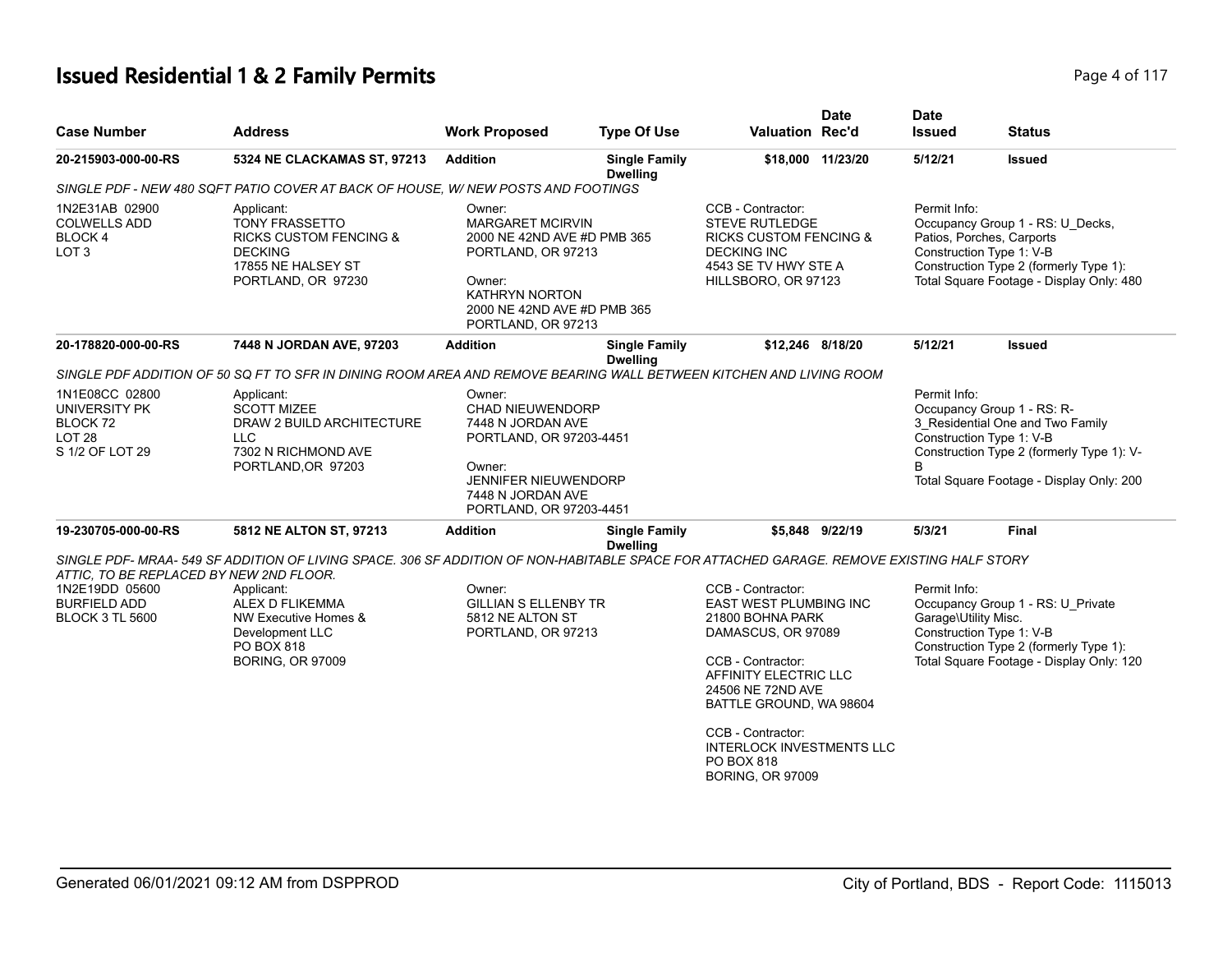# **Issued Residential 1 & 2 Family Permits Page 117 Page 117 Page 1117**

| <b>Case Number</b>                                                              | <b>Address</b>                                                                                                                                                                                                                                                                                                                                                                                             | <b>Work Proposed</b>                                                                                                                                 | <b>Type Of Use</b>                      | <b>Valuation Rec'd</b>                                                                                                         | <b>Date</b> | <b>Date</b><br><b>Issued</b>                                                        | <b>Status</b>                                                                                                          |
|---------------------------------------------------------------------------------|------------------------------------------------------------------------------------------------------------------------------------------------------------------------------------------------------------------------------------------------------------------------------------------------------------------------------------------------------------------------------------------------------------|------------------------------------------------------------------------------------------------------------------------------------------------------|-----------------------------------------|--------------------------------------------------------------------------------------------------------------------------------|-------------|-------------------------------------------------------------------------------------|------------------------------------------------------------------------------------------------------------------------|
| 20-116796-000-00-RS                                                             | 5335 SE 45TH AVE, 97206                                                                                                                                                                                                                                                                                                                                                                                    | <b>Addition</b>                                                                                                                                      | <b>Single Family</b><br><b>Dwelling</b> | \$120,000 2/14/20                                                                                                              |             | 5/18/21                                                                             | <b>Issued</b>                                                                                                          |
| LAUNDRY ROOM, ****TRADE PERMITS SEPARATE***                                     | MRAA - ADDITION OF SECOND STORY DORMERS TO CREATE LIVING SPACE, TO INCLUDE: MASTER BEDROOM AND BATHROOM, BEDROOM, SITTING AREA, AND                                                                                                                                                                                                                                                                        |                                                                                                                                                      |                                         |                                                                                                                                |             |                                                                                     |                                                                                                                        |
| 1S2E18BC 16000<br><b>AVONIA</b><br>BLOCK 3<br>LOT <sub>5</sub>                  | Applicant:<br>NATHAN ARNOLD<br><b>FASTER PERMITS</b><br>2000 SW 1ST AVE SUITE 420<br>PORTLAND OR 97201                                                                                                                                                                                                                                                                                                     | Owner:<br><b>MARK BUTCHER</b><br>5335 SE 45TH AVE<br>PORTLAND, OR 97206<br>Owner:<br><b>RYAN HARKRIDER</b><br>5335 SE 45TH AVE<br>PORTLAND, OR 97206 |                                         | CCB - Contractor:<br>CASCADIA CONSTRUCTION<br>AND DESIGN LLC<br>8300 N DWIGHT AVE<br>PORTLAND, OR 97203                        |             | Permit Info:<br>Occupancy Group 1 - RS: R-<br>Construction Type 1: V-B<br>1042      | 3_Residential One and Two Family<br>Construction Type 2 (formerly Type 1): V-<br>Total Square Footage - Display Only:  |
| 20-212416-REV-01-RS                                                             | 9016 N ENDICOTT AVE, 97217                                                                                                                                                                                                                                                                                                                                                                                 | <b>Addition</b>                                                                                                                                      | <b>Single Family</b>                    | \$4,000 5/4/21                                                                                                                 |             | 5/19/21                                                                             | <b>Issued</b>                                                                                                          |
|                                                                                 | SINGLE PDF - VALUE ADDED REVISION TO ENLARGE HOUSE FOOTPRINT AT SE CORNER BY APPROXIMATELY 150 SF. EXPANDING THE KITCHEN TO THE EAST AND<br>CHANGING THE BREAKFAST NOOK TO A LAUNDRY ROOM.                                                                                                                                                                                                                 |                                                                                                                                                      | <b>Dwelling</b>                         |                                                                                                                                |             |                                                                                     |                                                                                                                        |
| 1N1E09BB 03002<br>PENINSULAR ADD 2<br>BLOCK 21<br>LOT 13&14                     | Applicant:<br>JOHN CARHART<br>LOCKWOOD CARHART<br><b>ARCHITECTURE</b><br>1017 SW Morrison Suite 409<br>PORTLAND OR 97205                                                                                                                                                                                                                                                                                   | Owner:<br>ROYAL CREST HOME BUILDERS<br><b>INC</b><br>8960 SW BARNES RD<br>PORTLAND, OR 97225-6529                                                    |                                         | CCB - Contractor:<br>ROYAL CREST HOME BUILDERS<br><b>INC</b><br>8960 SW BARNES RD<br>PORTLAND, OR 97223                        |             | Permit Info:<br>Occupancy Group 1 - RS: R-<br>Construction Type 1: V-B<br>B<br>2083 | 3 Residential One and Two Family<br>Construction Type 2 (formerly Type 1): V-<br>Total Square Footage - Display Only:  |
| 21-043986-000-00-RS                                                             | 705 SE 55TH AVE, 97215                                                                                                                                                                                                                                                                                                                                                                                     | <b>Addition</b>                                                                                                                                      | <b>Single Family</b><br><b>Dwelling</b> | \$6,846 5/5/21                                                                                                                 |             | 5/24/21                                                                             | <b>Issued</b>                                                                                                          |
| 1S2E06AB 12400<br><b>MT TABOR</b><br>BLOCK <sub>1</sub><br>LOT <sub>1</sub>     | * SINGLE PDF * REMOVE AND REPLACE EXISTING FRONT PORCH AND DWELLING'S FOUNDATION IN THE SAME FOOTPRINT AND RAISE MAIN FLOOR ELEVATION BY<br>18" IN HEIGHT. NEW REAR DECK. CONVERT BASEMENT TO HABITABLE SPACE AND ADD NEW BASEMENT BATHROOM(2ND). REMODEL KITCHEN.<br>Applicant:<br><b>JONATHAN PITMAN</b><br>PITMAN CONSTRUCTION AND<br><b>REMODELING LLC</b><br>436 SW BIRDSDALE DR<br>GRESHAM, OR 97080 | Owner:<br><b>KYLE SILON</b><br>705 SE 55TH AVE<br>PORTLAND, OR 97215                                                                                 |                                         | CCB - Contractor:<br>PITMAN CONSTRUCTION AND<br><b>REMODELING LLC</b><br>436 SW BIRDSDALE DR<br>GRESHAM, OR 97080              |             | Permit Info:<br>Patios, Porches, Carports<br>Construction Type 1: V-B               | Occupancy Group 1 - RS: U_Decks,<br>Construction Type 2 (formerly Type 1):<br>Total Square Footage - Display Only: 267 |
| 21-034448-000-00-RS                                                             | 2025 NE SARATOGA ST, 97211                                                                                                                                                                                                                                                                                                                                                                                 | <b>Addition</b>                                                                                                                                      | <b>Single Family</b><br><b>Dwelling</b> | \$68,426 4/8/21                                                                                                                |             | 5/24/21                                                                             | <b>Under Inspection</b>                                                                                                |
|                                                                                 | *SINGLE PDF* MRAA. NEW SINGLE FLOOR ADDITION TO DWELLING. CREATE A NEW BATHROOM(2ND), AND RELOCATE LAUNDRY.                                                                                                                                                                                                                                                                                                |                                                                                                                                                      |                                         |                                                                                                                                |             |                                                                                     |                                                                                                                        |
| 1N1E14AD 21000<br><b>COLUMBIA HTS</b><br>BLOCK <sub>1</sub><br>LOT <sub>4</sub> | Applicant:<br>Scott Wacker<br><b>WACKER REMODEL, LLC</b><br>2454 NW WESTOVER RD, UNIT<br>301<br>Portland, OR 97210-3773                                                                                                                                                                                                                                                                                    | Owner:<br><b>KRISTEN TONER</b><br>2025 NE SARATOGA ST<br>PORTLAND, OR 97211-5238                                                                     |                                         | CCB - Contractor:<br><b>SCOTT A WACKER</b><br><b>WACKER REMODEL LLC</b><br>2454 NW WESTOVER ROAD<br>#301<br>PORTLAND, OR 97210 |             | Permit Info:<br>Occupancy Group 1 - RS: R-<br>Construction Type 1: V-B              | 3 Residential One and Two Family<br>Construction Type 2 (formerly Type 1):<br>Total Square Footage - Display Only: 524 |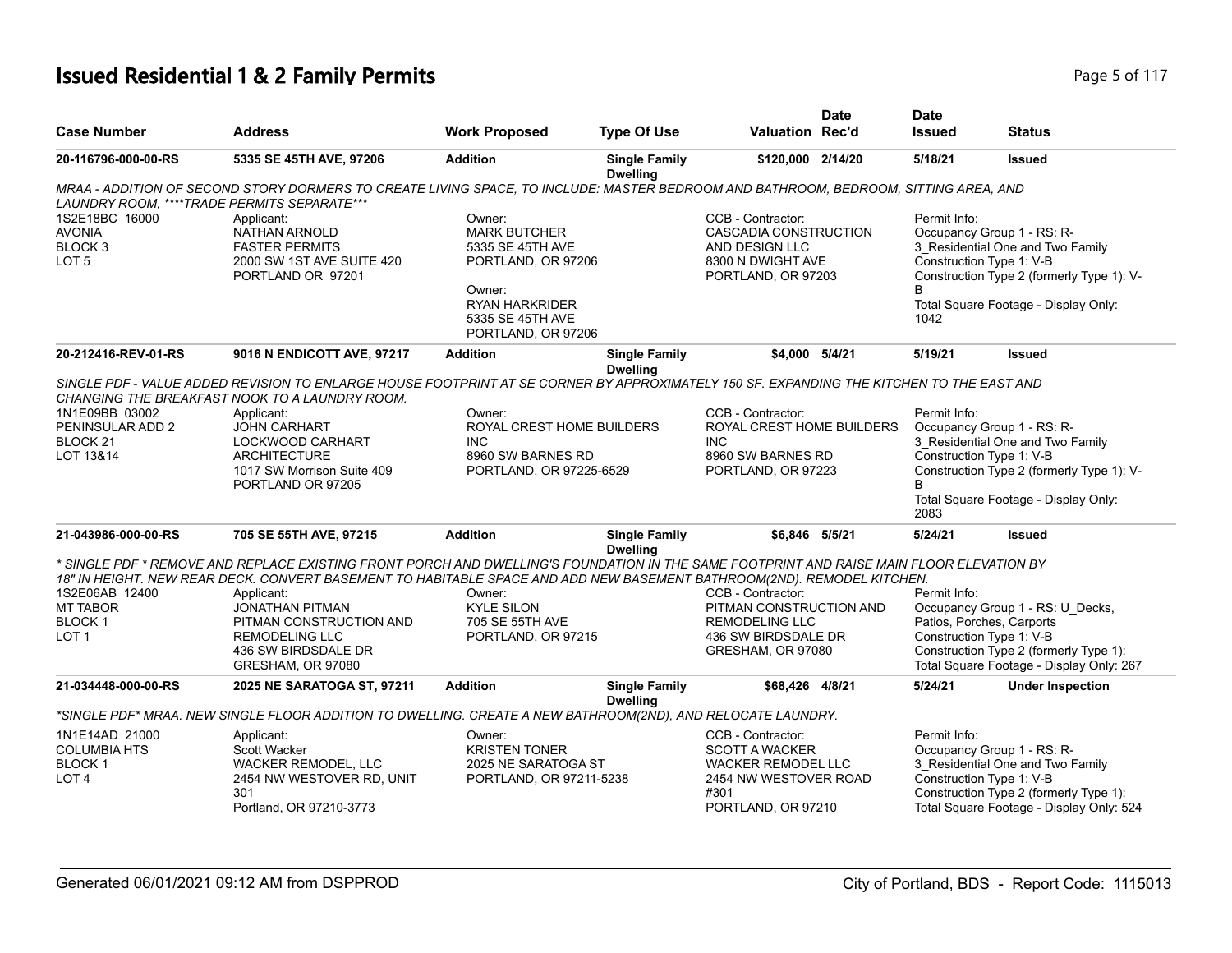# **Issued Residential 1 & 2 Family Permits Page 117 Page 6 of 117**

| <b>Case Number</b>                                                                 | <b>Address</b>                                                                                                                                  | <b>Work Proposed</b>                                                                                                                                          | <b>Type Of Use</b>                      | <b>Valuation Rec'd</b>                                                                                                         | <b>Date</b>     | <b>Date</b><br><b>Issued</b>                                                                                                                                                                    | <b>Status</b>                                                                                                                                                                   |
|------------------------------------------------------------------------------------|-------------------------------------------------------------------------------------------------------------------------------------------------|---------------------------------------------------------------------------------------------------------------------------------------------------------------|-----------------------------------------|--------------------------------------------------------------------------------------------------------------------------------|-----------------|-------------------------------------------------------------------------------------------------------------------------------------------------------------------------------------------------|---------------------------------------------------------------------------------------------------------------------------------------------------------------------------------|
| 21-035895-000-00-RS                                                                | 3432 NW THURMAN ST, 97210                                                                                                                       | <b>Addition</b>                                                                                                                                               | <b>Single Family</b><br><b>Dwelling</b> |                                                                                                                                | \$131 4/13/21   | 5/17/21                                                                                                                                                                                         | <b>Issued</b>                                                                                                                                                                   |
|                                                                                    | *SINGLE PDF* NEW SECOND FLOOR DORMER TO EXPAND EXISTING BEDROOM AND CLOSET SPACE. REMODEL EXISTING SECOND FLOOR BATHROOM.                       |                                                                                                                                                               |                                         |                                                                                                                                |                 |                                                                                                                                                                                                 |                                                                                                                                                                                 |
| 1N1E29CD 10200<br><b>WILLAMETTE HTS ADD</b><br>BLOCK 32<br><b>LOT 13</b>           | Applicant:<br>Scott Wacker<br><b>WACKER REMODEL, LLC</b><br>2454 NW WESTOVER RD, UNIT<br>301<br>Portland, OR 97210-3773                         | Owner:<br>ROBIN HOLMES-SULLIVAN<br>3432 NW THURMAN ST<br>PORTLAND, OR 97210<br>Owner:<br>KATHLEEN HOLMES-SULLIVAN<br>3432 NW THURMAN ST<br>PORTLAND, OR 97210 |                                         | CCB - Contractor:<br><b>SCOTT A WACKER</b><br><b>WACKER REMODEL LLC</b><br>2454 NW WESTOVER ROAD<br>#301<br>PORTLAND, OR 97210 |                 | Permit Info:                                                                                                                                                                                    | Occupancy Group 1 - RS: R-<br>3_Residential One and Two Family<br>Construction Type 1: V-B<br>Construction Type 2 (formerly Type 1):<br>Total Square Footage - Display Only: 1  |
| 21-038456-000-00-RS                                                                | 1905 SE HAROLD ST, 97202                                                                                                                        | <b>Addition</b>                                                                                                                                               | <b>Single Family</b><br><b>Dwelling</b> |                                                                                                                                | \$5,485 4/20/21 | 5/26/21                                                                                                                                                                                         | <b>Issued</b>                                                                                                                                                                   |
|                                                                                    | SINGLE PDF 5.5' X 7.5' MAIN LEVEL LAUNDRY ROOM ADDITION                                                                                         |                                                                                                                                                               |                                         |                                                                                                                                |                 |                                                                                                                                                                                                 |                                                                                                                                                                                 |
| 1S1E14AC 07700<br><b>MIDWAY ANNEX</b><br><b>BLOCK2</b><br>LOT <sub>6</sub>         | Applicant:<br><b>JAY HOFLICH</b><br><b>TARDIGRADE BUILDERS LLC</b><br>4038 NE MULTNOMAH ST<br>PORTLAND, OR 97232                                | Owner:<br><b>PAMELA BECKER</b><br>1905 SE HAROLD ST<br>PORTLAND, OR 97202<br>Owner:<br><b>THOMAS KEEFE</b><br>1905 SE HAROLD ST<br>PORTLAND, OR 97202         |                                         | CCB - Contractor:<br><b>TARDIGRADE BUILDERS LLC</b><br>3439 NE SANDY BLVD 640<br>PORTLAND, OR 97232                            |                 | Permit Info:<br>Occupancy Group 1 - RS: R-<br>3 Residential One and Two Family<br>Construction Type 1: V-B<br>Construction Type 2 (formerly Type 1):<br>Total Square Footage - Display Only: 42 |                                                                                                                                                                                 |
| 21-030389-000-00-RS                                                                | 2508 SW SHEFFIELD AVE - UNIT<br>A, 97201                                                                                                        | <b>Addition</b>                                                                                                                                               | <b>Single Family</b><br><b>Dwelling</b> |                                                                                                                                | \$4.898 3/29/21 | 5/15/21                                                                                                                                                                                         | <b>Under Inspection</b>                                                                                                                                                         |
|                                                                                    | REMODEL KITCHEN AND TWO EXISTING BATHROOMS AND POWDER ROOM. RECONFIGURE EXISTING EXTERIOR STAIRWAY TO EXPAND KITCHEN ON MAIN FLOOR.             |                                                                                                                                                               |                                         |                                                                                                                                |                 |                                                                                                                                                                                                 |                                                                                                                                                                                 |
| 1S1E04DD 10300<br><b>SEVENTH ST TERR</b><br>BLOCK <sub>2</sub><br>LOT 3-5 TL 10300 | REBUILD EXISTING DECKS IN REDUCED FOOTPRINT.<br>Applicant:<br><b>ERIK OSTMO</b><br>OSTMO CONSTRUCTION INC<br>PO BOX 25526<br>PORTLAND, OR 97298 | Owner:<br>KIMBERLY QUACH<br>12404 NW WOODLAND CT<br>PORTLAND, OR 97229-8306<br>Owner:<br>ALEXANDER QUACH<br>12404 NW WOODLAND CT<br>PORTLAND, OR 97229-8306   |                                         | CCB - Contractor:<br><b>ERIK OSTMO</b><br>OSTMO CONSTRUCTION INC<br>PO BOX 25526<br>PORTLAND, OR 97298                         |                 | Permit Info:                                                                                                                                                                                    | Occupancy Group 1 - RS: R-<br>3_Residential One and Two Family<br>Construction Type 1: V-B<br>Construction Type 2 (formerly Type 1):<br>Total Square Footage - Display Only: 40 |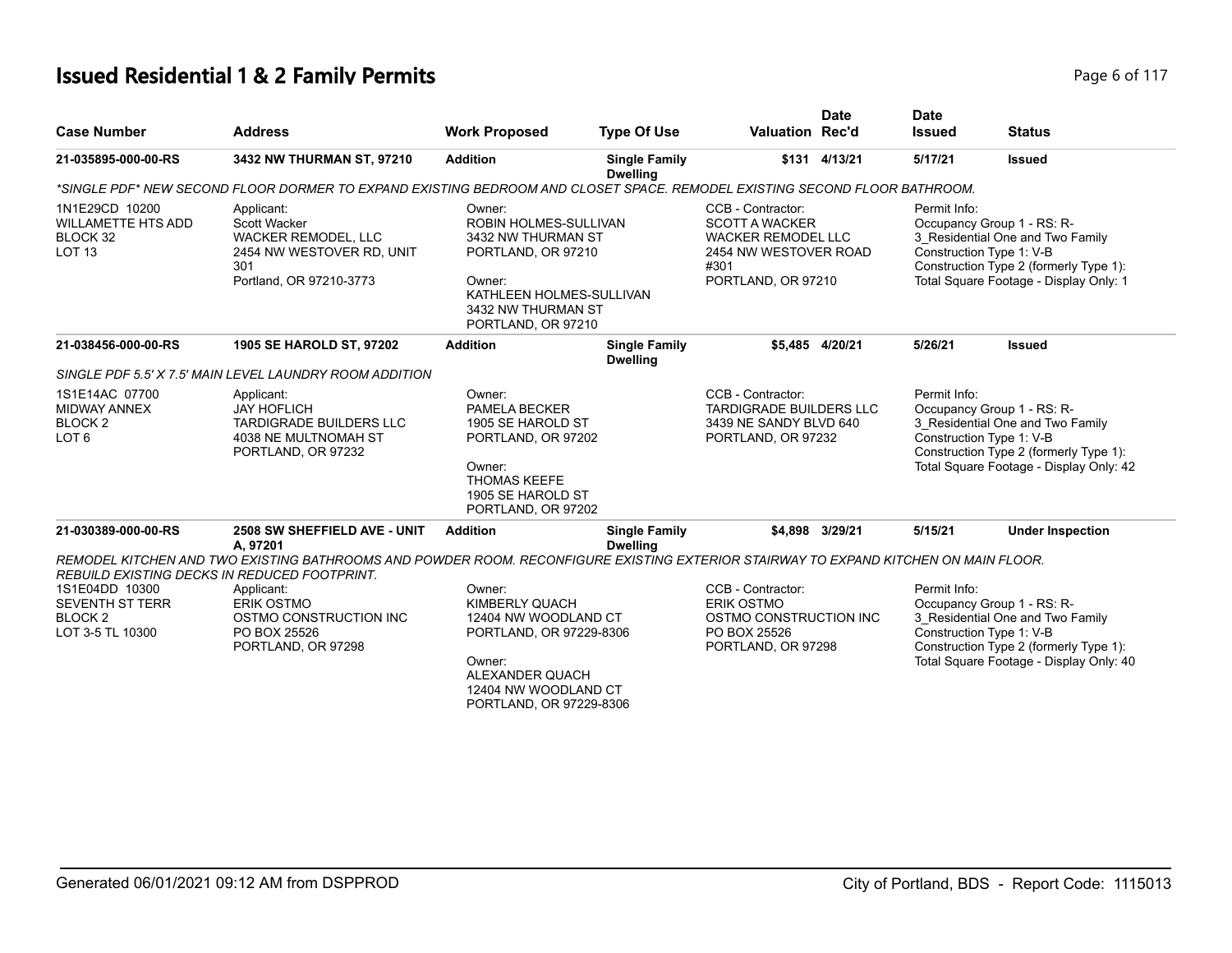# **Issued Residential 1 & 2 Family Permits Page 7 of 117 Page 7 of 117**

| <b>Case Number</b>                                                       | <b>Address</b>                                                                                                                                                                                                                                                                                                                             | <b>Work Proposed</b>                                                                                                                                        | <b>Type Of Use</b>                      | <b>Date</b><br><b>Valuation Rec'd</b>                                                                                                                                                                                                                                                                                                                                                                                                     | <b>Date</b><br><b>Issued</b> | <b>Status</b>                                                                                                                                                                    |
|--------------------------------------------------------------------------|--------------------------------------------------------------------------------------------------------------------------------------------------------------------------------------------------------------------------------------------------------------------------------------------------------------------------------------------|-------------------------------------------------------------------------------------------------------------------------------------------------------------|-----------------------------------------|-------------------------------------------------------------------------------------------------------------------------------------------------------------------------------------------------------------------------------------------------------------------------------------------------------------------------------------------------------------------------------------------------------------------------------------------|------------------------------|----------------------------------------------------------------------------------------------------------------------------------------------------------------------------------|
| 21-031195-000-00-RS                                                      | 107 NE 41ST AVE, 97232                                                                                                                                                                                                                                                                                                                     | <b>Addition</b>                                                                                                                                             | <b>Single Family</b><br><b>Dwelling</b> | \$36,738 3/31/21                                                                                                                                                                                                                                                                                                                                                                                                                          | 5/13/21                      | <b>Issued</b>                                                                                                                                                                    |
| KITCHEN, BATHROOM AND MUDROOM ADDTION                                    |                                                                                                                                                                                                                                                                                                                                            |                                                                                                                                                             |                                         |                                                                                                                                                                                                                                                                                                                                                                                                                                           |                              |                                                                                                                                                                                  |
| 1N1E36DA 06500<br>LAURELHURST<br>BLOCK 111<br><b>LOT 12</b>              | Applicant:<br><b>JOHN MCCULLOCH</b><br>MCCULLOCH CONSTRUCTION<br><b>CORP</b><br>1729 NE SISKIYOU ST<br>PORTLAND, OR 97212                                                                                                                                                                                                                  | Owner:<br><b>DAVID KRAMER</b><br>107 NE 41ST AVE<br>PORTLAND, OR 97232-3415<br>Owner:<br><b>SUMMER KRAMER</b><br>107 NE 41ST AVE<br>PORTLAND, OR 97232-3415 |                                         | CCB - Contractor:<br><b>JOHN MCCULLOCH</b><br>MCCULLOCH CONSTRUCTION<br><b>CORP</b><br>1729 NE SISKIYOU ST<br>PORTLAND, OR 97212                                                                                                                                                                                                                                                                                                          | Permit Info:                 | Occupancy Group 1 - RS: R-<br>3_Residential One and Two Family<br>Construction Type 1: V-B<br>Construction Type 2 (formerly Type 1):<br>Total Square Footage - Display Only: 300 |
| 21-043456-000-00-RS                                                      | 1316 SE 46TH AVE, 97215                                                                                                                                                                                                                                                                                                                    | <b>Addition</b>                                                                                                                                             | <b>Single Family</b><br><b>Dwelling</b> | \$13,058 5/4/21                                                                                                                                                                                                                                                                                                                                                                                                                           | 5/5/21                       | Issued                                                                                                                                                                           |
| 1S2E06BD 11100<br><b>ARCADIA</b><br>BLOCK <sub>3</sub><br>S 1/2 OF LOT 1 | SINGLE PDF 100 SF DORMER ADDITION TO CREATE NEW MASTER SUITE. 1 NEW BATHROOM IN ATTIC (TOTAL OF 2) REMOVE AND REPLACE FINISHES, FIXTURES AND<br>HVAC. ASSOCIATED MECHANICAL, ELECTRICAL AND PLUMBING. TRADES ENTERED.<br>Applicant:<br>ALEX D FLIKEMMA<br>NW Executive Homes &<br>Development LLC<br>PO BOX 818<br><b>BORING, OR 97009</b> | Owner:<br>JET HOLDINGS INC<br>5112 NE 23RD AVE<br>PORTLAND, OR 97211                                                                                        |                                         | CCB - Contractor:<br><b>GENIE ELECTRIC</b><br><b>CONSTRUCTION INC</b><br>8701 SE 156TH AVE<br>HAPPY VALLEY, OR 97086<br>CCB - Contractor:<br>ANDERSON CONTRACTING LLC<br>PO BOX 1803<br>OREGON CITY, OR 97045<br>CCB - Contractor:<br>NW EXECUTIVE HOMES &<br><b>DEVELOPMENT LLC</b><br>PO BOX 818<br><b>BORING, OR 97009</b><br>CCB - Contractor:<br><b>WATERWORKS CONTRACTORS</b><br><b>INC</b><br>1954 SW 35TH ST<br>GRESHAM, OR 97080 | Permit Info:                 | Occupancy Group 1 - RS: R-<br>3_Residential One and Two Family<br>Construction Type 1: V-B<br>Construction Type 2 (formerly Type 1):<br>Total Square Footage - Display Only: 100 |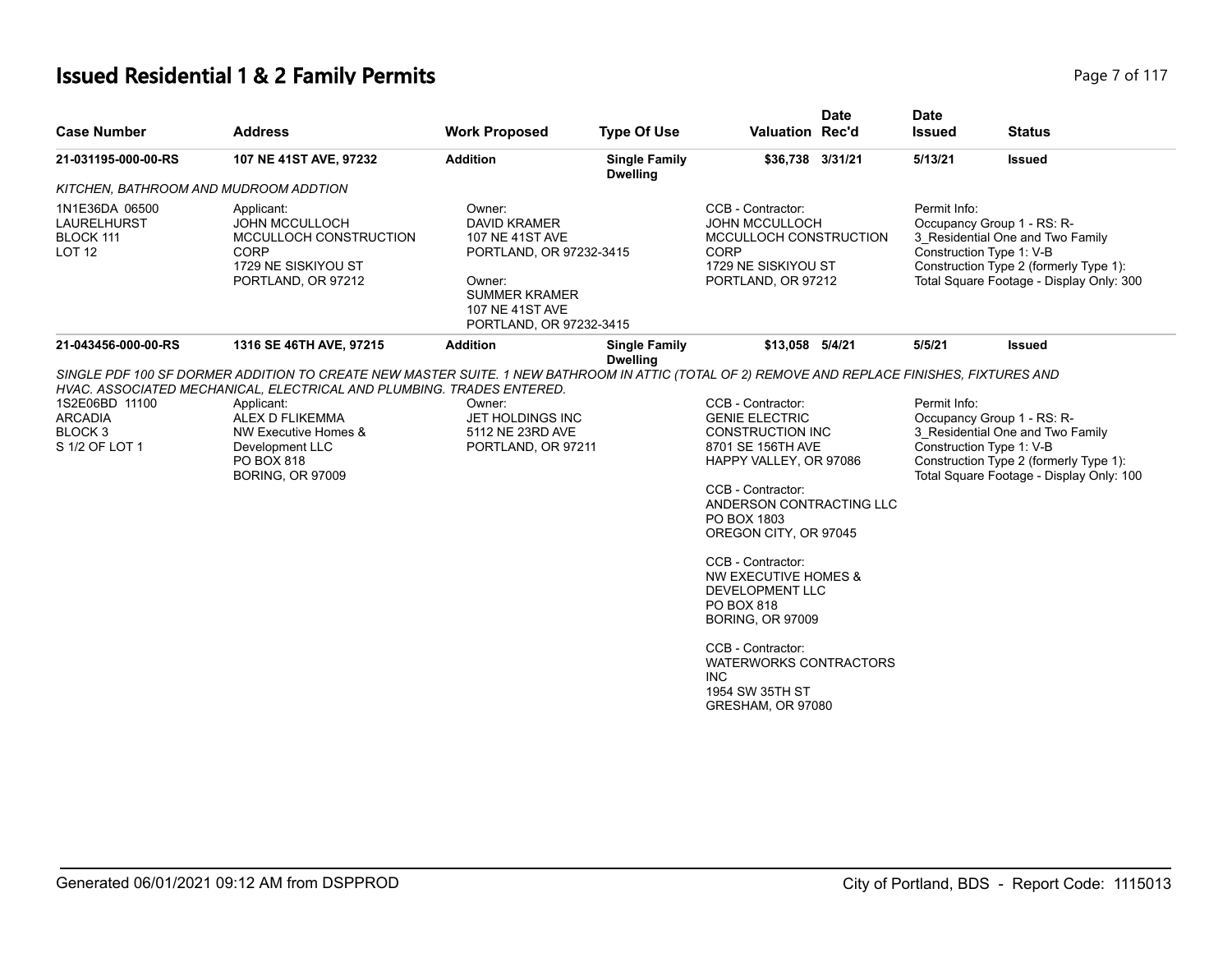# **Issued Residential 1 & 2 Family Permits**

|  | Page 8 of 117 |  |  |  |  |
|--|---------------|--|--|--|--|
|--|---------------|--|--|--|--|

| <b>Case Number</b>                                                                | <b>Address</b>                                                                                                    | <b>Work Proposed</b>                                                                                                                                                          | <b>Type Of Use</b>                      | <b>Valuation Rec'd</b>                                                                                                         | <b>Date</b>                                                                                                                                                                                      | <b>Date</b><br><b>Issued</b>                                                                                                                                                                     | <b>Status</b>                                                                                                                                                                   |
|-----------------------------------------------------------------------------------|-------------------------------------------------------------------------------------------------------------------|-------------------------------------------------------------------------------------------------------------------------------------------------------------------------------|-----------------------------------------|--------------------------------------------------------------------------------------------------------------------------------|--------------------------------------------------------------------------------------------------------------------------------------------------------------------------------------------------|--------------------------------------------------------------------------------------------------------------------------------------------------------------------------------------------------|---------------------------------------------------------------------------------------------------------------------------------------------------------------------------------|
| 21-035904-000-00-RS                                                               | 6003 SE FRANKLIN ST, 97206                                                                                        | <b>Addition</b>                                                                                                                                                               | <b>Single Family</b><br><b>Dwelling</b> | \$42,962 4/13/21                                                                                                               |                                                                                                                                                                                                  | 5/14/21                                                                                                                                                                                          | <b>Under Inspection</b>                                                                                                                                                         |
|                                                                                   | Create an addition on back of the house of 329Sqft including new full bathroom and master bedroom.                |                                                                                                                                                                               |                                         |                                                                                                                                |                                                                                                                                                                                                  |                                                                                                                                                                                                  |                                                                                                                                                                                 |
| 1S2E07AD 05200<br><b>WAKEFIELDS ADD</b><br>BLOCK <sub>3</sub><br>LOT <sub>4</sub> | Applicant:<br><b>Trace Brash</b><br><b>Trace Brash Construction LLC</b><br>3326 NE 12TH AVE<br>PORTLAND, OR 97212 | Owner:<br><b>GREGORY PLATH</b><br>6003 SE FRANKLIN ST<br>PORTLAND, OR 97206<br>Owner:<br><b>SAMANTHA KAAN</b><br>6003 SE FRANKLIN ST<br>PORTLAND, OR 97206                    |                                         | CCB - Contractor:<br><b>TRACE BRASH CONSTRUCTION</b><br><b>LLC</b><br>3326 NE 12TH AVE<br>PORTLAND, OR 97212<br>\$7.221 2/2/21 |                                                                                                                                                                                                  | Permit Info:<br>Occupancy Group 1 - RS: R-<br>3 Residential One and Two Family<br>Construction Type 1: V-B<br>Construction Type 2 (formerly Type 1):<br>Total Square Footage - Display Only: 329 |                                                                                                                                                                                 |
| 21-007092-000-00-RS                                                               | 11 SE 71ST AVE, 97215                                                                                             | <b>Addition</b>                                                                                                                                                               | <b>Single Family</b><br><b>Dwelling</b> |                                                                                                                                |                                                                                                                                                                                                  | 5/6/21                                                                                                                                                                                           | <b>Under Inspection</b>                                                                                                                                                         |
|                                                                                   | SINGLE PDF ADDITION OF 299 SF PATIO COVER OVER EXISTING CONCRETE PAD                                              |                                                                                                                                                                               |                                         |                                                                                                                                |                                                                                                                                                                                                  |                                                                                                                                                                                                  |                                                                                                                                                                                 |
| 1N2E32CA 02400<br><b>JONESMORE</b><br>BLOCK 31<br>E 1/2 OF LOT 1&2                | Applicant:<br>AIMEE CLOTT<br>ARCHADECK OF WEST<br><b>PORTLAND</b><br>15880 SW Tualatin St<br>Sherwood, OR 97140   | Owner:<br><b>RENATA CHMIELOWSKI</b><br><b>11 SE 71ST AVE</b><br>PORTLAND, OR 97215-1407<br>Owner:<br><b>BRIAN WAKELEY</b><br><b>11 SE 71ST AVE</b><br>PORTLAND, OR 97215-1407 |                                         | CCB - Contractor:<br><b>FAHLAND INC</b><br>15880 SW TUALATIN ST<br>SHERWOOD, OR 97140                                          |                                                                                                                                                                                                  | Permit Info:                                                                                                                                                                                     | Occupancy Group 1 - RS: U_Decks,<br>Patios, Porches, Carports<br>Construction Type 1: V-B<br>Construction Type 2 (formerly Type 1):<br>Total Square Footage - Display Only: 299 |
| 21-035737-000-00-RS                                                               | 8621 SW 59TH AVE, 97219                                                                                           | <b>Addition</b>                                                                                                                                                               | <b>Single Family</b><br><b>Dwelling</b> | \$35.258 4/14/21                                                                                                               |                                                                                                                                                                                                  | 5/17/21                                                                                                                                                                                          | <b>Issued</b>                                                                                                                                                                   |
|                                                                                   | SINGLE PDF - DORMER ADDITION FOR NEW BEDROOM *** TRADES SEPARATE                                                  |                                                                                                                                                                               |                                         |                                                                                                                                |                                                                                                                                                                                                  |                                                                                                                                                                                                  |                                                                                                                                                                                 |
| 1S1E19CD 03000<br>SECTION 19 1S 1E<br>TL 3000 0.24 ACRES                          | Applicant:<br><b>ADAM OWENS</b><br>PLIANT PROPERTY SERVICES<br>20372 S BAKERS FERRY RD<br>OREGON CITY, OR 97045   | Owner:<br><b>THOMAS BANTA</b><br>8621 SW 59TH AVE<br>PORTLAND, OR 97219<br>Owner:<br><b>MEGAN BANTA</b><br>8621 SW 59TH AVE<br>PORTLAND, OR 97219                             |                                         | CCB - Contractor:<br>Adam Owens<br>PLIANT PROPERTY SERVICES<br>LLC<br><b>PO BOX 754</b><br>OREGON CITY, OR 97045               | Permit Info:<br>Occupancy Group 1 - RS: R-<br>3 Residential One and Two Family<br>Construction Type 1: V-B<br>Construction Type 2 (formerly Type 1):<br>Total Square Footage - Display Only: 270 |                                                                                                                                                                                                  |                                                                                                                                                                                 |
| 21-036864-000-00-RS                                                               | 954 NE EMERSON ST, 97211                                                                                          | <b>Addition</b>                                                                                                                                                               | <b>Single Family</b><br><b>Dwelling</b> | \$32,676 4/16/21                                                                                                               |                                                                                                                                                                                                  | 5/18/21                                                                                                                                                                                          | <b>Issued</b>                                                                                                                                                                   |
|                                                                                   | SINGLE PDF - NEW ATTACHED PERGOLA W/ ADJUSTABLE PATIO COVER *** TRADES SEPARATE                                   |                                                                                                                                                                               |                                         |                                                                                                                                |                                                                                                                                                                                                  |                                                                                                                                                                                                  |                                                                                                                                                                                 |
| 1N1E23BA 05600<br>ROSELAWN ANX<br><b>BLOCK1</b><br>LOT 14&15                      | Applicant:<br>TOM DIERINGER<br>STRUXURE OUTDOOR OF<br>PORTLAND METRO<br>PORTLAND OR<br><b>USA</b>                 | Owner:<br><b>LUCAS DUTTON</b><br>954 NE EMERSON ST<br>PORTLAND, OR 97211                                                                                                      |                                         | CCB - Contractor:<br>ALL SURFACE ROOFING &<br>MAINTENANCE LLC<br>PO BOX 23009<br><b>TIGARD, OR 97281</b>                       |                                                                                                                                                                                                  | Permit Info:                                                                                                                                                                                     | Occupancy Group 1 - RS: U_Decks,<br>Patios, Porches, Carports<br>Construction Type 1: V-B<br>Construction Type 2 (formerly Type 1):<br>Total Square Footage - Display Only: 275 |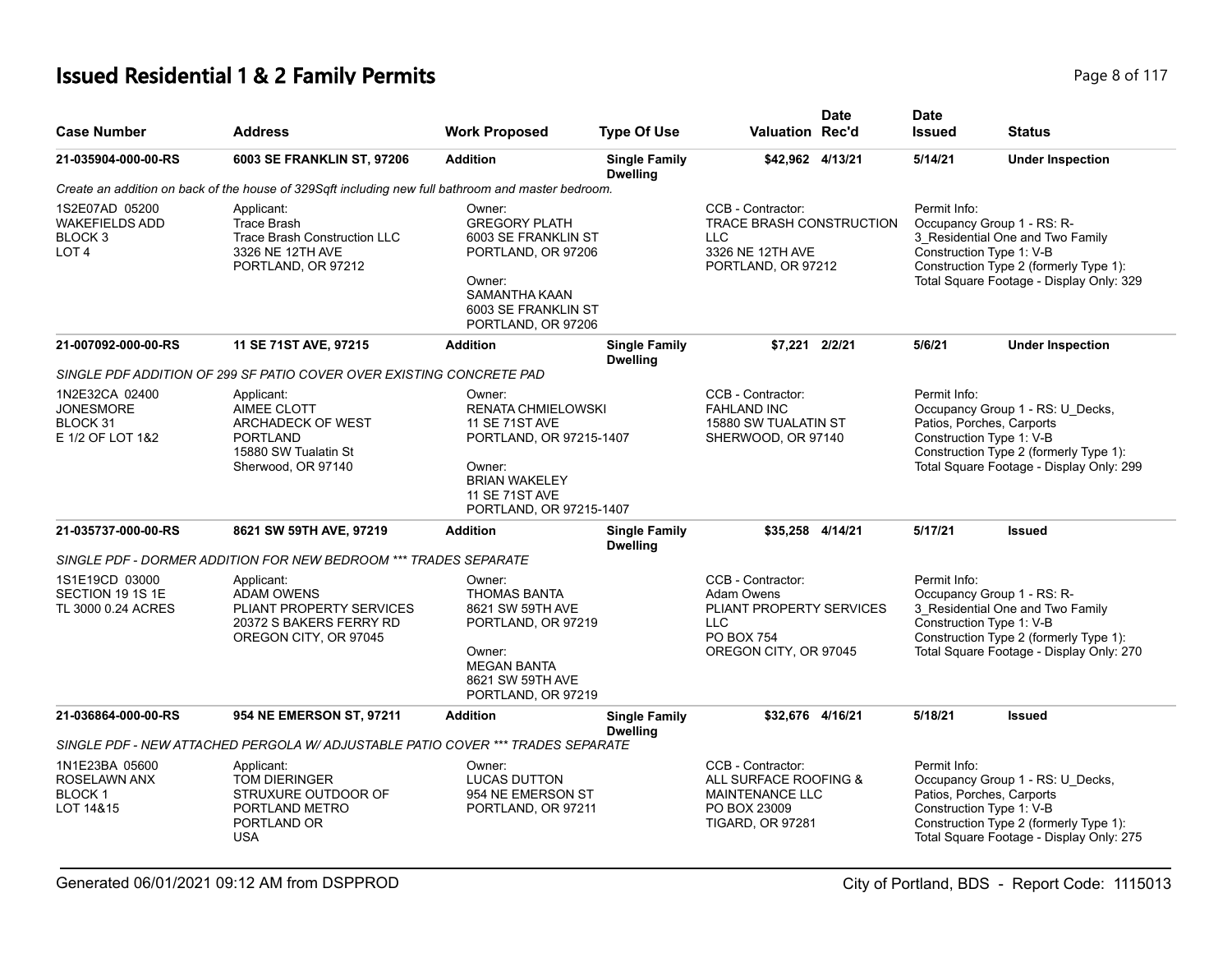# **Issued Residential 1 & 2 Family Permits Page 117 Page 9 of 117**

| <b>Case Number</b>                                                          | <b>Address</b>                                                                                                                        | <b>Work Proposed</b>                                                                                                                                           | <b>Type Of Use</b>                      | <b>Valuation Rec'd</b>                                                                                                            | <b>Date</b> | <b>Date</b><br><b>Issued</b> | <b>Status</b>                                                                                                                                                                       |
|-----------------------------------------------------------------------------|---------------------------------------------------------------------------------------------------------------------------------------|----------------------------------------------------------------------------------------------------------------------------------------------------------------|-----------------------------------------|-----------------------------------------------------------------------------------------------------------------------------------|-------------|------------------------------|-------------------------------------------------------------------------------------------------------------------------------------------------------------------------------------|
| 21-040330-000-00-RS                                                         | 7334 SE 18TH AVE, 97202                                                                                                               | <b>Addition</b>                                                                                                                                                | <b>Single Family</b><br><b>Dwelling</b> | \$56,934 4/26/21                                                                                                                  |             | 5/24/21                      | <b>Issued</b>                                                                                                                                                                       |
| <b>REQUIRED</b>                                                             | *SINGLE PDF* ADD A SECOND STORY TO ACCOMODATE 3 BEDROOMS, 2 BATHROOMS, LAUNDRY ROOM. NO FOOTPRINT CHANGE. NO GROUND DISTURBANCE. W3   |                                                                                                                                                                |                                         |                                                                                                                                   |             |                              |                                                                                                                                                                                     |
| 1S1E23AC 00400<br><b>WESTMORELAND</b><br>BLOCK 17<br>LOT <sub>4</sub>       | Applicant:<br><b>OMAR MARTINEZ</b><br><b>CASA BONITA LLC</b><br>1631 NE BROADWAY #721<br>PORTLAND OR 97232                            | Owner:<br><b>KELLY WRIGHT</b><br>7334 SE 18TH AVE<br>PORTLAND, OR 97202-6133<br>Owner:<br><b>TIMOTHY WRIGHT</b><br>7334 SE 18TH AVE<br>PORTLAND, OR 97202-6133 |                                         | CCB - Contractor:<br><b>CASA BONITA LLC</b><br>1631 NE BROADWAY #721<br>PORTLAND, OR 97232                                        |             | Permit Info:                 | Occupancy Group 1 - RS: R-<br>3_Residential One and Two Family<br>Construction Type 1: V-B<br>Construction Type 2 (formerly Type 1):<br>Total Square Footage - Display Only: 436    |
| 20-123510-REV-01-RS                                                         | 2226 NE 38TH AVE, 97212                                                                                                               | <b>Addition</b>                                                                                                                                                | <b>Single Family</b><br><b>Dwelling</b> | \$0                                                                                                                               | 5/3/21      | 5/4/21                       | <b>Issued</b>                                                                                                                                                                       |
| FINAL INSPECTION*****                                                       | SINGLE PDF - REVISION TO CHANGE DESIGNATION OF BASEMENT FROM UNFINISHED SPACE TO FINISHED STORAGE SPACE*****PER CORRECTION NOTICE 999 |                                                                                                                                                                |                                         |                                                                                                                                   |             |                              |                                                                                                                                                                                     |
| 1N1E25DA 19600<br><b>ROSSMERE</b><br>BLOCK <sub>25</sub><br>LOT 15 TL 19600 | Applicant:<br><b>GEORGE CRAWFORD</b><br>NORTH TABOR PROPERTIES LLC<br>2234 NE 38TH AVE<br>PORTLAND, OR 97212                          | Owner:<br>NORTH TABOR PROPERTIES LLC<br>2234 NE 38TH AVE<br>PORTLAND, OR 97212-5260                                                                            |                                         |                                                                                                                                   |             | Permit Info:<br>B<br>2849    | Occupancy Group 1 - RS: R-<br>3 Residential One and Two Family<br>Construction Type 1: V-B<br>Construction Type 2 (formerly Type 1): V-<br>Total Square Footage - Display Only:     |
| 21-021161-000-00-RS                                                         | 3805 SW 54TH PL, 97221                                                                                                                | <b>Addition</b>                                                                                                                                                | <b>Single Family</b><br><b>Dwelling</b> | \$150,000                                                                                                                         | 3/8/21      | 5/13/21                      | <b>Issued</b>                                                                                                                                                                       |
| HABITABLE SPACE *ET, MT, PT SEPARATE                                        | SINGLE PDF CONNECT GARAGE AND MAIN HOUSE BY ENCLOSING STAIR/BREEZEWAY; REMODEL KITCHEN; REPLACE WINDOWS, CONVERT BASEMENT TO          |                                                                                                                                                                |                                         |                                                                                                                                   |             |                              |                                                                                                                                                                                     |
| 1S1E07DB 06400<br><b>WILCOX ESTATES</b><br>BLOCK 7<br>LOT <sub>30</sub>     | Applicant:<br><b>RYAN PICKREL</b><br><b>FASTER PERMITS</b><br>2000 SW 1ST AVE #420<br>PORTLAND OR 97201                               | Owner:<br><b>KYLE WOODLEY</b><br>3805 SW 54TH PL<br>PORTLAND, OR 97221<br>Owner:<br>ELIZABETH WOODLEY<br>3805 SW 54TH PL<br>PORTLAND, OR 97221                 |                                         | CCB - Contractor:<br><b>BRIAN NELSON</b><br>RHOMBUS DESIGN CO A CORP<br>OF WASHINGTON<br>8040 SW PARRWAY DR<br>PORTLAND, OR 97225 |             | Permit Info:<br><sub>R</sub> | Occupancy Group 1 - RS: R-<br>3_Residential One and Two Family<br>Construction Type 1: V-B<br>Construction Type 2 (formerly Type 1): V-<br>Total Square Footage - Display Only: 436 |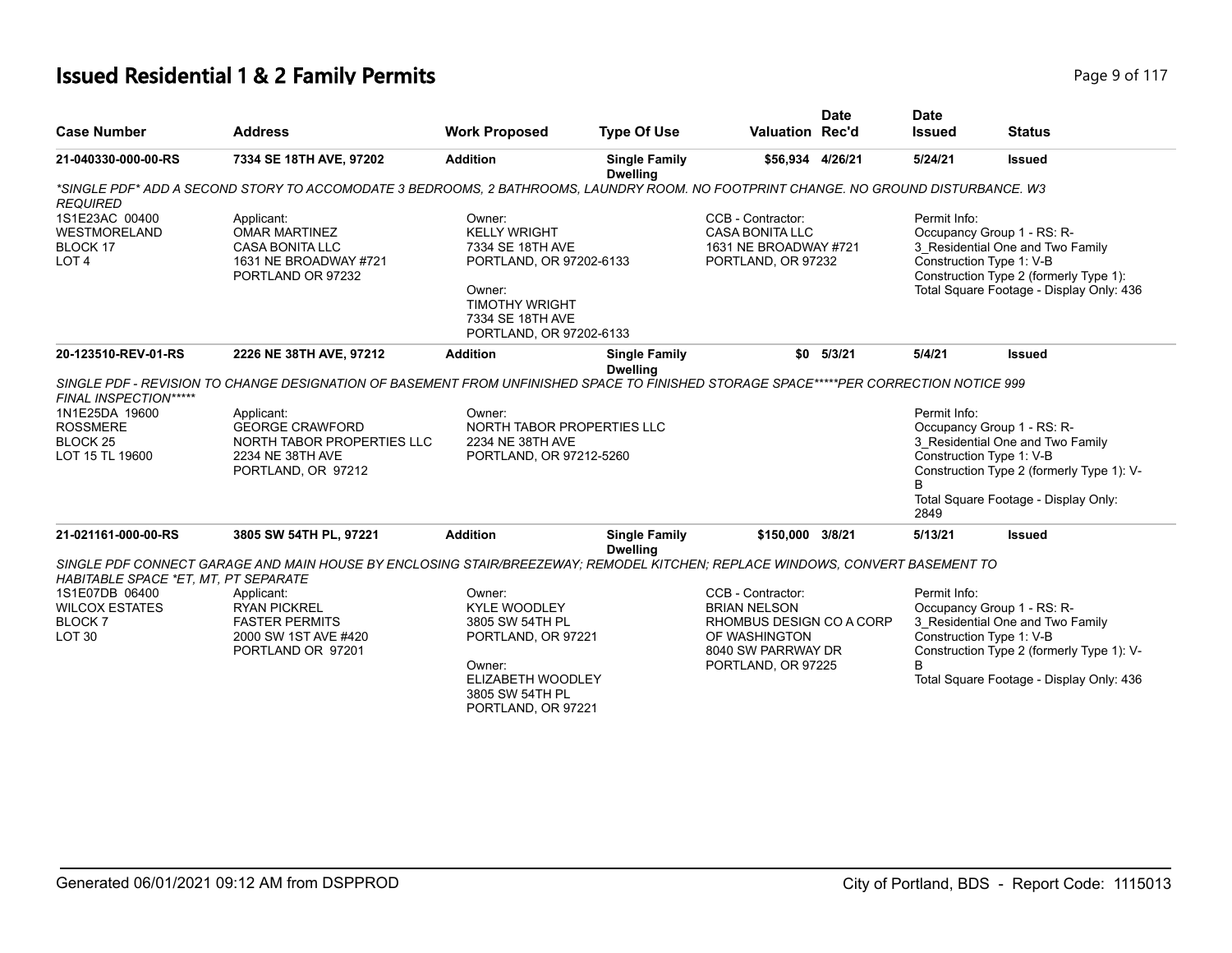# **Issued Residential 1 & 2 Family Permits Page 10 of 117 Page 10 of 117**

| <b>Case Number</b>                                                                                    | <b>Address</b>                                                                                                                                                                                                                                                                                                                                                | <b>Work Proposed</b>                                                                                                                                                            | <b>Type Of Use</b>                      | <b>Valuation Rec'd</b>                                                                                           | <b>Date</b> | <b>Date</b><br><b>Issued</b>                                          | <b>Status</b>                                                                                                                                        |
|-------------------------------------------------------------------------------------------------------|---------------------------------------------------------------------------------------------------------------------------------------------------------------------------------------------------------------------------------------------------------------------------------------------------------------------------------------------------------------|---------------------------------------------------------------------------------------------------------------------------------------------------------------------------------|-----------------------------------------|------------------------------------------------------------------------------------------------------------------|-------------|-----------------------------------------------------------------------|------------------------------------------------------------------------------------------------------------------------------------------------------|
| 21-033831-000-00-RS                                                                                   | 2704 SE 59TH AVE, 97206                                                                                                                                                                                                                                                                                                                                       | <b>Addition</b>                                                                                                                                                                 | <b>Single Family</b><br><b>Dwelling</b> | \$6,410 4/9/21                                                                                                   |             | 5/13/21                                                               | <b>Issued</b>                                                                                                                                        |
| SINGLE PDF - NEW COVER OVER EXISTING PATIO                                                            |                                                                                                                                                                                                                                                                                                                                                               |                                                                                                                                                                                 |                                         |                                                                                                                  |             |                                                                       |                                                                                                                                                      |
| 1S2E07AA 12900<br><b>FRANKLIN PK VIEW</b><br>BLOCK <sub>3</sub><br>N 1/2 OF LOT 4<br>LOT <sub>5</sub> | Applicant:<br><b>AUSTIN CHEADLE</b><br><b>FASTER PERMITS</b><br>2000 SW 1ST AVE SUITE 420<br>PORTLAND, OR 97201                                                                                                                                                                                                                                               | Owner:<br><b>SAORI CLARK</b><br>2704 SE 59TH AVE<br>PORTLAND, OR 97206-1450<br>Owner:<br><b>GEOFF GILLAM</b><br>2704 SE 59TH AVE<br>PORTLAND, OR 97206-1450                     |                                         | CCB - Contractor:<br>PARADISE RESTORED<br>LANDSCAPE MANAGEMENT INC<br>PO BOX 66259<br>PORTLAND, OR 97290         |             | Permit Info:<br>Patios, Porches, Carports<br>Construction Type 1: V-B | Occupancy Group 1 - RS: U_Decks,<br>Construction Type 2 (formerly Type 1):<br>Total Square Footage - Display Only: 250                               |
| 21-026476-000-00-RS                                                                                   | 504 NW MARLBOROUGH AVE,<br>97210                                                                                                                                                                                                                                                                                                                              | <b>Addition</b>                                                                                                                                                                 | <b>Single Family</b><br><b>Dwelling</b> | \$29,513 3/18/21                                                                                                 |             | 5/12/21                                                               | <b>Under Inspection</b>                                                                                                                              |
| 1N1E32AD 07300<br><b>ST FRANCES HILL</b><br>BLOCK <sub>7</sub>                                        | *SINGLE PDF* NEW TWO STORY ADDITION TO CREATE A NEW INTERIOR STAIRWAY AND RESIDENTIAL ELEVATOR. CONVERT EXISTING GARAGE TO LIVING SPACE.<br>CREATE A NEW POWDER ROOM ON THE MAIN FLOOR(3rd), AND REMODEL SECOND FLOOR.<br>Applicant:<br><b>EDUARD VALIK</b><br><b>IBUILD PDX COMPANY, LLC</b>                                                                 | Owner:<br>THE KIMBERLY CASSEL TARDIE TR<br>504 NW MARLBOROUGH AVE                                                                                                               |                                         | CCB - Contractor:<br><b>IBUILDPDX COMPANY LLC</b><br>8835 SW CANYON LANE SUITE                                   |             | Permit Info:                                                          | Occupancy Group 1 - RS: R-<br>3 Residential One and Two Family                                                                                       |
| LOT <sub>4</sub>                                                                                      | 8835 SW CANYON LN, STE 408<br>PORTLAND OR 97225                                                                                                                                                                                                                                                                                                               | PORTLAND, OR 97210                                                                                                                                                              |                                         | 408<br>PORTLAND, OR 97225                                                                                        |             | Construction Type 1: V-B                                              | Construction Type 2 (formerly Type 1):<br>Total Square Footage - Display Only: 241                                                                   |
| 21-021479-000-00-RS                                                                                   | 3244 NE 129TH AVE, 97230                                                                                                                                                                                                                                                                                                                                      | <b>Addition</b>                                                                                                                                                                 | <b>Single Family</b><br><b>Dwelling</b> | \$200,000 3/10/21                                                                                                |             | 5/20/21                                                               | <b>Issued</b>                                                                                                                                        |
| 1N2E26BA 04800<br><b>ARGAY TERR</b><br>BLOCK <sub>8</sub><br>LOT 2&3 TL 4800                          | SINGLE PDF: ADDITION OF 2 STORY DECK AT EAST ELEVATION; VAULTED CEILING IN LIVING ROOM; NEW WINDOWS AND DOOR; RELOCATE KITCHEN; REMODEL<br>FIRST FLOOR BATH *ET, PT, MT SEPARATE***CESSPOOL DECOMMISSIONING REQUIRED*** Septic Decommissioning Required. Call for Inspection 842.<br>Applicant:<br><b>DANIEL REIMER</b><br>PO BOX 70006<br>VANCOUVER WA 98665 | Owner:<br>JOSEPH CASTELLANO<br>3244 NE 129TH AVE<br>PORTLAND, OR 97230-1525<br>Owner:<br><b>TERRI CASTELLANO</b><br>3244 NE 129TH AVE<br>PORTLAND, OR 97230-1525                |                                         | CCB - Contractor:<br><b>DANIEL G REIMER</b><br>DANIEL GORDON REIMER<br>14114 NE 23RD AVE<br>VANCOUVER, WA 98686  |             | Permit Info:<br>Construction Type 1: V-B<br>B<br>2186                 | Occupancy Group 1 - RS: R-3_Remodel<br>Construction Type 2 (formerly Type 1): V-<br>Total Square Footage - Display Only:                             |
| 21-031024-000-00-RS                                                                                   | <b>4310 SW FAIRVIEW CIRCUS,</b><br>97221                                                                                                                                                                                                                                                                                                                      | <b>Addition</b>                                                                                                                                                                 | <b>Single Family</b><br><b>Dwelling</b> | \$75.190 3/30/21                                                                                                 |             | 5/25/21                                                               | <b>Issued</b>                                                                                                                                        |
|                                                                                                       | ADDING SECOND FLOOR FOR FAMILY ROOM. SINGLE PDF                                                                                                                                                                                                                                                                                                               |                                                                                                                                                                                 |                                         |                                                                                                                  |             |                                                                       |                                                                                                                                                      |
| 1S1E05BB 03300<br>SECTION 05 1S 1E<br>TL 3300 0.57 ACRES                                              | Applicant:<br><b>BILL RAGLIONE</b><br>RAGLIONE CONSTRUCTION LLC<br>5714 NW 57TH AVE<br>PORTLAND, OR 97210                                                                                                                                                                                                                                                     | Owner:<br><b>EVAN BILSTROM</b><br>4310 SW FAIRVIEW CIRCUS<br>PORTLAND, OR 97221-2714<br>Owner:<br><b>SHANNON BILSTROM</b><br>4310 SW FAIRVIEW CIRCUS<br>PORTLAND, OR 97221-2714 |                                         | CCB - Contractor:<br><b>BILL RAGLIONE</b><br>RAGLIONE CONSTRUCTION LLC<br>5714 NW 57TH AVE<br>PORTLAND, OR 97210 |             | Permit Info:<br>Construction Type 1: V-B                              | Occupancy Group 1 - RS: R-<br>3 Residential One and Two Family<br>Construction Type 2 (formerly Type 1):<br>Total Square Footage - Display Only: 614 |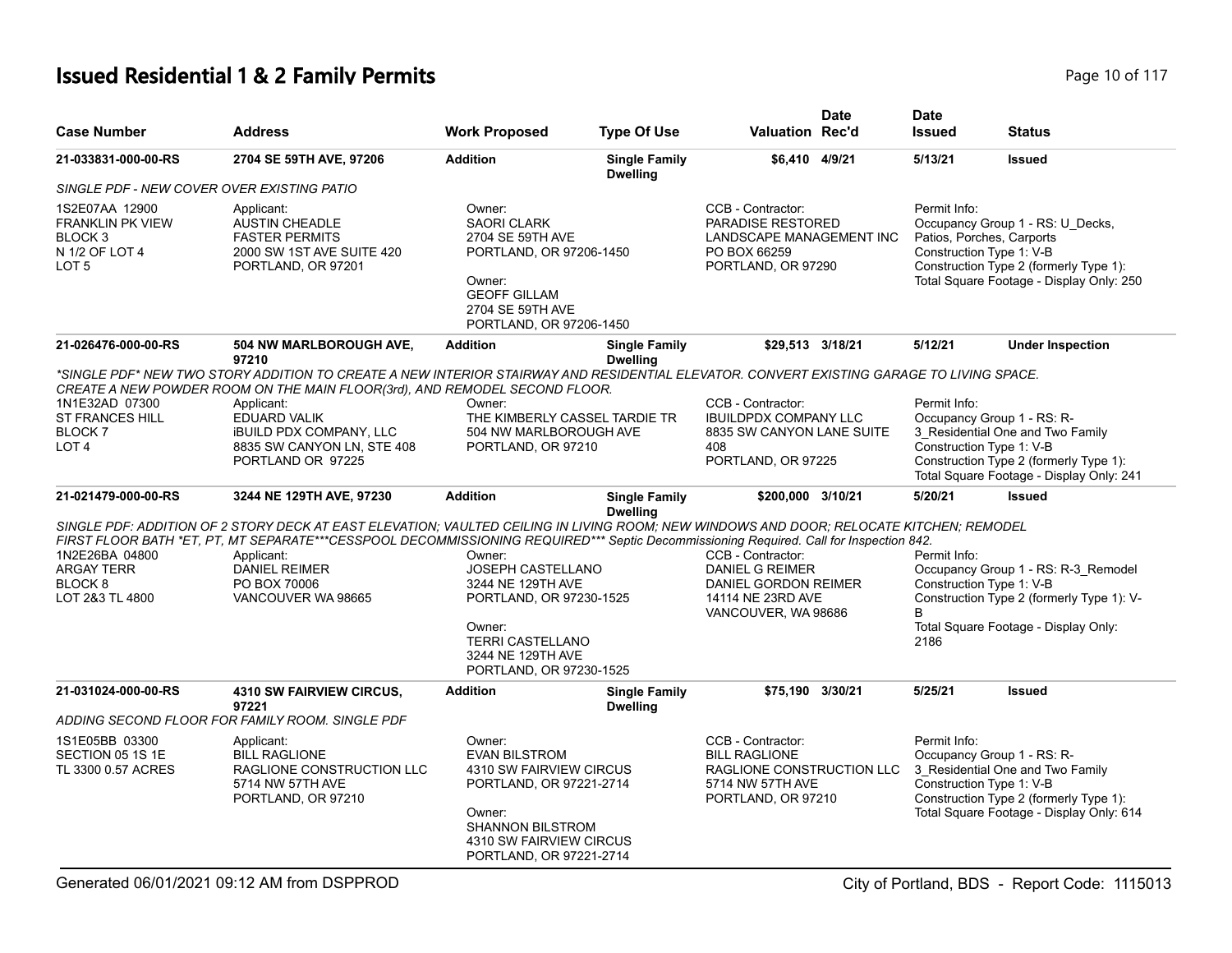# **Issued Residential 1 & 2 Family Permits Page 11 of 117 Page 11 of 117**

| <b>Case Number</b>                                                             | <b>Address</b>                                                                                                                                                                    | <b>Work Proposed</b>                                                                                                                                                                                                              | <b>Type Of Use</b>                       | <b>Valuation Rec'd</b>                                                                                                    | <b>Date</b> | <b>Date</b><br><b>Issued</b> | <b>Status</b>                                                                                                                                                                       |
|--------------------------------------------------------------------------------|-----------------------------------------------------------------------------------------------------------------------------------------------------------------------------------|-----------------------------------------------------------------------------------------------------------------------------------------------------------------------------------------------------------------------------------|------------------------------------------|---------------------------------------------------------------------------------------------------------------------------|-------------|------------------------------|-------------------------------------------------------------------------------------------------------------------------------------------------------------------------------------|
| 21-028141-000-00-RS                                                            | 6405 SE 30TH AVE, 97202                                                                                                                                                           | <b>Addition</b>                                                                                                                                                                                                                   | <b>Single Family</b><br><b>Dwelling</b>  | \$85,498 3/23/21                                                                                                          |             | 5/25/21                      | <b>Under Inspection</b>                                                                                                                                                             |
|                                                                                | *SINGLE PDF* MRAA. NEW ADDITION AT REAR OF DWELLING TO RELOCATE KITCHEN AND CREATE A NEW MASTER BATHROOM(4TH), AND A BEDROOM. WHOLE<br>HOUSE REMODEL. NEW PORCH AT REAR OF HOUSE. |                                                                                                                                                                                                                                   |                                          |                                                                                                                           |             |                              |                                                                                                                                                                                     |
| 1S1E13CD 04800<br><b>EASTMORELAND</b><br>BLOCK 35<br>N 1/2 OF LOT 12<br>LOT 13 | Applicant:<br><b>JOHN MACNEELA</b><br>CORRIB CONSTRUCTION, LLC<br>5211 SE 33rd Ave<br>Portland, OR 97202                                                                          | Owner:<br><b>JOHN BOKNECHT</b><br>6405 SE 30TH AVE<br>PORTLAND, OR 97202<br>Owner:<br><b>HEATHER BOKNECHT</b><br>6405 SE 30TH AVE<br>PORTLAND, OR 97202                                                                           |                                          | CCB - Contractor:<br><b>JOHN MICHAEL MACNEELA</b><br>CORRIB CONSTRUCTION LLC<br>5211 SE 33RD AVENUE<br>PORTLAND, OR 97202 |             | Permit Info:<br>B            | Occupancy Group 1 - RS: R-<br>3_Residential One and Two Family<br>Construction Type 1: V-B<br>Construction Type 2 (formerly Type 1): V-<br>Total Square Footage - Display Only: 878 |
| Total # of RS Addition permits issued: 34                                      |                                                                                                                                                                                   |                                                                                                                                                                                                                                   |                                          |                                                                                                                           |             |                              | Total valuation of RS Addition permits issued: \$1,286,228                                                                                                                          |
| 20-218730-000-00-RS                                                            | 6551 SE 69TH AVE - Unit B,<br>97206                                                                                                                                               | <b>Alteration</b>                                                                                                                                                                                                                 | <b>Accessory</b><br><b>Dwelling Unit</b> | \$20,000 5/3/21                                                                                                           |             | 5/3/21                       | <b>Issued</b>                                                                                                                                                                       |
| SEPERATELY**                                                                   | SINGLE PDF CONVERSION OF DETACHED ACCESSORY STRUCTURE TO TO ADU. ADDING BATHROOM AND KITCHENETTE**TRADE PERMITS TO BE OBTAINED                                                    |                                                                                                                                                                                                                                   |                                          |                                                                                                                           |             |                              |                                                                                                                                                                                     |
| 1S2E20BA 08000                                                                 | Applicant:<br><b>CHASE CLAUSEN</b><br>6551 SE 69TH AVE<br>PORTLAND, OR 97206                                                                                                      | Owner:<br><b>CHARLES CLAUSEN</b><br>6551 SE 69TH AVE<br>PORTLAND, OR 97206<br>Owner:<br><b>CLAUDIA SIMOES</b><br>6551 SE 69TH AVE<br>PORTLAND, OR 97206                                                                           |                                          | CCB - Contractor:<br>LIMINAL SHIFT LLC<br>7625 NW SKYLINE BLVD<br>PORTLAND, OR 97229                                      |             | Permit Info:                 | Occupancy Group 1 - RS: R-<br>3 Residential One and Two Family<br>Construction Type 1: V-B<br>Construction Type 2 (formerly Type 1):<br>Number of New Dwelling Units: 1             |
| 21-018817-000-00-RS                                                            | 5425 SE FLAVEL DR - Unit B,<br>97206                                                                                                                                              | <b>Alteration</b>                                                                                                                                                                                                                 | <b>Accessory</b><br><b>Dwelling Unit</b> | \$16,000 3/3/21                                                                                                           |             | 5/28/21                      | <b>Issued</b>                                                                                                                                                                       |
| SEPARATELY***                                                                  | SINGLE PDF ALTERATION TO EXISTING GARAGE TO CONVERT TO ADU WITH BEDROOM, BATHROOM, KITCHEN AND LIVING ROOM***TRADE PERMITS OBTAINED                                               |                                                                                                                                                                                                                                   |                                          |                                                                                                                           |             |                              |                                                                                                                                                                                     |
| 1S2E19DB 10000                                                                 | Applicant:<br><b>CHELSEA WALKER</b><br>5425 SE FLAVEL DR<br>PORTLAND, OR 97206                                                                                                    | Owner:<br>ROCHELLE GLASGOW<br>5425 SE FLAVEL DR<br>PORTLAND, OR 97206<br>Owner:<br><b>JUSTUS WALKER</b><br>5425 SE FLAVEL DR<br>PORTLAND, OR 97206<br>Owner:<br><b>CHELSEA GLASGOW</b><br>5425 SE FLAVEL DR<br>PORTLAND, OR 97206 |                                          |                                                                                                                           |             | Permit Info:                 | Occupancy Group 1 - RS: R-<br>3_Residential One and Two Family<br>Construction Type 1: V-B<br>Construction Type 2 (formerly Type 1):<br>Number of New Dwelling Units: 1             |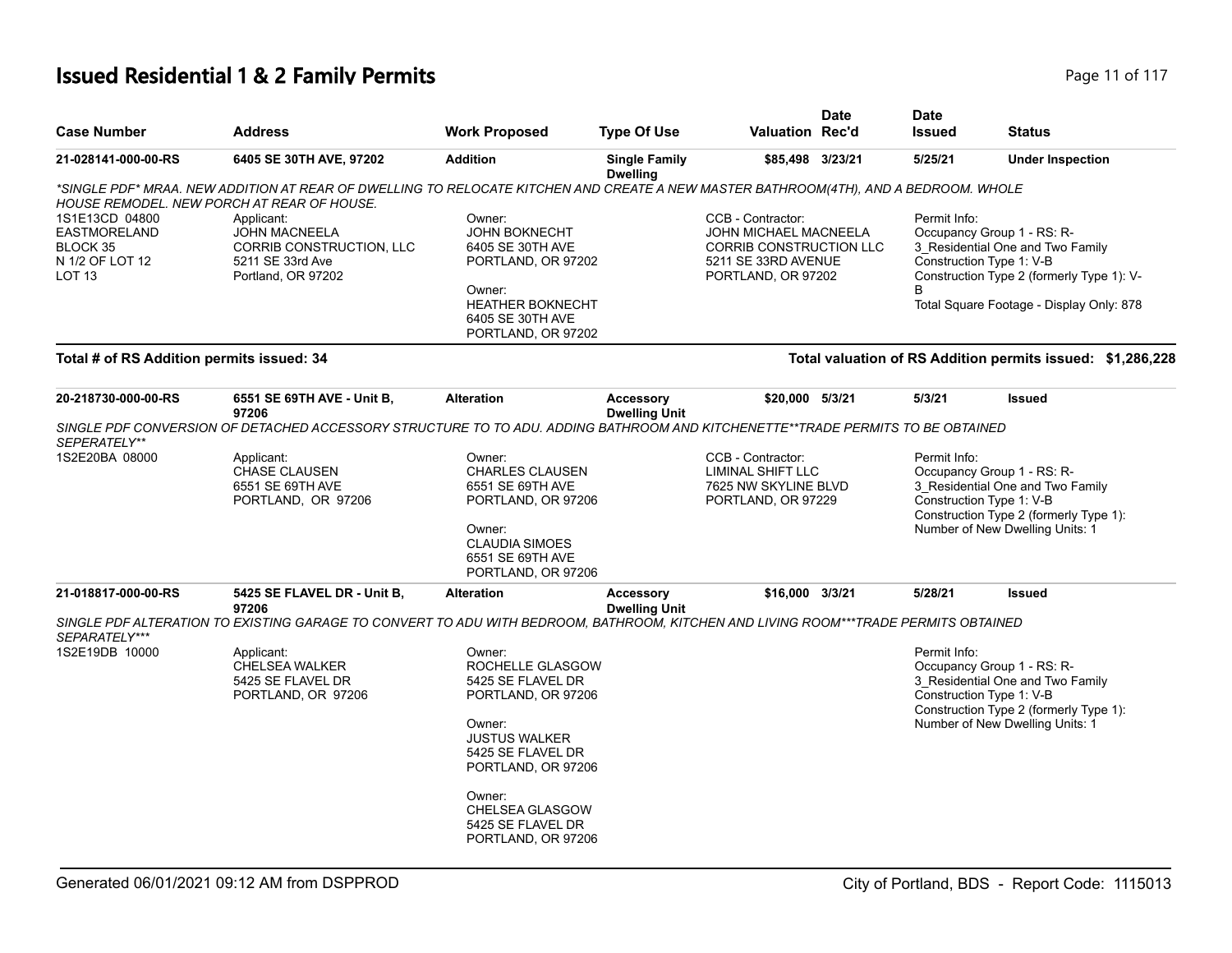# **Issued Residential 1 & 2 Family Permits Page 12 of 117 Page 12 of 117**

| <b>Case Number</b>                          | <b>Address</b>                                                                                                                                                                                                           | <b>Work Proposed</b>                                                                                                                            | <b>Type Of Use</b>                       | <b>Valuation Rec'd</b>                 | <b>Date</b> | <b>Date</b><br><b>Issued</b>             | <b>Status</b>                                                                                                                                                |
|---------------------------------------------|--------------------------------------------------------------------------------------------------------------------------------------------------------------------------------------------------------------------------|-------------------------------------------------------------------------------------------------------------------------------------------------|------------------------------------------|----------------------------------------|-------------|------------------------------------------|--------------------------------------------------------------------------------------------------------------------------------------------------------------|
| 21-004389-000-00-RS                         | 5125 NE SKIDMORE ST - Unit B,<br>97218                                                                                                                                                                                   | <b>Alteration</b>                                                                                                                               | <b>Accessory</b><br><b>Dwelling Unit</b> | \$20,000 2/10/21                       |             | 5/3/21                                   | <b>Issued</b>                                                                                                                                                |
|                                             | SINGLE PDF - ADU: CONVERT EXISTING DETACHED GARAGE INTO AN ACCESSORY DWELLING UNIT                                                                                                                                       |                                                                                                                                                 |                                          |                                        |             |                                          |                                                                                                                                                              |
| 1N2E19CA 03600                              | Applicant:<br><b>JUDE BAAS</b><br>5125 NE Skidmore St<br>PORTLAND OR 97218                                                                                                                                               | Owner:<br>PAMELA PATTON<br>5125 NE SKIDMORE ST<br>PORTLAND, OR 97218<br>Owner:<br><b>JUDE BAAS</b><br>5125 NE SKIDMORE ST<br>PORTLAND, OR 97218 |                                          |                                        |             | Permit Info:<br>Construction Type 1: V-B | Occupancy Group 1 - RS: R-3_Remodel<br>Construction Type 2 (formerly Type 1):<br>Total Square Footage - Display Only: 420<br>Number of New Dwelling Units: 1 |
| 21-051354-000-00-RS                         | 2613 SE 71ST AVE, 97206                                                                                                                                                                                                  | <b>Alteration</b>                                                                                                                               | <b>Accessory</b>                         | \$15,980 5/27/21                       |             | 5/27/21                                  | <b>Issued</b>                                                                                                                                                |
|                                             |                                                                                                                                                                                                                          |                                                                                                                                                 | <b>Structure</b>                         |                                        |             |                                          |                                                                                                                                                              |
|                                             | VOLUNTARY CONNECTION OF FRAMING TO FOUNDATION. INSTALL 2 NEW BASEMENT WINDOWS WITH WINDOW WELLS. WINDOWS AND WELLS TO MEET<br>EMERGENCY RECSUE AND ESCAPE CODES BUT NOT INTENDED TO CREATE NEW LIVING OR SLEEPING AREAS. |                                                                                                                                                 |                                          |                                        |             |                                          |                                                                                                                                                              |
| 1S2E08BA 00600                              | Applicant:                                                                                                                                                                                                               | Owner:                                                                                                                                          |                                          | CCB - Contractor:                      |             | Permit Info:                             |                                                                                                                                                              |
| AGATE                                       | Michael Weber                                                                                                                                                                                                            | MICHAEL MCCAFFREY                                                                                                                               |                                          | <b>MICHAEL WIEBER</b>                  |             |                                          | Occupancy Group 1 - RS: R-3_Remodel                                                                                                                          |
| BLOCK <sub>2</sub>                          | <b>NW Seismic Retrofitters</b>                                                                                                                                                                                           | 2613 SE 71ST AVE                                                                                                                                |                                          | ELYSIUM CONSTRUCTION LLC               |             | Construction Type 1: V-B                 |                                                                                                                                                              |
| E 100' OF N 48.63' OF LOT<br>$\overline{a}$ | P O BOX 18058<br>PORTLAND OR 97212                                                                                                                                                                                       | PORTLAND, OR 97206                                                                                                                              |                                          | PO BOX 18058<br>PORTLAND, OR 97218     |             |                                          | Construction Type 2 (formerly Type 1):                                                                                                                       |
|                                             |                                                                                                                                                                                                                          | Owner:<br>JANINE M M KAHN<br>2613 SE 71ST AVE<br>PORTLAND, OR 97206                                                                             |                                          |                                        |             |                                          |                                                                                                                                                              |
| 20-213385-REV-01-RS                         | 10519 NW ST HELENS RD,                                                                                                                                                                                                   | <b>Alteration</b>                                                                                                                               | Decks, Fences,                           | \$0                                    | 2/4/21      | 5/4/21                                   | <b>Issued</b>                                                                                                                                                |
|                                             | 97231                                                                                                                                                                                                                    |                                                                                                                                                 | <b>Retaining Walls</b>                   |                                        |             |                                          |                                                                                                                                                              |
|                                             | SINGLE PDF - REVISION TO SHOW PIN PILES ARE NOT BEING USED AND THE DRAINAGE IS DIFFERENT                                                                                                                                 |                                                                                                                                                 |                                          |                                        |             |                                          |                                                                                                                                                              |
| 1N1W03DA 01000                              | Applicant:                                                                                                                                                                                                               | Owner:                                                                                                                                          |                                          | CCB - Contractor:                      |             | Permit Info:                             |                                                                                                                                                              |
| <b>CLARK TERR</b>                           | PETER KARP                                                                                                                                                                                                               | <b>THOMAS DENISON</b>                                                                                                                           |                                          | PETER KARP                             |             |                                          | Occupancy Group 1 - RS: U Private                                                                                                                            |
| BLOCK <sub>6</sub>                          | <b>PLI SYSTEMS INC</b>                                                                                                                                                                                                   | 10519 NW ST HELENS RD                                                                                                                           |                                          | PLI SYSTEMS INC                        |             | Garage\Utility Misc.                     |                                                                                                                                                              |
| N 1/2 OF LOT 2<br>LOT 3, LOT 4 EXC N 40'    | 3045 SE 61ST CT<br>HILLSBORO, OR 97123                                                                                                                                                                                   | PORTLAND, OR 97231                                                                                                                              |                                          | 3045 SE 61ST CT<br>HILLSBORO, OR 97123 |             | Construction Type 1: V-B                 | Construction Type 2 (formerly Type 1):                                                                                                                       |
|                                             |                                                                                                                                                                                                                          | Owner:<br><b>KATE DENISON</b><br>10519 NW ST HELENS RD<br>PORTLAND, OR 97231                                                                    |                                          |                                        |             |                                          |                                                                                                                                                              |
| 21-014819-000-00-RS                         | 5215 SW VIEW POINT TER,                                                                                                                                                                                                  | <b>Alteration</b>                                                                                                                               | Decks, Fences,                           | \$25,000 2/26/21                       |             | 5/4/21                                   | <b>Under Inspection</b>                                                                                                                                      |
|                                             | 97239<br>SINGLE PDF - REMOVE AND REPLACE TWO MAIN LEVEL DECKS WITH STAIRS. AND ONE UPPER LEVEL DECK                                                                                                                      |                                                                                                                                                 | <b>Retaining Walls</b>                   |                                        |             |                                          |                                                                                                                                                              |
| 1S1E15BC 03500                              | Applicant:                                                                                                                                                                                                               | Owner:                                                                                                                                          |                                          | CCB - Contractor:                      |             | Permit Info:                             |                                                                                                                                                              |
| LAURA'S LOOKOUT                             | <b>EAMON BRENNAN-KOS</b>                                                                                                                                                                                                 | <b>KIMBERLY PRICE</b>                                                                                                                           |                                          | <b>EAMON BRENNAN-KOS</b>               |             |                                          | Occupancy Group 1 - RS: U_Decks,                                                                                                                             |
| LOT <sub>4</sub>                            | PULL OF THE SAW                                                                                                                                                                                                          | 5215 SW VIEW POINT TER                                                                                                                          |                                          | PULL OF THE SAW LLC                    |             | Patios, Porches, Carports                |                                                                                                                                                              |
|                                             | 1632 SE 72ND AVE<br>PORTLAND, OR 97215                                                                                                                                                                                   | PORTLAND, OR 97239-3909                                                                                                                         |                                          | 1632 SE 72ND AVE<br>PORTLAND, OR 97215 |             | Construction Type 1: V-B                 | Construction Type 2 (formerly Type 1):                                                                                                                       |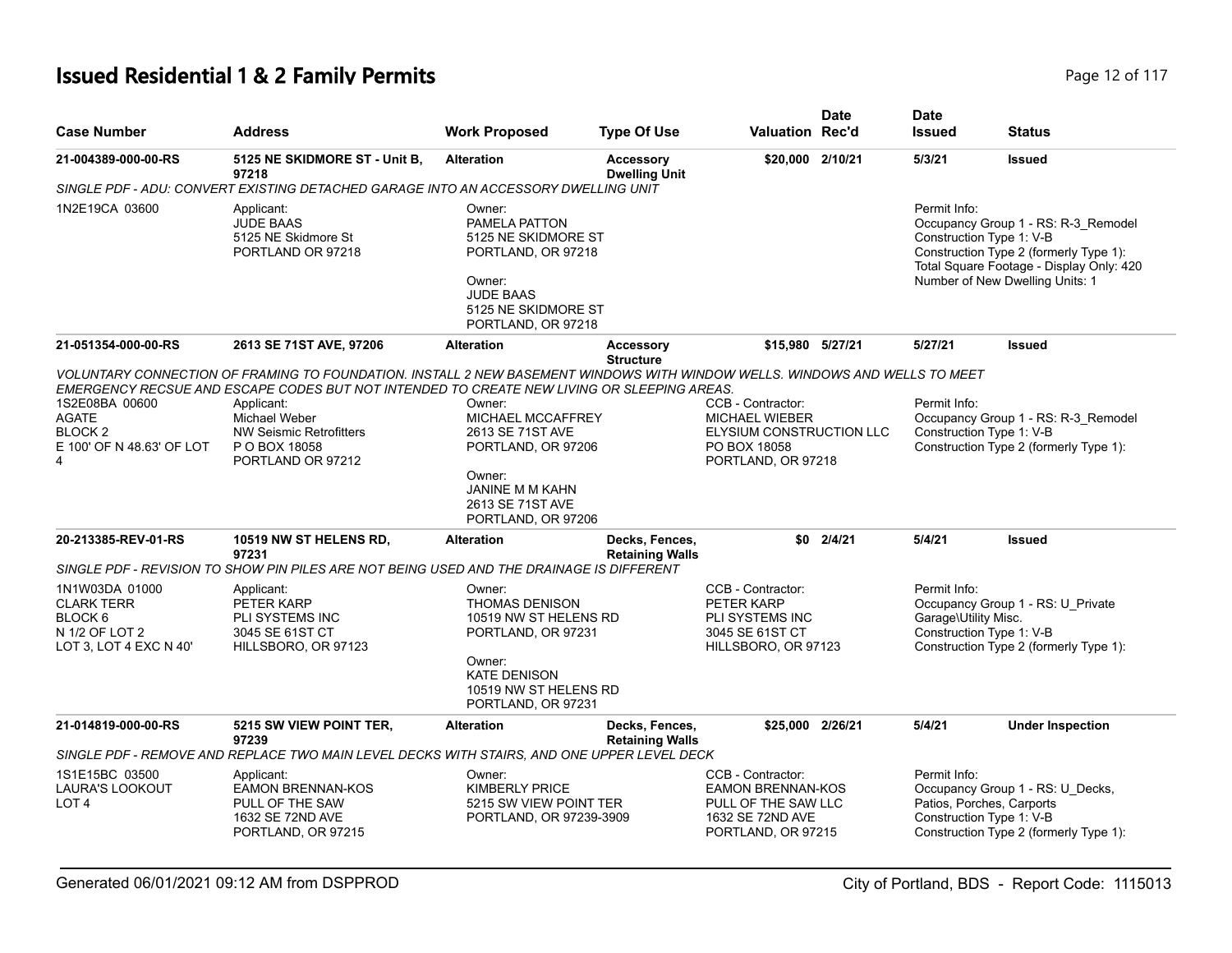# **Issued Residential 1 & 2 Family Permits Page 13 of 117 Page 13 of 117**

| <b>Case Number</b>                                                                  | <b>Address</b>                                                                                                                                 | <b>Work Proposed</b>                                                                                                                                               | <b>Type Of Use</b>                       | <b>Valuation Rec'd</b>                                                                                                                                            | <b>Date</b>  | <b>Date</b><br><b>Issued</b>                                          | <b>Status</b>                                                                                                         |
|-------------------------------------------------------------------------------------|------------------------------------------------------------------------------------------------------------------------------------------------|--------------------------------------------------------------------------------------------------------------------------------------------------------------------|------------------------------------------|-------------------------------------------------------------------------------------------------------------------------------------------------------------------|--------------|-----------------------------------------------------------------------|-----------------------------------------------------------------------------------------------------------------------|
| 21-047729-000-00-RS                                                                 | 3260 NE US GRANT PL, 97212                                                                                                                     | <b>Alteration</b>                                                                                                                                                  | Decks, Fences,<br><b>Retaining Walls</b> | \$55,000 5/15/21                                                                                                                                                  |              | 5/15/21                                                               | <b>Under Inspection</b>                                                                                               |
|                                                                                     | *SINGLE PDF* DEMO EXISTING BACK DECK/PORCH AND BUILD NEW COVERED PORCH OVER EXISTING AREA.                                                     |                                                                                                                                                                    |                                          |                                                                                                                                                                   |              |                                                                       |                                                                                                                       |
| 1N1E25CA 17100<br>FERNWOOD SUB OF TR 8<br>BLOCK <sub>2</sub><br>LOT <sub>9</sub>    | Applicant:<br><b>OMAR MARTINEZ</b><br><b>CASA BONITA LLC</b><br>1631 NE BROADWAY #721<br>PORTLAND OR 97232                                     | Owner:<br><b>STEPHEN PIUCCI</b><br>3260 NE US GRANT PL<br>PORTLAND, OR 97212<br>Owner:<br><b>MELISSA POWERS</b><br>3260 NE US GRANT PL<br>PORTLAND, OR 97212       |                                          | CCB - Contractor:<br><b>CASA BONITA LLC</b><br>1631 NE BROADWAY #721<br>PORTLAND, OR 97232                                                                        |              | Permit Info:<br>Patios, Porches, Carports<br>Construction Type 1: V-B | Occupancy Group 1 - RS: U_Decks,<br>Construction Type 2 (formerly Type 1):                                            |
| 21-015450-000-00-RS                                                                 | 3122 SE 19TH AVE, 97202                                                                                                                        | <b>Alteration</b>                                                                                                                                                  | Decks, Fences,<br><b>Retaining Walls</b> |                                                                                                                                                                   | \$869 3/2/21 | 5/3/21                                                                | <b>Final</b>                                                                                                          |
|                                                                                     | SINGLE PDF - NEW 6X6FT DECK OFF BACKDOOR, WITH STEPS                                                                                           |                                                                                                                                                                    |                                          |                                                                                                                                                                   |              |                                                                       |                                                                                                                       |
| 1S1E11AC 04300<br><b>TIBBETTS ADD</b><br>BLOCK 50<br>LOT <sub>2</sub>               | Applicant:<br><b>AUSTIN PETON</b><br><b>LIFETIME BUILDERS LLC</b><br>9414 N CHICAGO AVE<br>PORTLAND OR 97203                                   | Owner:<br><b>FRANCIS ROSA</b><br>3122 SE 19TH AVE<br>PORTLAND, OR 97202-2310                                                                                       |                                          | CCB - Contractor:<br>LIFETIME BUILDERS LLC<br>3075 SW FLOWER TER<br>PORTLAND, OR 97239                                                                            |              | Permit Info:<br>Patios, Porches, Carports<br>Construction Type 1: V-B | Occupancy Group 1 - RS: U_Decks,<br>Construction Type 2 (formerly Type 1):<br>Total Square Footage - Display Only: 36 |
| 21-038024-000-00-RS                                                                 | 3859 NW THURMAN ST, 97210                                                                                                                      | <b>Alteration</b>                                                                                                                                                  | Decks, Fences,<br><b>Retaining Walls</b> | \$21.000 4/19/21                                                                                                                                                  |              | 5/26/21                                                               | <b>Issued</b>                                                                                                         |
|                                                                                     | *SINGLE PDF* Replace existing deck in smaller footprint. Add stair access to back yard.                                                        |                                                                                                                                                                    |                                          |                                                                                                                                                                   |              |                                                                       |                                                                                                                       |
| 1N1E29CB 03402<br>PARTITION PLAT 2017-78<br>LOT <sub>2</sub>                        | Applicant:<br><b>MITICA LEONTESCU</b><br><b>CREATIVE FENCES &amp; DECKS,</b><br><b>INC</b><br>23300 SW STAFFORD HILL DR<br>WEST LINN, OR 97068 | Owner:<br><b>WEBB.HEATHER MACLEAN</b><br>3859 NW THURMAN ST<br>PORTLAND, OR 97210<br>Owner:<br><b>BENJAMIN MACLEAN</b><br>3859 NW THURMAN ST<br>PORTLAND, OR 97210 |                                          | CCB - Contractor:<br><b>MITICA LEONTESCU</b><br><b>CREATIVE FENCES &amp; DECKS</b><br><b>INC</b><br>23300 SW STAFFORD HILL<br><b>DRIVE</b><br>WEST LINN, OR 97068 |              | Permit Info:<br>Patios, Porches, Carports<br>Construction Type 1: V-B | Occupancy Group 1 - RS: U_Decks,<br>Construction Type 2 (formerly Type 1):                                            |
| 21-028511-000-00-RS                                                                 | 724 N TOMAHAWK IS DR, 97217<br>SINGLE PDF: REPAIR OF FOUNDATION USING HELICAL PILES                                                            | <b>Alteration</b>                                                                                                                                                  | <b>Duplex</b>                            | \$98,500 3/24/21                                                                                                                                                  |              | 5/18/21                                                               | <b>Issued</b>                                                                                                         |
| 2N1E34CD 80020<br><b>MARINA RIVER HOUSE</b><br><b>CONDOMINIUM</b><br><b>LOT 724</b> | Applicant:<br><b>KELSEA ROSSOW</b><br><b>RAM JACK WEST</b><br>PO BOX 11701<br><b>EUGENE, OR 97440</b>                                          | Owner:<br><b>ALISON MAZON</b><br>724 N TOMAHAWK IS DR<br>PORTLAND, OR 97217<br>Owner:<br>ROBERTA BLUMENSHINE<br>724 N TOMAHAWK IS DR<br>PORTLAND, OR 97217         |                                          | CCB - Contractor:<br>Abby Drummond<br><b>KEM LLC</b><br>PO BOX 11701<br><b>EUGENE, OR 97440</b>                                                                   |              | Permit Info:<br>Construction Type 1: V-B                              | Occupancy Group 1 - RS: R-<br>3 Residential One and Two Family<br>Construction Type 2 (formerly Type 1):              |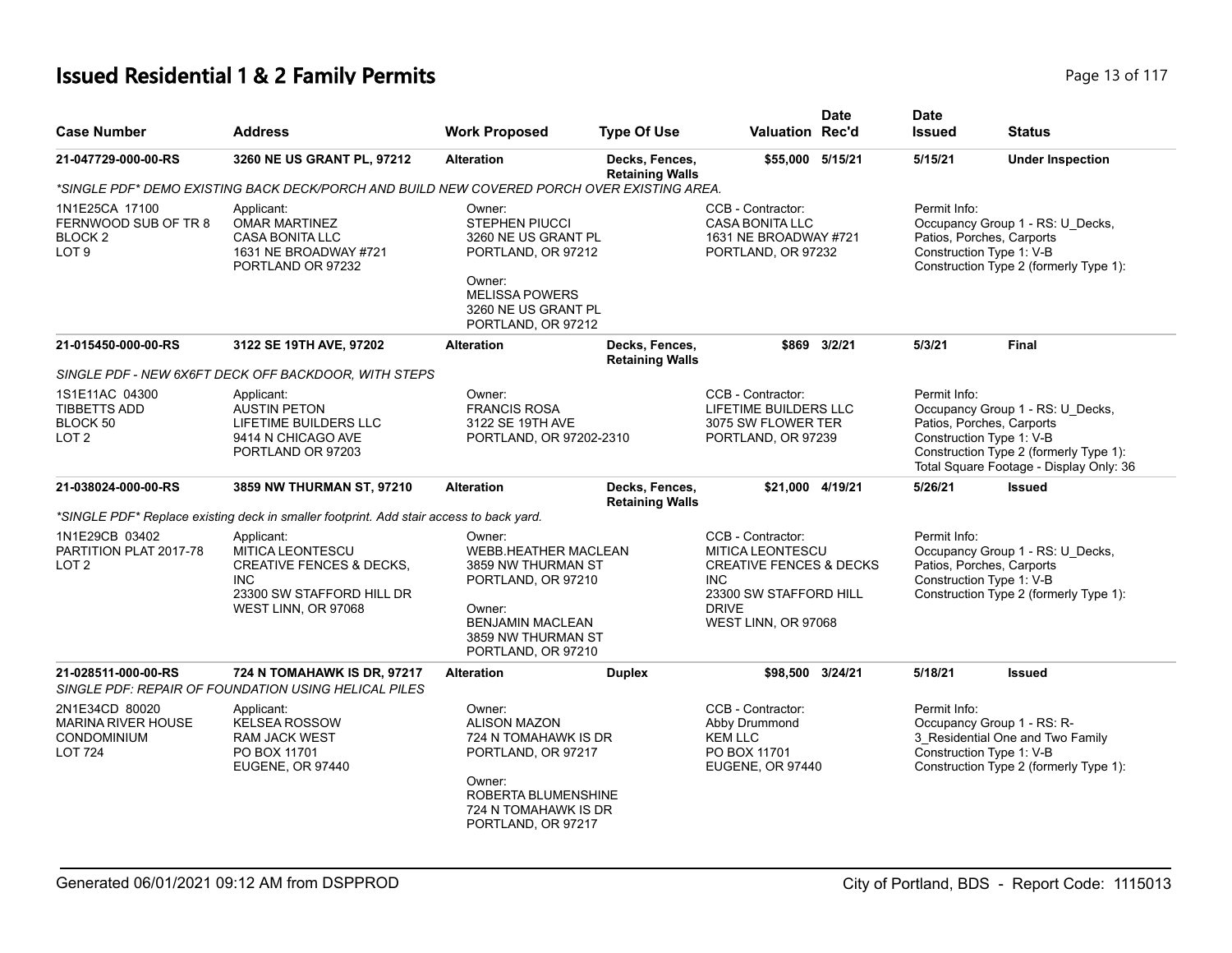# **Issued Residential 1 & 2 Family Permits Page 14 of 117** Page 14 of 117

|                                                                                                                       |                                                                                                                                                 |                                                                                                                                                               |                      |                                                                                                                                                                               | <b>Date</b>     | <b>Date</b>                                                      |                                                                                                          |
|-----------------------------------------------------------------------------------------------------------------------|-------------------------------------------------------------------------------------------------------------------------------------------------|---------------------------------------------------------------------------------------------------------------------------------------------------------------|----------------------|-------------------------------------------------------------------------------------------------------------------------------------------------------------------------------|-----------------|------------------------------------------------------------------|----------------------------------------------------------------------------------------------------------|
| <b>Case Number</b>                                                                                                    | <b>Address</b>                                                                                                                                  | <b>Work Proposed</b>                                                                                                                                          | <b>Type Of Use</b>   | <b>Valuation Rec'd</b>                                                                                                                                                        |                 | <b>Issued</b>                                                    | <b>Status</b>                                                                                            |
| 21-020255-000-00-RS                                                                                                   | 5821 SE KNAPP ST, 97206<br>SINGLE PDF: REPAIR OF FIRE DAMAGED (UNIT 2); REPLACE ROOF TRUSS; WINDOWS; GYP WALLBOARD; ADD HOLDDOWNS AND STRAPPING | <b>Alteration</b>                                                                                                                                             | <b>Duplex</b>        | \$5,000 3/5/21                                                                                                                                                                |                 | 5/14/21                                                          | <b>Issued</b>                                                                                            |
| 1S2E19AD 09000<br><b>BONITA PK</b><br>BLOCK <sub>3</sub><br>E 65' OF LOT 6                                            | Applicant:<br>RICHARD BAXENDALE<br>19450 SW CIPOLE ROAD<br>TUALATIN OR 97062                                                                    | Owner:<br><b>GEE SQUARE LLC</b><br>5902 SW IDAHO ST<br>PORTLAND, OR 97221                                                                                     |                      | CCB - Contractor:<br><b>BLACKBURN &amp; ALLEN INC</b><br>29030 SW TOWN CENTER LOOP<br>E 202-223<br>WILSONVILLE, OR 97070                                                      |                 | Permit Info:<br>Construction Type 1: V-B                         | Occupancy Group 1 - RS: R-<br>3_Residential One and Two Family<br>Construction Type 2 (formerly Type 1): |
| 21-007060-000-00-RS                                                                                                   | 2039 N JANTZEN AVE, 97217<br>SINGLE PDF - 5.15KW ROOF TOP MOUNTED PV SYSTEM ON PERGOLA: NON-PRESCRIPTIVE                                        | <b>Alteration</b>                                                                                                                                             | <b>Floating Home</b> | \$6,750 2/3/21                                                                                                                                                                |                 | 5/17/21                                                          | <b>Issued</b>                                                                                            |
| 2N1E33D 00502<br><b>JANTZEN BEACH</b><br><b>MOORAGE</b><br><b>UPLAND# R651707</b><br>MB X # FH2085<br><b>FLOATING</b> | Applicant:<br>Zac Horton<br><b>Faster Permits</b><br>2000 SW 1ST AVE SUITE 420<br>Portland OR 97201                                             | Owner:<br><b>TRACI CHAPMAN</b><br>2039 N JANTZEN AVE<br>PORTLAND, OR 97217<br>Owner:<br><b>RANDALL ROY</b><br>2039 N JANTZEN AVE<br>PORTLAND, OR 97217        |                      | CCB - Contractor:<br><b>SERVICE ELECTRIC</b><br>NORTHWEST INC<br>PO BOX 55833<br>PORTLAND, OR 97238-5833<br>Primary Contractor:<br><b>TO BID</b><br>PORTLAND OR<br><b>USA</b> |                 | Permit Info:<br>Construction Type 1: V-B                         | Occupancy Group 1 - RS: R-3_Remodel<br>Construction Type 2 (formerly Type 1):                            |
| 21-040386-000-00-RS                                                                                                   | 55 NE BRIDGETON RD - SLIP<br>03, 97211                                                                                                          | <b>Alteration</b>                                                                                                                                             | <b>Floating Home</b> |                                                                                                                                                                               | \$6,750 5/14/21 | 5/14/21                                                          | <b>Issued</b>                                                                                            |
|                                                                                                                       | SINGLE PDF - SOLAR 3.80KW ROOFTOP MOUNTED PV SYSTEM: ENGINEERED                                                                                 |                                                                                                                                                               |                      |                                                                                                                                                                               |                 |                                                                  |                                                                                                          |
| 1N1E03AB 02300<br><b>CAPTAINS MOORAGE</b><br><b>UPLAND# R314321</b><br>MB X # FH3152<br><b>FLOATING</b>               | Applicant:<br><b>MOLLY BECKEL</b><br>ELEMENTAL ENERGY LLC<br>1339 SE 8TH AVE SUITE B<br>PORTLAND OR 97214                                       | Owner:<br><b>GWEN SCOTT</b><br>55 NE BRIDGETON RD #3<br>PORTLAND, OR 97211<br>Owner:<br><b>CRAIG MCPHERSON</b><br>55 NE BRIDGETON RD #3<br>PORTLAND, OR 97211 |                      | CCB - Contractor:<br><b>ELEMENTAL ENERGY LLC</b><br>1339 SE 8TH AVE #B<br>PORTLAND, OR 97214                                                                                  |                 | Permit Info:<br>Construction Type 1: V-B                         | Occupancy Group 1 - RS: R-<br>3_Residential One and Two Family<br>Construction Type 2 (formerly Type 1): |
| 21-028417-000-00-RS                                                                                                   | 8337 SE MORRISON ST, 97216<br>SINGLE PDF - SOLAR 4.005KW ROOF TOP MOUNTED PV SYSTEM ON DETACHED GARAGE: PRESCRIPTIVE                            | <b>Alteration</b>                                                                                                                                             | Garage/Carport       |                                                                                                                                                                               | \$500 5/3/21    | 5/3/21                                                           | <b>Under Inspection</b>                                                                                  |
| 1S2E04BB 16100<br><b>SUNRISE PK</b><br>BLOCK <sub>3</sub><br>LOT 18&19<br>LOT 20 EXC W 17'                            | Applicant:<br><b>GRANT LINDSEY</b><br><b>ENERGY SOLUTIONS LLC</b><br><b>PO BOX 887</b><br>BEAVERCREEK, OR 97004                                 | Owner:<br><b>SAM LICHTER</b><br>8337 SE MORRISON ST<br>PORTLAND, OR 97216-1221                                                                                |                      | CCB - Contractor:<br><b>CLACKAMAS ELECTRIC INC</b><br>16070 S RIFLE WAY<br>OREGON CITY, OR 97045                                                                              |                 | Permit Info:<br>Garage\Utility Misc.<br>Construction Type 1: V-B | Occupancy Group 1 - RS: U_Private<br>Construction Type 2 (formerly Type 1):                              |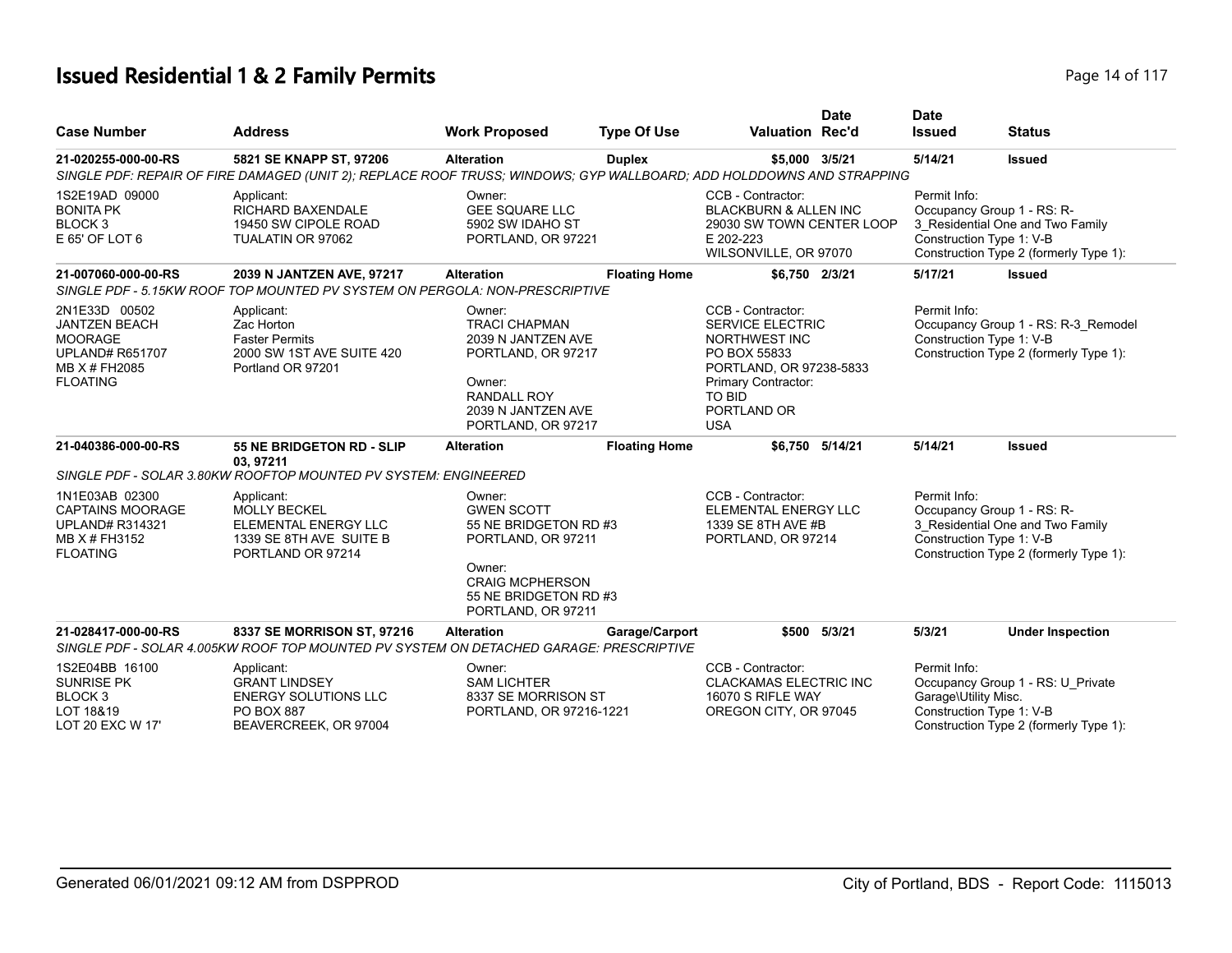# **Issued Residential 1 & 2 Family Permits Page 15 of 117** Page 15 of 117

| <b>Case Number</b>                                                                         | <b>Address</b>                                                                                                                                     | <b>Work Proposed</b>                                                                                                                                        | <b>Type Of Use</b> | <b>Valuation Rec'd</b>                                                                                                               | <b>Date</b>     | <b>Date</b><br><b>Issued</b>                                     | <b>Status</b>                                                                                                           |
|--------------------------------------------------------------------------------------------|----------------------------------------------------------------------------------------------------------------------------------------------------|-------------------------------------------------------------------------------------------------------------------------------------------------------------|--------------------|--------------------------------------------------------------------------------------------------------------------------------------|-----------------|------------------------------------------------------------------|-------------------------------------------------------------------------------------------------------------------------|
| 21-041210-000-00-RS                                                                        | 6307 NE 22ND AVE, 97211<br>*SINGLE PDF* GARAGE CONVERSION TO BATHROOM AND LIVING SPACE. NOT AN ADU. NO COOKING FACILITIES.                         | <b>Alteration</b>                                                                                                                                           | Garage/Carport     | \$12,308 4/27/21                                                                                                                     |                 | 5/10/21                                                          | <b>Under Inspection</b>                                                                                                 |
| 1N1E14DA 06800<br><b>IRVINGTON PK</b><br>BLOCK 5<br><b>LOT 2&amp;4</b><br>LOT <sub>6</sub> | Applicant:<br><b>SMITH HAYES</b><br>HAYES BROTHERS LLC<br>5423 NE 36TH AVE<br>PORTLAND, ORE 97211                                                  | Owner:<br>DELISSE ORTIZ-MENDEZ<br>6307 NE 22ND AVE<br>PORTLAND, OR 97211<br>Owner:<br>ELIZABETH TUTTLE<br>6307 NE 22ND AVE<br>PORTLAND, OR 97211            |                    | CCB - Contractor:<br><b>SMITH HAYES</b><br><b>HAYES BROTHERS LLC</b><br>5423 NE 36TH AVE<br>PORTLAND, OR 97211                       |                 | Permit Info:<br>Garage\Utility Misc.<br>Construction Type 1: V-B | Occupancy Group 1 - RS: U_Private<br>Construction Type 2 (formerly Type 1):<br>Total Square Footage - Display Only: 240 |
| 21-012171-000-00-RS                                                                        | 1825 SE 24TH AVE, 97214<br>SINGLE PDF - REPLACE GARAGE ROOF, NEW ADA LIFT & MAN DOOR; GARAGE TO REMAINE STORAGE *DFS FOR TRUSSES* TRADES SEPARATE  | <b>Alteration</b>                                                                                                                                           | Garage/Carport     | \$35,000 2/10/21                                                                                                                     |                 | 5/11/21                                                          | <b>Issued</b>                                                                                                           |
| 1S1E02DA 11500<br><b>COLONIAL HTS</b><br>BLOCK 5<br>E 63' OF LOT 9&10                      | Applicant:<br><b>JEFFERY LEWIS</b><br><b>WEST COAST FORENSICS</b><br>ENGINEERING AND DESIGN<br>3835 SW KELLY AVE<br>PORTLAND OR 97239              | Owner:<br><b>WILSON LEE</b><br>1825 SE 24TH AVE<br>PORTLAND, OR 97214-4859<br>Owner:<br><b>SALLY S K LEE</b><br>1825 SE 24TH AVE<br>PORTLAND, OR 97214-4859 |                    | CCB - Contractor:<br><b>CRAIG CUSTOM</b><br><b>CONSTRUCTION INC</b><br>PMB 554 12042 SE SUNNYSIDE<br>RD.<br>CLACKAMAS, OR 97015-8382 |                 | Permit Info:<br>Garage\Utility Misc.<br>Construction Type 1: V-B | Occupancy Group 1 - RS: U_Private<br>Construction Type 2 (formerly Type 1):                                             |
| 21-012171-DFS-01-RS<br>SINGLE PDF - DFS FOR ROOF TRUSSES                                   | 1825 SE 24TH AVE, 97214                                                                                                                            | <b>Alteration</b>                                                                                                                                           | Garage/Carport     |                                                                                                                                      | \$5.000 5/19/21 | 5/19/21                                                          | <b>Issued</b>                                                                                                           |
| 1S1E02DA 11500<br><b>COLONIAL HTS</b><br>BLOCK 5<br>E 63' OF LOT 9&10                      | Applicant:<br><b>JEFFERY LEWIS</b><br><b>WEST COAST FORENSICS</b><br><b>ENGINEERING AND DESIGN</b><br>3835 SW KELLY AVE<br>PORTLAND OR 97239       | Owner:<br><b>WILSON LEE</b><br>1825 SE 24TH AVE<br>PORTLAND, OR 97214-4859<br>Owner:<br><b>SALLY S K LEE</b><br>1825 SE 24TH AVE<br>PORTLAND, OR 97214-4859 |                    | CCB - Contractor:<br><b>CRAIG CUSTOM</b><br><b>CONSTRUCTION INC</b><br>PMB 554 12042 SE SUNNYSIDE<br>RD<br>CLACKAMAS, OR 97015-8382  |                 | Permit Info:<br>Garage\Utility Misc.<br>Construction Type 1: V-B | Occupancy Group 1 - RS: U_Private<br>Construction Type 2 (formerly Type 1):                                             |
| 21-014774-000-00-RS                                                                        | 6410 SE 63RD AVE, 97206<br>SINGLE PDF - REMOVE ATTACHED SHED AND COVERED AREA PORTION OF EXISITING DETACHED GARAGE, INCLUDING ROOF AND FOUNDATION. | <b>Alteration</b>                                                                                                                                           | Garage/Carport     |                                                                                                                                      | \$1.000 2/23/21 | 5/4/21                                                           | <b>Under Inspection</b>                                                                                                 |
| 1S2E17CC 09300<br><b>TREMONT PL</b><br>BLOCK <sub>27</sub><br>LOT 6&7                      | Applicant:<br><b>KEVIN PARTAIN</b><br><b>URBAN VISIONS</b><br>223 NE 56TH AVENUE<br>PORTLAND, OR 97213                                             | Owner:<br>PAMALA CLARKE<br>6410 SE 63RD AVE<br>PORTLAND, OR 97206-6610<br>Owner:<br><b>TIMOTHY CLARKE</b><br>6410 SE 63RD AVE<br>PORTLAND, OR 97206-6610    |                    | CCB - Contractor:<br>DAVID BUCZKOWSKI<br><b>COLUMBIA CONTRACTING LLC</b><br>8714 SE 9TH AVE<br>PORTLAND, OR 97202                    |                 | Permit Info:<br>Garage\Utility Misc.<br>Construction Type 1: V-B | Occupancy Group 1 - RS: U Private<br>Construction Type 2 (formerly Type 1):                                             |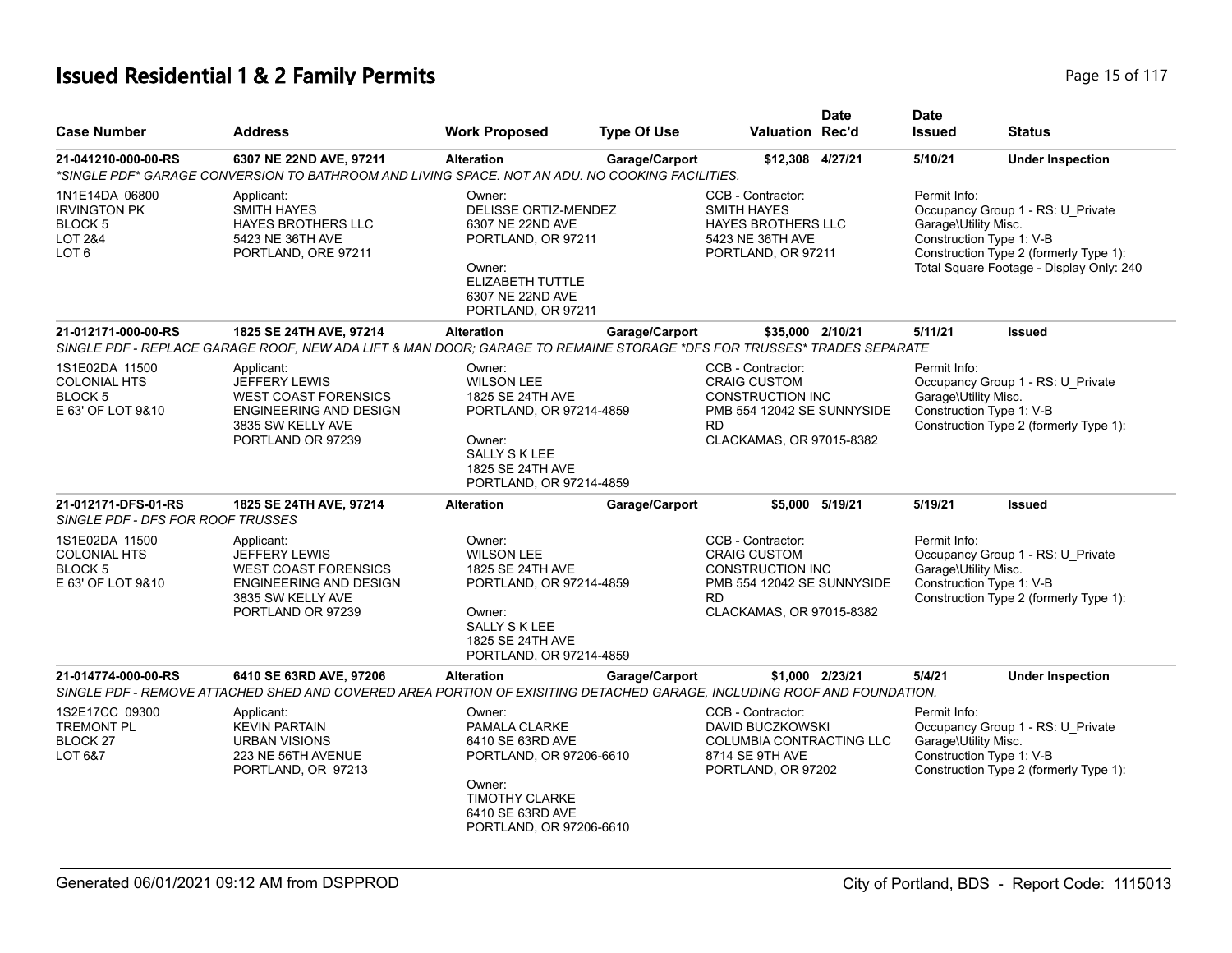# **Issued Residential 1 & 2 Family Permits Page 16 of 117** Page 16 of 117

| <b>Case Number</b>                                                                                     | <b>Address</b>                                                                                                                                                                                                                 | <b>Work Proposed</b>                                                                                                                                           | <b>Type Of Use</b>                      | <b>Valuation Rec'd</b>                                                                                                                 | <b>Date</b>     | <b>Date</b><br><b>Issued</b>                                           | <b>Status</b>                                                                                                          |
|--------------------------------------------------------------------------------------------------------|--------------------------------------------------------------------------------------------------------------------------------------------------------------------------------------------------------------------------------|----------------------------------------------------------------------------------------------------------------------------------------------------------------|-----------------------------------------|----------------------------------------------------------------------------------------------------------------------------------------|-----------------|------------------------------------------------------------------------|------------------------------------------------------------------------------------------------------------------------|
| 21-017472-000-00-RS<br>REMODEL EXISTING GARAGE. WITH NEW FOUNDATION                                    | 7915 SE 34TH AVE, 97202                                                                                                                                                                                                        | <b>Alteration</b>                                                                                                                                              | Garage/Carport                          | \$15,000 2/23/21                                                                                                                       |                 | 5/12/21                                                                | <b>Under Inspection</b>                                                                                                |
| 1S1E24DB 07000<br><b>EASTMORELAND</b><br>BLOCK 52<br>N 15' OF LOT 9<br>LOT 10, S 10' OF LOT 11         | Applicant:<br><b>JEREMY SMITH</b><br><b>JEREMY'S QUALITY</b><br><b>CONSTRUCTION CON</b><br>20736 SCAPPOOSE VERNONIA<br><b>HWY</b><br>SCAPPOOSE, OR 97006                                                                       | Owner:<br>CAHILL, SUSAN M TR<br>7915 SE 34TH AVE<br>PORTLAND, OR 97202<br>Owner:<br>CAHILL, DONALD E TR<br>7915 SE 34TH AVE<br>PORTLAND, OR 97202              |                                         | CCB - Contractor:<br><b>JEREMYS QUALITY</b><br><b>CONSTRUCTION CO</b><br>20736 SCAPPOOSE VERNONIA<br><b>HWY</b><br>SCAPPOOSE, OR 97056 |                 | Permit Info:<br>Garage\Utility Misc.<br>Construction Type 1: V-B       | Occupancy Group 1 - RS: U_Private<br>Construction Type 2 (formerly Type 1):                                            |
| 21-034645-000-00-RS                                                                                    | 7233 N NEWELL AVE, 97203<br>SINGLE PDF - SOLAR 6.88KW ROOF TOP MOUNTED PV SYSTEM ON GARAGE: PRESCRIPTIVE                                                                                                                       | <b>Alteration</b>                                                                                                                                              | Garage/Carport                          |                                                                                                                                        | \$500 5/17/21   | 5/17/21                                                                | <b>Issued</b>                                                                                                          |
| 1N1E07CA 02200<br><b>NORTHERN HILL ADD</b><br>BLOCK 14<br>SLY 17' OF LOT 12<br>LOT 13&14               | Applicant:<br><b>JUSTIN LEE</b><br><b>SYNCHRO SOLAR</b><br>2870 NE HOGAN DR<br>GRESHAM, OR 97030                                                                                                                               | Owner:<br><b>KENNETH KADERA</b><br>7233 N NEWELL AVE<br>PORTLAND, OR 97203<br>Owner:<br>KATHLEEN KADERA<br>7233 N NEWELL AVE<br>PORTLAND, OR 97203             |                                         | CCB - Contractor:<br><b>SYNCHRO SOLAR LLC</b><br>2870 NE HOGAN DR SUITE E240<br>GRESHAM, OR 97030                                      |                 | Permit Info:<br>Garage\Utility Misc.<br>Construction Type 1: V-B       | Occupancy Group 1 - RS: U_Private<br>Construction Type 2 (formerly Type 1):                                            |
| 20-163668-000-00-RS                                                                                    | 3521 N MICHIGAN AVE, 97227                                                                                                                                                                                                     | <b>Alteration</b>                                                                                                                                              | <b>Single Family</b><br><b>Dwelling</b> |                                                                                                                                        | \$5,000 7/16/20 | 5/17/21                                                                | Issued                                                                                                                 |
| FULLY ADDRESSING 19-232090 HS)<br>1N1E27BA 01300<br><b>MULTNOMAH</b><br>BLOCK 34<br>N 27.75' OF LOT 19 | SINGLE PDF. INFILL WALL AT WEST ELEVATION TO INCLUDE RELOCATE DOOR, ENLARGE AND ADD WINDOWS; NEW DECK AND STAIRS AT REAR OF PROPERTY (NOT<br>Applicant:<br><b>BENJAMIN POPESCU</b><br>3521 N MICHIGAN AVE<br>PORTLAND OR 97227 | Owner:<br><b>SABRINA NELSON</b><br>3521 N MICHIGAN AVE<br>PORTLAND, OR 97227<br>Owner:<br><b>BENJAMIN POPESCU</b><br>3521 N MICHIGAN AVE<br>PORTLAND, OR 97227 |                                         |                                                                                                                                        |                 | Permit Info:<br>Occupancy Group 1 - RS: R-<br>Construction Type 1: V-B | 3_Residential One and Two Family<br>Construction Type 2 (formerly Type 1):                                             |
| 20-169220-000-00-RS                                                                                    | 115 S VERMONT ST, 97219                                                                                                                                                                                                        | <b>Alteration</b>                                                                                                                                              | <b>Single Family</b><br><b>Dwelling</b> |                                                                                                                                        | \$5.410 9/23/20 | 5/18/21                                                                | <b>Issued</b>                                                                                                          |
|                                                                                                        | SINGLE PDF - ALTERATION TO ADD DECK TO EXTERIOR OF HOME ***TRADE PERMITS TO BE OBTAINED SEPARATELY***                                                                                                                          |                                                                                                                                                                |                                         |                                                                                                                                        |                 |                                                                        |                                                                                                                        |
| 1S1E15CC 03300<br>SOUTHERN PORTLAND<br><b>BLOCK 26A</b><br>W 35' OF LOT 8&9<br>E 35' OF LOT 10&11      | Applicant:<br><b>AARON BRITTON</b><br>115 S VERMONT ST<br>PORTLAND OR 97219                                                                                                                                                    | Owner:<br>PROPERTY OWNER<br>Owner:<br>PROPERTY OWNER                                                                                                           |                                         | CCB - Contractor:<br>Cory Wantaja<br><b>KASKI INC</b><br>4415 NE MINNEHAHA ST<br>VANCOUVER, WA 98661-1847                              |                 | Permit Info:<br>Patios, Porches, Carports<br>Construction Type 1: V-B  | Occupancy Group 1 - RS: U_Decks,<br>Construction Type 2 (formerly Type 1):<br>Total Square Footage - Display Only: 224 |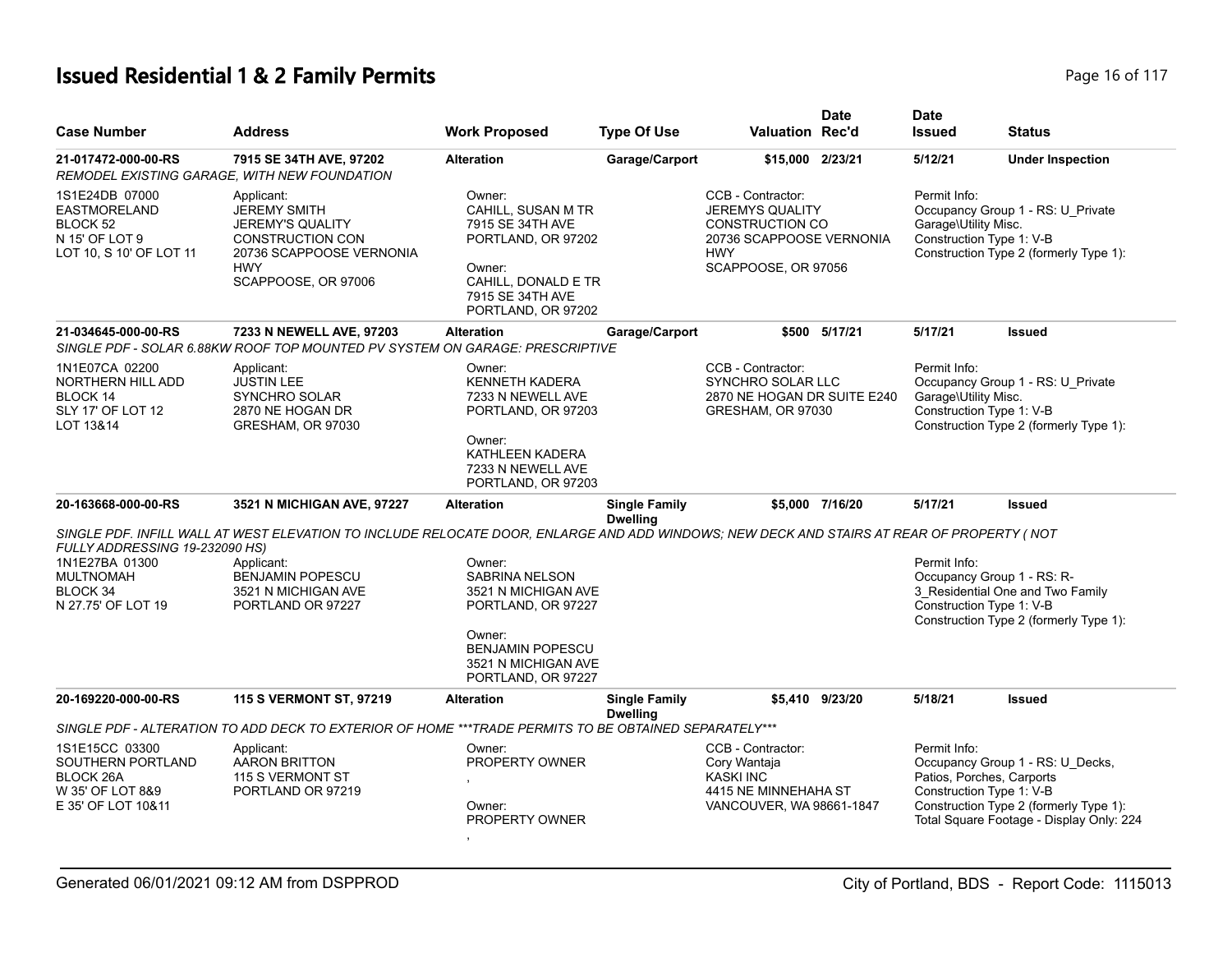# **Issued Residential 1 & 2 Family Permits Page 17 of 117** and **Page 17 of 117**

| <b>Case Number</b>                                                                   | <b>Address</b>                                                                                                                                                                                                                                                                                                                                                                                                                 | <b>Work Proposed</b>                                                              | <b>Type Of Use</b>                      | <b>Valuation Rec'd</b>                                                                                | <b>Date</b>       | <b>Date</b><br><b>Issued</b>             | <b>Status</b>                                                                                                             |
|--------------------------------------------------------------------------------------|--------------------------------------------------------------------------------------------------------------------------------------------------------------------------------------------------------------------------------------------------------------------------------------------------------------------------------------------------------------------------------------------------------------------------------|-----------------------------------------------------------------------------------|-----------------------------------------|-------------------------------------------------------------------------------------------------------|-------------------|------------------------------------------|---------------------------------------------------------------------------------------------------------------------------|
| 20-220650-000-00-RS                                                                  | 2411 SE 157TH AVE, 97233                                                                                                                                                                                                                                                                                                                                                                                                       | <b>Alteration</b>                                                                 | <b>Single Family</b><br><b>Dwelling</b> |                                                                                                       | \$1,500 12/16/20  | 5/20/21                                  | <b>Under Inspection</b>                                                                                                   |
| OBTAINED SEPARATELY***                                                               | SINGLE PDF ALTERATION TO ADD WALLS AND WINDOW TO CREATE ADDITIONAL BEDROOM ON MAIN FLOOR. DEMO PATIO COVER. ***TRADE PERMITS TO BE                                                                                                                                                                                                                                                                                             |                                                                                   |                                         |                                                                                                       |                   |                                          |                                                                                                                           |
| 1S2E01DC 01400<br><b>FAIRFIELD ADD</b><br>N 100' OF LOT 1                            | Applicant:<br><b>MULUKEN CHERNET</b><br>2411 SE 157TH AVE<br>PORTLAND, OR 97233                                                                                                                                                                                                                                                                                                                                                | Owner:<br><b>SITINA UMER</b><br>2411 SE 157TH AVE<br>PORTLAND, OR 97233<br>Owner: |                                         |                                                                                                       |                   | Permit Info:<br>Construction Type 1: V-B | Occupancy Group 1 - RS: R-3_Remodel<br>Construction Type 2 (formerly Type 1):<br>Total Square Footage - Display Only: 127 |
|                                                                                      |                                                                                                                                                                                                                                                                                                                                                                                                                                | <b>MULUKEN CHERNET</b><br>2411 SE 157TH AVE<br>PORTLAND, OR 97233                 |                                         |                                                                                                       |                   |                                          |                                                                                                                           |
| 20-223465-000-00-RS                                                                  | 2650 SE 101ST AVE, 97266                                                                                                                                                                                                                                                                                                                                                                                                       | <b>Alteration</b>                                                                 | <b>Single Family</b><br><b>Dwelling</b> | \$15,000 2/18/21                                                                                      |                   | 5/20/21                                  | <b>Issued</b>                                                                                                             |
|                                                                                      | SINGLE PDF: CREATE NEW BATHROOM (2 TOILETS) MASTER BEDROOM; AND NEW DECK                                                                                                                                                                                                                                                                                                                                                       |                                                                                   |                                         |                                                                                                       |                   |                                          |                                                                                                                           |
| 1S2E09AA 01100<br>PITTOCK GROVE<br>BLOCK 1<br>LOT 11 EXC E 140' & S 1/2<br>OF LOT 12 | Applicant:<br><b>CUONG NGUYEN</b><br><b>SWEET HOME DESIGN</b><br>16125 SE HAWTHORNE CT<br>PORTLAND, OR 97233                                                                                                                                                                                                                                                                                                                   | Owner:<br>PORTLANDIA CONSTRUCTION LLC<br>6520 SE 43RD AVE<br>PORTLAND, OR 97206   |                                         | CCB - Contractor:<br>CONNELLY CONSTRUCTION<br><b>LLC</b><br>6520 SE 43RD AVENUE<br>PORTLAND, OR 97206 |                   | Permit Info:<br>Construction Type 1: V-B | Occupancy Group 1 - RS: R-3_Remodel<br>Construction Type 2 (formerly Type 1): V-                                          |
| EXC E 140' THEREOF                                                                   |                                                                                                                                                                                                                                                                                                                                                                                                                                |                                                                                   |                                         |                                                                                                       |                   |                                          | Total Square Footage - Display Only: 680                                                                                  |
| 20-216866-000-00-RS                                                                  | 4409 SE 89TH AVE, 97266                                                                                                                                                                                                                                                                                                                                                                                                        | <b>Alteration</b>                                                                 | <b>Single Family</b>                    |                                                                                                       | \$31,819 11/24/20 | 5/14/21                                  | <b>Issued</b>                                                                                                             |
| OBTAINED SEPARATELY***                                                               | SINGLE PDF - CONVERSION OF EXISTING STORAGE ROOMS ADJOINING AND ABOVE GARAGE TO HABITABLE SPACE INCLUDING LIVING ROOM, BEDROOM, AND HALF<br>BATHROOM (5th Toilet) (NOT AN ADU); AT MAIN FLOOR OF EXISTING HOUSE, REMODEL OF SINGLE LARGE BATHROOM INTO TWO SMALLER BATHROOMS (BETWEEN<br>BEDROOMS 3 & 4). ANDCONVERSION OF EXISTING FAMILY ROOM TO BEDROOM. NEW DECK AND STAIRCASE. **INCLUDES PT** ***ET AND MT PERMITS TO BE |                                                                                   | <b>Dwelling</b>                         |                                                                                                       |                   |                                          |                                                                                                                           |
| 1S2E09CD 10800                                                                       | Applicant:                                                                                                                                                                                                                                                                                                                                                                                                                     | Owner:                                                                            |                                         | CCB - Contractor:                                                                                     |                   | Permit Info:                             |                                                                                                                           |
| <b>ARDEN PARK</b><br>BLOCK <sub>9</sub><br>LOT <sub>5</sub><br>N 20' OF LOT 6        | <b>Carlos Nunez Quinard</b><br>4409 SE 89th Ave                                                                                                                                                                                                                                                                                                                                                                                | <b>CARLOS A N QUINARD</b><br>680 NW ALTISHIN PL<br>BEAVERTON, OR 97006            |                                         | SIMPLY REMODELING LLC<br>10148 N CALHOUN AVENUE<br>PORTLAND, OR 97203                                 |                   | Construction Type 1: V-B<br>B.           | Occupancy Group 1 - RS: R-3 Remodel<br>Construction Type 2 (formerly Type 1): V-                                          |
|                                                                                      |                                                                                                                                                                                                                                                                                                                                                                                                                                |                                                                                   |                                         | CCB - Contractor:<br><b>MEP PROS INC</b><br>3901 SE NAEF RD<br>PORTLAND, OR 97219                     |                   |                                          | Total Square Footage - Display Only: 804                                                                                  |
| 20-196115-000-00-RS                                                                  | 3542 N MISSOURI AVE, 97227                                                                                                                                                                                                                                                                                                                                                                                                     | <b>Alteration</b>                                                                 | <b>Single Family</b><br><b>Dwelling</b> | \$45,000 12/1/20                                                                                      |                   | 5/10/21                                  | Issued                                                                                                                    |
|                                                                                      | SINGLE PDF ALTERATION TO CREATE HABITABLE SPACE IN BASEMENT 2 BEDROOMS WITH EGRESS WINDOWS, FAMILY ROOM, BATHROOM****NOT AN<br>ADU****REMODEL ON 1ST FLOOR AND CREATE BEDROOM AND BATHROOM ON 2ND FLOOR*****TRADE PERMITS TO BE OBTAINED SEPERATELY*****                                                                                                                                                                       |                                                                                   |                                         |                                                                                                       |                   |                                          |                                                                                                                           |
| 1N1E22CC 03100                                                                       | Applicant:                                                                                                                                                                                                                                                                                                                                                                                                                     | Owner:                                                                            |                                         | CCB - Contractor:                                                                                     |                   | Permit Info:                             |                                                                                                                           |
| <b>MULTNOMAH</b><br>BLOCK 34<br><b>LOT 16</b>                                        | <b>SASHA BECKWITH</b><br>SAB DESIGN & DRAFTING LLC<br>7115 SW Garden Home Rd # 28<br>Portland OR 97223                                                                                                                                                                                                                                                                                                                         | RELIABLE REAL ESTATE LLC<br>3542 N MISSOURI AVE<br>PORTLAND, OR 97227             |                                         | <b>BOWEN CONSTRUCTION LLC</b><br>905 15TH ST<br>LAFAYETTE, OR 97127                                   |                   | Construction Type 1: V-B<br>1034         | Occupancy Group 1 - RS: R-3_Remodel<br>Construction Type 2 (formerly Type 1):<br>Total Square Footage - Display Only:     |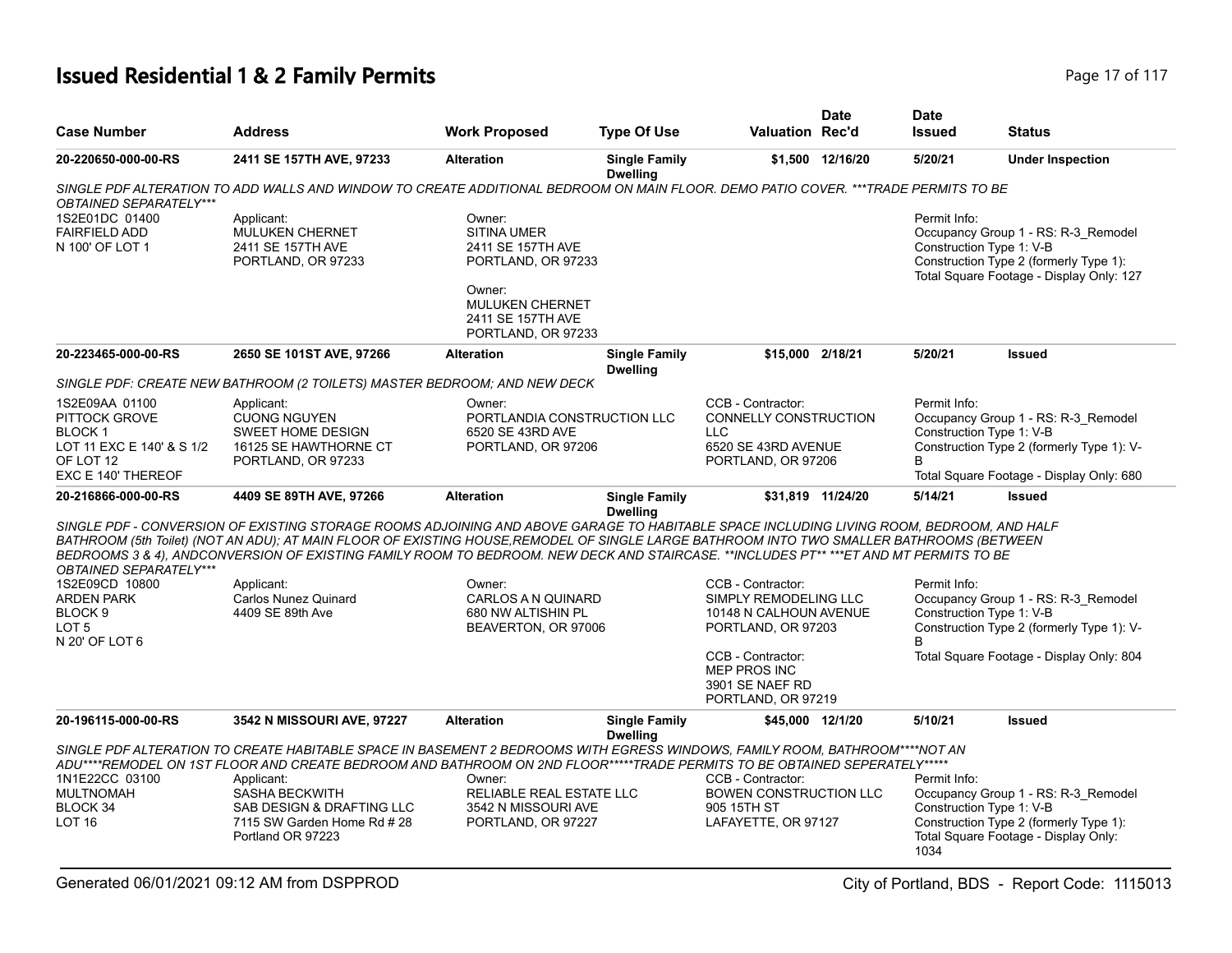# **Issued Residential 1 & 2 Family Permits Page 18 of 117** Page 18 of 117

| <b>Case Number</b>                                                   | <b>Address</b>                                                                                                                                                                            | <b>Work Proposed</b>                                                                                                                                               | <b>Type Of Use</b>                      | <b>Valuation Rec'd</b>                                                                                             | <b>Date</b>       | <b>Date</b><br><b>Issued</b>                                          | <b>Status</b>                                                                                                                                                |
|----------------------------------------------------------------------|-------------------------------------------------------------------------------------------------------------------------------------------------------------------------------------------|--------------------------------------------------------------------------------------------------------------------------------------------------------------------|-----------------------------------------|--------------------------------------------------------------------------------------------------------------------|-------------------|-----------------------------------------------------------------------|--------------------------------------------------------------------------------------------------------------------------------------------------------------|
| 20-227008-000-00-RS                                                  | 5545 N BURRAGE AVE, 97217                                                                                                                                                                 | <b>Alteration</b>                                                                                                                                                  | <b>Single Family</b><br><b>Dwelling</b> | \$35,309 1/7/21                                                                                                    |                   | 5/14/21                                                               | <b>Issued</b>                                                                                                                                                |
|                                                                      | SINGLE PDF CREATE HABITABLE SPACE IN BASEMENT SEE 20 135103 HS ET PT MT SEPARATE *WORK IN DETACHED STRUCTURE REQUIRES SEPARATE PERMIT                                                     |                                                                                                                                                                    |                                         |                                                                                                                    |                   |                                                                       |                                                                                                                                                              |
| 1N1E16CD 16300<br><b>WILLAMETTE</b><br>BLOCK 12<br>LOT <sub>8</sub>  | Applicant:<br><b>CLIFTON PAGE</b><br><b>CLIFTON PAGE CONSTRUCTION</b><br>16620 SE BUSH ST<br>PORTLAND, OR 97236                                                                           | Owner:<br><b>AMIN VIJAN</b><br>6010 E SONORAN TRAIL<br>SCOTTSDALE, AZ 85266                                                                                        |                                         | CCB - Contractor:<br><b>CLIFTON PAGE</b><br><b>16620 SE BUSH ST</b><br>PORTLAND, OR 97236                          |                   | Permit Info:<br>Construction Type 1: V-B                              | Occupancy Group 1 - RS: R-3_Remodel<br>Construction Type 2 (formerly Type 1):<br>Total Square Footage - Display Only: 865                                    |
| 20-222003-000-00-RS                                                  | 5525 SW FLORIDA ST - Unit B,<br>97219                                                                                                                                                     | <b>Alteration</b>                                                                                                                                                  | <b>Single Family</b><br><b>Dwelling</b> |                                                                                                                    | \$35,000 12/19/20 | 5/24/21                                                               | <b>Issued</b>                                                                                                                                                |
| PERMITS TO BE OBTAINED SEPARATELY***                                 | SINGLE PDF - ADU BASEMENT CONVERSION INCLUDING FULL BATH, ONE BEDROOM AND FULL KITCHEN, SHARED LAUNDRY AREA IN BASEMENT. ***ALL TRADE                                                     |                                                                                                                                                                    |                                         |                                                                                                                    |                   |                                                                       |                                                                                                                                                              |
| 1S1E19BA 03501                                                       | Applicant:<br><b>DANIEL M</b><br><b>BUILD OR LLC</b><br>17600 PACIFIC HWY #341<br>MARYLHURST OR 97036                                                                                     | Owner:<br>ALEXANDRE DA CRUZ<br>19768 ZENO ST<br>CASTRO VALLEY, CA 94546<br>Owner:<br><b>CYNTHIA DA CRUZ</b><br>19768 ZENO ST<br>CASTRO VALLEY, CA 94546            |                                         | CCB - Contractor:<br><b>DANIEL MAKSIMOV</b><br><b>BUILDOR LLC</b><br>17600 PACIFIC HWY 341<br>MARYLHURST, OR 97036 |                   | Permit Info:<br>Construction Type 1: V-B                              | Occupancy Group 1 - RS: R-3_Remodel<br>Construction Type 2 (formerly Type 1):<br>Total Square Footage - Display Only: 705<br>Number of New Dwelling Units: 1 |
| 20-191600-000-00-RS                                                  | 9249 N BRISTOL AVE, 97203                                                                                                                                                                 | <b>Alteration</b>                                                                                                                                                  | <b>Single Family</b><br><b>Dwelling</b> | \$12,000                                                                                                           | 3/30/21           | 5/17/21                                                               | <b>Issued</b>                                                                                                                                                |
| 1N1W01CA 01400<br>OAK PARK ADD<br>BLOCK 4<br>NELY 45.51' OF SWLY 91' | SINGLE PDF - ADD FULL BATHROOM TO UNFINISHED BASEMENT *** ALL TRADE PERMITS TO BE OBTAINED SEPARATELY***<br>Applicant:<br><b>ED LANGLOIS</b><br>9249 N Bristol Ave.<br>Portland, OR 97203 | Owner:<br><b>EDWARD LANGLOIS</b><br>9249 N BRISTOL AVE<br>PORTLAND, OR 97203-2139                                                                                  |                                         |                                                                                                                    |                   | Permit Info:<br>Construction Type 1: V-B                              | Occupancy Group 1 - RS: R-3_Remodel<br>Construction Type 2 (formerly Type 1):                                                                                |
| OF SELY 1/2 OF LOT 4                                                 |                                                                                                                                                                                           | Owner:<br><b>KAREN MERTENS</b><br>9249 N BRISTOL AVE<br>PORTLAND, OR 97203-2139                                                                                    |                                         |                                                                                                                    |                   |                                                                       |                                                                                                                                                              |
| 20-204571-000-00-RS                                                  | 3058 NE 157TH AVE, 97230                                                                                                                                                                  | <b>Alteration</b>                                                                                                                                                  | <b>Single Family</b><br><b>Dwelling</b> |                                                                                                                    | \$40,000 10/20/20 | 5/19/21                                                               | <b>Issued</b>                                                                                                                                                |
| EXISTING FRONT PORCH DECK - NO CHANGE TO SIZE.                       | SINGLE PDF - REMOVE AND REPLACE EXISTING BACK DECK AND STAIRS (10 FT TALL W/ RAILING) - ADDING 24 SQ FT TO EXISTING SIZE. REPAIR AND REFRAME                                              |                                                                                                                                                                    |                                         |                                                                                                                    |                   |                                                                       |                                                                                                                                                              |
| 1N2E25AA 05400<br>SECTION 25 1N 2E<br>TL 5400 0.28 ACRES             | Applicant:<br>PAUL SOKOLOV<br>5017 NE 128TH CT<br>VANCOUVER, WA 98682                                                                                                                     | Owner:<br><b>THOMAS LEMIEUX</b><br>3058 NE 157TH AVE<br>PORTLAND, OR 97230-5109<br>Owner:<br><b>ARLENE LEMIEUX</b><br>3058 NE 157TH AVE<br>PORTLAND, OR 97230-5109 |                                         | CCB - Contractor:<br>SOKOL CONSTRUCTION LLC<br>5017 NE 128TH CT<br>VANCOUVER, WA 98682                             |                   | Permit Info:<br>Patios, Porches, Carports<br>Construction Type 1: V-B | Occupancy Group 1 - RS: U_Decks,<br>Construction Type 2 (formerly Type 1):<br>Total Square Footage - Display Only: 622                                       |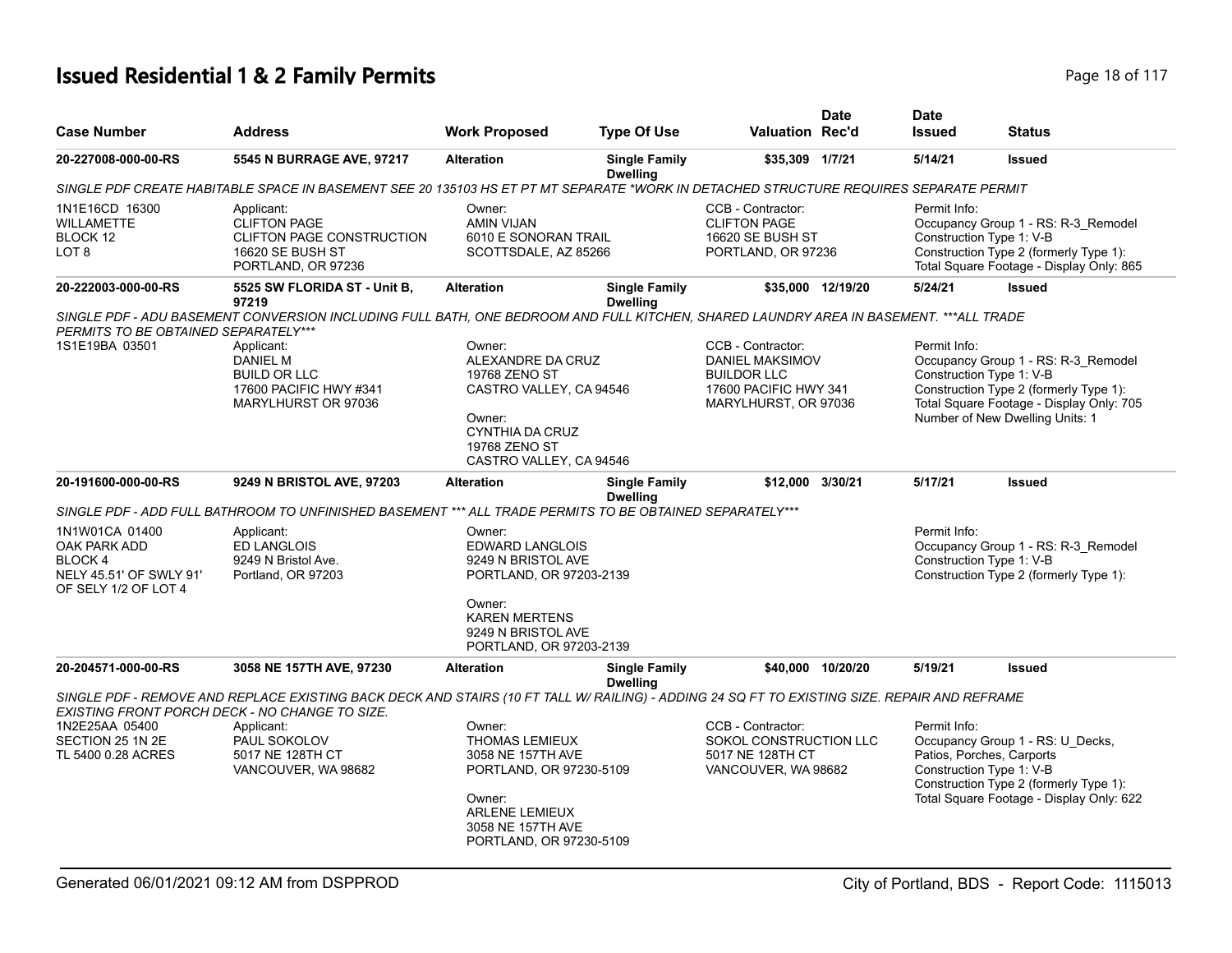# **Issued Residential 1 & 2 Family Permits Page 19 of 117 Page 19 of 117**

| <b>Case Number</b>                                                         | <b>Address</b>                                                                                                                            | <b>Work Proposed</b>                                                                                                           | <b>Type Of Use</b>                      | <b>Valuation Rec'd</b>                                                                        | <b>Date</b>     | <b>Date</b><br><b>Issued</b> | <b>Status</b>                                                                                                                                         |
|----------------------------------------------------------------------------|-------------------------------------------------------------------------------------------------------------------------------------------|--------------------------------------------------------------------------------------------------------------------------------|-----------------------------------------|-----------------------------------------------------------------------------------------------|-----------------|------------------------------|-------------------------------------------------------------------------------------------------------------------------------------------------------|
| 20-111383-REV-01-RS                                                        | 6424 SE FRANKLIN ST, 97206                                                                                                                | <b>Alteration</b>                                                                                                              | <b>Single Family</b><br><b>Dwelling</b> | \$0                                                                                           | 5/27/21         | 5/27/21                      | <b>Issued</b>                                                                                                                                         |
|                                                                            | PAPER - REVISE STAIR DESIGN FOR EXISTING DECK                                                                                             |                                                                                                                                |                                         |                                                                                               |                 |                              |                                                                                                                                                       |
| 1S2E08BC 19000<br><b>CHULA VISTA</b><br>BLOCK 4<br>LOT <sub>18</sub>       | Applicant:<br>SHULAMIT LOTATE<br>6424 SE FRANKLIN ST<br>PORTLAND, OR 97206                                                                | Owner:<br><b>ELI MARGALIT</b><br>6424 SE FRANKLIN ST<br>PORTLAND, OR 97206<br>Owner:<br>SHULAMIT LOTATE<br>6424 SE FRANKLIN ST |                                         |                                                                                               |                 | Permit Info:                 | Occupancy Group 1 - RS: R-<br>3 Residential One and Two Family<br>Construction Type 1: V-B<br>Construction Type 2 (formerly Type 1):                  |
| 20-226931-000-00-RS                                                        | 12415 NE BRAZEE ST, 97230                                                                                                                 | PORTLAND, OR 97206<br><b>Alteration</b>                                                                                        | <b>Single Family</b>                    | \$18,573 1/6/21                                                                               |                 | 5/3/21                       | <b>Issued</b>                                                                                                                                         |
| <b>MT SEPARATE</b>                                                         | SINGLE PDF: RECONFIGURE EXISTING SPACE: AND LEGALIZE CONVERSION OF ATTACHED GARAGE TO HABITABLE SPACE: NEW MASTER BATH 3 TOILETS *ET. PT. |                                                                                                                                | <b>Dwelling</b>                         |                                                                                               |                 |                              |                                                                                                                                                       |
| 1N2E26CB 00200<br><b>HAZELWOOD PK</b><br><b>BLOCK1</b><br>S 186' OF LOT 10 | Applicant:<br><b>MIKE MONTGOMERY</b><br>SIMPL HOME DESIGNS<br>4931 SW 76TH AVE, PMB 211<br>PORTLAND, OR 97225                             | Owner:<br><b>BURKA GERISSO</b><br>12415 NE BRAZEE ST<br>PORTLAND, OR 97230                                                     |                                         |                                                                                               |                 | Permit Info:                 | Occupancy Group 1 - RS: R-3_Remodel<br>Construction Type 1: V-B<br>Construction Type 2 (formerly Type 1):<br>Total Square Footage - Display Only: 455 |
| 21-019393-000-00-RS                                                        | 12342 SE KELLY ST, 97236                                                                                                                  | <b>Alteration</b>                                                                                                              | <b>Single Family</b><br><b>Dwelling</b> |                                                                                               | \$6.750 5/17/21 | 5/17/21                      | <b>Issued</b>                                                                                                                                         |
|                                                                            | SINGLE PDF - SOLAR 2.88KW ROOF TOP PV SYSTEM: ENGINEERED                                                                                  |                                                                                                                                |                                         |                                                                                               |                 |                              |                                                                                                                                                       |
| 1S2E11BC 06200<br>SECTION 11 1S 2E<br>TL 6200 0.21 ACRES                   | Applicant:<br><b>HILARY CONWAY</b><br><b>GREEN RIDGE SOLAR</b><br>19450 SW MOHAVE CT<br>TUALATIN, OR 97062                                | Owner:<br><b>JACK KIDNEY</b><br>12342 SE KELLY ST<br>PORTLAND, OR 97236-3234                                                   |                                         | CCB - Contractor:<br><b>GCB SOLAR INC</b><br>19450 SW MOHAVE CT<br>TUALATIN, OR 97062         |                 | Permit Info:                 | Occupancy Group 1 - RS: R-<br>3_Residential One and Two Family<br>Construction Type 1: V-B<br>Construction Type 2 (formerly Type 1):                  |
| 21-042211-000-00-RS                                                        | 9310 SE DUKE ST, 97266                                                                                                                    | <b>Alteration</b>                                                                                                              | <b>Single Family</b><br><b>Dwelling</b> | \$12.900 4/30/21                                                                              |                 | 5/12/21                      | <b>Issued</b>                                                                                                                                         |
|                                                                            | CONVERT GARAGE TO HABITABLE SPACE, INCLUDING NEW BATHROOM(2nd), AND RELOCATE LAUNDRY.                                                     |                                                                                                                                |                                         |                                                                                               |                 |                              |                                                                                                                                                       |
| 1S2E16DC 05400<br><b>PINEHURST</b><br><b>BLOCK7</b><br>LOT 9&10            | Applicant:<br>Wendy Sahyoun<br><b>CHALET HOMES LLC</b><br>8733 SE DIVISION ST, SUITE 201<br>PORTLAND, OR 97266                            | Owner:<br>PATRICK GEFRE<br>18695 NESTUCCA DR<br>CLOVERDALE, OR 97112                                                           |                                         | CCB - Contractor:<br><b>CHALET HOMES LLC</b><br>8733 SE DIVISION ST 201<br>PORTLAND, OR 97266 |                 | Permit Info:                 | Occupancy Group 1 - RS: R-<br>3_Residential One and Two Family<br>Construction Type 1: V-B<br>Construction Type 2 (formerly Type 1):                  |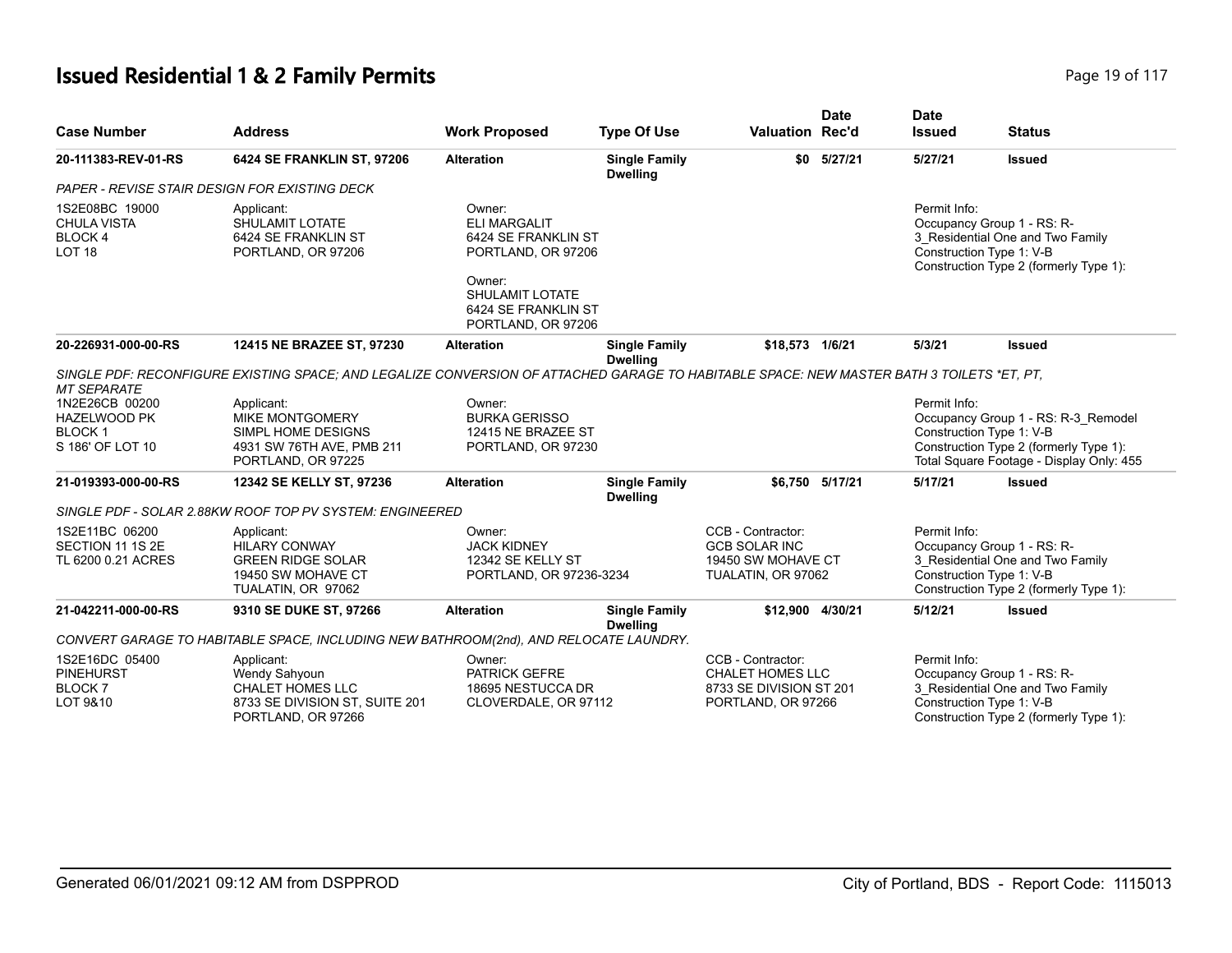# **Issued Residential 1 & 2 Family Permits Page 20 of 117** and  $P$  and  $P$  and  $P$  and  $P$  and  $P$  are 20 of 117

| <b>Case Number</b>                                                                              | <b>Address</b>                                                                                                                                                                                                                                                                                                                                                                         | <b>Work Proposed</b>                                                                                                                                                        | <b>Type Of Use</b>                      | <b>Valuation Rec'd</b>                                                                                              | <b>Date</b>     | <b>Date</b><br><b>Issued</b>                                           | <b>Status</b>                                                              |
|-------------------------------------------------------------------------------------------------|----------------------------------------------------------------------------------------------------------------------------------------------------------------------------------------------------------------------------------------------------------------------------------------------------------------------------------------------------------------------------------------|-----------------------------------------------------------------------------------------------------------------------------------------------------------------------------|-----------------------------------------|---------------------------------------------------------------------------------------------------------------------|-----------------|------------------------------------------------------------------------|----------------------------------------------------------------------------|
| 21-045694-000-00-RS                                                                             | 5706 NE AINSWORTH ST, 97218                                                                                                                                                                                                                                                                                                                                                            | <b>Alteration</b>                                                                                                                                                           | <b>Single Family</b><br><b>Dwelling</b> |                                                                                                                     | \$7,445 5/10/21 | 5/10/21                                                                | <b>Under Inspection</b>                                                    |
|                                                                                                 | <b>VOLUNTARY CONNECTION OF FRAMING TO FOUNDATION</b>                                                                                                                                                                                                                                                                                                                                   |                                                                                                                                                                             |                                         |                                                                                                                     |                 |                                                                        |                                                                            |
| 1N2E18DD 07900<br><b>KILLINGSWORTH</b><br><b>GARDENS</b><br>BLOCK <sub>6</sub><br>LOT 1 TL 7900 | Applicant:<br>Michael Weber<br><b>NW Seismic Retrofitters</b><br>P O BOX 18058<br>PORTLAND OR 97212                                                                                                                                                                                                                                                                                    | Owner:<br><b>LORRAINE PASCHALL</b><br>5706 NE AINSWORTH ST<br>PORTLAND, OR 97218-2372<br>Owner:<br><b>BRENDA BENTLEY</b><br>5706 NE AINSWORTH ST<br>PORTLAND, OR 97218-2372 |                                         | CCB - Contractor:<br><b>MICHAEL WIEBER</b><br>ELYSIUM CONSTRUCTION LLC<br>PO BOX 18058<br>PORTLAND, OR 97218        |                 | Permit Info:<br>Occupancy Group 1 - RS: R-<br>Construction Type 1: V-B | 3_Residential One and Two Family<br>Construction Type 2 (formerly Type 1): |
| 21-043534-000-00-RS                                                                             | 1619 SE 151ST AVE, 97233                                                                                                                                                                                                                                                                                                                                                               | <b>Alteration</b>                                                                                                                                                           | <b>Single Family</b><br><b>Dwelling</b> |                                                                                                                     | \$500 5/18/21   | 5/18/21                                                                | <b>Issued</b>                                                              |
|                                                                                                 | SINGLE PDF: SOLAR ROOFTOP INSTALLATION 4.08 KW PRESCRIPTIVE                                                                                                                                                                                                                                                                                                                            |                                                                                                                                                                             |                                         |                                                                                                                     |                 |                                                                        |                                                                            |
| 1S2E01CA 01700<br><b>PARKLANE</b><br>BLOCK 1<br><b>LOT 11</b>                                   | Applicant:<br><b>BONNIE LESLIE</b><br><b>ION DEVELOPER LLC</b><br>4801 N UNIVERSITY SUITE 900<br><b>PROVO, UT 84604</b>                                                                                                                                                                                                                                                                | Owner:<br><b>MARSHA EHLERS</b><br>1619 SE 151ST AVE<br>PORTLAND, OR 97233-3057                                                                                              |                                         | CCB - Contractor:<br>ION DEVELOPER LLC<br>3214 NORTH UNIVERSITY AVE<br>#503<br>PROVO, UT 84604                      |                 | Permit Info:<br>Occupancy Group 1 - RS: R-<br>Construction Type 1: V-B | 3 Residential One and Two Family<br>Construction Type 2 (formerly Type 1): |
| 21-052215-000-00-RS                                                                             | 6607 SE 48TH AVE, 97206                                                                                                                                                                                                                                                                                                                                                                | <b>Alteration</b>                                                                                                                                                           | <b>Single Family</b>                    | \$86,000 5/31/21                                                                                                    |                 | 5/31/21                                                                | <b>Under Inspection</b>                                                    |
|                                                                                                 | SINGLE PDF- REMODEL MAIN FLOOR OF HOUSE. ADD HALF BATHROOM ON MAIN FLOOR ADJACENT TO KITCHEN (TOTAL OF 3) REMODEL BATHROOM, KITCHEN,<br>FAMILY AREA AND BEDROOMS ON MAIN FLOOR. REMOVE BEARING WALL IN KITCHEN AND REPLACE WITH BEAMS AS NECESSARY. REMOVE WINDOWS IN REAR OF<br>HOUSE. EXPAND HEADERS AND ADD 2 SETS OF FRENCH DOORS. ASSOCIATED MECHANICAL, ELECTRICAL AND PLUMBING. |                                                                                                                                                                             | <b>Dwelling</b>                         |                                                                                                                     |                 |                                                                        |                                                                            |
| 1S2E19BA 05801<br>PARTITION PLAT 2005-29<br>LOT <sub>1</sub>                                    | Applicant:<br><b>GLENDA FORD</b><br><b>GLEND FORD CONTRACTING</b><br><b>LLC</b><br>2951 SE 67TH AVE<br>PORTLAND, OR 97206                                                                                                                                                                                                                                                              | Owner:<br>SARAH HOGG<br>6607 SE 48TH AVE<br>PORTLAND, OR 97206<br>Owner:<br><b>JOSHUA HOGG</b><br>6607 SE 48TH AVE<br>PORTLAND, OR 97206                                    |                                         | CCB - Contractor:<br><b>GLEN FORD</b><br><b>GLEN FORD CONTRACTING LLC</b><br>2951 SE 67TH AVE<br>PORTLAND, OR 97206 |                 | Permit Info:<br>Occupancy Group 1 - RS: R-<br>Construction Type 1: V-B | 3_Residential One and Two Family<br>Construction Type 2 (formerly Type 1): |
| 21-052217-000-00-RS                                                                             | 5018 NE PRESCOTT ST, 97218                                                                                                                                                                                                                                                                                                                                                             | <b>Alteration</b>                                                                                                                                                           | <b>Single Family</b><br><b>Dwelling</b> | \$90,000 5/31/21                                                                                                    |                 | 5/31/21                                                                | <b>Under Inspection</b>                                                    |
| 1N2E19CA 00700<br><b>IRVINGTON ACREAGE TR</b><br><b>BLOCK 5 TL 700</b>                          | SINGLE PDF- REMODEL EXISTING HOME. CONVERT BASEMENT TO LIVING SPACE. NEW SPACE TO INCLUDE 2 NEW BEDROOMS, 1 NEW BATHROOM AND FAMILY<br>ROOM. 1 NEW BATHROOM ON MAIN FLOOR (TOTAL OF 3) ASSOCIATED MECHANICAL, ELECTRICAL AND PLUMBING.<br>Applicant:<br>ALEX D FLIKEMMA<br>NW Executive Homes &<br>Development LLC<br><b>PO BOX 818</b><br><b>BORING, OR 97009</b>                     | Owner:<br><b>BRIAN BOWMAN</b><br>4135 N KERBY AVE<br>PORTLAND, OR 97217                                                                                                     |                                         | CCB - Contractor:<br>NW EXECUTIVE HOMES &<br>DEVELOPMENT LLC<br>PO BOX 818<br><b>BORING, OR 97009</b>               |                 | Permit Info:<br>Occupancy Group 1 - RS: R-<br>Construction Type 1: V-B | 3 Residential One and Two Family<br>Construction Type 2 (formerly Type 1): |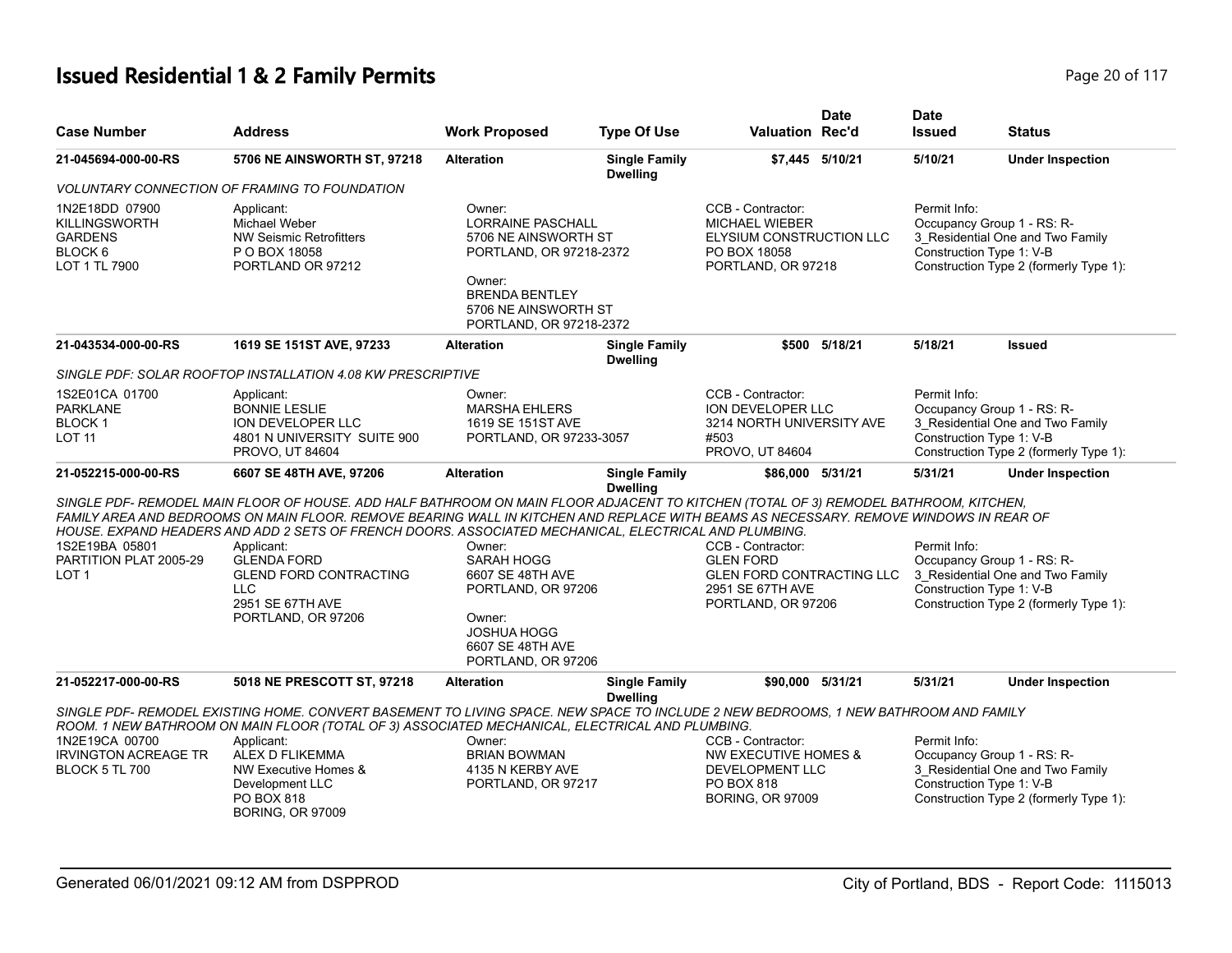# **Issued Residential 1 & 2 Family Permits Page 21 of 117 Page 21 of 117**

| <b>Case Number</b>                                                            | <b>Address</b>                                                                                                                      | <b>Work Proposed</b>                                                                                                                                               | <b>Type Of Use</b>                      | <b>Valuation Rec'd</b>                                                                                                                                                                                                                                                                           | <b>Date</b> | <b>Date</b><br><b>Issued</b> | <b>Status</b>                                                                                                                                         |
|-------------------------------------------------------------------------------|-------------------------------------------------------------------------------------------------------------------------------------|--------------------------------------------------------------------------------------------------------------------------------------------------------------------|-----------------------------------------|--------------------------------------------------------------------------------------------------------------------------------------------------------------------------------------------------------------------------------------------------------------------------------------------------|-------------|------------------------------|-------------------------------------------------------------------------------------------------------------------------------------------------------|
| 21-023490-000-00-RS                                                           | 4046 SE PINE ST, 97214                                                                                                              | <b>Alteration</b>                                                                                                                                                  | <b>Single Family</b><br><b>Dwelling</b> | \$30,000 3/11/21                                                                                                                                                                                                                                                                                 |             | 5/5/21                       | <b>Issued</b>                                                                                                                                         |
|                                                                               | SINGLE PDF CREATE OFFICE AND NEW BATHROOM (LESS THAN 3 TOILETS) IN BASEMENT *MT SEPARATE                                            |                                                                                                                                                                    |                                         |                                                                                                                                                                                                                                                                                                  |             |                              |                                                                                                                                                       |
| 1N1E36DD 07500<br><b>LAURELHURST</b><br>BLOCK 99<br><b>LOT 12</b>             | Applicant:<br><b>TREVOR STEWART</b><br>JNT DESIGN AND BUILD LLC<br>2414 SE MADISON ST, UNIT B<br>PORTLAND, OR 97214                 | Owner:<br><b>SEAN NEW</b><br>4046 SE PINE ST<br>PORTLAND, OR 97214<br>Owner:<br><b>JENNIFER NEW</b><br>4046 SE PINE ST<br>PORTLAND, OR 97214                       |                                         | CCB - Contractor:<br>IR ELECTRICAL CONTRACTORS<br><b>INC</b><br>11790 SE 154TH AV<br>HAPPY VALLEY, OR 97086<br>CCB - Contractor:<br>KODIAK PLUMBING INC<br>12030 SE MT SCOTT BLVD<br>PORTLAND, OR 97086<br>CCB - Contractor:<br>JNT DESIGN & BUILD LLC<br>4234 SE ALDER ST<br>PORTLAND, OR 97215 |             | Permit Info:                 | Occupancy Group 1 - RS: R-<br>3 Residential One and Two Family<br>Construction Type 1: V-B<br>Construction Type 2 (formerly Type 1):                  |
| 21-032763-000-00-RS                                                           | 6605 SE RHONE ST, 97206                                                                                                             | <b>Alteration</b>                                                                                                                                                  | <b>Single Family</b><br><b>Dwelling</b> | \$21,800 4/5/21                                                                                                                                                                                                                                                                                  |             | 5/13/21                      | <b>Issued</b>                                                                                                                                         |
|                                                                               | REMODEL EXISTING FAMILY ROOM INTO FOUR NEW BEDROOMS. REMODEL KITCHEN. RELOCATE LAUNDRY AND DINING ROOM. CREATE A NEW BATHROOM(3rd). |                                                                                                                                                                    |                                         |                                                                                                                                                                                                                                                                                                  |             |                              |                                                                                                                                                       |
| 1S2E08CB 01400<br><b>LAURELWOOD PK</b><br>BLOCK <sub>5</sub><br><b>LOT 15</b> | Applicant:<br>Wendy Sahyoun<br><b>CHALET HOMES LLC</b><br>8733 SE DIVISION ST, SUITE 201<br>PORTLAND, OR 97266                      | Owner:<br><b>DONALD COREY</b><br>6605 SE RHONE ST<br>PORTLAND, OR 97206                                                                                            |                                         | CCB - Contractor:<br><b>CHALET HOMES LLC</b><br>8733 SE DIVISION ST 201<br>PORTLAND, OR 97266                                                                                                                                                                                                    |             | Permit Info:                 | Occupancy Group 1 - RS: R-<br>3 Residential One and Two Family<br>Construction Type 1: V-B<br>Construction Type 2 (formerly Type 1):                  |
| 21-028837-000-00-RS                                                           | 402 S FLORIDA ST, 97219                                                                                                             | <b>Alteration</b>                                                                                                                                                  | <b>Single Family</b><br><b>Dwelling</b> | \$5,307 4/7/21                                                                                                                                                                                                                                                                                   |             | 5/14/21                      | <b>Issued</b>                                                                                                                                         |
|                                                                               | SINGLE PDF - REMOVE WALLS ON MAIN LEVEL BETWEEN TWO BEDROOMS TO CREATE ONE LARGER BEDROOM. *** TRADES SEPARATE                      |                                                                                                                                                                    |                                         |                                                                                                                                                                                                                                                                                                  |             |                              |                                                                                                                                                       |
| 1S1E22BA 16900<br>SOUTHERN PORTLAND<br>BLOCK 19<br><b>LOT 21</b>              | Applicant:<br><b>ADRIENNE RACKLEY</b><br>402 S FLORIDA ST<br>PORTLAND, OR 97219                                                     | Owner:<br><b>JUSTIN RACKLEY</b><br>402 S FLORIDA ST<br>PORTLAND, OR 97219-2979<br>Owner:<br><b>ADRIENNE RACKLEY</b><br>402 S FLORIDA ST<br>PORTLAND, OR 97219-2979 |                                         |                                                                                                                                                                                                                                                                                                  |             | Permit Info:                 | Occupancy Group 1 - RS: R-3_Remodel<br>Construction Type 1: V-B<br>Construction Type 2 (formerly Type 1):<br>Total Square Footage - Display Only: 130 |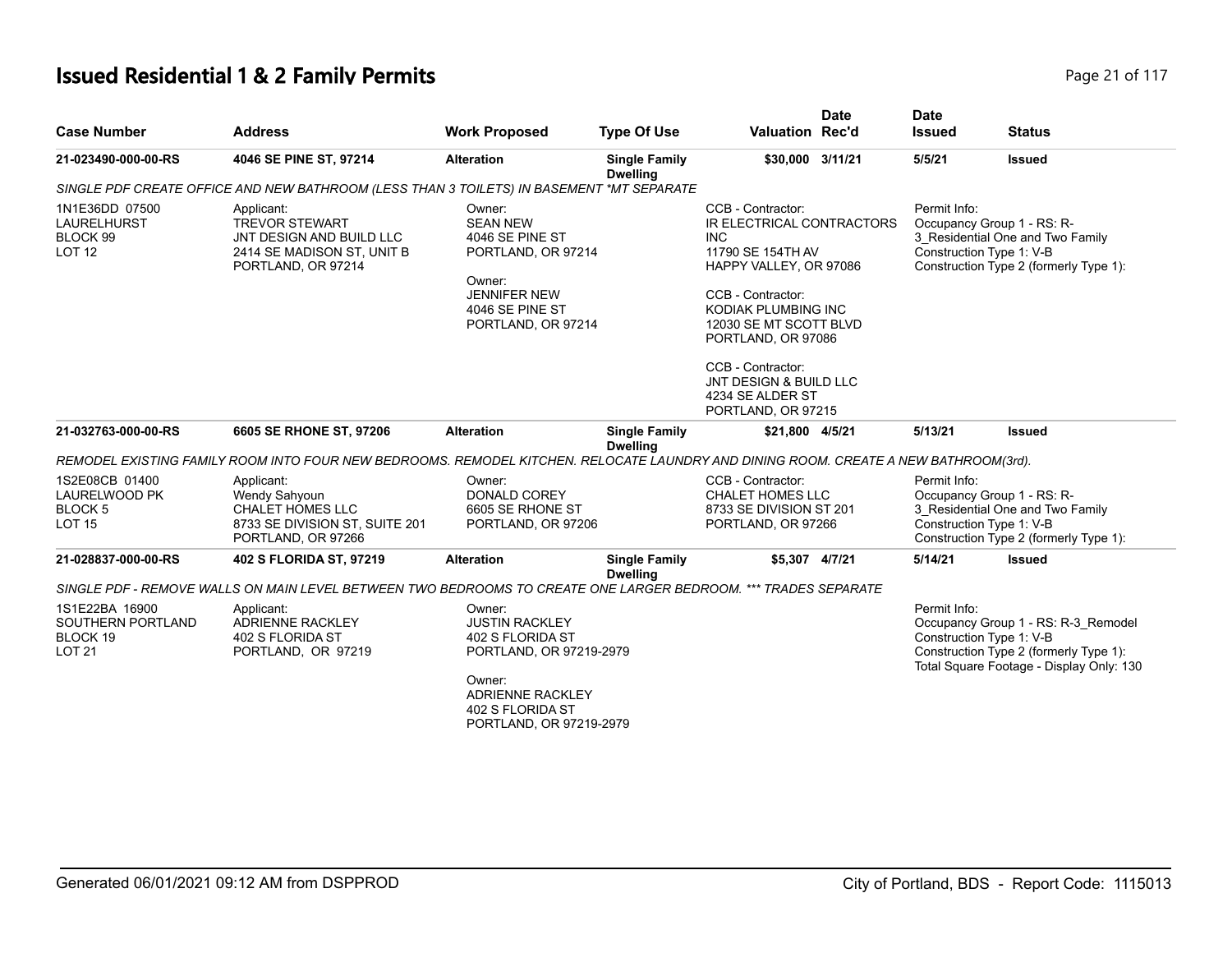# **Issued Residential 1 & 2 Family Permits Page 117 Page 22 of 117**

| <b>Case Number</b>                                                              | <b>Address</b>                                                                                                                                                                                                                        | <b>Work Proposed</b>                                                          | <b>Type Of Use</b>                      | <b>Valuation Rec'd</b>                                                                                    | <b>Date</b>     | <b>Date</b><br><b>Issued</b> | <b>Status</b>                                                                                                                                         |
|---------------------------------------------------------------------------------|---------------------------------------------------------------------------------------------------------------------------------------------------------------------------------------------------------------------------------------|-------------------------------------------------------------------------------|-----------------------------------------|-----------------------------------------------------------------------------------------------------------|-----------------|------------------------------|-------------------------------------------------------------------------------------------------------------------------------------------------------|
| 21-006902-000-00-RS                                                             | 7625 SE FLAVEL ST, 97206                                                                                                                                                                                                              | <b>Alteration</b>                                                             | <b>Single Family</b><br><b>Dwelling</b> | \$24,000 1/29/21                                                                                          |                 | 5/14/21                      | <b>Under Inspection</b>                                                                                                                               |
|                                                                                 | SINGLE PDF: CONVERT PORTION OF ATTACHED GARAGE TO HABITABLE SPACE; 2 NEW BEDROOMS (8 TOTAL); 1 NEW BATHROOM (6 TOTAL), LIVING AREA;<br>REVIEWED UNDER ORSC AS ADULT CARE FACILITY PER APPEAL #24812 (4/21/21) *** ET, PT, MT SEPARATE |                                                                               |                                         |                                                                                                           |                 |                              |                                                                                                                                                       |
| 1S2E20AC 04300<br>SECTION 20 1S 2E<br>TL 4300 0.32 ACRES                        | Applicant:<br><b>TONY ZAGARYUK</b><br>UKA CONSTRUCTION<br>11016 SE HAPPY VALLEY DR<br>HAPPY VALLEY, OR 97086                                                                                                                          | Owner:<br>YANA KASIM<br>7625 SE FLAVEL ST<br>PORTLAND, OR 97206-7812          |                                         | CCB - Contractor:<br>Vira Gavrishov<br>UKA CONSTRUCTION LLC<br>14732 SE WYEAST AVE<br>DAMASCUS, OR 97089  |                 | Permit Info:                 | Occupancy Group 1 - RS: R-3_Remodel<br>Construction Type 1: V-B<br>Construction Type 2 (formerly Type 1):<br>Total Square Footage - Display Only: 280 |
|                                                                                 |                                                                                                                                                                                                                                       | Owner:<br><b>BEKR KASIM</b><br>7625 SE FLAVEL ST<br>PORTLAND, OR 97206-7812   |                                         |                                                                                                           |                 |                              |                                                                                                                                                       |
| 21-041542-000-00-RS                                                             | 3932 SE LIEBE ST, 97202                                                                                                                                                                                                               | <b>Alteration</b>                                                             | <b>Single Family</b><br><b>Dwelling</b> | \$38,479 4/30/21                                                                                          |                 | 5/26/21                      | <b>Issued</b>                                                                                                                                         |
|                                                                                 | SINGLE PDF - BASEMENT CONVERSION TO HABITABLE SPACE FOR TWO BEDROOMS AND ONE BATHROOM. NEW EGRESS WINDOW WELL *** TRADES SEPARATE                                                                                                     |                                                                               |                                         |                                                                                                           |                 |                              |                                                                                                                                                       |
| 1S1E13AA 08500<br><b>EAGERS ADD</b><br><b>BLOCK4</b><br>LOT <sub>2</sub>        | Applicant:<br><b>KENDRA DUONG</b><br><b>KENDRA C DUONG ARCHITECT</b><br>3415 NE FREMONT ST<br>PORTLAND, OR 97212                                                                                                                      | Owner:<br>RODNEY KOOYMAN<br>3932 SE LIEBE ST<br>PORTLAND, OR 97202            |                                         |                                                                                                           |                 | Permit Info:                 | Occupancy Group 1 - RS: R-3 Remodel<br>Construction Type 1: V-B<br>Construction Type 2 (formerly Type 1):<br>Total Square Footage - Display Only: 884 |
|                                                                                 |                                                                                                                                                                                                                                       | Owner:<br><b>NIEVES KOOYMAN</b><br>3932 SE LIEBE ST<br>PORTLAND, OR 97202     |                                         |                                                                                                           |                 |                              |                                                                                                                                                       |
| 21-040508-000-00-RS                                                             | 1508 SE 120TH AVE, 97216                                                                                                                                                                                                              | <b>Alteration</b>                                                             | <b>Single Family</b><br><b>Dwelling</b> |                                                                                                           | \$6,750 5/14/21 | 5/14/21                      | <b>Issued</b>                                                                                                                                         |
|                                                                                 | SINGLE PDF - SOLAR 6.00KW ROOFTOP MOUNTED PV SYSTEM: ENGINEERED                                                                                                                                                                       |                                                                               |                                         |                                                                                                           |                 |                              |                                                                                                                                                       |
| 1S2E03AD 07100<br>PATRICIA ADD<br><b>BLOCK1</b><br>LOT <sub>13</sub>            | Applicant:<br>MOLLY BECKEL<br>ELEMENTAL ENERGY LLC<br>1339 SE 8TH AVE SUITE B<br>PORTLAND OR 97214                                                                                                                                    | Owner:<br><b>MELISSA GUTIERREZ</b><br>1508 SE 120TH AVE<br>PORTLAND, OR 97216 |                                         | CCB - Contractor:<br><b>ELEMENTAL ENERGY LLC</b><br>1339 SE 8TH AVE #B<br>PORTLAND, OR 97214              |                 | Permit Info:                 | Occupancy Group 1 - RS: R-<br>3_Residential One and Two Family<br>Construction Type 1: V-B<br>Construction Type 2 (formerly Type 1):                  |
| 21-030792-000-00-RS                                                             | 4636 NE MALLORY AVE, 97211                                                                                                                                                                                                            | <b>Alteration</b>                                                             | <b>Single Family</b><br><b>Dwelling</b> |                                                                                                           | \$500 5/5/21    | 5/5/21                       | <b>Issued</b>                                                                                                                                         |
|                                                                                 | SINGLE PDF - SOLAR 4.08KW ROOF TOP MOUNTED PV SYSTEM: PRESCRIPTIVE                                                                                                                                                                    |                                                                               |                                         |                                                                                                           |                 |                              |                                                                                                                                                       |
| 1N1E22AD 13800<br><b>MAEGLY HIGHLAND</b><br>BLOCK <sub>7</sub><br><b>LOT 12</b> | Applicant:<br><b>MELISSA FARIAS</b><br><b>TESLA</b><br>6132 NE 112TH AVE<br>PORTLAND, OR 97220                                                                                                                                        | Owner:<br><b>RUBYFIELD LLC</b><br>1024 NW 71ST ST<br>OKLAHOMA CITY, OK 73116  |                                         | CCB - Contractor:<br><b>TESLA ENERGY OPERATIONS</b><br><b>INC</b><br>901 PAGE AVENUE<br>FREMONT, CA 94538 |                 | Permit Info:                 | Occupancy Group 1 - RS: R-<br>3 Residential One and Two Family<br>Construction Type 1: V-B<br>Construction Type 2 (formerly Type 1):                  |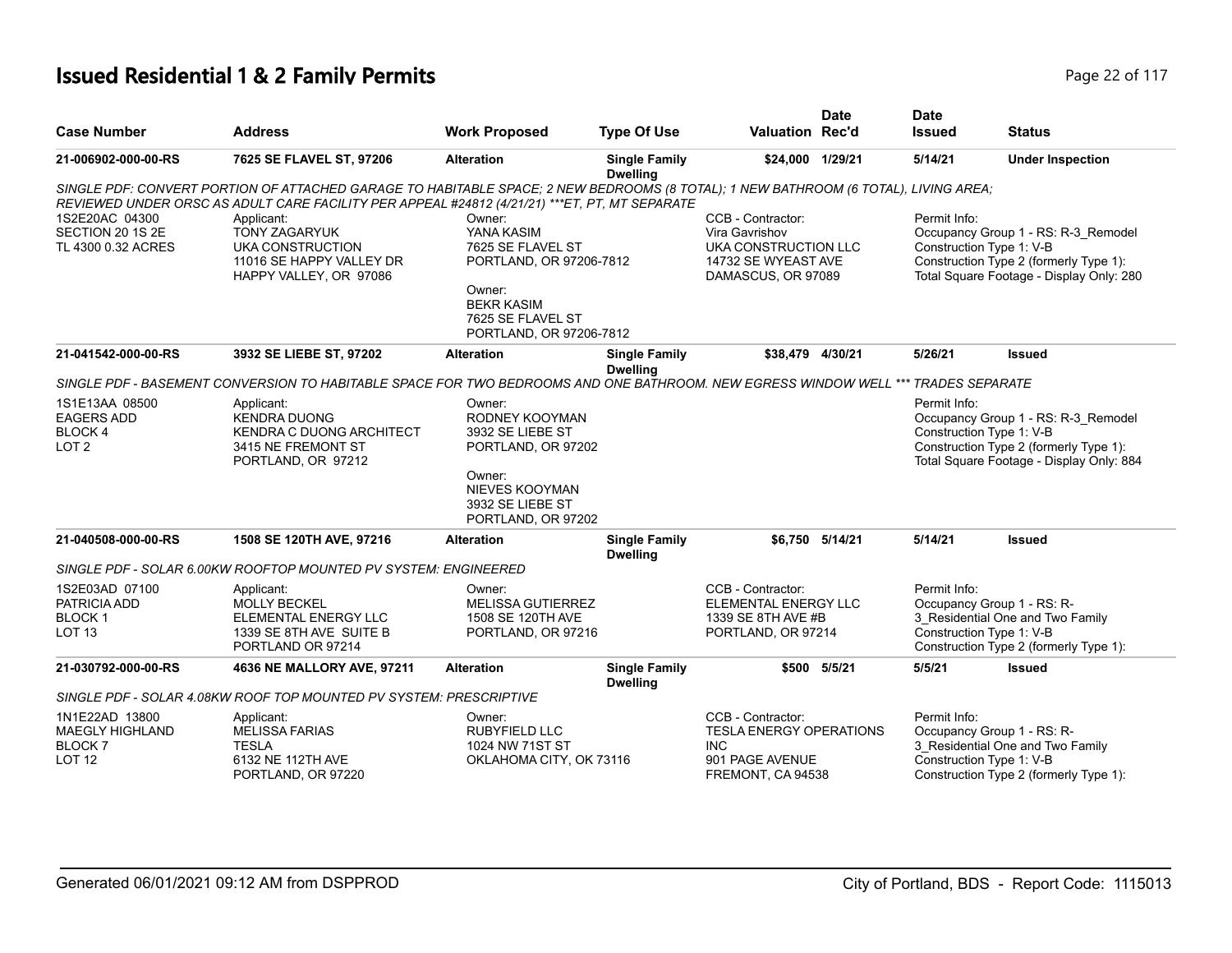# **Issued Residential 1 & 2 Family Permits Page 23 of 117 Page 23 of 117**

| <b>Case Number</b>                                                                      | <b>Address</b>                                                                                                                                                                                                                                                | <b>Work Proposed</b>                                                                                                        | <b>Type Of Use</b>                      | <b>Valuation Rec'd</b>                                                                                       | <b>Date</b>     | <b>Date</b><br><b>Issued</b> | <b>Status</b>                                                                                                                                         |
|-----------------------------------------------------------------------------------------|---------------------------------------------------------------------------------------------------------------------------------------------------------------------------------------------------------------------------------------------------------------|-----------------------------------------------------------------------------------------------------------------------------|-----------------------------------------|--------------------------------------------------------------------------------------------------------------|-----------------|------------------------------|-------------------------------------------------------------------------------------------------------------------------------------------------------|
| 21-046192-000-00-RS                                                                     | 6333 N BOWDOIN ST, 97203                                                                                                                                                                                                                                      | <b>Alteration</b>                                                                                                           | <b>Single Family</b><br><b>Dwelling</b> |                                                                                                              | \$3,425 5/11/21 | 5/11/21                      | Final                                                                                                                                                 |
|                                                                                         | <b>VOLUNTARY CONNECTION OF FRAMING TO FOUNDATION</b>                                                                                                                                                                                                          |                                                                                                                             |                                         |                                                                                                              |                 |                              |                                                                                                                                                       |
| 1N1E07AC 14900<br><b>MCKENNA PK</b><br>BLOCK 1<br><b>LOT 13</b>                         | Applicant:<br>Michael Weber<br><b>NW Seismic Retrofitters</b><br>P O BOX 18058<br>PORTLAND OR 97212                                                                                                                                                           | Owner:<br><b>KEVIN TIEMAN</b><br>6333 N BOWDOIN ST<br>PORTLAND, OR 97203                                                    |                                         | CCB - Contractor:<br><b>MICHAEL WIEBER</b><br>ELYSIUM CONSTRUCTION LLC<br>PO BOX 18058<br>PORTLAND, OR 97218 |                 | Permit Info:                 | Occupancy Group 1 - RS: R-<br>3_Residential One and Two Family<br>Construction Type 1: V-B<br>Construction Type 2 (formerly Type 1):                  |
| 21-035268-000-00-RS                                                                     | 5522 SE 58TH AVE, 97206                                                                                                                                                                                                                                       | <b>Alteration</b>                                                                                                           | <b>Single Family</b><br><b>Dwelling</b> |                                                                                                              | \$500 5/7/21    | 5/7/21                       | <b>Final</b>                                                                                                                                          |
|                                                                                         | SINGLE PDF - SOLAR 3.60KW ROOF TOP MOUNTED PV SYSTEM: PRESCRIPTIVE                                                                                                                                                                                            |                                                                                                                             |                                         |                                                                                                              |                 |                              |                                                                                                                                                       |
| 1S2E18DA 19200<br><b>TREMONT PL</b><br>BLOCK <sub>2</sub><br>LOT <sub>4</sub>           | Applicant:<br><b>CHRISTINE STAMPER</b><br><b>ELEMENTAL ENERGY</b><br>1339 SE 8TH AVE, SUITE B<br>PORTLAND, OR 97214                                                                                                                                           | Owner:<br><b>TERESA HUNTSINGER</b><br>5522 SE 58TH AVE<br>PORTLAND, OR 97206-5511                                           |                                         | CCB - Contractor:<br>ELEMENTAL ENERGY LLC<br>1339 SE 8TH AVE #B<br>PORTLAND, OR 97214                        |                 | Permit Info:                 | Occupancy Group 1 - RS: R-<br>3_Residential One and Two Family<br>Construction Type 1: V-B<br>Construction Type 2 (formerly Type 1):                  |
| 21-031332-000-00-RS                                                                     | 8601 N HARTMAN ST, 97203                                                                                                                                                                                                                                      | <b>Alteration</b>                                                                                                           | <b>Single Family</b>                    | \$100,000 4/7/21                                                                                             |                 | 5/18/21                      | <b>Issued</b>                                                                                                                                         |
| 1N1W01AC 00400<br>OAK PARK ADD 2<br>BLOCK 3<br><b>LOT 21</b>                            | SINGLE PDF - REMOVE CHIMINEY ABOVE MAIN FLOOR, REMOVE WALLS BETWEEN KITCHEN/LIVING AREA, BEDROOM/CLOSET TO ENLARGE BEDROOM 1, RELOCATE<br>BEDROOM DOORS. ***TRADES TO BE SEPARATE***<br>Applicant:<br><b>JULIANNA ROWE</b><br>2204 SE 35TH PLC<br>PORTLAND OR | Owner:<br>ROWE RESTORATIONS LLC<br>2204 SE 35TH PL<br>PORTLAND, OR 97214                                                    | <b>Dwelling</b>                         | CCB - Contractor:<br>APEX C & RG LLC<br>3645 SE MALL ST APT 60<br>PORTLAND, OR 97202                         |                 | Permit Info:                 | Occupancy Group 1 - RS: R-3_Remodel<br>Construction Type 1: V-B<br>Construction Type 2 (formerly Type 1):<br>Total Square Footage - Display Only: 577 |
| 21-041649-000-00-RS                                                                     | 3582 SE FRANKLIN ST, 97202                                                                                                                                                                                                                                    | <b>Alteration</b>                                                                                                           | <b>Single Family</b><br><b>Dwelling</b> |                                                                                                              | \$6,750 5/25/21 | 5/25/21                      | <b>Issued</b>                                                                                                                                         |
|                                                                                         | SINGLE PDF - SOLAR 7.15KW ROOF TOP MOUNTED PV SYSTEM: ENGINEERED                                                                                                                                                                                              |                                                                                                                             |                                         |                                                                                                              |                 |                              |                                                                                                                                                       |
| 1S1E12AC 03800<br><b>WAVERLEIGH HTS</b><br>BLOCK 40<br>LOT 11&16 EXC W 30'<br>LOT 12&15 | Applicant:<br><b>HALEY POLK</b><br><b>SUNBRIDGE SOLAR</b><br>421 C ST UNIT 5A<br>WASHOUGAL, WA 98671                                                                                                                                                          | Owner:<br><b>WANDA TAYLOR</b><br>PO BOX 86489<br>PORTLAND, OR 97286-0489<br>Owner:<br><b>MICHAEL TAYLOR</b><br>PO BOX 86489 |                                         | CCB - Contractor:<br><b>JORDAN WEISMAN</b><br>SUNBRIDGE SOLAR LLC<br>421 C ST<br>WASHOUGAL, WA 98671         |                 | Permit Info:                 | Occupancy Group 1 - RS: R-<br>3 Residential One and Two Family<br>Construction Type 1: V-B<br>Construction Type 2 (formerly Type 1):                  |
| 21-019557-000-00-RS                                                                     | 3655 SE SCHILLER ST, 97202                                                                                                                                                                                                                                    | PORTLAND, OR 97286-0489<br><b>Alteration</b>                                                                                | <b>Single Family</b>                    | \$15,000 3/26/21                                                                                             |                 | 5/14/21                      | <b>Issued</b>                                                                                                                                         |
|                                                                                         | SINGLE PDF ADD TUB AND TOILET ROOMS IN BASEMENT: INCLUDES REMOVAL OF EXISTING SHOWER AND TOILET ROOM: NEW WALLS AND REMOVAL OF<br>CONCRETE SLAB; LEGALIZE TWO WINDOW WELLS *MECHANICAL, ELECTRICAL, AND PLUMBING PERMITS SEPARATE                             |                                                                                                                             | <b>Dwelling</b>                         |                                                                                                              |                 |                              |                                                                                                                                                       |
| 1S1E13AA 18600<br><b>LEONE PK</b><br>BLOCK 5<br>LOT <sub>7</sub>                        | Applicant:<br><b>JOSHUA HILTON</b><br>616 NE 28TH AVE<br>PORTLAND OR 97232                                                                                                                                                                                    | Owner:<br><b>JIMENA ALVARADO</b><br>3655 SE SCHILLER ST<br>PORTLAND, OR 97202                                               |                                         |                                                                                                              |                 | Permit Info:                 | Occupancy Group 1 - RS: R-3_Remodel<br>Construction Type 1: V-B<br>Construction Type 2 (formerly Type 1):<br>Total Square Footage - Display Only: 228 |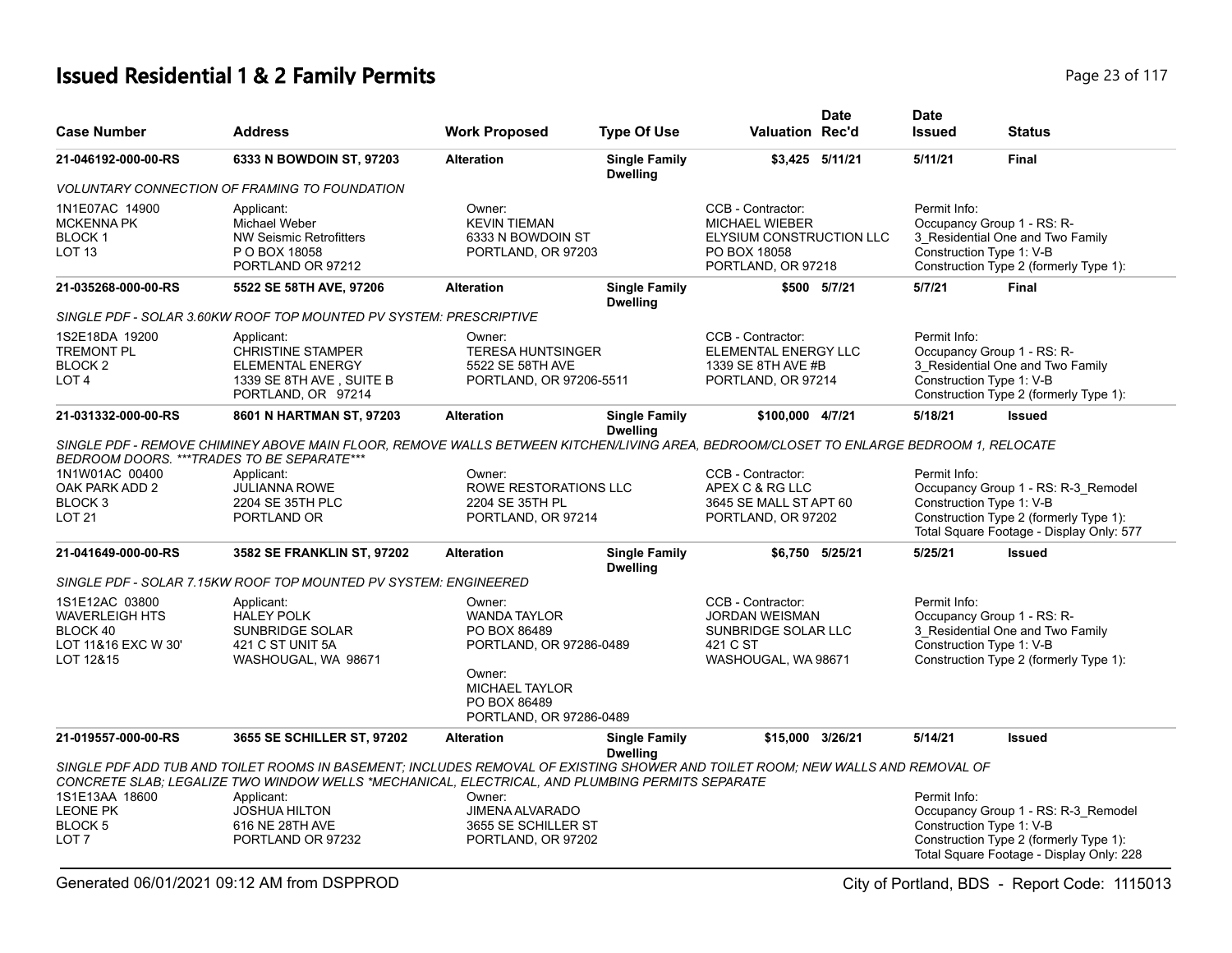# **Issued Residential 1 & 2 Family Permits Page 24 of 117 Page 24 of 117**

| <b>Case Number</b>                                                | <b>Address</b>                                                                                                                   | <b>Work Proposed</b>                                                                                                                                   | <b>Type Of Use</b>                      | <b>Valuation Rec'd</b>                                                                                                    | <b>Date</b>     | <b>Date</b><br><b>Issued</b>             | <b>Status</b>                                                                                            |
|-------------------------------------------------------------------|----------------------------------------------------------------------------------------------------------------------------------|--------------------------------------------------------------------------------------------------------------------------------------------------------|-----------------------------------------|---------------------------------------------------------------------------------------------------------------------------|-----------------|------------------------------------------|----------------------------------------------------------------------------------------------------------|
| 21-023266-000-00-RS                                               | 3535 NE 77TH AVE, 97213                                                                                                          | <b>Alteration</b>                                                                                                                                      | <b>Single Family</b><br><b>Dwelling</b> | \$73,658 3/9/21                                                                                                           |                 | 5/12/21                                  | <b>Under Inspection</b>                                                                                  |
|                                                                   | REMODEL BASEMENT BEDROOM, BATHROOM, KITCHEN, LIVING ROOM. SECOND KITCHEN COVENANT REQUIRED.                                      |                                                                                                                                                        |                                         |                                                                                                                           |                 |                                          |                                                                                                          |
| 1N2E20DC 19200<br>WELLESLEY<br><b>BLOCK 14</b><br>LOT 11&12       | Applicant:<br><b>GREG CAPEN</b><br><b>VERIDIS CONSTRUCTION INC</b><br>4213 NE ALBERTA ST<br>PORTLAND, OR 97218                   | Owner:<br><b>LAUREN WAUDE</b><br>3535 NE 77TH AVE<br>PORTLAND, OR 97213<br>Owner:<br><b>CAROLE HAYASHIDA</b><br>3535 NE 77TH AVE<br>PORTLAND, OR 97213 |                                         | CCB - Contractor:<br><b>VERIDIS CONSTRUCTION INC</b><br>4213 NE ALBERTA ST<br>PORTLAND, OR 97218                          |                 | Permit Info:<br>Construction Type 1: V-B | Occupancy Group 1 - RS: R-<br>3_Residential One and Two Family<br>Construction Type 2 (formerly Type 1): |
| 21-037428-000-00-RS                                               | 2002 NE 61ST AVE, 97213                                                                                                          | <b>Alteration</b>                                                                                                                                      | <b>Single Family</b><br><b>Dwelling</b> |                                                                                                                           | \$4.000 4/15/21 | 5/12/21                                  | <b>Final</b>                                                                                             |
|                                                                   | FINALS ONLY - CONVERT BASEMENT TO FAMILY/LAUNDRY/ BATHROOM ** SEE PERMIT 94-000517 RS                                            |                                                                                                                                                        |                                         |                                                                                                                           |                 |                                          |                                                                                                          |
| 1N2E30DD 00800<br><b>HARLEM ADD</b><br><b>BLOCK7</b><br>LOT 21&22 | Applicant:<br><b>BRANT MOORE</b><br>4056 NE 24TH AVE<br>PORTLAND, OR 97211                                                       | Owner:<br><b>HALL, MARK A TR</b><br>2002 NE 61ST AVE<br>PORTLAND, OR 97213                                                                             |                                         |                                                                                                                           |                 | Permit Info:<br>Construction Type 1: V-N | Occupancy Group 1 - RS: R-<br>3 Residential One and Two Family<br>Construction Type 2 (formerly Type 1): |
|                                                                   | Applicant:<br><b>MARK HALL</b><br>PORTLAND OR<br><b>USA</b>                                                                      | Owner:<br>HALL, BARBARA L TR<br>2002 NE 61ST AVE<br>PORTLAND, OR 97213                                                                                 |                                         |                                                                                                                           |                 |                                          |                                                                                                          |
| 21-039981-000-00-RS                                               | 2765 SE CORA ST, 97202                                                                                                           | <b>Alteration</b>                                                                                                                                      | <b>Single Family</b><br><b>Dwelling</b> |                                                                                                                           | \$500 5/28/21   | 5/28/21                                  | <b>Issued</b>                                                                                            |
|                                                                   | SINGLE PDF - SOLAR 5.92KW ROOF TOP MOUNTED PV SYSTEM WITH MICROINVERTERS: PRESCRIPTIVE                                           |                                                                                                                                                        |                                         |                                                                                                                           |                 |                                          |                                                                                                          |
| 1S1E12CC 06700                                                    | Applicant:<br><b>HALEY POLK</b><br><b>SUNBRIDGE SOLAR</b><br>421 C ST UNIT 5A<br>WASHOUGAL, WA 98671                             | Owner:<br>KATHERINE CASSEDAY<br>2765 SE CORA ST #1<br>PORTLAND, OR 97202                                                                               |                                         | CCB - Contractor:<br><b>JORDAN WEISMAN</b><br>SUNBRIDGE SOLAR LLC<br>421 C ST<br>WASHOUGAL, WA 98671                      |                 | Permit Info:<br>Construction Type 1: V-B | Occupancy Group 1 - RS: R-3_Remodel<br>Construction Type 2 (formerly Type 1):                            |
| 21-032911-000-00-RS                                               | 3831 NE WASCO ST, 97232                                                                                                          | <b>Alteration</b>                                                                                                                                      | <b>Single Family</b><br><b>Dwelling</b> | \$19,200 4/5/21                                                                                                           |                 | 5/19/21                                  | <b>Issued</b>                                                                                            |
|                                                                   | *SINGLE PDF* VOLUNTARY CHIMNEY UNDERPINNING USING 8 HELICAL PIERS                                                                |                                                                                                                                                        |                                         |                                                                                                                           |                 |                                          |                                                                                                          |
| 1N1E36AA 14500<br><b>LAURELHURST</b><br>BLOCK 30<br><b>LOT 13</b> | Applicant:<br><b>EMILY SINGLETON</b><br><b>TERRAFIRMA FOUNDATION</b><br><b>SYSTEMS</b><br>7910 SW HUNZIKER ST<br>TIGARD OR 97223 | Owner:<br><b>TODD WALSH</b><br>3831 NE WASCO ST<br>PORTLAND, OR 97232                                                                                  |                                         | CCB - Contractor:<br><b>TERRAFIRMA FOUNDATION</b><br><b>REPAIR INC</b><br>761 NE GARDEN VALLEY BLVD<br>ROSEBURG, OR 97470 |                 | Permit Info:<br>Construction Type 1: V-B | Occupancy Group 1 - RS: R-<br>3 Residential One and Two Family<br>Construction Type 2 (formerly Type 1): |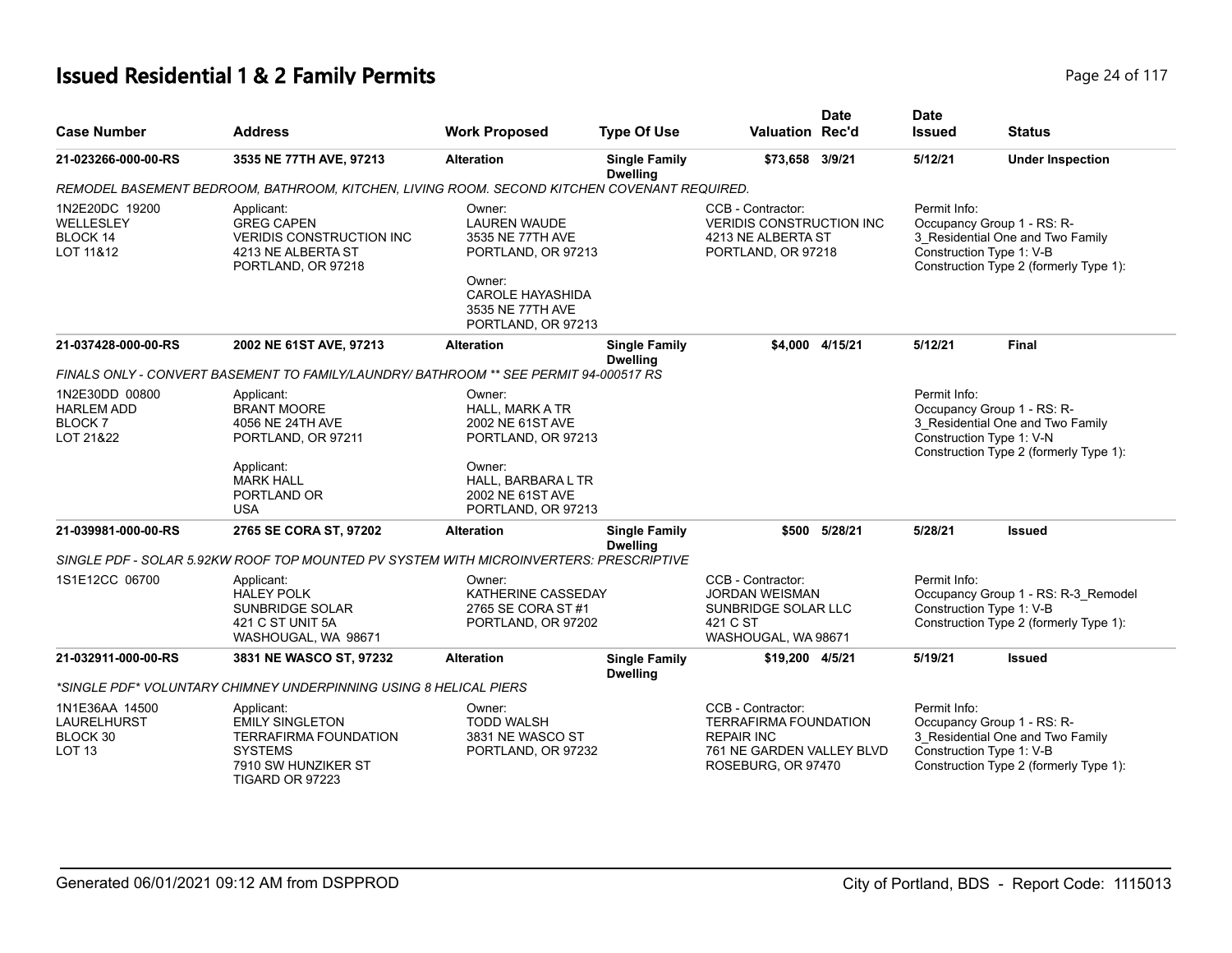# **Issued Residential 1 & 2 Family Permits Page 25 of 117 Page 25 of 117**

| <b>Case Number</b>                                                                    | <b>Address</b>                                                                                                                   | <b>Work Proposed</b>                                                                                                                                    | <b>Type Of Use</b>                      | <b>Valuation Rec'd</b>                                                                                                    | <b>Date</b>     | <b>Date</b><br><b>Issued</b>             | <b>Status</b>                                                                                                             |
|---------------------------------------------------------------------------------------|----------------------------------------------------------------------------------------------------------------------------------|---------------------------------------------------------------------------------------------------------------------------------------------------------|-----------------------------------------|---------------------------------------------------------------------------------------------------------------------------|-----------------|------------------------------------------|---------------------------------------------------------------------------------------------------------------------------|
| 21-035521-000-00-RS                                                                   | 842 NE 74TH AVE, 97213                                                                                                           | <b>Alteration</b>                                                                                                                                       | <b>Single Family</b><br><b>Dwelling</b> |                                                                                                                           | \$1,500 5/11/21 | 5/11/21                                  | <b>Issued</b>                                                                                                             |
|                                                                                       | SINGLE PDF: VOLUNTARY INSTALLATION OF ANCHORS BETWEEN EXISITNG FRAMED STRUCTURE AND CONCRETE FOUDATION.                          |                                                                                                                                                         |                                         |                                                                                                                           |                 |                                          |                                                                                                                           |
| 1N2E32AC 11800<br><b>BRAINARD</b><br>BLOCK <sub>8</sub><br>LOT 5&6                    | Applicant:<br><b>CHRISTOPHER TINNIN</b><br>842 NE 74TH AVE<br>PORTLAND OR 97213                                                  | Owner:<br><b>MEKALA TINNIN</b><br>842 NE 74TH AVE<br>PORTLAND, OR 97213<br>Owner:<br><b>CHRISTOPHER TINNIN</b><br>842 NE 74TH AVE<br>PORTLAND, OR 97213 |                                         |                                                                                                                           |                 | Permit Info:<br>Construction Type 1: V-B | Occupancy Group 1 - RS: R-<br>3_Residential One and Two Family<br>Construction Type 2 (formerly Type 1):                  |
| 21-042999-000-00-RS                                                                   | 3597 SW COUNCIL CREST DR,<br>97239                                                                                               | <b>Alteration</b>                                                                                                                                       | <b>Single Family</b><br><b>Dwelling</b> | \$9,200 5/3/21                                                                                                            |                 | 5/20/21                                  | <b>Issued</b>                                                                                                             |
|                                                                                       | *SINGLE PDF* VOLUNTARY UNDERPINNING USING 2 PRECON PIERS                                                                         |                                                                                                                                                         |                                         |                                                                                                                           |                 |                                          |                                                                                                                           |
| 1S1E08DA 03100<br><b>COUNCIL CREST PK</b><br>BLOCK <sub>9</sub><br><b>LOT 1&amp;2</b> | Applicant:<br><b>EMILY SINGLETON</b><br><b>TERRAFIRMA FOUNDATION</b><br><b>SYSTEMS</b><br>7910 SW HUNZIKER ST<br>TIGARD OR 97223 | Owner:<br>OTA, EILEEN K TR<br>3597 SW COUNCIL CREST DR<br>PORTLAND, OR 97239                                                                            |                                         | CCB - Contractor:<br><b>TERRAFIRMA FOUNDATION</b><br><b>REPAIR INC</b><br>761 NE GARDEN VALLEY BLVD<br>ROSEBURG, OR 97470 |                 | Permit Info:<br>Construction Type 1: V-B | Occupancy Group 1 - RS: R-<br>3 Residential One and Two Family<br>Construction Type 2 (formerly Type 1):                  |
| 20-228350-000-00-RS                                                                   | 4835 SE TENINO DR - UNIT A,<br>97206                                                                                             | <b>Alteration</b>                                                                                                                                       | <b>Single Family</b><br><b>Dwelling</b> |                                                                                                                           | \$500 1/15/21   | 5/3/21                                   | <b>Final</b>                                                                                                              |
|                                                                                       | SINGLE PDF - 5.85KW SOLAR ROOF TOP PV SYSTEM: PRESCRIPTIVE                                                                       |                                                                                                                                                         |                                         |                                                                                                                           |                 |                                          |                                                                                                                           |
| 1S2E19CA 13500<br><b>ERROL HTS</b><br>BLOCK <sub>24</sub><br>LOT 6                    | Applicant:<br><b>BOB RATHBONE</b><br>PREMIER SOLAR NW<br>12399 NW WAKER DR<br>PORTLAND OR 97229                                  | Owner:<br>PETER GUILLOZET<br>4835 SE TENINO DR<br>PORTLAND, OR 97206<br>Owner:<br>KATHLEEN GUILLOZET<br>4835 SE TENINO DR<br>PORTLAND, OR 97206         |                                         | CCB - Contractor:<br><b>C&amp;B RENEWABLE ENERGY LLC</b><br>12399 NW WAKER DR<br>PORTLAND, OR 97229                       |                 | Permit Info:<br>Construction Type 1: V-B | Occupancy Group 1 - RS: R-<br>3 Residential One and Two Family<br>Construction Type 2 (formerly Type 1):                  |
| 21-044470-000-00-RS                                                                   | 404 NE 67TH AVE, 97213                                                                                                           | <b>Alteration</b>                                                                                                                                       | <b>Single Family</b><br><b>Dwelling</b> |                                                                                                                           | \$7,400 5/13/21 | 5/14/21                                  | <b>Issued</b>                                                                                                             |
|                                                                                       | SINGLE PDF - FILL IN DOOR BETWEEN BEDROOM AND LIVING ROOM                                                                        |                                                                                                                                                         |                                         |                                                                                                                           |                 |                                          |                                                                                                                           |
| 1N2E32CA 20100<br>NORTH MT TABOR<br><b>BLOCK 11</b><br>LOT 8                          | Applicant:<br><b>ERAC KAISER</b><br>404 NE 67th Ave<br>Portland, OR 97213                                                        | Owner:<br><b>BARBARA MILDENBERGER</b><br>404 NE 67TH AVE<br>PORTLAND, OR 97213-5036                                                                     |                                         |                                                                                                                           |                 | Permit Info:<br>Construction Type 1: V-B | Occupancy Group 1 - RS: R-3_Remodel<br>Construction Type 2 (formerly Type 1):<br>Total Square Footage - Display Only: 170 |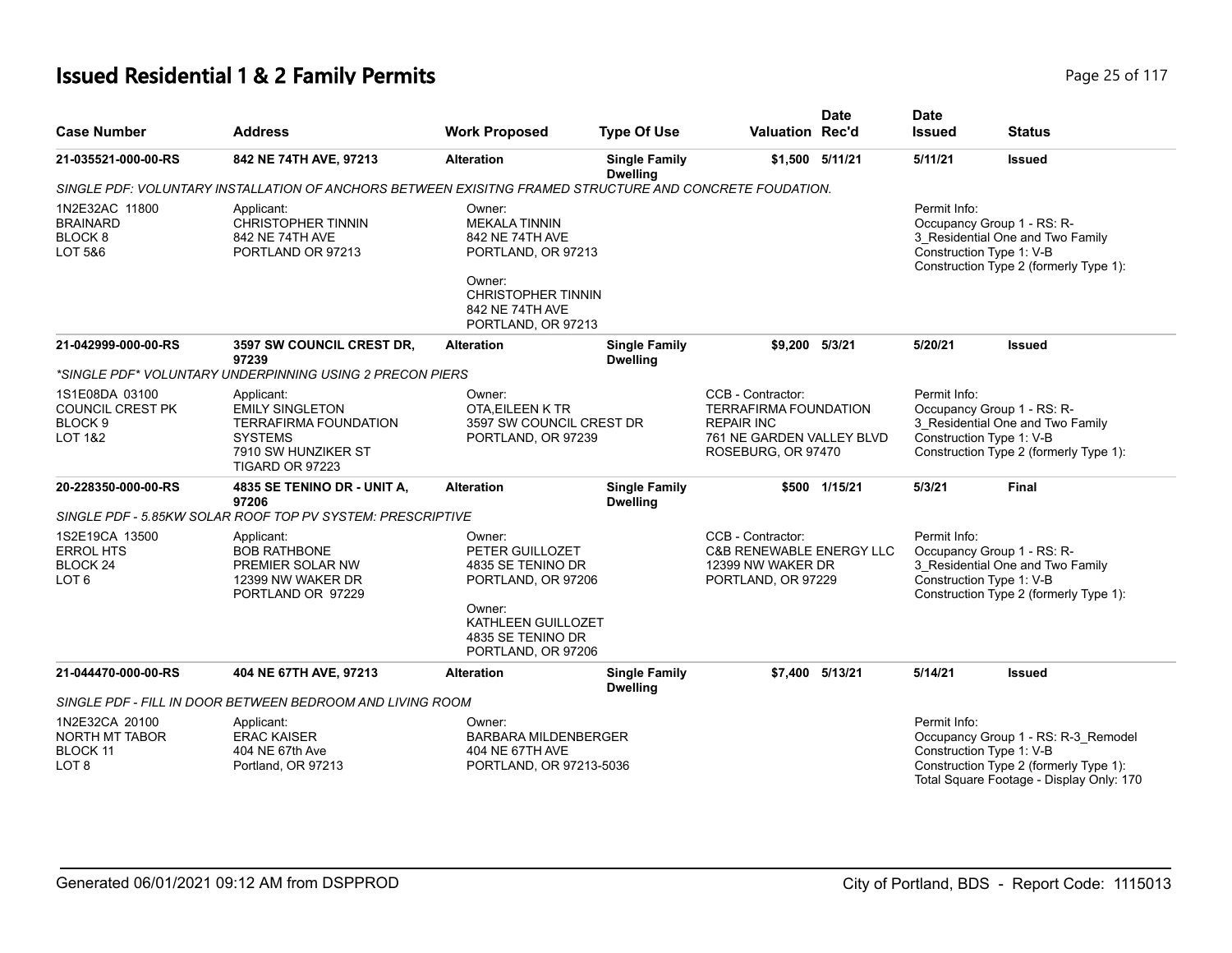# **Issued Residential 1 & 2 Family Permits Page 26 of 117 Page 26 of 117**

|                                                                                       |                                                                                                                                                                                                                                                                                                                                         |                                                                                                                                                               |                                         |                                                                                                                 | <b>Date</b> | <b>Date</b>                                                            |                                                                                                                           |
|---------------------------------------------------------------------------------------|-----------------------------------------------------------------------------------------------------------------------------------------------------------------------------------------------------------------------------------------------------------------------------------------------------------------------------------------|---------------------------------------------------------------------------------------------------------------------------------------------------------------|-----------------------------------------|-----------------------------------------------------------------------------------------------------------------|-------------|------------------------------------------------------------------------|---------------------------------------------------------------------------------------------------------------------------|
| <b>Case Number</b>                                                                    | <b>Address</b>                                                                                                                                                                                                                                                                                                                          | <b>Work Proposed</b>                                                                                                                                          | <b>Type Of Use</b>                      | <b>Valuation Rec'd</b>                                                                                          |             | <b>Issued</b>                                                          | <b>Status</b>                                                                                                             |
| 21-040875-000-00-RS                                                                   | 2965 SE 103RD AVE, 97266                                                                                                                                                                                                                                                                                                                | <b>Alteration</b>                                                                                                                                             | <b>Single Family</b><br><b>Dwelling</b> | \$8,000 5/6/21                                                                                                  |             | 5/19/21                                                                | <b>Issued</b>                                                                                                             |
|                                                                                       | SINGLE PDF - ALTERATION TO ADD A SPIRAL STAIRCASE IN LIVING ROOM IN DAYLIGHT BASEMENT AND MAIN LEVEL                                                                                                                                                                                                                                    |                                                                                                                                                               |                                         |                                                                                                                 |             |                                                                        |                                                                                                                           |
| 1S2E10B 00400<br>SECTION 10 1S 2E<br>TL 400 0.30 ACRES                                | Applicant:<br><b>TYLR WAGNER</b><br>2965 SE 103RD AVE<br>PORTLAND, OR 97266                                                                                                                                                                                                                                                             | Owner:<br><b>TYLR WAGNER</b><br>2965 SE 103RD AVE<br>PORTLAND, OR 97266                                                                                       |                                         |                                                                                                                 |             | Permit Info:<br>Construction Type 1: V-B                               | Occupancy Group 1 - RS: R-3 Remodel<br>Construction Type 2 (formerly Type 1):                                             |
| 21-048469-000-00-RS                                                                   | 6444 N WILLAMETTE LN, 97203                                                                                                                                                                                                                                                                                                             | <b>Alteration</b>                                                                                                                                             | <b>Single Family</b><br><b>Dwelling</b> | \$54.323 5/18/21                                                                                                |             | 5/18/21                                                                | <b>Under Inspection</b>                                                                                                   |
| 1N1E07CD 08600<br>SHIP VIEW TERR<br>LOT <sub>7</sub>                                  | *SINGLE PDF* KITCHEN AND MAASTER BATH REMODEL, COVERED PATIO IN AREA OF EXISTING DECK IN BACK, BOX IN FRONT DOOR AREA, NO CHANGE TO<br>LOCATION OF FRONT DOOR, NO ADDED BATHROOMS, DEVELOPMET NOT IN AREA OF ROOT PROTECTION ZONE.<br>Applicant:<br>CHARLIE METCALF<br>METCALF CONTRACTING LLC<br>3409 NW RALEIGH<br>PORTLAND, OR 97210 | Owner:<br><b>SUSAN SCARLETT</b><br>6444 N WILLAMETTE LN<br>PORTLAND, OR 97203<br>Owner:<br><b>PAUL SCARLETT</b><br>6444 N WILLAMETTE LN<br>PORTLAND, OR 97203 |                                         | CCB - Contractor:<br>METCALF CONTRACTING LLC<br>3409 NW RALEIGH<br>PORTLAND, OR 97210                           |             | Permit Info:<br>Occupancy Group 1 - RS: R-<br>Construction Type 1: V-B | 3_Residential One and Two Family<br>Construction Type 2 (formerly Type 1): I-<br>Total Square Footage - Display Only: 416 |
| 21-004539-000-00-RS                                                                   | 3322 NW VAUGHN ST, 97210                                                                                                                                                                                                                                                                                                                | <b>Alteration</b>                                                                                                                                             | <b>Single Family</b><br><b>Dwelling</b> | \$24.737 2/25/21                                                                                                |             | 5/13/21                                                                | <b>Under Inspection</b>                                                                                                   |
|                                                                                       | SINGLE PDF - CONVERT ATTIC TO HABITABLE SPACE *** TRADES SEPARATE                                                                                                                                                                                                                                                                       |                                                                                                                                                               |                                         |                                                                                                                 |             |                                                                        |                                                                                                                           |
| 1N1E29CD 05300<br><b>WILLAMETTE HTS ADD</b><br>BLOCK <sub>29</sub><br><b>LOT 14</b>   | Applicant:<br><b>VINCENT SANTO</b><br>3322 NW Vaughn St<br>PORTLAND, OR 97210                                                                                                                                                                                                                                                           | Owner:<br><b>VINCENT J III SANTO</b><br>3322 NW VAUGHN ST<br>PORTLAND, OR 97210<br>Owner:<br>NICOLE CONRAD<br>3322 NW VAUGHN ST<br>PORTLAND, OR 97210         |                                         |                                                                                                                 |             | Permit Info:<br>Construction Type 1: V-B                               | Occupancy Group 1 - RS: R-3_Remodel<br>Construction Type 2 (formerly Type 1):<br>Total Square Footage - Display Only: 606 |
| 21-049698-000-00-RS                                                                   | 4205 SE HARRISON ST, 97215                                                                                                                                                                                                                                                                                                              | <b>Alteration</b>                                                                                                                                             | <b>Single Family</b><br><b>Dwelling</b> | \$28,000 5/21/21                                                                                                |             | 5/21/21                                                                | <b>Issued</b>                                                                                                             |
|                                                                                       | FINISH OUT BASEMENT. ADD BATHROOM, LAUNDRY BEDROOM AND LIVING SPACE.                                                                                                                                                                                                                                                                    |                                                                                                                                                               |                                         |                                                                                                                 |             |                                                                        |                                                                                                                           |
| 1S2E06CB 16100<br><b>MALLORY ADD</b><br>BLOCK <sub>3</sub><br>W 1/2 OF S 65' OF LOT 6 | Applicant:<br><b>CLYDE MANCHESTER</b><br><b>HELP GROUP INC</b><br>10006 SW CANYON RD<br>PORTLAND, OR 97225                                                                                                                                                                                                                              | Owner:<br>PRUGH REV TR<br>PO BOX 3274<br>JACKSON, WY 83001                                                                                                    |                                         | CCB - Contractor:<br>HELP HOME ENERGY LIFE<br>PERFORMANCE GROUP INC<br>10006 SW CANYON RD<br>PORTLAND, OR 97225 |             | Permit Info:<br>Occupancy Group 1 - RS: R-<br>Construction Type 1: V-B | 3 Residential One and Two Family<br>Construction Type 2 (formerly Type 1):                                                |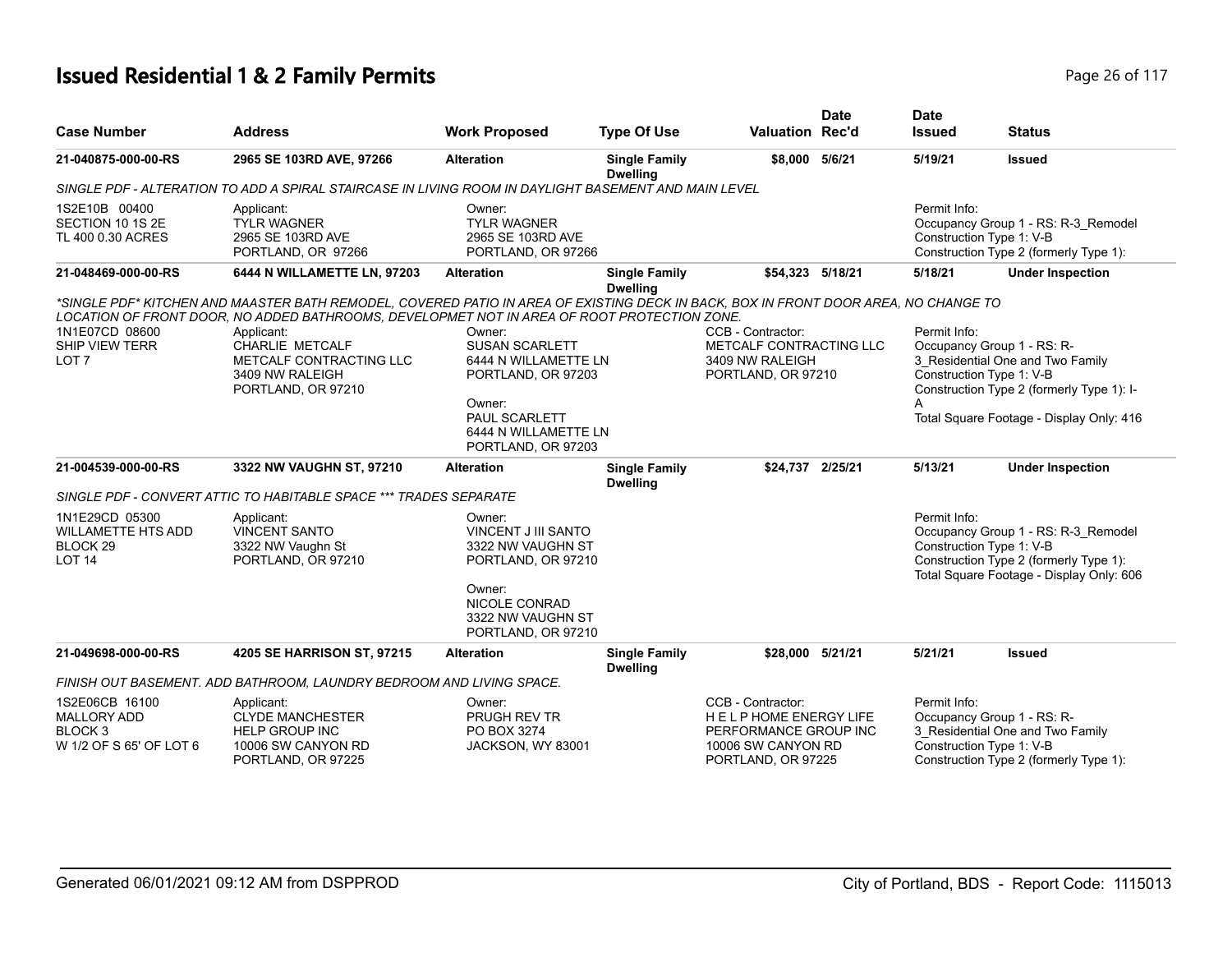# **Issued Residential 1 & 2 Family Permits Page 27 of 117 Page 27 of 117**

|                                                                                              |                                                                                                                                                                                                        |                                                                                                                                                                   |                                         |                                                                                                                                                  | <b>Date</b>     | <b>Date</b>   |                                                                                                                                      |
|----------------------------------------------------------------------------------------------|--------------------------------------------------------------------------------------------------------------------------------------------------------------------------------------------------------|-------------------------------------------------------------------------------------------------------------------------------------------------------------------|-----------------------------------------|--------------------------------------------------------------------------------------------------------------------------------------------------|-----------------|---------------|--------------------------------------------------------------------------------------------------------------------------------------|
| <b>Case Number</b>                                                                           | <b>Address</b>                                                                                                                                                                                         | <b>Work Proposed</b>                                                                                                                                              | <b>Type Of Use</b>                      | <b>Valuation Rec'd</b>                                                                                                                           |                 | <b>Issued</b> | <b>Status</b>                                                                                                                        |
| 21-048218-000-00-RS                                                                          | 7000 SW 63RD AVE, 97219                                                                                                                                                                                | <b>Alteration</b>                                                                                                                                                 | <b>Single Family</b><br><b>Dwelling</b> | \$150,000 5/17/21                                                                                                                                |                 | 5/21/21       | <b>Issued</b>                                                                                                                        |
|                                                                                              | *SINGLE PDF* REMODEL EXISTING MASTER BEDROOM AND REGONFIGURE MASTER BATHROOM. INSTALL NEW LARGE SLIDERS, AND WINDOW CHANGE OUTS IN<br>EXISTING OPENINGS. RELOCATE LIVING ROOM WALL, AND REDO FINISHES. |                                                                                                                                                                   |                                         |                                                                                                                                                  |                 |               |                                                                                                                                      |
| 1S1E19BB 06600<br>HIDE-AWAY HILL<br><b>BLOCK1</b><br><b>LOT 11</b>                           | Applicant:<br>Tom Corvi<br>Right Angle Construction, Inc.<br>P.O. Box 587<br>OREGON CITY OR 97045<br>20126 S. Impala Lane<br>20126 S. Impala Lane                                                      | Owner:<br><b>EMMA MCILROY</b><br>7000 SW 63RD AVE<br>PORTLAND, OR 97219                                                                                           |                                         | CCB - Contractor:<br>RIGHT ANGLE CONSTRUCTION<br><b>INC</b><br>16265 SANDROLL LAND<br>OREGON CITY, OR 97045                                      |                 | Permit Info:  | Occupancy Group 1 - RS: R-<br>3 Residential One and Two Family<br>Construction Type 1: V-B<br>Construction Type 2 (formerly Type 1): |
| 21-039761-000-00-RS                                                                          | 7033 SE CARLTON ST, 97206                                                                                                                                                                              | <b>Alteration</b>                                                                                                                                                 | <b>Single Family</b><br><b>Dwelling</b> |                                                                                                                                                  | \$6,750 5/14/21 | 5/14/21       | <b>Issued</b>                                                                                                                        |
|                                                                                              | SINGLE PDF - SOLAR 6.00KW ROOF TOP MOUNTED PV SYSTEM WITH 225AMP PANEL UPGRADE: ENGINEERED                                                                                                             |                                                                                                                                                                   |                                         |                                                                                                                                                  |                 |               |                                                                                                                                      |
| 1S2E17CD 04400<br><b>POMONA</b><br>BLOCK <sub>2</sub><br>LOT <sub>9</sub><br>E 10' OF LOT 10 | Applicant:<br><b>MOLLY BECKEL</b><br><b>ELEMENTAL ENERGY LLC</b><br>1339 SE 8TH AVE SUITE B<br>PORTLAND OR 97214                                                                                       | Owner:<br><b>DEBORAH CROWN</b><br>7033 SE CARLTON ST<br>PORTLAND, OR 97206-6549                                                                                   |                                         | CCB - Contractor:<br>ELEMENTAL ENERGY LLC<br>1339 SE 8TH AVE #B<br>PORTLAND, OR 97214                                                            |                 | Permit Info:  | Occupancy Group 1 - RS: R-3_Remodel<br>Construction Type 1: V-B<br>Construction Type 2 (formerly Type 1):                            |
| 21-045395-000-00-RS                                                                          | 2420 SW CHELMSFORD AVE,<br>97201<br>N SINGLE PDF * INTERIOR REMODEL FOR THREE BEDROOMS AND TWO EXISTING BATHROOMS. NEW INTERIOR STAIRCASE: *                                                           | <b>Alteration</b>                                                                                                                                                 | <b>Single Family</b><br><b>Dwelling</b> | \$130,860 5/8/21                                                                                                                                 |                 | 5/27/21       | <b>Issued</b>                                                                                                                        |
| 1S1E04DD 12900<br><b>SEVENTH ST TERR</b><br><b>BLOCK 7</b><br>LOT <sub>9</sub>               | Applicant:<br><b>DON TANKERSLEY</b><br><b>DON TANKERSLEY</b><br><b>CONSTRUCTION LTD</b><br>1628 NW EVERETT ST.<br>PORTLAND, ORE 97209                                                                  | Owner:<br><b>WILLIAM VON SCHLEGELL</b><br>935 SW DAVENPORT ST<br>PORTLAND, OR 97201<br>Owner:<br>KRUTHIKA CHITTIAPPA<br>935 SW DAVENPORT ST<br>PORTLAND, OR 97201 |                                         | CCB - Contractor:<br><b>DON TANKERSLEY</b><br><b>DON TANKERSLEY</b><br><b>CONSTRUCTION LTD</b><br>1628 NW EVERETT ST STE 1<br>PORTLAND, OR 97209 |                 | Permit Info:  | Occupancy Group 1 - RS: R-<br>3 Residential One and Two Family<br>Construction Type 1: V-B<br>Construction Type 2 (formerly Type 1): |
| 21-042238-000-00-RS                                                                          | 2706 SW ENGLISH CT, 97201                                                                                                                                                                              | <b>Alteration</b>                                                                                                                                                 | <b>Single Family</b><br><b>Dwelling</b> | \$16,970 4/30/21                                                                                                                                 |                 | 5/12/21       | <b>Under Inspection</b>                                                                                                              |
| SINGLE PDF VOLUNTARY FOUNDATION REPAIR                                                       |                                                                                                                                                                                                        |                                                                                                                                                                   |                                         |                                                                                                                                                  |                 |               |                                                                                                                                      |
| 1S1E08AB 01700<br>SECTION 08 1S 1E<br>TL 1700 0.28 ACRES                                     | Applicant:<br><b>KELSEA ROSSOW</b><br><b>RAM JACK WEST</b><br>PO BOX 11701<br><b>EUGENE, OR 97440</b>                                                                                                  | Owner:<br><b>CHARLES S ROOKS TR</b><br>2706 SW ENGLISH CT<br>PORTLAND, OR 97201-1627                                                                              |                                         | CCB - Contractor:<br>Abby Drummond<br><b>KEM LLC</b><br>PO BOX 11701<br>EUGENE, OR 97440                                                         |                 | Permit Info:  | Occupancy Group 1 - RS: R-<br>3_Residential One and Two Family<br>Construction Type 1: V-B<br>Construction Type 2 (formerly Type 1): |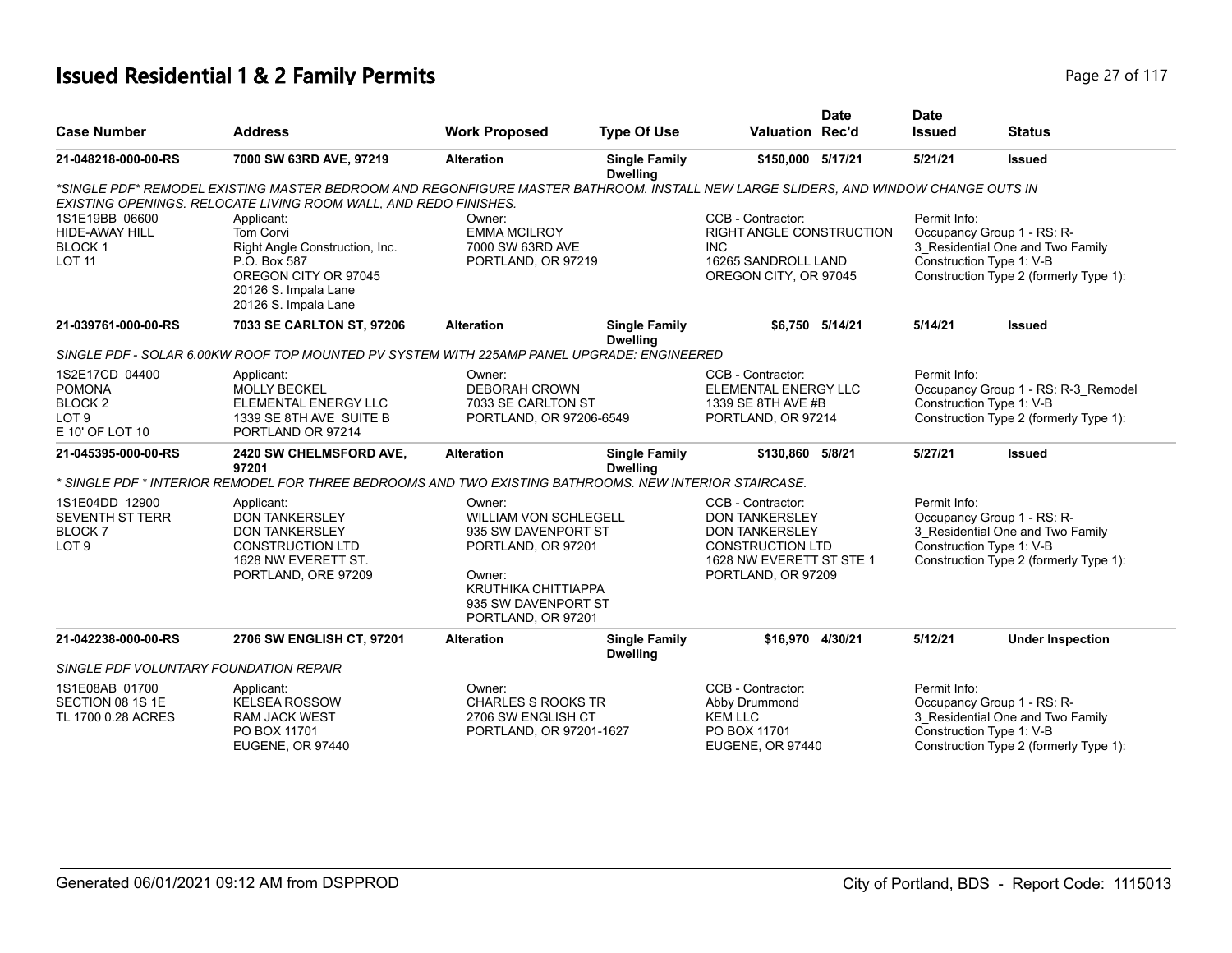# **Issued Residential 1 & 2 Family Permits Page 28 of 117 Page 28 of 117**

| <b>Case Number</b>                                                              | <b>Address</b>                                                                                                                                                                                                                                                                                                                  | <b>Work Proposed</b>                                                                                                                                                         | <b>Type Of Use</b>                      | <b>Valuation Rec'd</b>                                                                                                                                                                                                                                                                         | <b>Date</b>   | <b>Date</b><br><b>Issued</b>             | <b>Status</b>                                                                                            |
|---------------------------------------------------------------------------------|---------------------------------------------------------------------------------------------------------------------------------------------------------------------------------------------------------------------------------------------------------------------------------------------------------------------------------|------------------------------------------------------------------------------------------------------------------------------------------------------------------------------|-----------------------------------------|------------------------------------------------------------------------------------------------------------------------------------------------------------------------------------------------------------------------------------------------------------------------------------------------|---------------|------------------------------------------|----------------------------------------------------------------------------------------------------------|
| 21-048709-000-00-RS                                                             | 1530 SW ELIZABETH CT, 97201                                                                                                                                                                                                                                                                                                     | <b>Alteration</b>                                                                                                                                                            | <b>Single Family</b><br><b>Dwelling</b> | \$35,640 5/19/21                                                                                                                                                                                                                                                                               |               | 5/19/21                                  | <b>Issued</b>                                                                                            |
|                                                                                 | **NON-PRESCRIPTIVE** 9.9KW ROOF MOUNTED SOLAR PV. 16KW BATTERY, REPLACE EXISTING ELECTRIC PANEL WITH NEW 200A PANEL                                                                                                                                                                                                             |                                                                                                                                                                              |                                         |                                                                                                                                                                                                                                                                                                |               |                                          |                                                                                                          |
| 1S1E04CD 01500<br><b>SKYLAND &amp; SUB</b><br><b>BLOCK G</b><br>LOT 5&6 TL 1500 | Applicant:<br><b>ROSS GEORGE</b><br><b>IMAGINE ENERGY</b><br>5506 SE INTERNATIONAL WAY<br>PORTLAND, OR 97222-4622<br>Applicant:<br><b>SHANNON WALL</b><br><b>IMAGINE ENERGY</b><br>5506 SE INTERNATION WAY<br>PORTLAND, OR 97222-4622<br><b>USA</b>                                                                             | Owner:<br>JOSEPHSON, RICHARD C TR<br>1530 SW ELIZABETH CT<br>PORTLAND, OR 97201<br>Owner:<br>JOSEPHSON, JEAN A TR<br>1530 SW ELIZABETH CT<br>PORTLAND, OR 97201              |                                         | CCB - Contractor:<br><b>JONATHAN COHEN</b><br><b>IMAGINE ENERGY LLC</b><br>7001 NE COLUMBIA BLVD<br>PORTLAND, OR 97218                                                                                                                                                                         |               | Permit Info:<br>Construction Type 1: V-B | Occupancy Group 1 - RS: R-<br>3_Residential One and Two Family<br>Construction Type 2 (formerly Type 1): |
| 21-036072-000-00-RS                                                             | 5726 SW 42ND AVE, 97221                                                                                                                                                                                                                                                                                                         | <b>Alteration</b>                                                                                                                                                            | <b>Single Family</b><br><b>Dwelling</b> |                                                                                                                                                                                                                                                                                                | \$500 5/17/21 | 5/17/21                                  | <b>Issued</b>                                                                                            |
|                                                                                 | SINGLE PDF - SOLAR 7.92KW ROOFTOP MOUNTED PV SYSTEM: PRESCRIPTIVE                                                                                                                                                                                                                                                               |                                                                                                                                                                              |                                         |                                                                                                                                                                                                                                                                                                |               |                                          |                                                                                                          |
| 1S1E17CB 03600<br>HARKER AC & PLAT 2<br><b>BLOCK D</b><br>S 112' OF LOT 1       | Applicant:<br><b>JUSTIN LEE</b><br><b>SYNCHRO SOLAR</b><br>2870 NE HOGAN DR<br>GRESHAM, OR 97030                                                                                                                                                                                                                                | Owner:<br>REX CLAUDE BOSSE LVG TR<br>5726 SW 42ND AVE<br>PORTLAND, OR 97221-3500<br>Owner:<br><b>GEORGIA B H BOSSE LVG TR</b><br>5726 SW 42ND AVE<br>PORTLAND, OR 97221-3500 |                                         | CCB - Contractor:<br><b>SYNCHRO SOLAR LLC</b><br>2870 NE HOGAN DR SUITE E240<br>GRESHAM, OR 97030                                                                                                                                                                                              |               | Permit Info:<br>Construction Type 1: V-B | Occupancy Group 1 - RS: R-<br>3_Residential One and Two Family<br>Construction Type 2 (formerly Type 1): |
| 21-041797-000-00-RS                                                             | 1122 NE GOING ST, 97211                                                                                                                                                                                                                                                                                                         | <b>Alteration</b>                                                                                                                                                            | <b>Single Family</b><br><b>Dwelling</b> | \$80,000 4/29/21                                                                                                                                                                                                                                                                               |               | 5/25/21                                  | <b>Under Inspection</b>                                                                                  |
| 1N1E23BD 21200<br><b>HIGHLAND</b><br>BLOCK 15<br>W 40' OF LOT 11&12             | SINGLE PDF BASEMENT CONVERSION TO LIVING SPACE. NEW SPACE TO INCLUDE OFFICE, LAUNDRY, FAMILY, SAUNA AND 1 NEW BATHROOM (TOTAL OF 2)<br>ASSOCIATED MECHANICAL, ELECTRICAL AND PLUMBING. *** TRADES ENTERED***<br>Applicant:<br><b>EZEKIEL MCFADIN</b><br><b>MACFADIN DESIGN BUILD</b><br>2112 NE WYGANT ST<br>PORTLAND, OR 97211 | Owner:<br><b>WILL HOLLOWAY</b><br>1122 NE GOING ST<br>PORTLAND, OR 97211                                                                                                     |                                         | CCB - Contractor:<br>MIKHAIL VELIKOKHATKO<br><b>M B PLUMBING LLC</b><br>10308 NE 108TH AVE<br>VANCOUVER, WA 98662<br>CCB - Contractor:<br><b>GARYS ELECTRIC CO LLC</b><br>1401 SW WALLULA DR<br>GRESHAM, OR 97080<br>CCB - Contractor:<br><b>MCFADIN DESIGN/BUILD LLC</b><br>2112 NE WYGANT ST |               | Permit Info:<br>Construction Type 1: V-B | Occupancy Group 1 - RS: R-<br>3 Residential One and Two Family<br>Construction Type 2 (formerly Type 1): |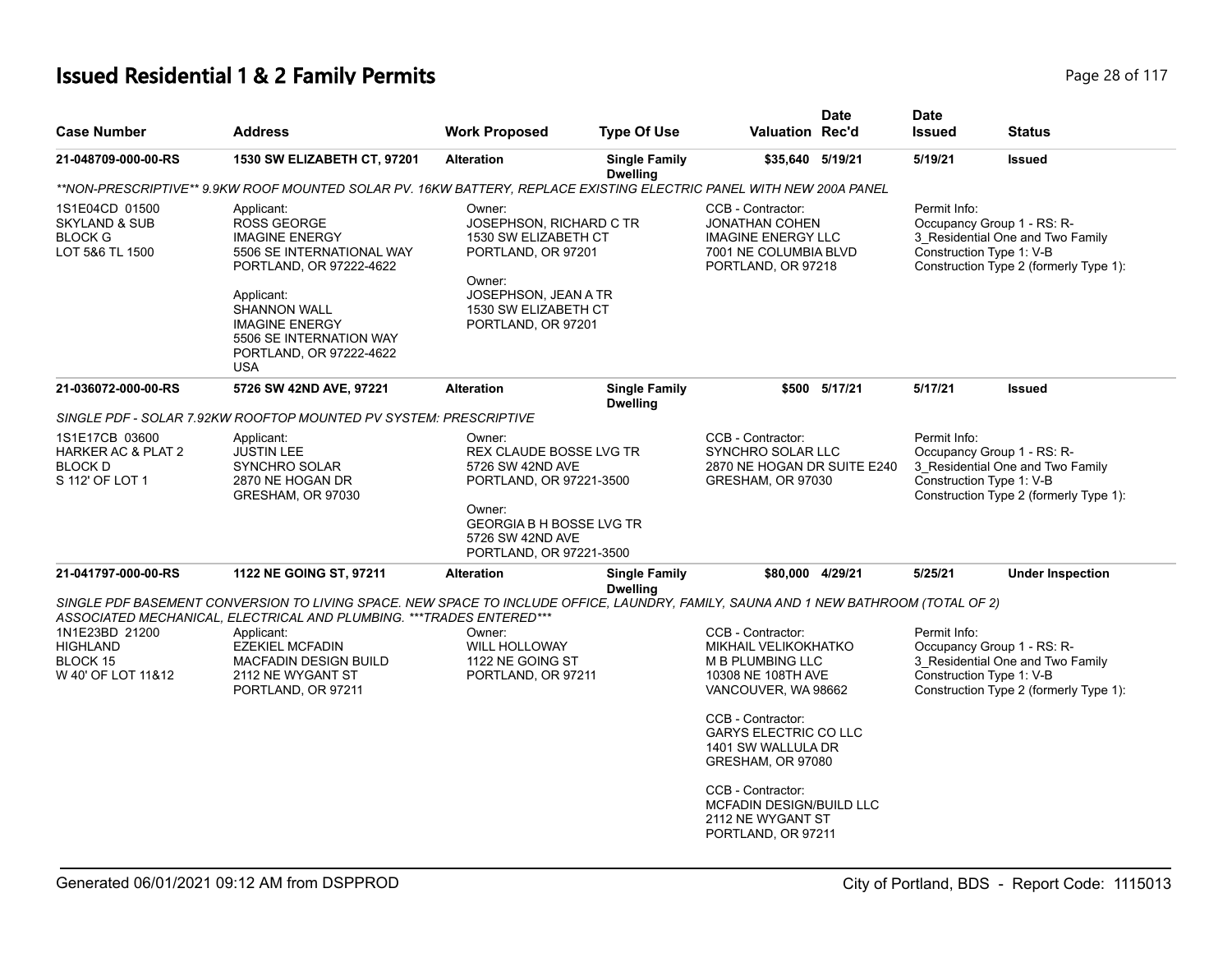# **Issued Residential 1 & 2 Family Permits Page 117 Page 29 of 117**

| <b>Case Number</b>                                                                         | <b>Address</b>                                                                                                                                                                                                                                                                                                                                                                                 | <b>Work Proposed</b>                                                                                                                                                    | <b>Type Of Use</b>                      | <b>Valuation Rec'd</b>                                                                                      | <b>Date</b> | <b>Date</b><br><b>Issued</b>             | <b>Status</b>                                                                                                             |
|--------------------------------------------------------------------------------------------|------------------------------------------------------------------------------------------------------------------------------------------------------------------------------------------------------------------------------------------------------------------------------------------------------------------------------------------------------------------------------------------------|-------------------------------------------------------------------------------------------------------------------------------------------------------------------------|-----------------------------------------|-------------------------------------------------------------------------------------------------------------|-------------|------------------------------------------|---------------------------------------------------------------------------------------------------------------------------|
| 21-019427-000-00-RS                                                                        | 3337 NE TILLAMOOK ST, 97212                                                                                                                                                                                                                                                                                                                                                                    | <b>Alteration</b>                                                                                                                                                       | <b>Single Family</b><br><b>Dwelling</b> | \$12,654 4/5/21                                                                                             |             | 5/4/21                                   | <b>Under Inspection</b>                                                                                                   |
|                                                                                            | SINGLE PDF - CONVERT BASEMENT TO HABITABLE SPACE TO INCLUDE BEDROOM; CREATE EGRESS WINDOW WELL***TRADE PERMITS SEPARATE***                                                                                                                                                                                                                                                                     |                                                                                                                                                                         |                                         |                                                                                                             |             |                                          |                                                                                                                           |
| 1N1E25DC 02300<br>SECTION 25 1N 1E<br>TL 2300 0.10 ACRES                                   | Applicant:<br><b>RON KIRBY</b><br>3337 NE TILLAMOOK ST<br>PORTLAND OR 97212                                                                                                                                                                                                                                                                                                                    | Owner:<br><b>CHRISTINA KIRBY</b><br>3337 NE TILLAMOOK ST<br>PORTLAND, OR 97212-5154<br>Owner:<br><b>RONALD KIRBY</b><br>3337 NE TILLAMOOK ST<br>PORTLAND, OR 97212-5154 |                                         |                                                                                                             |             | Permit Info:<br>Construction Type 1: V-B | Occupancy Group 1 - RS: R-3_Remodel<br>Construction Type 2 (formerly Type 1):<br>Total Square Footage - Display Only: 310 |
| 21-027464-000-00-RS                                                                        | 3836 N HAIGHT AVE, 97227                                                                                                                                                                                                                                                                                                                                                                       | <b>Alteration</b>                                                                                                                                                       | <b>Single Family</b><br><b>Dwelling</b> | \$75,000 3/20/21                                                                                            |             | 5/12/21                                  | <b>Issued</b>                                                                                                             |
| 1N1E22DC 08300<br><b>CENTRAL ALBINA</b><br>BLOCK <sub>26</sub><br>N 40' OF W 95' OF LOT 16 | *SINGLE PDF* REMOVE EXISTING REAR DECK AND REBUILD IN SAME FOOTPRINT. NEW ROOF FRAMING OVER EXISTING GARAGE TO UPGRADE DRAINAGE OF<br>EXISTING ROOF DECK. REMODEL KITCHEN. CONVERT EXISTING MAIN FLOOR BATHROOM INTO A POWDER ROOM. REMODEL EXISTING SECOND FLOOR BATHROOM.<br>Applicant:<br>EDUARD VALIK<br><b>IBUILD PDX COMPANY, LLC</b><br>8835 SW CANYON LN, STE 408<br>PORTLAND OR 97225 | Owner:<br><b>KRISTOPHER HUTCHISON</b><br>3836 N HAIGHT AVE<br>PORTLAND, OR 97227<br>Owner:<br>KATHERINE BURNETT<br>3836 N HAIGHT AVE<br>PORTLAND, OR 97227              |                                         | CCB - Contractor:<br><b>IBUILDPDX COMPANY LLC</b><br>8835 SW CANYON LANE SUITE<br>408<br>PORTLAND, OR 97225 |             | Permit Info:<br>Construction Type 1: V-B | Occupancy Group 1 - RS: R-<br>3_Residential One and Two Family<br>Construction Type 2 (formerly Type 1):                  |
| 21-047843-000-00-RS                                                                        | 4336 SW CONDOR AVE, 97239                                                                                                                                                                                                                                                                                                                                                                      | <b>Alteration</b>                                                                                                                                                       | <b>Single Family</b><br><b>Dwelling</b> | \$150,000 5/17/21                                                                                           |             | 5/17/21                                  | Issued                                                                                                                    |
|                                                                                            | *SINGLE PDF* INTERIOR REMODEL AND MISCL WINDOW CHANGE OUTS.                                                                                                                                                                                                                                                                                                                                    |                                                                                                                                                                         |                                         |                                                                                                             |             |                                          |                                                                                                                           |
| 1S1E10CC 04100<br>PORTLAND HMSTD<br>SUB OF LOT 4<br>BLOCK <sub>8</sub><br>LOT E&F          | Applicant:<br><b>JIM KITCHIN</b><br><b>INTERWORKS LLC</b><br>PO BOX 14764<br>PORTLAND OR 97293                                                                                                                                                                                                                                                                                                 | Owner:<br><b>MARY MC ARTHUR</b><br>4336 SW CONDOR AVE<br>PORTLAND, OR 97239                                                                                             |                                         | CCB - Contractor:<br><b>INTERWORKS LLC</b><br>PO BOX 14764<br>PORTLAND, OR 97293                            |             | Permit Info:<br>Construction Type 1: V-B | Occupancy Group 1 - RS: R-<br>3_Residential One and Two Family<br>Construction Type 2 (formerly Type 1):                  |
| 21-040071-000-00-RS                                                                        | 1114 SE LEXINGTON ST, 97202                                                                                                                                                                                                                                                                                                                                                                    | <b>Alteration</b>                                                                                                                                                       | <b>Single Family</b>                    | \$6,750 5/7/21                                                                                              |             | 5/7/21                                   | <b>Issued</b>                                                                                                             |
|                                                                                            | SINGLE PDF - SOLAR 3.36KW ROOF TOP MOUNTED PV SYSTEM WITH 200AMP PANEL: ENGINEERED                                                                                                                                                                                                                                                                                                             |                                                                                                                                                                         | <b>Dwelling</b>                         |                                                                                                             |             |                                          |                                                                                                                           |
| 1S1E23CA 13000<br><b>CITY VIEW PK</b><br>BLOCK <sub>2</sub><br>LOT 8                       | Applicant:<br><b>MOLLY BECKEL</b><br>ELEMENTAL ENERGY LLC<br>1339 SE 8TH AVE SUITE B<br>PORTLAND OR 97214                                                                                                                                                                                                                                                                                      | Owner:<br><b>JENNIFER WETZEL</b><br>1114 SE LEXINGTON ST<br>PORTLAND, OR 97202<br>Owner:<br>ALAN BALDIVIESO<br>1114 SE LEXINGTON ST<br>PORTLAND, OR 97202               |                                         | CCB - Contractor:<br>ELEMENTAL ENERGY LLC<br>1339 SE 8TH AVE #B<br>PORTLAND, OR 97214                       |             | Permit Info:<br>Construction Type 1: V-B | Occupancy Group 1 - RS: R-3_Remodel<br>Construction Type 2 (formerly Type 1):                                             |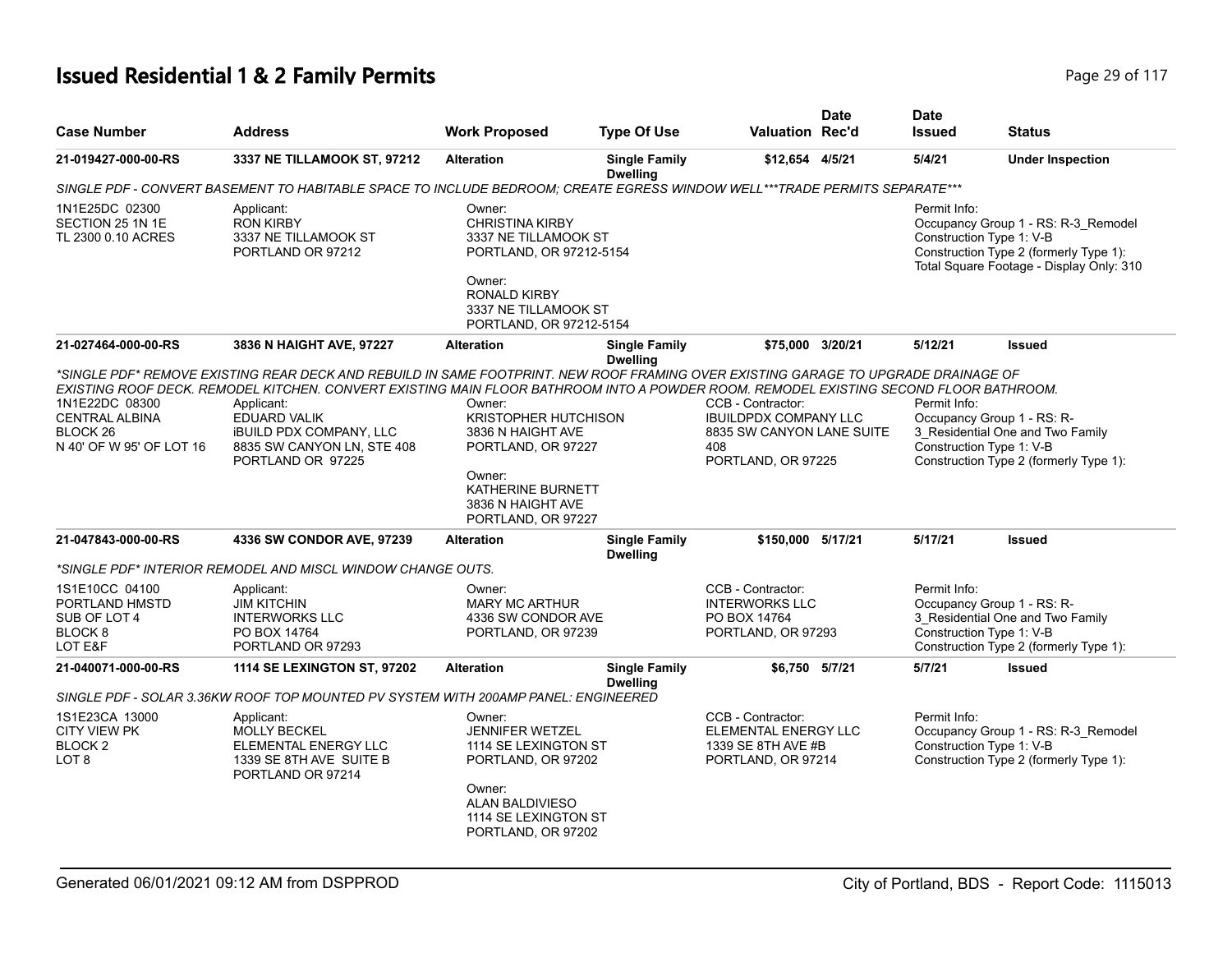# **Issued Residential 1 & 2 Family Permits Page 10 01 17** Page 30 of 117

| <b>Case Number</b>                                                                                     | <b>Address</b>                                                                                                                      | <b>Work Proposed</b>                                                                                                                                                                 | <b>Type Of Use</b>                      | <b>Valuation Rec'd</b>                                                                                    | <b>Date</b>   | <b>Date</b><br><b>Issued</b> | <b>Status</b>                                                                                                                                         |
|--------------------------------------------------------------------------------------------------------|-------------------------------------------------------------------------------------------------------------------------------------|--------------------------------------------------------------------------------------------------------------------------------------------------------------------------------------|-----------------------------------------|-----------------------------------------------------------------------------------------------------------|---------------|------------------------------|-------------------------------------------------------------------------------------------------------------------------------------------------------|
| 21-040938-000-00-RS                                                                                    | 8130 SE 145TH CT, 97236                                                                                                             | <b>Alteration</b>                                                                                                                                                                    | <b>Single Family</b><br><b>Dwelling</b> |                                                                                                           | \$500 4/27/21 | 5/7/21                       | <b>Issued</b>                                                                                                                                         |
|                                                                                                        | SINGLE PDF - SOLAR 12.24KW ROOF TOP MOUNTED PV SYSTEM: PRESCRIPTIVE                                                                 |                                                                                                                                                                                      |                                         |                                                                                                           |               |                              |                                                                                                                                                       |
| 1S2E24CC 07400<br><b>FOOTHILLS VIEW</b><br>LOT 1 UND INT TRACTS<br>A&B&D&E                             | Applicant:<br><b>MELISSA FARIAS</b><br><b>TESLA</b><br>6132 NE 112TH AVE<br>PORTLAND, OR 97220                                      | Owner:<br><b>SHARON SOLIDAY</b><br>8130 SE 145TH CT<br>PORTLAND, OR 97236<br>Owner:<br><b>ADAM ROLIN</b><br>8130 SE 145TH CT<br>PORTLAND, OR 97236                                   |                                         | CCB - Contractor:<br><b>TESLA ENERGY OPERATIONS</b><br><b>INC</b><br>901 PAGE AVENUE<br>FREMONT, CA 94538 |               | Permit Info:                 | Occupancy Group 1 - RS: R-<br>3_Residential One and Two Family<br>Construction Type 1: V-B<br>Construction Type 2 (formerly Type 1):                  |
| 21-030836-000-00-RS                                                                                    | 2914 SE 65TH AVE, 97206                                                                                                             | <b>Alteration</b>                                                                                                                                                                    | <b>Single Family</b><br><b>Dwelling</b> | \$40,000 3/30/21                                                                                          |               | 5/18/21                      | <b>Under Inspection</b>                                                                                                                               |
| 1S2E08BC 06000<br><b>BONNE HOMES ADD</b><br>BLOCK <sub>2</sub><br><b>LOT 24</b><br>21-033699-000-00-RS | Applicant:<br><b>THOMAS GILMAN</b><br>2914 SE 65th Ave<br>Portland, OR 97206                                                        | Owner:<br><b>DEVON ROULETTE</b><br>2914 SE 65TH AVE<br>PORTLAND, OR 97206-1925<br>Owner:<br><b>THOMAS GILMAN</b><br>2914 SE 65TH AVE<br>PORTLAND, OR 97206-1925<br><b>Alteration</b> |                                         | \$70.000 4/7/21                                                                                           |               | Permit Info:<br>5/11/21      | Occupancy Group 1 - RS: R-<br>3_Residential One and Two Family<br>Construction Type 1: V-B<br>Construction Type 2 (formerly Type 1):                  |
|                                                                                                        | 1717 SW CLIFTON ST, 97201                                                                                                           |                                                                                                                                                                                      | <b>Single Family</b><br><b>Dwelling</b> |                                                                                                           |               |                              | <b>Issued</b>                                                                                                                                         |
| SEPARATE.***                                                                                           | SINGLE PDF - RECONFIGURE 2ND FLOOR TO CREATE ADDITIONAL BEDROOM, REDUCE BATHROOM SIZE AND EXISTING HALLWAYS. ***TRADE PERMITS TO BE |                                                                                                                                                                                      |                                         |                                                                                                           |               |                              |                                                                                                                                                       |
| 1S1E04CA 02200<br>CARTERS ADD TO P<br>BLOCK 67<br>LOT 3&4&6 TL 2200                                    | Applicant:<br><b>ANNE USHER</b><br>ANNIE USHER ARCHITECTURE<br><b>LLC</b><br>3338 NW FRANKLIN CT<br>PORTLAND OR 97210               | Owner:<br><b>SEAN GROSS</b><br>1717 SW CLIFTON ST<br>PORTLAND, OR 97201-2507<br>Owner:<br><b>CARRIE GROSS</b><br>1717 SW CLIFTON ST<br>PORTLAND, OR 97201-2507                       |                                         | CCB - Contractor:<br><b>MACY HOLDINGS LLC</b><br>13127 SW 61ST AVE<br>PORTLAND, OR 97219                  |               | Permit Info:                 | Occupancy Group 1 - RS: R-3_Remodel<br>Construction Type 1: V-B<br>Construction Type 2 (formerly Type 1):<br>Total Square Footage - Display Only: 690 |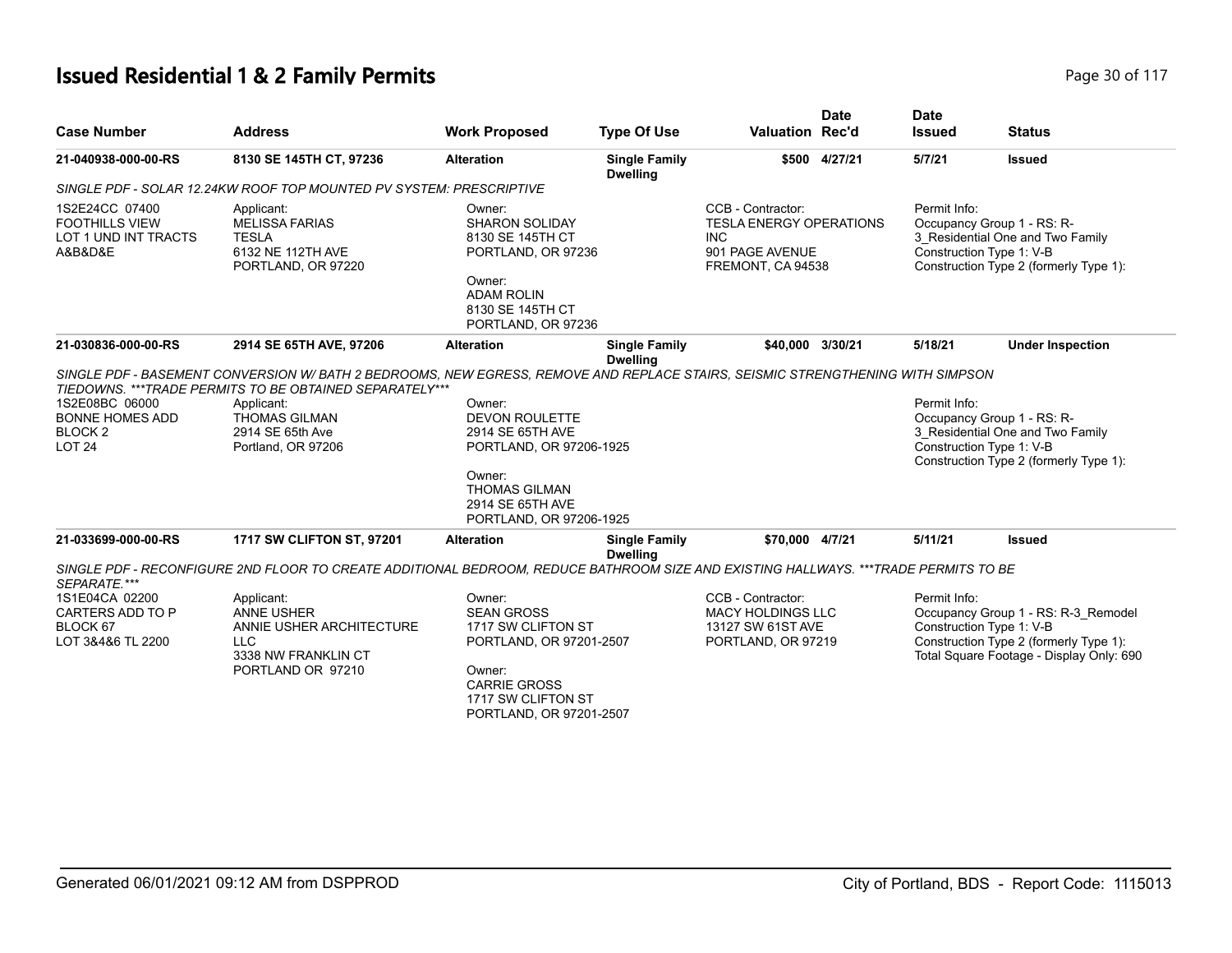# **Issued Residential 1 & 2 Family Permits Page 117 Page 31 of 117**

| <b>Case Number</b>                                                                              | <b>Address</b>                                                                                                                                                                                 | <b>Work Proposed</b>                                                                                                                                  | <b>Type Of Use</b>                      | <b>Valuation Rec'd</b>                                                                                                    | Date         | <b>Date</b><br><b>Issued</b>             | <b>Status</b>                                                                                                            |
|-------------------------------------------------------------------------------------------------|------------------------------------------------------------------------------------------------------------------------------------------------------------------------------------------------|-------------------------------------------------------------------------------------------------------------------------------------------------------|-----------------------------------------|---------------------------------------------------------------------------------------------------------------------------|--------------|------------------------------------------|--------------------------------------------------------------------------------------------------------------------------|
| 21-000593-000-00-RS                                                                             | 15041 SE SHERMAN ST, 97233                                                                                                                                                                     | <b>Alteration</b>                                                                                                                                     | <b>Single Family</b><br><b>Dwelling</b> | \$50,000 2/23/21                                                                                                          |              | 5/12/21                                  | <b>Issued</b>                                                                                                            |
|                                                                                                 | SINGLE PDF- REPAIR/REPLACE FIRE DAMAGED ROOF FRAMING AND REAR WALL. REPLACE SHEETROCK AND OTHER FINISHES. REPLACE KITCHEN CABINETS AND<br><b>BATHROOM FIXTURES ** TRADE PERMITS SEPARATE**</b> |                                                                                                                                                       |                                         |                                                                                                                           |              |                                          |                                                                                                                          |
| 1S2E01CD 03300<br><b>TROPICANA PK</b><br>BLOCK <sub>3</sub><br>LOT <sub>3</sub>                 | Applicant:<br><b>ANDY STEMBER</b><br><b>JAS ENGINEERING</b><br>1419 WASHINGTON ST #100<br>OREGON CITY, OR 97045                                                                                | Owner:<br>STEPHANIE MCCLAIN<br>15041 SE SHERMAN ST<br>PORTLAND, OR 97233<br>Owner:<br><b>KRISTINA HO</b><br>15041 SE SHERMAN ST<br>PORTLAND, OR 97233 |                                         | CCB - Contractor:<br>AMERIDREAM CONSTRUCTION<br><b>LLC</b><br>4204 NE 78TH STREET<br>VANCOUVER, WA 98665                  |              | Permit Info:<br>Construction Type 1: V-B | Occupancy Group 1 - RS: R-3_Remodel<br>Construction Type 2 (formerly Type 1):<br>Total Square Footage - Display Only: 50 |
| 21-040816-000-00-RS                                                                             | 2547 NE MULTNOMAH ST, 97232                                                                                                                                                                    | <b>Alteration</b>                                                                                                                                     | <b>Single Family</b><br><b>Dwelling</b> |                                                                                                                           | \$300 5/5/21 | 5/6/21                                   | <b>Issued</b>                                                                                                            |
| NO CHANGES.<br>1N1E36BB 11700                                                                   | SINGLE PDF. REPLACE TWO FOOTINGS UNDER FRONT PORCH. REPAIR SELECT AREAS OF THE TONGUE AND GROOVE DECKING. ALL OTHER ELEMENTS TO REMAIN,<br>Applicant:                                          | Owner:                                                                                                                                                |                                         |                                                                                                                           |              | Permit Info:                             |                                                                                                                          |
| <b>HOLLADAY PK &amp; 1ST ADD</b><br>BLOCK 17<br>LOT 1                                           | <b>BRENT HEISE</b><br>2547 NE MULTNOMAH ST<br>PORTLAND OR 97232                                                                                                                                | <b>BRENT HEISE</b><br>2547 NE MULTNOMAH ST<br>PORTLAND, OR 97232                                                                                      |                                         |                                                                                                                           |              | Construction Type 1: V-B                 | Occupancy Group 1 - RS: R-3 Remodel<br>Construction Type 2 (formerly Type 1):                                            |
|                                                                                                 |                                                                                                                                                                                                | Owner:<br><b>ELZBIETA HEISE</b><br>2547 NE MULTNOMAH ST<br>PORTLAND, OR 97232                                                                         |                                         |                                                                                                                           |              |                                          |                                                                                                                          |
| 21-032996-000-00-RS                                                                             | 1130 SW STEPHENSON CT,<br>97219                                                                                                                                                                | <b>Alteration</b>                                                                                                                                     | <b>Single Family</b><br><b>Dwelling</b> | \$500                                                                                                                     | 5/3/21       | 5/3/21                                   | <b>Under Inspection</b>                                                                                                  |
|                                                                                                 | SINGLE PDF - SOLAR 10.56KW ROOF TOP MOUNTED PV SYSTEM: PRESCRIPTIVE                                                                                                                            |                                                                                                                                                       |                                         |                                                                                                                           |              |                                          |                                                                                                                          |
| 1S1E33AC 03200<br><b>GRACEMONT</b><br>LOT <sub>3</sub>                                          | Applicant:<br><b>MOLLY BECKEL</b><br>ELEMENTAL ENERGY LLC<br>1339 SE 8TH AVE SUITE B<br>PORTLAND OR 97214                                                                                      | Owner:<br><b>LEAH WILSON</b><br>1130 SW STEPHENSON CT<br>PORTLAND, OR 97219<br>Owner:                                                                 |                                         | CCB - Contractor:<br>ELEMENTAL ENERGY LLC<br>1339 SE 8TH AVE #B<br>PORTLAND, OR 97214                                     |              | Permit Info:<br>Construction Type 1: V-B | Occupancy Group 1 - RS: R-<br>3_Residential One and Two Family<br>Construction Type 2 (formerly Type 1):                 |
|                                                                                                 |                                                                                                                                                                                                | <b>JAMES OTIS ELGEE</b><br>1130 SW STEPHENSON CT<br>PORTLAND, OR 97219                                                                                |                                         |                                                                                                                           |              |                                          |                                                                                                                          |
| 21-028988-000-00-RS                                                                             | 4355 SW MELVILLE AVE, 97239                                                                                                                                                                    | <b>Alteration</b>                                                                                                                                     | <b>Single Family</b><br><b>Dwelling</b> | \$23,000                                                                                                                  | 3/24/21      | 5/19/21                                  | <b>Issued</b>                                                                                                            |
|                                                                                                 | *SINGLE PDF* VOLUNTARY UNDERPINNING USING (8) HELICAL PIERS AND INSTALLATION/REPLACEMENT OF GRADE BEAMS.                                                                                       |                                                                                                                                                       |                                         |                                                                                                                           |              |                                          |                                                                                                                          |
| 1S1E08DD 04100<br><b>COUNCIL CREST PK</b><br>BLOCK 39<br>LOT 5 EXC NWLY 28'<br>LOT <sub>6</sub> | Applicant:<br><b>EMILY SINGLETON</b><br><b>TERRAFIRMA FOUNDATION</b><br><b>SYSTEMS</b><br>7910 SW HUNZIKER ST<br>TIGARD OR 97223                                                               | Owner:<br><b>MICHAEL FRANK</b><br>1809 28TH AVE S<br>SEATTLE, WA 98144                                                                                |                                         | CCB - Contractor:<br><b>TERRAFIRMA FOUNDATION</b><br><b>REPAIR INC</b><br>761 NE GARDEN VALLEY BLVD<br>ROSEBURG, OR 97470 |              | Permit Info:<br>Construction Type 1: V-B | Occupancy Group 1 - RS: R-<br>3 Residential One and Two Family<br>Construction Type 2 (formerly Type 1):                 |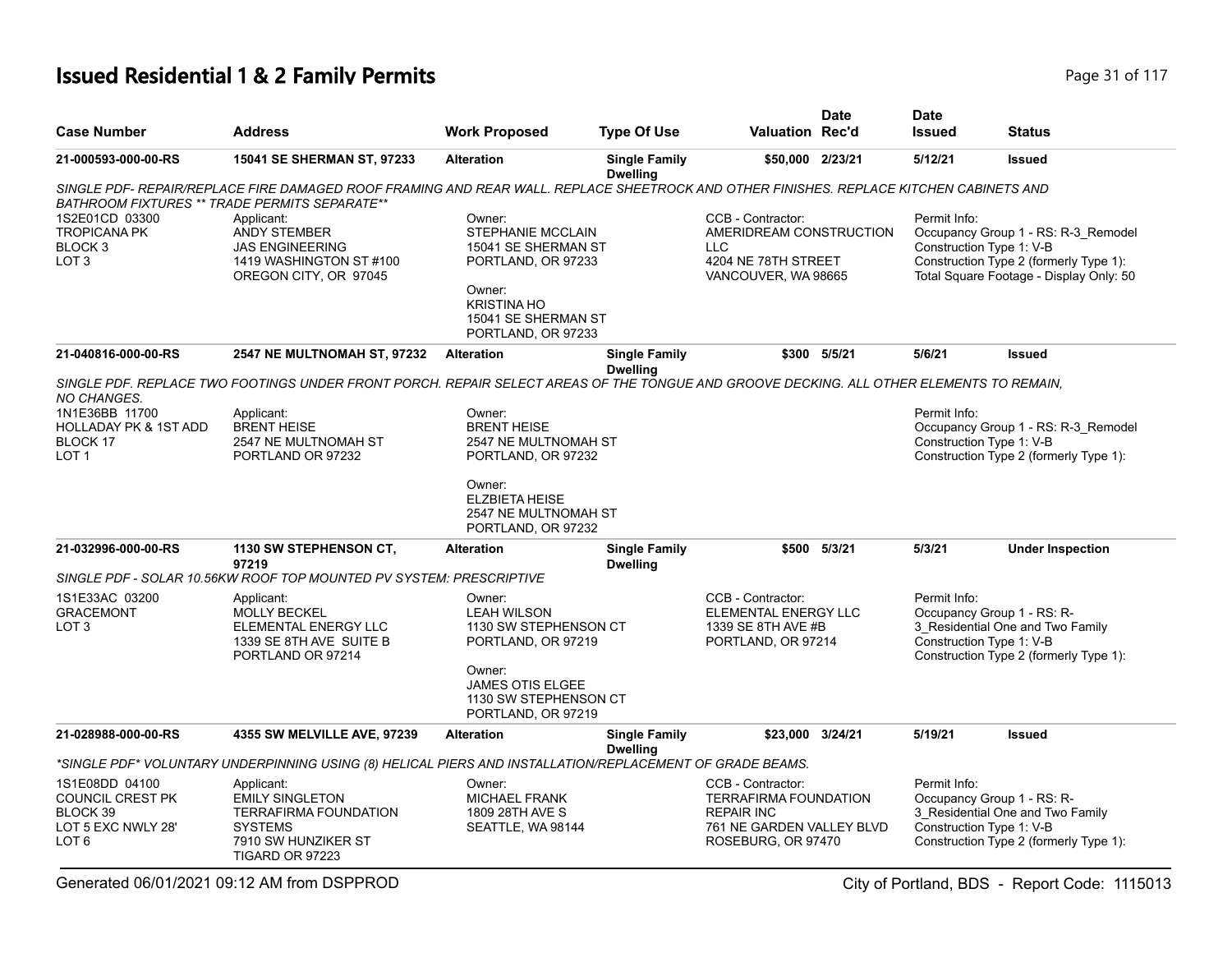# **Issued Residential 1 & 2 Family Permits Page 117 Page 12 of 117**

|                     |                                                                                                                                      |                             |                                         |                                | <b>Date</b>     | <b>Date</b>              |                                        |
|---------------------|--------------------------------------------------------------------------------------------------------------------------------------|-----------------------------|-----------------------------------------|--------------------------------|-----------------|--------------------------|----------------------------------------|
| <b>Case Number</b>  | <b>Address</b>                                                                                                                       | <b>Work Proposed</b>        | <b>Type Of Use</b>                      | Valuation Rec'd                |                 | <b>Issued</b>            | <b>Status</b>                          |
| 21-001949-000-00-RS | 7116 N CURTIS AVE, 97217                                                                                                             | <b>Alteration</b>           | <b>Single Family</b><br><b>Dwelling</b> |                                | \$1,500 3/19/21 | 5/28/21                  | <b>Issued</b>                          |
|                     | SINGLE PDF FIRE REPAIRS TO ROOF SHEATHING, ROOF FRAMING AND FINISHES, REPLACEMENT OF TWO WINDOWS TO MEET EMERGENCY ESCAPE AND RESCUE |                             |                                         |                                |                 |                          |                                        |
|                     | STANDARDS. NO BUILDING CODE REVIEW OF SECOND FLOOR                                                                                   |                             |                                         |                                |                 |                          |                                        |
| 1N1E16BB 13100      | Applicant:                                                                                                                           | Owner:                      |                                         | CCB - Contractor:              |                 | Permit Info:             |                                        |
| <b>ARBOR LODGE</b>  | DAVE SANDAHL                                                                                                                         | <b>CHRISTOPHER TREMBLAY</b> |                                         | PORTLAND REAL ESTATE           |                 |                          | Occupancy Group 1 - RS: R-             |
| BLOCK 18            | SANDAHL STRUCTURAL, PC                                                                                                               | 154 TAYLOR ST               |                                         | <b>SOLUTIONS LLC</b>           |                 |                          | 3 Residential One and Two Family       |
| LOT <sub>3</sub>    | 11481 SW HALL BLVD SUITE 201D                                                                                                        | TWIN FALLS, ID 83301-5218   |                                         | 14915 SW 72ND AVENUE           |                 |                          | Construction Type 1: V-B               |
| S 1/2 OF LOT 4      | <b>TIGARD, OR 97223</b>                                                                                                              |                             |                                         | PORTLAND, OR 97224             |                 |                          | Construction Type 2 (formerly Type 1): |
| 21-051348-000-00-RS | 3586 NE AINSWORTH ST, 97211                                                                                                          | <b>Alteration</b>           | <b>Single Family</b><br><b>Dwelling</b> | \$32,000 5/27/21               |                 | 5/27/21                  | <b>Issued</b>                          |
|                     | KITCHEN AND 1ST FLOOR HALL BATH REMODEL, MINOR REPIPE, WITH SMALL BUMP OUT FOR BOX WINDOW                                            |                             |                                         |                                |                 |                          |                                        |
| 1N1E13DC 00800      | Applicant:                                                                                                                           | Owner:                      |                                         | CCB - Contractor:              |                 | Permit Info:             |                                        |
| SECTION 13 1N 1E    | <b>SCOTT JAWORSKI</b>                                                                                                                | <b>JULIAN WIXSON</b>        |                                         | ERIN S DAVIS                   |                 |                          | Occupancy Group 1 - RS: R-             |
| TL 800 0.23 ACRES   | <b>MOSAIK DESIGN LLC</b>                                                                                                             | 3586 NE AINSWORTH ST        |                                         | <b>MOSAIK DESIGN LLC</b>       |                 |                          | 3_Residential One and Two Family       |
|                     | <b>112 S HAMILTON STREET</b>                                                                                                         | PORTLAND, OR 97211          |                                         | <b>112 S HAMILTON STREET</b>   |                 |                          | Construction Type 1: V-B               |
|                     | PORTLAND, OR 97239                                                                                                                   |                             |                                         | PORTLAND, OR 97239             |                 |                          | Construction Type 2 (formerly Type 1): |
|                     |                                                                                                                                      | Owner:                      |                                         |                                |                 |                          |                                        |
|                     |                                                                                                                                      | <b>MARGARET WIXSON</b>      |                                         |                                |                 |                          |                                        |
|                     |                                                                                                                                      | 3586 NE AINSWORTH ST        |                                         |                                |                 |                          |                                        |
|                     |                                                                                                                                      | PORTLAND, OR 97211          |                                         |                                |                 |                          |                                        |
| 21-040324-000-00-RS | 2126 NE 17TH AVE, 97212                                                                                                              | <b>Alteration</b>           | <b>Single Family</b><br><b>Dwelling</b> | \$23,658 4/26/21               |                 | 5/12/21                  | <b>Under Inspection</b>                |
|                     | * SINGLE PDF * REPAIR EXISTING FRONT PORCH FLOOR FRAMING, AND REBUILD STAIRWAY AND RAILINGS PER LU-129457 RS.                        |                             |                                         |                                |                 |                          |                                        |
| 1N1E26DB 13800      | Applicant:                                                                                                                           | Owner:                      |                                         | CCB - Contractor:              |                 | Permit Info:             |                                        |
| <b>IRVINGTON</b>    | <b>ISAAC FROST</b>                                                                                                                   | ANDREW NORWOOD              |                                         | AKOS CONSTRUCTION LLC          |                 |                          | Occupancy Group 1 - RS: R-             |
| BLOCK 49            | AKOS CONSTRUCTION                                                                                                                    | 2126 NE 17TH AVE            |                                         | 5746 NE WYGANT ST              |                 |                          | 3 Residential One and Two Family       |
| LOT <sub>13</sub>   | 5746 NE WYGANT ST<br>PORTLAND OR 97218                                                                                               | PORTLAND, OR 97212          |                                         | PORTLAND, OR 97218             |                 | Construction Type 1: V-B | Construction Type 2 (formerly Type 1): |
|                     |                                                                                                                                      | Owner:                      |                                         |                                |                 |                          |                                        |
|                     |                                                                                                                                      | AMANDA NORWOOD              |                                         |                                |                 |                          |                                        |
|                     |                                                                                                                                      | 2126 NE 17TH AVE            |                                         |                                |                 |                          |                                        |
|                     |                                                                                                                                      | PORTLAND, OR 97212          |                                         |                                |                 |                          |                                        |
| 21-040679-000-00-RS | 3434 SW RHINO WAY, 97239                                                                                                             | <b>Alteration</b>           | <b>Single Family</b><br><b>Dwelling</b> |                                | \$500 5/14/21   | 5/14/21                  | <b>Issued</b>                          |
|                     | SINGLE PDF - SOLAR 8.16KW ROOFTOP MOUNTED PV SYSTEM: PRESCRIPTIVE                                                                    |                             |                                         |                                |                 |                          |                                        |
| 1S1E17DB 08600      | Applicant:                                                                                                                           | Owner:                      |                                         | CCB - Contractor:              |                 | Permit Info:             |                                        |
| SECTION 17 1S 1E    | <b>MELISSA FARIAS</b>                                                                                                                | <b>BLAND, DIXIE L TR</b>    |                                         | <b>TESLA ENERGY OPERATIONS</b> |                 |                          | Occupancy Group 1 - RS: R-             |
| TL 8600 0.70 ACRES  | <b>TESLA</b>                                                                                                                         | 3434 SW RHINO WAY           |                                         | <b>INC</b>                     |                 |                          | 3_Residential One and Two Family       |
|                     | 6132 NE 112TH AVE                                                                                                                    | PORTLAND, OR 97239-1144     |                                         | 901 PAGE AVENUE                |                 |                          | Construction Type 1: V-B               |
|                     | PORTLAND, OR 97220                                                                                                                   |                             |                                         | FREMONT, CA 94538              |                 |                          | Construction Type 2 (formerly Type 1): |
|                     |                                                                                                                                      | Owner:                      |                                         |                                |                 |                          |                                        |
|                     |                                                                                                                                      | <b>BLAND, A STAN III TR</b> |                                         |                                |                 |                          |                                        |
|                     |                                                                                                                                      | 3434 SW RHINO WAY           |                                         |                                |                 |                          |                                        |
|                     |                                                                                                                                      | PORTLAND, OR 97239-1144     |                                         |                                |                 |                          |                                        |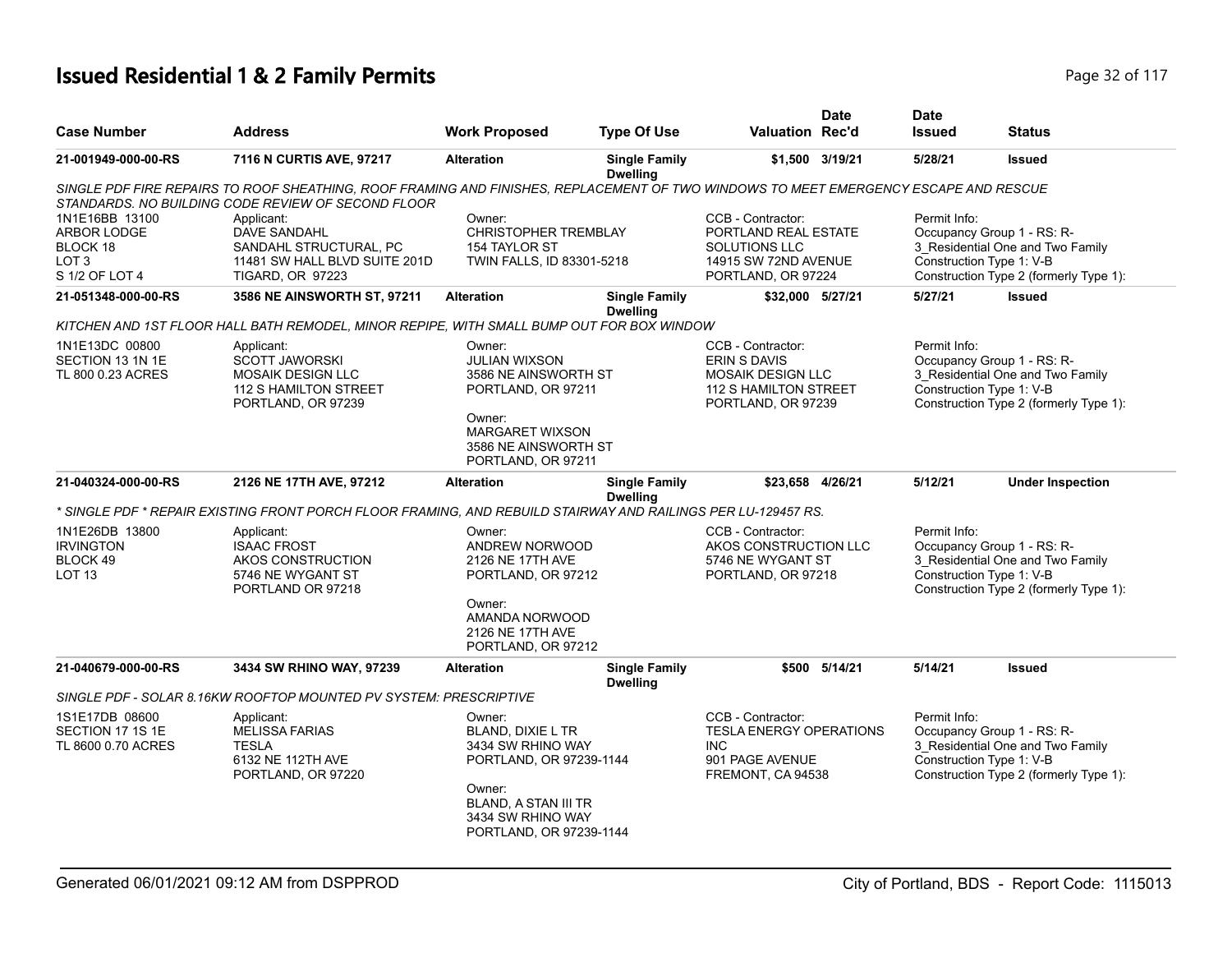# **Issued Residential 1 & 2 Family Permits Page 117 Page 117 Page 33 of 117**

| <b>Case Number</b>                                                                                                         | <b>Address</b>                                                                                                                      | <b>Work Proposed</b>                                                                                                                                      | <b>Type Of Use</b>                      | <b>Valuation Rec'd</b>                                                                                           | <b>Date</b>     | <b>Date</b><br><b>Issued</b>             | <b>Status</b>                                                                                                             |
|----------------------------------------------------------------------------------------------------------------------------|-------------------------------------------------------------------------------------------------------------------------------------|-----------------------------------------------------------------------------------------------------------------------------------------------------------|-----------------------------------------|------------------------------------------------------------------------------------------------------------------|-----------------|------------------------------------------|---------------------------------------------------------------------------------------------------------------------------|
| 21-027760-000-00-RS                                                                                                        | 5741 SE 71ST AVE, 97206                                                                                                             | <b>Alteration</b>                                                                                                                                         | <b>Single Family</b><br><b>Dwelling</b> | \$17,144 3/22/21                                                                                                 |                 | 5/3/21                                   | <b>Issued</b>                                                                                                             |
| <b>SEPARATE</b>                                                                                                            | SINGLE PDF REMOVE WINDOW ON 2ND FLOOR; ADD NEW BATHROOM (2 TOILETS); NEW BEDROOM ON FIRST FLOOR; BASEMENT NOT HABITABLE *ET, PT, MT |                                                                                                                                                           |                                         |                                                                                                                  |                 |                                          |                                                                                                                           |
| 1S2E17CA 17800<br>NASHS 1ST ADD<br>BLOCK 4<br>LOT 5 EXC N 45'<br>LOT 6                                                     | Applicant:<br>Mike Nedelisky<br><b>MJN Builder</b><br>7500 SE 162nd Ave<br>Portland OR 97236                                        | Owner:<br><b>WP HOLDINGS LLC</b><br>5741 SE 71ST AVE<br>PORTLAND, OR 97206<br>Owner:<br><b>MJN BUILDER LLC</b><br>5741 SE 71ST AVE<br>PORTLAND, OR 97206  |                                         | CCB - Contractor:<br>MJN BUILDER LLC<br>7500 SE 162ND AVE<br>PORTLAND, OR 97236                                  |                 | Permit Info:<br>Construction Type 1: V-B | Occupancy Group 1 - RS: R-3_Remodel<br>Construction Type 2 (formerly Type 1):<br>Total Square Footage - Display Only: 420 |
| 20-223235-REV-02-RS                                                                                                        | 4255 SE 117TH AVE, 97266                                                                                                            | <b>Alteration</b>                                                                                                                                         | <b>Single Family</b><br><b>Dwelling</b> |                                                                                                                  | \$200 5/16/21   | 5/24/21                                  | <b>Issued</b>                                                                                                             |
|                                                                                                                            | PAPER SUBMITTAL - VALUE ADDED REVISION TO ADD A WINDOW TO GARAGE CONVERSION                                                         |                                                                                                                                                           |                                         |                                                                                                                  |                 |                                          |                                                                                                                           |
| 1S2E10DD 03000<br><b>MINDORO PK</b><br>BLOCK 1<br>LOT 5                                                                    | Applicant:<br>ANDREW WAYNE MUSICK<br>1144 SE 85TH AVE<br>PORTLAND, OR 97216                                                         | Owner:<br><b>MARTHA MWERU</b><br>4255 SE 117TH AVE<br>PORTLAND, OR 97266                                                                                  |                                         | CCB - Contractor:<br>ANDREW WAYNE MUSICK<br>1144 SE 85TH AVE<br>PORTLAND, OR 97216                               |                 | Permit Info:<br>Construction Type 1: V-B | Occupancy Group 1 - RS: R-3_Remodel<br>Construction Type 2 (formerly Type 1):<br>Total Square Footage - Display Only: 912 |
| 21-031368-000-00-RS                                                                                                        | 3127 NE 33RD AVE, 97212                                                                                                             | <b>Alteration</b>                                                                                                                                         | <b>Single Family</b><br><b>Dwelling</b> |                                                                                                                  | \$6.750 5/17/21 | 5/17/21                                  | <b>Issued</b>                                                                                                             |
|                                                                                                                            | SINGLE PDF - SOLAR 4.88 ROOF TOP MOUNTED PV SYSTEM: ENGINEERED                                                                      |                                                                                                                                                           |                                         |                                                                                                                  |                 |                                          |                                                                                                                           |
| 1N1E25BA 18700<br><b>IRVINGWOOD</b><br>BLOCK 6<br>LOT <sub>7</sub>                                                         | Applicant:<br><b>GARRETT HARTWELL</b><br>POWER NORTHWEST<br>11393 NW ANDERSON<br>PORTLAND OR 97229                                  | Owner:<br><b>KYLE COOKE</b><br>3127 NE 33RD AVE<br>PORTLAND, OR 97212<br>Owner:<br>STEPHANIE COOKE<br>3127 NE 33RD AVE<br>PORTLAND, OR 97212              |                                         | CCB - Contractor:<br><b>POWER NORTHWEST</b><br><b>INCORPORATED</b><br>11393 NW ANDERSON ST<br>PORTLAND, OR 97229 |                 | Permit Info:<br>Construction Type 1: V-B | Occupancy Group 1 - RS: R-<br>3 Residential One and Two Family<br>Construction Type 2 (formerly Type 1):                  |
| 21-030277-000-00-RS                                                                                                        | 14323 SE NEHALEM CT, 97236                                                                                                          | <b>Alteration</b>                                                                                                                                         | <b>Single Family</b><br><b>Dwelling</b> |                                                                                                                  | \$500 5/25/21   | 5/25/21                                  | <b>Issued</b>                                                                                                             |
|                                                                                                                            | SINGLE PDF - SOLAR 7.6KW ROOF TOP MOUNTED PV SYSTEM: PRESCRIPTIVE                                                                   |                                                                                                                                                           |                                         |                                                                                                                  |                 |                                          |                                                                                                                           |
| 1S2E24CB 01500<br><b>FOOTHILLS VIEW</b><br>LOT 22 UND INT TRACTS<br>A&B&D&E<br>DEFERRED ADDITIONAL<br><b>TAX LIABILITY</b> | Applicant:<br><b>LARA WORCESTER</b><br>A&R SOLAR SPC<br>6800 NE 59TH PLACE<br>PORTLAND OR 97218                                     | Owner:<br><b>STACY BENGTSON</b><br>14323 SE NEHALEM CT<br>PORTLAND, OR 97236<br>Owner:<br><b>JEREMY RIOS</b><br>14323 SE NEHALEM CT<br>PORTLAND, OR 97236 |                                         | CCB - Contractor:<br><b>TINA KAYSER</b><br>A AND R SOLAR SPC<br>6800 NE 59TH PL<br>PORTLAND, OR 97218            |                 | Permit Info:<br>Construction Type 1: V-B | Occupancy Group 1 - RS: R-3_Remodel<br>Construction Type 2 (formerly Type 1):                                             |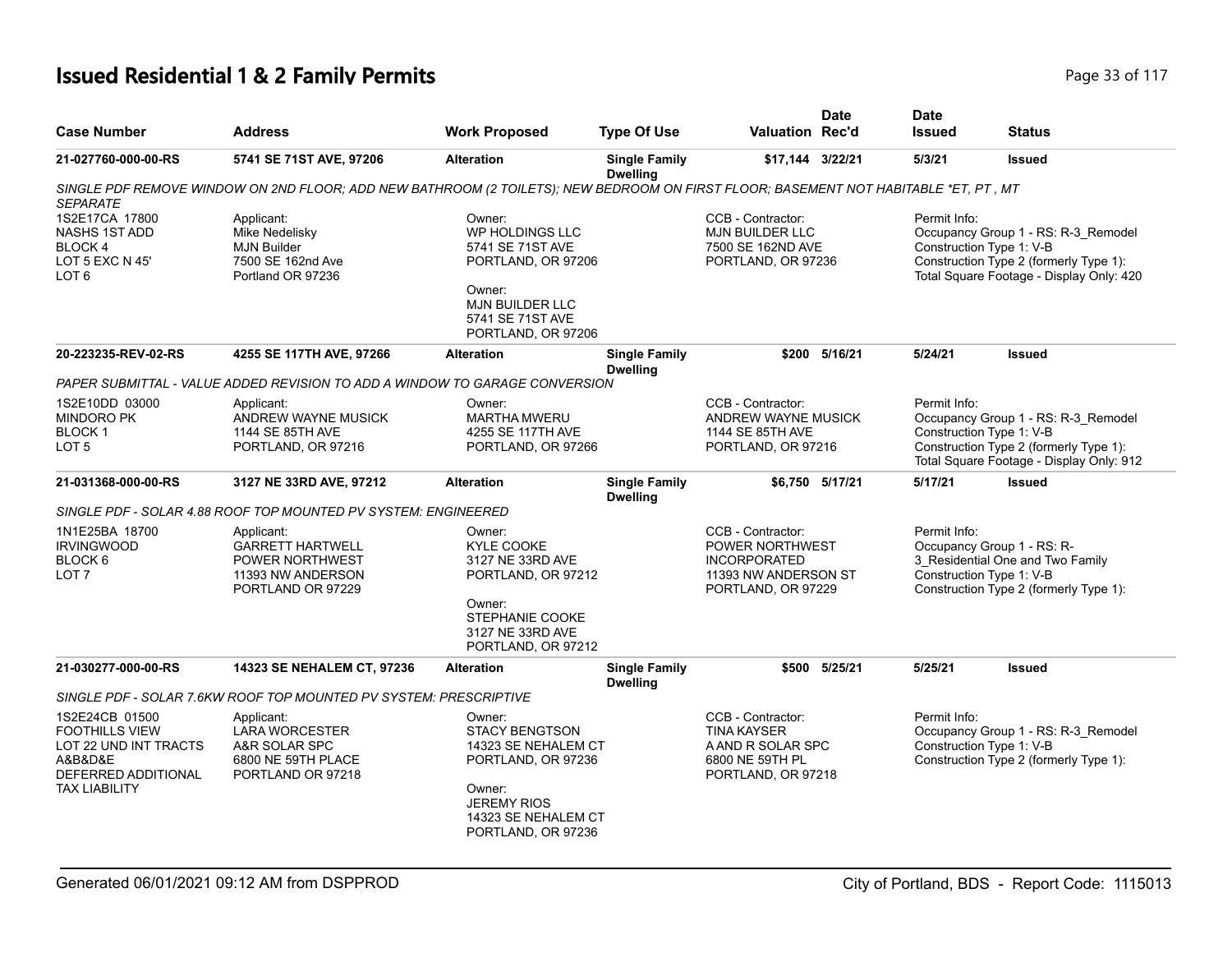# **Issued Residential 1 & 2 Family Permits Page 117 Page 34 of 117**

|                                                                   |                                                                                                                                                                                                                                                                                                                                                                               |                                                                                                                                                       |                                         |                                                                                        | <b>Date</b>     | <b>Date</b>   |                                                                                                                                      |
|-------------------------------------------------------------------|-------------------------------------------------------------------------------------------------------------------------------------------------------------------------------------------------------------------------------------------------------------------------------------------------------------------------------------------------------------------------------|-------------------------------------------------------------------------------------------------------------------------------------------------------|-----------------------------------------|----------------------------------------------------------------------------------------|-----------------|---------------|--------------------------------------------------------------------------------------------------------------------------------------|
| <b>Case Number</b>                                                | <b>Address</b>                                                                                                                                                                                                                                                                                                                                                                | <b>Work Proposed</b>                                                                                                                                  | <b>Type Of Use</b>                      | <b>Valuation Rec'd</b>                                                                 |                 | <b>Issued</b> | <b>Status</b>                                                                                                                        |
| 21-047204-000-00-RS                                               | 4646 SE TAYLOR ST, 97215                                                                                                                                                                                                                                                                                                                                                      | <b>Alteration</b>                                                                                                                                     | <b>Single Family</b><br><b>Dwelling</b> | \$148,000 5/13/21                                                                      |                 | 5/19/21       | <b>Under Inspection</b>                                                                                                              |
| 1S2E06BD 06400<br>PARADISE SPR TR<br>BLOCK 13<br>LOT <sub>1</sub> | GUT REMODEL OF SECON FLOOR AND KITCHEN. MOVE SECON FLOOR BATH. ELIMINATE FIRST FLOOR HALF BATH. NEW WINDOW IN EXISTING OPENINGS. REWORK<br>OF TWO WINDOW OPENINGS ON SECOND FLOOR NORTH WALL. REMOVE KOB AND TUBE. ADD SUB PANEL. ADD FOUNDATION TO EXISTING MUDROOM<br>Applicant:<br>APOLINARIO ANCHETA<br>PURCH AND HOLDING INC<br>11740 SE SALMON ST<br>PORTLAND, OR 97216 | Owner:<br><b>JULIAN PANCOAST</b><br>4646 SE TAYLOR ST<br>PORTLAND, OR 97215<br>Owner:<br>ELIZABETH KRANICH<br>4646 SE TAYLOR ST<br>PORTLAND, OR 97215 |                                         | CCB - Contractor:<br>PURCH AND HOLDING INC<br>11740 SE SALMON ST<br>PORTLAND, OR 97216 |                 | Permit Info:  | Occupancy Group 1 - RS: R-<br>3 Residential One and Two Family<br>Construction Type 1: V-B<br>Construction Type 2 (formerly Type 1): |
| 21-047421-000-00-RS                                               | 3623 SE 76TH AVE, 97206                                                                                                                                                                                                                                                                                                                                                       | <b>Alteration</b>                                                                                                                                     | <b>Single Family</b><br><b>Dwelling</b> | \$11,825 5/14/21                                                                       |                 | 5/24/21       | <b>Issued</b>                                                                                                                        |
|                                                                   | VOLUNTARY CONNECTIN OF FRAMING TO FOUNDATION. ADD NEW WINDOW AND WINDOW WELL IN BASEMENT. NOT INTENDED TO CREATE LIVING SPACE. INSTALL                                                                                                                                                                                                                                        |                                                                                                                                                       |                                         |                                                                                        |                 |               |                                                                                                                                      |
| <b>AUTOMATIC GAS SHUT-OFF VALVE.</b><br>1S2E08DB 04700            | Applicant:                                                                                                                                                                                                                                                                                                                                                                    | Owner:                                                                                                                                                |                                         | CCB - Contractor:                                                                      |                 | Permit Info:  |                                                                                                                                      |
| <b>ESSEX PK</b>                                                   | <b>Michael Weber</b>                                                                                                                                                                                                                                                                                                                                                          | THEODORE YOUNG                                                                                                                                        |                                         | <b>MICHAEL WIEBER</b>                                                                  |                 |               | Occupancy Group 1 - RS: R-                                                                                                           |
| N 10' OF LOT 28                                                   | <b>NW Seismic Retrofitters</b>                                                                                                                                                                                                                                                                                                                                                | 3623 SE 76TH AVE                                                                                                                                      |                                         | ELYSIUM CONSTRUCTION LLC                                                               |                 |               | 3 Residential One and Two Family                                                                                                     |
| S 1/2 OF LOT 29                                                   | P O BOX 18058                                                                                                                                                                                                                                                                                                                                                                 | PORTLAND, OR 97206                                                                                                                                    |                                         | PO BOX 18058                                                                           |                 |               | Construction Type 1: V-B                                                                                                             |
|                                                                   | PORTLAND OR 97212                                                                                                                                                                                                                                                                                                                                                             |                                                                                                                                                       |                                         | PORTLAND, OR 97218                                                                     |                 |               | Construction Type 2 (formerly Type 1):                                                                                               |
|                                                                   |                                                                                                                                                                                                                                                                                                                                                                               | Owner:<br><b>ABIGAIL SINGER</b><br>3623 SE 76TH AVE<br>PORTLAND, OR 97206                                                                             |                                         |                                                                                        |                 |               |                                                                                                                                      |
| 21-023941-000-00-RS                                               | 2297 SW HUMPHREY PARK RD,<br>97221                                                                                                                                                                                                                                                                                                                                            | <b>Alteration</b>                                                                                                                                     | <b>Single Family</b><br><b>Dwelling</b> |                                                                                        | \$3.000 4/12/21 | 5/3/21        | <b>Issued</b>                                                                                                                        |
|                                                                   | SINGLE PDF - REMOVE WALL BETWEEN LIVING AND DINING ROOM. NEW BEAM AND POSTS.                                                                                                                                                                                                                                                                                                  |                                                                                                                                                       |                                         |                                                                                        |                 |               |                                                                                                                                      |
| 1S1E06DD 01800                                                    | Applicant:                                                                                                                                                                                                                                                                                                                                                                    | Owner:                                                                                                                                                |                                         | CCB - Contractor:                                                                      |                 | Permit Info:  |                                                                                                                                      |
| <b>HUMPHREY PK</b>                                                | <b>TIEN HUYNH</b>                                                                                                                                                                                                                                                                                                                                                             | ROULA ZAHR                                                                                                                                            |                                         | <b>JCM CUSTOM REMODELING</b>                                                           |                 |               | Occupancy Group 1 - RS: R-3_Remodel                                                                                                  |
| LOT <sub>16</sub>                                                 | ROSE CITY HOME DESIGN<br>6075 SW ALICE LN<br>BEAVERTON, OR 97008                                                                                                                                                                                                                                                                                                              | 2297 SW HUMPHREY PARK RD<br>PORTLAND, OR 97221-2329                                                                                                   |                                         | <b>LLC</b><br>12516 NE 30TH ST<br>VANCOUVER, WA 98682                                  |                 |               | Construction Type 1: V-B<br>Construction Type 2 (formerly Type 1):<br>Total Square Footage - Display Only: 20                        |
|                                                                   |                                                                                                                                                                                                                                                                                                                                                                               | Owner:<br><b>FIRAS ZAHR</b><br>2297 SW HUMPHREY PARK RD<br>PORTLAND, OR 97221-2329                                                                    |                                         |                                                                                        |                 |               |                                                                                                                                      |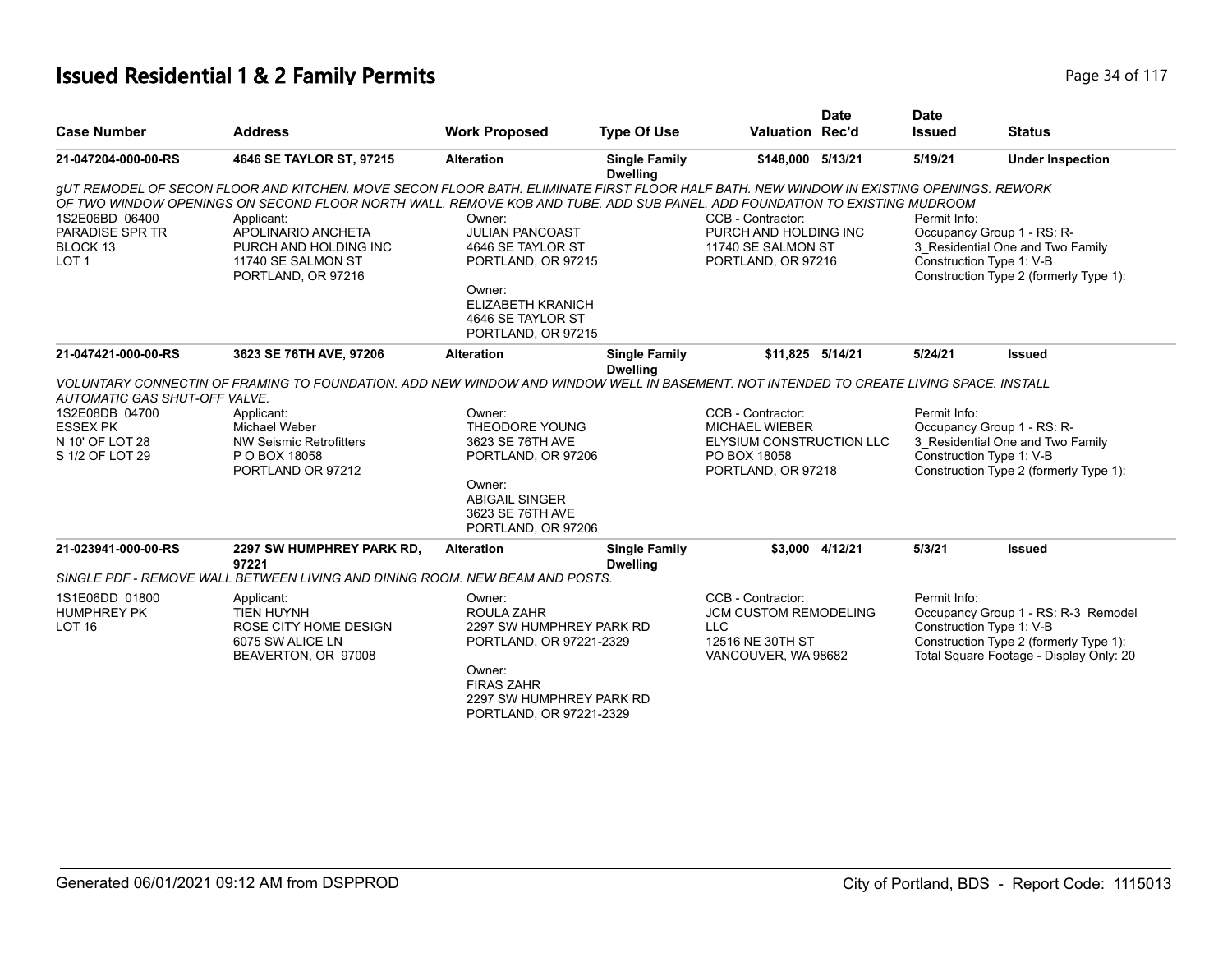# **Issued Residential 1 & 2 Family Permits Page 117 Page 35 of 117**

| <b>Case Number</b>                                                             | <b>Address</b>                                                                                                                                                                                                                                                                                                    | <b>Work Proposed</b>                                                                                                                                  | <b>Type Of Use</b>                      | <b>Valuation Rec'd</b>                                                                                                                                                                                                                                                                                                                 | <b>Date</b>   | <b>Date</b><br><b>Issued</b>                                           | <b>Status</b>                                                              |
|--------------------------------------------------------------------------------|-------------------------------------------------------------------------------------------------------------------------------------------------------------------------------------------------------------------------------------------------------------------------------------------------------------------|-------------------------------------------------------------------------------------------------------------------------------------------------------|-----------------------------------------|----------------------------------------------------------------------------------------------------------------------------------------------------------------------------------------------------------------------------------------------------------------------------------------------------------------------------------------|---------------|------------------------------------------------------------------------|----------------------------------------------------------------------------|
| 21-036203-000-00-RS                                                            | 4410 SE 102ND AVE, 97266                                                                                                                                                                                                                                                                                          | <b>Alteration</b>                                                                                                                                     | <b>Single Family</b>                    | \$6,750 5/7/21                                                                                                                                                                                                                                                                                                                         |               | 5/7/21                                                                 | <b>Under Inspection</b>                                                    |
|                                                                                | SINGLE PDF - SOLAR 4.52KW ROOF TOP MOUNTED PV SYSTEM: ENGINEERED                                                                                                                                                                                                                                                  |                                                                                                                                                       | <b>Dwelling</b>                         |                                                                                                                                                                                                                                                                                                                                        |               |                                                                        |                                                                            |
| 1S2E10CC 12900<br>HOLCOATE PK<br>BLOCK <sub>2</sub><br><b>LOT 15</b>           | Applicant:<br><b>CHRISTINE STAMPER</b><br><b>ELEMENTAL ENERGY</b><br>1339 SE 8TH AVE, SUITE B<br>PORTLAND, OR 97214                                                                                                                                                                                               | Owner:<br><b>JOSEPH NADEAU</b><br>4410 SE 102ND AVE<br>PORTLAND, OR 97266<br>Owner:<br><b>LAURA NADEAU</b><br>4410 SE 102ND AVE<br>PORTLAND, OR 97266 |                                         | CCB - Contractor:<br>ELEMENTAL ENERGY LLC<br>1339 SE 8TH AVE #B<br>PORTLAND, OR 97214                                                                                                                                                                                                                                                  |               | Permit Info:<br>Occupancy Group 1 - RS: R-<br>Construction Type 1: V-B | 3_Residential One and Two Family<br>Construction Type 2 (formerly Type 1): |
| 21-043844-000-00-RS                                                            | 7504 SW 53RD AVE, 97219                                                                                                                                                                                                                                                                                           | <b>Alteration</b>                                                                                                                                     | <b>Single Family</b><br><b>Dwelling</b> |                                                                                                                                                                                                                                                                                                                                        | \$500 5/17/21 | 5/17/21                                                                | Issued                                                                     |
|                                                                                | SINGLE PDF - SOLAR 5.18KW ROOF TOP MOUNTED PV INSTALLATION: PRESCRIPTIVE                                                                                                                                                                                                                                          |                                                                                                                                                       |                                         |                                                                                                                                                                                                                                                                                                                                        |               |                                                                        |                                                                            |
| 1S1E19AC 03800<br><b>KIRCANNO</b><br>BLOCK <sub>3</sub><br>LOT <sub>18</sub>   | Applicant:<br><b>GARRETT HARTWELL</b><br><b>POWER NORTHWEST</b><br>11393 NW ANDERSON<br>PORTLAND OR 97229                                                                                                                                                                                                         | Owner:<br><b>ERICKSON REV TR</b><br>7504 SW 53RD AVE<br>PORTLAND, OR 97219                                                                            |                                         | CCB - Contractor:<br>POWER NORTHWEST<br><b>INCORPORATED</b><br>11393 NW ANDERSON ST<br>PORTLAND, OR 97229                                                                                                                                                                                                                              |               | Permit Info:<br>Occupancy Group 1 - RS: R-<br>Construction Type 1: V-B | 3 Residential One and Two Family<br>Construction Type 2 (formerly Type 1): |
| 21-027897-000-00-RS                                                            | 10221 SE MILL CT, 97216                                                                                                                                                                                                                                                                                           | <b>Alteration</b>                                                                                                                                     | <b>Single Family</b><br><b>Dwelling</b> | \$20,000 3/22/21                                                                                                                                                                                                                                                                                                                       |               | 5/4/21                                                                 | Final                                                                      |
| 1S2E03CB 04500<br>CHERRY BLOSSOM PK<br>BLOCK <sub>26</sub><br>LOT <sub>7</sub> | SINGLE PDF REMODEL KITCHEN ON MAIN FLOOR. ALTER WINDOW FACING BACKYARD, REMOVE AND REPLACE 1 LOAD BEARING HEADER. REMODEL 1 BATHROOM<br>IN ATTIC. ASSOCIATED MECHANICAL, ELECTRICAL AND PLUMBING.<br>Applicant:<br><b>BOB WILLIFORD</b><br><b>RSW BUILDING</b><br>4911 SE 128TH AVENUE<br>PORTLAND, OR 97236-3905 | Owner:<br><b>JUSTIN DAILY</b><br>10221 SE MILL CT<br>PORTLAND, OR 97216                                                                               |                                         | CCB - Contractor:<br>AC ELECTRICAL CONTRACTOR<br><b>LLC</b><br><b>PO BOX 427</b><br>TUALATIN, OR 97062<br>CCB - Contractor:<br>PACIFIC NORTHWEST<br>PLUMBING CO LLC<br>2375 NW SALMON DR<br>GRESHAM, OR 97030<br>CCB - Contractor:<br><b>ROBERT WILLIFORD</b><br><b>RSW BUILDING LLC</b><br>4911 SE 128TH AVENUE<br>PORTLAND, OR 97236 |               | Permit Info:<br>Occupancy Group 1 - RS: R-<br>Construction Type 1: V-B | 3 Residential One and Two Family<br>Construction Type 2 (formerly Type 1): |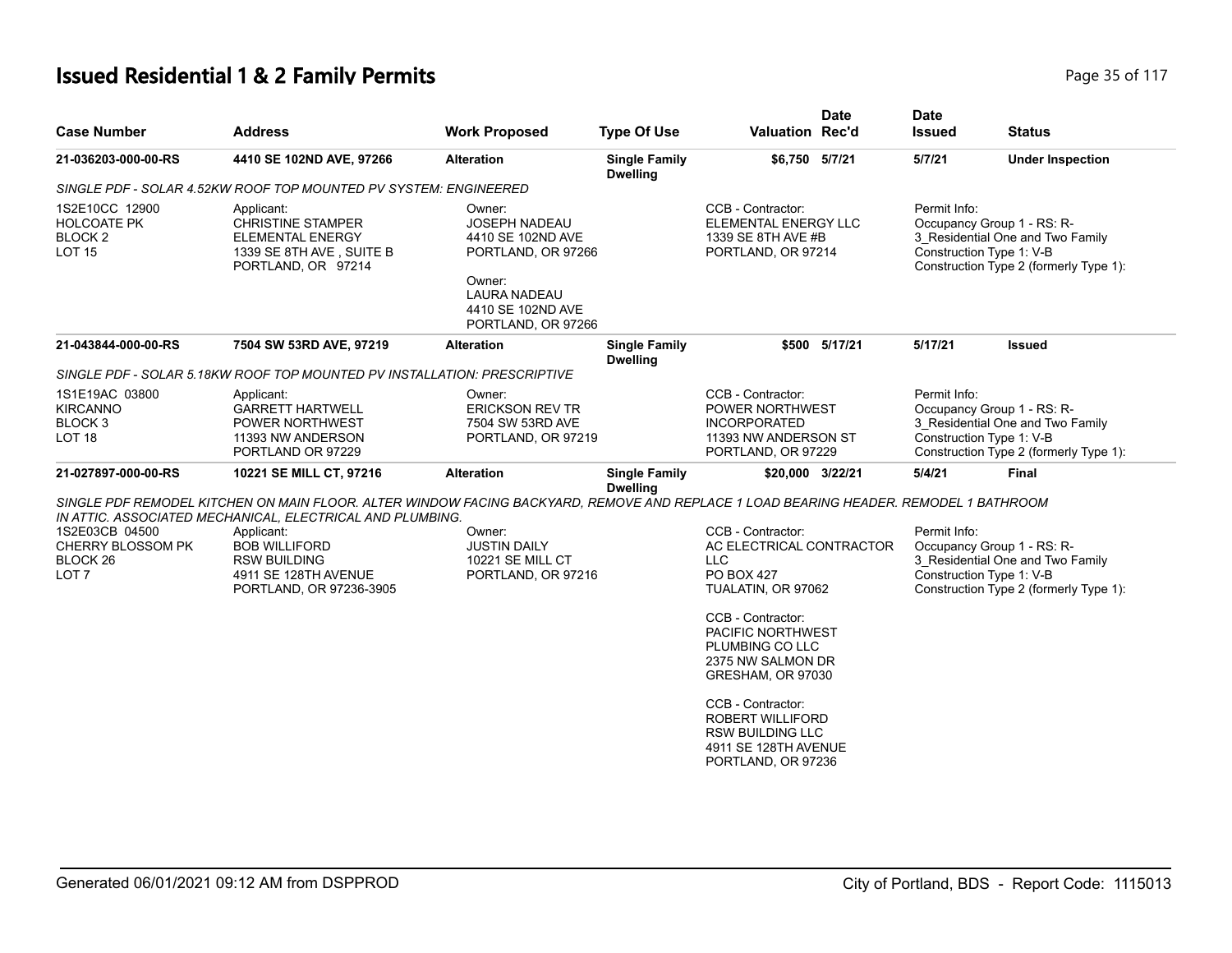# **Issued Residential 1 & 2 Family Permits Page 10 Second 20 and 20 and 20 and 20 and 20 and 20 and 20 and 20 and 20 and 20 and 20 and 20 and 20 and 20 and 20 and 20 and 20 and 20 and 20 and 20 and 20 and 20 and 20 and 20**

| <b>Case Number</b>                                                                               | <b>Address</b>                                                                                       | <b>Work Proposed</b>                                                                                                                                                                   | <b>Type Of Use</b>                      | <b>Valuation Rec'd</b>                                                                                              | <b>Date</b> | <b>Date</b><br><b>Issued</b>                                                                                                                         | <b>Status</b>                                                                                                                                         |
|--------------------------------------------------------------------------------------------------|------------------------------------------------------------------------------------------------------|----------------------------------------------------------------------------------------------------------------------------------------------------------------------------------------|-----------------------------------------|---------------------------------------------------------------------------------------------------------------------|-------------|------------------------------------------------------------------------------------------------------------------------------------------------------|-------------------------------------------------------------------------------------------------------------------------------------------------------|
| 20-105080-REV-01-RS                                                                              | 3360 SE ANKENY ST, 97214                                                                             | <b>Alteration</b>                                                                                                                                                                      | <b>Single Family</b><br><b>Dwelling</b> |                                                                                                                     | \$1 3/18/21 | 5/26/21                                                                                                                                              | <b>Issued</b>                                                                                                                                         |
|                                                                                                  | *SINGLE PDF* REVISION REMOVE TREE'S FOR FUTURE LANDSCAPING WORK NOT IN THE SCOPE OF THIS PERMIT.     |                                                                                                                                                                                        |                                         |                                                                                                                     |             |                                                                                                                                                      |                                                                                                                                                       |
| 1N1E36DC 03500<br>LAURELHURST<br>BLOCK <sub>90</sub><br>INC 1/2 VAC ASH ST S OF<br>& ADJ LOT 5-8 | Applicant:<br><b>DAVID R RUSH</b><br>3610 NE Hancock<br>PORTLAND OR 97212-5224                       | Owner:<br><b>DAVID MILLER</b><br>4110 SE HAWTHORNE BLVD #445<br>PORTLAND, OR 97214-5246<br>Owner:<br><b>ELIZABETH MILLER</b><br>4110 SE HAWTHORNE BLVD #445<br>PORTLAND, OR 97214-5246 |                                         | CCB - Contractor:<br>DAVE RUSH CONSTRUCTION<br><b>INC</b><br>3610 NE HANCOCK ST<br>PORTLAND, OR 97212               |             | Permit Info:<br>Occupancy Group 1 - RS: R-<br>3_Residential One and Two Family<br>Construction Type 1: V-B<br>Construction Type 2 (formerly Type 1): |                                                                                                                                                       |
| 21-047703-000-00-RS                                                                              | 2605 SW HAMILTON ST, 97239                                                                           | <b>Alteration</b>                                                                                                                                                                      | <b>Single Family</b><br><b>Dwelling</b> | \$80,000 5/15/21                                                                                                    |             | 5/27/21                                                                                                                                              | <b>Under Inspection</b>                                                                                                                               |
|                                                                                                  | REMODEL EXISTING MAIN FLOOR HALL BATHROOM. CONVERT AN EXISTING BEDROOM INTO A MASTER BATHROOM.       |                                                                                                                                                                                        |                                         |                                                                                                                     |             |                                                                                                                                                      |                                                                                                                                                       |
| 1S1E08DD 07000<br><b>COUNCIL CREST PK</b><br>BLOCK 38<br>LOT 6 TL 7000                           | Applicant:<br><b>JOE HOFFMAN</b><br><b>ARCIFORM LLC</b><br>2303 N Randolph Ave<br>PORTLAND, OR 97227 | Owner:<br><b>BRIAN CARLETON</b><br>2605 SW HAMILTON ST<br>PORTLAND, OR 97239-1300<br>Owner:<br><b>S CARON KUSHNER</b><br>2605 SW HAMILTON ST<br>PORTLAND, OR 97239-1300                |                                         | CCB - Contractor:<br>ADVANCED HEATING & AIR<br><b>CONDITIONING INC</b><br>5825 SE FOSTER ROAD<br>PORTLAND, OR 97206 |             | Permit Info:<br>Occupancy Group 1 - RS: R-<br>3_Residential One and Two Family<br>Construction Type 1: V-B<br>Construction Type 2 (formerly Type 1): |                                                                                                                                                       |
|                                                                                                  |                                                                                                      |                                                                                                                                                                                        |                                         | CCB - Contractor:<br><b>CLACKAMAS ELECTRIC INC</b><br>16070 S RIFLE WAY<br>OREGON CITY, OR 97045                    |             |                                                                                                                                                      |                                                                                                                                                       |
|                                                                                                  |                                                                                                      |                                                                                                                                                                                        |                                         | CCB - Contractor:<br><b>ARCIFORM LLC</b><br>2303 N RANDOLPH AVE<br>PORTLAND, OR 97227                               |             |                                                                                                                                                      |                                                                                                                                                       |
| 20-140924-REV-02-RS                                                                              | 304 SE 22ND AVE, 97214                                                                               | <b>Alteration</b>                                                                                                                                                                      | <b>Single Family</b><br><b>Dwelling</b> | \$17,226 2/23/21                                                                                                    |             | 5/14/21                                                                                                                                              | <b>Issued</b>                                                                                                                                         |
|                                                                                                  | SINGLE PDF VALUE ADDED REVISION TO ADD ADDITIONAL BEDROOM AND EGRESS WINDOW IN BASEMENT AREA         |                                                                                                                                                                                        |                                         |                                                                                                                     |             |                                                                                                                                                      |                                                                                                                                                       |
| 1N1E35DD 12200<br><b>DUNNS ADD</b><br><b>BLOCK 15</b><br>N 33 1/3' OF N 66 2/3' OF<br>LOT 6&7    | Applicant:<br>MICHAEL BODINE<br>304 SE 22ND AVE<br>PORTLAND, OR 97214                                | Owner:<br><b>MICHAEL BODINE</b><br>304 SE 22ND AVE<br>PORTLAND, OR 97214                                                                                                               |                                         |                                                                                                                     |             | Permit Info:                                                                                                                                         | Occupancy Group 1 - RS: R-3_Remodel<br>Construction Type 1: V-B<br>Construction Type 2 (formerly Type 1):<br>Total Square Footage - Display Only: 422 |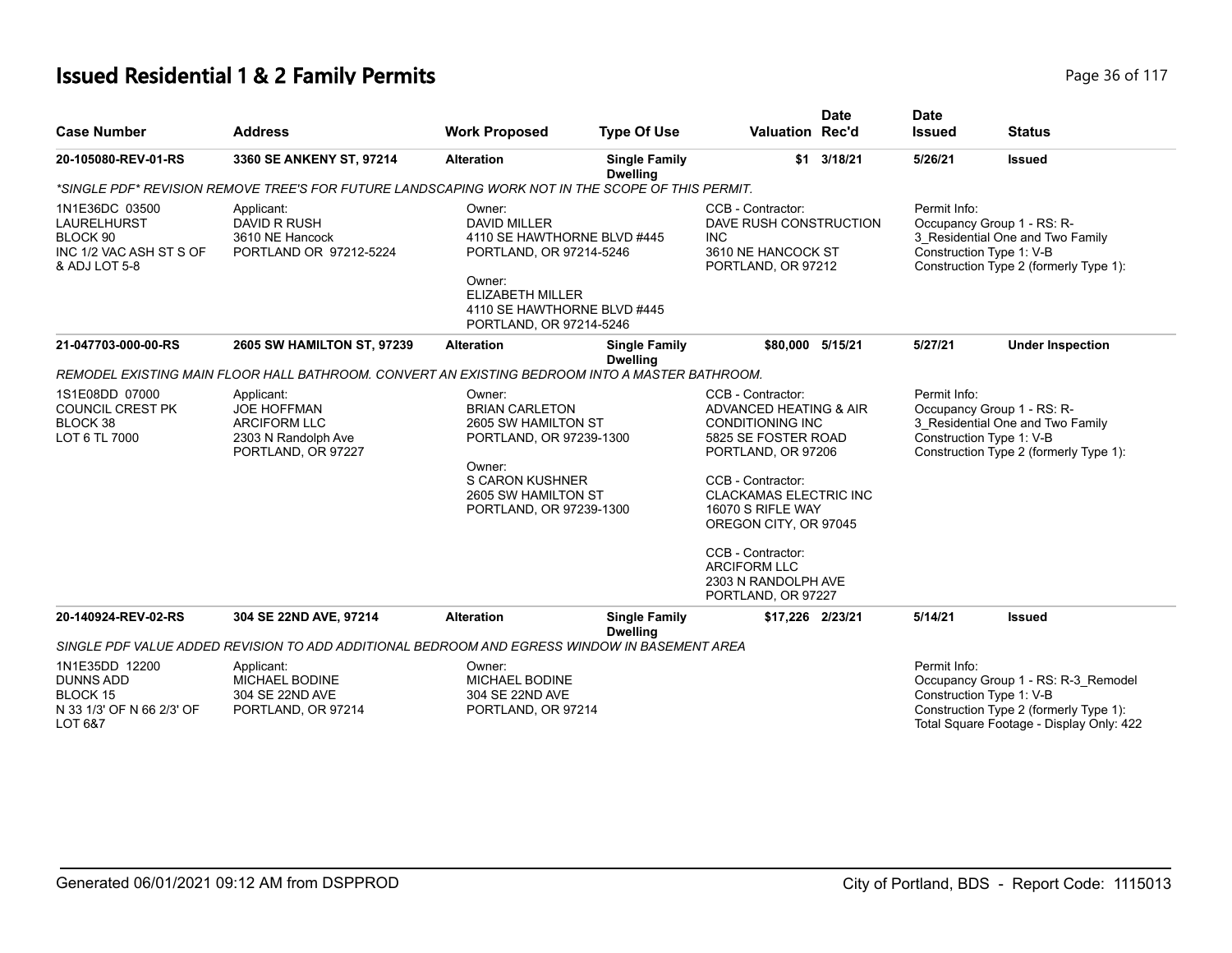# **Issued Residential 1 & 2 Family Permits Page 117 Page 37 of 117**

| <b>Case Number</b>                                                             | <b>Address</b>                                                                                                                                                                                                                                                                      | <b>Work Proposed</b>                                                                                                                                            | <b>Type Of Use</b>                      | <b>Valuation Rec'd</b>                                                                                                    | <b>Date</b> | <b>Date</b><br><b>Issued</b>                                                                                                                         | <b>Status</b>                                                                                                                        |
|--------------------------------------------------------------------------------|-------------------------------------------------------------------------------------------------------------------------------------------------------------------------------------------------------------------------------------------------------------------------------------|-----------------------------------------------------------------------------------------------------------------------------------------------------------------|-----------------------------------------|---------------------------------------------------------------------------------------------------------------------------|-------------|------------------------------------------------------------------------------------------------------------------------------------------------------|--------------------------------------------------------------------------------------------------------------------------------------|
| 21-045746-000-00-RS                                                            | 10942 SW 59TH AVE, 97219                                                                                                                                                                                                                                                            | <b>Alteration</b>                                                                                                                                               | <b>Single Family</b><br><b>Dwelling</b> | \$9,377 5/10/21                                                                                                           |             | 5/20/21                                                                                                                                              | <b>Issued</b>                                                                                                                        |
|                                                                                | *SINGLE PDF* VOLUNTARY UNDERPINNING USING 4 HELICAL PIERS                                                                                                                                                                                                                           |                                                                                                                                                                 |                                         |                                                                                                                           |             |                                                                                                                                                      |                                                                                                                                      |
| 1S1E31BA 04900<br>SOUTHWEST OUTLOOK<br>BLOCK <sub>5</sub><br><b>LOT 12</b>     | Applicant:<br><b>EMILY SINGLETON</b><br><b>TERRAFIRMA FOUNDATION</b><br><b>SYSTEMS</b><br>7910 SW HUNZIKER ST<br>TIGARD OR 97223                                                                                                                                                    | Owner:<br><b>DOUGLAS BURKE</b><br>10942 SW 59TH AVE<br>PORTLAND, OR 97219-6648<br>Owner:<br><b>SHARON BURKE</b><br>10942 SW 59TH AVE<br>PORTLAND, OR 97219-6648 |                                         | CCB - Contractor:<br><b>TERRAFIRMA FOUNDATION</b><br><b>REPAIR INC</b><br>761 NE GARDEN VALLEY BLVD<br>ROSEBURG, OR 97470 |             | Permit Info:<br>Occupancy Group 1 - RS: R-<br>3_Residential One and Two Family<br>Construction Type 1: V-B<br>Construction Type 2 (formerly Type 1): |                                                                                                                                      |
| 21-045373-000-00-RS                                                            | 3102 SE 66TH AVE, 97206                                                                                                                                                                                                                                                             | <b>Alteration</b>                                                                                                                                               | <b>Single Family</b><br><b>Dwelling</b> | \$23,500 5/7/21                                                                                                           |             | 5/14/21                                                                                                                                              | <b>Under Inspection</b>                                                                                                              |
|                                                                                | CONVERT BASEMENT TO HABITABLE SPACE AND CREATE A NEW BASEMENT BATHROOM(2nd).                                                                                                                                                                                                        |                                                                                                                                                                 |                                         |                                                                                                                           |             |                                                                                                                                                      |                                                                                                                                      |
| 1S2E08BC 02400<br><b>BONNE HOMES ADD</b><br><b>BLOCK1</b><br>LOT <sub>18</sub> | Applicant:<br>Jason Rodarte<br>RODARTE DESIGN & REMODEL,<br><b>INC</b><br>1925 NE 53rd Avenue<br>Portland, OR 97213                                                                                                                                                                 | Owner:<br><b>MEGAN BORG</b><br>3102 SE 66TH AVE<br>PORTLAND, OR 97206<br>Owner:<br><b>ANNALISA WIRZ</b><br>3102 SE 66TH AVE<br>PORTLAND, OR 97206               |                                         | CCB - Contractor:<br><b>JASON RODARTE</b><br>RODARTE DESIGN & REMODEL<br><b>INC</b><br>1925 NE 53RD<br>PORTLAND, OR 97213 |             | Permit Info:                                                                                                                                         | Occupancy Group 1 - RS: R-<br>3_Residential One and Two Family<br>Construction Type 1: V-B<br>Construction Type 2 (formerly Type 1): |
| 21-045405-000-00-RS                                                            | 6123 N COMMERCIAL AVE -<br><b>UNIT A, 97217</b>                                                                                                                                                                                                                                     | <b>Alteration</b>                                                                                                                                               | <b>Single Family</b><br><b>Dwelling</b> | \$75,000 5/8/21                                                                                                           |             | 5/10/21                                                                                                                                              | <b>Issued</b>                                                                                                                        |
| MECHANICAL, ELECTRICAL AND PLUMBING.                                           | SINGLE PDF COMPLETE INTERIOR/PARTIAL EXTERIOR REMODEL OF HOUSE. BASEMENT CONVERSION TO LIVING SPACE. NEW BASEMENT SPACE TO INCLUDE 1<br>NEW BATHROOM, 2 BEDROOMS, FAMILY, LAUNDRY, AND DINING SPACE. 1 NEW BATHROOM IN ATTIC (TOTAL OF 3) REMODEL KITCHEN ON MAIN FLOOR. ASSOCIATED |                                                                                                                                                                 |                                         |                                                                                                                           |             |                                                                                                                                                      |                                                                                                                                      |
| 1N1E15DB 18400                                                                 | Applicant:                                                                                                                                                                                                                                                                          | Owner:                                                                                                                                                          |                                         | CCB - Contractor:                                                                                                         |             | Permit Info:                                                                                                                                         |                                                                                                                                      |
| PIEDMONT                                                                       | <b>ALEX D FLIKEMMA</b>                                                                                                                                                                                                                                                              | <b>JLO INVESTMENTS LLC</b>                                                                                                                                      |                                         | NW EXECUTIVE HOMES &                                                                                                      |             |                                                                                                                                                      | Occupancy Group 1 - RS: R-                                                                                                           |
| BLOCK 31<br>LOT <sub>7</sub>                                                   | NW Executive Homes &<br>Development LLC<br>PO BOX 818<br><b>BORING, OR 97009</b>                                                                                                                                                                                                    | 16869 SW 65TH AVE PMB 317<br>LAKE OSWEGO, OR 97035-7865                                                                                                         |                                         | <b>DEVELOPMENT LLC</b><br><b>PO BOX 818</b><br><b>BORING, OR 97009</b>                                                    |             |                                                                                                                                                      | 3 Residential One and Two Family<br>Construction Type 1: V-B<br>Construction Type 2 (formerly Type 1):                               |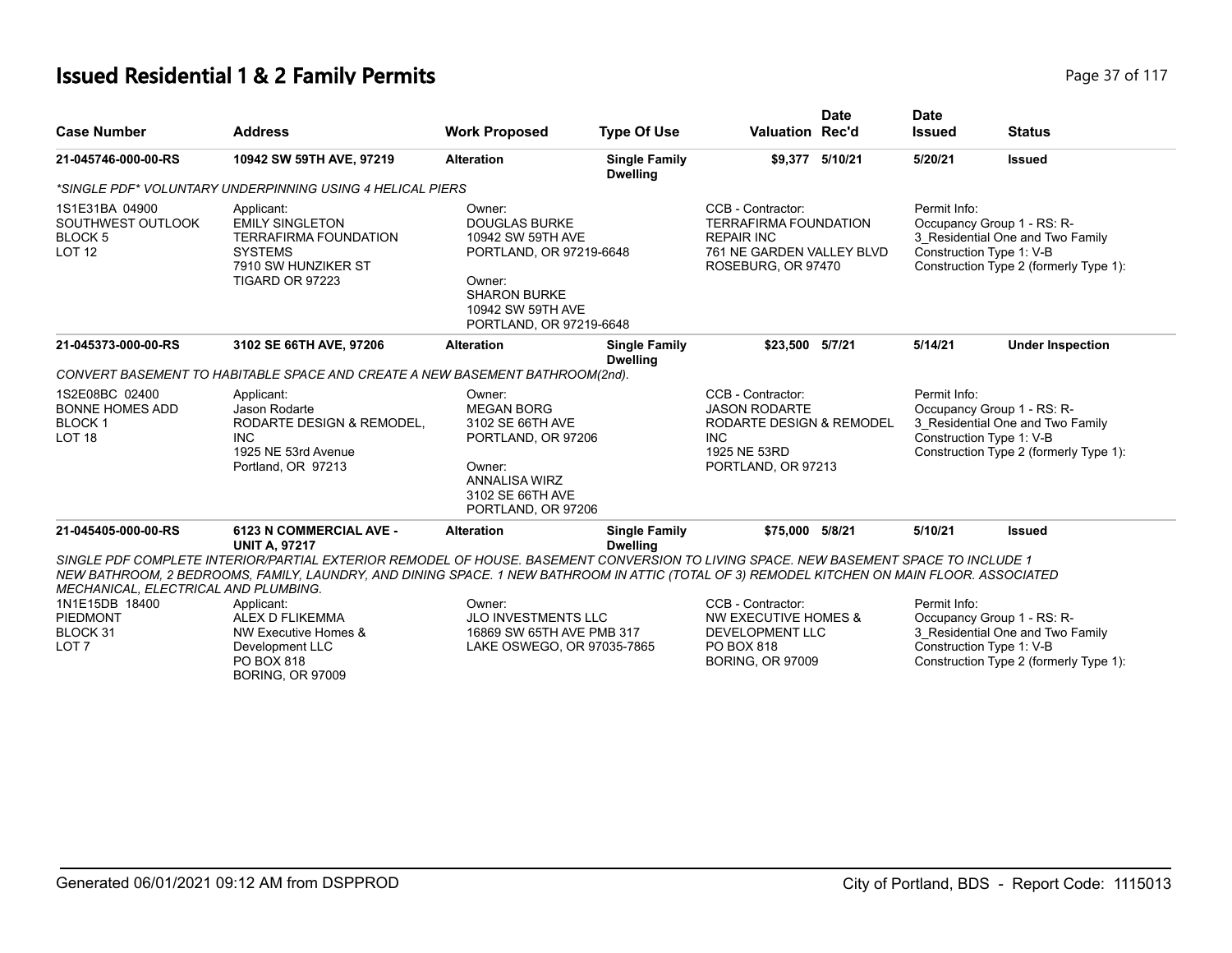# **Issued Residential 1 & 2 Family Permits Page 10 Second 2 and 2 Residential 1 & 2 Family Permits Page 18 of 117**

| <b>Case Number</b>                                                                      | <b>Address</b>                                                                                            | <b>Work Proposed</b>                                                                                                                                                      | <b>Type Of Use</b>                      | Valuation Rec'd                                                                                                                                           | <b>Date</b>   | <b>Date</b><br><b>Issued</b> | <b>Status</b>                                                                                                                        |
|-----------------------------------------------------------------------------------------|-----------------------------------------------------------------------------------------------------------|---------------------------------------------------------------------------------------------------------------------------------------------------------------------------|-----------------------------------------|-----------------------------------------------------------------------------------------------------------------------------------------------------------|---------------|------------------------------|--------------------------------------------------------------------------------------------------------------------------------------|
| 21-037664-000-00-RS                                                                     | 3237 NE 62ND AVE, 97213                                                                                   | <b>Alteration</b>                                                                                                                                                         | <b>Single Family</b><br><b>Dwelling</b> |                                                                                                                                                           | \$500 4/29/21 | 5/3/21                       | <b>Under Inspection</b>                                                                                                              |
|                                                                                         | SINGLE PDF - SOLAR 4.95KW ROOF TOP MOUNTED PV SYSTEM: PRESCRIPTIVE                                        |                                                                                                                                                                           |                                         |                                                                                                                                                           |               |                              |                                                                                                                                      |
| 1N2E30AA 17700<br><b>ROSE CITY PK</b><br>BLOCK 108<br>LOT <sub>2</sub>                  | Applicant:<br><b>MOLLY BECKEL</b><br>ELEMENTAL ENERGY LLC<br>1339 SE 8TH AVE SUITE B<br>PORTLAND OR 97214 | Owner:<br><b>CHESTER LINDGREN</b><br>3237 NE 62ND AVE<br>PORTLAND, OR 97213<br>Owner:<br>MARK P & SARA M LINDGREN REV<br>LIV TR<br>3237 NE 62ND AVE<br>PORTLAND, OR 97213 |                                         | CCB - Contractor:<br>ELEMENTAL ENERGY LLC<br>1339 SE 8TH AVE #B<br>PORTLAND, OR 97214                                                                     |               | Permit Info:                 | Occupancy Group 1 - RS: R-<br>3_Residential One and Two Family<br>Construction Type 1: V-B<br>Construction Type 2 (formerly Type 1): |
| 21-019247-000-00-RS                                                                     | 4025 N HAIGHT AVE, 97227                                                                                  | <b>Alteration</b>                                                                                                                                                         | <b>Single Family</b><br><b>Dwelling</b> | \$30,000 2/27/21                                                                                                                                          |               | 5/18/21                      | <b>Final</b>                                                                                                                         |
|                                                                                         | SINGLE PDF RELOCATE EXISTING BATHROOM ON 2ND FLOOR. REMODEL POWDER BATHROOM AND KITCHEN ON MAIN FLOOR.    |                                                                                                                                                                           |                                         |                                                                                                                                                           |               |                              |                                                                                                                                      |
| 1N1E22DB 18400<br><b>CENTRAL ALBINA</b><br>BLOCK 15<br>S 40' OF LOT 6<br>N 10' OF LOT 7 | Applicant:<br><b>JASON RING</b><br><b>CENTER RING CORP</b><br>PO BOX 12665<br>PORTLAND, ORE 97212         | Owner:<br>KATHERINE WOLF<br>4025 N HAIGHT AVE<br>PORTLAND, OR 97227                                                                                                       |                                         | CCB - Contractor:<br>MICHAEL MCDONALD<br>PRECISION NW ELECTRICAL<br><b>CONTRACTORS LLC</b><br>12020 SE ANNA CT<br>DAMASCUS, OR 97089<br>CCB - Contractor: |               | Permit Info:                 | Occupancy Group 1 - RS: R-<br>3 Residential One and Two Family<br>Construction Type 1: V-B<br>Construction Type 2 (formerly Type 1): |
|                                                                                         |                                                                                                           |                                                                                                                                                                           |                                         | <b>CENTER RING CORPORATION</b><br>PO BOX 12665<br>PORTLAND, OR 97212                                                                                      |               |                              |                                                                                                                                      |
| 21-045786-000-00-RS                                                                     | 6450 N WILLAMETTE BLVD,<br>97203                                                                          | <b>Alteration</b>                                                                                                                                                         | <b>Single Family</b><br><b>Dwelling</b> | \$24,650 5/10/21                                                                                                                                          |               | 5/24/21                      | <b>Issued</b>                                                                                                                        |
| <b>VOLUNTARY FOUNDATION REPAIR</b>                                                      |                                                                                                           |                                                                                                                                                                           |                                         |                                                                                                                                                           |               |                              |                                                                                                                                      |
| 1N1E07CD 07200<br><b>HARBOR VIEW ADD</b><br>BLOCK <sub>3</sub><br>LOT <sub>1</sub>      | Applicant:<br><b>KELSEA ROSSOW</b><br><b>RAM JACK WEST</b><br>PO BOX 11701<br>EUGENE, OR 97440            | Owner:<br><b>KRISTEN CARTER</b><br>6450 N WILLAMETTE BLVD<br>PORTLAND, OR 97203<br>Owner:<br><b>DOUGLAS CARTER</b><br>6450 N WILLAMETTE BLVD<br>PORTLAND, OR 97203        |                                         | CCB - Contractor:<br>Abby Drummond<br><b>KEM LLC</b><br>PO BOX 11701<br><b>EUGENE, OR 97440</b>                                                           |               | Permit Info:                 | Occupancy Group 1 - RS: R-<br>3 Residential One and Two Family<br>Construction Type 1: V-B<br>Construction Type 2 (formerly Type 1): |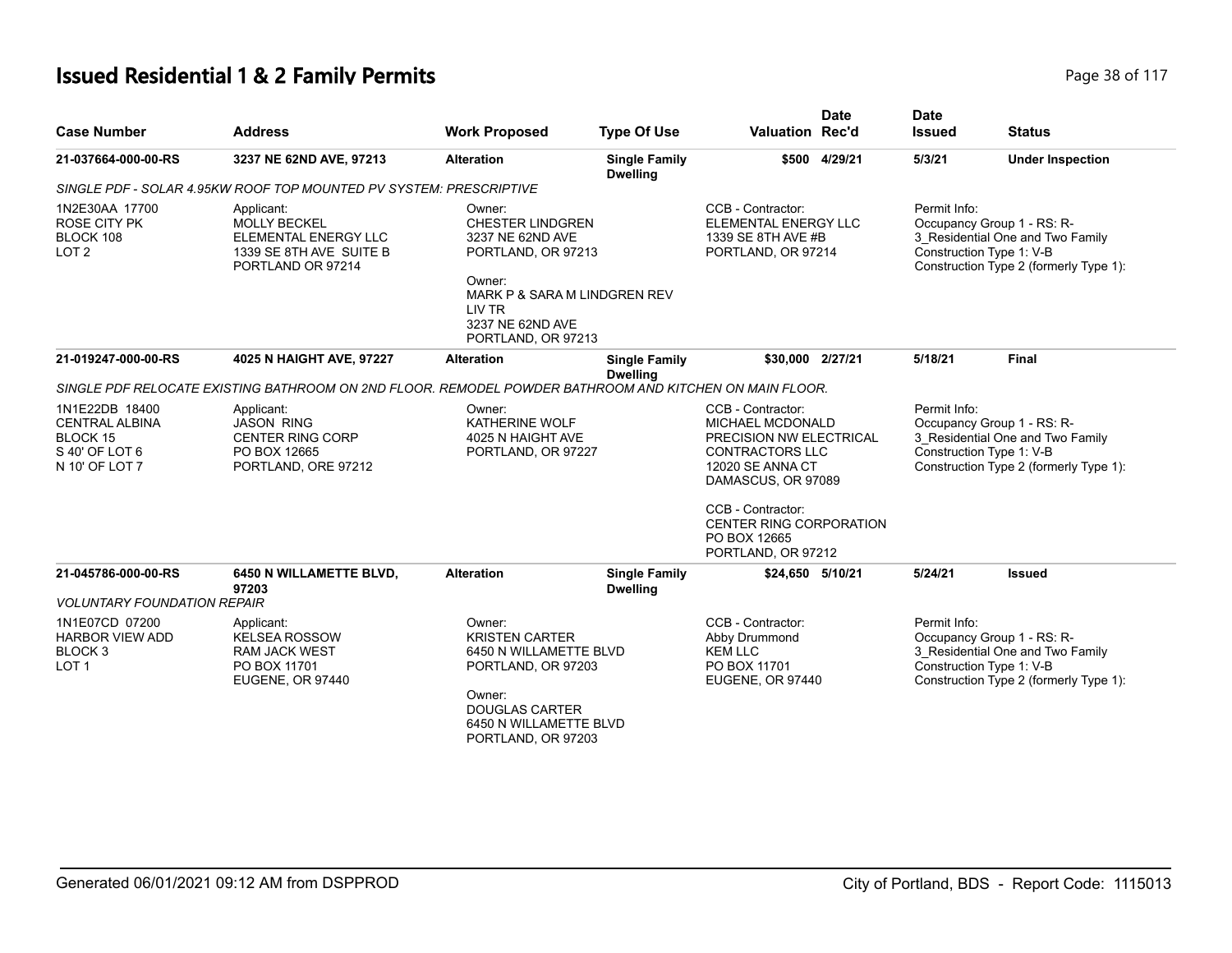# **Issued Residential 1 & 2 Family Permits Page 117 Page 39 of 117**

|                                                                               |                                                                                                                                                                                                      |                                                                                                                                                                    |                                         |                                                                                                                                              | <b>Date</b> | <b>Date</b>                                                                                                                                                               |                                                                                                                                                   |
|-------------------------------------------------------------------------------|------------------------------------------------------------------------------------------------------------------------------------------------------------------------------------------------------|--------------------------------------------------------------------------------------------------------------------------------------------------------------------|-----------------------------------------|----------------------------------------------------------------------------------------------------------------------------------------------|-------------|---------------------------------------------------------------------------------------------------------------------------------------------------------------------------|---------------------------------------------------------------------------------------------------------------------------------------------------|
| <b>Case Number</b>                                                            | <b>Address</b>                                                                                                                                                                                       | <b>Work Proposed</b>                                                                                                                                               | <b>Type Of Use</b>                      | <b>Valuation Rec'd</b>                                                                                                                       |             | <b>Issued</b>                                                                                                                                                             | <b>Status</b>                                                                                                                                     |
| 21-036505-000-00-RS                                                           | 445 SE 67TH AVE, 97215                                                                                                                                                                               | <b>Alteration</b>                                                                                                                                                  | <b>Single Family</b><br><b>Dwelling</b> | \$10,080 4/14/21                                                                                                                             |             | 5/20/21                                                                                                                                                                   | <b>Issued</b>                                                                                                                                     |
|                                                                               | *SINGLE PDF* VOLUNTARY SEISMIC RETROFIT AND INSTALLATION OF 5 SMART JACKS - Voluntary Seismic portion not reviewed to any code standard                                                              |                                                                                                                                                                    |                                         |                                                                                                                                              |             |                                                                                                                                                                           |                                                                                                                                                   |
| 1N2E32CC 02900<br><b>BROADVIEW</b><br>BLOCK 3<br>LOT <sub>5</sub>             | Applicant:<br><b>EMILY SINGLETON</b><br><b>TERRAFIRMA FOUNDATION</b><br><b>SYSTEMS</b><br>7910 SW HUNZIKER ST<br>TIGARD OR 97223                                                                     | Owner:<br><b>BUDDS LIV TR</b><br>445 SE 67TH AVE<br>PORTLAND, OR 97215                                                                                             |                                         | CCB - Contractor:<br><b>TERRAFIRMA FOUNDATION</b><br><b>REPAIR INC</b><br>761 NE GARDEN VALLEY BLVD<br>ROSEBURG, OR 97470<br>\$5,000 4/22/21 |             | Permit Info:<br>Occupancy Group 1 - RS: R-<br>3_Residential One and Two Family<br>Construction Type 1: V-B<br>Construction Type 2 (formerly Type 1):                      |                                                                                                                                                   |
| 20-167042-REV-02-RS                                                           | 2711 SW MITCHELL ST, 97239                                                                                                                                                                           | <b>Alteration</b>                                                                                                                                                  | <b>Single Family</b><br><b>Dwelling</b> |                                                                                                                                              |             | 5/21/21                                                                                                                                                                   | <b>Issued</b>                                                                                                                                     |
|                                                                               | SINGLE PDF - VALUE ADDED REVISION TO TREE PROTECTION ZONE FOR EXCAVATION AT NEW BASEMENT ENTRY                                                                                                       |                                                                                                                                                                    |                                         |                                                                                                                                              |             |                                                                                                                                                                           |                                                                                                                                                   |
| 1S1E17AA 11600<br><b>FERNCREST</b><br>BLOCK <sub>3</sub><br>NWLY 75' OF LOT 4 | Applicant:<br><b>ELLEN CUSICK</b><br><b>EMC INTERIOR DESIGN LLC</b><br>PORTLAND OR<br><b>USA</b>                                                                                                     | Owner:<br><b>SARA COOK</b><br>2711 SW MITCHELL ST<br>PORTLAND, OR 97239<br>Owner:<br><b>JASON COOK</b><br>2711 SW MITCHELL ST<br>PORTLAND, OR 97239                |                                         | CCB - Contractor:<br><b>ROSS INDUSTRIES LLC</b><br>12185 NW COLEMAN DR<br>PORTLAND, OR 97229                                                 |             | Permit Info:<br>Occupancy Group 1 - RS: R-3_Remodel<br>Construction Type 1: V-B<br>Construction Type 2 (formerly Type 1):<br>Total Square Footage - Display Only:<br>2690 |                                                                                                                                                   |
| 21-022259-000-00-RS                                                           | 5125 NE 22ND AVE - UNIT A,<br>97211                                                                                                                                                                  | <b>Alteration</b>                                                                                                                                                  | <b>Single Family</b><br><b>Dwelling</b> | \$100,000 3/9/21                                                                                                                             |             | 5/7/21                                                                                                                                                                    | <b>Under Inspection</b>                                                                                                                           |
|                                                                               | SINGLE PDF REMOVE LOAD BEARING WALL ON 1ST FLOOR; NEW MAIN FLOOR BEAMS; NEW BATH AT MAIN FLOOR (2 TOILETS); ADD NEW FOOTINGS IN UNFINISHED<br><b>BASEMENT: NEW BEAM IN ATTIC *ET, PT MT SEPARATE</b> |                                                                                                                                                                    |                                         |                                                                                                                                              |             |                                                                                                                                                                           |                                                                                                                                                   |
| 1N1E23AA 15300<br><b>VERNON</b><br>BLOCK 31<br><b>LOT 15</b>                  | Applicant:<br><b>JASON WILDE</b><br>5125 NE 22ND AVE<br>PORTLAND OR 97211                                                                                                                            | Owner:<br><b>SHOBHNA SHASTRI</b><br>5125 NE 22ND AVE UNIT A<br>PORTLAND, OR 97211<br>Owner:<br><b>JASON WILDE</b><br>5125 NE 22ND AVE UNIT A<br>PORTLAND, OR 97211 |                                         |                                                                                                                                              |             | Permit Info:<br>1008                                                                                                                                                      | Occupancy Group 1 - RS: R-3 Remodel<br>Construction Type 1: V-B<br>Construction Type 2 (formerly Type 1):<br>Total Square Footage - Display Only: |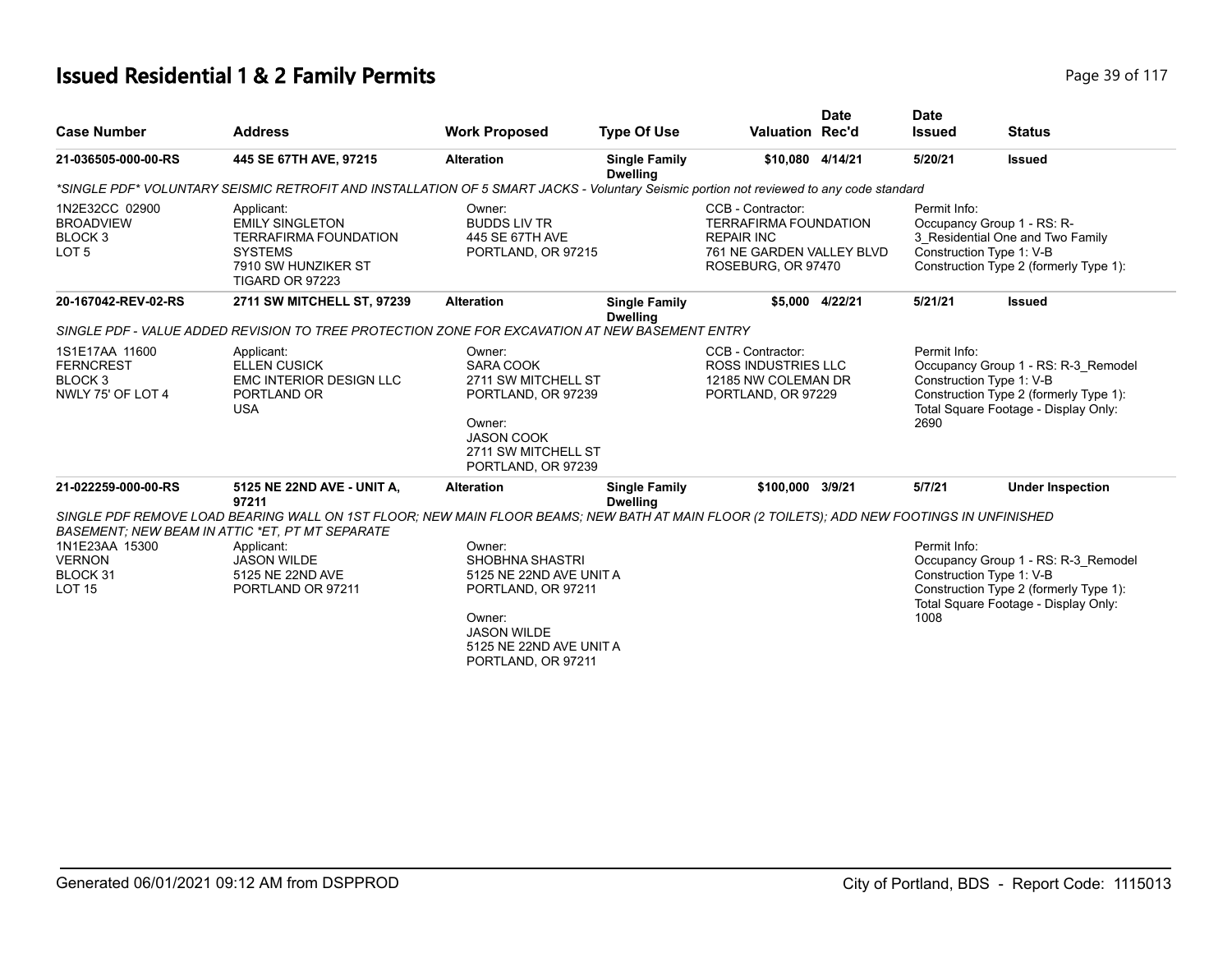# **Issued Residential 1 & 2 Family Permits Page 10 of 117** Page 40 of 117

|                                                                          |                                                                                                                                                                                                                                                                                  |                                                                                                                              |                                         |                                                                                                                                               | <b>Date</b> | <b>Date</b>                              |                                                                                                                                                              |
|--------------------------------------------------------------------------|----------------------------------------------------------------------------------------------------------------------------------------------------------------------------------------------------------------------------------------------------------------------------------|------------------------------------------------------------------------------------------------------------------------------|-----------------------------------------|-----------------------------------------------------------------------------------------------------------------------------------------------|-------------|------------------------------------------|--------------------------------------------------------------------------------------------------------------------------------------------------------------|
| <b>Case Number</b>                                                       | <b>Address</b>                                                                                                                                                                                                                                                                   | <b>Work Proposed</b>                                                                                                         | <b>Type Of Use</b>                      | <b>Valuation Rec'd</b>                                                                                                                        |             | <b>Issued</b>                            | <b>Status</b>                                                                                                                                                |
| 21-050414-000-00-RS                                                      | 3500 NE BRYCE ST, 97212                                                                                                                                                                                                                                                          | <b>Alteration</b>                                                                                                            | <b>Single Family</b><br><b>Dwelling</b> | \$129,000 5/24/21                                                                                                                             |             | 5/24/21                                  | <b>Under Inspection</b>                                                                                                                                      |
| <b>WORK.</b>                                                             | SINGLE PDF- CREATE NEW EXTERIOR ENTRYWAY TO BACKYARD. REMOVE 1 LOAD BEARING WALL AND INSTALL FLUSH BEAM TO EXISTING SUPPORTS. REMOVE<br>EXISTING WINDER STAIRS TO ATTIC. REPLACE WITH NEW STRAIGHT TREADS, VARIOUS FINISH UPGRADES AND LIGHTING AS NEEDED. ASSOCIATED ELECTRICAL |                                                                                                                              |                                         |                                                                                                                                               |             |                                          |                                                                                                                                                              |
| 1N1E24DC 14500<br><b>WILSHIRE</b><br><b>BLOCK1</b><br><b>LOT 12</b>      | Applicant:<br><b>ROBERT WROTH</b><br><b>ROBERT WROTH</b><br><b>CONSTRUCTION LLC</b><br>3322 SE 53RD AVE<br>PORTLAND, OR 97206                                                                                                                                                    | Owner:<br><b>JEFFREY MCGRAW</b><br>3500 NE BRYCE ST<br>PORTLAND, OR 97212-1853<br>Owner:<br>SHURA MCGRAW<br>3500 NE BRYCE ST |                                         | CCB - Contractor:<br><b>ROBERT WROTH</b><br><b>CONSTRUCTION LLC</b><br>2015 SE 51ST AVENUE<br>PORTLAND, OR 97215                              |             | Permit Info:                             | Occupancy Group 1 - RS: R-<br>3 Residential One and Two Family<br>Construction Type 1: V-B<br>Construction Type 2 (formerly Type 1):                         |
| 21-027976-000-00-RS                                                      | 2708 SE 111TH AVE - Unit B,                                                                                                                                                                                                                                                      | PORTLAND, OR 97212-1853<br><b>Alteration</b>                                                                                 | <b>Single Family</b>                    | \$18,777 3/22/21                                                                                                                              |             | 5/24/21                                  | <b>Issued</b>                                                                                                                                                |
|                                                                          | 97266<br>SINGLE PDF - ADU: CONVERT PORTION OF EXISTING MAIN LEVEL TO ACCESSORY DWELLING UNIT W/ ONE BEDROOM *** TRADE PERMITS SEPARATE                                                                                                                                           |                                                                                                                              | <b>Dwelling</b>                         |                                                                                                                                               |             |                                          |                                                                                                                                                              |
| 1S2E10BA 09100                                                           | Applicant:<br><b>ANDY SINGER</b><br><b>SEYMOUR GC</b><br>3825 SW SCHOLLS FERRY RD<br>PORTLAND, OR 97221                                                                                                                                                                          | Owner:<br><b>MATTHEW CUTLER</b><br>2708 SE 111TH AVE<br>PORTLAND, OR 97266                                                   |                                         | CCB - Contractor:<br><b>ANDY SINGER</b><br><b>SEYMOUR GENERAL</b><br><b>CONTRACTING INC</b><br>3825 SW SCHOLLS FERRY RD<br>PORTLAND, OR 97221 |             | Permit Info:<br>Construction Type 1: V-B | Occupancy Group 1 - RS: R-3 Remodel<br>Construction Type 2 (formerly Type 1):<br>Total Square Footage - Display Only: 460<br>Number of New Dwelling Units: 1 |
| 21-028688-000-00-RS                                                      | 8718 SE 92ND AVE, 97266                                                                                                                                                                                                                                                          | <b>Alteration</b>                                                                                                            | <b>Single Family</b><br><b>Dwelling</b> | \$16,815 5/7/21                                                                                                                               |             | 5/7/21                                   | <b>Final</b>                                                                                                                                                 |
|                                                                          | SINGLE PDF - REMODEL BASEMENT REC ROOM TO (1) BEDROOM AND (2) OFFICES. ENLARGE WINDOW IN BEDROOM NORTH WALL, NEW WINDOW IN OFFICE 1.<br>MECHANICAL PERMIT REQUIRED FOR OFFICE #2 MECHANICAL VENTILATION.*****SEE 20-205585-HS                                                    |                                                                                                                              |                                         |                                                                                                                                               |             |                                          |                                                                                                                                                              |
| 12E28AB06600                                                             | Applicant:<br><b>JOHN MARK LINN</b><br>7636 SE 119th Dr<br>Portland Oregon 97266                                                                                                                                                                                                 | Owner:<br><b>JOHN MARK LINN</b><br>7636 SE 119th Dr<br>Portland Oregon 97266                                                 |                                         |                                                                                                                                               |             | Permit Info:<br>Construction Type 1: V-B | Occupancy Group 1 - RS: R-3_Remodel<br>Construction Type 2 (formerly Type 1):<br>Total Square Footage - Display Only: 412                                    |
| 21-046915-000-00-RS                                                      | 6525 SE STARK ST, 97215                                                                                                                                                                                                                                                          | <b>Alteration</b>                                                                                                            | <b>Single Family</b><br><b>Dwelling</b> | \$18,250 5/12/21                                                                                                                              |             | 5/24/21                                  | <b>Final</b>                                                                                                                                                 |
|                                                                          | **NON-PRESCRIPTIVE** 7.4KW SOLAR PV ROOF MOUNTED SYSTEM WITH STRUCTURAL UP-GRADES                                                                                                                                                                                                |                                                                                                                              |                                         |                                                                                                                                               |             |                                          |                                                                                                                                                              |
| 1N2E32CC 03800<br><b>ASBAHR HTS</b><br><b>BLOCK1</b><br>ELY 75' OF LOT 6 | Applicant:<br>ZANE GOFF<br>NEIL KELLY CO INC<br>804 N ALBERTA ST<br>PORTLAND, OR 97217-2639                                                                                                                                                                                      | Owner:<br><b>WALTERS &amp; HANKIN FAMILY TR</b><br>6525 SE STARK ST<br>PORTLAND, OR 97215-2021                               |                                         | CCB - Contractor:<br><b>ZANE GOFF</b><br>NEIL KELLY CO INC<br>804 N ALBERTA ST<br>PORTLAND, OR 97217-2693                                     |             | Permit Info:                             | Occupancy Group 1 - RS: R-<br>3_Residential One and Two Family<br>Construction Type 1: V-B<br>Construction Type 2 (formerly Type 1):                         |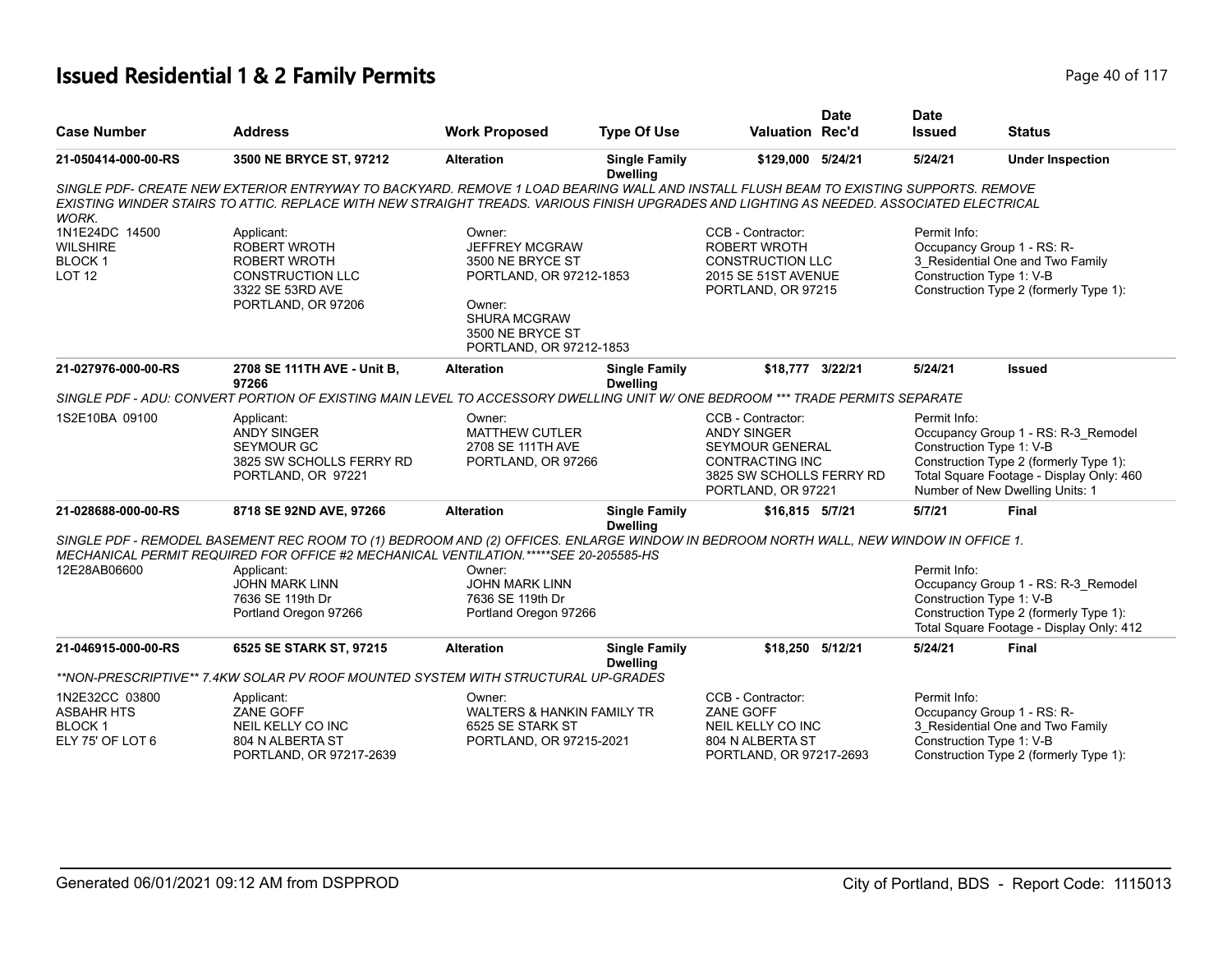# **Issued Residential 1 & 2 Family Permits Page 41 of 117 Page 41 of 117**

| <b>Case Number</b>                                                                             | <b>Address</b>                                                                                                                                                                                | <b>Work Proposed</b>                                                                                                                                         | <b>Type Of Use</b>                      | <b>Valuation Rec'd</b>                                                                              | <b>Date</b>   | <b>Date</b><br><b>Issued</b>             | <b>Status</b>                                                                                                             |
|------------------------------------------------------------------------------------------------|-----------------------------------------------------------------------------------------------------------------------------------------------------------------------------------------------|--------------------------------------------------------------------------------------------------------------------------------------------------------------|-----------------------------------------|-----------------------------------------------------------------------------------------------------|---------------|------------------------------------------|---------------------------------------------------------------------------------------------------------------------------|
| 21-026432-000-00-RS                                                                            | 9613 N PIER PARK PL, 97203                                                                                                                                                                    | <b>Alteration</b>                                                                                                                                            | <b>Single Family</b><br><b>Dwelling</b> |                                                                                                     | \$500 5/14/21 | 5/14/21                                  | <b>Issued</b>                                                                                                             |
|                                                                                                | SINGLE PDF - SOLAR 7.14KW ROOF TOP MOUNTED PV SYSTEM WITH TWO TESLA POWERWALLS : PRESCRIPTIVE                                                                                                 |                                                                                                                                                              |                                         |                                                                                                     |               |                                          |                                                                                                                           |
| 1N1W01AC 05702<br><b>BAILEYS ADD</b><br>BLOCK <sub>3</sub><br>LOT <sub>31</sub>                | Applicant:<br><b>MELISSA FARIAS</b><br><b>TESLA</b><br>6132 NE 112TH AVE<br>PORTLAND, OR 97220                                                                                                | Owner:<br><b>KELLY HICKMAN</b><br>9613 N PIER PARK PL<br>PORTLAND, OR 97203<br>Owner:<br><b>TRACY MEADE</b><br>9613 N PIER PARK PL<br>PORTLAND, OR 97203     |                                         | CCB - Contractor:<br><b>TESLA ENERGY OPERATIONS</b><br>INC.<br>901 PAGE AVENUE<br>FREMONT, CA 94538 |               | Permit Info:<br>Construction Type 1: V-B | Occupancy Group 1 - RS: R-<br>3 Residential One and Two Family<br>Construction Type 2 (formerly Type 1):                  |
| 21-029734-000-00-RS                                                                            | <b>6927 N PORTSMOUTH AVE,</b><br>97203                                                                                                                                                        | <b>Alteration</b>                                                                                                                                            | <b>Single Family</b><br><b>Dwelling</b> | \$20,492 3/26/21                                                                                    |               | 5/5/21                                   | <b>Issued</b>                                                                                                             |
| <b>PERMITS SEPARATE</b>                                                                        | SINGLE PDF - CONVERSION OF BASEMENT TO LIVING SPACE, FURR OUT WALLS, INCLUDES BEDROOM, BATHROOM, AND NEW EGRESS WINDOW WELL**TRADE                                                            |                                                                                                                                                              |                                         |                                                                                                     |               |                                          |                                                                                                                           |
| 1N1E07DD 13900<br><b>PORTSMOUTH</b><br>BLOCK <sub>21</sub><br><b>LOT 10</b><br>N 1/2 OF LOT 11 | Applicant:<br><b>MARK PETERSEN</b><br>6927 N PORTSMOUTH AVE<br>PORTLAND OR 97203                                                                                                              | Owner:<br><b>MARK PETERSEN</b><br>6927 N PORTSMOUTH AVE<br>PORTLAND, OR 97203                                                                                |                                         |                                                                                                     |               | Permit Info:<br>Construction Type 1: V-B | Occupancy Group 1 - RS: R-3_Remodel<br>Construction Type 2 (formerly Type 1):<br>Total Square Footage - Display Only: 502 |
| 21-032764-000-00-RS                                                                            | 3966 SE 170TH AVE, 97236                                                                                                                                                                      | <b>Alteration</b>                                                                                                                                            | <b>Single Family</b><br><b>Dwelling</b> | \$19,850 4/5/21                                                                                     |               | 5/4/21                                   | <b>Issued</b>                                                                                                             |
|                                                                                                | CONVERT GARAGE TO LIVING SPACE TO CREATE TWO NEW BEDROOMS AND A NEW BATHROOM(3rd). REMODEL EXISTING FINISHED BASEMENT. REMOVE EXISTING<br>BAR, AND CREATE THREE BEDROOMS WITH EGRESS WINDOWS. |                                                                                                                                                              |                                         |                                                                                                     |               |                                          |                                                                                                                           |
| 1S3E07CA 11100<br>UNDERWOOD TERR<br><b>BLOCK1</b><br>LOT <sub>4</sub>                          | Applicant:<br>Wendy Sahyoun<br>CHALET HOMES LLC<br>8733 SE DIVISION ST, SUITE 201<br>PORTLAND, OR 97266                                                                                       | Owner:<br><b>WANDA BECK</b><br>3966 SE 170TH AVE<br>PORTLAND, OR 97236-1758<br>Owner:<br><b>RICHARD BECK</b><br>3966 SE 170TH AVE<br>PORTLAND, OR 97236-1758 |                                         | CCB - Contractor:<br><b>CHALET HOMES LLC</b><br>8733 SE DIVISION ST 201<br>PORTLAND, OR 97266       |               | Permit Info:<br>Construction Type 1: V-B | Occupancy Group 1 - RS: R-<br>3_Residential One and Two Family<br>Construction Type 2 (formerly Type 1):                  |
| 21-038570-000-00-RS                                                                            | 6908 SE ASH ST, 97215                                                                                                                                                                         | <b>Alteration</b>                                                                                                                                            | <b>Single Family</b><br><b>Dwelling</b> | \$40,000 4/20/21                                                                                    |               | 5/14/21                                  | <b>Issued</b>                                                                                                             |
|                                                                                                | SINGLE PDF - CONVERT BASEMENT TO HABITABLE SPACE W/ NEW LAYOUT FOR BEDROOM, LOUNGE, AND NEW WATER CLOSET. INCLUDES RETROACTIVE<br>PERMITTING FOR PRIOR CONVERSION. *** TRADES SEPARATE        |                                                                                                                                                              |                                         |                                                                                                     |               |                                          |                                                                                                                           |
| 1N2E32CD 07700<br><b>MORNINGSIDE</b><br><b>BLOCK 5</b><br>LOT 1-3                              | Applicant:<br><b>NATE MENEER</b><br>6908 SE ASH ST<br>PORTLAND, OR 97215                                                                                                                      | Owner:<br><b>EMILY MENEER</b><br>6908 SE ASH ST<br>PORTLAND, OR 97215                                                                                        |                                         |                                                                                                     |               | Permit Info:<br>Construction Type 1: V-B | Occupancy Group 1 - RS: R-3 Remodel<br>Construction Type 2 (formerly Type 1):                                             |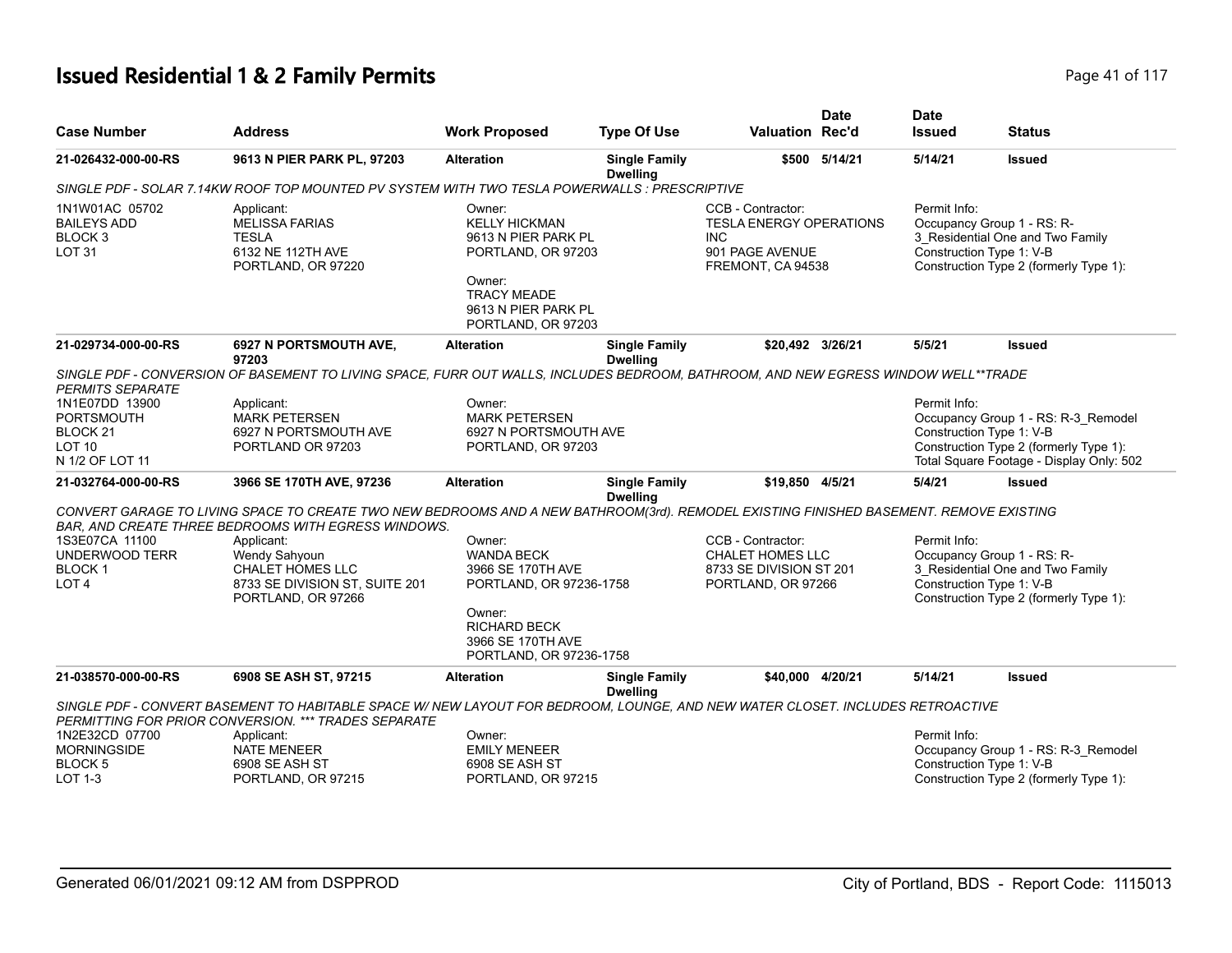# **Issued Residential 1 & 2 Family Permits Page 117 Page 42 of 117**

| <b>Case Number</b>                                                           | <b>Address</b>                                                                                                                           | <b>Work Proposed</b>                                                                                                                                          | <b>Type Of Use</b>                      | <b>Valuation Rec'd</b>                                                                                                | <b>Date</b> | <b>Date</b><br><b>Issued</b>                                                                                                                                          | <b>Status</b>                                                                                                                                     |  |
|------------------------------------------------------------------------------|------------------------------------------------------------------------------------------------------------------------------------------|---------------------------------------------------------------------------------------------------------------------------------------------------------------|-----------------------------------------|-----------------------------------------------------------------------------------------------------------------------|-------------|-----------------------------------------------------------------------------------------------------------------------------------------------------------------------|---------------------------------------------------------------------------------------------------------------------------------------------------|--|
| 21-039671-000-00-RS                                                          | 1926 NE 62ND AVE, 97213                                                                                                                  | <b>Alteration</b>                                                                                                                                             | <b>Single Family</b><br><b>Dwelling</b> | \$28,728 4/30/21                                                                                                      |             | 5/18/21                                                                                                                                                               | <b>Issued</b>                                                                                                                                     |  |
| SINK**TRADES TO BE OBTAINED SEPARATELY                                       | SINGLE PDF - CONVERT UNFINISHED BASEMENT TO HABITABLE SPACE TO INCLUDE NEW BATHROOM, LAUNDRY ROOM AND UTILITY CLOSET; RELOCATE UTILITY   |                                                                                                                                                               |                                         |                                                                                                                       |             |                                                                                                                                                                       |                                                                                                                                                   |  |
| 1N2E29CC 04800<br>LAWNDALE<br>BLOCK 4<br>LOT 9&10 TL 4800                    | Applicant:<br><b>ZACH OWEN</b><br>MDS + ARCHITECTURE, LLC<br>5336 N MARYLAND AVE<br>PORTLAND, OR 97217                                   | Owner:<br><b>MARYANNE ADAME</b><br>1926 NE 62ND AVE<br>PORTLAND, OR 97213-4154<br>Owner:<br><b>JAMES ADAME</b><br>1926 NE 62ND AVE<br>PORTLAND, OR 97213-4154 |                                         | CCB - Contractor:<br><b>ALLEN RENOVATION &amp;</b><br><b>INTERIORS LLC</b><br>1650 NW 116TH AVE<br>PORTLAND, OR 97229 |             | Permit Info:<br>Occupancy Group 1 - RS: R-3_Remodel<br>Construction Type 1: V-B<br>Construction Type 2 (formerly Type 1):<br>Total Square Footage - Display Only: 660 |                                                                                                                                                   |  |
| 21-045273-000-00-RS                                                          | 5251 SW ALFRED ST, 97219                                                                                                                 | <b>Alteration</b>                                                                                                                                             | <b>Single Family</b><br><b>Dwelling</b> | \$22,000 5/7/21                                                                                                       |             | 5/19/21                                                                                                                                                               | <b>Issued</b>                                                                                                                                     |  |
|                                                                              | INTERIOR REMODEL CONSISTING OF REMOVAL OF INTERIOR WALLS AND RELOCATING THE KITCHEN.                                                     |                                                                                                                                                               |                                         |                                                                                                                       |             |                                                                                                                                                                       |                                                                                                                                                   |  |
| 1S1E30DB 07600<br><b>CRESTWOOD</b><br>E 100' OF S 1/2 OF W 200'<br>OF LOT 12 | Applicant:<br><b>BOB MCCURDY</b><br>ALPENGLOW CONSTRUCTION<br><b>CO</b><br>8105 SW 71ST AVE<br>PORTLAND, OR 97223                        | Owner:<br><b>JEROME DINES</b><br>5251 SW ALFRED ST<br>PORTLAND, OR 97219-5861<br>Owner:<br><b>RIMA DINES</b><br>5251 SW ALFRED ST<br>PORTLAND, OR 97219-5861  |                                         | CCB - Contractor:<br>ALPENGLOW CONSTRUCTION<br><sub>CO</sub><br>8105 SW 71ST AV<br>PORTLAND, OR 97223-9305            |             | Permit Info:                                                                                                                                                          | Occupancy Group 1 - RS: R-<br>3_Residential One and Two Family<br>Construction Type 1: V-B<br>Construction Type 2 (formerly Type 1):              |  |
| 21-032832-000-00-RS                                                          | 3235 SW RIDGE DR, 97219                                                                                                                  | <b>Alteration</b>                                                                                                                                             | <b>Single Family</b>                    | \$56,238 4/6/21                                                                                                       |             | 5/5/21                                                                                                                                                                | <b>Issued</b>                                                                                                                                     |  |
|                                                                              | SINGLE PDF - BASEMENT CONVERSION TO LIVING SPACE. INCLUDING SECOND SINK/WET BAR, FAMILY, GAME, BED, LAUNDRY ROOMS. ***TRADES SEPARATE*** |                                                                                                                                                               | <b>Dwelling</b>                         |                                                                                                                       |             |                                                                                                                                                                       |                                                                                                                                                   |  |
| 1S1E29DB 04000<br><b>INDIAN HILLS</b><br>BLOCK <sub>2</sub><br><b>LOT 24</b> | Applicant:<br><b>DAN WILLIAMS</b><br><b>FASTER PERMITS</b><br>2000 SW 1ST AVE SUITE 420<br>PORTLAND OR 97201                             | Owner:<br><b>SALLY RAULERSON</b><br>3235 SW RIDGE DR<br>PORTLAND, OR 97219<br>Owner:<br><b>KARL MAYHEW</b><br>3235 SW RIDGE DR<br>PORTLAND, OR 97219          |                                         | CCB - Contractor:<br>NORTHWEST HOME<br><b>CONCIERGE INC</b><br>9790 SW RIVERWOOD LN<br><b>TIGARD, OR 97224</b>        |             | Permit Info:<br>1292                                                                                                                                                  | Occupancy Group 1 - RS: R-3 Remodel<br>Construction Type 1: V-B<br>Construction Type 2 (formerly Type 1):<br>Total Square Footage - Display Only: |  |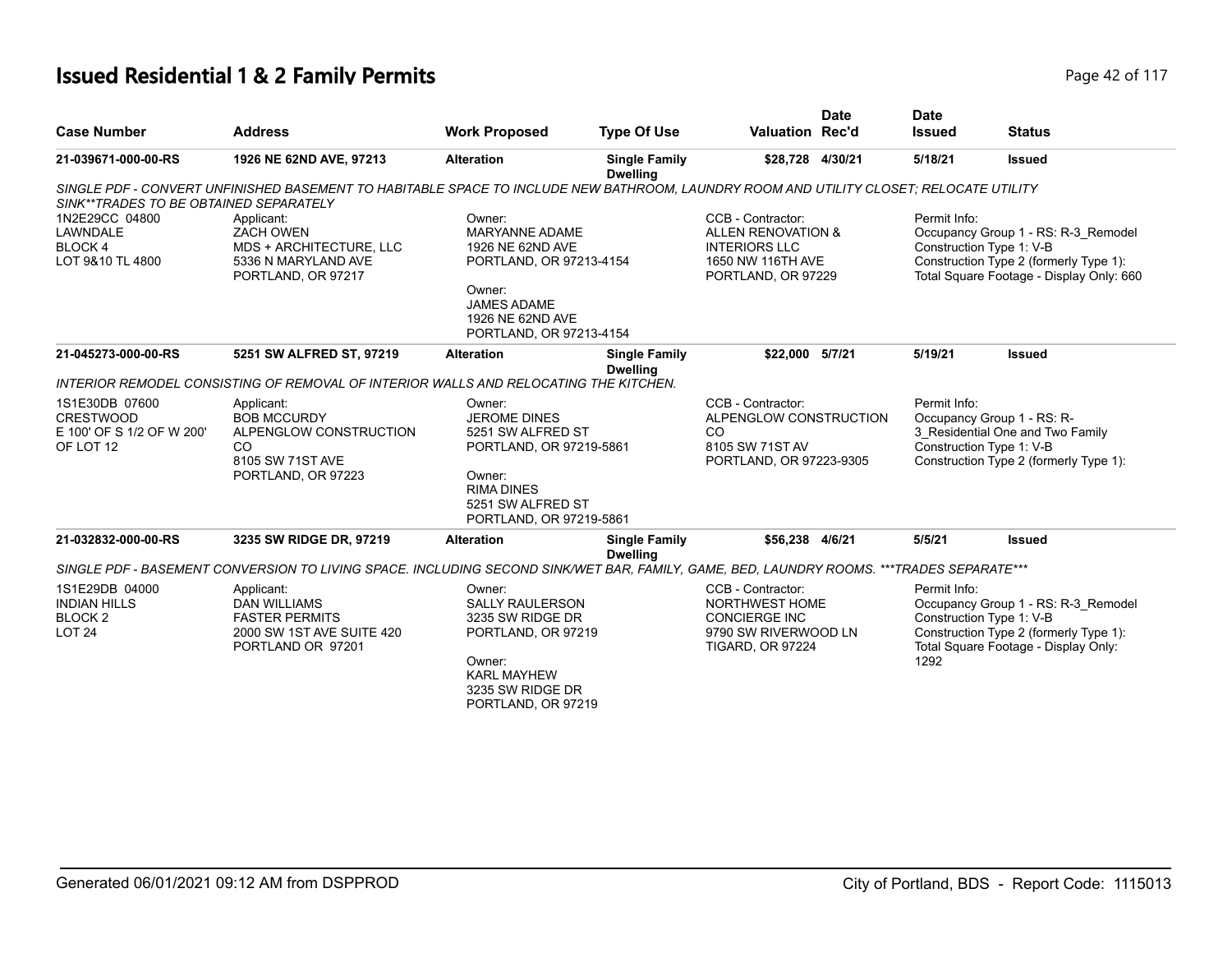# **Issued Residential 1 & 2 Family Permits Page 117 Page 43 of 117**

| <b>Case Number</b>                                                                             | <b>Address</b>                                                                                                                   | <b>Work Proposed</b>                                                                                                                               | <b>Type Of Use</b>                      | <b>Valuation Rec'd</b>                                                                                                                                 | <b>Date</b> | <b>Date</b><br><b>Issued</b> | <b>Status</b>                                                                                                                        |  |
|------------------------------------------------------------------------------------------------|----------------------------------------------------------------------------------------------------------------------------------|----------------------------------------------------------------------------------------------------------------------------------------------------|-----------------------------------------|--------------------------------------------------------------------------------------------------------------------------------------------------------|-------------|------------------------------|--------------------------------------------------------------------------------------------------------------------------------------|--|
| 21-042561-000-00-RS                                                                            | 4919 SE CORA ST, 97206                                                                                                           | <b>Alteration</b>                                                                                                                                  | <b>Single Family</b><br><b>Dwelling</b> | \$14,000 4/30/21                                                                                                                                       |             | 5/30/21                      | <b>Final</b>                                                                                                                         |  |
|                                                                                                | FINISH 1/2 OF A TWO CAR GARAGE. CREATE ADDITIONAL SPACE.                                                                         |                                                                                                                                                    |                                         |                                                                                                                                                        |             |                              |                                                                                                                                      |  |
| 1S2E07CD 14300<br><b>IVANHOE</b><br>BLOCK 4<br><b>LOT 16</b>                                   | Applicant:<br><b>NICK RECTOR</b><br>TINY TIMBER CONSTRUCTION<br>16823 SE JOHNSTON DRIVE<br>PORTLAND, OR 97236                    | Owner:<br>AARON DURAND<br>4919 SE CORA ST<br>PORTLAND, OR 97206<br>Owner:<br><b>LEAH DURAND</b><br>4919 SE CORA ST<br>PORTLAND, OR 97206           |                                         | CCB - Contractor:<br>TINY TIMBER CONSTRUCTION<br><b>LLC</b><br>3439 SE HAWTHORNE BLVD<br>PMB 1021<br>PORTLAND, OR 97214<br>\$41,000 5/30/21<br>5/30/21 |             | Permit Info:                 | Occupancy Group 1 - RS: R-<br>3_Residential One and Two Family<br>Construction Type 1: V-B<br>Construction Type 2 (formerly Type 1): |  |
| 21-052146-000-00-RS                                                                            | 2338 NE 7TH AVE, 97212                                                                                                           | <b>Alteration</b>                                                                                                                                  | <b>Single Family</b><br><b>Dwelling</b> |                                                                                                                                                        |             |                              | <b>Issued</b>                                                                                                                        |  |
|                                                                                                | CONVERT BASEMENT TO LIVING SPACE. ADD BATHROOM.                                                                                  |                                                                                                                                                    |                                         |                                                                                                                                                        |             |                              |                                                                                                                                      |  |
| 1N1E26CB 09200<br><b>IRVINGTON</b><br>BLOCK 118<br><b>LOT 14</b>                               | Applicant:<br>NATHAN STEWART<br>SATURDAY BLUE LLC<br>123 NE 22ND AVE<br>PORTLAND, OR 97232                                       | Owner:<br><b>ROBIN BISHOW</b><br>2338 NE 7TH AVE<br>PORTLAND, OR 97212<br>Owner:<br><b>ELLIOT BISHOW</b><br>2338 NE 7TH AVE<br>PORTLAND, OR 97212  |                                         | CCB - Contractor:<br>SATURDAY BLUE LLC<br>123 NE 22ND AVE<br>PORTLAND, OR 97232                                                                        |             | Permit Info:                 | Occupancy Group 1 - RS: R-<br>3 Residential One and Two Family<br>Construction Type 1: V-B<br>Construction Type 2 (formerly Type 1): |  |
| 21-046579-000-00-RS                                                                            | 12448 SW 62ND AVE, 97219                                                                                                         | <b>Alteration</b>                                                                                                                                  | <b>Single Family</b><br><b>Dwelling</b> | \$15.850                                                                                                                                               | 5/12/21     | 5/12/21                      | <b>Issued</b>                                                                                                                        |  |
|                                                                                                | **NON-PRESCRIPTIVE** 7.48KW SOLAR ROOF MOUNTED SYSTEM WITH STRUCTURAL UPGRADES                                                   |                                                                                                                                                    |                                         |                                                                                                                                                        |             |                              |                                                                                                                                      |  |
| 1S1E31CC 04200<br><b>SOUTHVIEW</b><br>LOT <sub>4</sub>                                         | Applicant:<br>ZANE GOFF<br>NEIL KELLY CO INC<br>804 N ALBERTA ST<br>PORTLAND, OR 97217-2639                                      | Owner:<br>MICHAEL R MACHINSKI<br><b>&amp;PENELOPE J MACHINSKI REV LIV</b><br>TR.<br>12448 SW 62ND AVE<br>PORTLAND, OR 97219                        |                                         | CCB - Contractor:<br>ZANE GOFF<br>NEIL KELLY CO INC<br>804 N ALBERTA ST<br>PORTLAND, OR 97217-2693                                                     |             | Permit Info:                 | Occupancy Group 1 - RS: R-<br>3 Residential One and Two Family<br>Construction Type 1: V-B<br>Construction Type 2 (formerly Type 1): |  |
| 21-028960-000-00-RS                                                                            | 1923 N WATTS ST, 97217                                                                                                           | <b>Alteration</b>                                                                                                                                  | <b>Single Family</b><br><b>Dwelling</b> | \$7.000 3/24/21                                                                                                                                        |             | 5/20/21                      | <b>Issued</b>                                                                                                                        |  |
|                                                                                                | *SINGLE PDF* INSTALLATION OF (5) SMARTJACKS                                                                                      |                                                                                                                                                    |                                         |                                                                                                                                                        |             |                              |                                                                                                                                      |  |
| 1N1E09DA 13500<br><b>KENTON</b><br>BLOCK <sub>21</sub><br>W 1/2 OF LOT 33<br>LOT <sub>34</sub> | Applicant:<br><b>EMILY SINGLETON</b><br><b>TERRAFIRMA FOUNDATION</b><br><b>SYSTEMS</b><br>7910 SW HUNZIKER ST<br>TIGARD OR 97223 | Owner:<br>STEPHANIE HENRY<br>41 WALTER ST<br>SAN FRANCISCO, CA 94114<br>Owner:<br><b>GREGORY STUKEY</b><br>41 WALTER ST<br>SAN FRANCISCO, CA 94114 |                                         | CCB - Contractor:<br><b>TERRAFIRMA FOUNDATION</b><br><b>REPAIR INC</b><br>761 NE GARDEN VALLEY BLVD<br>ROSEBURG, OR 97470                              |             | Permit Info:                 | Occupancy Group 1 - RS: R-<br>3 Residential One and Two Family<br>Construction Type 1: V-B<br>Construction Type 2 (formerly Type 1): |  |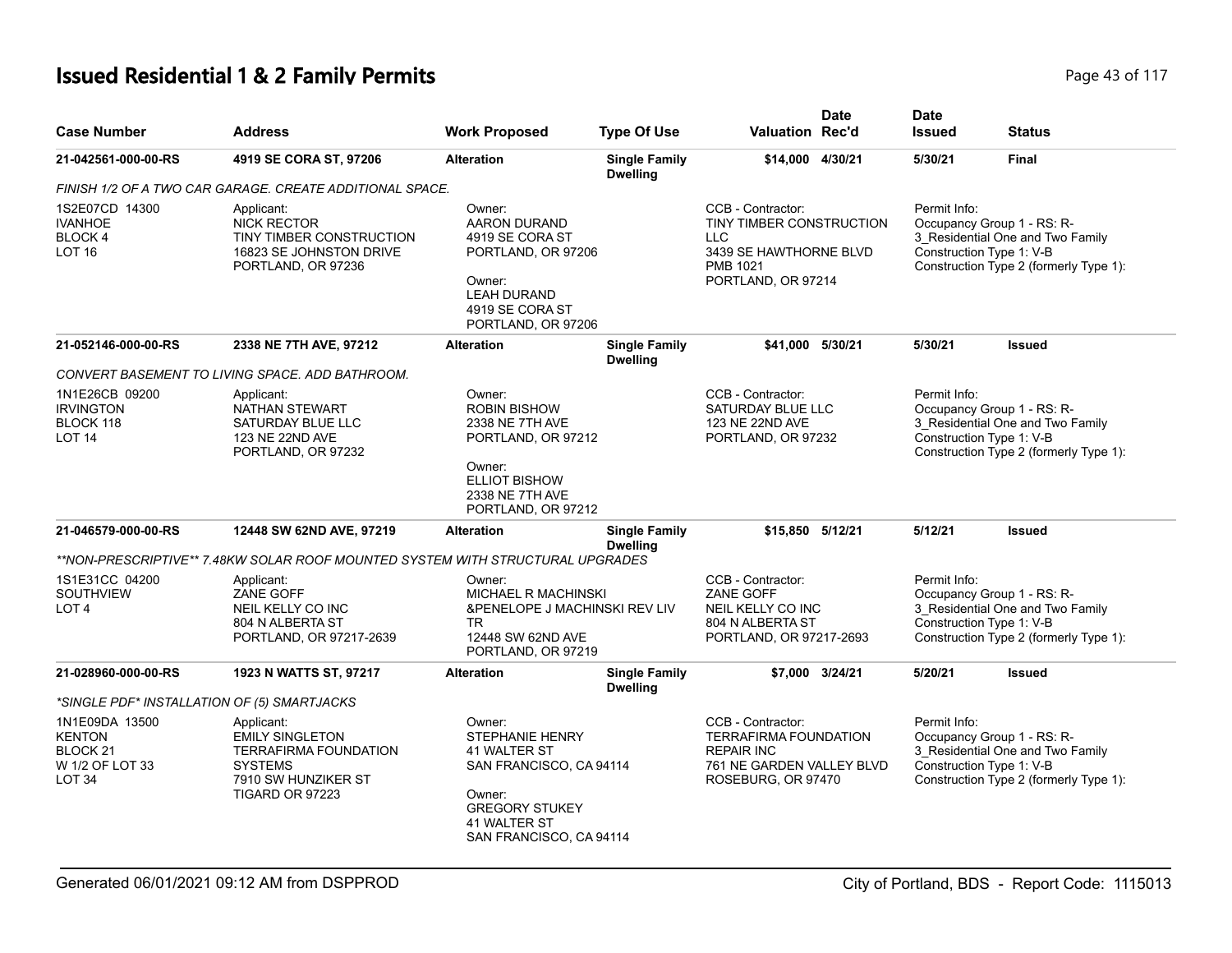# **Issued Residential 1 & 2 Family Permits Page 14 of 117** Page 44 of 117

| <b>Case Number</b>                                                                           | <b>Address</b>                                                                                                                                                                       | <b>Work Proposed</b>                                                                                                                                              | <b>Type Of Use</b>                      | Valuation Rec'd                                                                                                           | <b>Date</b>     | <b>Date</b><br><b>Issued</b> | <b>Status</b>                                                                                                                                         |
|----------------------------------------------------------------------------------------------|--------------------------------------------------------------------------------------------------------------------------------------------------------------------------------------|-------------------------------------------------------------------------------------------------------------------------------------------------------------------|-----------------------------------------|---------------------------------------------------------------------------------------------------------------------------|-----------------|------------------------------|-------------------------------------------------------------------------------------------------------------------------------------------------------|
| 21-050647-000-00-RS                                                                          | 4061 SE LEXINGTON ST, 97202                                                                                                                                                          | <b>Alteration</b>                                                                                                                                                 | <b>Single Family</b><br><b>Dwelling</b> |                                                                                                                           | \$5,000 5/25/21 | 5/25/21                      | <b>Under Inspection</b>                                                                                                                               |
|                                                                                              | SINGLE PDF- CONSTRUCT NEW ESCAPE WELL AND WINDOW IN BASEMENT CONNECTED TO EXISTING STORAGE ROOM. NEW ENGINEERED HEADER. NO<br>CONVERSION TO LIVING SPACE PROPOSED UNDER THIS PERMIT. |                                                                                                                                                                   |                                         |                                                                                                                           |                 |                              |                                                                                                                                                       |
| 1S1E24DA 05900                                                                               | Applicant:<br><b>MEGAN BEAVER</b><br>EIGHT PENNY NAIL LLC<br>3426 NE 13TH AVE<br>PORTLAND, OR 97212                                                                                  | Owner:<br><b>BRANDI KYLE</b><br>4043 SE LEXINGTON ST<br>PORTLAND, OR 97202<br>Owner:<br><b>DANIEL KYLE</b><br>4043 SE LEXINGTON ST<br>PORTLAND, OR 97202          |                                         | CCB - Contractor:<br><b>MEGAN BEAVER</b><br>EIGHT PENNY NAIL LLC<br>3426 NE 13TH AVE<br>PORTLAND, OR 97212                |                 | Permit Info:                 | Occupancy Group 1 - RS: R-<br>3_Residential One and Two Family<br>Construction Type 1: V-B<br>Construction Type 2 (formerly Type 1):                  |
| 21-043094-000-00-RS                                                                          | 1201 SE 71ST AVE, 97215                                                                                                                                                              | <b>Alteration</b>                                                                                                                                                 | <b>Single Family</b><br><b>Dwelling</b> | \$7.600 5/3/21                                                                                                            |                 | 5/20/21                      | <b>Issued</b>                                                                                                                                         |
|                                                                                              | *SINGLE PDF* VOLUNTARY UNDERPINNING USING 3 PUSH PIERS                                                                                                                               |                                                                                                                                                                   |                                         |                                                                                                                           |                 |                              |                                                                                                                                                       |
| 1S2E05BD 02700<br><b>BELMONT</b><br><b>BLOCK1</b><br>LOT <sub>5</sub>                        | Applicant:<br><b>EMILY SINGLETON</b><br><b>TERRAFIRMA FOUNDATION</b><br><b>SYSTEMS</b><br>7910 SW HUNZIKER ST<br>TIGARD OR 97223                                                     | Owner:<br><b>JOHN TOMLINSON</b><br>1201 SE 71ST AVE<br>PORTLAND, OR 97215<br>Owner:<br><b>HALLIE GARDNER</b><br>1201 SE 71ST AVE<br>PORTLAND, OR 97215            |                                         | CCB - Contractor:<br><b>TERRAFIRMA FOUNDATION</b><br><b>REPAIR INC</b><br>761 NE GARDEN VALLEY BLVD<br>ROSEBURG, OR 97470 |                 | Permit Info:                 | Occupancy Group 1 - RS: R-<br>3_Residential One and Two Family<br>Construction Type 1: V-B<br>Construction Type 2 (formerly Type 1):                  |
| 21-044579-000-00-RS                                                                          | 5254 N PRINCETON ST, 97203                                                                                                                                                           | <b>Alteration</b>                                                                                                                                                 | <b>Single Family</b><br><b>Dwelling</b> |                                                                                                                           | \$4.570 5/18/21 | 5/18/21                      | <b>Under Inspection</b>                                                                                                                               |
|                                                                                              | SINGLE PDF - ENLARGE BEDROOM WINDOW ***NO TRADES***                                                                                                                                  |                                                                                                                                                                   |                                         |                                                                                                                           |                 |                              |                                                                                                                                                       |
| 1N1E07DD 05900<br><b>UNIVERSITY PK</b><br>BLOCK 44<br>ELY 1/2 OF LOT 12<br>LOT <sub>13</sub> | Applicant:<br>Peter Whitehead<br>5254 N Princeton St<br>Portland, OR 97203                                                                                                           | Owner:<br>PETER WHITEHEAD<br>5459 PARK RIDGE PL<br>SEDRO WOOLLEY, WA 98284<br>Owner:<br><b>BRITTNI MORTENSEN</b><br>5459 PARK RIDGE PL<br>SEDRO WOOLLEY, WA 98284 |                                         | CCB - Contractor:<br><b>JEFF STERLING</b><br>ALL SEASON WINDOWS LLC<br>PO BOX 6799<br>PORTLAND, OR 97228                  |                 | Permit Info:                 | Occupancy Group 1 - RS: R-3_Remodel<br>Construction Type 1: V-B<br>Construction Type 2 (formerly Type 1):<br>Total Square Footage - Display Only: 105 |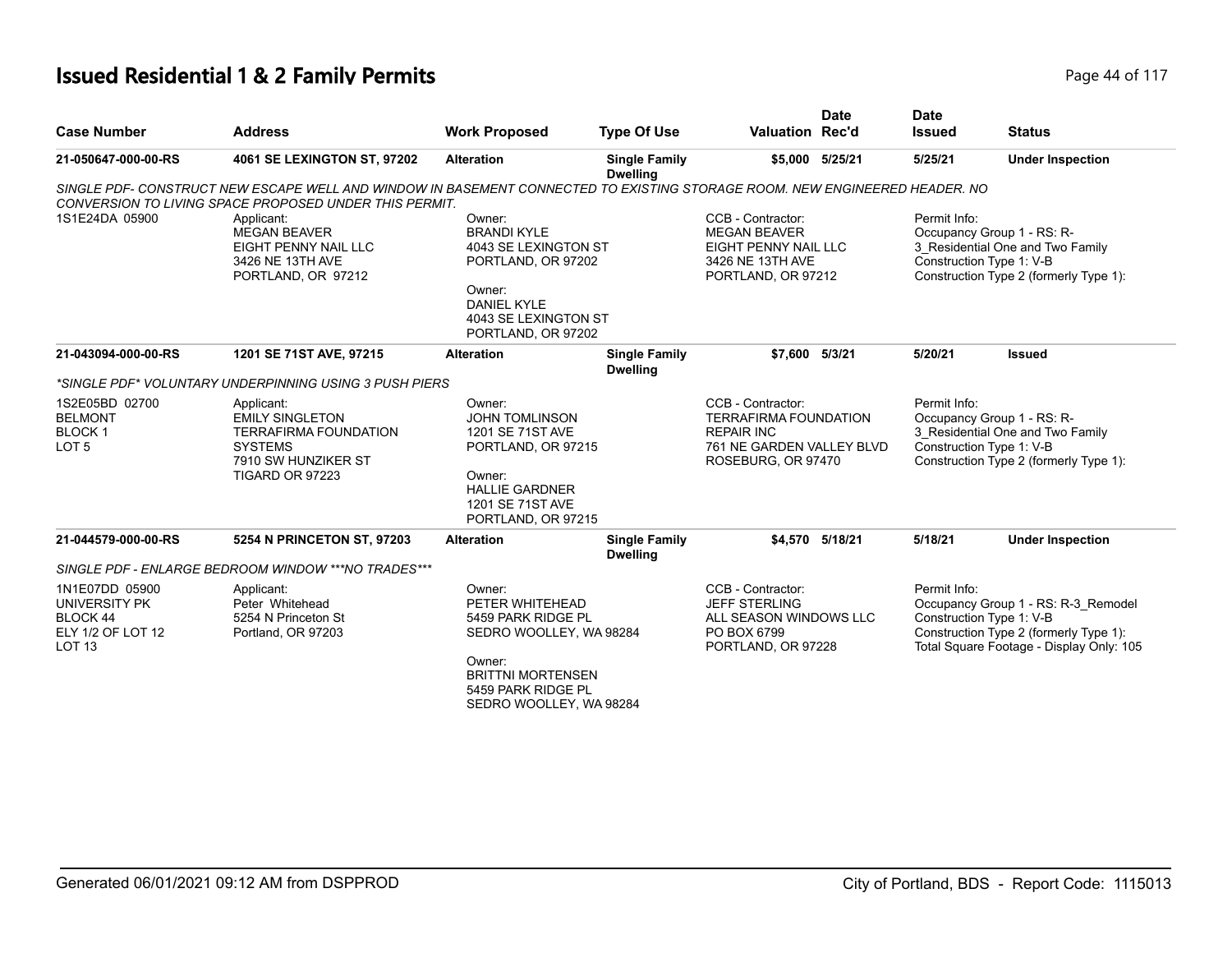# **Issued Residential 1 & 2 Family Permits Page 15 of 117** Page 45 of 117

| <b>Case Number</b>                                                           | Address                                                                                                                                 | <b>Work Proposed</b>                                                                                                                                           | <b>Type Of Use</b>                      | <b>Valuation Rec'd</b>                                                                                                                  | <b>Date</b>     | <b>Date</b><br><b>Issued</b> | <b>Status</b>                                                                                                                                                                   |
|------------------------------------------------------------------------------|-----------------------------------------------------------------------------------------------------------------------------------------|----------------------------------------------------------------------------------------------------------------------------------------------------------------|-----------------------------------------|-----------------------------------------------------------------------------------------------------------------------------------------|-----------------|------------------------------|---------------------------------------------------------------------------------------------------------------------------------------------------------------------------------|
| 21-002805-000-00-RS                                                          | 5311 SW WESTDALE DR, 97221                                                                                                              | <b>Alteration</b>                                                                                                                                              | <b>Single Family</b><br><b>Dwelling</b> |                                                                                                                                         | \$6.158 2/25/21 | 5/7/21                       | <b>Under Inspection</b>                                                                                                                                                         |
| ADDITIONAL 11 FEET.                                                          | SINGLE PDF - REMOVE AND REPLACE PORTIONS OF EXISTING DECKING AND RAILING. RAISE 224 SQFT OF DECK UP 14". EXTEND EXISTING DECK ROOF AN   |                                                                                                                                                                |                                         |                                                                                                                                         |                 |                              |                                                                                                                                                                                 |
| 1S1E07DB 05000<br><b>WILCOX ESTATES</b><br>BLOCK 6<br>LOT 11 TL 5000         | Applicant:<br><b>GUY ANDERSON</b><br>ANDERSON CASE AND<br><b>REMODELING. INC</b><br>PORTLAND OR<br><b>USA</b>                           | Owner:<br>EISEN, RONALD B TR<br>5311 SW WESTDALE DR<br>PORTLAND, OR 97221-2131<br>Owner:<br>EISEN, MARY M TR<br>5311 SW WESTDALE DR<br>PORTLAND, OR 97221-2131 |                                         | CCB - Contractor:<br><b>GUY ANDERSON</b><br><b>ANDERSON &amp; CASE</b><br><b>REMODELING INC</b><br>PO BOX 1731<br>LAKE OSWEGO, OR 97035 |                 | Permit Info:                 | Occupancy Group 1 - RS: U_Decks,<br>Patios, Porches, Carports<br>Construction Type 1: V-B<br>Construction Type 2 (formerly Type 1):<br>Total Square Footage - Display Only: 255 |
| 21-005238-000-00-RS                                                          | 14251 NE RUSSELL ST, 97230                                                                                                              | <b>Alteration</b>                                                                                                                                              | <b>Single Family</b><br><b>Dwelling</b> | \$6.750 2/1/21                                                                                                                          |                 | 5/5/21                       | <b>Under Inspection</b>                                                                                                                                                         |
|                                                                              | SINGLE PDF - 6.45KW ROOF TOP SOLAR PV SYSTEM: ENGINEERED                                                                                |                                                                                                                                                                |                                         |                                                                                                                                         |                 |                              |                                                                                                                                                                                 |
| 1N2E25BC 10400<br><b>CLIFGATE</b><br>BLOCK 18<br>LOT 25 EXC WLY 2'           | Applicant:<br><b>CHRISTINE STAMPER</b><br><b>ELEMENTAL ENERGY</b><br>1339 SE 8TH AVE, SUITE B<br>PORTLAND, OR 97214                     | Owner:<br>STEPHEN ANDERSON<br>14251 NE RUSSELL ST<br>PORTLAND, OR 97230                                                                                        |                                         | CCB - Contractor:<br>ELEMENTAL ENERGY LLC<br>1339 SE 8TH AVE #B<br>PORTLAND, OR 97214                                                   |                 | Permit Info:                 | Occupancy Group 1 - RS: R-3_Remodel<br>Construction Type 1: V-B<br>Construction Type 2 (formerly Type 1):                                                                       |
| 21-045274-000-00-RS                                                          | 13912 SE RAYMOND ST, 97236                                                                                                              | <b>Alteration</b>                                                                                                                                              | <b>Single Family</b><br><b>Dwelling</b> | \$500                                                                                                                                   | 5/18/21         | 5/18/21                      | <b>Issued</b>                                                                                                                                                                   |
|                                                                              | SINGLE PDF - SOLAR 4.42KW ROOF TOP MOUNTED PV INSTALLATION: PRESCRIPTIVE                                                                |                                                                                                                                                                |                                         |                                                                                                                                         |                 |                              |                                                                                                                                                                                 |
| 1S2E14AD 01021<br>PHEASANT HOLLOW<br>LOT <sub>1</sub><br>INC UND INT TRACT A | Applicant:<br><b>BONNIE LESLIE</b><br>ION DEVELOPER LLC<br>4801 N UNIVERSITY SUITE 900<br>PROVO, UT 84604                               | Owner:<br>OUPRAVANNA SOMVONG<br>13912 SE RAYMOND ST<br>PORTLAND, OR 97236<br>Owner:<br><b>KHAMSAMONG SOMVONG</b><br>13912 SE RAYMOND ST<br>PORTLAND, OR 97236  |                                         | CCB - Contractor:<br>ION DEVELOPER LLC<br>3214 NORTH UNIVERSITY AVE<br>#503<br>PROVO, UT 84604                                          |                 | Permit Info:                 | Occupancy Group 1 - RS: R-<br>3 Residential One and Two Family<br>Construction Type 1: V-B<br>Construction Type 2 (formerly Type 1):                                            |
| 21-021614-000-00-RS                                                          | 2126 NE 17TH AVE, 97212                                                                                                                 | <b>Alteration</b>                                                                                                                                              | <b>Single Family</b><br><b>Dwelling</b> | \$1.500 3/4/21                                                                                                                          |                 | 5/6/21                       | <b>Issued</b>                                                                                                                                                                   |
| *SINGLE PDF* VOLUNTARY SEISMIC RETROFIT                                      |                                                                                                                                         |                                                                                                                                                                |                                         |                                                                                                                                         |                 |                              |                                                                                                                                                                                 |
| 1N1E26DB 13800<br><b>IRVINGTON</b><br>BLOCK 49<br>LOT <sub>13</sub>          | Applicant:<br><b>EMILY SINGLETON</b><br><b>TERRAFIRMA FOUNDATION</b><br><b>SYSTEMS</b><br>7910 SW HUNZIKER ST<br><b>TIGARD OR 97223</b> | Owner:<br><b>ANDREW NORWOOD</b><br>2126 NE 17TH AVE<br>PORTLAND, OR 97212<br>Owner:<br>AMANDA NORWOOD<br>2126 NE 17TH AVE<br>PORTLAND, OR 97212                |                                         | CCB - Contractor:<br><b>TERRAFIRMA FOUNDATION</b><br><b>REPAIR INC</b><br>761 NE GARDEN VALLEY BLVD<br>ROSEBURG, OR 97470               |                 | Permit Info:                 | Occupancy Group 1 - RS: R-<br>3_Residential One and Two Family<br>Construction Type 1: V-B<br>Construction Type 2 (formerly Type 1):                                            |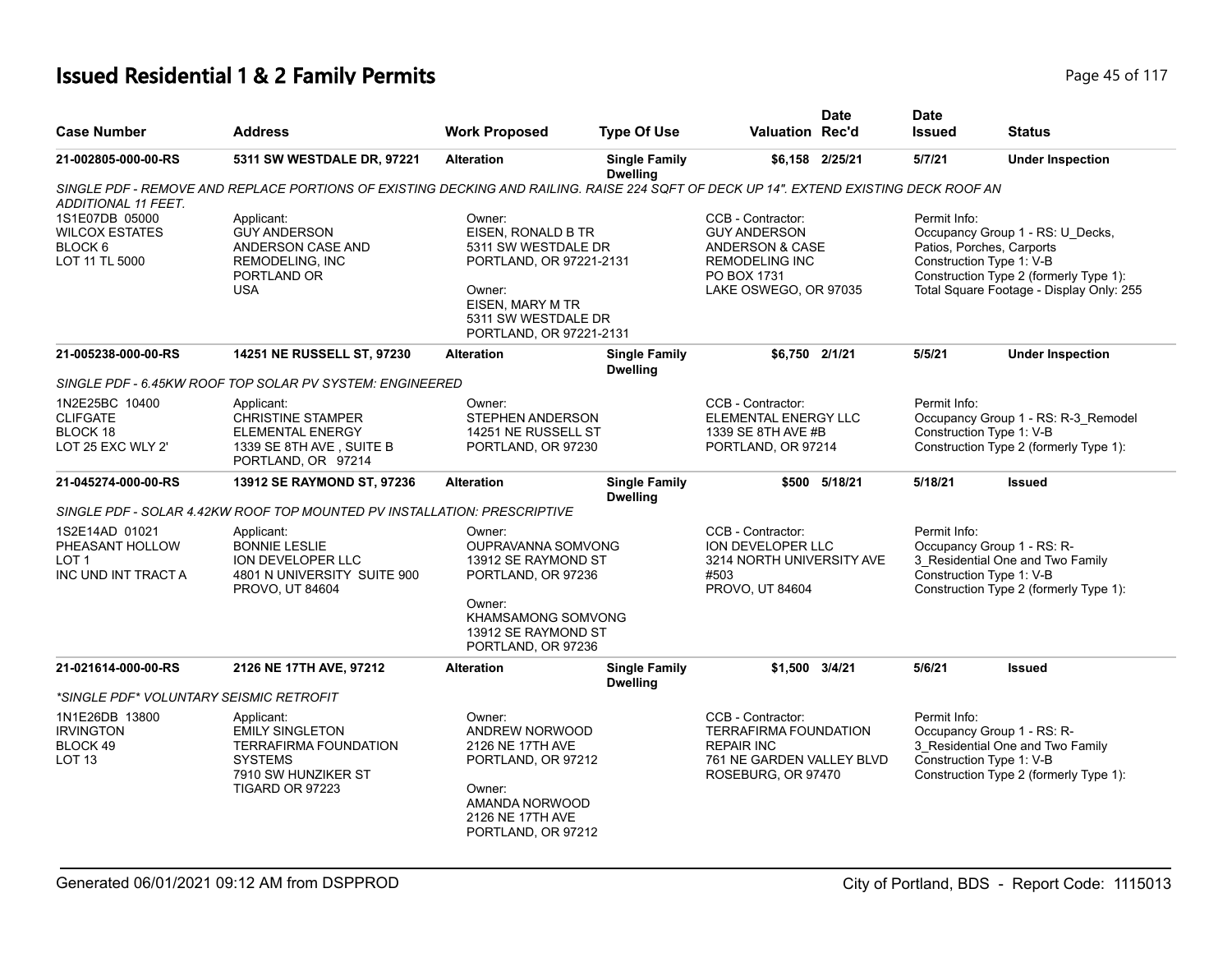# **Issued Residential 1 & 2 Family Permits Page 16 of 117** Page 46 of 117

| <b>Case Number</b>                                                                                               | <b>Address</b>                                                                                                                                                                                                                                                                                                                                                                                                      | <b>Work Proposed</b>                                                                                                                       | <b>Type Of Use</b>                      | <b>Valuation Rec'd</b>                                                                                                                                                                                                                                                                                                                                                                                                                       | <b>Date</b> | <b>Date</b><br><b>Issued</b>             | <b>Status</b>                                                                                                             |
|------------------------------------------------------------------------------------------------------------------|---------------------------------------------------------------------------------------------------------------------------------------------------------------------------------------------------------------------------------------------------------------------------------------------------------------------------------------------------------------------------------------------------------------------|--------------------------------------------------------------------------------------------------------------------------------------------|-----------------------------------------|----------------------------------------------------------------------------------------------------------------------------------------------------------------------------------------------------------------------------------------------------------------------------------------------------------------------------------------------------------------------------------------------------------------------------------------------|-------------|------------------------------------------|---------------------------------------------------------------------------------------------------------------------------|
| 21-007670-000-00-RS                                                                                              | 4245 NE WYGANT ST, 97218                                                                                                                                                                                                                                                                                                                                                                                            | <b>Alteration</b>                                                                                                                          | <b>Single Family</b><br><b>Dwelling</b> | \$6,750 5/25/21                                                                                                                                                                                                                                                                                                                                                                                                                              |             | 5/25/21                                  | <b>Issued</b>                                                                                                             |
|                                                                                                                  | SINGLE PDF - SOLAR 6.38KW ROOF TOP MOUNTED SOLAR PV SYSTEM: ENGINEERED                                                                                                                                                                                                                                                                                                                                              |                                                                                                                                            |                                         |                                                                                                                                                                                                                                                                                                                                                                                                                                              |             |                                          |                                                                                                                           |
| 1N2E19BC 05500<br>STEIGERWALD ADD<br><b>BLOCK1</b><br>LOT <sub>6</sub>                                           | Applicant:<br><b>CHRISTINE STAMPER</b><br><b>ELEMENTAL ENERGY</b><br>1339 SE 8TH AVE, SUITE B<br>PORTLAND, OR 97214                                                                                                                                                                                                                                                                                                 | Owner:<br><b>JILLIAN SIVINSKI</b><br>4245 NE WYGANT ST<br>PORTLAND, OR 97218                                                               |                                         | CCB - Contractor:<br><b>ELEMENTAL ENERGY LLC</b><br>1339 SE 8TH AVE #B<br>PORTLAND, OR 97214                                                                                                                                                                                                                                                                                                                                                 |             | Permit Info:<br>Construction Type 1: V-B | Occupancy Group 1 - RS: R-3 Remodel<br>Construction Type 2 (formerly Type 1):                                             |
| 21-015291-000-00-RS                                                                                              | 4159 N OVERLOOK TER, 97217                                                                                                                                                                                                                                                                                                                                                                                          | <b>Alteration</b>                                                                                                                          | <b>Single Family</b><br><b>Dwelling</b> | \$32,003 2/28/21                                                                                                                                                                                                                                                                                                                                                                                                                             |             | 5/14/21                                  | <b>Under Inspection</b>                                                                                                   |
| 1N1E21DB 03500<br><b>OVERLOOK</b><br>BLOCK B TL 3500                                                             | SINGLE PDF - CREATE HABITABLE SPACE IN BASEMENT NEW BEDROOM & BATHROOM (3 TOILETS TOTAL) WITH EXTERIOR ACCESS ONLY; RECONFIGURE<br>BATHROOM WALLS ON MAIN FLOOR. REPLACE WINDOW, DECREASE OPENING SIZE, AND NEW HEADER FOR OFFICE WINDOW. *** TRADES SEPARATE<br>Applicant:<br><b>MATT CLARK</b><br>MILK AND HONEY RENOVATIONS<br>2720 N RUSSET ST<br>PORTLAND OR 97217                                             | Owner:<br>MILK AND HONEY RESTORATION<br><b>LLC</b><br>PORTLAND OR<br><b>USA</b>                                                            |                                         | CCB - Contractor:<br>MILK AND HONEY<br><b>INVESTMENTS LLC</b><br>PO BOX 12166<br>PORTLAND, OR 97212                                                                                                                                                                                                                                                                                                                                          |             | Permit Info:<br>Construction Type 1: V-B | Occupancy Group 1 - RS: R-3 Remodel<br>Construction Type 2 (formerly Type 1):<br>Total Square Footage - Display Only: 784 |
| 21-046053-000-00-RS                                                                                              | 3125 NE 15TH AVE - UNIT A,                                                                                                                                                                                                                                                                                                                                                                                          | <b>Alteration</b>                                                                                                                          | <b>Single Family</b>                    | \$20,000 5/11/21                                                                                                                                                                                                                                                                                                                                                                                                                             |             | 5/11/21                                  | <b>Issued</b>                                                                                                             |
| 1N1E26AB 10500<br><b>IRVINGTON</b><br>BLOCK 69<br>LOT 8<br>N 20' OF LOT 9.<br>POTENTIAL ADDITIONAL<br><b>TAX</b> | 97212<br>*SINGLE PDF* REMODEL OF KITCHEN AND SECOND STORY BATHROOM. REPLACEMENT OF WINDOWS ON 2ND STORY NORTH ELEVATION PER IRVINGTON HISTORIC<br>DISTRICT REVIEW BOARD APPROVAL., REWIRE KITCHEN/BATHROOM, KITCHEN VENT HOOD AND BATHROOM FAN INSTALL, KITCHEN FIXTURES.<br>Applicant:<br><b>MIKE ANDERSON</b><br><b>CREATIVE DESIGN &amp;</b><br><b>CONSTRUCTION LLC</b><br>PO BOX 68391<br>PORTLAND OR, OR 97268 | Owner:<br><b>KEITH PITT</b><br>3125 NE 15TH AVE<br>PORTLAND, OR 97212<br>Owner:<br>STEPHANIE MIX<br>3125 NE 15TH AVE<br>PORTLAND, OR 97212 | <b>Dwelling</b>                         | CCB - Contractor:<br><b>JOHN BOYLES</b><br><b>BOYLES ELECTRIC INC</b><br>PO BOX 1227<br><b>BORING, OR 97009</b><br>CCB - Contractor:<br><b>CONNECT PLUMBING LLC</b><br>PO BOX 429<br>COLTON, OR 97017<br>CCB - Contractor:<br><b>MIKE ANDERSON</b><br><b>CREATIVE DESIGN &amp;</b><br><b>CONSTRUCTION LLC</b><br>PO BOX 68391<br>PORTLAND OR, OR 97268<br>CCB - Contractor:<br>EVERGREEN GAS INC<br><b>PO BOX 388</b><br><b>WEST LINN OR</b> |             | Permit Info:<br>Construction Type 1: V-B | Occupancy Group 1 - RS: R-<br>3_Residential One and Two Family<br>Construction Type 2 (formerly Type 1):                  |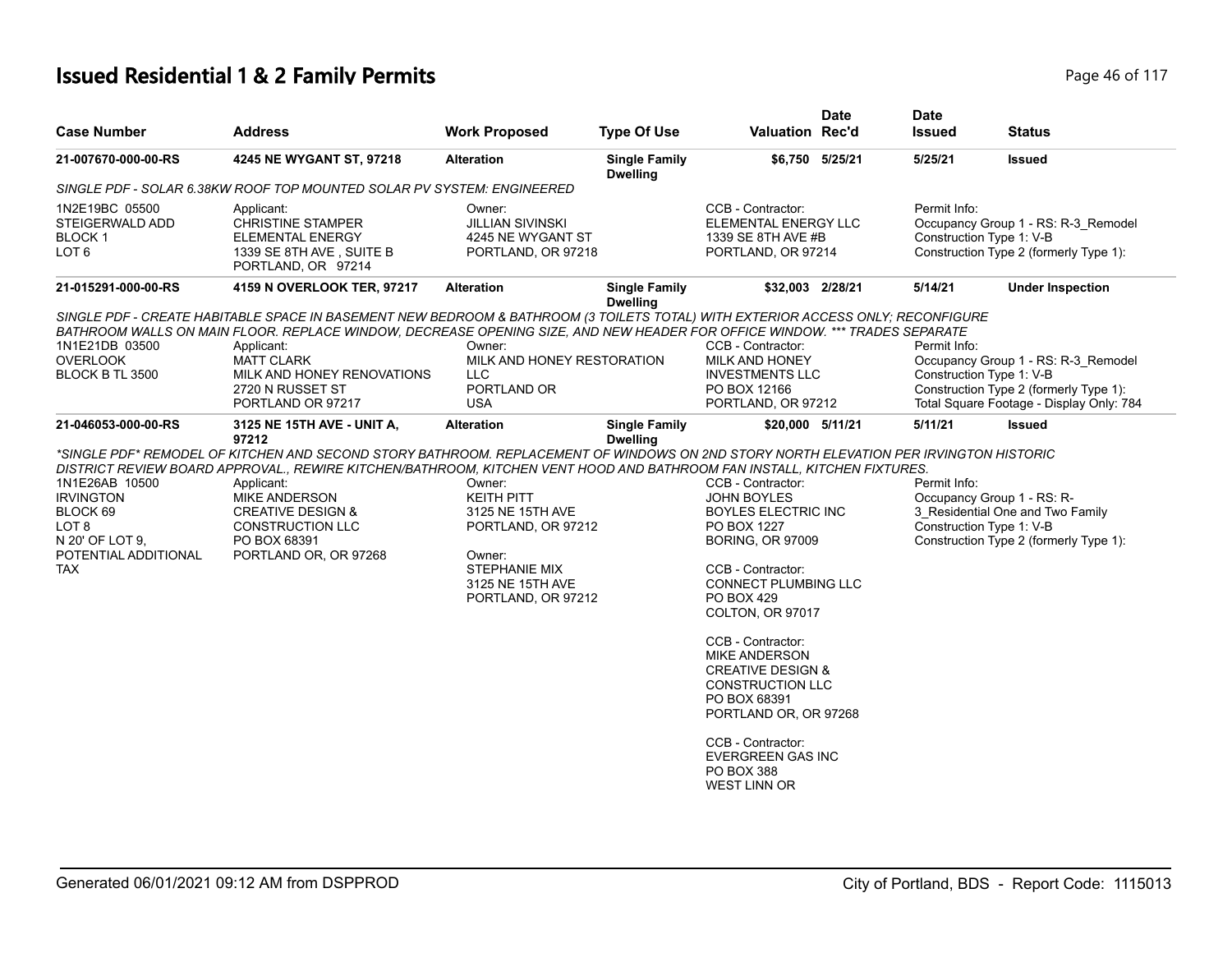# **Issued Residential 1 & 2 Family Permits Page 17 of 117 Page 47 of 117**

| <b>Case Number</b>                                                   | <b>Address</b>                                                                                                   | <b>Work Proposed</b>                                                                                                                                                      | <b>Type Of Use</b>                      | <b>Valuation Rec'd</b>                                                                                    | <b>Date</b>   | <b>Date</b><br><b>Issued</b>             | <b>Status</b>                                                                                            |
|----------------------------------------------------------------------|------------------------------------------------------------------------------------------------------------------|---------------------------------------------------------------------------------------------------------------------------------------------------------------------------|-----------------------------------------|-----------------------------------------------------------------------------------------------------------|---------------|------------------------------------------|----------------------------------------------------------------------------------------------------------|
| 21-017672-000-00-RS                                                  | 3909 N OVERLOOK TER, 97217                                                                                       | <b>Alteration</b>                                                                                                                                                         | <b>Single Family</b><br><b>Dwelling</b> | \$48,000 3/3/21                                                                                           |               | 5/18/21                                  | <b>Under Inspection</b>                                                                                  |
|                                                                      | SINGLE PDF ALTERATION TO STABILIZE HOUSE FOUNDATION WITH UNDERPINNING AND REPAIR EXISTING RETAINING WALL         |                                                                                                                                                                           |                                         |                                                                                                           |               |                                          |                                                                                                          |
| 1N1E21DD 05000<br><b>OVERLOOK</b><br>BLOCK D TL 5000                 | Applicant:<br>PETER KARP<br>PLI SYSTEMS<br>3045 SE 61ST CT<br>HILLSBORO OR 97123                                 | Owner:<br><b>STEVEN HEARD</b><br>3909 N OVERLOOK TER<br>PORTLAND, OR 97227-1052<br>Owner:<br><b>KRISTYN FALKENSTERN</b><br>3909 N OVERLOOK TER<br>PORTLAND, OR 97227-1052 |                                         | CCB - Contractor:<br>PETER KARP<br>PLI SYSTEMS INC<br>3045 SE 61ST CT<br>HILLSBORO, OR 97123              |               | Permit Info:<br>Construction Type 1: V-B | Occupancy Group 1 - RS: R-3_Remodel<br>Construction Type 2 (formerly Type 1):                            |
| 21-036930-000-00-RS                                                  | 5610 SE OGDEN ST, 97206                                                                                          | <b>Alteration</b>                                                                                                                                                         | <b>Single Family</b><br><b>Dwelling</b> |                                                                                                           | \$500 4/29/21 | 5/3/21                                   | <b>Issued</b>                                                                                            |
|                                                                      | SINGLE PDF SOLAR 3.10KW ROOF TOP INSTALLATION PRESCRIPTIVE *ET SEPARATE                                          |                                                                                                                                                                           |                                         |                                                                                                           |               |                                          |                                                                                                          |
| 1S2E19AC 03500<br><b>GILTNER PK</b><br><b>BLOCK4</b><br>LOT 8        | Applicant:<br><b>MARIELA GONZALEZ</b><br>DUIT LEVEL TOOL CO.<br>19461 SW 89th Ave<br>Tualatin<br>Oregon<br>97062 | Owner:<br><b>JOCELYN CASE</b><br>5610 SE OGDEN ST<br>PORTLAND, OR 97206<br>Owner:<br><b>BROOK MICHAELS</b><br>5610 SE OGDEN ST<br>PORTLAND, OR 97206                      |                                         | CCB - Contractor:<br>DUIT LEVEL TOOL CO<br>19461 SW 89TH AVE<br>TUALATIN, OR 97062                        |               | Permit Info:<br>Construction Type 1: V-B | Occupancy Group 1 - RS: R-<br>3 Residential One and Two Family<br>Construction Type 2 (formerly Type 1): |
| 21-031761-000-00-RS                                                  | 1012 NE 106TH AVE, 97220                                                                                         | <b>Alteration</b>                                                                                                                                                         | <b>Single Family</b><br><b>Dwelling</b> | \$38,000 3/31/21                                                                                          |               | 5/20/21                                  | <b>Issued</b>                                                                                            |
|                                                                      | CONVERT GARAGE TO LIVING SPACE. ADD A BEDROOM AND A BATHROOM.                                                    |                                                                                                                                                                           |                                         |                                                                                                           |               |                                          |                                                                                                          |
| 1N2E34BB 08400<br>MCBEE PK<br>BLOCK <sub>2</sub><br>W 1/2 OF LOT 9   |                                                                                                                  |                                                                                                                                                                           |                                         |                                                                                                           |               | Permit Info:<br>Construction Type 1: V-B | Occupancy Group 1 - RS: R-<br>3 Residential One and Two Family<br>Construction Type 2 (formerly Type 1): |
| 21-037580-000-00-RS                                                  | 8516 N TIOGA AVE, 97203                                                                                          | <b>Alteration</b>                                                                                                                                                         | <b>Single Family</b><br><b>Dwelling</b> |                                                                                                           | \$500 4/29/21 | 5/3/21                                   | <b>Issued</b>                                                                                            |
|                                                                      | SINGLE PDF - SOLAR 4.08KW ROOF TOP MOUNTED PV SYSTEM WITH ONE TESLA POWER WALL: PRESCRIPTIVE                     |                                                                                                                                                                           |                                         |                                                                                                           |               |                                          |                                                                                                          |
| 1N1E07BB 02102<br>POINT VIEW<br>BLOCK <sub>29</sub><br><b>LOT 13</b> | Applicant:<br><b>MELISSA FARIAS</b><br><b>TESLA</b><br>6132 NE 112TH AVE<br>PORTLAND, OR 97220                   | Owner:<br><b>LAURIE OUE</b><br>8516 N TIOGA AVE<br>PORTLAND, OR 97203<br>Owner:<br>ALYSSA OUE<br>8516 N TIOGA AVE<br>PORTLAND, OR 97203                                   |                                         | CCB - Contractor:<br><b>TESLA ENERGY OPERATIONS</b><br><b>INC</b><br>901 PAGE AVENUE<br>FREMONT, CA 94538 |               | Permit Info:<br>Construction Type 1: V-B | Occupancy Group 1 - RS: R-<br>3 Residential One and Two Family<br>Construction Type 2 (formerly Type 1): |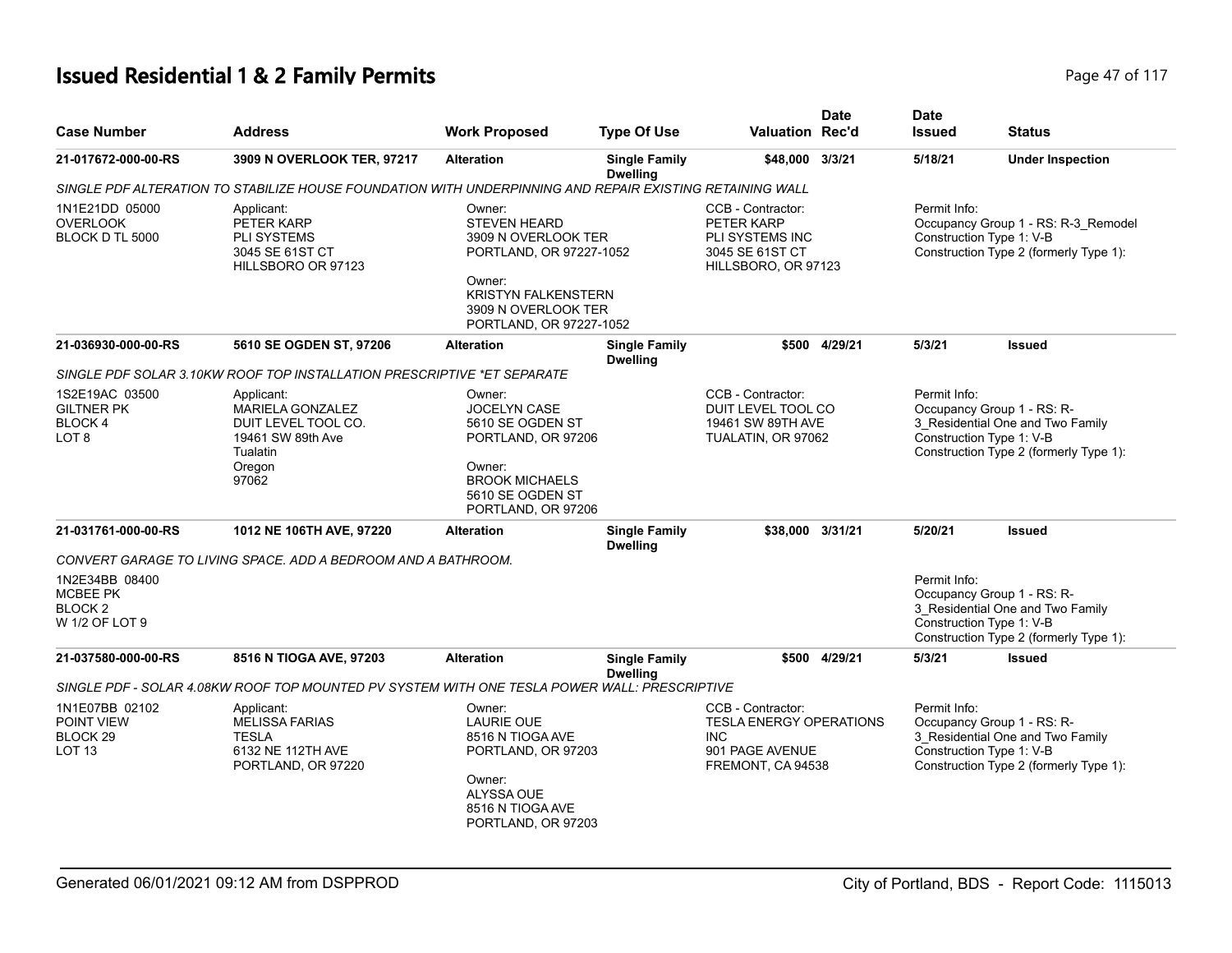# **Issued Residential 1 & 2 Family Permits Page 18 of 117** Page 48 of 117

| <b>Case Number</b>                                                                     | <b>Address</b>                                                                                                                         | <b>Work Proposed</b>                                                                                                                                                    | <b>Type Of Use</b>                      | <b>Valuation Rec'd</b>                                                                                                    | <b>Date</b>     | <b>Date</b><br><b>Issued</b>             | <b>Status</b>                                                                                                             |
|----------------------------------------------------------------------------------------|----------------------------------------------------------------------------------------------------------------------------------------|-------------------------------------------------------------------------------------------------------------------------------------------------------------------------|-----------------------------------------|---------------------------------------------------------------------------------------------------------------------------|-----------------|------------------------------------------|---------------------------------------------------------------------------------------------------------------------------|
| 21-010449-000-00-RS                                                                    | 2321 SE 11TH AVE, 97214                                                                                                                | <b>Alteration</b>                                                                                                                                                       | <b>Single Family</b><br><b>Dwelling</b> | \$3,500 2/8/21                                                                                                            |                 | 5/6/21                                   | <b>Issued</b>                                                                                                             |
| standards for zoning $\chi$ see site plan and floor plans.                             | SINGLE PDF - CHANGE OF USE TO R3 CONGREGATE LIVING. NEW WALL TO CONVERT LIVING ROOM TO BEDROOM. NEW BIKE STORAGE. Required development |                                                                                                                                                                         |                                         |                                                                                                                           |                 |                                          |                                                                                                                           |
| 1S1E02CD 11800<br><b>STEPHENS ADD</b><br>BLOCK 112<br>N 1/2 OF LOT 6                   | Applicant:<br>PATRICK DONALDSON<br>HARKA ARCHITECTURE LLC<br>107 SE WASHINGTON ST, STE<br>740<br>PORTLAND, OR 97214                    | Owner:<br><b>ARMON PETROSSIAN</b><br>2321 SE 11TH AVE<br>PORTLAND, OR 97214                                                                                             |                                         |                                                                                                                           |                 | Permit Info:<br>Construction Type 1: V-B | Occupancy Group 1 - RS: R-<br>3 Residential One and Two Family<br>Construction Type 2 (formerly Type 1):                  |
| 21-035582-000-00-RS                                                                    | 7531 SE BARBARA WELCH RD,<br>97236                                                                                                     | <b>Alteration</b>                                                                                                                                                       | <b>Single Family</b><br><b>Dwelling</b> |                                                                                                                           | \$7,566 4/12/21 | 5/19/21                                  | <b>Issued</b>                                                                                                             |
|                                                                                        | *SINGLE PDF* VOLUNTARY UNDERPINNING USING 3 PUSH PIERS                                                                                 |                                                                                                                                                                         |                                         |                                                                                                                           |                 |                                          |                                                                                                                           |
| 1S2E24CA 00400<br>SECTION 24 1S 2E<br>TL 400 1.85 ACRES                                | Applicant:<br><b>EMILY SINGLETON</b><br><b>TERRAFIRMA FOUNDATION</b><br><b>SYSTEMS</b><br>7910 SW HUNZIKER ST<br>TIGARD OR 97223       | Owner:<br><b>MATTHEW SCHNEIDER</b><br>7531 SE BARBARA WELCH RD<br>PORTLAND, OR 97236-4845                                                                               |                                         | CCB - Contractor:<br><b>TERRAFIRMA FOUNDATION</b><br><b>REPAIR INC</b><br>761 NE GARDEN VALLEY BLVD<br>ROSEBURG, OR 97470 |                 | Permit Info:<br>Construction Type 1: V-B | Occupancy Group 1 - RS: R-<br>3 Residential One and Two Family<br>Construction Type 2 (formerly Type 1):                  |
| 21-049600-000-00-RS                                                                    | 3110 SW SHERWOOD PL, 97201                                                                                                             | <b>Alteration</b>                                                                                                                                                       | <b>Single Family</b><br><b>Dwelling</b> | \$50,000 5/20/21                                                                                                          |                 | 5/26/21                                  | <b>Issued</b>                                                                                                             |
|                                                                                        | REMODEL KITCHEN. RELOCATE ENTRY DOOR. RELOCATE INTERIOR STAIRWAY TO THE BASEMENT.                                                      |                                                                                                                                                                         |                                         |                                                                                                                           |                 |                                          |                                                                                                                           |
| 1S1E09BC 02300<br>PORTLAND HTS PK<br>LOT 44&45 TL 2300                                 | Applicant:<br><b>BRIAN BACHELOR</b><br><b>BACHELOR GENERAL</b><br><b>CONSTRACTOR</b><br>5224 NE 42ND AVENUE<br>PORTLAND OR 97218       | Owner:<br><b>KRISTINA THOMSEN</b><br>3110 SW SHERWOOD PL<br>PORTLAND, OR 97201-2255<br>Owner:<br><b>DAVID THOMSEN</b><br>3110 SW SHERWOOD PL<br>PORTLAND, OR 97201-2255 |                                         | CCB - Contractor:<br><b>BGC INC</b><br>5224 NE 42ND AVE<br>PORTLAND, OR 97218                                             |                 | Permit Info:<br>Construction Type 1: V-B | Occupancy Group 1 - RS: R-<br>3_Residential One and Two Family<br>Construction Type 2 (formerly Type 1):                  |
| 21-037026-000-00-RS                                                                    | 4836 SE 65TH AVE, 97206                                                                                                                | <b>Alteration</b>                                                                                                                                                       | <b>Single Family</b><br><b>Dwelling</b> | \$10,882 5/17/21                                                                                                          |                 | 5/17/21                                  | <b>Issued</b>                                                                                                             |
|                                                                                        | SINGLE PDF - REMODEL BATHROOM. MOVE WALLS AND ADD SKYLIGHT. *** TRADES SEPARATE                                                        |                                                                                                                                                                         |                                         |                                                                                                                           |                 |                                          |                                                                                                                           |
| 1S2E17BB 18400<br>ARLETA PK3<br><b>BLOCK 5</b><br>LOT <sub>32</sub><br>N 15' OF LOT 33 | Applicant:<br><b>BECCA AYON</b><br><b>HARKA ARCHITECTURE</b><br>107 SE WASHINGTON ST, STE<br>740<br>PORTLAND OR 97214                  | Owner:<br>4836 SE 65TH AVE LLC<br>26 CARLIN ST<br>NORWALK, CT 06851                                                                                                     |                                         |                                                                                                                           |                 | Permit Info:<br>Construction Type 1: V-B | Occupancy Group 1 - RS: R-3_Remodel<br>Construction Type 2 (formerly Type 1):<br>Total Square Footage - Display Only: 250 |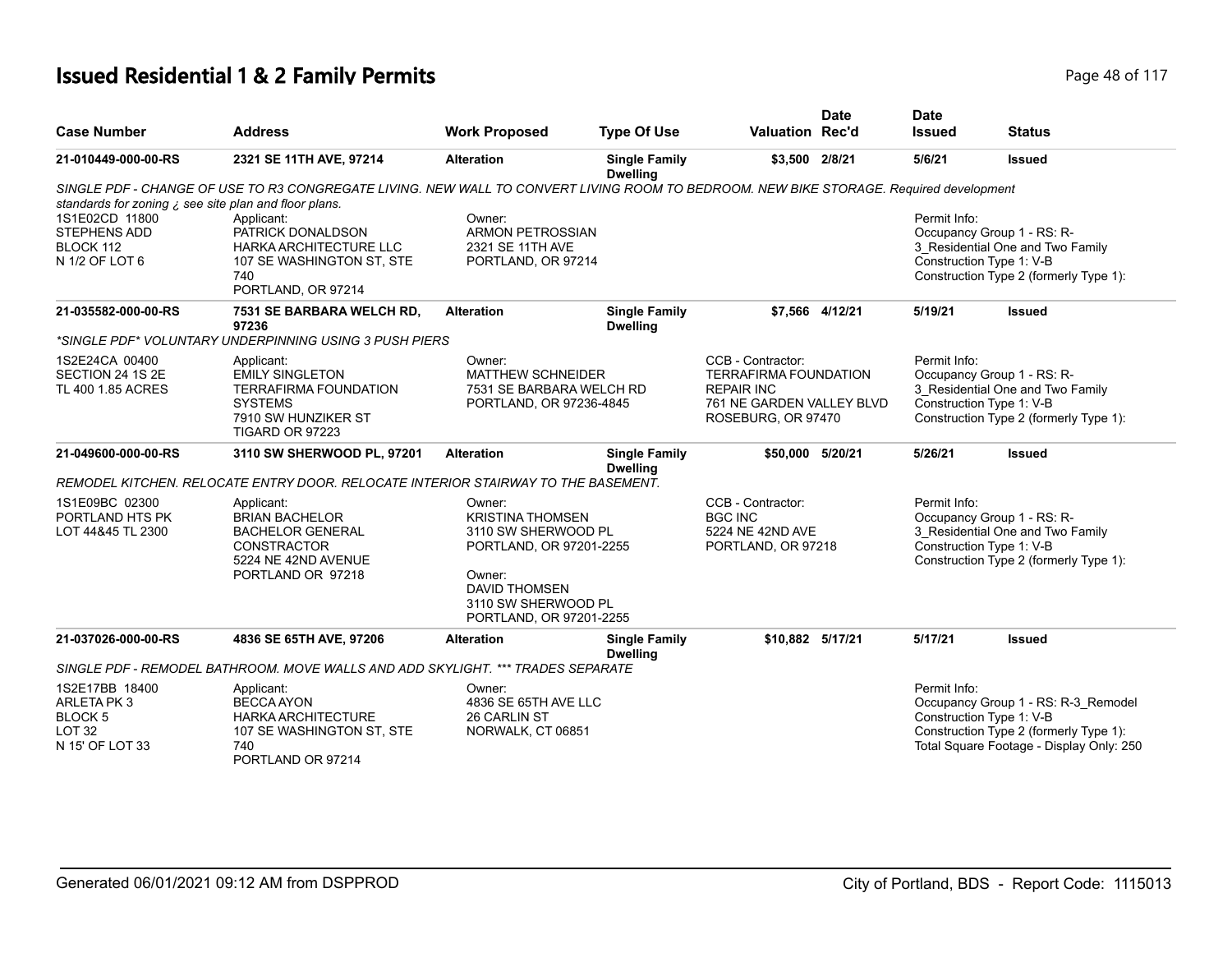# **Issued Residential 1 & 2 Family Permits**

| Page 49 of 117 |  |  |  |  |  |
|----------------|--|--|--|--|--|
|----------------|--|--|--|--|--|

| <b>Case Number</b>                                                                                | <b>Address</b>                                                                                                                                         | <b>Work Proposed</b>                                                                                                                                                  | <b>Type Of Use</b>                      | <b>Valuation Rec'd</b>                                                                                                                                                                                           | <b>Date</b>     | <b>Date</b><br><b>Issued</b>             | <b>Status</b>                                                                                                                                                |
|---------------------------------------------------------------------------------------------------|--------------------------------------------------------------------------------------------------------------------------------------------------------|-----------------------------------------------------------------------------------------------------------------------------------------------------------------------|-----------------------------------------|------------------------------------------------------------------------------------------------------------------------------------------------------------------------------------------------------------------|-----------------|------------------------------------------|--------------------------------------------------------------------------------------------------------------------------------------------------------------|
| 21-000274-000-00-RS                                                                               | 3016 NW LURAY TER - Unit B,<br>97210                                                                                                                   | <b>Alteration</b>                                                                                                                                                     | <b>Single Family</b><br><b>Dwelling</b> | \$24,900 2/17/21                                                                                                                                                                                                 |                 | 5/7/21                                   | <b>Issued</b>                                                                                                                                                |
|                                                                                                   | SINGLE PDF. CREATE DAYLIGHT BASEMENT ADU; NEW EXTERIOR DOOR TRADES INCLUDED                                                                            |                                                                                                                                                                       |                                         |                                                                                                                                                                                                                  |                 |                                          |                                                                                                                                                              |
| 1N1E32BA 03200                                                                                    | Applicant:<br>Shane Patrick<br>Neil Kelly Company<br>804 N ALBERTA ST<br>PORTLAND, OR                                                                  | Owner:<br>ZAHRA SANTNER FAMILY TR<br>3016 NW LURAY TER<br>PORTLAND, OR 97210<br>Owner:<br>JOHN CORCORAN KELLY FAMILY<br>TR<br>3016 NW LURAY TER<br>PORTLAND, OR 97210 |                                         | CCB - Contractor:<br>ZANE GOFF<br>NEIL KELLY CO INC<br>804 N ALBERTA ST<br>PORTLAND, OR 97217-2693<br>CCB - Contractor:<br>PIPELINE PLUMBING & DRAIN<br>CORP<br>333 S STATE ST PMB V108<br>LAKE OSWEGO, OR 97034 |                 | Permit Info:<br>Construction Type 1: V-B | Occupancy Group 1 - RS: R-3_Remodel<br>Construction Type 2 (formerly Type 1):<br>Total Square Footage - Display Only: 610<br>Number of New Dwelling Units: 1 |
| 21-048667-000-00-RS                                                                               | 3839 NE WEBSTER ST, 97211                                                                                                                              | <b>Alteration</b>                                                                                                                                                     | <b>Single Family</b><br><b>Dwelling</b> | \$75,000 5/18/21                                                                                                                                                                                                 |                 | 5/18/21                                  | <b>Issued</b>                                                                                                                                                |
|                                                                                                   | KITCHEN REMODEL, ADD SMALL SITTING NOOK, TO CAPTURE THE SPACE UNDER PATIO INTO KITCHEN SPACE                                                           |                                                                                                                                                                       |                                         |                                                                                                                                                                                                                  |                 |                                          |                                                                                                                                                              |
| 1N1E24AA 19000<br><b>HILTON</b><br>BLOCK <sub>2</sub><br><b>LOT 3&amp;4</b>                       | Applicant:<br><b>ANDREW GOLD</b><br>2528 SE SALMON ST<br>PORTLAND OR 97214                                                                             | Owner:<br>STEPHANIE CLARK BENTLEY &<br>KALE TANNER BENTLEY REV LIV<br>TR.<br>3839 NE WEBSTER ST<br>PORTLAND, OR 97211                                                 |                                         | CCB - Contractor:<br>ANDREW GOLD<br><b>GOLD STAR DESIGN &amp;</b><br><b>CONSTRUCTION LLC</b><br>2528 SE SALMON ST<br>PORTLAND, OR 97214                                                                          |                 | Permit Info:<br>Construction Type 1: V-B | Occupancy Group 1 - RS: R-<br>3_Residential One and Two Family<br>Construction Type 2 (formerly Type 1):                                                     |
| 21-041932-000-00-RS                                                                               | 7430 N FOSS AVE, 97203                                                                                                                                 | <b>Alteration</b>                                                                                                                                                     | <b>Single Family</b><br><b>Dwelling</b> |                                                                                                                                                                                                                  | \$4,000 5/17/21 | 5/18/21                                  | <b>Issued</b>                                                                                                                                                |
|                                                                                                   | SINGLE PDF - ADD EGRESS WINDOW TO NONHABITABLE BASEMENT. BASEMENT TO REMAIN UNFNISHED.                                                                 |                                                                                                                                                                       |                                         | ***NO TRADES***                                                                                                                                                                                                  |                 |                                          |                                                                                                                                                              |
| 1N1E17AB 04500<br><b>MOCK CREST</b><br>BLOCK 94<br><b>LOT 23</b>                                  | Applicant:<br><b>BRISELDA RIOS</b><br><b>BUILDING RENOVATION</b><br><b>CONSTRUCTION SOLUTIONS LLC</b><br>11905 SE HOLGATE BLVD #6<br>PORTLAND OR 97266 | Owner:<br><b>MEAGHAN BRADY</b><br>7340 N FOSS AVE<br>PORTLAND, OR 97203<br>Owner:<br><b>JEFFREY SWIRYN</b><br>7340 N FOSS AVE<br>PORTLAND, OR 97203                   |                                         | CCB - Contractor:<br><b>BUILDING RENOVATION</b><br><b>CONSTRUCTION SOLUTIONS</b><br><b>LLC</b><br>PO BOX 11672<br>PORTLAND, OR 97211-0672                                                                        |                 | Permit Info:<br>Construction Type 1: V-B | Occupancy Group 1 - RS: R-<br>3_Residential One and Two Family<br>Construction Type 2 (formerly Type 1):                                                     |
| 21-042176-000-00-RS                                                                               | 9220 SE HENRY ST, 97266                                                                                                                                | <b>Alteration</b>                                                                                                                                                     | <b>Single Family</b>                    | \$24,800 4/29/21                                                                                                                                                                                                 |                 | 5/12/21                                  | <b>Issued</b>                                                                                                                                                |
|                                                                                                   | RELOCATE KITCHEN AND CREATE A NEW MAIN FLOOR BATHROOM(2ND). CONVERT GARAGE TO HABITABLE SPACE AND CREATE A NEW BATHROOM(3RD).                          |                                                                                                                                                                       | <b>Dwelling</b>                         |                                                                                                                                                                                                                  |                 |                                          |                                                                                                                                                              |
| 1S2E16DC 07000<br><b>WEBBS ADD</b><br><b>BLOCK 5</b><br>E 85' OF LOT 1<br>E 85' OF N 37' OF LOT 2 | Applicant:<br>Wendy Sahyoun<br><b>CHALET HOMES LLC</b><br>8733 SE DIVISION ST, SUITE 201<br>PORTLAND, OR 97266                                         | Owner:<br><b>DIANA SCOTT</b><br>9220 SE HENRY ST<br>PORTLAND, OR 97266-5261                                                                                           |                                         | CCB - Contractor:<br><b>CHALET HOMES LLC</b><br>8733 SE DIVISION ST 201<br>PORTLAND, OR 97266                                                                                                                    |                 | Permit Info:<br>Construction Type 1: V-B | Occupancy Group 1 - RS: R-<br>3_Residential One and Two Family<br>Construction Type 2 (formerly Type 1):                                                     |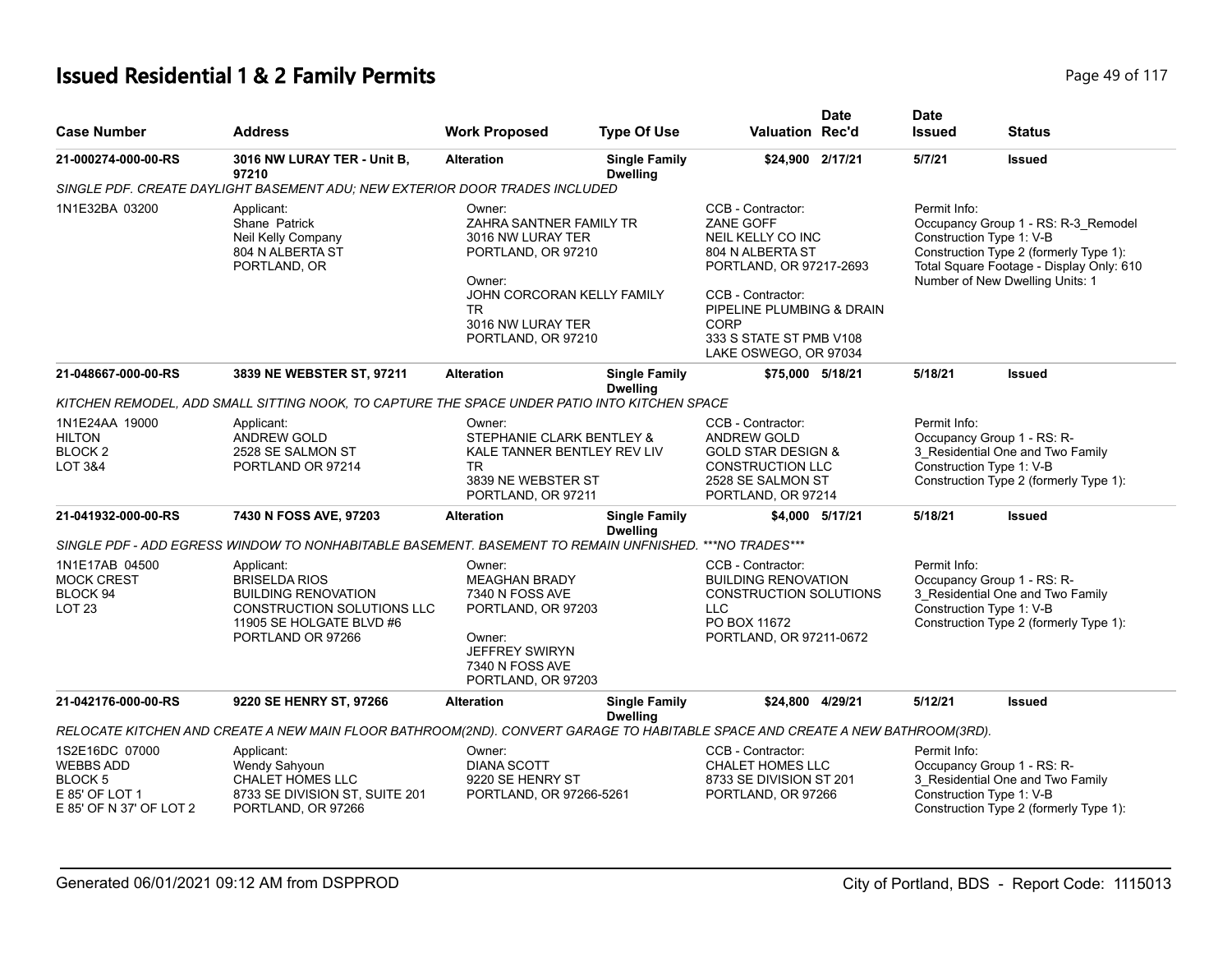# **Issued Residential 1 & 2 Family Permits Page 10 06 117** Page 50 of 117

| <b>Case Number</b>                                                            | <b>Address</b>                                                                                     | <b>Work Proposed</b>                                                                                                                                         | <b>Type Of Use</b>                      | Valuation Rec'd                                                                                           | <b>Date</b> | <b>Date</b><br><b>Issued</b> | <b>Status</b>                                                                                                                        |
|-------------------------------------------------------------------------------|----------------------------------------------------------------------------------------------------|--------------------------------------------------------------------------------------------------------------------------------------------------------------|-----------------------------------------|-----------------------------------------------------------------------------------------------------------|-------------|------------------------------|--------------------------------------------------------------------------------------------------------------------------------------|
| 21-042212-000-00-RS                                                           | 1732 SE 47TH AVE, 97215                                                                            | <b>Alteration</b>                                                                                                                                            | <b>Single Family</b><br><b>Dwelling</b> | \$20.720 4/30/21                                                                                          |             | 5/10/21                      | <b>Issued</b>                                                                                                                        |
| SINGLE PDF VOLUNTARY FOUNDATION REPAIR                                        |                                                                                                    |                                                                                                                                                              |                                         |                                                                                                           |             |                              |                                                                                                                                      |
| 1S2E06CA 19300<br><b>NEWPORT</b><br>BLOCK <sub>2</sub><br>N 35' OF LOT 10     | Applicant:<br><b>KELSEA ROSSOW</b><br><b>RAM JACK WEST</b><br>PO BOX 11701<br>EUGENE, OR 97440     | Owner:<br><b>MARK PRENOVITZ</b><br>1732 SE 47TH AVE<br>PORTLAND, OR 97215-3206<br>Owner:<br><b>AMIE DAVIS</b><br>1732 SE 47TH AVE<br>PORTLAND, OR 97215-3206 |                                         | CCB - Contractor:<br>Abby Drummond<br><b>KEM LLC</b><br>PO BOX 11701<br>EUGENE, OR 97440                  |             | Permit Info:                 | Occupancy Group 1 - RS: R-<br>3 Residential One and Two Family<br>Construction Type 1: V-B<br>Construction Type 2 (formerly Type 1): |
| 21-050906-000-00-RS                                                           | 8204 SE 9TH AVE, 97202                                                                             | <b>Alteration</b>                                                                                                                                            | <b>Single Family</b><br><b>Dwelling</b> | \$4.750 5/26/21                                                                                           |             | 5/30/21                      | <b>Issued</b>                                                                                                                        |
| SERVICE CHANGE. TRADE ONLY.                                                   |                                                                                                    |                                                                                                                                                              |                                         |                                                                                                           |             |                              |                                                                                                                                      |
| 1S1E23CC 06700<br><b>SELLWOOD</b><br>BLOCK 37<br>LOT <sub>13</sub>            | Applicant:<br><b>JEREMY ROSENBLOOM</b><br>360 HOME CARE LLC<br>PO Box 820216<br>Portland, OR 97282 | Owner:<br><b>MARY HANEL</b><br>8204 SE 9TH AVE<br>PORTLAND, OR 97202<br>Owner:<br><b>DEAN HANEL</b><br>8204 SE 9TH AVE<br>PORTLAND, OR 97202                 |                                         | CCB - Contractor:<br><b>JEREMY ROSENBLOOM</b><br>360 HOME CARE LLC<br>PO BOX 820216<br>PORTLAND, OR 97282 |             | Permit Info:                 | Occupancy Group 1 - RS: R-<br>3 Residential One and Two Family<br>Construction Type 1: V-B<br>Construction Type 2 (formerly Type 1): |
| 21-046629-000-00-RS                                                           | 7075 NE HASSALO ST, 97213                                                                          | <b>Alteration</b>                                                                                                                                            | <b>Single Family</b><br><b>Dwelling</b> | \$24,450 5/12/21                                                                                          |             | 5/24/21                      | <b>Issued</b>                                                                                                                        |
| 8.3KW SOLAR PV ROOF MOUNTED SYSTEM                                            |                                                                                                    |                                                                                                                                                              |                                         |                                                                                                           |             |                              |                                                                                                                                      |
| 1N2E32BA 07800<br><b>JONESMORE</b><br>BLOCK <sub>8</sub><br>LOT 15&16 TL 7800 | Applicant:<br>ZANE GOFF<br>NEIL KELLY CO INC<br>804 N ALBERTA ST<br>PORTLAND, OR 97217-2639        | Owner:<br><b>DOUGLAS MOORE</b><br>7075 NE HASSALO ST<br>PORTLAND, OR 97213                                                                                   |                                         | CCB - Contractor:<br>ZANE GOFF<br>NEIL KELLY CO INC<br>804 N ALBERTA ST<br>PORTLAND, OR 97217-2693        |             | Permit Info:                 | Occupancy Group 1 - RS: R-<br>3 Residential One and Two Family<br>Construction Type 1: V-B<br>Construction Type 2 (formerly Type 1): |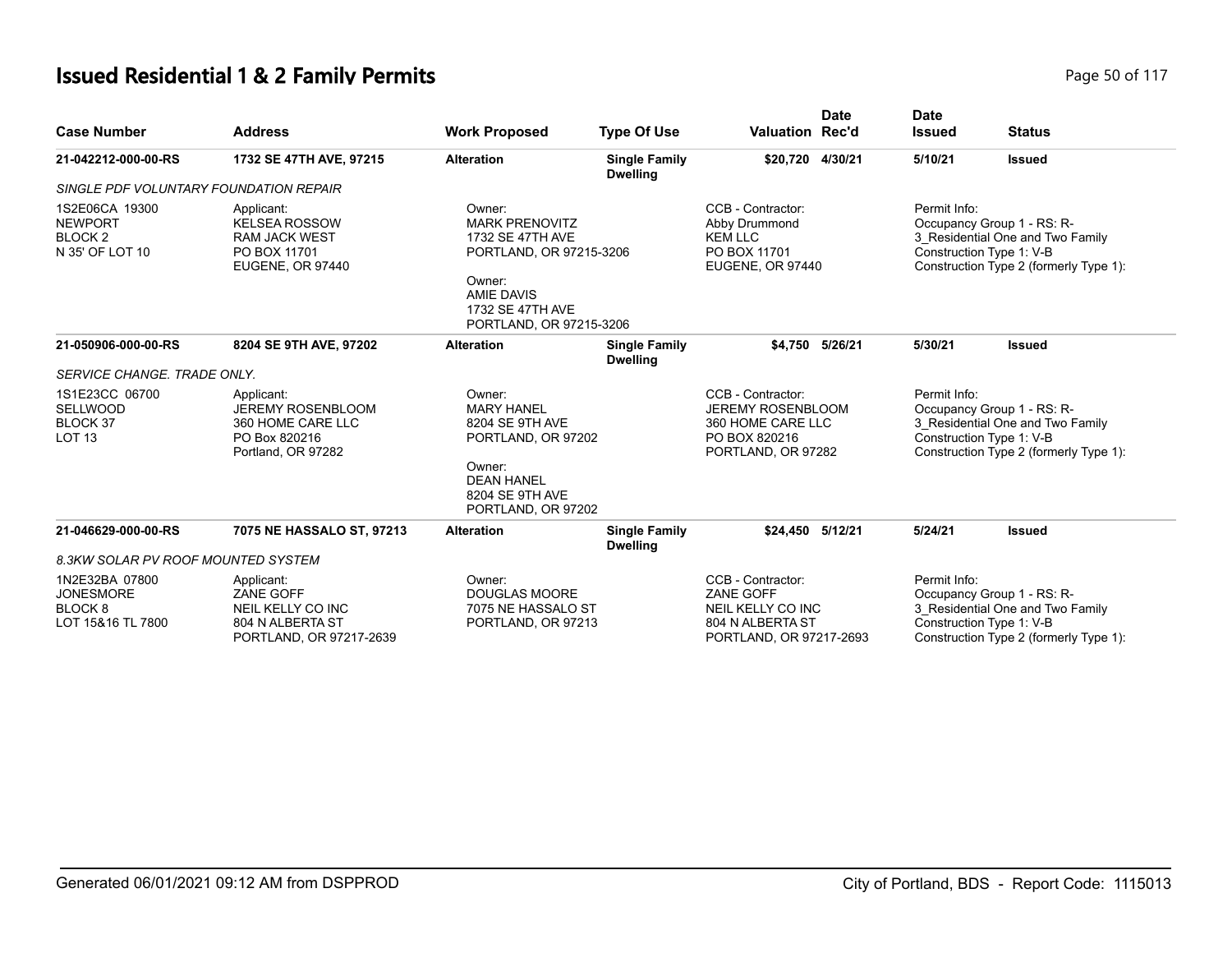# **Issued Residential 1 & 2 Family Permits Page 10 117** Page 51 of 117

|                                                                                |                                                                                                                                                                                                                                                                                                                                                                                                                        |                                                                                        |                                         |                                                                                                                                                                                                                                                                                                                                                                        | <b>Date</b>     | <b>Date</b>                              |                                                                                                          |
|--------------------------------------------------------------------------------|------------------------------------------------------------------------------------------------------------------------------------------------------------------------------------------------------------------------------------------------------------------------------------------------------------------------------------------------------------------------------------------------------------------------|----------------------------------------------------------------------------------------|-----------------------------------------|------------------------------------------------------------------------------------------------------------------------------------------------------------------------------------------------------------------------------------------------------------------------------------------------------------------------------------------------------------------------|-----------------|------------------------------------------|----------------------------------------------------------------------------------------------------------|
| <b>Case Number</b>                                                             | <b>Address</b>                                                                                                                                                                                                                                                                                                                                                                                                         | <b>Work Proposed</b>                                                                   | <b>Type Of Use</b>                      | Valuation Rec'd                                                                                                                                                                                                                                                                                                                                                        |                 | <b>Issued</b>                            | <b>Status</b>                                                                                            |
| 21-049195-000-00-RS                                                            | 3956 NE 10TH AVE, 97212                                                                                                                                                                                                                                                                                                                                                                                                | <b>Alteration</b>                                                                      | <b>Single Family</b><br><b>Dwelling</b> | \$200,000 5/20/21                                                                                                                                                                                                                                                                                                                                                      |                 | 5/30/21                                  | <b>Under Inspection</b>                                                                                  |
|                                                                                | **SINGLE PDF** WHOLE HOUSE REMODEL. NEW PLUMBING, ELECTRICAL, MECHANICHAL AND FINISHES.                                                                                                                                                                                                                                                                                                                                |                                                                                        |                                         |                                                                                                                                                                                                                                                                                                                                                                        |                 |                                          |                                                                                                          |
| 1N1E23CD 06700<br>NORTH IRVINGTON<br>BLOCK <sub>7</sub><br>LOT <sub>3</sub>    | Applicant:<br><b>TRACE LIBERTY</b><br>LIBERTY NW HOMES LLC<br>17847 S HIDDEN LAKE DR<br>OREGON CITY OR 97045                                                                                                                                                                                                                                                                                                           | Owner:<br>LIBERTY NW HOMES LLC<br>17847 S HIDDEN LAKE DR<br>OREGON CITY, OR 97045-8024 |                                         | CCB - Contractor:<br><b>PAUL ENDRES</b><br><b>HEATCO INC</b><br>PO BOX 68542<br>OAK GROVE, OR 97268-0542<br>CCB - Contractor:<br><b>WINNER ELECTRIC</b><br><b>CONSTRUCTION INC</b><br>17087 SE WILEY WAY<br>MILWAUKIE, OR 97267<br>CCB - Contractor:<br><b>MIRCEA BOGDAN</b><br>13512 SE MARKET ST<br>PORTLAND, OR 97233<br>CCB - Contractor:<br><b>ALICIA LIBERTY</b> |                 | Permit Info:<br>Construction Type 1: V-B | Occupancy Group 1 - RS: R-<br>3_Residential One and Two Family<br>Construction Type 2 (formerly Type 1): |
|                                                                                |                                                                                                                                                                                                                                                                                                                                                                                                                        |                                                                                        |                                         | LIBERTY NW HOMES LLC<br>17847 S HIDDEN LAKE DR<br>OREGON CITY, OR 97045                                                                                                                                                                                                                                                                                                |                 |                                          |                                                                                                          |
| 21-044188-000-00-RS                                                            | 7206 SE 86TH AVE, 97266                                                                                                                                                                                                                                                                                                                                                                                                | <b>Alteration</b>                                                                      | <b>Single Family</b><br><b>Dwelling</b> |                                                                                                                                                                                                                                                                                                                                                                        | \$6,750 5/18/21 | 5/18/21                                  | <b>Issued</b>                                                                                            |
|                                                                                | SINGLE PDF - SOLAR 2.38KW ROOFTOP MOUNTED PV SYSTEM: ENGINEERED                                                                                                                                                                                                                                                                                                                                                        |                                                                                        |                                         |                                                                                                                                                                                                                                                                                                                                                                        |                 |                                          |                                                                                                          |
| 1S2E21BC 01100<br><b>GORDON PL</b><br>BLOCK 5<br>LOT <sub>16</sub>             | Applicant:<br><b>BONNIE LESLIE</b><br><b>ION DEVELOPER LLC</b><br>4801 N UNIVERSITY SUITE 900<br>PROVO, UT 84604                                                                                                                                                                                                                                                                                                       | Owner:<br><b>JULIA GARNER</b><br>7206 SE 86TH AVE<br>PORTLAND, OR 97266                |                                         | CCB - Contractor:<br><b>ION DEVELOPER LLC</b><br>3214 NORTH UNIVERSITY AVE<br>#503<br>PROVO, UT 84604                                                                                                                                                                                                                                                                  |                 | Permit Info:<br>Construction Type 1: V-B | Occupancy Group 1 - RS: R-<br>3 Residential One and Two Family<br>Construction Type 2 (formerly Type 1): |
| 21-044192-000-00-RS                                                            | 1709 SE 46TH AVE, 97215                                                                                                                                                                                                                                                                                                                                                                                                | <b>Alteration</b>                                                                      | <b>Single Family</b><br><b>Dwelling</b> | \$40,000 5/5/21                                                                                                                                                                                                                                                                                                                                                        |                 | 5/5/21                                   | <b>Under Inspection</b>                                                                                  |
| 1S2E06CB 01400<br>HAWTHORNE AVE ADD<br>BLOCK 10<br>LOT 9<br>N 8 1/3' OF LOT 10 | *SINGLE PDF* complete abatement and removing asbestos flooring. Framing in a new window (engineers drawing attached) on west wall. New cabinets, new counter top, new<br>appliances, new wood floors, new lights, new built in seating. Plumbing, Electrical and Mechanical work included see application.<br>Applicant:<br><b>HOLLY HUNTER</b><br><b>ENVIRONS LLC</b><br>3240 SW SHERWOOD PLACE<br>PORTLAND, OR 97201 | Owner:<br><b>ROBYN STEELY</b><br>1709 SE 46TH AVE<br>PORTLAND, OR 97215                |                                         | CCB - Contractor:<br><b>HOLLY HUNTLEY</b><br><b>ENVIRONS LLC</b><br>3240 SW SHERWOOD PLACE<br>PORTLAND, OR 97201                                                                                                                                                                                                                                                       |                 | Permit Info:<br>Construction Type 1: V-B | Occupancy Group 1 - RS: R-<br>3_Residential One and Two Family<br>Construction Type 2 (formerly Type 1): |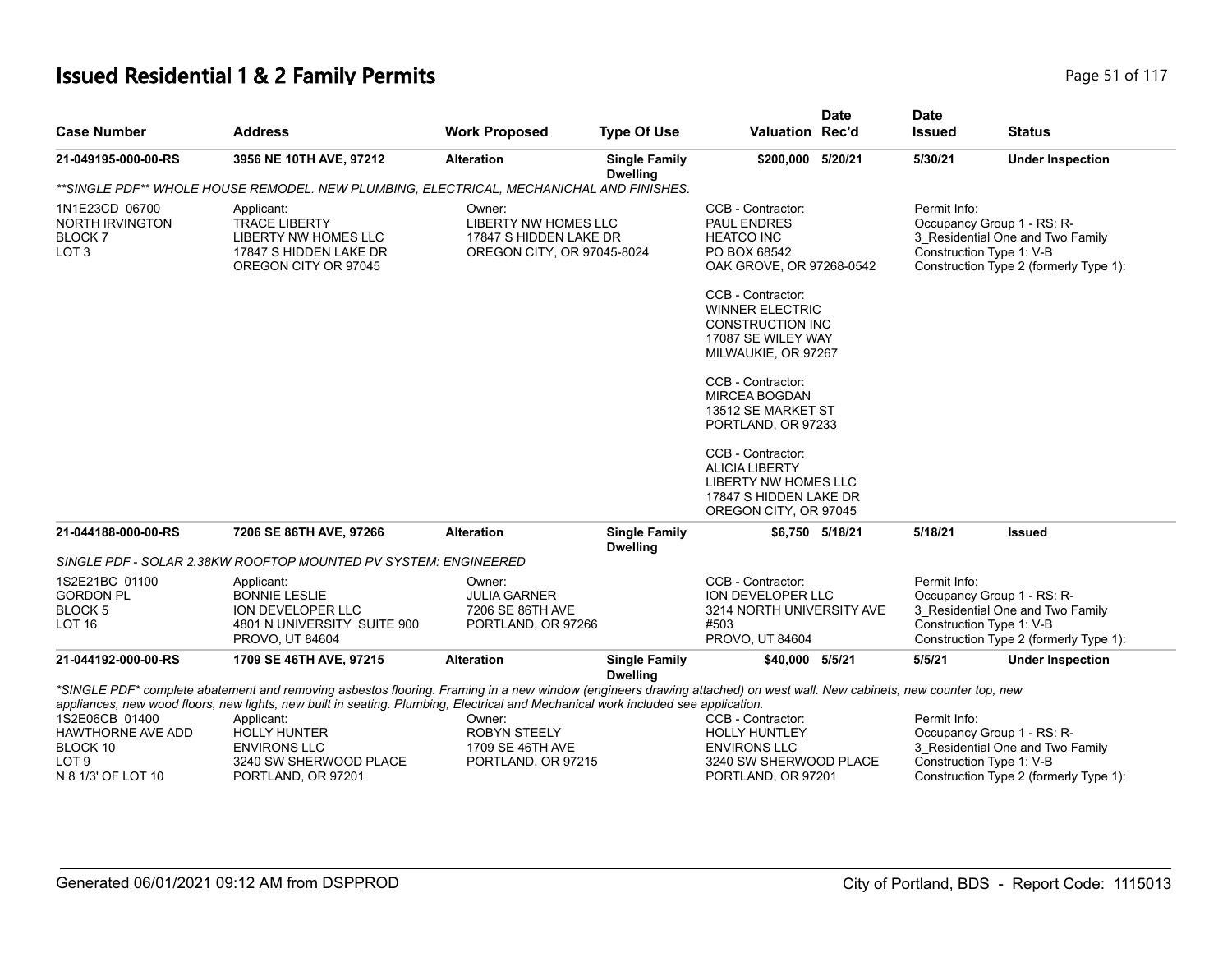# **Issued Residential 1 & 2 Family Permits Page 117 Page 12 of 117**

| <b>Case Number</b>                                                       | <b>Address</b>                                                                                                                          | <b>Work Proposed</b>                                                                                                                            | <b>Type Of Use</b>                      | <b>Valuation Rec'd</b>                                                                                     | <b>Date</b>  | <b>Date</b><br><b>Issued</b>             | <b>Status</b>                                                                                                             |
|--------------------------------------------------------------------------|-----------------------------------------------------------------------------------------------------------------------------------------|-------------------------------------------------------------------------------------------------------------------------------------------------|-----------------------------------------|------------------------------------------------------------------------------------------------------------|--------------|------------------------------------------|---------------------------------------------------------------------------------------------------------------------------|
| 21-035561-000-00-RS                                                      | 6127 SE EQUESTRIAN DR,<br>97236                                                                                                         | <b>Alteration</b>                                                                                                                               | <b>Single Family</b><br><b>Dwelling</b> | \$1                                                                                                        | 4/13/21      | 5/7/21                                   | Final                                                                                                                     |
|                                                                          | SINGLE PDF - CHANGE OF USE TO BEDROOM FROM BONUS ROOM                                                                                   |                                                                                                                                                 |                                         |                                                                                                            |              |                                          |                                                                                                                           |
| 1S3E18CD 00104<br><b>MCKINLEY ESTATES NO 2</b><br>LOT <sub>65</sub>      | Applicant:<br><b>LARISA MIRONOV</b><br>6127 SE EQUESTRIAN DR<br>PORTLAND, OR 97236                                                      | Owner:<br><b>LARISA MIRONOV</b><br>6127 SE EQUESTRIAN DR<br>PORTLAND, OR 97236-4797                                                             |                                         |                                                                                                            |              | Permit Info:<br>Construction Type 1: V-B | Occupancy Group 1 - RS: R-3_Remodel<br>Construction Type 2 (formerly Type 1):                                             |
|                                                                          |                                                                                                                                         | Owner:<br>PETER MIRONOV<br>6127 SE EQUESTRIAN DR<br>PORTLAND, OR 97236-4797                                                                     |                                         |                                                                                                            |              |                                          |                                                                                                                           |
| 21-035992-000-00-RS                                                      | 4946 NE 35TH PL, 97211                                                                                                                  | <b>Alteration</b>                                                                                                                               | <b>Single Family</b><br><b>Dwelling</b> |                                                                                                            | \$500 5/7/21 | 5/7/21                                   | <b>Under Inspection</b>                                                                                                   |
|                                                                          | SINGLE PDF - SOLAR 3.84KW SOLAR ROOF TOP PV SYSTEM: PRESCRIPTIVE                                                                        |                                                                                                                                                 |                                         |                                                                                                            |              |                                          |                                                                                                                           |
| 1N1E24AC 02000<br><b>WILLAMETTE ADD</b><br>BLOCK 19<br>LOT 11&12 TL 2000 | Applicant:<br><b>MOLLY BECKEL</b><br>ELEMENTAL ENERGY LLC<br>1339 SE 8TH AVE SUITE B<br>PORTLAND OR 97214                               | Owner:<br><b>JACOB CARLSON</b><br>4946 NE 35TH PL<br>PORTLAND, OR 97211<br>Owner:                                                               |                                         | CCB - Contractor:<br>ELEMENTAL ENERGY LLC<br>1339 SE 8TH AVE #B<br>PORTLAND, OR 97214                      |              | Permit Info:<br>Construction Type 1: V-B | Occupancy Group 1 - RS: R-<br>3 Residential One and Two Family<br>Construction Type 2 (formerly Type 1):                  |
|                                                                          |                                                                                                                                         | <b>COURTNEY DOWELL</b><br>4946 NE 35TH PL<br>PORTLAND, OR 97211                                                                                 |                                         |                                                                                                            |              |                                          |                                                                                                                           |
| 21-035568-000-00-RS                                                      | 3208 NE 29TH AVE, 97212                                                                                                                 | <b>Alteration</b>                                                                                                                               | <b>Single Family</b><br><b>Dwelling</b> | \$20,000 4/12/21                                                                                           |              | 5/11/21                                  | <b>Issued</b>                                                                                                             |
| SEPARATELY***                                                            | SINGLE PDF CREATE HABITABLE SPACE IN BASEMENT; LIVING AREA; LAUNDRY AND BATHROOM ***ELECTRICAL, MECHANICAL, AND PLUMBING TO BE OBTAINED |                                                                                                                                                 |                                         |                                                                                                            |              |                                          |                                                                                                                           |
| 1N1E25BA 10600<br><b>DUNSMEADE</b><br><b>BLOCK1</b><br><b>LOT 17</b>     | Applicant:<br><b>DAVE SPITZER</b><br><b>DMS ARCHITECTS</b><br>2325 NE 19TH AVE<br>PORTLAND OR 97212                                     | Owner:<br><b>CIBI ARUMGAM</b><br>3208 NE 29TH AVE<br>PORTLAND, OR 97212<br>Owner:<br>THERESA ARUMUGAM<br>3208 NE 29TH AVE<br>PORTLAND, OR 97212 |                                         | CCB - Contractor:<br><b>SENN CARPENTRY LLC</b><br>3305 NE LIBERTY ST<br>PORTLAND, OR 97211                 |              | Permit Info:<br>Construction Type 1: V-B | Occupancy Group 1 - RS: R-3_Remodel<br>Construction Type 2 (formerly Type 1):<br>Total Square Footage - Display Only: 640 |
| 20-176079-REV-02-RS                                                      | <b>12433 SE HOLGATE BLVD,</b>                                                                                                           | <b>Alteration</b>                                                                                                                               | <b>Single Family</b>                    |                                                                                                            | \$0 5/20/21  | 5/20/21                                  | <b>Issued</b>                                                                                                             |
|                                                                          | 97236<br>SINGLE PDF - REVISION TO CHANGE LAYOUT OF BASEMENT AND UPSTAIRS BATHROOM                                                       |                                                                                                                                                 | <b>Dwelling</b>                         |                                                                                                            |              |                                          |                                                                                                                           |
| 1S2E11CC 08401<br><b>CABOS CORNER</b><br>LOT <sub>1</sub>                | Applicant:<br><b>SASHA BECKWITH</b><br>SAB DESIGN & DRAFTING LLC<br>7115 SW Garden Home Rd # 28<br>Portland OR 97223                    | Owner:<br><b>CKIB INVESTMENTS LLC</b><br><b>2206 NE 9TH AVE</b><br>PORTLAND, OR 97212                                                           |                                         | CCB - Contractor:<br><b>BACHARACH CONSTRUCTION</b><br><b>LLC</b><br>PO BOX 1413<br><b>BORING, OR 97009</b> |              | Permit Info:<br>Construction Type 1: V-B | Occupancy Group 1 - RS: R-3_Remodel<br>Construction Type 2 (formerly Type 1):<br>Total Square Footage - Display Only: 663 |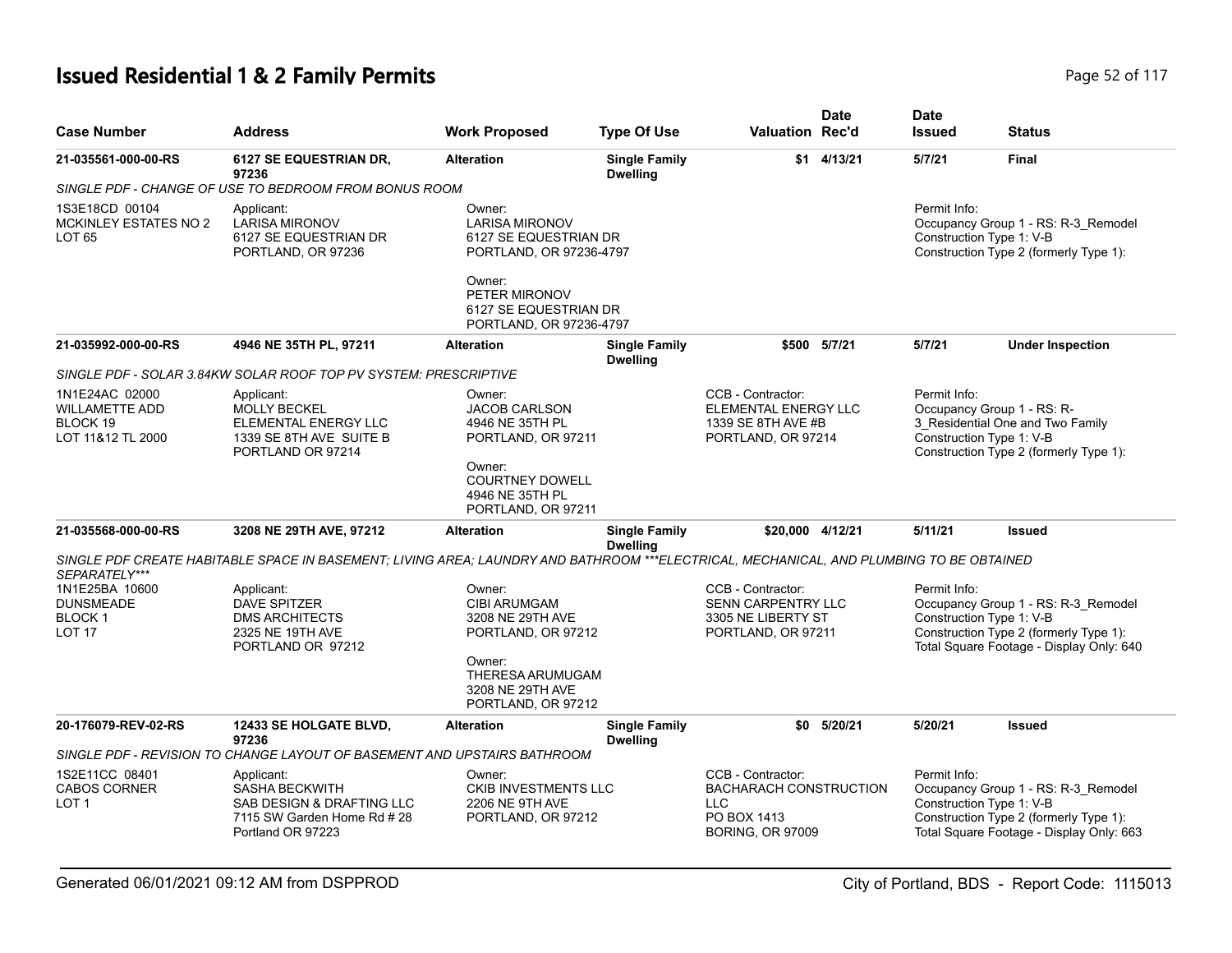# **Issued Residential 1 & 2 Family Permits Page 117 Page 117 Page 117 Page 117**

| <b>Case Number</b>                                                                               | <b>Address</b>                                                                                                                          | <b>Work Proposed</b>                                                                                                                                                | <b>Type Of Use</b>                      | Valuation Rec'd                                                                                                           | <b>Date</b> | <b>Date</b><br><b>Issued</b>             | <b>Status</b>                                                                                                             |
|--------------------------------------------------------------------------------------------------|-----------------------------------------------------------------------------------------------------------------------------------------|---------------------------------------------------------------------------------------------------------------------------------------------------------------------|-----------------------------------------|---------------------------------------------------------------------------------------------------------------------------|-------------|------------------------------------------|---------------------------------------------------------------------------------------------------------------------------|
| 21-023456-000-00-RS                                                                              | 6350 N VANCOUVER AVE, 97217                                                                                                             | <b>Alteration</b>                                                                                                                                                   | <b>Single Family</b><br><b>Dwelling</b> | \$29,000 3/11/21                                                                                                          |             | 5/5/21                                   | <b>Issued</b>                                                                                                             |
| PT MT SEPARATE                                                                                   | SINGLE PDF CREATE HABITABLE SPACE IN BASEMENT; BEDROOM; LIVING ROOM; BATHROOM; COMMON SPACE EGRESS WINDOW WELL (3 OR LESS TOILETS) *ET, |                                                                                                                                                                     |                                         |                                                                                                                           |             |                                          |                                                                                                                           |
| 1N1E15DB 09600<br><b>PIEDMONT</b><br>BLOCK 47<br>W 1/2 OF LOT 3                                  | Applicant:<br>DANIEL MAKSIMOV<br><b>BUILDOR LLC</b><br>17600 PACIFIC HWY 341<br>MARYLHURST, OR 97036                                    | Owner:<br>SIDNEY MCLAREN<br>6350 N VANCOUVER AVE<br>PORTLAND, OR 97217<br>Owner:<br><b>KYLE TRAVERS</b><br>6350 N VANCOUVER AVE<br>PORTLAND, OR 97217               |                                         | CCB - Contractor:<br>DANIEL MAKSIMOV<br><b>BUILDOR LLC</b><br>17600 PACIFIC HWY 341<br>MARYLHURST, OR 97036               |             | Permit Info:<br>Construction Type 1: V-B | Occupancy Group 1 - RS: R-<br>3 Residential One and Two Family<br>Construction Type 2 (formerly Type 1):                  |
| 21-039582-000-00-RS                                                                              | 4100 NE WISTARIA DR, 97212                                                                                                              | <b>Alteration</b>                                                                                                                                                   | <b>Single Family</b><br><b>Dwelling</b> | \$46,800 4/22/21                                                                                                          |             | 5/20/21                                  | <b>Issued</b>                                                                                                             |
|                                                                                                  | "SINGLE PDF" VOLUNTARY UNDERPINNING USING 9 PUSH PIERS, 11 HELICAL PIERS AND 2 GEO LOCK WALL PLATES                                     |                                                                                                                                                                     |                                         |                                                                                                                           |             |                                          |                                                                                                                           |
| 1N1E25AD 02400<br><b>BEAUMONT</b><br>BLOCK <sub>23</sub><br>WLY 18' OF LOT 3<br>ELY 28' OF LOT 4 | Applicant:<br><b>EMILY SINGLETON</b><br><b>TERRAFIRMA FOUNDATION</b><br><b>SYSTEMS</b><br>7910 SW HUNZIKER ST<br>TIGARD OR 97223        | Owner:<br><b>CARLA FARRELL</b><br>4100 NE WISTARIA DR<br>PORTLAND, OR 97212                                                                                         |                                         | CCB - Contractor:<br><b>TERRAFIRMA FOUNDATION</b><br><b>REPAIR INC</b><br>761 NE GARDEN VALLEY BLVD<br>ROSEBURG, OR 97470 |             | Permit Info:<br>Construction Type 1: V-B | Occupancy Group 1 - RS: R-<br>3 Residential One and Two Family<br>Construction Type 2 (formerly Type 1):                  |
| 21-042802-000-00-RS                                                                              | 11313 SW 33RD AVE, 97219                                                                                                                | <b>Alteration</b>                                                                                                                                                   | <b>Single Family</b><br><b>Dwelling</b> | \$12,000 5/3/21                                                                                                           |             | 5/3/21                                   | <b>Issued</b>                                                                                                             |
|                                                                                                  | REMOVE EXISTING WINDOS AND DOORS, WIDEN OPENING AND INSTALL LARGE 4 PANEL DOOR. CREATE 2 NEW OPENINGS FOR 2 NEW WINDOWS                 |                                                                                                                                                                     |                                         |                                                                                                                           |             |                                          |                                                                                                                           |
| 1S1E32AC 01200<br><b>FOREST BROOKS</b><br>LOT <sub>5</sub>                                       | Applicant:<br><b>CHERISH BERRY</b><br>RENEWAL BY ANDERSEN OF<br><b>PORTLAND</b><br>18151 SW BOONES FERRY RD.<br>PORTLAND, ORE 97224     | Owner:<br><b>JON DRAKE</b><br>11313 SW 33RD AVE<br>PORTLAND, OR 97219                                                                                               |                                         | CCB - Contractor:<br><b>GLV ENTERPRISES INC</b><br>18151 SW BOONES FERRY RD<br>PORTLAND, OR 97224                         |             | Permit Info:<br>Construction Type 1: V-B | Occupancy Group 1 - RS: R-<br>3 Residential One and Two Family<br>Construction Type 2 (formerly Type 1):                  |
| 21-039626-000-00-RS                                                                              | 4155 SE WOODWARD ST, 97202                                                                                                              | <b>Alteration</b>                                                                                                                                                   | <b>Single Family</b><br><b>Dwelling</b> | \$25,000 4/23/21                                                                                                          |             | 5/12/21                                  | <b>Issued</b>                                                                                                             |
| <i><b>OBTAINED SEPARATELY</b></i>                                                                | SINGLE PDF - INTERIOR ALTERATION FOR KITCHEN REMODEL AND MUDROOM; REPLACE ATTIC ACCESS LADDER WITH NEW SHIPS LADDER**TRADES TO BE       |                                                                                                                                                                     |                                         |                                                                                                                           |             |                                          |                                                                                                                           |
| 1S2E07BB 21000<br>RICHMOND ADD<br>BLOCK 10<br>LOT <sub>12</sub><br>W 13' OF LOT 14               | Applicant:<br><b>ERIK MATTHEWS</b><br><b>EM ARCHITECTURE</b><br>1001 SE SANDY BLVD<br>PORTLAND, OR 97214                                | Owner:<br><b>ROBERT MUMFORD</b><br>4155 SE WOODWARD ST<br>PORTLAND, OR 97202-1670<br>Owner:<br>ANDREA L C MUMFORD<br>4155 SE WOODWARD ST<br>PORTLAND, OR 97202-1670 |                                         | CCB - Contractor:<br>STEVE DACHSEL<br>DACHSEL CONSTRUCTION LLC<br>14526 SE TENINO ST<br>PORTLAND, OR 97236-5301           |             | Permit Info:<br>Construction Type 1: V-B | Occupancy Group 1 - RS: R-3_Remodel<br>Construction Type 2 (formerly Type 1):<br>Total Square Footage - Display Only: 364 |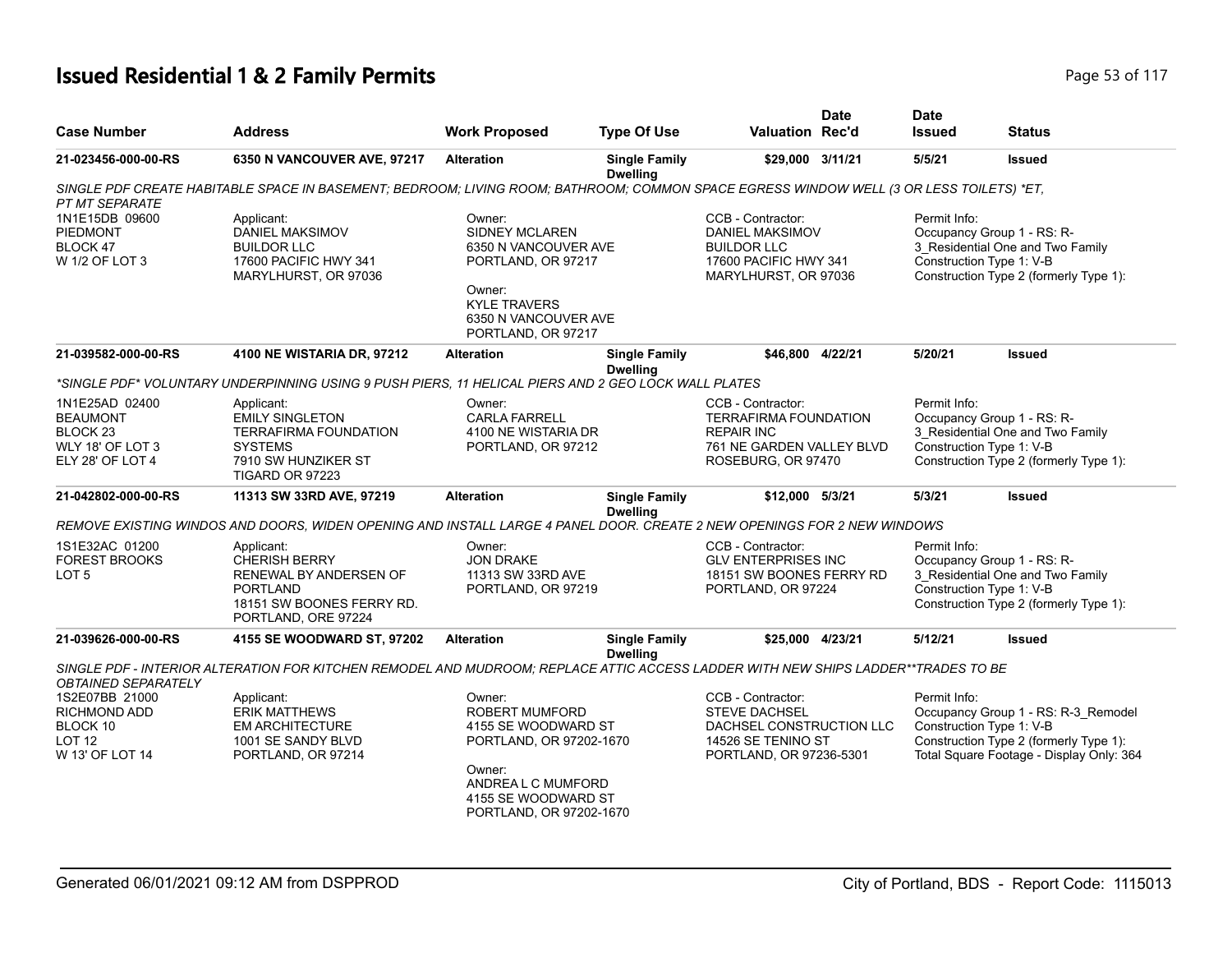# **Issued Residential 1 & 2 Family Permits Page 117 Page 14 of 117**

| <b>Case Number</b>                                                                 | <b>Address</b>                                                                                                                     | <b>Work Proposed</b>                                                                    | <b>Type Of Use</b>     | <b>Valuation Rec'd</b>                                                                                                                                                                                                                                                                                                             | <b>Date</b> | <b>Date</b><br>Issued                    | <b>Status</b>                                                                                            |
|------------------------------------------------------------------------------------|------------------------------------------------------------------------------------------------------------------------------------|-----------------------------------------------------------------------------------------|------------------------|------------------------------------------------------------------------------------------------------------------------------------------------------------------------------------------------------------------------------------------------------------------------------------------------------------------------------------|-------------|------------------------------------------|----------------------------------------------------------------------------------------------------------|
| 21-045394-000-00-RS                                                                | 4809 N KERBY AVE, 97217                                                                                                            | <b>Alteration</b>                                                                       | Townhouse (2<br>Units) | \$125,000 5/8/21                                                                                                                                                                                                                                                                                                                   |             | 5/8/21                                   | <b>Under Inspection</b>                                                                                  |
|                                                                                    | CONVERT DUPLEX INTO (2) UNIT TOWNHOUSE. INSTALL FIREWALL, REMOVE CHIMNEY, REVISE FLOOR PLAN. NEW EGRESS WINDOW WELLS.              |                                                                                         |                        |                                                                                                                                                                                                                                                                                                                                    |             |                                          |                                                                                                          |
| 1N1E22BD 03900                                                                     | Applicant:<br><b>KERRY BINKERD</b><br><b>OREGON HOMEWORKS</b><br>10200 SW EASTRIDGE ST, SUITE<br>200<br>PORTLAND, OR 97225         | Owner:<br>OREGON HOMEWORKS LLC<br>10200 SW EASTRIDGE ST #200<br>PORTLAND, OR 97225-5032 |                        | CCB - Contractor:<br><b>Todd Turpin</b><br>WHITE LIGHTNING ELECTRIC<br>INC.<br>7524 SE 52ND AVE<br>PORTLAND, OR 97206<br>CCB - Contractor:<br>OREGON HOMEWORKS LLC<br>10200 SW EASTRIDGE STREET<br><b>STE 200</b><br>PORTLAND, OR 97225<br>CCB - Contractor:<br><b>LAKESIDEHVAC INC</b><br>7021 MCEWAN RD<br>LAKE OSWEGO, OR 97035 |             | Permit Info:<br>Construction Type 1: V-B | Occupancy Group 1 - RS: R-<br>3_Residential One and Two Family<br>Construction Type 2 (formerly Type 1): |
| 21-045431-000-00-RS                                                                | 4815 N KERBY AVE, 97217                                                                                                            | <b>Alteration</b>                                                                       | Townhouse (2           | \$125,000 5/9/21                                                                                                                                                                                                                                                                                                                   |             | 5/9/21                                   | <b>Under Inspection</b>                                                                                  |
|                                                                                    | CONVERT EXISTING DUPLEX INTO (2) UNIT TOWNHOUSE. INSTALL FIREWALL, REMOVE CHIMNEY, AND REVISE FLOOR PLAN. NEW EGRESS WINDOW WELLS. |                                                                                         | Units)                 |                                                                                                                                                                                                                                                                                                                                    |             |                                          |                                                                                                          |
| 1N1E22BD 03900<br><b>CLIFFORD ADD</b><br>BLOCK <sub>13</sub><br><b>LOT 7&amp;8</b> | Applicant:<br><b>KERRY BINKERD</b><br><b>OREGON HOMEWORKS</b><br>10200 SW EASTRIDGE ST, SUITE<br>200<br>PORTLAND, OR 97225         | Owner:<br>OREGON HOMEWORKS LLC<br>10200 SW EASTRIDGE ST #200<br>PORTLAND, OR 97225-5032 |                        | CCB - Contractor:<br><b>Todd Turpin</b><br>WHITE LIGHTNING ELECTRIC<br><b>INC</b><br>7524 SE 52ND AVE<br>PORTLAND, OR 97206<br>CCB - Contractor:<br>OREGON HOMEWORKS LLC                                                                                                                                                           |             | Permit Info:<br>Construction Type 1: V-B | Occupancy Group 1 - RS: R-<br>3_Residential One and Two Family<br>Construction Type 2 (formerly Type 1): |
|                                                                                    |                                                                                                                                    |                                                                                         |                        | 10200 SW EASTRIDGE STREET<br><b>STE 200</b><br>PORTLAND, OR 97225<br>CCB - Contractor:<br><b>LAKESIDEHVAC INC</b><br>7021 MCEWAN RD<br>LAKE OSWEGO, OR 97035                                                                                                                                                                       |             |                                          |                                                                                                          |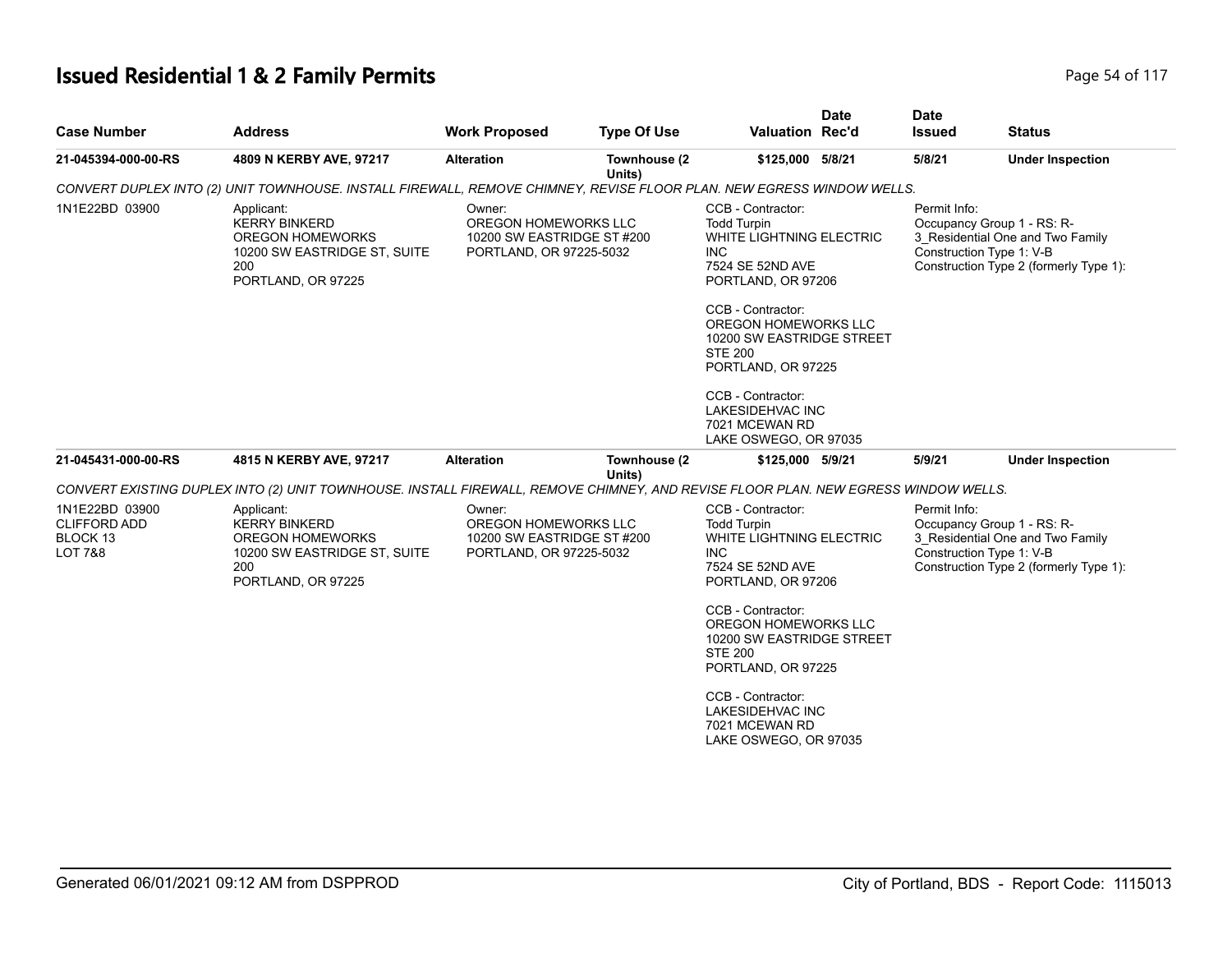#### **Issued Residential 1 & 2 Family Permits Page 117 Page 55 of 117**

| <b>Case Number</b>                           | <b>Address</b>                                                                                                           | <b>Work Proposed</b>                                                                                                                           | <b>Type Of Use</b>             | <b>Valuation Rec'd</b>                                                                                                                                                                       | <b>Date</b> | <b>Date</b><br><b>Issued</b> | <b>Status</b>                                                                                                                        |
|----------------------------------------------|--------------------------------------------------------------------------------------------------------------------------|------------------------------------------------------------------------------------------------------------------------------------------------|--------------------------------|----------------------------------------------------------------------------------------------------------------------------------------------------------------------------------------------|-------------|------------------------------|--------------------------------------------------------------------------------------------------------------------------------------|
| 21-038381-000-00-RS                          | 60 NE 134TH PL                                                                                                           | <b>Alteration</b>                                                                                                                              | Townhouse (3<br>or more units) |                                                                                                                                                                                              | \$1 4/19/21 | 5/12/21                      | <b>Issued</b>                                                                                                                        |
|                                              | SINGLE PDF: REVIEW OF TRUSSES SUBMITTED UNDER 20 119763 RS (BUILDING 5 - LOT 19 - BLACKBERRY)                            |                                                                                                                                                |                                |                                                                                                                                                                                              |             |                              |                                                                                                                                      |
| 1N2E35DB 07620                               | Applicant:<br><b>TERRY LAMASTERS</b><br><b>LGI HOMES</b><br>1450 LAKE ROBBINS DR., STE<br>430<br>THE WOODLANDS, TX 77380 | Owner:<br>LGI HOMES - OREGON LLC<br>1450 LAKE ROBBINS DR #430<br>THE WOODLANDS, TX 77380                                                       |                                | CCB - Contractor:<br>LEFTCO INCORPORATED<br>PO BOX 5945<br><b>SALEM, OR 97304</b><br>CCB - Contractor:<br>LGI HOMES OREGON LLC<br>1450 LAKE ROBBINS DR STE<br>430<br>THE WOODLANDS, TX 77380 |             | Permit Info:                 | Occupancy Group 1 - RS: R-<br>3 Residential One and Two Family<br>Construction Type 1: V-B<br>Construction Type 2 (formerly Type 1): |
| 21-038387-000-00-RS                          | 56 NE 134TH PL                                                                                                           | <b>Alteration</b>                                                                                                                              | Townhouse (3<br>or more units) |                                                                                                                                                                                              | \$1 4/19/21 | 5/12/21                      | <b>Issued</b>                                                                                                                        |
|                                              | SINGLE PDF REVIEW TRUSSES SUBMITTED UNDER 20 119760 RS BUILDING 5 - LOT 18                                               |                                                                                                                                                |                                |                                                                                                                                                                                              |             |                              |                                                                                                                                      |
| 1N2E35DB 07619                               | Applicant:<br><b>TERRY LAMASTERS</b><br><b>LGI HOMES</b><br>1450 LAKE ROBBINS DR., STE<br>430<br>THE WOODLANDS, TX 77380 | Owner:<br><b>SABLE ASKEW</b><br>56 NE 134TH PL<br>PORTLAND, OR 97230<br>Owner:<br><b>ANTONIO ASKEW</b><br>56 NE 134TH PL<br>PORTLAND, OR 97230 |                                | CCB - Contractor:<br>LEFTCO INCORPORATED<br>PO BOX 5945<br><b>SALEM, OR 97304</b><br>CCB - Contractor:<br>LGI HOMES OREGON LLC<br>1450 LAKE ROBBINS DR STE<br>430<br>THE WOODLANDS, TX 77380 |             | Permit Info:                 | Occupancy Group 1 - RS: R-<br>3 Residential One and Two Family<br>Construction Type 1: V-B<br>Construction Type 2 (formerly Type 1): |
| Total # of RS Alteration permits issued: 161 |                                                                                                                          |                                                                                                                                                |                                |                                                                                                                                                                                              |             |                              | Total valuation of RS Alteration permits issued: \$4,295,929                                                                         |

#### **21-018416-000-00-RS 3126 NE 10TH AVE - UNIT A, 97212 Demolition Garage/Carport \$3,500 3/3/21 5/3/21 Final** *SINGLE PDF - SB871: DECONSTRUCT DETACHED GARAGE. SLAB TO REMAIN. REMOVE ALL DEBRIS.* Permit Info: Occupancy Group 1 - RS: U\_Private Garage\Utility Misc. Construction Type 1: V-B Construction Type 2 (formerly Type 1): CCB - Contractor: CASEY PETRINA PETRINA CONSTRUCTION INC 4505 NE TILLAMOOK ST PORTLAND, OR 97213-1319 Owner: CHRISTINE CHEN 3126 NE 10TH AVE PORTLAND, OR 97212 Owner: CHRISTOPHER STEINKEN 3126 NE 10TH AVE PORTLAND, OR 97212 Applicant: JOE PETRINA PETRINA CONSTRUCTION 4505 NE TILLAMOOK PORTLAND, OR 97213 1N1E26BA 08400 IRVINGTON BLOCK 97 LOT 13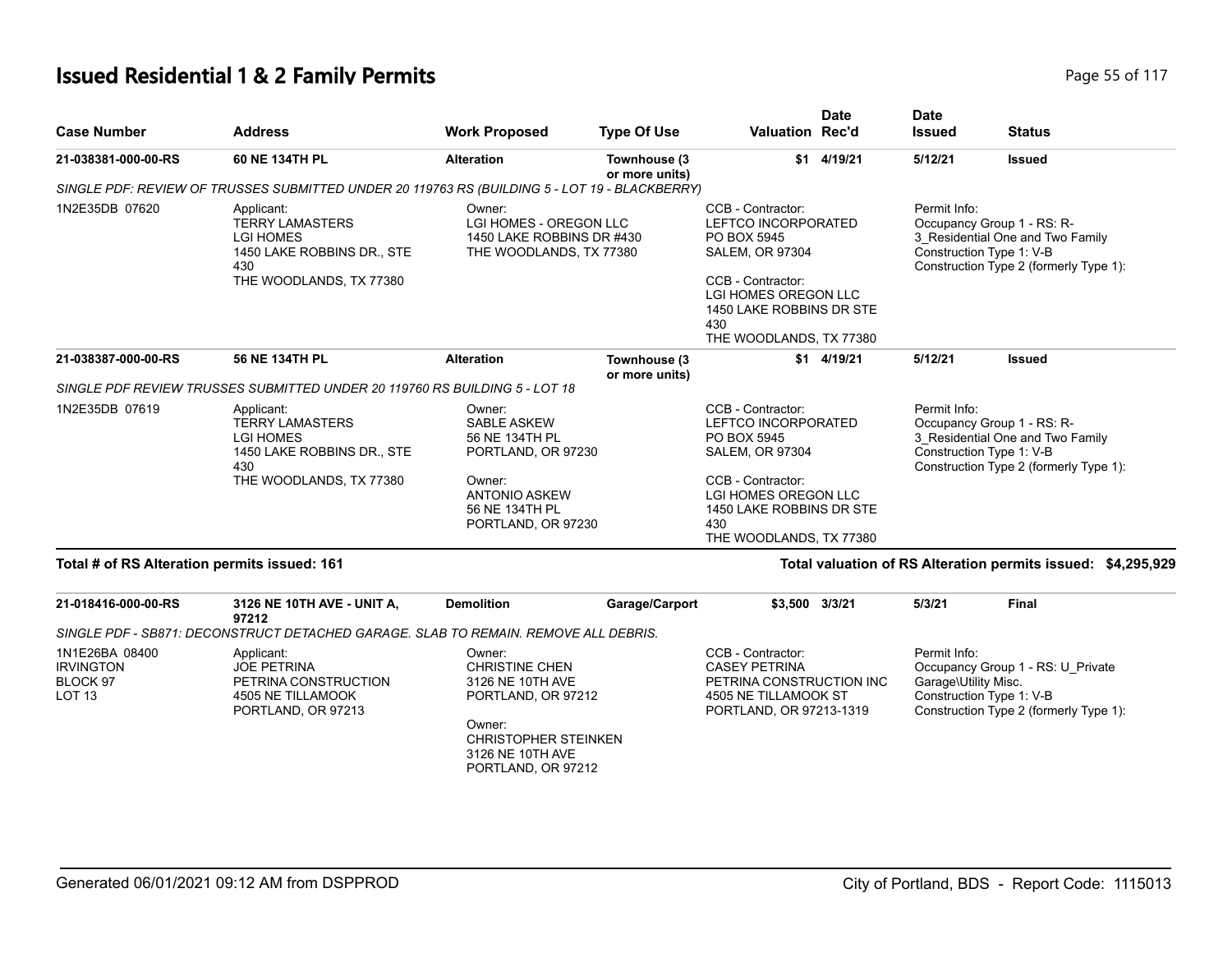# **Issued Residential 1 & 2 Family Permits Page 10 Second 2 and 2 Residential 1 & 2 Family Permits Page 16 of 117**

| <b>Case Number</b>                                                      | <b>Address</b>                                                                                                                 | <b>Work Proposed</b>                                                                                                                                                         | <b>Type Of Use</b> | <b>Valuation Rec'd</b>                                                                                                    | <b>Date</b>     | <b>Date</b><br><b>Issued</b>                                     | <b>Status</b>                                                               |
|-------------------------------------------------------------------------|--------------------------------------------------------------------------------------------------------------------------------|------------------------------------------------------------------------------------------------------------------------------------------------------------------------------|--------------------|---------------------------------------------------------------------------------------------------------------------------|-----------------|------------------------------------------------------------------|-----------------------------------------------------------------------------|
| 21-023341-000-00-RS                                                     | 226 NE 99TH AVE, 97220<br>SB871: DEMOLISH DETACHED GARAGE. REMOVE ALL DEBRIS. *** W/ 21-023326-RS (HOUSE)                      | <b>Demolition</b>                                                                                                                                                            | Garage/Carport     |                                                                                                                           | \$2,000 3/25/21 | 5/12/21                                                          | <b>Issued</b>                                                               |
| 1N2E33DA 05500<br><b>LEWIS PK</b><br><b>BLOCK2</b><br>LOT <sub>33</sub> | Applicant:<br><b>DARYL RETZLAFF</b><br><b>EVERGREEN BUILDERS LLC</b><br>7420 SW HUNZIKER RD SUITE A<br><b>TIGARD, OR 97223</b> | Owner:<br><b>WISTARIA HEIGHTS APARTMENTS</b><br><b>LLC</b><br>7420 SW HUNZIKER RD STE A<br><b>TIGARD, OR 97223</b>                                                           |                    | CCB - Contractor:<br>PAUL A OBRIST<br><b>G &amp; P OBRIST EXCAVATING INC</b><br>31619 LUSTED RD<br>GRESHAM, OR 97080      |                 | Permit Info:<br>Garage\Utility Misc.<br>Construction Type 1: V-B | Occupancy Group 1 - RS: U Private<br>Construction Type 2 (formerly Type 1): |
| 21-007778-000-00-RS                                                     | 855 N FARRAGUT ST, 97217<br>SB871: DEMOLISH DETACHED FIRE DAMAGED GARAGE. REMOVE ALL DEBRIS. NO PLUMBING FIXTURES              | <b>Demolition</b>                                                                                                                                                            | Garage/Carport     |                                                                                                                           | \$7,262 2/18/21 | 5/17/21                                                          | <b>Issued</b>                                                               |
| 1N1E10CD 06300<br><b>FAIRPORT</b><br>BLOCK <sub>2</sub><br>LOT 11&12    | Applicant:<br><b>TREVOR STEWART</b><br>JNT DESIGN AND BUILD LLC<br>2414 SE MADISON ST, UNIT B<br>PORTLAND, OR 97214            | Owner:<br><b>STEPHEN JOHNSON</b><br>6215 N ALBINA AVE<br>PORTLAND, OR 97217<br>Owner:<br><b>NIKI JOHNSON</b><br>6215 N ALBINA AVE<br>PORTLAND, OR 97217                      |                    | CCB - Contractor:<br>LOVETT DECONSTRUCTION INC<br>2522 SE 16TH AVE<br>PORTLAND, OR 97202                                  |                 | Permit Info:<br>Garage\Utility Misc.<br>Construction Type 1: V-B | Occupancy Group 1 - RS: U_Private<br>Construction Type 2 (formerly Type 1): |
| 21-007056-000-00-RS                                                     | 7747 SE LAMBERT ST, 97206<br>SINGLE PDF - SB871: DECONSTRUCT DETACHED GARAGE. REMOVE ALL DEBRIS. W/20-223082-RS (HOUSE)        | <b>Demolition</b>                                                                                                                                                            | Garage/Carport     |                                                                                                                           | \$2.000 5/10/21 | 5/10/21                                                          | <b>Issued</b>                                                               |
| 1S2E20DA 10200<br>D & O LITTLE HMS SUB 2<br>LOT 20 TL 10200             | Applicant:<br><b>JOHN REILLY</b><br><b>REILLY SIGNATURE HOMES LLC</b><br>3231 NE US GRANT PLACE<br>PORTLAND OR 97212           | Owner:<br><b>JOHN REILLY</b><br>3231 NE US GRANT PL<br>PORTLAND, OR 97212-5144<br>Owner:<br><b>JENNIFER DOHERTY-REILLY</b><br>3231 NE US GRANT PL<br>PORTLAND, OR 97212-5144 |                    | CCB - Contractor:<br><b>JOHN REILLY</b><br><b>REILLY SIGNATURE HOMES LLC</b><br>3231 NE US GRANT PL<br>PORTLAND, OR 97212 |                 | Permit Info:<br>Garage\Utility Misc.<br>Construction Type 1: V-B | Occupancy Group 1 - RS: U_Private<br>Construction Type 2 (formerly Type 1): |
| 21-028913-000-00-RS                                                     | 1925 NE 57TH AVE - UNIT A,<br>97213                                                                                            | <b>Demolition</b>                                                                                                                                                            | Garage/Carport     |                                                                                                                           | \$1.200 3/25/21 | 5/20/21                                                          | <b>Issued</b>                                                               |
|                                                                         | SINGLE PDF - SB871: DEMOLISH DETACHED GARAGE. CONCRETE SLAB TO REMAIN. REMOVE ALL DEBRIS.                                      |                                                                                                                                                                              |                    |                                                                                                                           |                 |                                                                  |                                                                             |
| 1N2E30DC 00400<br><b>ELMHURST</b><br>BLOCK 12<br>LOT 6                  | Applicant:<br>JOE ROBERTSON<br>SHELTER SOLUTION LLC<br>1973 SE DUNCAN DR<br>HILLSBORO OR-97123                                 | Owner:<br><b>EDGAR JOINT TR</b><br>1925 NE 57TH AVE<br>PORTLAND, OR 97213                                                                                                    |                    | CCB - Contractor:<br><b>JOE ROBERTSON</b><br>SHELTER SOLUTIONS LLC<br>1973 SE DUNCAN DR<br>HILLSBORO, OR 97123            |                 | Permit Info:<br>Garage\Utility Misc.<br>Construction Type 1: V-B | Occupancy Group 1 - RS: U_Private<br>Construction Type 2 (formerly Type 1): |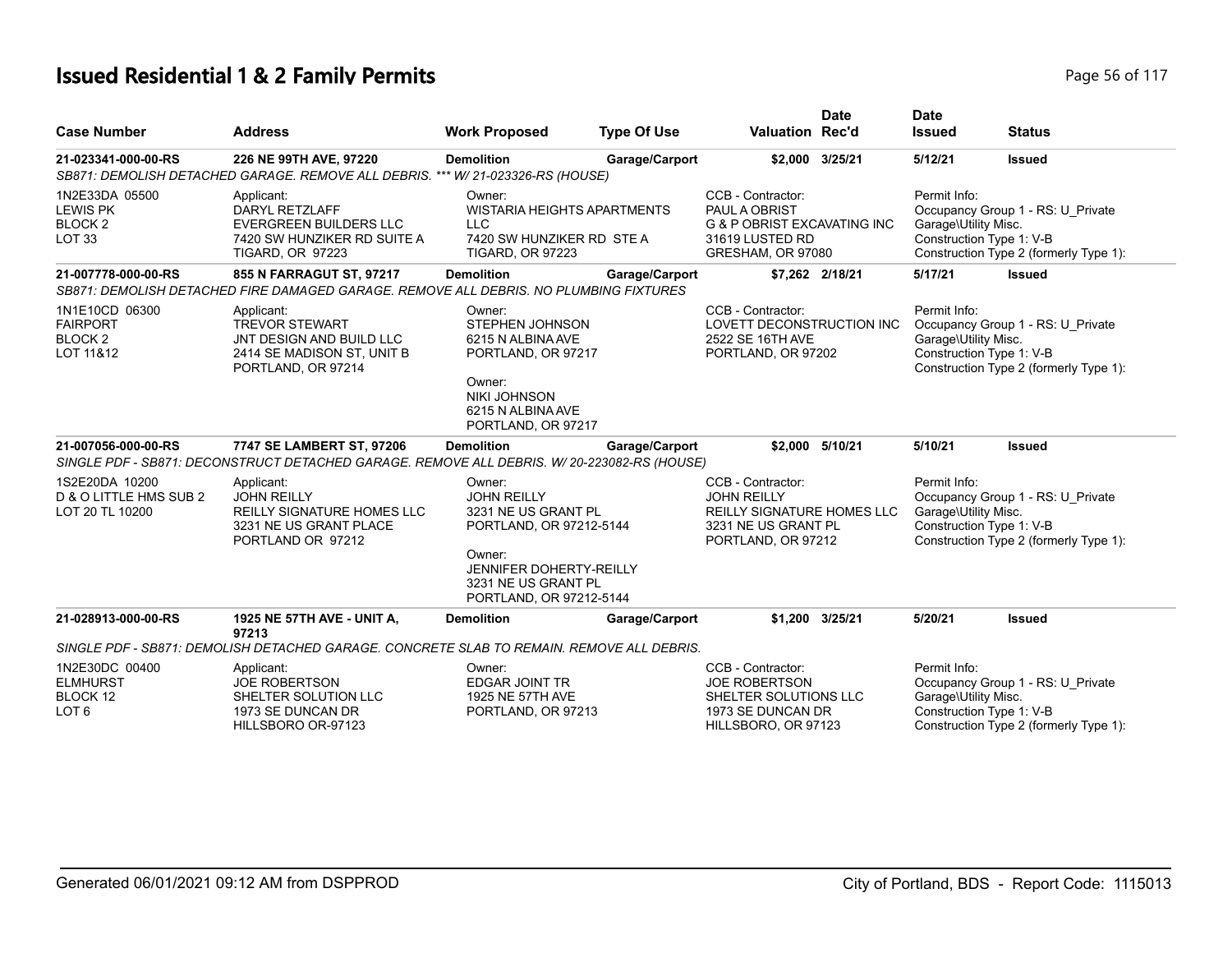# **Issued Residential 1 & 2 Family Permits Page 117 Page 57 of 117**

|                                                    |                                                                                                                                                                                                                                                                                          |                                    |                                         |                                        | <b>Date</b> | <b>Date</b>                |                                        |
|----------------------------------------------------|------------------------------------------------------------------------------------------------------------------------------------------------------------------------------------------------------------------------------------------------------------------------------------------|------------------------------------|-----------------------------------------|----------------------------------------|-------------|----------------------------|----------------------------------------|
| <b>Case Number</b>                                 | <b>Address</b>                                                                                                                                                                                                                                                                           | <b>Work Proposed</b>               | <b>Type Of Use</b>                      | <b>Valuation Rec'd</b>                 |             | <b>Issued</b>              | <b>Status</b>                          |
| 21-001864-000-00-RS                                | 8501 N NEWMAN AVE, 97203                                                                                                                                                                                                                                                                 | <b>Demolition</b>                  | <b>Single Family</b><br><b>Dwelling</b> | \$2,000 3/10/21                        |             | 5/4/21                     | <b>Under Inspection</b>                |
|                                                    | SINGLE PDF - SB871: DEMOLISH SINGLE FAMILY RESIDENCE (NO BASEMENT). CAP SEWER, REMOVE ALL DEBRIS***SUBJECT TO 35-DAY DEMO DELAY. RESIDENTIAL<br>COMPREHENSIVE PLAN DESIGNATION***DEMOLITION DELAY 35-DAY APPEAL PERIOD UNTIL 4:30 PM, Wednesday, April 14, 2021***SEPTIC DECOMMISSIONING |                                    |                                         |                                        |             |                            |                                        |
| 1N1E08BD 11000                                     | REQUIRED. CALL FOR INSPECTION 842*** Septic Decommissioning Required. Call for Inspection 842.<br>Applicant:                                                                                                                                                                             | Owner:                             |                                         | CCB - Contractor:                      |             | Permit Info:               |                                        |
| <b>GARDEN PK</b>                                   | <b>RICHARD ADAMS</b>                                                                                                                                                                                                                                                                     | <b>WILDE PROPERTIES INC</b>        |                                         | <b>MARK WILDE</b>                      |             | Occupancy Group 1 - RS: R- |                                        |
| BLOCK <sub>2</sub>                                 | <b>FASTER PERMITS</b>                                                                                                                                                                                                                                                                    | 5933 NE FLANDERS ST                |                                         | <b>WILDE PROPERTIES INC</b>            |             |                            | 3 Residential One and Two Family       |
| LOT 27&28                                          | 2000 SW 1ST AVENUE SUITE 420                                                                                                                                                                                                                                                             | PORTLAND, OR 97213-3739            |                                         | 5933 NE FLANDERS ST                    |             | Construction Type 1: V-B   |                                        |
|                                                    | PORTLAND, OR 97201                                                                                                                                                                                                                                                                       |                                    |                                         | PORTLAND, OR 97213                     |             |                            | Construction Type 2 (formerly Type 1): |
| 21-032239-000-00-RS                                | 3911 SE 32ND AVE, 97202                                                                                                                                                                                                                                                                  | <b>Demolition</b>                  | <b>Single Family</b><br><b>Dwelling</b> | \$33,000 4/5/21                        |             | 5/20/21                    | <b>Under Inspection</b>                |
|                                                    | SINGLE PDF - SB871: DECONSTRUCT SINGLE FAMILY RESIDENCE WITH BASEMENT. CAVITY TO BE FILLED. CAP SEWER. REMOVE ALL DEBRIS. SPECIAL INSPECTION                                                                                                                                             |                                    |                                         |                                        |             |                            |                                        |
|                                                    | REQUIRED FOR BASEMENT FILL. SUBJECT TO 35-DAY DEMOLITION DELAY. RESIDENTIAL COMPREHENSIVE PLAN DESIGNATION. *** DEMOLITION DELAY 35-DAY                                                                                                                                                  |                                    |                                         |                                        |             |                            |                                        |
| APPEAL PERIOD UNTIL 4:30 PM, Monday, May 10, 2021. |                                                                                                                                                                                                                                                                                          |                                    |                                         |                                        |             |                            |                                        |
| 1S1E12CA 09900                                     | Applicant:                                                                                                                                                                                                                                                                               | Owner:                             |                                         | CCB - Contractor:                      |             | Permit Info:               |                                        |
| <b>KENILWORTH</b>                                  | <b>BRADLEE HERSEY</b>                                                                                                                                                                                                                                                                    | <b>D.B.S. GROUP LLC</b>            |                                         | CAFFALL CONSTRUCTION CO                |             | Occupancy Group 1 - RS: R- |                                        |
| BLOCK <sub>7</sub>                                 | <b>FASTER PERMITS</b>                                                                                                                                                                                                                                                                    | PO BOX 96                          |                                         | <b>INC</b>                             |             |                            | 3 Residential One and Two Family       |
| LOT 17&18                                          | 2000 SW 1ST AVE SUITE 420                                                                                                                                                                                                                                                                | TUALATIN, OR 97062                 |                                         | 8575 SW SAGERT ST                      |             | Construction Type 1: V-B   |                                        |
|                                                    | PORTLAND OR 97201                                                                                                                                                                                                                                                                        |                                    |                                         | TUALATIN, OR 97062                     |             |                            | Construction Type 2 (formerly Type 1): |
| 21-023326-000-00-RS                                | 226 NE 99TH AVE, 97220                                                                                                                                                                                                                                                                   | <b>Demolition</b>                  | <b>Single Family</b><br><b>Dwelling</b> | \$16,000 3/25/21                       |             | 5/12/21                    | <b>Issued</b>                          |
|                                                    | SB871: DEMOLISH SINGLE FAMILY RESIDENCE (NO BASEMENT), CAP SEWER, REMOVE ALL DEBRIS *** SUBJECT TO 35-DAY DEMO DELAY *** w/ 21-02334-RS (GARAGE)<br>*** DEMOLITION DELAY 35-DAY APPEAL PERIOD UNTIL 4:30 PM, Thursday, April 29, 2021.                                                   |                                    |                                         |                                        |             |                            |                                        |
| 1N2E33DA 05500                                     | Applicant:                                                                                                                                                                                                                                                                               | Owner:                             |                                         | CCB - Contractor:                      |             | Permit Info:               |                                        |
| <b>LEWIS PK</b>                                    | DARYL RETZLAFF                                                                                                                                                                                                                                                                           | <b>WISTARIA HEIGHTS APARTMENTS</b> |                                         | PAUL A OBRIST                          |             | Occupancy Group 1 - RS: R- |                                        |
| BLOCK <sub>2</sub>                                 | EVERGREEN BUILDERS LLC                                                                                                                                                                                                                                                                   | <b>LLC</b>                         |                                         | <b>G &amp; P OBRIST EXCAVATING INC</b> |             |                            | 3_Residential One and Two Family       |
| LOT <sub>33</sub>                                  | 7420 SW HUNZIKER RD SUITE A                                                                                                                                                                                                                                                              | 7420 SW HUNZIKER RD STE A          |                                         | 31619 LUSTED RD                        |             | Construction Type 1: V-B   |                                        |
|                                                    | <b>TIGARD, OR 97223</b>                                                                                                                                                                                                                                                                  | <b>TIGARD, OR 97223</b>            |                                         | GRESHAM, OR 97080                      |             |                            | Construction Type 2 (formerly Type 1): |
| 21-037135-000-00-RS                                | 8029 SE CARLTON ST, 97206                                                                                                                                                                                                                                                                | <b>Demolition</b>                  | <b>Single Family</b><br><b>Dwelling</b> | \$12,000 4/16/21                       |             | 5/25/21                    | <b>Issued</b>                          |
|                                                    | SINGLE PDF - SB871: DECONSTRUCT SINGLE FAMILY RESIDENCE WITH BASEMENT. CAVITY TO BE FILLED. CAP SEWER. REMOVE ALL DEBRIS. SPECIAL INSPECTION                                                                                                                                             |                                    |                                         |                                        |             |                            |                                        |
|                                                    | REQUIRED FOR BASEMENT FILL. SUBJECT TO 35-DAY DEMOLITION DELAY. RESIDENTIAL COMPREHENSIVE PLAN DESIGNATION *** DEMOLITION DELAY 35-DAY                                                                                                                                                   |                                    |                                         |                                        |             |                            |                                        |
| APPEAL PERIOD UNTIL 4:30 PM, Friday, May 21, 2021  |                                                                                                                                                                                                                                                                                          |                                    |                                         |                                        |             |                            |                                        |
| 1S2E17DD 02800                                     | Applicant:                                                                                                                                                                                                                                                                               | Owner:                             |                                         | CCB - Contractor:                      |             | Permit Info:               |                                        |
| <b>WOODMERE PK</b>                                 | <b>MAX BRUNKE</b>                                                                                                                                                                                                                                                                        | NONETOP LLC                        |                                         | <b>NORTHWEST</b>                       |             | Occupancy Group 1 - RS: R- |                                        |
| <b>BLOCK1</b>                                      | <b>KLK CONSULTING LLC</b>                                                                                                                                                                                                                                                                | 906 NW 23RD AVE                    |                                         | DECONSTRUCTION SERVICES                |             |                            | 3 Residential One and Two Family       |
| LOT 10&11                                          | 906 NW 23RD AVE                                                                                                                                                                                                                                                                          | PORTLAND, OR 97210-3006            |                                         | <b>LLC</b>                             |             | Construction Type 1: V-B   |                                        |
|                                                    | PORTLAND OR 97210                                                                                                                                                                                                                                                                        |                                    |                                         | 7639 SE FOSTER RD                      |             |                            | Construction Type 2 (formerly Type 1): |
|                                                    | <b>USA</b>                                                                                                                                                                                                                                                                               |                                    |                                         | PORTLAND, OR 97206                     |             |                            |                                        |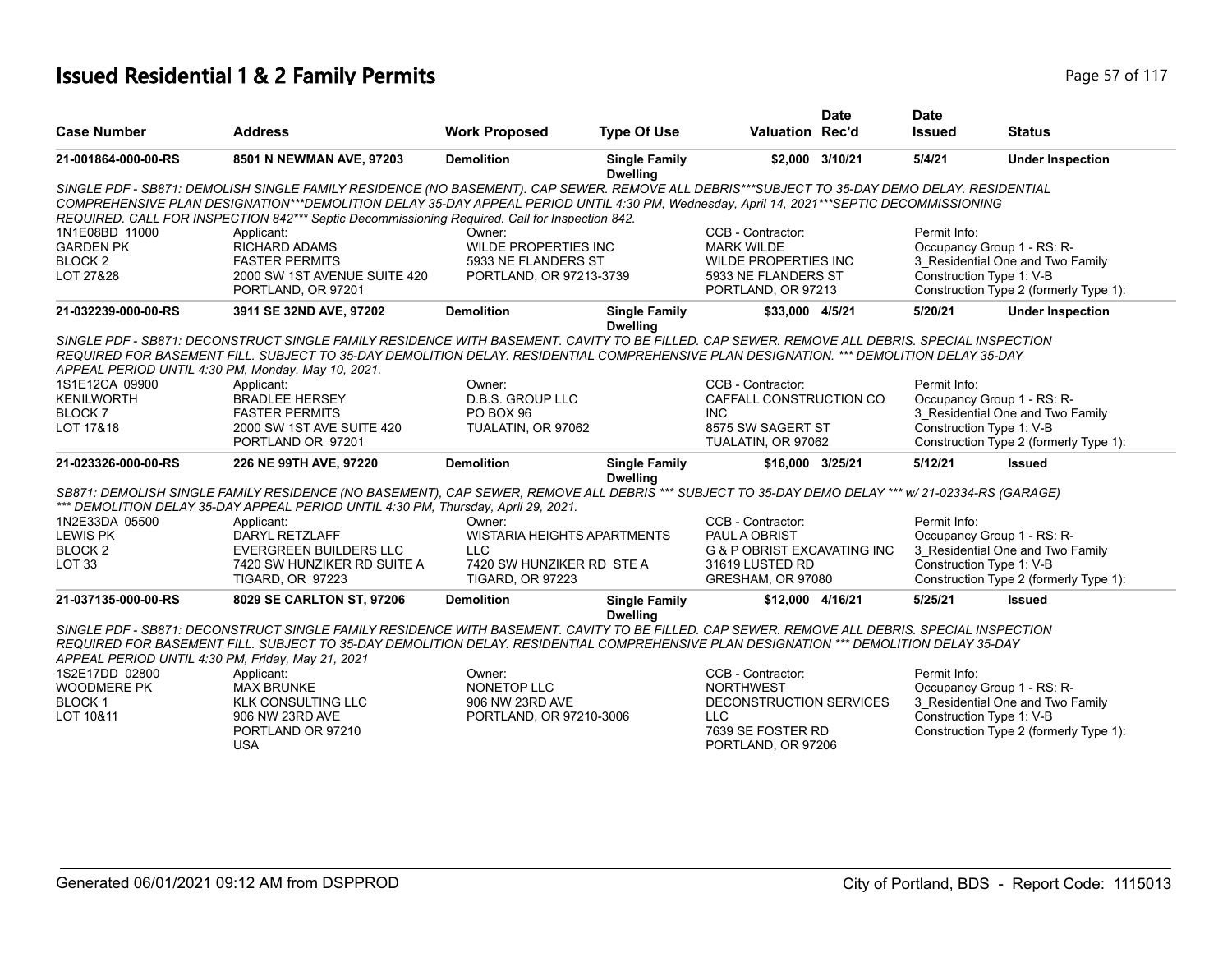# **Issued Residential 1 & 2 Family Permits Page 117 Page 12 Of 117 Page 58 of 117**

| <b>Case Number</b>                                             | <b>Address</b>                                                                                                                                                                                                                                                                                | <b>Work Proposed</b>                                                                                                                     | <b>Type Of Use</b>                      | <b>Valuation Rec'd</b>                                                                                                                                                                                           | <b>Date</b>     | <b>Date</b><br><b>Issued</b>                                           | <b>Status</b>                                                               |
|----------------------------------------------------------------|-----------------------------------------------------------------------------------------------------------------------------------------------------------------------------------------------------------------------------------------------------------------------------------------------|------------------------------------------------------------------------------------------------------------------------------------------|-----------------------------------------|------------------------------------------------------------------------------------------------------------------------------------------------------------------------------------------------------------------|-----------------|------------------------------------------------------------------------|-----------------------------------------------------------------------------|
| 20-223082-000-00-RS                                            | 7747 SE LAMBERT ST, 97206                                                                                                                                                                                                                                                                     | <b>Demolition</b>                                                                                                                        | <b>Single Family</b><br><b>Dwelling</b> |                                                                                                                                                                                                                  | \$5.000 1/29/21 | 5/10/21                                                                | <b>Under Inspection</b>                                                     |
| Decommissioning Required. Call for Inspection 842.             | SINGLE PDF - SB871: DECONSTRUCT SINGLE FAMILY RESIDENCE. NO BASEMENT. REMOVE ALL DEBRIS. CAP SEWER. *** SUBJECT TO 35-DAY DEMO DELAY *** W/ 21-<br>007056-RS (GARAGE)***SEPTIC DECOMMISSIONING REQUIRED*** DEMOLITION DELAY 35-DAY APPEAL PERIOD UNTIL 4:30 PM, Friday, March 5, 2021. Septic |                                                                                                                                          |                                         |                                                                                                                                                                                                                  |                 |                                                                        |                                                                             |
| 1S2E20DA 10200<br>D & O LITTLE HMS SUB 2<br>LOT 20 TL 10200    | Applicant:<br><b>JOHN REILLY</b><br>REILLY SIGNATURE HOMES LLC<br>3231 NE US GRANT PLACE<br>PORTLAND OR 97212                                                                                                                                                                                 | Owner:<br><b>JOHN REILLY</b><br>3231 NE US GRANT PL<br>PORTLAND, OR 97212-5144                                                           |                                         | CCB - Contractor:<br><b>JOHN REILLY</b><br>REILLY SIGNATURE HOMES LLC<br>3231 NE US GRANT PL<br>PORTLAND, OR 97212                                                                                               |                 | Permit Info:<br>Occupancy Group 1 - RS: R-<br>Construction Type 1: V-B | 3_Residential One and Two Family<br>Construction Type 2 (formerly Type 1):  |
|                                                                |                                                                                                                                                                                                                                                                                               | Owner:<br><b>JENNIFER DOHERTY-REILLY</b><br>3231 NE US GRANT PL<br>PORTLAND, OR 97212-5144                                               |                                         | CCB - Contractor:<br><b>ECO EMERGENCY RESPONSE</b><br><b>LLC</b><br>539 DEPOT ST<br>FAIRVIEW, OR 97024                                                                                                           |                 |                                                                        |                                                                             |
| Total # of RS Demolition permits issued: 10                    |                                                                                                                                                                                                                                                                                               |                                                                                                                                          |                                         |                                                                                                                                                                                                                  |                 |                                                                        | Total valuation of RS Demolition permits issued: \$83,962                   |
| 21-047707-000-00-RS                                            | <b>1815 SW MONTGOMERY DR.</b><br>97201                                                                                                                                                                                                                                                        | <b>Interior Alteration Only</b>                                                                                                          | Garage/Carport                          | \$36,000 5/15/21                                                                                                                                                                                                 |                 | 5/15/21                                                                | <b>Issued</b>                                                               |
|                                                                | *SINGLE PDF* CONVERTING DAYLIGHT BASEMENT SPACE UNDER GARAGE TO UNCONDITIONED REC ROOM. NO EXTERIOR ALTERATIONS.                                                                                                                                                                              |                                                                                                                                          |                                         |                                                                                                                                                                                                                  |                 |                                                                        |                                                                             |
| 1S1E04BC 00400<br>CARTERS ADD TO P<br>BLOCK 65<br>LOT 2 TL 400 | Applicant:<br>Matthew McCarthy<br>JDL Development, Inc.<br>2314 NW SAVIER<br>PORTLAND, OR 97210                                                                                                                                                                                               | Owner:<br><b>ANDREW MOORE</b><br>1815 SW MONTGOMERY DR<br>PORTLAND, OR 97201                                                             |                                         | CCB - Contractor:<br><b>JEFF JOHNSON</b><br>JDL DEVELOPMENT INC<br>2314 NW SAVIER ST<br>PORTLAND, OR 97210-2514                                                                                                  |                 | Permit Info:<br>Garage\Utility Misc.<br>Construction Type 1: V-B       | Occupancy Group 1 - RS: U_Private<br>Construction Type 2 (formerly Type 1): |
| 21-047844-000-00-RS                                            | 6685 N MEARS ST, 97203                                                                                                                                                                                                                                                                        | <b>Interior Alteration Only</b>                                                                                                          | <b>Single Family</b><br><b>Dwelling</b> | \$60,000 5/17/21                                                                                                                                                                                                 |                 | 5/17/21                                                                | <b>Issued</b>                                                               |
| CONVERT TO PANTRY. ADD BAR SINK IN BASEMENT                    | CONVERSION OF UNFINISHED BASEMENT TO LIVING SPACE. ADD BATHROOM AND BEDROOM TO BASEMENT. DECOMMISSION MAIN FLOOR POWDER BATH AND                                                                                                                                                              |                                                                                                                                          |                                         |                                                                                                                                                                                                                  |                 |                                                                        |                                                                             |
| 1N1E06DC 09804<br>PARTITION PLAT 2010-7<br>LOT <sub>2</sub>    | Applicant:<br><b>BUILDING ARTS LLC</b><br>1724 NE 53RD AVE<br>PORTLAND, OR 97213                                                                                                                                                                                                              | Owner:<br><b>EVA LEVBARG</b><br>6685 N MEARS ST<br>PORTLAND, OR 97203<br>Owner:<br>ADAM LEVBARG<br>6685 N MEARS ST<br>PORTLAND, OR 97203 |                                         | CCB - Contractor:<br>D & D ACQUISITIONS INC<br>11120 SW INDUSTRIAL WAY<br>BLDG <sub>93</sub><br>TUALATIN, OR 97062<br>CCB - Contractor:<br>RJ RAMOS ENTERPRISES INC<br>8401 SE POWELL BLVD<br>PORTLAND, OR 97266 |                 | Permit Info:<br>Occupancy Group 1 - RS: R-<br>Construction Type 1: V-B | 3_Residential One and Two Family<br>Construction Type 2 (formerly Type 1):  |
|                                                                |                                                                                                                                                                                                                                                                                               |                                                                                                                                          |                                         | CCB - Contractor:<br><b>BUILDING ARTS LLC</b><br>1724 NE 53RD AVE<br>PORTLAND, OR 97213                                                                                                                          |                 |                                                                        |                                                                             |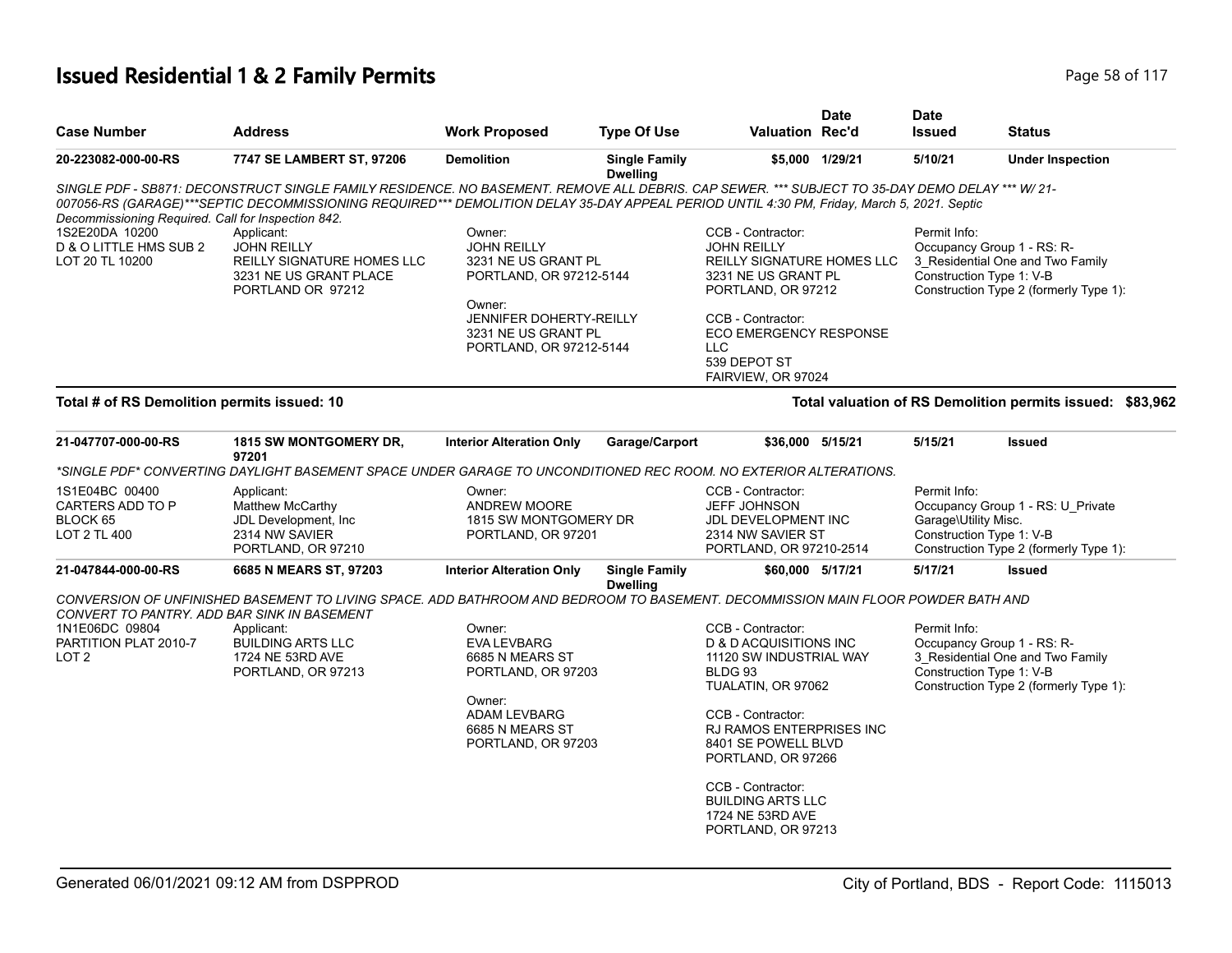# **Issued Residential 1 & 2 Family Permits Page 117 Page 117 Page 59 of 117**

| <b>Case Number</b>                                                                              | <b>Address</b>                                                                                       | <b>Work Proposed</b>                                                                         | <b>Type Of Use</b>                      | <b>Valuation Rec'd</b>                                                                                                                         | <b>Date</b>     | <b>Date</b><br><b>Issued</b>             | <b>Status</b>                                                                                                                        |
|-------------------------------------------------------------------------------------------------|------------------------------------------------------------------------------------------------------|----------------------------------------------------------------------------------------------|-----------------------------------------|------------------------------------------------------------------------------------------------------------------------------------------------|-----------------|------------------------------------------|--------------------------------------------------------------------------------------------------------------------------------------|
| 21-047885-000-00-RS                                                                             | 5421 SE 136TH AVE, 97236                                                                             | <b>Interior Alteration Only</b>                                                              | <b>Single Family</b><br><b>Dwelling</b> |                                                                                                                                                | \$2,000 5/17/21 | 5/17/21                                  | <b>Under Inspection</b>                                                                                                              |
|                                                                                                 | SIMPLE BATHROOM PERMIT - LEGALIZE EXISTING BATHROOM IN BASEMENT.                                     |                                                                                              |                                         |                                                                                                                                                |                 |                                          |                                                                                                                                      |
| 1S2E14AC 02700<br><b>LAMARGENT PK</b><br>LOT 2 TL 2700                                          | Applicant:<br><b>CARLTON MCKNIGHT</b><br>5421 SE 136TH AVE<br>PORTLAND, OR 97236-4031                | Owner:<br><b>MARGARET MCKNIGHT</b><br>5421 SE 136TH AVE<br>PORTLAND, OR 97236-4031<br>Owner: |                                         |                                                                                                                                                |                 | Permit Info:                             | Occupancy Group 1 - RS: R-<br>3 Residential One and Two Family<br>Construction Type 1: V-B<br>Construction Type 2 (formerly Type 1): |
|                                                                                                 |                                                                                                      | <b>CARLTON MCKNIGHT</b><br>5421 SE 136TH AVE<br>PORTLAND, OR 97236-4031                      |                                         |                                                                                                                                                |                 |                                          |                                                                                                                                      |
| 21-049627-000-00-RS                                                                             | 3282 SW FAIRMOUNT BLVD,<br>97239                                                                     | <b>Interior Alteration Only</b>                                                              | <b>Single Family</b><br><b>Dwelling</b> | \$25,000                                                                                                                                       | 5/21/21         | 5/21/21                                  | <b>Issued</b>                                                                                                                        |
|                                                                                                 | REPAIR WATER DAMAGED WOOD FLOOR FRAMING. WITH LIKE FOR LIKE                                          |                                                                                              |                                         |                                                                                                                                                |                 |                                          |                                                                                                                                      |
| 1S1E08DA 08600<br><b>COUNCIL CREST PK</b><br>BLOCK <sub>28</sub><br>LOT <sub>7</sub>            | Applicant:<br><b>ANDREW GOLD</b><br>2528 SE SALMON ST<br>PORTLAND OR 97214                           | Owner:<br><b>RAY FRAZIER</b><br>3282 SW FAIRMOUNT BLVD<br>PORTLAND, OR 97239<br>Owner:       |                                         | CCB - Contractor:<br><b>ANDREW GOLD</b><br><b>GOLD STAR DESIGN &amp;</b><br><b>CONSTRUCTION LLC</b><br>2528 SE SALMON ST<br>PORTLAND, OR 97214 |                 | Permit Info:<br>Construction Type 1: V-B | Occupancy Group 1 - RS: R-<br>3_Residential One and Two Family<br>Construction Type 2 (formerly Type 1):                             |
|                                                                                                 |                                                                                                      | <b>ATHENA FRAZIER</b><br>3282 SW FAIRMOUNT BLVD<br>PORTLAND, OR 97239                        |                                         |                                                                                                                                                |                 |                                          |                                                                                                                                      |
| 21-049192-000-00-RS                                                                             | 8104 SE 72ND AVE, 97206                                                                              | <b>Interior Alteration Only</b>                                                              | <b>Single Family</b><br><b>Dwelling</b> | \$28,000                                                                                                                                       | 5/20/21         | 5/20/21                                  | <b>Issued</b>                                                                                                                        |
|                                                                                                 | CONVERT BASEMENT TO LIVING SPACE, WITH BEDROOM AND BATHROOM                                          |                                                                                              |                                         |                                                                                                                                                |                 |                                          |                                                                                                                                      |
| 1S2E20DC 06700<br>PLEASANT LITTLE HMS<br>NO <sub>2</sub><br><b>BLOCK1</b><br><b>LOT 1&amp;2</b> | Applicant:<br><b>JEREMY GISSEL</b><br>AMERICAN LEGACY HOMES<br>317 N ELLIOTT RD<br>NEWBERG, OR 97152 | Owner:<br><b>TAYLOR ANDERSON</b><br>8104 SE 72ND AVE<br>PORTLAND, OR 97206                   |                                         | CCB - Contractor:<br>AMERICAN LEGACY HOMES &<br><b>CONSTRUCTION LLC</b><br>1600 NE CHEHALEM DR<br>NEWBERG, OR 97132                            |                 | Permit Info:                             | Occupancy Group 1 - RS: R-<br>3_Residential One and Two Family<br>Construction Type 1: V-B<br>Construction Type 2 (formerly Type 1): |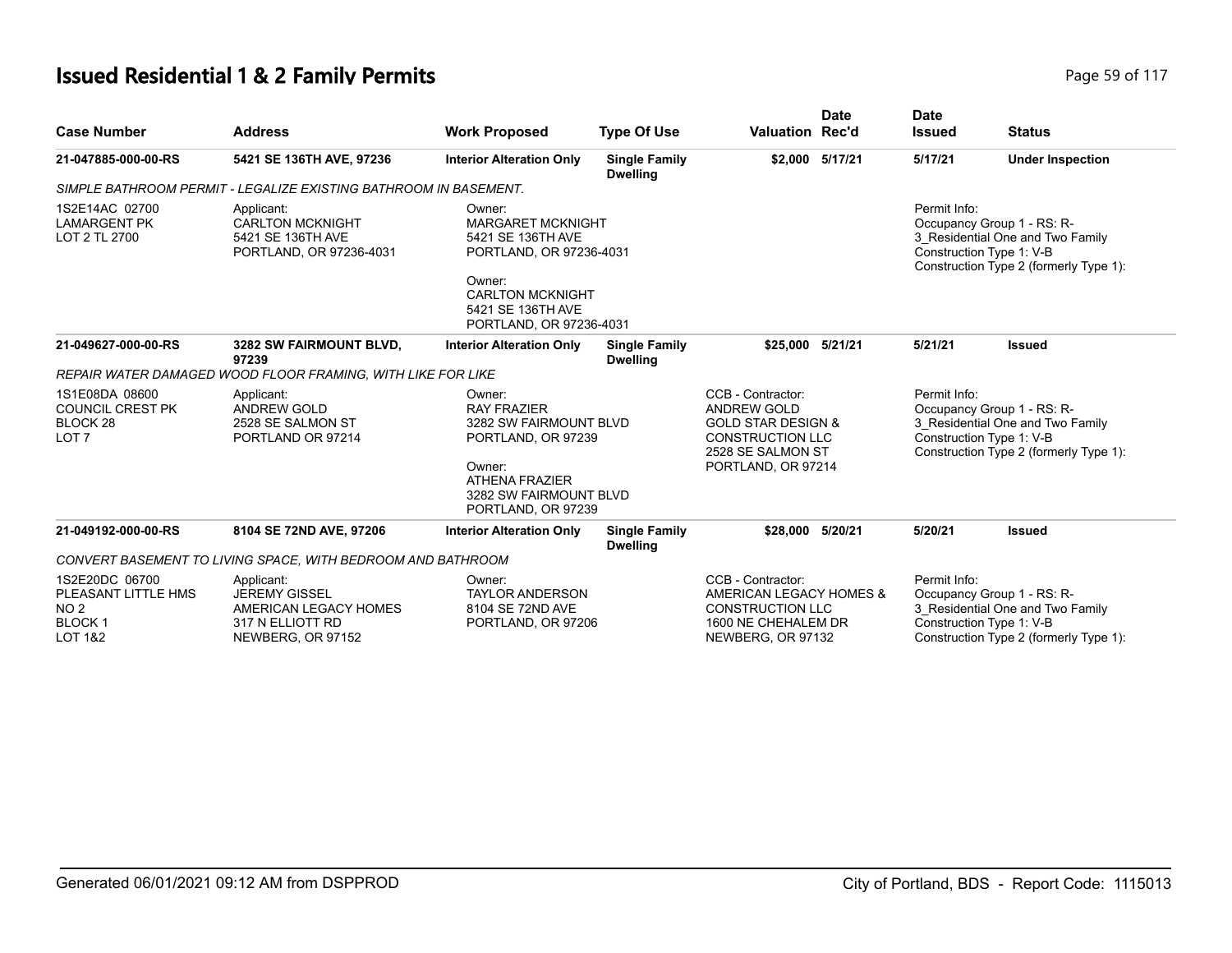# **Issued Residential 1 & 2 Family Permits Page 117 Page 60 of 117**

| <b>Case Number</b>                                                        | <b>Address</b>                                                                                                                                                                                                                                                                                                                                     | <b>Work Proposed</b>                                                                                                                                                     | <b>Type Of Use</b>                      | <b>Valuation Rec'd</b>                                                                                                                                                                                                                                                                                    | <b>Date</b> | <b>Date</b><br><b>Issued</b>             | <b>Status</b>                                                                                            |
|---------------------------------------------------------------------------|----------------------------------------------------------------------------------------------------------------------------------------------------------------------------------------------------------------------------------------------------------------------------------------------------------------------------------------------------|--------------------------------------------------------------------------------------------------------------------------------------------------------------------------|-----------------------------------------|-----------------------------------------------------------------------------------------------------------------------------------------------------------------------------------------------------------------------------------------------------------------------------------------------------------|-------------|------------------------------------------|----------------------------------------------------------------------------------------------------------|
| 21-052195-000-00-RS                                                       | 345 N LOTUS BEACH DR, 97217                                                                                                                                                                                                                                                                                                                        | <b>Interior Alteration Only</b>                                                                                                                                          | <b>Single Family</b><br><b>Dwelling</b> | \$25,000 5/31/21                                                                                                                                                                                                                                                                                          |             | 5/31/21                                  | <b>Under Inspection</b>                                                                                  |
| 2N1E34DC 00700<br><b>HAYDEN BAY MARINA</b><br>BLOCK 1<br>LOT <sub>4</sub> | SINGLE PDF- REMODEL VARIOUS ELEMENTS THROUGHOUT. REMOVE LOAD BEARING BEAM/WALL, REPLACE WITH NEW FLUSH BEAM. REMODEL KITCHEN AND 2<br>BATHROOMS. ASSOCIATED MECHANICAL, ELECTRICAL AND PLUMBING. (SUBS ENTERED)<br>Applicant:<br><b>ALEX D FLIKEMMA</b><br>NW Executive Homes &<br>Development LLC<br><b>PO BOX 818</b><br><b>BORING, OR 97009</b> | Owner:<br><b>VINCENT DELUCA</b><br>1001 NW LOVEJOY ST #406<br>PORTLAND, OR 97209-3568<br>Owner:<br>JANE M B DELUCA<br>1001 NW LOVEJOY ST #406<br>PORTLAND, OR 97209-3568 |                                         | CCB - Contractor:<br><b>EAST WEST PLUMBING INC</b><br>21800 BOHNA PARK<br>DAMASCUS, OR 97089<br>CCB - Contractor:<br>THE POWER WORKS LLC<br>PO BOX 1528<br><b>BORING, OR 97009</b><br>CCB - Contractor:<br>NW EXECUTIVE HOMES &<br><b>DEVELOPMENT LLC</b><br><b>PO BOX 818</b><br><b>BORING, OR 97009</b> |             | Permit Info:<br>Construction Type 1: V-B | Occupancy Group 1 - RS: R-<br>3_Residential One and Two Family<br>Construction Type 2 (formerly Type 1): |
| 21-052151-000-00-RS                                                       | 5402 SW 34TH PL, 97239                                                                                                                                                                                                                                                                                                                             | <b>Interior Alteration Only</b>                                                                                                                                          | <b>Single Family</b>                    | \$3,400 5/30/21                                                                                                                                                                                                                                                                                           |             | 5/30/21                                  | <b>Issued</b>                                                                                            |
| BATHROOM REMODEL. TRADES ONLY.                                            |                                                                                                                                                                                                                                                                                                                                                    |                                                                                                                                                                          | <b>Dwelling</b>                         |                                                                                                                                                                                                                                                                                                           |             |                                          |                                                                                                          |
| 1S1E17AC 06700<br><b>DOSCHDALE</b><br>LOT 46&47 TL 6700                   | Applicant:<br><b>CLYDE MANCHESTER</b><br><b>HELP GROUP INC</b><br>10006 SW CANYON RD<br>PORTLAND, OR 97225                                                                                                                                                                                                                                         | Owner:<br><b>ALICE SCHULZ</b><br>5402 SW 34TH PL<br>PORTLAND, OR 97239<br>Owner:<br><b>NATHAN SCHULZ</b><br>5402 SW 34TH PL                                              |                                         | CCB - Contractor:<br>HELP HOME ENERGY LIFE<br>PERFORMANCE GROUP INC<br>10006 SW CANYON RD<br>PORTLAND, OR 97225                                                                                                                                                                                           |             | Permit Info:<br>Construction Type 1: V-B | Occupancy Group 1 - RS: R-<br>3_Residential One and Two Family<br>Construction Type 2 (formerly Type 1): |
| 19-231779-000-00-RS                                                       | 2635 SW MONTGOMERY DR,                                                                                                                                                                                                                                                                                                                             | PORTLAND, OR 97239<br><b>Interior Alteration Only</b>                                                                                                                    | <b>Single Family</b>                    | \$80,000 9/24/19                                                                                                                                                                                                                                                                                          |             | 5/6/21                                   | <b>Under Inspection</b>                                                                                  |
|                                                                           | 97201                                                                                                                                                                                                                                                                                                                                              |                                                                                                                                                                          | <b>Dwelling</b>                         |                                                                                                                                                                                                                                                                                                           |             |                                          |                                                                                                          |
| <b>INSTALL THREE STOP ELEVATOR.</b>                                       |                                                                                                                                                                                                                                                                                                                                                    |                                                                                                                                                                          |                                         |                                                                                                                                                                                                                                                                                                           |             |                                          |                                                                                                          |
| 1S1E05DD 08900<br>SMITHS ADD TO P<br><b>BLOCK D</b><br>LOT 3 TL 8900      | Applicant:<br><b>JAMES H FRANK</b><br><b>JH FRANK CONSTRUCTION</b><br>8435 SW TERWILLIGER BLVD<br>PORTLAND, OR 97219                                                                                                                                                                                                                               | Owner:<br><b>JANET CONKLIN</b><br>2635 SW MONTGOMERY DR<br>PORTLAND, OR 97201<br>Owner:<br>ROBERT B CONKLIN TR                                                           |                                         | CCB - Contractor:<br>Gary L. Phillis<br>PHILLIS CONSTRUCTION CO<br>9409 NE COLFAX ST<br>PORTLAND, OR 97220<br>CCB - Contractor:                                                                                                                                                                           |             | Permit Info:<br>Construction Type 1: V-B | Occupancy Group 1 - RS: R-<br>3_Residential One and Two Family<br>Construction Type 2 (formerly Type 1): |
|                                                                           |                                                                                                                                                                                                                                                                                                                                                    | 2635 SW MONTGOMERY DR<br>PORTLAND, OR 97201                                                                                                                              |                                         | J H FRANK CONSTRUCTION LLC<br>8435 SW TERWILLIGER<br>PORTLAND, OR 97219                                                                                                                                                                                                                                   |             |                                          |                                                                                                          |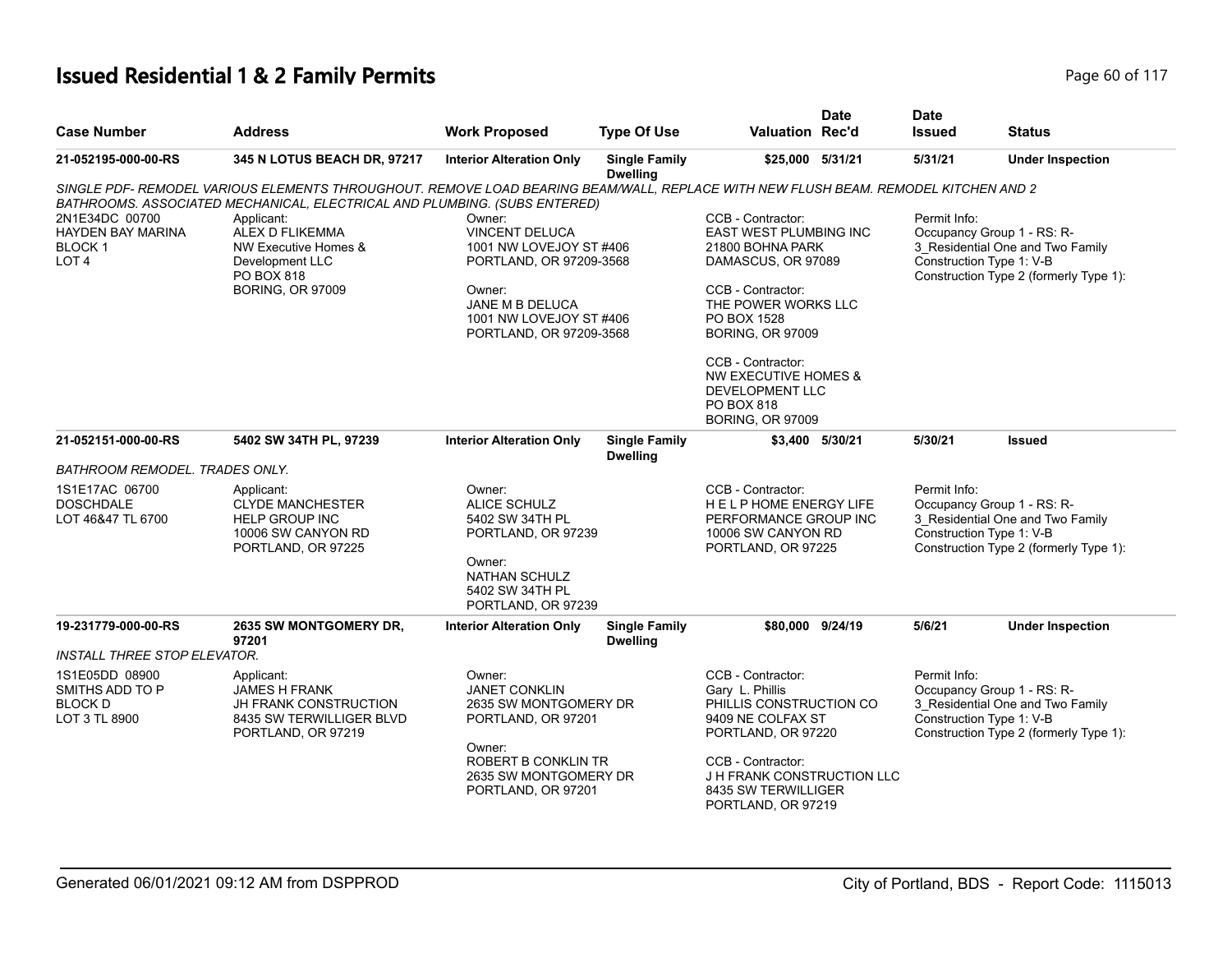# **Issued Residential 1 & 2 Family Permits Page 61 of 117 Page 61 of 117**

| <b>Case Number</b>                                                               | <b>Address</b>                                                                                                                | <b>Work Proposed</b>                                                                                                                                                                      | <b>Type Of Use</b>                      | <b>Valuation Rec'd</b>                                                                                                        | <b>Date</b>     | <b>Date</b><br><b>Issued</b>             | <b>Status</b>                                                                                            |
|----------------------------------------------------------------------------------|-------------------------------------------------------------------------------------------------------------------------------|-------------------------------------------------------------------------------------------------------------------------------------------------------------------------------------------|-----------------------------------------|-------------------------------------------------------------------------------------------------------------------------------|-----------------|------------------------------------------|----------------------------------------------------------------------------------------------------------|
| 20-155047-000-00-RS                                                              | 5324 SE 34TH AVE, 97202                                                                                                       | <b>Interior Alteration Only</b>                                                                                                                                                           | <b>Single Family</b><br><b>Dwelling</b> | \$95,000 6/15/20                                                                                                              |                 | 5/17/21                                  | <b>Final</b>                                                                                             |
| <b>BATHROOMS.</b>                                                                | INTERIOR REMODEL FOR BATHROOM ADDITION, RELOCATING EXISTING BATHROOM AND RELOCATING LAUNDRY. NO GROUND DISTURBANCE. TOTAL 2   |                                                                                                                                                                                           |                                         |                                                                                                                               |                 |                                          |                                                                                                          |
| 1S1E13AC 09000<br><b>REED COLLEGE HTS</b><br>BLOCK <sub>2</sub><br><b>LOT 11</b> | Applicant:<br>LLOYD WOLFE<br>WOLFE DESIGN WORKS LLC<br>3115 SE LAKE RD<br>MILWAUKIE, OR 97222-6835                            | Owner:<br>ROBERT SCAROLA<br>5324 SE 34TH AVE<br>PORTLAND, OR 97202<br>Owner:<br>NANCY SCAROLA<br>5324 SE 34TH AVE<br>PORTLAND, OR 97202                                                   |                                         | CCB - Contractor:<br>WOLFE DESIGN WORKS LLC<br>3115 SE LAKE RD<br>MILWAUKIE, OR 97222                                         |                 | Permit Info:<br>Construction Type 1: V-B | Occupancy Group 1 - RS: R-<br>3_Residential One and Two Family<br>Construction Type 2 (formerly Type 1): |
| 21-050259-000-00-RS                                                              | 2626 SW ORCHARD HILL PL,<br>97035                                                                                             | <b>Interior Alteration Only</b>                                                                                                                                                           | <b>Single Family</b><br><b>Dwelling</b> | \$24,000 5/24/21                                                                                                              |                 | 5/24/21                                  | <b>Under Inspection</b>                                                                                  |
|                                                                                  | -SINGLE PDF* BATH REMODEL, REPLACE FIREPLACE IN BEDROOM. NO ADDED BATHROOMS ¿. TRADES ONLY, NO PLANS                          |                                                                                                                                                                                           |                                         |                                                                                                                               |                 |                                          |                                                                                                          |
| 1S1E32DD 01000<br><b>SUNDANCE</b><br><b>BLOCK1</b><br><b>LOT 11</b>              | Applicant:<br><b>ALFRED STONE</b><br>AL STONE REMODELING &<br><b>DESIGN LLC</b><br>1793 MAPLELEAF RD<br>LAKE OSWEGO, OR 97034 | Owner:<br><b>ALBERT CHRISTIANS</b><br>2626 SW ORCHARD HILL PL<br>LAKE OSWEGO, OR 97035-1135<br>Owner:<br><b>HELEN CHRISTIANS</b><br>2626 SW ORCHARD HILL PL<br>LAKE OSWEGO, OR 97035-1135 |                                         | CCB - Contractor:<br>ALFRED STONE<br>AL STONE REMODELING &<br><b>DESIGN LLC</b><br>1793 MAPLELEAF RD<br>LAKE OSWEGO, OR 97034 |                 | Permit Info:<br>Construction Type 1: V-B | Occupancy Group 1 - RS: R-<br>3 Residential One and Two Family<br>Construction Type 2 (formerly Type 1): |
| 21-047320-000-00-RS                                                              | 601 SE MANCHESTER PL, 97202                                                                                                   | <b>Interior Alteration Only</b>                                                                                                                                                           | <b>Single Family</b><br><b>Dwelling</b> |                                                                                                                               | \$6.180 5/14/21 | 5/14/21                                  | Final                                                                                                    |
| <b>VOLUNTARY EARTHQUAKE UPGRADE</b>                                              |                                                                                                                               |                                                                                                                                                                                           |                                         |                                                                                                                               |                 |                                          |                                                                                                          |
| 11E26AB05700                                                                     | Applicant:<br><b>STEVE GEMMELL</b><br><b>GEMMELL CONSTRUCTION LLC</b><br>2310 N KERBY AVE<br>PORTLAND, OR 97227               |                                                                                                                                                                                           |                                         | CCB - Contractor:<br><b>STEVE GEMMELL</b><br><b>GEMMELL CONSTRUCTION LLC</b><br>2310 N KERBY AVE<br>PORTLAND, OR 97227        |                 | Permit Info:<br>Construction Type 1: V-B | Occupancy Group 1 - RS: R-<br>3 Residential One and Two Family<br>Construction Type 2 (formerly Type 1): |
| 21-050048-000-00-RS                                                              | 3814 N LONGVIEW AVE, 97227                                                                                                    | <b>Interior Alteration Only</b>                                                                                                                                                           | <b>Single Family</b><br><b>Dwelling</b> |                                                                                                                               | \$5,375 5/24/21 | 5/24/21                                  | <b>Under Inspection</b>                                                                                  |
|                                                                                  | <b>VOLUNTARY CONNECTION OF FRAMING TO FOUNDATION</b>                                                                          |                                                                                                                                                                                           |                                         |                                                                                                                               |                 |                                          |                                                                                                          |
| 1N1E21DD 11400<br><b>OVERLOOK</b><br>BLOCK <sub>23</sub><br><b>LOT 14</b>        | Applicant:<br>Michael Weber<br>NW Seismic Retrofitters<br>P O BOX 18058<br>PORTLAND OR 97212                                  | Owner:<br>SUSTERSIC FAMILY REV TRUST<br>3814 N LONGVIEW AVE<br>PORTLAND, OR 97227                                                                                                         |                                         | CCB - Contractor:<br><b>MICHAEL WIEBER</b><br><b>ELYSIUM CONSTRUCTION LLC</b><br>PO BOX 18058<br>PORTLAND, OR 97218           |                 | Permit Info:<br>Construction Type 1: V-B | Occupancy Group 1 - RS: R-<br>3 Residential One and Two Family<br>Construction Type 2 (formerly Type 1): |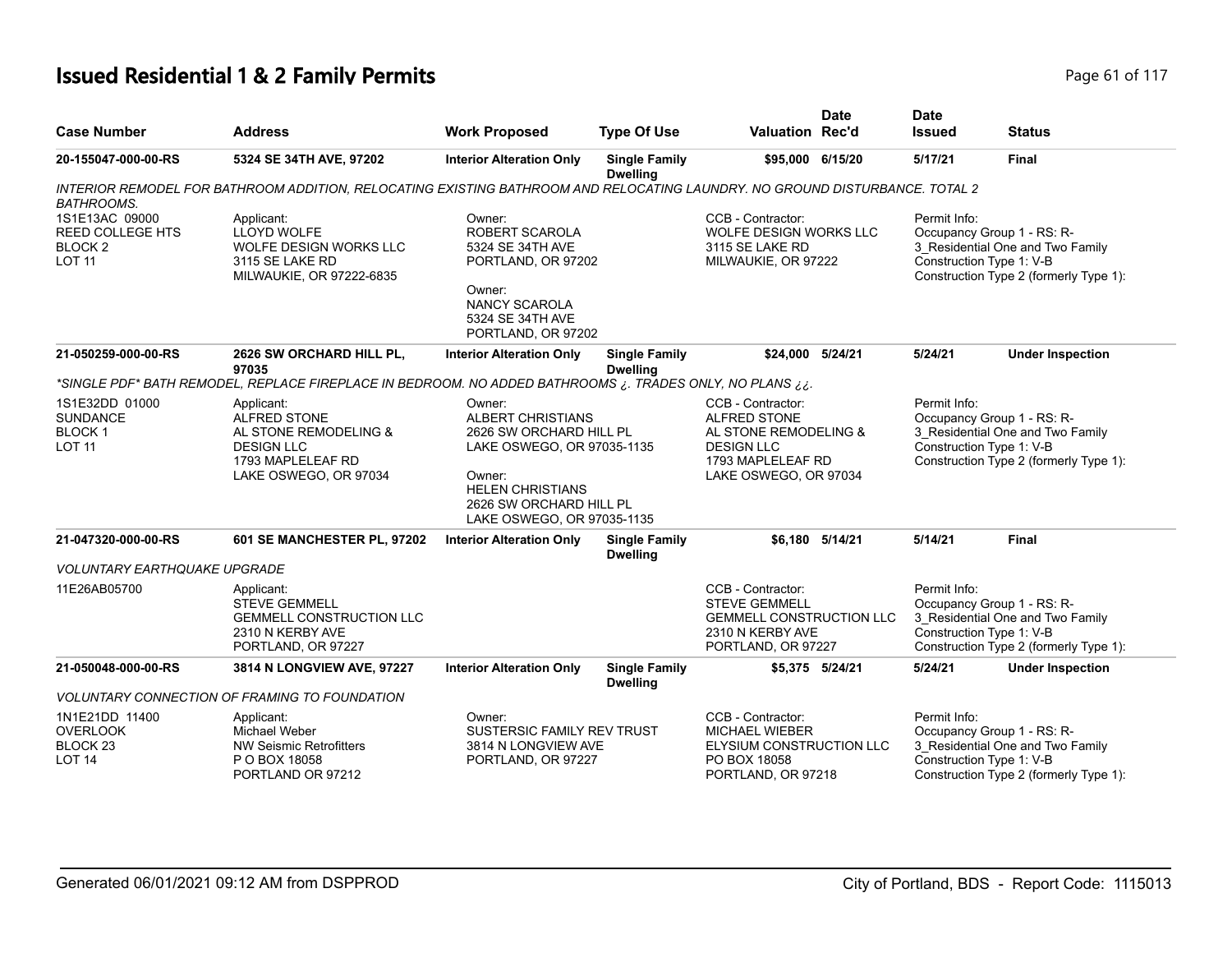# **Issued Residential 1 & 2 Family Permits Page 117 Page 62 of 117**

| <b>Case Number</b>                                                                            | <b>Address</b>                                                                                                    | <b>Work Proposed</b>                                                                                                                                                   | <b>Type Of Use</b>                      | Valuation Rec'd                                                                                                                                                                                                                                                                                                                                                                                                                                             | <b>Date</b> | <b>Date</b><br><b>Issued</b>             | Status                                                                                                   |
|-----------------------------------------------------------------------------------------------|-------------------------------------------------------------------------------------------------------------------|------------------------------------------------------------------------------------------------------------------------------------------------------------------------|-----------------------------------------|-------------------------------------------------------------------------------------------------------------------------------------------------------------------------------------------------------------------------------------------------------------------------------------------------------------------------------------------------------------------------------------------------------------------------------------------------------------|-------------|------------------------------------------|----------------------------------------------------------------------------------------------------------|
| 21-051011-000-00-RS                                                                           | 2907 NW MONTE VISTA TER,<br>97210                                                                                 | <b>Interior Alteration Only</b>                                                                                                                                        | <b>Single Family</b><br><b>Dwelling</b> | \$96,000 5/26/21                                                                                                                                                                                                                                                                                                                                                                                                                                            |             | 5/26/21                                  | <b>Issued</b>                                                                                            |
|                                                                                               | BASEMENT REMODEL, INCLUDING MOVING BATHROOM                                                                       |                                                                                                                                                                        |                                         |                                                                                                                                                                                                                                                                                                                                                                                                                                                             |             |                                          |                                                                                                          |
| 1N1E32DB 02300<br>KINGS HTS & RPLT<br>BLOCK 19<br>LOT 8-10 TL 2300                            | Applicant:<br><b>BRIAN BOHRER</b><br>CORNERSTONE CONSTRUCTION<br>SERVICES LLC<br>PO BOX 1077<br>NEWBERG, OR 97132 | Owner:<br>DAVID H DOMBROW REV TR<br>2907 NW MONTE VISTA TER<br>PORTLAND, OR 97210<br>Owner:<br>CARYN M DOMBROW REV TR<br>2907 NW MONTE VISTA TER<br>PORTLAND, OR 97210 |                                         | CCB - Contractor:<br><b>CRAIG ANDERSON PLUMBING</b><br><b>INC</b><br>2730 SE 15TH AV<br>PORTLAND, OR 97202-2206<br>CCB - Contractor:<br><b>CORNERSTONE</b><br><b>CONSTRUCTION SERVICES LLC</b><br>PO BOX 1077<br>NEWBERG, OR 97132<br>CCB - Contractor:<br><b>B &amp; S HEATING &amp; AIR</b><br><b>CONDITIONING LLC</b><br>PO BOX 1623<br>OREGON CITY, OR 97045<br>CCB - Contractor:<br>NW ELECTRICAL SOLUTIONS<br><b>CORPORATION</b><br><b>PO BOX 805</b> |             | Permit Info:<br>Construction Type 1: V-B | Occupancy Group 1 - RS: R-<br>3_Residential One and Two Family<br>Construction Type 2 (formerly Type 1): |
|                                                                                               |                                                                                                                   |                                                                                                                                                                        |                                         | MOLALLA, OR 97038                                                                                                                                                                                                                                                                                                                                                                                                                                           |             |                                          |                                                                                                          |
| 21-048090-000-00-RS                                                                           | 2272 SE 37TH AVE, 97214                                                                                           | <b>Interior Alteration Only</b>                                                                                                                                        | <b>Single Family</b><br><b>Dwelling</b> | \$6,000 5/17/21                                                                                                                                                                                                                                                                                                                                                                                                                                             |             | 5/18/21                                  | <b>Final</b>                                                                                             |
|                                                                                               | SIMPLE BATHROOM PERMIT - CONVERT THIRD BEDROOM TO BATHROOM. TRADE PERMITS SEPARATE.                               |                                                                                                                                                                        |                                         |                                                                                                                                                                                                                                                                                                                                                                                                                                                             |             |                                          |                                                                                                          |
| 1S1E01DD 20400<br>SWAN ADD<br>BLOCK 6<br>S 43 1/3' OF W 14' OF LOT<br>5<br>S 43 1/3' OF LOT 6 | Applicant:<br>SBM CONSTRUCTION LLC<br>PO BOX 46<br>EAGLE CREEK, OR 97022                                          | Owner:<br>WIND CHIME INVESTMENTS LLC<br>31181 NE CORRAL CREEK RD<br>NEWBERG, OR 97132                                                                                  |                                         | CCB - Contractor:<br><b>SBM CONSTRUCTION LLC</b><br>PO BOX 46<br>EAGLE CREEK, OR 97022                                                                                                                                                                                                                                                                                                                                                                      |             | Permit Info:<br>Construction Type 1: V-B | Occupancy Group 1 - RS: R-<br>3_Residential One and Two Family<br>Construction Type 2 (formerly Type 1): |
| 21-052154-000-00-RS                                                                           | 4611 SE 59TH AVE, 97206                                                                                           | <b>Interior Alteration Only</b>                                                                                                                                        | <b>Single Family</b><br><b>Dwelling</b> | \$51,000 5/30/21                                                                                                                                                                                                                                                                                                                                                                                                                                            |             | 5/30/21                                  | Issued                                                                                                   |
| <b>REMODEL KITCHEN.</b>                                                                       |                                                                                                                   |                                                                                                                                                                        |                                         |                                                                                                                                                                                                                                                                                                                                                                                                                                                             |             |                                          |                                                                                                          |
| 1S2E18AA 19000<br><b>FOREST PK</b><br><b>BLOCK1</b><br>LOT <sub>6</sub>                       | Applicant:<br>THOMAS ALVAH HUCKABEE<br>THOMAS ALVAH HUCKABEE<br>1343 SE SPOKANE ST<br>PORTLAND, OR 97202          | Owner:<br><b>SEAN FARRELL</b><br>4611 SE 59TH AVE<br>PORTLAND, OR 97206-4703<br>Owner:<br><b>LAURA TAUBER</b><br>4611 SE 59TH AVE<br>PORTLAND, OR 97206-4703           |                                         | CCB - Contractor:<br>THOMAS ALVAH HUCKABEE<br>1343 SE SPOKANE ST<br>PORTLAND, OR 97202                                                                                                                                                                                                                                                                                                                                                                      |             | Permit Info:<br>Construction Type 1: V-B | Occupancy Group 1 - RS: R-<br>3_Residential One and Two Family<br>Construction Type 2 (formerly Type 1): |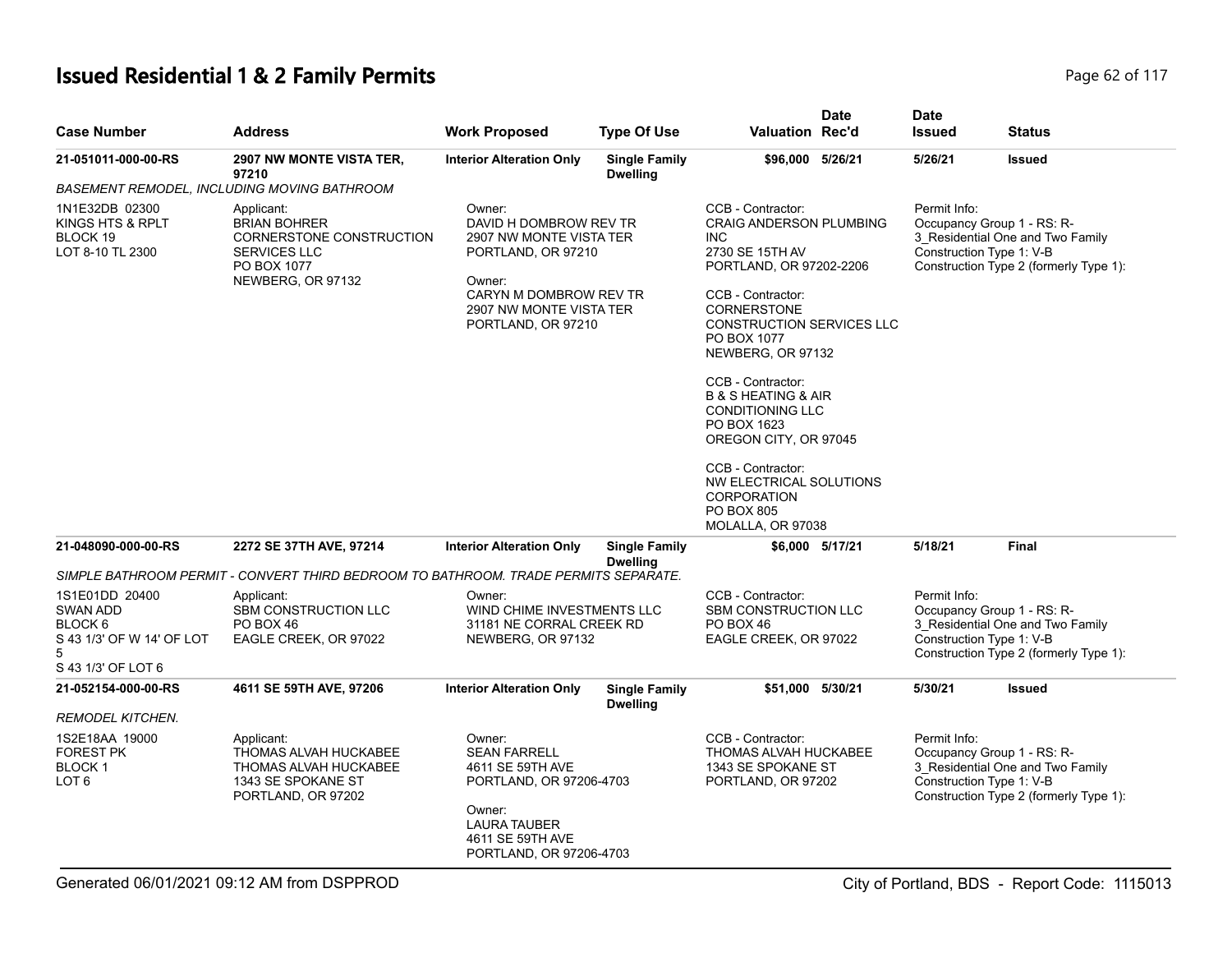# **Issued Residential 1 & 2 Family Permits Page 117 Page 63 of 117**

| <b>Case Number</b>                                                            | <b>Address</b>                                                                                                                                                                           | <b>Work Proposed</b>                                                                                                                                        | <b>Type Of Use</b>                      | <b>Valuation Rec'd</b>                                                                                         | <b>Date</b>     | <b>Date</b><br><b>Issued</b> | <b>Status</b>                                                                                                                        |
|-------------------------------------------------------------------------------|------------------------------------------------------------------------------------------------------------------------------------------------------------------------------------------|-------------------------------------------------------------------------------------------------------------------------------------------------------------|-----------------------------------------|----------------------------------------------------------------------------------------------------------------|-----------------|------------------------------|--------------------------------------------------------------------------------------------------------------------------------------|
| 21-046942-000-00-RS                                                           | 610 NW 22ND AVE, 97210                                                                                                                                                                   | <b>Interior Alteration Only</b>                                                                                                                             | <b>Single Family</b><br><b>Dwelling</b> | \$12,000 5/13/21                                                                                               |                 | 5/13/21                      | <b>Under Inspection</b>                                                                                                              |
|                                                                               | REMODEL EXISTING SECOND FLOOR BATHROOM. TRADE WORK ONLY-NO PLANS REQUIRED.                                                                                                               |                                                                                                                                                             |                                         |                                                                                                                |                 |                              |                                                                                                                                      |
| 1N1E33BD 07600<br>KINGS 2ND ADD<br><b>BLOCK 11</b><br>S 30' OF LOT 17         | Applicant:<br>Erik Smith<br>ERIK SMITH CONTRACTING LLC<br>1318 SE 53rd Avenue<br>Portland, OR 97215                                                                                      | Owner:<br><b>DAVID STEELE</b><br>610 NW 22ND AVE<br>PORTLAND, OR 97210-3203<br>Owner:<br><b>LORIEN STEELE</b><br>610 NW 22ND AVE<br>PORTLAND, OR 97210-3203 |                                         | CCB - Contractor:<br><b>ERIK SMITH</b><br>ERIK SMITH CONTRACTING LLC<br>1318 SE 53RD AVE<br>PORTLAND, OR 97215 |                 | Permit Info:                 | Occupancy Group 1 - RS: R-<br>3 Residential One and Two Family<br>Construction Type 1: V-B<br>Construction Type 2 (formerly Type 1): |
| 21-044304-000-00-RS                                                           | 4106 NE 17TH AVE, 97211                                                                                                                                                                  | <b>Interior Alteration Only</b>                                                                                                                             | <b>Single Family</b><br><b>Dwelling</b> | \$1,500 5/5/21                                                                                                 |                 | 5/25/21                      | <b>Issued</b>                                                                                                                        |
|                                                                               | *SINGLE PDF* Remove west wall of kitchen, relocate electrical as necessary. Create a 6' pass through on north wall of kitchen, relocate electrical as necessary, relocate heat register. |                                                                                                                                                             |                                         |                                                                                                                |                 |                              |                                                                                                                                      |
| 1N1E23DB 11800<br><b>IRVINGTON HTS</b><br><b>BLOCK 11</b><br>LOT <sub>1</sub> | Applicant:<br>Trace Brash<br><b>Trace Brash Construction LLC</b><br>3326 NE 12TH AVE<br>PORTLAND, OR 97212                                                                               | Owner:<br><b>JONATHAN WEATHERFORD</b><br>4106 NE 17TH AVE<br>PORTLAND, OR 97211<br>Owner:                                                                   |                                         | CCB - Contractor:<br>TRACE BRASH CONSTRUCTION<br><b>LLC</b><br>3326 NE 12TH AVE<br>PORTLAND, OR 97212          |                 | Permit Info:                 | Occupancy Group 1 - RS: R-<br>3 Residential One and Two Family<br>Construction Type 1: V-B<br>Construction Type 2 (formerly Type 1): |
|                                                                               |                                                                                                                                                                                          | <b>GRACE WEATHERFORD</b><br>4106 NE 17TH AVE<br>PORTLAND, OR 97211                                                                                          |                                         |                                                                                                                |                 |                              |                                                                                                                                      |
| 21-045753-000-00-RS                                                           | 2633 SW VISTA AVE, 97201                                                                                                                                                                 | <b>Interior Alteration Only</b>                                                                                                                             | <b>Single Family</b>                    |                                                                                                                | \$9.175 5/10/21 | 5/10/21                      | <b>Final</b>                                                                                                                         |
|                                                                               | VOLUNTARY CONNECTION OF FRAMING TO FOUNDATION. INSTALL AUTOMATIC GAS SHUT-OFF VALVE                                                                                                      |                                                                                                                                                             | <b>Dwelling</b>                         |                                                                                                                |                 |                              |                                                                                                                                      |
| 1S1E05DD 03900<br><b>ALTAVISTA</b><br>LOT 1 EXC PT IN ST                      | Applicant:<br>Michael Weber<br><b>NW Seismic Retrofitters</b><br>P O BOX 18058<br>PORTLAND OR 97212                                                                                      | Owner:<br><b>ROBIN SKARSTAD</b><br>2633 SW VISTA AVE<br>PORTLAND, OR 97201<br>Owner:<br><b>ERIK SKARSTAD</b><br>2633 SW VISTA AVE<br>PORTLAND, OR 97201     |                                         | CCB - Contractor:<br><b>MICHAEL WIEBER</b><br>ELYSIUM CONSTRUCTION LLC<br>PO BOX 18058<br>PORTLAND, OR 97218   |                 | Permit Info:                 | Occupancy Group 1 - RS: R-<br>3 Residential One and Two Family<br>Construction Type 1: V-B<br>Construction Type 2 (formerly Type 1): |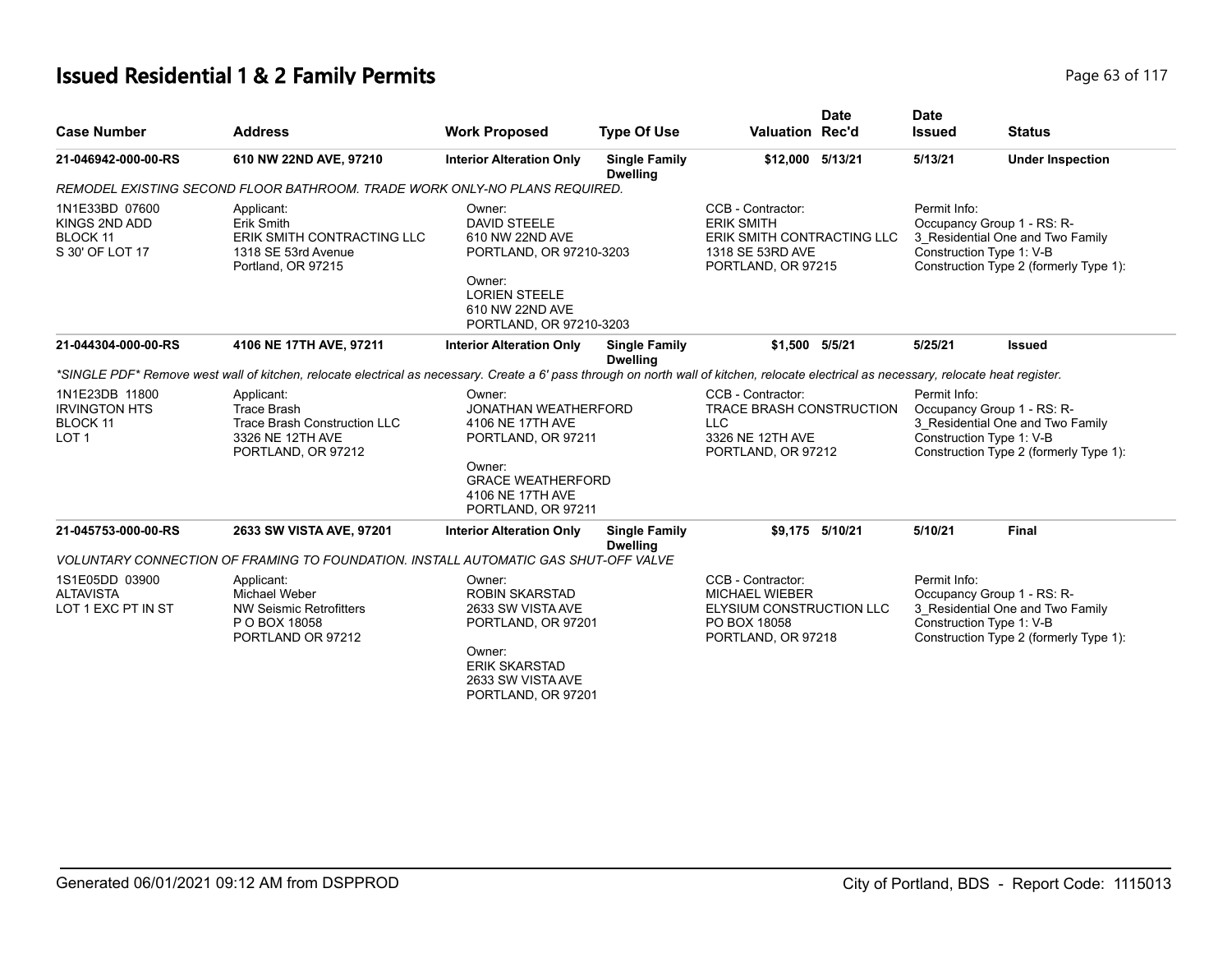# **Issued Residential 1 & 2 Family Permits Page 117 Page 64 of 117**

| <b>Case Number</b>                                                       | <b>Address</b>                                                                                                  | <b>Work Proposed</b>                                                                                                                                                       | <b>Type Of Use</b>                      | <b>Valuation Rec'd</b>                                                                                       | <b>Date</b> | <b>Date</b><br><b>Issued</b>             | <b>Status</b>                                                                                            |
|--------------------------------------------------------------------------|-----------------------------------------------------------------------------------------------------------------|----------------------------------------------------------------------------------------------------------------------------------------------------------------------------|-----------------------------------------|--------------------------------------------------------------------------------------------------------------|-------------|------------------------------------------|----------------------------------------------------------------------------------------------------------|
| 21-052110-000-00-RS                                                      | 4192 SW GREENLEAF DR,<br>97221                                                                                  | <b>Interior Alteration Only</b>                                                                                                                                            | <b>Single Family</b><br><b>Dwelling</b> | \$110,000                                                                                                    | 5/29/21     | 5/29/21                                  | <b>Issued</b>                                                                                            |
|                                                                          | REMODEL TWO EXISTING SECOND FLOOR BATHROOMS. TRADE WORK ONLY-NO PLANS REQUIRED.                                 |                                                                                                                                                                            |                                         |                                                                                                              |             |                                          |                                                                                                          |
| 1S1E08BB 02900<br><b>GREEN HILLS</b><br><b>BLOCK 11</b><br>LOT 4 TL 2900 | Applicant:<br><b>GARZA CONSTRUCTION INC</b><br>8835 SW CANYON LANE SUITE<br>303<br>PORTLAND, OR 97225           | Owner:<br><b>VIRGINIA RUSTIQUE-PETTENI</b><br>4192 SW GREENLEAF DR<br>PORTLAND, OR 97221<br>Owner:<br><b>FILIPPO PETTENI</b><br>4192 SW GREENLEAF DR<br>PORTLAND, OR 97221 |                                         | CCB - Contractor:<br><b>GARZA CONSTRUCTION INC</b><br>8835 SW CANYON LANE SUITE<br>303<br>PORTLAND, OR 97225 |             | Permit Info:<br>Construction Type 1: V-B | Occupancy Group 1 - RS: R-<br>3_Residential One and Two Family<br>Construction Type 2 (formerly Type 1): |
| 21-040320-000-00-RS                                                      | 4232 SE CORA ST, 97206                                                                                          | <b>Interior Alteration Only</b>                                                                                                                                            | <b>Single Family</b><br><b>Dwelling</b> | \$24.000 4/26/21                                                                                             |             | 5/11/21                                  | <b>Under Inspection</b>                                                                                  |
| *SINGLE PDF* remodel kitchen/dinning room                                |                                                                                                                 |                                                                                                                                                                            |                                         |                                                                                                              |             |                                          |                                                                                                          |
| 1S2E07CC 15400<br><b>LENOX</b><br>BLOCK 10<br>LOT 10&11 TL 15400         | Applicant:<br><b>BARB GOODRICH</b><br><b>GOODRICH RENOVATIONS</b><br>12470 SW 9TH ST.<br>BEAVERTON OREGON 97005 | Owner:<br><b>JOHN MILLER</b><br>4232 SE CORA ST<br>PORTLAND, OR 97206                                                                                                      |                                         | CCB - Contractor:<br><b>GOODRICH RENOVATIONS LLC</b><br>12470 SW 9TH ST<br>BEAVERTON, OR 97005               |             | Permit Info:<br>Construction Type 1: V-B | Occupancy Group 1 - RS: R-<br>3 Residential One and Two Family<br>Construction Type 2 (formerly Type 1): |
| 21-044056-000-00-RS                                                      | 1521 SW HUME CT, 97219                                                                                          | <b>Interior Alteration Only</b>                                                                                                                                            | <b>Single Family</b><br><b>Dwelling</b> | \$4,000 5/5/21                                                                                               |             | 5/5/21                                   | <b>Under Inspection</b>                                                                                  |
|                                                                          | SIMPLE BATHROOM PERMIT - CONVERT STORAGE ROOM TO BATHROOM.                                                      |                                                                                                                                                                            |                                         |                                                                                                              |             |                                          |                                                                                                          |
| 1S1E21CD 00800<br><b>CAPITOL HILL</b><br>BLOCK 31<br><b>LOT 15</b>       | Applicant:<br><b>TREVOR LAINE</b><br>1521 SW HUME CT<br>PORTLAND, OR 97219                                      | Owner:<br><b>TREVOR LAINE</b><br>1521 SW HUME CT<br>PORTLAND, OR 97219                                                                                                     |                                         |                                                                                                              |             | Permit Info:<br>Construction Type 1: V-B | Occupancy Group 1 - RS: R-<br>3 Residential One and Two Family<br>Construction Type 2 (formerly Type 1): |
| 21-042907-000-00-RS                                                      | 3419 SE CORA DR                                                                                                 | <b>Interior Alteration Only</b>                                                                                                                                            | <b>Single Family</b><br><b>Dwelling</b> | \$9.000                                                                                                      | 5/3/21      | 5/10/21                                  | <b>Under Inspection</b>                                                                                  |
|                                                                          | SIMPLE BATHROOM PERMIT - NEW BATHROOM IN BASEMENT. PLUMBING PERMIT SEPARATE.                                    |                                                                                                                                                                            |                                         |                                                                                                              |             |                                          |                                                                                                          |
| 1S1E12DC 06500                                                           | Applicant:<br><b>QUINN KURANZ</b><br>3419-3421 SE CORA DR<br>PORTLAND, OR 97202                                 | Owner:<br><b>QUINN KURANZ</b><br>3419-3421 SE CORA DR<br>PORTLAND, OR 97202                                                                                                |                                         |                                                                                                              |             | Permit Info:<br>Construction Type 1: V-B | Occupancy Group 1 - RS: R-<br>3_Residential One and Two Family<br>Construction Type 2 (formerly Type 1): |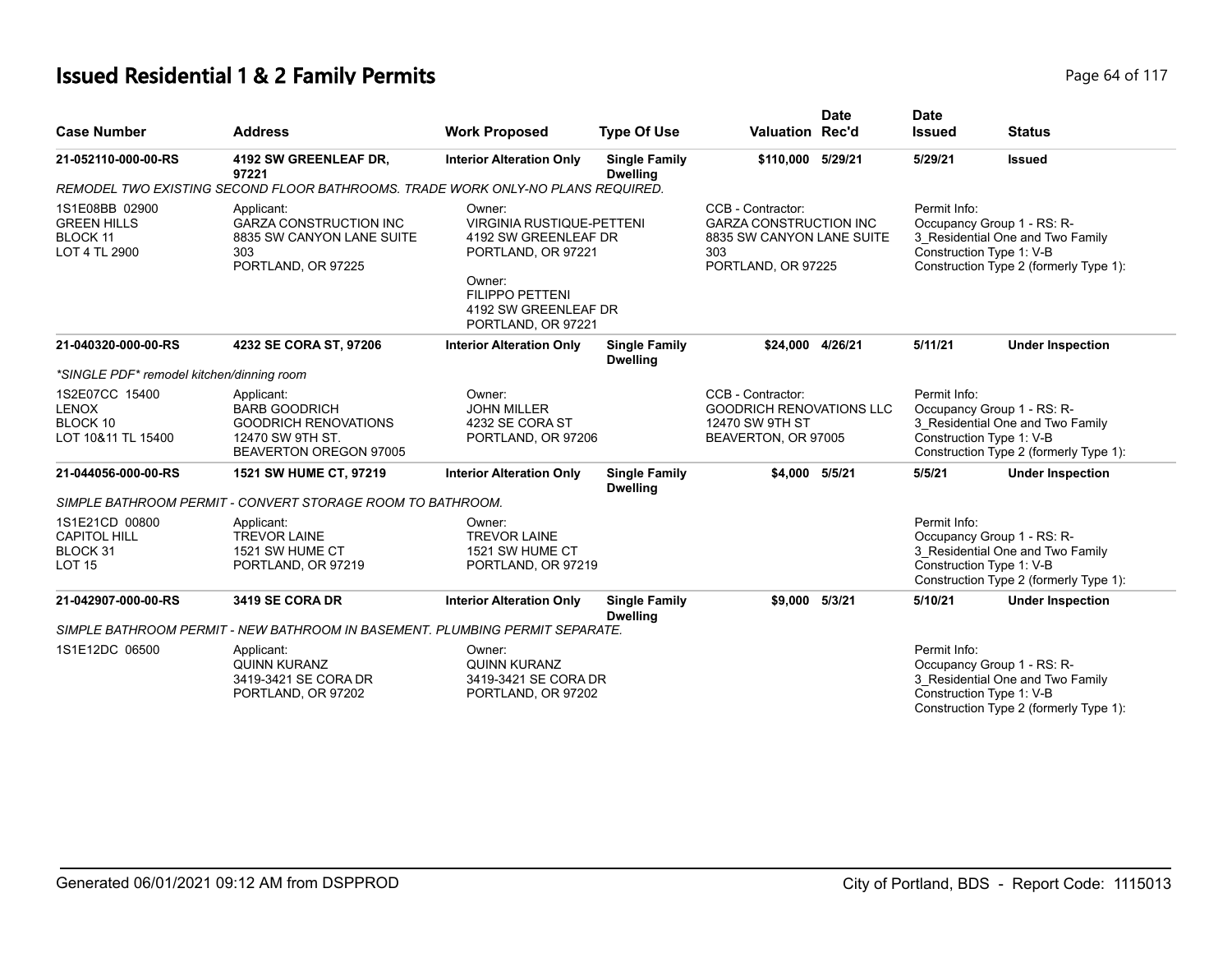# **Issued Residential 1 & 2 Family Permits Page 117 Page 65 of 117**

| <b>Case Number</b>                                                            | <b>Address</b>                                                                                           | <b>Work Proposed</b>                                                                                                                               | <b>Type Of Use</b>                      | <b>Valuation Rec'd</b>                                                                                       | <b>Date</b>     | <b>Date</b><br><b>Issued</b>             | <b>Status</b>                                                                                            |
|-------------------------------------------------------------------------------|----------------------------------------------------------------------------------------------------------|----------------------------------------------------------------------------------------------------------------------------------------------------|-----------------------------------------|--------------------------------------------------------------------------------------------------------------|-----------------|------------------------------------------|----------------------------------------------------------------------------------------------------------|
| 21-047370-000-00-RS                                                           | 6235 NE DAVIS ST, 97213                                                                                  | <b>Interior Alteration Only</b>                                                                                                                    | <b>Single Family</b><br><b>Dwelling</b> |                                                                                                              | \$4,485 5/14/21 | 5/14/21                                  | <b>Issued</b>                                                                                            |
|                                                                               | VOLUNTARY CONNECTION OF FRAMING TO FOUNDATION. INSTALL AUTOMATIC GAS SHUT-OFF VALVE                      |                                                                                                                                                    |                                         |                                                                                                              |                 |                                          |                                                                                                          |
| 1N2E32CB 07400<br><b>ORCHARD HOMES</b><br>BLOCK <sub>8</sub><br><b>LOT 17</b> | Applicant:<br>Michael Weber<br><b>NW Seismic Retrofitters</b><br>P O BOX 18058<br>PORTLAND OR 97212      | Owner:<br><b>JULIE NIX</b><br>6235 NE DAVIS ST<br>PORTLAND, OR 97213<br>Owner:<br><b>KATHRYN MCCURDY</b><br>6235 NE DAVIS ST<br>PORTLAND, OR 97213 |                                         | CCB - Contractor:<br><b>MICHAEL WIEBER</b><br>ELYSIUM CONSTRUCTION LLC<br>PO BOX 18058<br>PORTLAND, OR 97218 |                 | Permit Info:<br>Construction Type 1: V-B | Occupancy Group 1 - RS: R-<br>3_Residential One and Two Family<br>Construction Type 2 (formerly Type 1): |
| 21-050729-000-00-RS                                                           | 6720 N WILBUR AVE, 97217                                                                                 | <b>Interior Alteration Only</b>                                                                                                                    | <b>Single Family</b><br><b>Dwelling</b> |                                                                                                              | \$9.000 5/25/21 | 5/25/21                                  | <b>Issued</b>                                                                                            |
|                                                                               | ADD SMALL OFFICE TO BASEMENT. NO ADDED BATHROOMS.                                                        |                                                                                                                                                    |                                         |                                                                                                              |                 |                                          |                                                                                                          |
| 1N1E16BD 14800<br><b>BURRAGE TR</b><br><b>BLOCK4</b><br>LOT <sub>22</sub>     | Applicant:<br><b>JIM KITCHIN</b><br><b>INTERWORKS LLC</b><br>PO BOX 14764<br>PORTLAND OR 97293           | Owner:<br>CHLOE DANIELE GRILLIENZONI<br>AND STALLWORTH<br>6720 N WILBUR AVE<br>PORTLAND, OR 97217                                                  |                                         | CCB - Contractor:<br><b>INTERWORKS LLC</b><br>PO BOX 14764<br>PORTLAND, OR 97293                             |                 | Permit Info:<br>Construction Type 1: V-B | Occupancy Group 1 - RS: R-<br>3 Residential One and Two Family<br>Construction Type 2 (formerly Type 1): |
| 21-049744-000-00-RS                                                           | 10278 N TYLER AVE, 97203                                                                                 | <b>Interior Alteration Only</b>                                                                                                                    | <b>Single Family</b><br><b>Dwelling</b> | \$22,500 5/21/21                                                                                             |                 | 5/30/21                                  | <b>Issued</b>                                                                                            |
|                                                                               | ADD A BATHROOM TO THE BASEMENT. RECONFIGURE LAUNDRY.                                                     |                                                                                                                                                    |                                         |                                                                                                              |                 |                                          |                                                                                                          |
| 1N1E06BC 01800<br>NINETEEN-TEN ADD<br>BLOCK <sub>6</sub><br>LOT <sub>5</sub>  | Applicant:<br>THOMAS ALVAH HUCKABEE<br>THOMAS ALVAH HUCKABEE<br>1343 SE SPOKANE ST<br>PORTLAND, OR 97202 | Owner:<br><b>CARRIE DECKER</b><br>10278 N TYLER AVE<br>PORTLAND, OR 97203                                                                          |                                         | CCB - Contractor:<br>THOMAS ALVAH HUCKABEE<br>1343 SE SPOKANE ST<br>PORTLAND, OR 97202                       |                 | Permit Info:<br>Construction Type 1: V-B | Occupancy Group 1 - RS: R-<br>3_Residential One and Two Family<br>Construction Type 2 (formerly Type 1): |
| 21-040996-000-00-RS                                                           | 12121 SE BROOKSIDE DR,<br>97266                                                                          | <b>Interior Alteration Only</b>                                                                                                                    | <b>Single Family</b><br><b>Dwelling</b> |                                                                                                              | \$5,000 4/27/21 | 5/3/21                                   | <b>Issued</b>                                                                                            |
|                                                                               | SIMPLE BATHROOM PERMIT - NEW FULL BATHROOM IN EXISTING CLOSET. TRADE PERMITS SEPARATE.                   |                                                                                                                                                    |                                         |                                                                                                              |                 |                                          |                                                                                                          |
| 1S2E22AA 04100<br><b>BROOKSIDE &amp; PLAT 2</b><br>LOT 4&5 TL 4100            | Applicant:<br><b>INGER ELLAM</b><br>1811 NE 126TH PL<br>PORTLAND, OR 97230                               | Owner:<br><b>INGER ELLAM</b><br>1811 NE 126TH PL<br>PORTLAND, OR 97230                                                                             |                                         | CCB - Contractor:<br><b>HAULOUT LANDSCAPING INC</b><br>16869 SW 65TH AVE #202<br>LAKE OSWEGO, OR 97070       |                 | Permit Info:<br>Construction Type 1: V-B | Occupancy Group 1 - RS: R-<br>3_Residential One and Two Family<br>Construction Type 2 (formerly Type 1): |
| 21-049709-000-00-RS                                                           | 5229 SW DOLPH CT, 97219                                                                                  | <b>Interior Alteration Only</b>                                                                                                                    | <b>Single Family</b><br><b>Dwelling</b> |                                                                                                              | \$4,200 5/21/21 | 5/21/21                                  | <b>Issued</b>                                                                                            |
| ADD POWDER ROOM TO MAIN FLOOR.                                                |                                                                                                          |                                                                                                                                                    |                                         |                                                                                                              |                 |                                          |                                                                                                          |
| 1S1E19DC 07400<br>SECTION 19 1S 1E<br>TL 7400 0.34 ACRES                      | Applicant:<br>ROBERT WOOD<br>MOUNTAINWOOD HOMES<br>PO BOX 2257<br>PORTLAND, OR 97075                     | Owner:<br>SUZANNAH LUHN<br>7400 SW BARNES RD #1212<br>PORTLAND, OR 97225                                                                           |                                         | CCB - Contractor:<br>MOUNTAINWOOD HOMES INC<br>PO BOX 2257<br>BEAVERTON, OR 97075-2257                       |                 | Permit Info:<br>Construction Type 1: V-B | Occupancy Group 1 - RS: R-<br>3 Residential One and Two Family<br>Construction Type 2 (formerly Type 1): |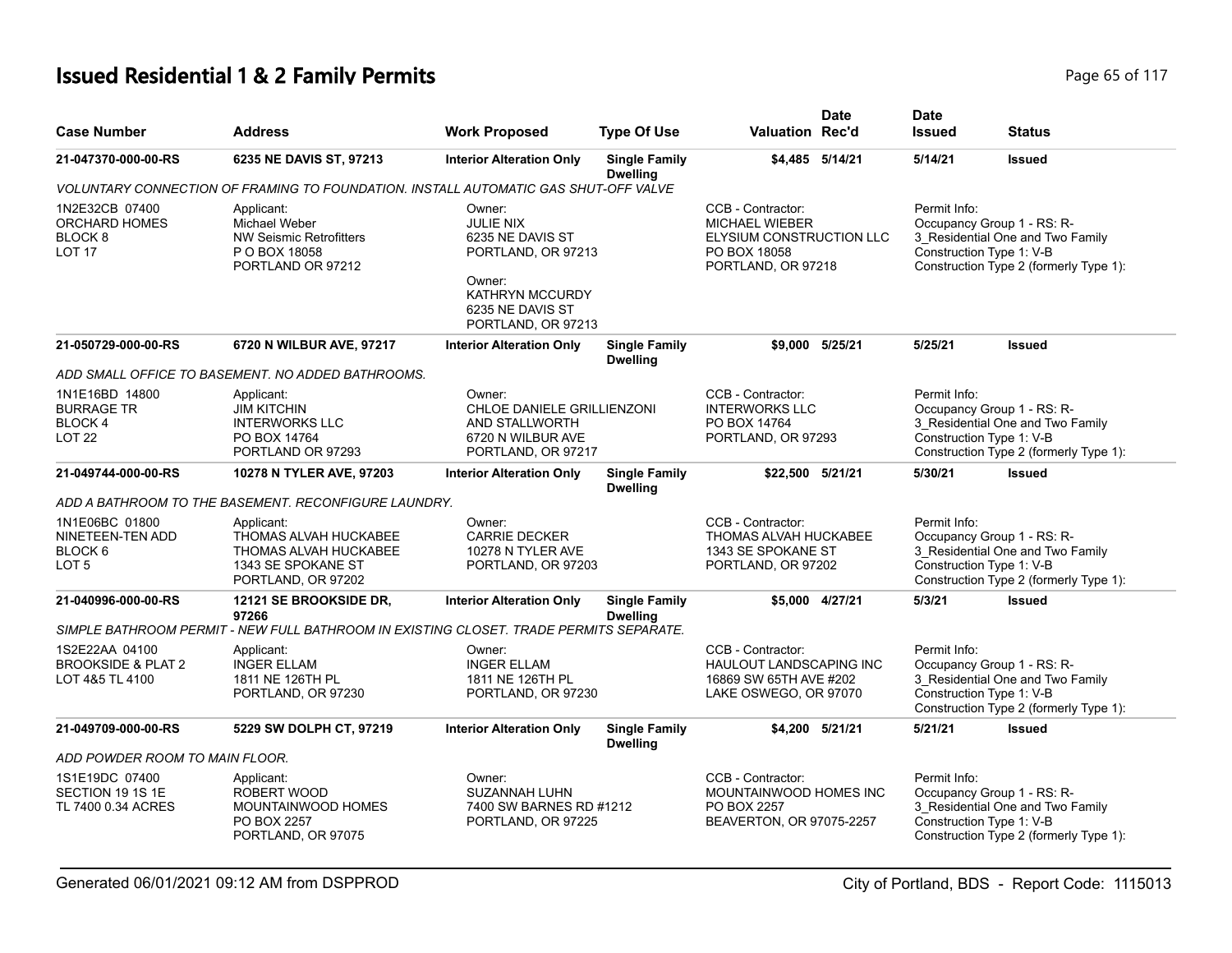# **Issued Residential 1 & 2 Family Permits Page 117 Page 66 of 117**

| <b>Case Number</b>                                                             | <b>Address</b>                                                                                                                   | <b>Work Proposed</b>                                                                                                                                          | <b>Type Of Use</b>                      | <b>Valuation Rec'd</b>                                                                                                                                                                         | <b>Date</b>     | <b>Date</b><br><b>Issued</b>             | <b>Status</b>                                                                                                                        |
|--------------------------------------------------------------------------------|----------------------------------------------------------------------------------------------------------------------------------|---------------------------------------------------------------------------------------------------------------------------------------------------------------|-----------------------------------------|------------------------------------------------------------------------------------------------------------------------------------------------------------------------------------------------|-----------------|------------------------------------------|--------------------------------------------------------------------------------------------------------------------------------------|
| 21-042069-000-00-RS                                                            | 4806 NE 15TH AVE, 97211                                                                                                          | <b>Interior Alteration Only</b>                                                                                                                               | <b>Single Family</b><br><b>Dwelling</b> |                                                                                                                                                                                                | \$8,984 4/29/21 | 5/20/21                                  | <b>Issued</b>                                                                                                                        |
|                                                                                | *SINGLE PDF* BASEMENT WALL STRENGTHENING USING NUWAL                                                                             |                                                                                                                                                               |                                         |                                                                                                                                                                                                |                 |                                          |                                                                                                                                      |
| 1N1E23AC 06300<br><b>VERNON</b><br>BLOCK 42<br>LOT <sub>9</sub>                | Applicant:<br><b>EMILY SINGLETON</b><br><b>TERRAFIRMA FOUNDATION</b><br><b>SYSTEMS</b><br>7910 SW HUNZIKER ST<br>TIGARD OR 97223 | Owner:<br><b>STACY MACKELVIE</b><br>4806 NE 15TH AVE<br>PORTLAND, OR 97211-5032<br>Owner:<br>PATRICK MACKELVIE<br>4806 NE 15TH AVE<br>PORTLAND, OR 97211-5032 |                                         | CCB - Contractor:<br><b>TERRAFIRMA FOUNDATION</b><br><b>REPAIR INC</b><br>761 NE GARDEN VALLEY BLVD<br>ROSEBURG, OR 97470                                                                      |                 | Permit Info:                             | Occupancy Group 1 - RS: R-<br>3_Residential One and Two Family<br>Construction Type 1: V-B<br>Construction Type 2 (formerly Type 1): |
| 21-044861-000-00-RS                                                            | 2632 NE KLICKITAT ST, 97212                                                                                                      | <b>Interior Alteration Only</b>                                                                                                                               | <b>Single Family</b><br><b>Dwelling</b> | \$9,000 5/6/21                                                                                                                                                                                 |                 | 5/7/21                                   | <b>Under Inspection</b>                                                                                                              |
|                                                                                | *SINGLE PDF* KITCHEN REMODEL, NO FOOTPRINT CHANGE OR ADDED BATHROOMS                                                             |                                                                                                                                                               |                                         |                                                                                                                                                                                                |                 |                                          |                                                                                                                                      |
| 1N1E25BB 13100<br><b>IRVINDALE</b><br>BLOCK <sub>6</sub><br><b>LOT 1&amp;2</b> | Applicant:<br><b>JOE PETRINA</b><br>PETRINA CONSTRUCTION INC.<br>4505 NE TILLAMOOK ST<br>PORTLAND, OR 97213-1319                 | Owner:<br><b>JONATHAN HELD</b><br>2632 NE KLICKITAT ST<br>PORTLAND, OR 97212-2548<br>Owner:<br><b>LISA FERREIRA</b><br>2632 NE KLICKITAT ST                   |                                         | CCB - Contractor:<br><b>CASEY PETRINA</b><br>PETRINA CONSTRUCTION INC<br>4505 NE TILLAMOOK ST<br>PORTLAND, OR 97213-1319                                                                       |                 | Permit Info:<br>Construction Type 1: V-B | Occupancy Group 1 - RS: R-<br>3 Residential One and Two Family<br>Construction Type 2 (formerly Type 1):                             |
| 21-046088-000-00-RS                                                            | 3144 NE 80TH AVE, 97213                                                                                                          | PORTLAND, OR 97212-2548<br><b>Interior Alteration Only</b>                                                                                                    | <b>Single Family</b><br><b>Dwelling</b> |                                                                                                                                                                                                | \$4.000 5/11/21 | 5/11/21                                  | <b>Under Inspection</b>                                                                                                              |
|                                                                                | SIMPLE BATHROOM PERMIT - NEW HALF BATHROOM ON SECOND FLOOR. TRADE PERMITS SEPARATE.                                              |                                                                                                                                                               |                                         |                                                                                                                                                                                                |                 |                                          |                                                                                                                                      |
| 1N2E29AA 19100<br><b>GREGORY HTS</b><br>BLOCK 12<br>LOT 33&34                  | Applicant:<br><b>GARRETT HAYS</b><br>3144 NE 80TH AVE<br>PORTLAND, OR 97213                                                      | Owner:<br><b>GARRETT HAYS</b><br>3144 NE 80TH AVE<br>PORTLAND, OR 97213                                                                                       |                                         |                                                                                                                                                                                                |                 | Permit Info:<br>Construction Type 1: V-B | Occupancy Group 1 - RS: R-<br>3 Residential One and Two Family<br>Construction Type 2 (formerly Type 1):                             |
| 21-047338-000-00-RS                                                            | 1729 SE 36TH AVE, 97214                                                                                                          | <b>Interior Alteration Only</b>                                                                                                                               | <b>Single Family</b><br><b>Dwelling</b> | \$21,000 5/14/21                                                                                                                                                                               |                 | 5/14/21                                  | <b>Under Inspection</b>                                                                                                              |
|                                                                                | REMODEL KITCHEN. TRADE WORK ONLY-NO PLANS REQUIRED.                                                                              |                                                                                                                                                               |                                         |                                                                                                                                                                                                |                 |                                          |                                                                                                                                      |
| 1S1E01DB 06300<br>SECTION 01 1S 1E<br>TL 6300 0.06 ACRES                       | Applicant:<br>PHILIP MANLEY<br>PHIL MANLEY CONSTRUCTION<br><b>LLC</b><br>5803 SE LINCOLN ST<br>PORTLAND, OR 97214                | Owner:<br><b>KELLY MULLER</b><br>1729 SE 36TH AVE<br>PORTLAND, OR 97214                                                                                       |                                         | CCB - Contractor:<br><b>ECOHEAT INC</b><br>2710 SE 50TH AVE<br>PORTLAND, OR 97206<br>CCB - Contractor:<br>PHILIP MANLEY<br><b>CONSTRUCTION LLC</b><br>3803 SE LINCOLN ST<br>PORTLAND, OR 97214 |                 | Permit Info:<br>Construction Type 1: V-B | Occupancy Group 1 - RS: R-<br>3 Residential One and Two Family<br>Construction Type 2 (formerly Type 1):                             |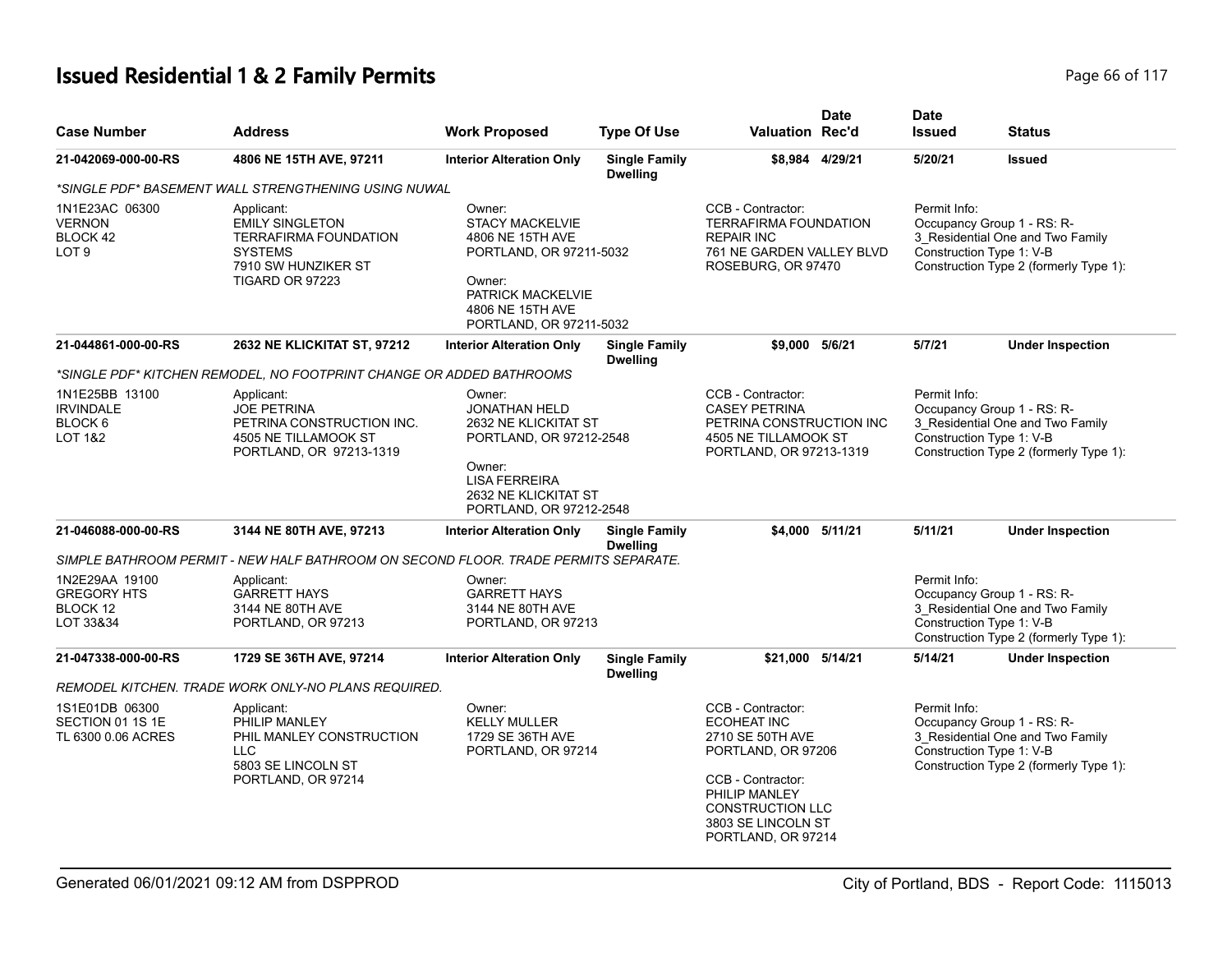# **Issued Residential 1 & 2 Family Permits Page 117 Page 67 of 117**

| <b>Case Number</b>                                                                                            | <b>Address</b>                                                                                     | <b>Work Proposed</b>                                                                                                                                         | <b>Type Of Use</b>                      | <b>Valuation Rec'd</b>                                                                                       | <b>Date</b>     | <b>Date</b><br><b>Issued</b>             | <b>Status</b>                                                                                            |
|---------------------------------------------------------------------------------------------------------------|----------------------------------------------------------------------------------------------------|--------------------------------------------------------------------------------------------------------------------------------------------------------------|-----------------------------------------|--------------------------------------------------------------------------------------------------------------|-----------------|------------------------------------------|----------------------------------------------------------------------------------------------------------|
| 21-051427-000-00-RS                                                                                           | 136 SE 62ND AVE, 97215                                                                             | <b>Interior Alteration Only</b>                                                                                                                              | <b>Single Family</b><br><b>Dwelling</b> |                                                                                                              | \$7,000 5/27/21 | 5/27/21                                  | Issued                                                                                                   |
|                                                                                                               | SIMPLE BATHROOM PERMIT - NEW BATHROOM IN UNFINISHED BASEMENT. PLUMBING PERMIT SEPARATE.            |                                                                                                                                                              |                                         |                                                                                                              |                 |                                          |                                                                                                          |
| 1N2E32CC 12600<br><b>ORCHARD HOMES</b><br>BLOCK 10<br>S 12.5' OF W 90' OF LOT 9<br>W 90' OF LOT 10            | Applicant:<br><b>LUKE NORMAN</b><br>136 SE 62ND AVE<br>PORTLAND, OR 97215                          | Owner:<br><b>MARINA DOERING</b><br>136 SE 62ND AVE<br>PORTLAND, OR 97215<br>Owner:<br><b>LUKE NORMAN</b><br>136 SE 62ND AVE<br>PORTLAND, OR 97215            |                                         |                                                                                                              |                 | Permit Info:<br>Construction Type 1: V-B | Occupancy Group 1 - RS: R-<br>3 Residential One and Two Family<br>Construction Type 2 (formerly Type 1): |
| 21-047102-000-00-RS                                                                                           | 633 NE EMERSON ST, 97211                                                                           | <b>Interior Alteration Only</b>                                                                                                                              | <b>Single Family</b><br><b>Dwelling</b> |                                                                                                              | \$4.500 5/13/21 | 5/13/21                                  | <b>Under Inspection</b>                                                                                  |
|                                                                                                               | SIMPLE BATHROOM PERMIT - NEW BATHROOM IN BASEMENT. TRADE PERMITS SEPARATE.                         |                                                                                                                                                              |                                         |                                                                                                              |                 |                                          |                                                                                                          |
| 1N1E23BB 05600<br>WAITS CLOVERDALE ANX<br>BLOCK <sub>5</sub><br>S 1/2 OF LOT 5                                | Applicant:<br>DWELL PROPERTY SOLUTIONS<br><b>INC</b><br>11330 SW AMBIANCE PL<br>PORTLAND, OR 97223 | Owner:<br>DWELL PROPERTY SOLUTIONS<br><b>INC</b><br>11330 SW AMBIANCE PL<br>PORTLAND, OR 97223                                                               |                                         | CCB - Contractor:<br>IRON FIST CONSTRUCTION LLC<br>74835 DEPOT LN<br>IRRIGON, OR 97844                       |                 | Permit Info:<br>Construction Type 1: V-B | Occupancy Group 1 - RS: R-<br>3_Residential One and Two Family<br>Construction Type 2 (formerly Type 1): |
| 21-045676-000-00-RS                                                                                           | 3139 SE 62ND AVE, 97206                                                                            | <b>Interior Alteration Only</b>                                                                                                                              | <b>Single Family</b><br><b>Dwelling</b> |                                                                                                              | \$4,225 5/10/21 | 5/10/21                                  | <b>Issued</b>                                                                                            |
|                                                                                                               | <b>VOLUNTARY CONNECTION OF FRAMING TO FOUNDATION</b>                                               |                                                                                                                                                              |                                         |                                                                                                              |                 |                                          |                                                                                                          |
| 1S2E07AD 01700<br><b>MERRILLS ADD</b><br>BLOCK <sub>2</sub><br>INC 14' STRIP W OF & ADJ<br>LOT 1 EXC PT IN ST | Applicant:<br>Michael Weber<br>NW Seismic Retrofitters<br>P O BOX 18058<br>PORTLAND OR 97212       | Owner:<br><b>MCKENZIE MILLER</b><br>3139 SE 62ND AVE<br>PORTLAND, OR 97206<br>Owner:<br><b>CHRISTOPHER COLLINS</b><br>3139 SE 62ND AVE<br>PORTLAND, OR 97206 |                                         | CCB - Contractor:<br><b>MICHAEL WIEBER</b><br>ELYSIUM CONSTRUCTION LLC<br>PO BOX 18058<br>PORTLAND, OR 97218 |                 | Permit Info:<br>Construction Type 1: V-B | Occupancy Group 1 - RS: R-<br>3_Residential One and Two Family<br>Construction Type 2 (formerly Type 1): |
| 21-052201-000-00-RS                                                                                           | 3234 NE 29TH AVE, 97212                                                                            | <b>Interior Alteration Only</b>                                                                                                                              | <b>Single Family</b><br><b>Dwelling</b> | \$14,145 5/31/21                                                                                             |                 | 5/31/21                                  | <b>Under Inspection</b>                                                                                  |
|                                                                                                               | 2ND FLOOR BATH REMODEL. NO ADDED BATHROOMS. TRADES ONLY, NO PLANS.                                 |                                                                                                                                                              |                                         |                                                                                                              |                 |                                          |                                                                                                          |
| 1N1E25BA 10300<br><b>DUNSMEADE</b><br><b>BLOCK1</b><br><b>LOT 20</b>                                          | Applicant:<br><b>DAVID LEECH</b><br>DAVID LEECH INC<br>214 SE 18th-SUITE 101<br>PORTLAND, OR 97214 | Owner:<br><b>JANICE ELVEN</b><br>3234 NE 29TH AVE<br>PORTLAND, OR 97212-2534                                                                                 |                                         | CCB - Contractor:<br><b>DAVID LEECH</b><br>DAVID LEECH INC<br>214 SE 18TH SUITE 101<br>PORTLAND, OR 97214    |                 | Permit Info:<br>Construction Type 1: V-B | Occupancy Group 1 - RS: R-<br>3 Residential One and Two Family<br>Construction Type 2 (formerly Type 1): |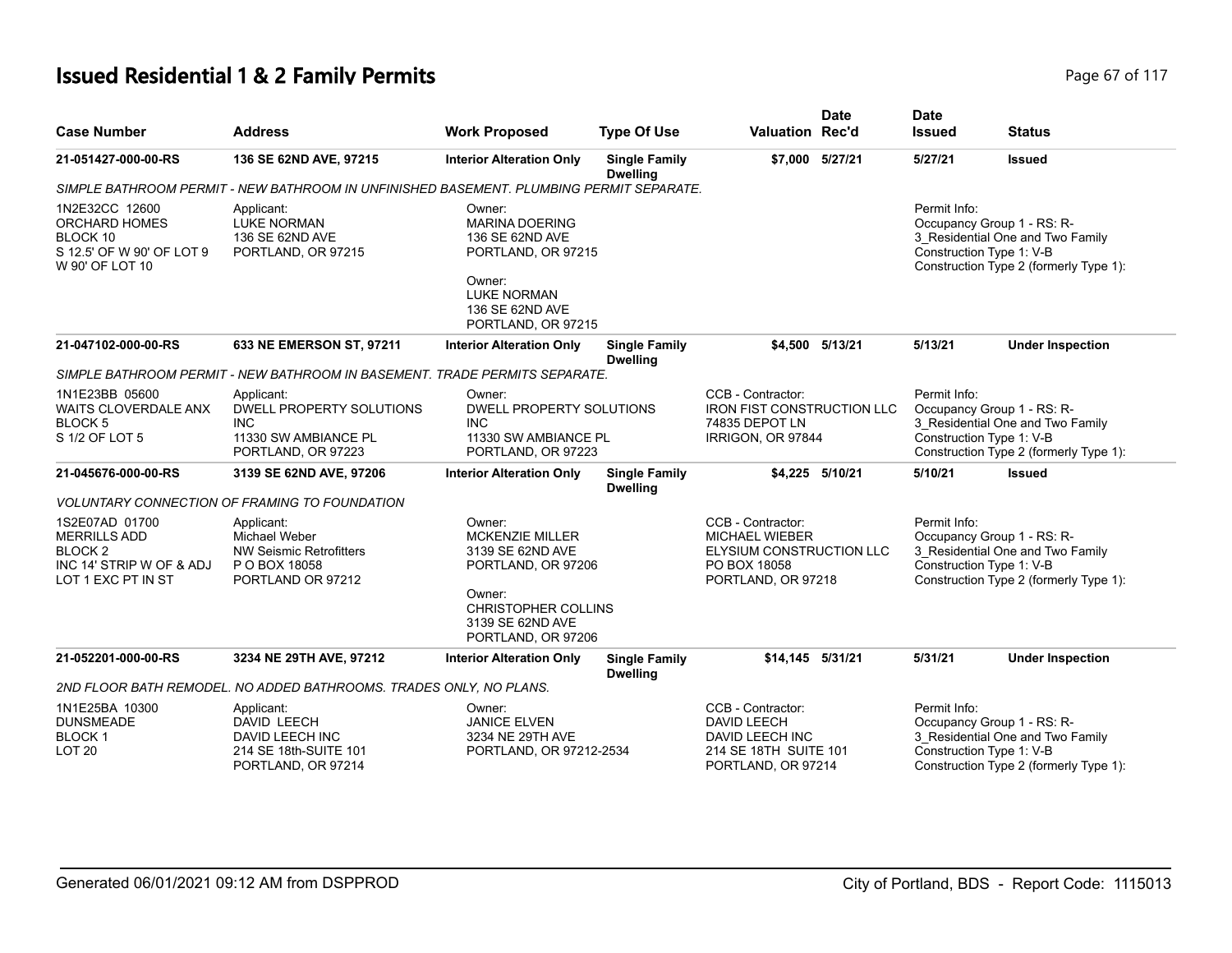# **Issued Residential 1 & 2 Family Permits Page 117 Page 68 of 117**

| <b>Case Number</b>                                                  | <b>Address</b>                                                                                              | <b>Work Proposed</b>                                                                                                                                                                                                  | <b>Type Of Use</b>                      | <b>Valuation Rec'd</b>                                                                                       | <b>Date</b>     | <b>Date</b><br><b>Issued</b>             | <b>Status</b>                                                                                            |
|---------------------------------------------------------------------|-------------------------------------------------------------------------------------------------------------|-----------------------------------------------------------------------------------------------------------------------------------------------------------------------------------------------------------------------|-----------------------------------------|--------------------------------------------------------------------------------------------------------------|-----------------|------------------------------------------|----------------------------------------------------------------------------------------------------------|
| 21-043067-000-00-RS                                                 | 3388 SE 8TH AVE, 97202                                                                                      | <b>Interior Alteration Only</b>                                                                                                                                                                                       | <b>Single Family</b><br><b>Dwelling</b> | \$2,000 5/3/21                                                                                               |                 | 5/5/21                                   | <b>Issued</b>                                                                                            |
|                                                                     | SIMPLE BATHROOM PERMIT - CONVERT TWO HALF BATHROOMS (ONE IN EACH UNIT) TO FULL BATHROOMS BY ADDING SHOWERS. |                                                                                                                                                                                                                       |                                         |                                                                                                              |                 |                                          |                                                                                                          |
| 1S1E11BC 10600                                                      | Applicant:<br><b>LOGAN FORD</b><br>3388 SE 8TH AVE<br>PORTLAND, OR 97202                                    | Owner:<br><b>ALLISON FORD</b><br>3388 SE 8TH AVE<br>PORTLAND, OR 97202<br>Owner:<br>MAXWELL CAMPBELL<br>3388 SE 8TH AVE<br>PORTLAND, OR 97202<br>Owner:<br><b>LOGAN FORD</b><br>3388 SE 8TH AVE<br>PORTLAND, OR 97202 |                                         |                                                                                                              |                 | Permit Info:<br>Construction Type 1: V-B | Occupancy Group 1 - RS: R-<br>3 Residential One and Two Family<br>Construction Type 2 (formerly Type 1): |
| 21-052148-000-00-RS                                                 | 3026 NE 12TH AVE, 97212                                                                                     | <b>Interior Alteration Only</b>                                                                                                                                                                                       | <b>Single Family</b><br><b>Dwelling</b> |                                                                                                              | \$6,265 5/30/21 | 5/30/21                                  | <b>Issued</b>                                                                                            |
|                                                                     | <b>VOLUNTARY CONNECTION OF FRAMING TO FOUNDATION</b>                                                        |                                                                                                                                                                                                                       |                                         |                                                                                                              |                 |                                          |                                                                                                          |
| 1N1E26BA 17000<br><b>IRVINGTON</b><br>BLOCK 82<br>LOT <sub>18</sub> | Applicant:<br>Michael Weber<br><b>NW Seismic Retrofitters</b><br>P O BOX 18058<br>PORTLAND OR 97212         | Owner:<br><b>LISA JOHNSON</b><br>3026 NE 12TH AVE<br>PORTLAND, OR 97212-3250<br>Owner:<br>JESSE JOHNSON<br>3026 NE 12TH AVE<br>PORTLAND, OR 97212-3250                                                                |                                         | CCB - Contractor:<br>MICHAEL WIEBER<br><b>ELYSIUM CONSTRUCTION LLC</b><br>PO BOX 18058<br>PORTLAND, OR 97218 |                 | Permit Info:<br>Construction Type 1: V-B | Occupancy Group 1 - RS: R-<br>3_Residential One and Two Family<br>Construction Type 2 (formerly Type 1): |
| 21-047330-000-00-RS                                                 | 4904 NE 24TH AVE, 97211<br>CONVERT 3RD FLOOR DORMER INTO A BATHROOM, UP DATE PLUMBING IN 2ND FLOOR BATHROOM | <b>Interior Alteration Only</b>                                                                                                                                                                                       | <b>Single Family</b><br><b>Dwelling</b> | \$30,000 5/14/21                                                                                             |                 | 5/14/21                                  | <b>Under Inspection</b>                                                                                  |
| 1N1E24BC 08700                                                      |                                                                                                             | Owner:                                                                                                                                                                                                                |                                         | CCB - Contractor:                                                                                            |                 | Permit Info:                             |                                                                                                          |
| <b>LESTER PK</b><br><b>BLOCK1</b><br>LOT <sub>6</sub>               | Applicant:<br><b>JOHN GRAY</b><br>JOHN GRAY DESIGN/BUILD LLC<br>1717 NW 24TH AVENUE<br>PORTLAND, OR 97210   | <b>DORIS RINK</b><br>4904 NE 24TH AVE<br>PORTLAND, OR 97211                                                                                                                                                           |                                         | JOHN GRAY DESIGN LLC<br>1717 NW 24TH AVE<br>PORTLAND, OR 97210                                               |                 | Construction Type 1: V-B                 | Occupancy Group 1 - RS: R-<br>3 Residential One and Two Family<br>Construction Type 2 (formerly Type 1): |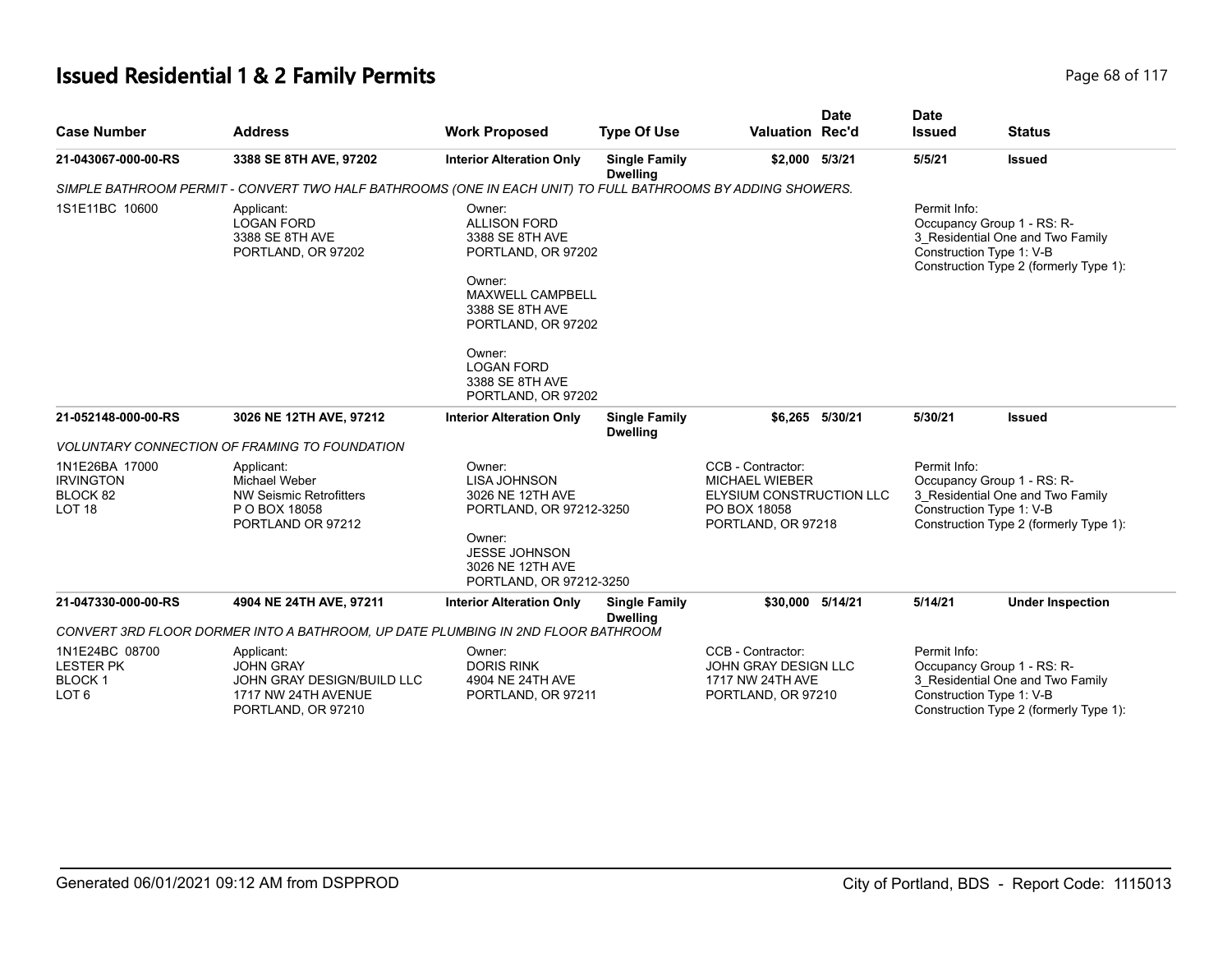# **Issued Residential 1 & 2 Family Permits Page 117 Page 69 of 117**

| <b>Case Number</b>                                                               | <b>Address</b>                                                                                                                    | <b>Work Proposed</b>                                                                                                                | <b>Type Of Use</b>                      | <b>Valuation Rec'd</b>                                                                                                 | <b>Date</b>     | <b>Date</b><br><b>Issued</b> | <b>Status</b>                                                                                                                        |
|----------------------------------------------------------------------------------|-----------------------------------------------------------------------------------------------------------------------------------|-------------------------------------------------------------------------------------------------------------------------------------|-----------------------------------------|------------------------------------------------------------------------------------------------------------------------|-----------------|------------------------------|--------------------------------------------------------------------------------------------------------------------------------------|
| 21-042962-000-00-RS                                                              | 1826 SE 45TH AVE, 97215                                                                                                           | <b>Interior Alteration Only</b>                                                                                                     | <b>Single Family</b><br><b>Dwelling</b> | \$6,000 5/3/21                                                                                                         |                 | 5/4/21                       | <b>Under Inspection</b>                                                                                                              |
|                                                                                  | SIMPLE BATHROOM PERMIT - NEW BATHROOM ON MAIN FLOOR. PLUMBING PERMIT SEPARATE.                                                    |                                                                                                                                     |                                         |                                                                                                                        |                 |                              |                                                                                                                                      |
| 1S2E06CB 03900<br><b>FAILING ADD</b><br>BLOCK <sub>2</sub><br>N 38.16' OF LOT 14 | Applicant:<br><b>SHARON GARRETT</b><br>5775 SE 52ND AVE<br>PORTLAND, OR 97206-6001                                                | Owner:<br><b>SHARON GARRETT</b><br>5775 SE 52ND AVE<br>PORTLAND, OR 97206-6001<br>Owner:<br><b>KENNETH GARRETT</b>                  |                                         |                                                                                                                        |                 | Permit Info:                 | Occupancy Group 1 - RS: R-<br>3_Residential One and Two Family<br>Construction Type 1: V-B<br>Construction Type 2 (formerly Type 1): |
|                                                                                  |                                                                                                                                   | 5775 SE 52ND AVE<br>PORTLAND, OR 97206-6001                                                                                         |                                         |                                                                                                                        |                 |                              |                                                                                                                                      |
| 21-049432-000-00-RS                                                              | 4155 SE TAGGART ST - UNIT A,<br>97202                                                                                             | <b>Interior Alteration Only</b>                                                                                                     | <b>Single Family</b><br><b>Dwelling</b> |                                                                                                                        | \$7,255 5/20/21 | 5/20/21                      | <b>Under Inspection</b>                                                                                                              |
| <b>VOLUNTARY ERATHQUAKE RETRO FIT</b>                                            |                                                                                                                                   |                                                                                                                                     |                                         |                                                                                                                        |                 |                              |                                                                                                                                      |
| 1S2E07BB 19000<br><b>RICHMOND ADD</b><br>BLOCK <sub>9</sub><br>LOT 12&14         | Applicant:<br><b>STEVE GEMMELL</b><br><b>GEMMELL CONSTRUCTION LLC</b><br>2310 N KERBY AVE<br>PORTLAND, OR 97227                   | Owner:<br><b>ANDREI KLIMENKO</b><br>4155 SE TAGGART ST<br>PORTLAND, OR 97202<br>Owner:<br><b>RUTA STABINA</b><br>4155 SE TAGGART ST |                                         | CCB - Contractor:<br><b>STEVE GEMMELL</b><br><b>GEMMELL CONSTRUCTION LLC</b><br>2310 N KERBY AVE<br>PORTLAND, OR 97227 |                 | Permit Info:                 | Occupancy Group 1 - RS: R-<br>3_Residential One and Two Family<br>Construction Type 1: V-B<br>Construction Type 2 (formerly Type 1): |
|                                                                                  |                                                                                                                                   | PORTLAND, OR 97202                                                                                                                  |                                         |                                                                                                                        |                 |                              |                                                                                                                                      |
| 21-021988-000-00-RS                                                              | 5402 NE EMERSON ST, 97218                                                                                                         | <b>Interior Alteration Only</b>                                                                                                     | <b>Single Family</b><br><b>Dwelling</b> | \$77.246 3/5/21                                                                                                        |                 | 5/31/21                      | <b>Under Inspection</b>                                                                                                              |
|                                                                                  | ADDING A POCKET DOOR, IN A BARRING WALL, ADD PARALLAM BEAM TO SUPPORT CEILING JOIST                                               |                                                                                                                                     |                                         |                                                                                                                        |                 |                              |                                                                                                                                      |
| 1N2E19AB 10500<br><b>LYNN ROSE TERR</b><br><b>BLOCK4</b><br>LOT <sub>9</sub>     | Applicant:<br><b>JEREMY GOULD</b><br>LIFETIME REMODELING<br><b>SYSTEMS</b><br>7301 SE KABLE LANE, SUITE 300<br>PORTLAND, OR 97223 | Owner:<br><b>BEVERLY THOMAS-GUDGER</b><br>5402 NE EMERSON ST<br>PORTLAND, OR 97218-2562                                             |                                         | CCB - Contractor:<br>LIFETIME REMODELING<br><b>SYSTEMS LLC</b><br>7301 SW KABLE LANE #300<br>PORTLAND, OR 97224        |                 | Permit Info:                 | Occupancy Group 1 - RS: R-<br>3 Residential One and Two Family<br>Construction Type 1: V-B<br>Construction Type 2 (formerly Type 1): |
| 21-042809-000-00-RS                                                              | 645 SE 46TH AVE, 97215                                                                                                            | <b>Interior Alteration Only</b>                                                                                                     | <b>Single Family</b><br><b>Dwelling</b> | \$70,000 5/3/21                                                                                                        |                 | 5/4/21                       | <b>Under Inspection</b>                                                                                                              |
|                                                                                  | Kitchen remodel Bath remodel Note: trade work only (no plans). some demo work has already been done by owner                      |                                                                                                                                     |                                         |                                                                                                                        |                 |                              |                                                                                                                                      |
| 1S2E06BB 01000<br>PARADISE SPR TR<br>BLOCK <sub>6</sub><br>S 35' OF LOT 19       | Applicant:<br><b>BRIAN BACHELOR</b><br><b>BACHELOR GENERAL</b><br>CONSTRACTOR<br>5224 NE 42ND AVENUE<br>PORTLAND OR 97218         | Owner:<br><b>WILLIAM COURTNEY</b><br>4320 SE CLINTON ST<br>PORTLAND, OR 97206-1620                                                  |                                         | CCB - Contractor:<br><b>BGC INC</b><br>5224 NE 42ND AVE<br>PORTLAND, OR 97218                                          |                 | Permit Info:                 | Occupancy Group 1 - RS: R-<br>3_Residential One and Two Family<br>Construction Type 1: V-B<br>Construction Type 2 (formerly Type 1): |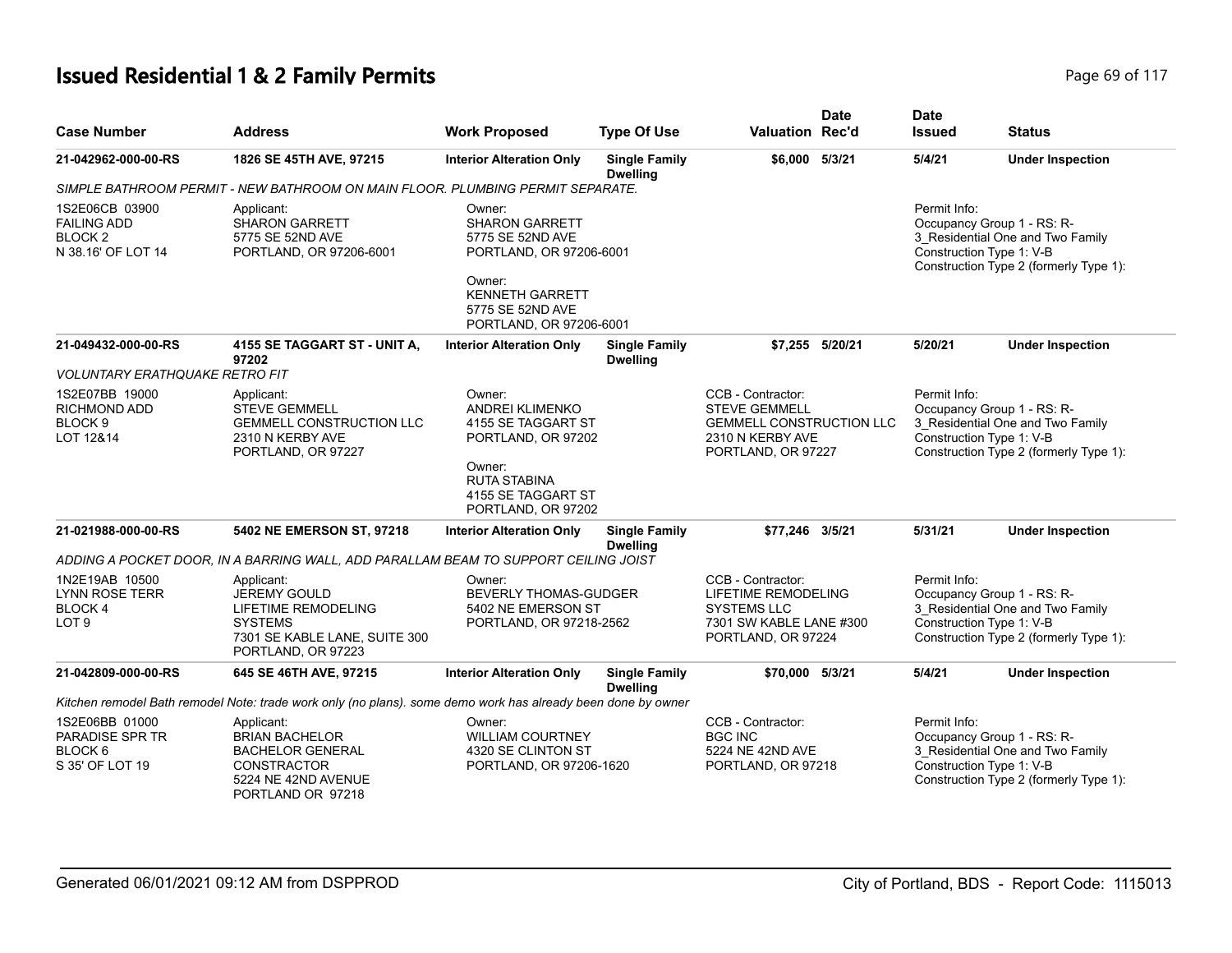# **Issued Residential 1 & 2 Family Permits Page 70 of 117 Page 70 of 117**

| <b>Case Number</b>                                                                 | <b>Address</b>                                                                                                                          | <b>Work Proposed</b>                                                                                                                                                  | <b>Type Of Use</b>                      | Valuation Rec'd                                                                                                           | <b>Date</b>     | <b>Date</b><br><b>Issued</b>             | Status                                                                                                   |
|------------------------------------------------------------------------------------|-----------------------------------------------------------------------------------------------------------------------------------------|-----------------------------------------------------------------------------------------------------------------------------------------------------------------------|-----------------------------------------|---------------------------------------------------------------------------------------------------------------------------|-----------------|------------------------------------------|----------------------------------------------------------------------------------------------------------|
| 21-051598-000-00-RS                                                                | 2229 SE ORANGE AVE, 97214                                                                                                               | <b>Interior Alteration Only</b>                                                                                                                                       | <b>Single Family</b><br><b>Dwelling</b> |                                                                                                                           | \$6,240 5/27/21 | 5/27/21                                  | <b>Issued</b>                                                                                            |
| voluntary earthquake retro fit                                                     |                                                                                                                                         |                                                                                                                                                                       |                                         |                                                                                                                           |                 |                                          |                                                                                                          |
| 1S1E02DC 15400<br><b>LADDS ADD</b><br><b>BLOCK1</b><br>LOT <sub>2</sub>            | Applicant:<br><b>STEVE GEMMELL</b><br><b>GEMMELL CONSTRUCTION LLC</b><br>2310 N KERBY AVE<br>PORTLAND, OR 97227                         | Owner:<br>KATHERINE R SCHMIDT REV LIV<br>TR.<br>2229 SE ORANGE AVE<br>PORTLAND, OR 97214                                                                              |                                         | CCB - Contractor:<br><b>STEVE GEMMELL</b><br><b>GEMMELL CONSTRUCTION LLC</b><br>2310 N KERBY AVE<br>PORTLAND, OR 97227    |                 | Permit Info:<br>Construction Type 1: V-B | Occupancy Group 1 - RS: R-<br>3_Residential One and Two Family<br>Construction Type 2 (formerly Type 1): |
| 21-025247-000-00-RS                                                                | 6126 SE CESAR E CHAVEZ<br><b>BLVD, 97202</b>                                                                                            | <b>Interior Alteration Only</b>                                                                                                                                       | <b>Single Family</b><br><b>Dwelling</b> |                                                                                                                           | \$4,800 3/15/21 | 5/20/21                                  | <b>Issued</b>                                                                                            |
|                                                                                    | *SINGLE PDF* VOLUNTARY RETROFIT USING NUWAL, INSTALL 1 SMART JACK                                                                       |                                                                                                                                                                       |                                         |                                                                                                                           |                 |                                          |                                                                                                          |
| 1S1E13DD 05100<br><b>WOODSTOCK</b><br>BLOCK 74<br>N 1/2 OF LOT 3                   | Applicant:<br><b>EMILY SINGLETON</b><br><b>TERRAFIRMA FOUNDATION</b><br><b>SYSTEMS</b><br>7910 SW HUNZIKER ST<br><b>TIGARD OR 97223</b> | Owner:<br><b>DANIEL MCGRATH</b><br>6126 SE CESAR E CHAVEZ BLVD<br>PORTLAND, OR 97202                                                                                  |                                         | CCB - Contractor:<br><b>TERRAFIRMA FOUNDATION</b><br><b>REPAIR INC</b><br>761 NE GARDEN VALLEY BLVD<br>ROSEBURG, OR 97470 |                 | Permit Info:<br>Construction Type 1: V-B | Occupancy Group 1 - RS: R-<br>3_Residential One and Two Family<br>Construction Type 2 (formerly Type 1): |
| 21-047325-000-00-RS                                                                | 7011 SE 42ND AVE, 97206                                                                                                                 | <b>Interior Alteration Only</b>                                                                                                                                       | <b>Single Family</b><br><b>Dwelling</b> |                                                                                                                           | \$4,655 5/14/21 | 5/14/21                                  | <b>Final</b>                                                                                             |
| <b>VOLUNTARY EARTHQUAKE UPGRADE</b>                                                |                                                                                                                                         |                                                                                                                                                                       |                                         |                                                                                                                           |                 |                                          |                                                                                                          |
| 1S2E19BB 08500<br><b>DOVER</b><br>BLOCK 10<br>LOT <sub>1</sub>                     | Applicant:<br><b>STEVE GEMMELL</b><br><b>GEMMELL CONSTRUCTION LLC</b><br>2310 N KERBY AVE<br>PORTLAND, OR 97227                         | Owner:<br><b>CAMELA H RAYMOND TR</b><br>7011 SE 42ND AVE<br>PORTLAND, OR 97206                                                                                        |                                         | CCB - Contractor:<br><b>STEVE GEMMELL</b><br><b>GEMMELL CONSTRUCTION LLC</b><br>2310 N KERBY AVE<br>PORTLAND, OR 97227    |                 | Permit Info:<br>Construction Type 1: V-B | Occupancy Group 1 - RS: R-<br>3_Residential One and Two Family<br>Construction Type 2 (formerly Type 1): |
| 21-046121-000-00-RS                                                                | 3723 SE 10TH AVE, 97202                                                                                                                 | <b>Interior Alteration Only</b>                                                                                                                                       | <b>Single Family</b><br><b>Dwelling</b> | \$24,629 5/11/21                                                                                                          |                 | 5/11/21                                  | <b>Issued</b>                                                                                            |
|                                                                                    | SIMPLE BATHROOM PERMIT - CONVERT EXISTING UPSTAIRS STORAGE ROOM TO NEW HALF BATHROOM. TRADE PERMITS SEPARATE.                           |                                                                                                                                                                       |                                         |                                                                                                                           |                 |                                          |                                                                                                          |
| 1S1E11CA 06500<br><b>STROWBRIDGE ADD</b><br>BLOCK <sub>3</sub><br>LOT <sub>6</sub> | Applicant:<br>TRANSPARENT CONTRACTING<br><b>SOLUTIONS LLC</b><br>14230 SE 120TH PL<br>CLACKAMAS, OR 97015                               | Owner:<br>FOGLEMAN, WILLIAM J JR TR<br>3723 SE 10TH AVE<br>PORTLAND, OR 97202-3713<br>Owner:<br>WALKER, CLAUDIA ANN TR<br>3723 SE 10TH AVE<br>PORTLAND, OR 97202-3713 |                                         | CCB - Contractor:<br>TRANSPARENT CONTRACTING<br><b>SOLUTIONS LLC</b><br>14230 SE 120TH PL<br>CLACKAMAS, OR 97015          |                 | Permit Info:<br>Construction Type 1: V-B | Occupancy Group 1 - RS: R-<br>3_Residential One and Two Family<br>Construction Type 2 (formerly Type 1): |
| 21-048762-000-00-RS                                                                | 11501 SE FLAVEL ST, 97266                                                                                                               | <b>Interior Alteration Only</b>                                                                                                                                       | <b>Single Family</b><br><b>Dwelling</b> | \$15,000 5/19/21                                                                                                          |                 | 5/19/21                                  | <b>Issued</b>                                                                                            |
|                                                                                    | REPLACE EXTING WINDOW WITH A FRENCH DOOR FOR ACCESS TO THE DECK                                                                         |                                                                                                                                                                       |                                         |                                                                                                                           |                 |                                          |                                                                                                          |
| 1S2E22AC 11300<br>PORTNOMAH PARK<br><b>BLOCK1</b><br>LOT <sub>34</sub>             | Applicant:<br><b>MICK MILLER</b><br>MICK MILLER CONSTRUCTION<br>6928 NE ALBERTA ST<br>PORTLAND OR 97218                                 | Owner:<br>OUSAMA LAKHDAR-GHAZAL<br>11501 SE FLAVEL ST<br>PORTLAND, OR 97266                                                                                           |                                         | CCB - Contractor:<br>MICK MILLER CONSTRUCTION<br><b>LLC</b><br>6928 NE ALBERTA ST<br>PORTLAND, OR 97218                   |                 | Permit Info:<br>Construction Type 1: V-B | Occupancy Group 1 - RS: R-<br>3 Residential One and Two Family<br>Construction Type 2 (formerly Type 1): |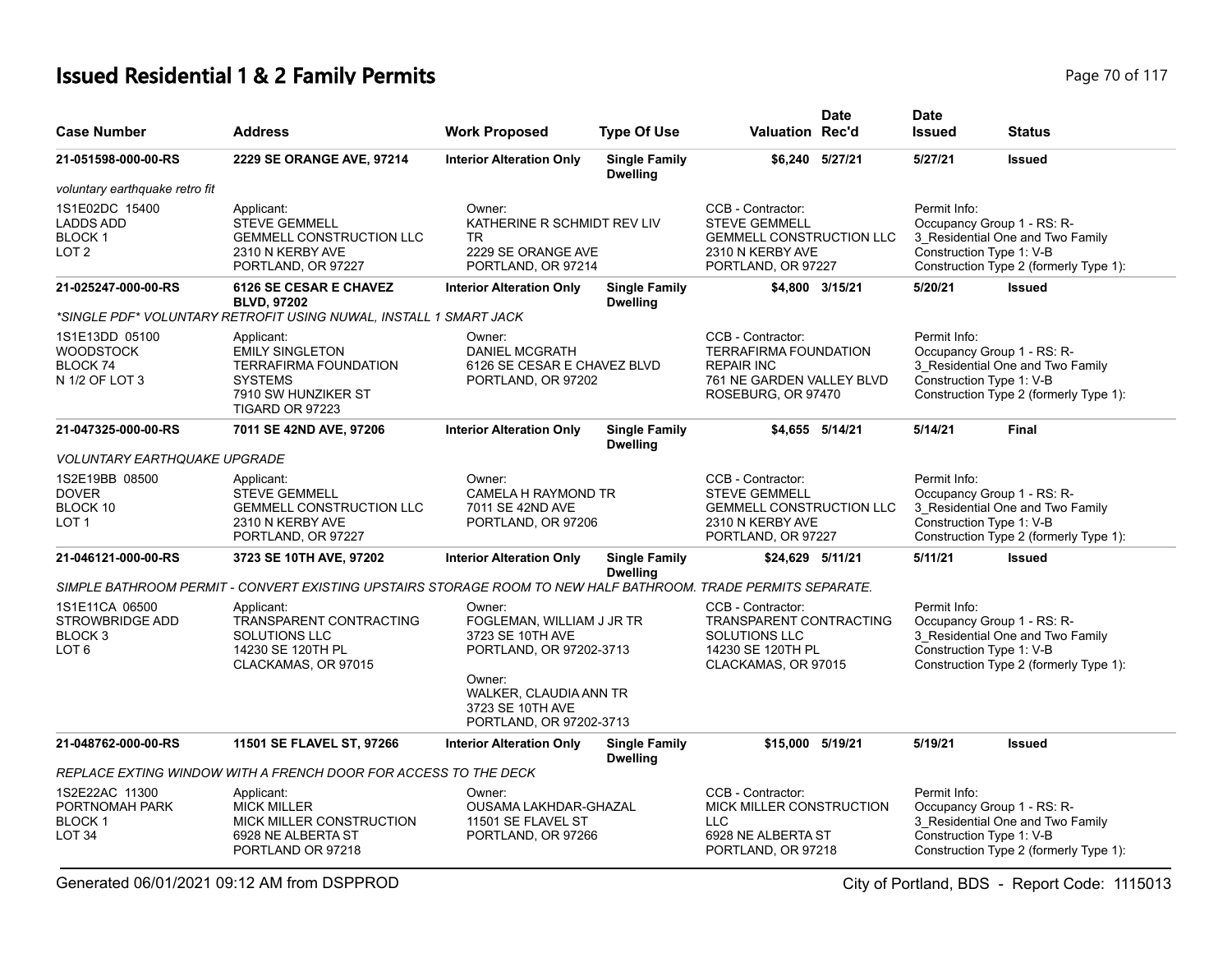# **Issued Residential 1 & 2 Family Permits Page 71 of 117 Page 71 of 117**

|                                                                                               |                                                                                                                                       |                                                                                                                                                                       |                                         |                                                                                                                                             | <b>Date</b> | <b>Date</b>                              |                                                                                                                                      |
|-----------------------------------------------------------------------------------------------|---------------------------------------------------------------------------------------------------------------------------------------|-----------------------------------------------------------------------------------------------------------------------------------------------------------------------|-----------------------------------------|---------------------------------------------------------------------------------------------------------------------------------------------|-------------|------------------------------------------|--------------------------------------------------------------------------------------------------------------------------------------|
| <b>Case Number</b>                                                                            | <b>Address</b>                                                                                                                        | <b>Work Proposed</b>                                                                                                                                                  | <b>Type Of Use</b>                      | <b>Valuation Rec'd</b>                                                                                                                      |             | <b>Issued</b>                            | <b>Status</b>                                                                                                                        |
| 21-044631-000-00-RS                                                                           | 7150 SE 27TH AVE, 97202                                                                                                               | <b>Interior Alteration Only</b>                                                                                                                                       | <b>Single Family</b><br><b>Dwelling</b> | \$15,000 5/6/21                                                                                                                             |             | 5/6/21                                   | <b>Under Inspection</b>                                                                                                              |
|                                                                                               | SIMPLE BATHROOM PERMIT - NEW BATHROOM. ELECTRICAL AND PLUMBING PERMITS SEPARATE.                                                      |                                                                                                                                                                       |                                         |                                                                                                                                             |             |                                          |                                                                                                                                      |
| 1S1E24BA 06700<br><b>EASTMORELAND</b><br><b>BLOCK1</b><br>LOT 11 EXC NLY 35'<br><b>LOT 12</b> | Applicant:<br>PATRICK T MAHONEY & DEANNE<br>L MAHONEY LIV TR<br>7150 SE 27TH AVE<br>PORTLAND, OR 97202                                | Owner:<br>PATRICK T MAHONEY & DEANNE L<br><b>MAHONEY LIV TR</b><br>7150 SE 27TH AVE<br>PORTLAND, OR 97202                                                             |                                         | CCB - Contractor:<br><b>MAHONEY HOMES LLC</b><br>7150 SE 27TH AVE<br>PORTLAND, OR 97202                                                     |             | Permit Info:<br>Construction Type 1: V-B | Occupancy Group 1 - RS: R-<br>3 Residential One and Two Family<br>Construction Type 2 (formerly Type 1):                             |
| 21-048395-000-00-RS                                                                           | 3325 NW FRANKLIN CT, 97210                                                                                                            | <b>Interior Alteration Only</b>                                                                                                                                       | <b>Single Family</b><br><b>Dwelling</b> | \$79,745 5/18/21                                                                                                                            |             | 5/25/21                                  | <b>Issued</b>                                                                                                                        |
|                                                                                               | SINGLE PDF VOLUNTARY INSTALLATION OF CONCRETE FOOTINGS TO SUPPORT EXISTING WALLS OF A HOUSE.                                          |                                                                                                                                                                       |                                         |                                                                                                                                             |             |                                          |                                                                                                                                      |
| 1N1E29CD 11500<br><b>WILLAMETTE HTS ADD</b><br>BLOCK <sub>28</sub><br><b>LOT 12</b>           | Applicant:<br>Michael Weber<br><b>NW Seismic Retrofitters</b><br>P O BOX 18058<br>PORTLAND OR 97212                                   | Owner:<br><b>J GILL DENNIS</b><br>3325 NW FRANKLIN CT<br>PORTLAND, OR 97210-1923<br>Owner:<br><b>KRISTEN DENNIS</b><br>3325 NW FRANKLIN CT<br>PORTLAND, OR 97210-1923 |                                         | CCB - Contractor:<br><b>MICHAEL WIEBER</b><br>ELYSIUM CONSTRUCTION LLC<br>PO BOX 18058<br>PORTLAND, OR 97218                                |             | Permit Info:<br>Construction Type 1: V-B | Occupancy Group 1 - RS: R-<br>3_Residential One and Two Family<br>Construction Type 2 (formerly Type 1):                             |
| 21-051667-000-00-RS                                                                           | 9930 SE BOISE ST, 97266                                                                                                               | <b>Interior Alteration Only</b>                                                                                                                                       | <b>Single Family</b><br><b>Dwelling</b> | \$20,000 5/27/21                                                                                                                            |             | 5/28/21                                  | <b>Issued</b>                                                                                                                        |
|                                                                                               | SIMPLE BATHROOM PERMIT - NEW BATHROOM IN MASTER BEDROOM AND LEGALIZE EXISTING BATHROOM IN CONVERTED GARAGE. PLUMBING PERMIT SEPARATE. |                                                                                                                                                                       |                                         |                                                                                                                                             |             |                                          |                                                                                                                                      |
| 1S2E09DD 10500<br><b>WILLARDS ADD</b><br><b>BLOCK2</b><br>LOT <sub>3</sub>                    | Applicant:<br><b>JULIE REED</b><br>PO BOX 2603<br>OREGON CITY, OR 97045                                                               | Owner:<br><b>JULIE REED</b><br>PO BOX 2603<br>OREGON CITY, OR 97045                                                                                                   |                                         |                                                                                                                                             |             | Permit Info:                             | Occupancy Group 1 - RS: R-<br>3_Residential One and Two Family<br>Construction Type 1: V-B<br>Construction Type 2 (formerly Type 1): |
| 21-050525-000-00-RS                                                                           | 3324 NE PRESCOTT ST, 97211                                                                                                            | <b>Interior Alteration Only</b>                                                                                                                                       | <b>Single Family</b><br><b>Dwelling</b> | \$20,000 5/25/21                                                                                                                            |             | 5/25/21                                  | <b>Under Inspection</b>                                                                                                              |
|                                                                                               | REMODEL EXISTING MAIN FLOOR BATHROOM. TRADE WORK ONLY-NO PLANS REQUIRED.                                                              |                                                                                                                                                                       |                                         |                                                                                                                                             |             |                                          |                                                                                                                                      |
| 1N1E24DB 09100<br><b>WILLAMETTE ADD</b><br>BLOCK <sub>5</sub><br>W 1/2 OF LOT 38-40           | Applicant:<br><b>BRYAN SCHMITZ</b><br><b>BSC GENERAL CONTRACTORS</b><br><b>INC</b><br>3836 NE SKIDMORE ST<br>PORTLAND, OR 972118252   | Owner:<br><b>TODD GLUCKMAN</b><br>3324 NE PRESCOTT ST<br>PORTLAND, OR 97211<br>Owner:<br>SHEFAALI DESAI<br>3324 NE PRESCOTT ST<br>PORTLAND, OR 97211                  |                                         | CCB - Contractor:<br><b>BRIAN SCHMITZ</b><br><b>BSC GENERAL CONTRACTORS</b><br><b>INC</b><br>3836 NE SKIDMORE ST<br>PORTLAND, OR 97211-8252 |             | Permit Info:<br>Construction Type 1: V-B | Occupancy Group 1 - RS: R-<br>3_Residential One and Two Family<br>Construction Type 2 (formerly Type 1):                             |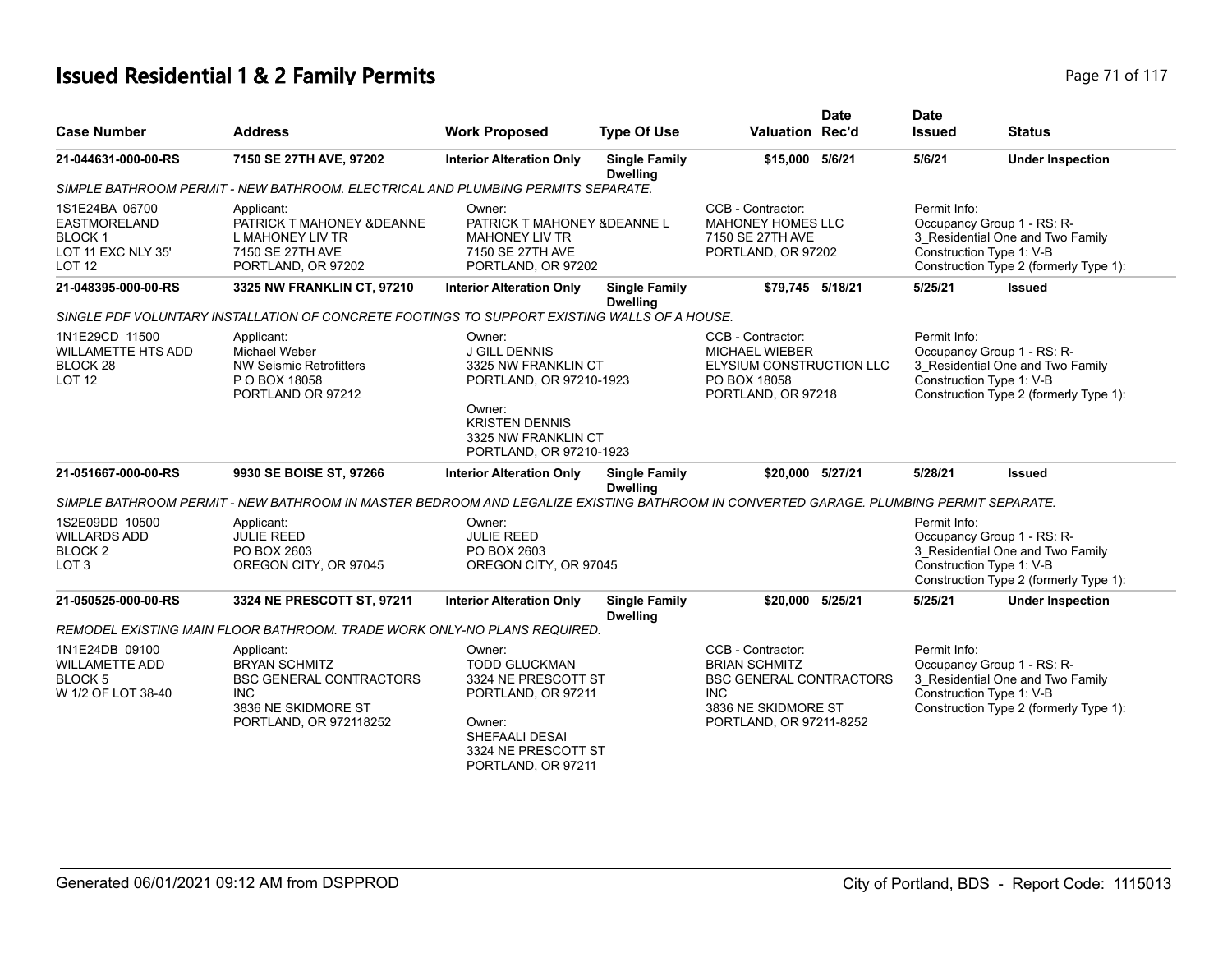# **Issued Residential 1 & 2 Family Permits Page 72 of 117 Page 72 of 117**

| <b>Case Number</b>                                                                     | <b>Address</b>                                                                                                                      | <b>Work Proposed</b>                                                                                                                         | <b>Type Of Use</b>                      | <b>Valuation Rec'd</b>                                                                                          | <b>Date</b>                                                                                                                                          | <b>Date</b><br><b>Issued</b>                                                                                                                         | <b>Status</b>                                                      |
|----------------------------------------------------------------------------------------|-------------------------------------------------------------------------------------------------------------------------------------|----------------------------------------------------------------------------------------------------------------------------------------------|-----------------------------------------|-----------------------------------------------------------------------------------------------------------------|------------------------------------------------------------------------------------------------------------------------------------------------------|------------------------------------------------------------------------------------------------------------------------------------------------------|--------------------------------------------------------------------|
| 21-052150-000-00-RS                                                                    | 7024 SW 12TH DR, 97219                                                                                                              | <b>Interior Alteration Only</b>                                                                                                              | <b>Single Family</b><br><b>Dwelling</b> | \$17,000 5/30/21                                                                                                |                                                                                                                                                      | 5/30/21                                                                                                                                              | <b>Issued</b>                                                      |
|                                                                                        | REMOVE BEARING WALL BETWEEN TWO BEDROOMS TO CREATE 1 MASTER.                                                                        |                                                                                                                                              |                                         |                                                                                                                 |                                                                                                                                                      |                                                                                                                                                      |                                                                    |
| 1S1E21AB 11200<br>WOODROW WILSON PK<br>BLOCK <sub>7</sub><br>LOT <sub>16</sub>         | Applicant:<br>CATALYST CONSTRUCTION &<br><b>REMODELING LLC</b><br>1031 NE 76TH AVE<br>PORTLAND, OR 97213                            | Owner:<br><b>WENCY LAM</b><br>7024 SW 12TH DR<br>PORTLAND, OR 97219<br>Owner:<br><b>CODY GERMAN</b><br>7024 SW 12TH DR<br>PORTLAND, OR 97219 |                                         | CCB - Contractor:<br>CATALYST CONSTRUCTION &<br><b>REMODELING LLC</b><br>1031 NE 76TH AVE<br>PORTLAND, OR 97213 | Permit Info:<br>Occupancy Group 1 - RS: R-<br>3_Residential One and Two Family<br>Construction Type 1: V-B<br>Construction Type 2 (formerly Type 1): |                                                                                                                                                      |                                                                    |
| 21-048067-000-00-RS                                                                    | 4506 NE 40TH AVE, 97211                                                                                                             | <b>Interior Alteration Only</b>                                                                                                              | <b>Single Family</b><br><b>Dwelling</b> |                                                                                                                 | \$4,000 5/17/21                                                                                                                                      | 5/21/21                                                                                                                                              | <b>Issued</b>                                                      |
|                                                                                        | SIMPLE BATHROOM PERMIT - NEW BATHROOM IN BASEMENT.                                                                                  |                                                                                                                                              |                                         |                                                                                                                 |                                                                                                                                                      |                                                                                                                                                      |                                                                    |
| 1N1E24AD 14900<br><b>GOING ST ADD</b><br>BLOCK 9<br>LOT <sub>9</sub><br>S 5' OF LOT 10 | Applicant:<br><b>THOMAS H E ROSEWALL</b><br>4506 NE 40TH AVE<br>PORTLAND, OR 97211-8133                                             | Owner:<br><b>MADDELYN HIGH</b><br>4506 NE 40TH AVE<br>PORTLAND, OR 97211-8133<br>Owner:<br><b>THOMAS H E ROSEWALL</b>                        |                                         |                                                                                                                 |                                                                                                                                                      | Permit Info:<br>Occupancy Group 1 - RS: R-<br>3_Residential One and Two Family<br>Construction Type 1: V-B<br>Construction Type 2 (formerly Type 1): |                                                                    |
|                                                                                        |                                                                                                                                     | 4506 NE 40TH AVE<br>PORTLAND, OR 97211-8133                                                                                                  |                                         |                                                                                                                 |                                                                                                                                                      |                                                                                                                                                      |                                                                    |
| 21-052211-000-00-RS                                                                    | 1034 NE PRESCOTT ST, 97211                                                                                                          | <b>Interior Alteration Only</b>                                                                                                              | <b>Single Family</b><br><b>Dwelling</b> | \$20,000 5/31/21                                                                                                |                                                                                                                                                      | 5/31/21                                                                                                                                              | <b>Under Inspection</b>                                            |
|                                                                                        | SINGLE PDF- INSTALL NEW LAUNDRY ROOM IN ATTIC CLOSET. INSTALL NEW HEADERS UNDER PURLIN TO SUPPORT ADDITIONAL STORAGE SPACE IN ATTIC |                                                                                                                                              |                                         |                                                                                                                 |                                                                                                                                                      |                                                                                                                                                      |                                                                    |
| 1N1E23CA 04700                                                                         | BEDROOM. ASSOCIATED ELECTRICAL AND PLUMBING. TRADEWORK ONLY, NOT A BUILDING PERMIT.<br>Applicant:                                   | Owner:                                                                                                                                       |                                         | CCB - Contractor:                                                                                               |                                                                                                                                                      | Permit Info:                                                                                                                                         |                                                                    |
| <b>NORTH IRVINGTON</b>                                                                 | THOMAS L CHAMPION                                                                                                                   | <b>DAVID MICHAEL DIEHR</b>                                                                                                                   |                                         | THOMAS L CHAMPION                                                                                               |                                                                                                                                                      | Occupancy Group 1 - RS: R-                                                                                                                           |                                                                    |
| BLOCK <sub>26</sub>                                                                    | TOM CHAMPION BUILDERS LLC                                                                                                           | 1034 NE PRESCOTT ST                                                                                                                          |                                         | TOM CHAMPION BUILDERS LLC                                                                                       |                                                                                                                                                      |                                                                                                                                                      | 3_Residential One and Two Family                                   |
| E 45' OF LOT 11&12                                                                     | PO BOX 14646<br>PORTLAND, OR 97293                                                                                                  | PORTLAND, OR 97211                                                                                                                           |                                         | PO BOX 14646<br>PORTLAND, OR 97293                                                                              |                                                                                                                                                      |                                                                                                                                                      | Construction Type 1: V-B<br>Construction Type 2 (formerly Type 1): |
|                                                                                        |                                                                                                                                     | Owner:<br><b>BERROTH, KATHLEEN ANNE</b><br>1034 NE PRESCOTT ST<br>PORTLAND, OR 97211                                                         |                                         |                                                                                                                 |                                                                                                                                                      |                                                                                                                                                      |                                                                    |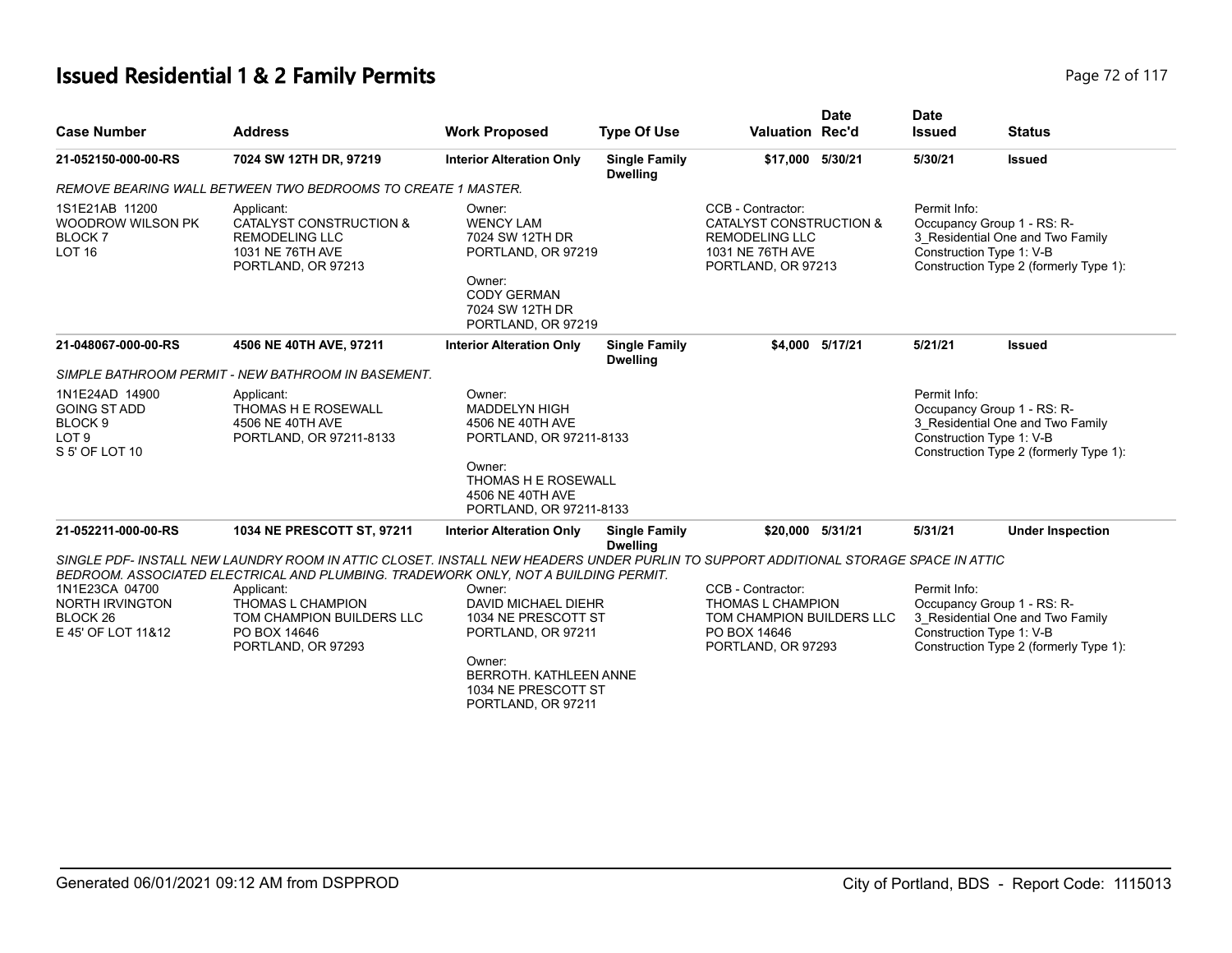#### **Issued Residential 1 & 2 Family Permits Page 73 of 117 Page 73 of 117**

| <b>Case Number</b>                                                                                        | <b>Address</b>                                                                                                                                                                                                                                                                                     | <b>Work Proposed</b>                                                                                                                                                     | <b>Type Of Use</b>                      | <b>Valuation Rec'd</b>                                                                                                                                                                                                   | <b>Date</b> | <b>Date</b><br><b>Issued</b> | <b>Status</b>                                                                                                                        |
|-----------------------------------------------------------------------------------------------------------|----------------------------------------------------------------------------------------------------------------------------------------------------------------------------------------------------------------------------------------------------------------------------------------------------|--------------------------------------------------------------------------------------------------------------------------------------------------------------------------|-----------------------------------------|--------------------------------------------------------------------------------------------------------------------------------------------------------------------------------------------------------------------------|-------------|------------------------------|--------------------------------------------------------------------------------------------------------------------------------------|
| 21-047316-000-00-RS                                                                                       | 208 SE CESAR E CHAVEZ BLVD,<br>97214                                                                                                                                                                                                                                                               | <b>Interior Alteration Only</b>                                                                                                                                          | <b>Single Family</b><br><b>Dwelling</b> | \$24,000 5/14/21                                                                                                                                                                                                         |             | 5/14/21                      | <b>Under Inspection</b>                                                                                                              |
|                                                                                                           | REMODEL EXISTING MASTER BATHROOM. REMOVE BATH TUB AND REPLACE WITH SHOWER. TRADE WORK ONLY-NO PLANS REQUIRED.                                                                                                                                                                                      |                                                                                                                                                                          |                                         |                                                                                                                                                                                                                          |             |                              |                                                                                                                                      |
| 1N1E36DD 04000<br>LAURELHURST<br>BLOCK 100<br>LOT <sub>1</sub>                                            | Applicant:<br>MICHAEL DAGOSTINO<br><b>MEADOWLARK ENTERPRISES</b><br><b>INC</b><br>1631 NE BROADWAY #439<br>PORTLAND, OR 97232                                                                                                                                                                      | Owner:<br><b>JUSTIN WASSINGER</b><br>208 SE CESAR E CHAVEZ BLVD<br>PORTLAND, OR 97214<br>Owner:<br>CHRISTOPHER MASON<br>208 SE CESAR E CHAVEZ BLVD<br>PORTLAND, OR 97214 |                                         | <b>CCB - Contractor:</b><br>ANCTIL HEATING & COOLING<br><b>INC</b><br>2150 N LEWIS AVE<br>PORTLAND, OR 97227<br>CCB - Contractor:<br><b>MEADOWLARK ENTERPRISE</b><br>INC.<br>1631 NE BROADWAY #439<br>PORTLAND, OR 97232 |             | Permit Info:                 | Occupancy Group 1 - RS: R-<br>3_Residential One and Two Family<br>Construction Type 1: V-B<br>Construction Type 2 (formerly Type 1): |
| 21-048342-000-00-RS                                                                                       | 7515 SE LOUNSBERRY LN,<br>97206                                                                                                                                                                                                                                                                    | <b>Interior Alteration Only</b>                                                                                                                                          | <b>Single Family</b><br><b>Dwelling</b> | \$24,000 5/18/21                                                                                                                                                                                                         |             | 5/18/21                      | <b>Under Inspection</b>                                                                                                              |
|                                                                                                           | SIMPLE BATHROOM PERMIT - NEW BATHROOM IN BASEMENT. PLUMBING PERMIT SEPARATE.                                                                                                                                                                                                                       |                                                                                                                                                                          |                                         |                                                                                                                                                                                                                          |             |                              |                                                                                                                                      |
| 1S2E17AB 02500<br><b>LOOMIS PK</b><br>BLOCK <sub>3</sub><br>INC PT VAC ST LOT 4                           | Applicant:<br><b>SEAN MCCLINTOCK</b><br>7515 SE LOUNSBERRY LN<br>PORTLAND, OR 97206                                                                                                                                                                                                                | Owner:<br><b>LISA TRAXLER</b><br>7515 SE LOUNSBERRY LN<br>PORTLAND, OR 97206                                                                                             |                                         |                                                                                                                                                                                                                          |             | Permit Info:                 | Occupancy Group 1 - RS: R-<br>3_Residential One and Two Family<br>Construction Type 1: V-B<br>Construction Type 2 (formerly Type 1): |
|                                                                                                           |                                                                                                                                                                                                                                                                                                    | Owner:<br><b>SEAN MCCLINTOCK</b><br>7515 SE LOUNSBERRY LN<br>PORTLAND, OR 97206                                                                                          |                                         |                                                                                                                                                                                                                          |             |                              |                                                                                                                                      |
| 21-044039-000-00-RS                                                                                       | 647 N SUMNER ST, 97217                                                                                                                                                                                                                                                                             | <b>Interior Alteration Only</b>                                                                                                                                          | <b>Single Family</b><br><b>Dwelling</b> | \$18,000 5/5/21                                                                                                                                                                                                          |             | 5/5/21                       | <b>Under Inspection</b>                                                                                                              |
| 1N1E22BA 10000<br><b>M PATTONS &amp; SUB</b><br><b>SUB TRACT K</b><br>BLOCK <sub>2</sub><br><b>LOT 14</b> | SIMPLE BATHROOM PERMIT - NEW MASTER BATH UPSTAIRS. PLUMBING PERMIT FOR NEW BATRHOOM SEPARATE. TRADE PERMITS TO INCLUDE WORK DONE<br>UNDER VOID PERMITS (16-265938 ET, 16-265940 MT, 16-265939 PT, 16-251255 PT).<br>Applicant:<br><b>BRENDEN MCALEESE</b><br>647 N SUMNER ST<br>PORTLAND, OR 97217 | Owner:<br><b>JULIA MCALEESE</b><br>647 N SUMNER ST<br>PORTLAND, OR 97217<br>Owner:<br><b>BRENDEN MCALEESE</b><br>647 N SUMNER ST<br>PORTLAND, OR 97217                   |                                         |                                                                                                                                                                                                                          |             | Permit Info:                 | Occupancy Group 1 - RS: R-<br>3_Residential One and Two Family<br>Construction Type 1: V-B<br>Construction Type 2 (formerly Type 1): |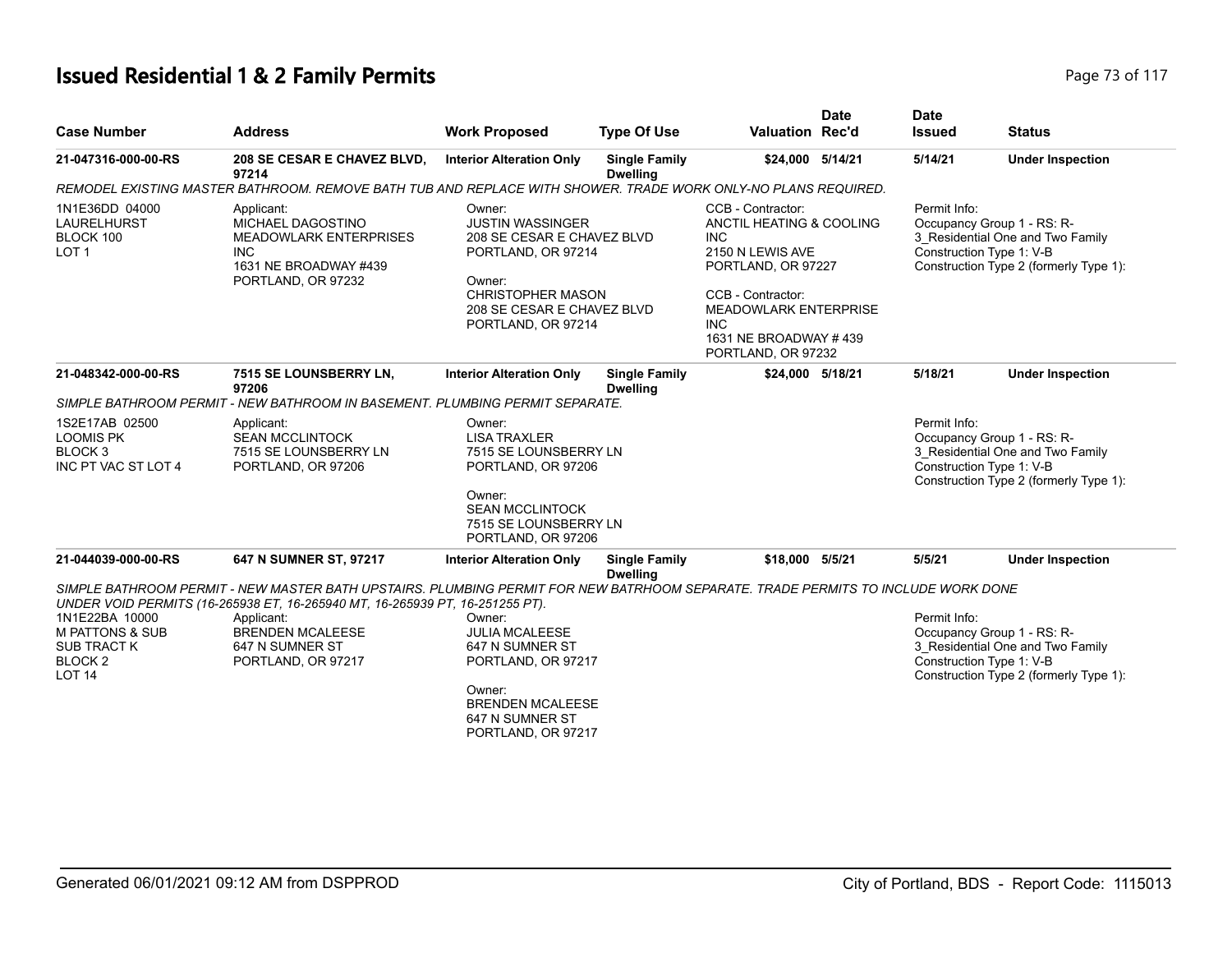# **Issued Residential 1 & 2 Family Permits Page 74 of 117** Page 74 of 117

| <b>Case Number</b>                                                                                 | <b>Address</b>                                                                                           | <b>Work Proposed</b>                                                                                                                                                  | <b>Type Of Use</b>                      | <b>Valuation Rec'd</b>                                                                                         | <b>Date</b> | <b>Date</b><br><b>Issued</b>             | <b>Status</b>                                                                                            |
|----------------------------------------------------------------------------------------------------|----------------------------------------------------------------------------------------------------------|-----------------------------------------------------------------------------------------------------------------------------------------------------------------------|-----------------------------------------|----------------------------------------------------------------------------------------------------------------|-------------|------------------------------------------|----------------------------------------------------------------------------------------------------------|
| 21-031868-000-00-RS                                                                                | 2975 SW CHAMPLAIN DR, 97205                                                                              | <b>Interior Alteration Only</b>                                                                                                                                       | <b>Single Family</b><br><b>Dwelling</b> | \$24,960 4/1/21                                                                                                |             | 5/26/21                                  | <b>Issued</b>                                                                                            |
| <i><b>VOLUNTARY FOUNDATION REPAIR</b></i>                                                          |                                                                                                          |                                                                                                                                                                       |                                         |                                                                                                                |             |                                          |                                                                                                          |
| 1N1E32DC 08500<br><b>STONEWALL</b><br><b>BLOCK1</b><br><b>WLY 14' OF LOT 21</b><br>E 50' OF LOT 22 | Applicant:<br><b>KELSEA ROSSOW</b><br><b>RAM JACK WEST</b><br>PO BOX 11701<br><b>EUGENE, OR 97440</b>    | Owner:<br><b>ANN PERRINS</b><br>2975 SW CHAMPLAIN DR<br>PORTLAND, OR 97205-5873<br>Owner:<br><b>GRAHAM PERRINS</b><br>2975 SW CHAMPLAIN DR<br>PORTLAND, OR 97205-5873 |                                         | CCB - Contractor:<br>Abby Drummond<br><b>KEM LLC</b><br>PO BOX 11701<br>EUGENE, OR 97440                       |             | Permit Info:<br>Construction Type 1: V-B | Occupancy Group 1 - RS: R-<br>3_Residential One and Two Family<br>Construction Type 2 (formerly Type 1): |
| 21-043913-000-00-RS                                                                                | 2205 NE 45TH AVE, 97213                                                                                  | <b>Interior Alteration Only</b>                                                                                                                                       | <b>Single Family</b><br><b>Dwelling</b> | \$11,500 5/5/21                                                                                                |             | 5/5/21                                   | <b>Under Inspection</b>                                                                                  |
|                                                                                                    | *SINGLE PDF* 2ND FLOOR BATHROOM REMODEL, NO ADDED BATHROOMS, TRADES ONLY, NO PLANS                       |                                                                                                                                                                       |                                         |                                                                                                                |             |                                          |                                                                                                          |
| 1N2E30CB 16400<br><b>ROSSMERE</b><br>BLOCK 19<br>LOT <sub>4</sub>                                  | Applicant:<br><b>SMITH HAYES</b><br><b>HAYES BROTHERS LLC</b><br>5423 NE 36TH AVE<br>PORTLAND, ORE 97211 | Owner:<br>TERI LYNN M IKEDA<br>2205 NE 45TH AVE<br>PORTLAND, OR 97213<br>Owner:<br><b>MARK ZAUGRA</b><br>2205 NE 45TH AVE<br>PORTLAND, OR 97213                       |                                         | CCB - Contractor:<br><b>SMITH HAYES</b><br><b>HAYES BROTHERS LLC</b><br>5423 NE 36TH AVE<br>PORTLAND, OR 97211 |             | Permit Info:<br>Construction Type 1: V-B | Occupancy Group 1 - RS: R-<br>3 Residential One and Two Family<br>Construction Type 2 (formerly Type 1): |
| 21-047357-000-00-RS                                                                                | 6112 NE PRESCOTT ST, 97218                                                                               | <b>Interior Alteration Only</b>                                                                                                                                       | <b>Single Family</b><br><b>Dwelling</b> | \$6.410 5/14/21                                                                                                |             | 5/14/21                                  | <b>Issued</b>                                                                                            |
|                                                                                                    | VOLUNTARY CONNECTION OF FRAMING TO FOUNDATION.                                                           |                                                                                                                                                                       |                                         |                                                                                                                |             |                                          |                                                                                                          |
| 1N2E19DA 00101<br>PARTITION PLAT 2008-83<br>LOT <sub>1</sub>                                       | Applicant:<br>Michael Weber<br>NW Seismic Retrofitters<br>P O BOX 18058<br>PORTLAND OR 97212             | Owner:<br><b>ALLYN YORK</b><br>6112 NE PRESCOTT ST<br>PORTLAND, OR 97218                                                                                              |                                         | CCB - Contractor:<br><b>MICHAEL WIEBER</b><br>ELYSIUM CONSTRUCTION LLC<br>PO BOX 18058<br>PORTLAND, OR 97218   |             | Permit Info:<br>Construction Type 1: V-B | Occupancy Group 1 - RS: R-<br>3 Residential One and Two Family<br>Construction Type 2 (formerly Type 1): |
| 21-048689-000-00-RS                                                                                | 4447 SE 30TH AVE, 97202                                                                                  | <b>Interior Alteration Only</b>                                                                                                                                       | <b>Single Family</b><br><b>Dwelling</b> | \$20,000 5/19/21                                                                                               |             | 5/19/21                                  | <b>Issued</b>                                                                                            |
|                                                                                                    | CONVERT BASEMENT TO NEW LIVING SPAVE, FAMILY ROOM, NEW BATHROOM, BEDROOM AND LAUNDRY ROOM                |                                                                                                                                                                       |                                         |                                                                                                                |             |                                          |                                                                                                          |
| 1S1E12CD 14300<br>CANONGATE<br><b>BLOCK5</b><br><b>LOT 11</b>                                      | Applicant:<br><b>EDWIN HOOKER</b><br><b>ECOCRAFT LLC</b><br>4408 NE 38TH AVENUE<br>PORTLAND, OR 97211    | Owner:<br><b>CHRISTINE CANNISTRACI</b><br>4447 SE 30TH AVE<br>PORTLAND, OR 97202                                                                                      |                                         | CCB - Contractor:<br><b>ECOCRAFT LLC</b><br>4408 NE 38TH AVE<br>PORTLAND, OR 97211                             |             | Permit Info:<br>Construction Type 1: V-B | Occupancy Group 1 - RS: R-<br>3 Residential One and Two Family<br>Construction Type 2 (formerly Type 1): |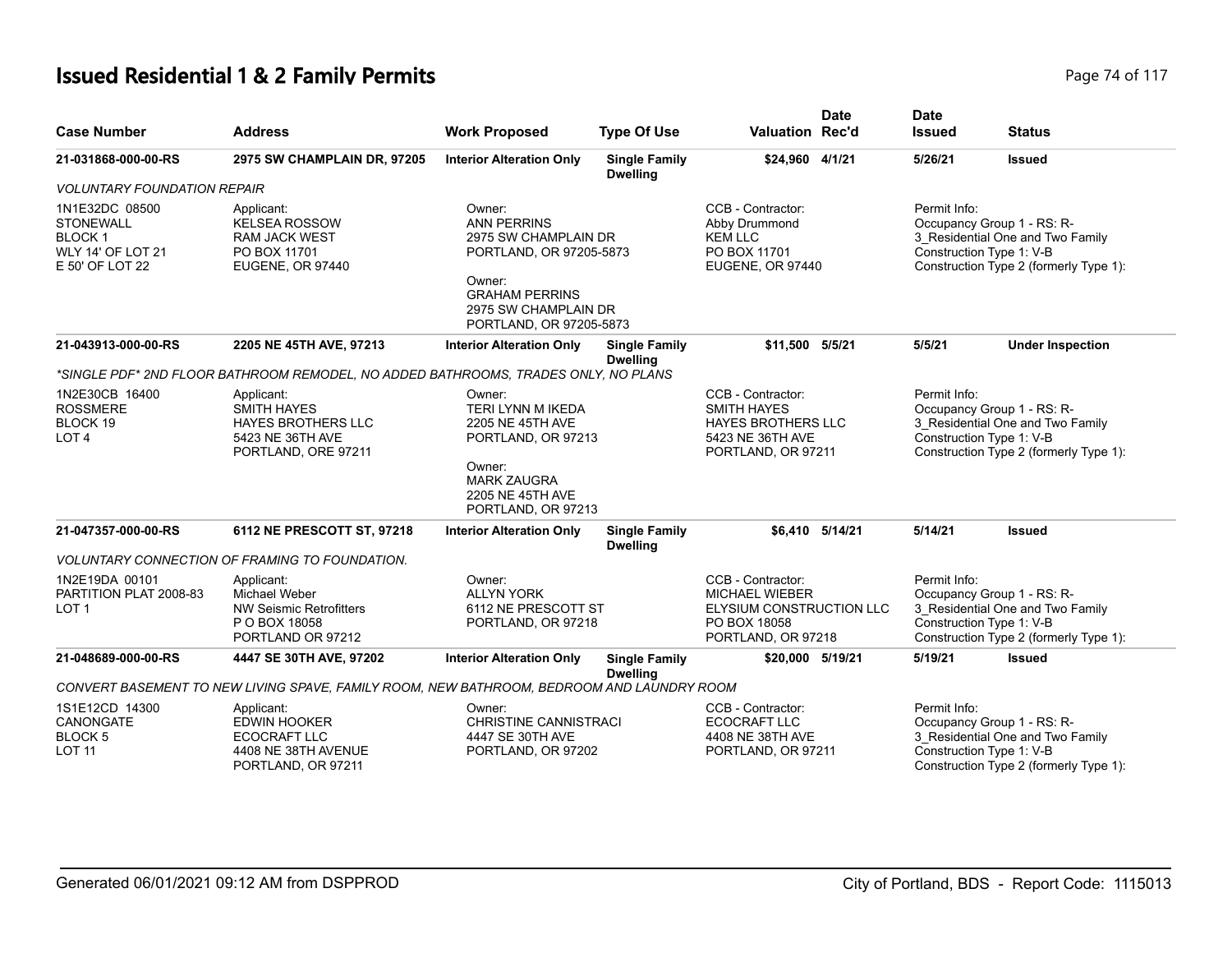#### **Issued Residential 1 & 2 Family Permits Page 75 of 117 Page 75 of 117**

| <b>Case Number</b>                                                                                                 | <b>Address</b>                                                                                                                                                                    | <b>Work Proposed</b>                                                                                                                                  | <b>Type Of Use</b>                      | <b>Valuation Rec'd</b>                                                                                                 | <b>Date</b>     | <b>Date</b><br><b>Issued</b>                       | <b>Status</b>                                                                                                                       |
|--------------------------------------------------------------------------------------------------------------------|-----------------------------------------------------------------------------------------------------------------------------------------------------------------------------------|-------------------------------------------------------------------------------------------------------------------------------------------------------|-----------------------------------------|------------------------------------------------------------------------------------------------------------------------|-----------------|----------------------------------------------------|-------------------------------------------------------------------------------------------------------------------------------------|
| 21-040559-000-00-RS                                                                                                | 2506 SE GRANT ST, 97214                                                                                                                                                           | <b>Interior Alteration Only</b>                                                                                                                       | <b>Single Family</b><br><b>Dwelling</b> | \$150,000 4/26/21                                                                                                      |                 | 5/4/21                                             | <b>Under Inspection</b>                                                                                                             |
| spaces.                                                                                                            | Interior renovation including a reconfiguration of the layout and space on both finished floors of the home, structural demolition and framing, and upgraded kitchen and bathroom |                                                                                                                                                       |                                         |                                                                                                                        |                 |                                                    |                                                                                                                                     |
| 1S1E01CC 14600<br><b>MURRAYMEAD</b><br>BLOCK 5<br>LOT <sub>9</sub><br>W 34.37' OF LOT 15-17<br>21-039158-000-00-RS | Applicant:<br>KIPP KNODE<br>TALL FIRS BUILDING CO<br>3636 SE DIVISION ST<br>PORTLAND OR 97202<br>6319 SE 30TH AVE, 97202                                                          | Owner:<br>STOERTZ BARRETT LIV TR<br>2506 SE GRANT ST<br>PORTLAND, OR 97214<br><b>Interior Alteration Only</b>                                         | <b>Single Family</b>                    | CCB - Contractor:<br>TALL FIRS BUILDING CO<br>3636 SE DIVISION ST<br>PORTLAND, OR 97202<br>\$175,000 4/21/21           |                 | Permit Info:<br>Construction Type 1: V-B<br>5/5/21 | Occupancy Group 1 - RS: R-<br>3 Residential One and Two Family<br>Construction Type 2 (formerly Type 1):<br><b>Under Inspection</b> |
|                                                                                                                    | * SINGLE PDF * CONVERT BASEMENT TO HABITABLE SPACE.                                                                                                                               |                                                                                                                                                       | <b>Dwelling</b>                         |                                                                                                                        |                 |                                                    |                                                                                                                                     |
| 1S1E13CD 04900<br><b>EASTMORELAND</b><br>BLOCK 35<br>LOT 14&15                                                     | Applicant:<br><b>LEN PANAS</b><br><b>PANAS LLC</b><br>17261 SW KELOK RD<br>LAKE OSWEGO, OR 97034                                                                                  | Owner:<br>FREDERICK BUCKMAN<br>6319 SE 30TH AVE<br>PORTLAND, OR 97202<br>Owner:<br><b>CHRISTY BUCKMAN</b><br>6319 SE 30TH AVE<br>PORTLAND, OR 97202   |                                         | CCB - Contractor:<br><b>LEN PANAS</b><br><b>PANAS LLC</b><br>16722 BOONES FERRY RD<br>LAKE OSWEGO, OR 97035            |                 | Permit Info:<br>Construction Type 1: V-B           | Occupancy Group 1 - RS: R-<br>3_Residential One and Two Family<br>Construction Type 2 (formerly Type 1):                            |
| 21-047010-000-00-RS                                                                                                | 3316 NE 11TH AVE, 97212                                                                                                                                                           | <b>Interior Alteration Only</b>                                                                                                                       | <b>Single Family</b><br><b>Dwelling</b> |                                                                                                                        | \$4.140 5/13/21 | 5/13/21                                            | <b>Final</b>                                                                                                                        |
| <b>VOLUNTARY EARTHQUAKE RETRO FIT</b>                                                                              |                                                                                                                                                                                   |                                                                                                                                                       |                                         |                                                                                                                        |                 |                                                    |                                                                                                                                     |
| 1N1E26BA 05200<br><b>IRVINGTON</b><br>BLOCK 85<br>LOT <sub>12</sub>                                                | Applicant:<br><b>STEVE GEMMELL</b><br><b>GEMMELL CONSTRUCTION LLC</b><br>2310 N KERBY AVE<br>PORTLAND, OR 97227                                                                   | Owner:<br><b>RENSLA PROPERTIES LLC</b><br>3015 NE DUNCKLEY ST<br>PORTLAND, OR 97212                                                                   |                                         | CCB - Contractor:<br><b>STEVE GEMMELL</b><br><b>GEMMELL CONSTRUCTION LLC</b><br>2310 N KERBY AVE<br>PORTLAND, OR 97227 |                 | Permit Info:<br>Construction Type 1: V-B           | Occupancy Group 1 - RS: R-<br>3_Residential One and Two Family<br>Construction Type 2 (formerly Type 1):                            |
| 21-040530-000-00-RS                                                                                                | 5323 SE 44TH AVE, 97206                                                                                                                                                           | <b>Interior Alteration Only</b>                                                                                                                       | <b>Single Family</b>                    | \$168,000 4/26/21                                                                                                      |                 | 5/4/21                                             | <b>Issued</b>                                                                                                                       |
| the addition of one bathroom.                                                                                      | Renovation involving a reconfigured layout with some structural demo and framing, enclose back patio, adding to master bedroom, Complete kitchen and bathroom renovations with    |                                                                                                                                                       | <b>Dwelling</b>                         |                                                                                                                        |                 |                                                    |                                                                                                                                     |
| 1S2E18BC 18600<br>PATT ADD<br>BLOCK <sub>2</sub><br><b>LOT 3&amp;4</b>                                             | Applicant:<br>KIPP KNODE<br>TALL FIRS BUILDING CO<br>3636 SE DIVISION ST<br>PORTLAND OR 97202                                                                                     | Owner:<br><b>STEFANIE FOLK</b><br>5343 SE 44TH AVE<br>PORTLAND, OR 97206<br>Owner:<br><b>GREGORY HOLIAT</b><br>5343 SE 44TH AVE<br>PORTLAND, OR 97206 |                                         | CCB - Contractor:<br>TALL FIRS BUILDING CO<br>3636 SE DIVISION ST<br>PORTLAND, OR 97202                                |                 | Permit Info:<br>Construction Type 1: V-B           | Occupancy Group 1 - RS: R-<br>3_Residential One and Two Family<br>Construction Type 2 (formerly Type 1):                            |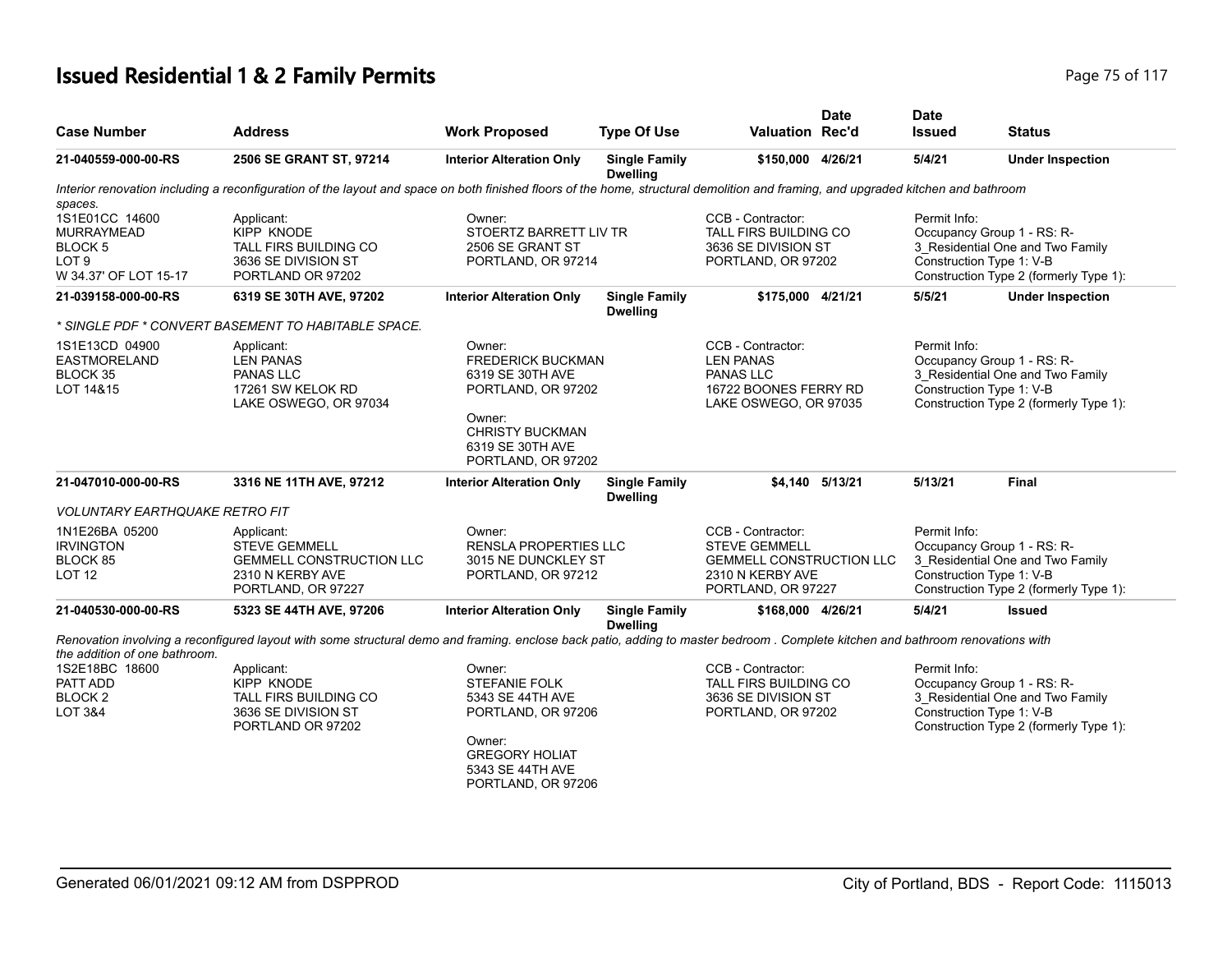# **Issued Residential 1 & 2 Family Permits Page 76 of 117 Page 76 of 117**

| <b>Case Number</b>                                                        | <b>Address</b>                                                                                                                   | <b>Work Proposed</b>                                                                                                                                                 | <b>Type Of Use</b>                      | Valuation Rec'd                                                                                                           | <b>Date</b>     | <b>Date</b><br><b>Issued</b>             | <b>Status</b>                                                                                                                        |
|---------------------------------------------------------------------------|----------------------------------------------------------------------------------------------------------------------------------|----------------------------------------------------------------------------------------------------------------------------------------------------------------------|-----------------------------------------|---------------------------------------------------------------------------------------------------------------------------|-----------------|------------------------------------------|--------------------------------------------------------------------------------------------------------------------------------------|
| 21-050056-000-00-RS                                                       | <b>4234 NE LADDINGTON CT.</b><br>97213                                                                                           | <b>Interior Alteration Only</b>                                                                                                                                      | <b>Single Family</b><br><b>Dwelling</b> |                                                                                                                           | \$4,500 5/24/21 | 5/26/21                                  | <b>Final</b>                                                                                                                         |
|                                                                           | VOLUNTARY CONNECTION OF FRAMING TO FOUNDATION                                                                                    |                                                                                                                                                                      |                                         |                                                                                                                           |                 |                                          |                                                                                                                                      |
| 1N2E31BC 14200<br><b>LAURELHURST</b><br>BLOCK 64<br>LOT 9&10              | Applicant:<br>Michael Weber<br><b>NW Seismic Retrofitters</b><br>P O BOX 18058<br>PORTLAND OR 97212                              | Owner:<br><b>BARRY SIMS</b><br>4234 NE LADDINGTON CT<br>PORTLAND, OR 97213-1648<br>Owner:<br><b>MARY RECHNER</b><br>4234 NE LADDINGTON CT<br>PORTLAND, OR 97213-1648 |                                         | CCB - Contractor:<br><b>MICHAEL WIEBER</b><br>ELYSIUM CONSTRUCTION LLC<br>PO BOX 18058<br>PORTLAND, OR 97218              |                 | Permit Info:<br>Construction Type 1: V-B | Occupancy Group 1 - RS: R-<br>3_Residential One and Two Family<br>Construction Type 2 (formerly Type 1):                             |
| 21-040302-000-00-RS                                                       | 2425 NE 37TH AVE, 97212                                                                                                          | <b>Interior Alteration Only</b>                                                                                                                                      | <b>Single Family</b><br><b>Dwelling</b> | \$12,000 4/26/21                                                                                                          |                 | 5/3/21                                   | <b>Under Inspection</b>                                                                                                              |
|                                                                           | CONVERT BASEMENT TO HABITABLE SPACE. CREATE A NEW BASEMENT BATHROOM(3rd).                                                        |                                                                                                                                                                      |                                         |                                                                                                                           |                 |                                          |                                                                                                                                      |
| 1N1E25DA 03700<br><b>ROSSMERE</b><br>BLOCK 10<br>LOT <sub>3</sub>         | Applicant:<br>Seamus Egan<br>SEAMUS EGAN G.C.<br>4842 NE 42nd Ave # 162<br>Portland, OR 97218                                    | Owner:<br><b>KELLI MAY</b><br>2425 NE 37TH AVE<br>PORTLAND, OR 97212-5257<br>Owner:<br><b>JACK MAY</b>                                                               |                                         | CCB - Contractor:<br><b>SEAMUS EGAN</b><br><b>SEAMUS EGAN</b><br>4824 NE 42ND AVE 162<br>PORTLAND, OR 97218               |                 | Permit Info:                             | Occupancy Group 1 - RS: R-<br>3 Residential One and Two Family<br>Construction Type 1: V-B<br>Construction Type 2 (formerly Type 1): |
|                                                                           |                                                                                                                                  | 2425 NE 37TH AVE<br>PORTLAND, OR 97212-5257                                                                                                                          |                                         |                                                                                                                           |                 |                                          |                                                                                                                                      |
| 21-027789-000-00-RS                                                       | 2212 NE 11TH AVE, 97212                                                                                                          | <b>Interior Alteration Only</b>                                                                                                                                      | <b>Single Family</b><br><b>Dwelling</b> | \$41,705 3/22/21                                                                                                          |                 | 5/20/21                                  | <b>Issued</b>                                                                                                                        |
|                                                                           | *SINGLE PDF* VOLUNTARY WALL STRENTHENING USING NUWALL, INSTALL (4) SMARTJACKS                                                    |                                                                                                                                                                      |                                         |                                                                                                                           |                 |                                          |                                                                                                                                      |
| 1N1E26CA 14700                                                            | Applicant:<br><b>EMILY SINGLETON</b><br><b>TERRAFIRMA FOUNDATION</b><br><b>SYSTEMS</b><br>7910 SW HUNZIKER ST<br>TIGARD OR 97223 | Owner:<br>LEAM S WILCOX<br>4248 GALEWOOD ST<br>LAKE OSWEGO, OR 97035                                                                                                 |                                         | CCB - Contractor:<br><b>TERRAFIRMA FOUNDATION</b><br><b>REPAIR INC</b><br>761 NE GARDEN VALLEY BLVD<br>ROSEBURG, OR 97470 |                 | Permit Info:                             | Occupancy Group 1 - RS: R-<br>3_Residential One and Two Family<br>Construction Type 1: V-B<br>Construction Type 2 (formerly Type 1): |
| 21-050855-000-00-RS                                                       | 6417 N VANCOUVER AVE, 97217                                                                                                      | <b>Interior Alteration Only</b>                                                                                                                                      | <b>Single Family</b><br><b>Dwelling</b> |                                                                                                                           | \$9,800 5/25/21 | 5/25/21                                  | <b>Issued</b>                                                                                                                        |
|                                                                           | ADD NEW HALF BATH TO FINNISHED BASEMENT, 30SF                                                                                    |                                                                                                                                                                      |                                         |                                                                                                                           |                 |                                          |                                                                                                                                      |
| 1N1E15DB 02700<br><b>PIEDMONT</b><br>BLOCK 53<br>N 50' OF E 100' OF LOT 1 | Applicant:<br><b>EDWIN HOOKER</b><br>ECOCRAFT LLC<br>4408 NE 38TH AVENUE<br>PORTLAND, OR 97211                                   | Owner:<br><b>MATTHEW VEATCH</b><br>6417 N VANCOUVER AVE<br>PORTLAND, OR 97217<br>Owner:<br><b>LISA VEATCH</b><br>6417 N VANCOUVER AVE<br>PORTLAND, OR 97217          |                                         | CCB - Contractor:<br>ECOCRAFT LLC<br>4408 NE 38TH AVE<br>PORTLAND, OR 97211                                               |                 | Permit Info:                             | Occupancy Group 1 - RS: R-<br>3 Residential One and Two Family<br>Construction Type 1: V-B<br>Construction Type 2 (formerly Type 1): |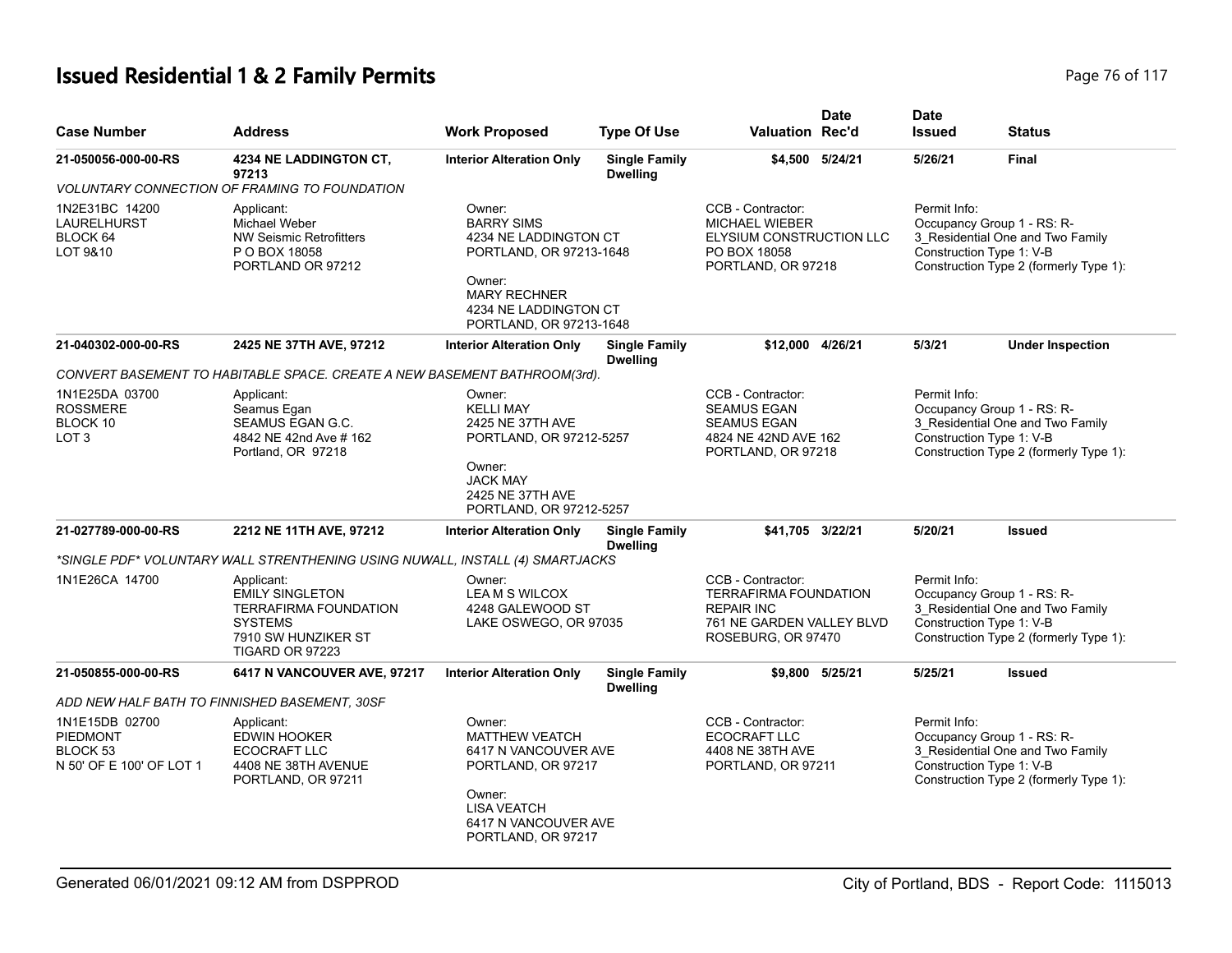#### **Issued Residential 1 & 2 Family Permits Page 77 of 117**

| <b>Case Number</b>                                              | <b>Address</b>                                                                               | <b>Work Proposed</b>                                            | <b>Type Of Use</b>                      | <b>Valuation Rec'd</b>                                                                                | Date            | <b>Date</b><br><b>Issued</b>                                           | <b>Status</b>                                                              |
|-----------------------------------------------------------------|----------------------------------------------------------------------------------------------|-----------------------------------------------------------------|-----------------------------------------|-------------------------------------------------------------------------------------------------------|-----------------|------------------------------------------------------------------------|----------------------------------------------------------------------------|
| 21-045700-000-00-RS                                             | 123 NE 56TH AVE, 97213                                                                       | <b>Interior Alteration Only</b>                                 | <b>Single Family</b><br><b>Dwelling</b> |                                                                                                       | \$2.630 5/10/21 | 5/13/21                                                                | <b>Final</b>                                                               |
|                                                                 | VOLUNTARY CONNECTION OF FRAMING TO FONDATION.                                                |                                                                 |                                         |                                                                                                       |                 |                                                                        |                                                                            |
| 1N2E31DB 05200<br>CAPITAN ADD<br>BLOCK 11<br>E 1/2 OF LOT 15-18 | Applicant:<br>Michael Weber<br>NW Seismic Retrofitters<br>P O BOX 18058<br>PORTLAND OR 97212 | Owner:<br>ALICIA MILES<br>123 NE 56TH AVE<br>PORTLAND, OR 97213 |                                         | CCB - Contractor:<br>MICHAEL WIEBER<br>ELYSIUM CONSTRUCTION LLC<br>PO BOX 18058<br>PORTLAND, OR 97218 |                 | Permit Info:<br>Occupancy Group 1 - RS: R-<br>Construction Type 1: V-B | 3 Residential One and Two Family<br>Construction Type 2 (formerly Type 1): |

#### **Total # of RS Interior Alteration Only permits issued: 70 Total valuation of RS Interior Alteration Only permits issued: \$1,957,149**

| 21-007075-000-00-RS | 4215 NE 15TH AVE - Unit B,<br>97211                                                                                                | <b>New Construction</b>                                                                                                                                       | <b>Accessory</b><br><b>Dwelling Unit</b> | \$53,515 2/8/21                                                                                                                                                                                                                                                                                                              | 5/14/21 | <b>Under Inspection</b>                                                                                                                                                                                                             |
|---------------------|------------------------------------------------------------------------------------------------------------------------------------|---------------------------------------------------------------------------------------------------------------------------------------------------------------|------------------------------------------|------------------------------------------------------------------------------------------------------------------------------------------------------------------------------------------------------------------------------------------------------------------------------------------------------------------------------|---------|-------------------------------------------------------------------------------------------------------------------------------------------------------------------------------------------------------------------------------------|
|                     | SINGLE PDF - NEW DETACHED ACCESSORY DWELLING UNIT / 1-STORY / NO GARAGE / SLOPED LOT / SIMPLE                                      |                                                                                                                                                               |                                          |                                                                                                                                                                                                                                                                                                                              |         |                                                                                                                                                                                                                                     |
| 1N1E23DB 07700      | Applicant:<br><b>JOE ROBERTSON</b><br>SHELTER SOLUTIONS LLC<br>1912 SE COUCH ST<br>PORTLAND, OR 97232                              | Owner:<br><b>MICHAEL DILTZ</b><br>4215 NE 15TH AVE<br>PORTLAND, OR 97211-5113<br>Owner:<br><b>HALLIE CLARK</b><br>4215 NE 15TH AVE<br>PORTLAND, OR 97211-5113 |                                          | CCB - Contractor:<br><b>GARNER ELECTRIC CO</b><br>2890 SE BROOKWOOD AVE<br>HILLSBORO, OR 97123<br>CCB - Contractor:<br><b>RIGID PLUMBING INC</b><br>PO BOX 345<br>FOREST GROVE, OR 97116-0345<br>CCB - Contractor:<br><b>CLEAN ENERGY COMFORT INC</b><br>3816 RIVER RD N<br><b>KEIZER, OR 97303</b><br><b>SALEM OR 97305</b> |         | Permit Info:<br>Occupancy Group 1 - RS: R-<br>3 Residential One and Two Family<br>Construction Type 1: V-B<br>Construction Type 2 (formerly Type 1):<br>Total Square Footage - Display Only: 437<br>Number of New Dwelling Units: 1 |
| 20-217919-000-00-RS | 1635 N BUFFALO ST, 97217                                                                                                           | <b>New Construction</b>                                                                                                                                       | <b>Accessory</b>                         | \$65,271 11/23/20                                                                                                                                                                                                                                                                                                            | 5/6/21  | <b>Final</b>                                                                                                                                                                                                                        |
|                     | FINALS ONLY. NEW ACCESSORY DWELLING UNIT/2 STORY/NO GARAGE/FLAT LOT/COMPLEX***** TRADE PERMITS SEPARATE ****SEE PERMIT 17-173411** |                                                                                                                                                               | <b>Dwelling Unit</b>                     |                                                                                                                                                                                                                                                                                                                              |         |                                                                                                                                                                                                                                     |
| 1N1E16AA 02500      | Applicant:<br><b>MICHAEL PAGLINGER</b><br>7200 N CONCORD<br>PORTLAND 97217                                                         | Owner:<br>MICHAEL J ETAL PAGLIARULO<br>1015 N ROSA PARKS WAY<br>PORTLAND, OR 97217                                                                            |                                          | CCB - Contractor:<br><b>BRIGHT SPOT DESIGN BUILD</b><br><b>LLC</b><br>1015 N ROSA PARKS WAY<br>PORTLAND, OR 97217                                                                                                                                                                                                            |         | Permit Info:<br>Occupancy Group 1 - RS: R-<br>3 Residential One and Two Family<br>Construction Type 1: V-B<br>Construction Type 2 (formerly Type 1):<br>Total Square Footage - Display Only: 533<br>Number of New Dwelling Units: 1 |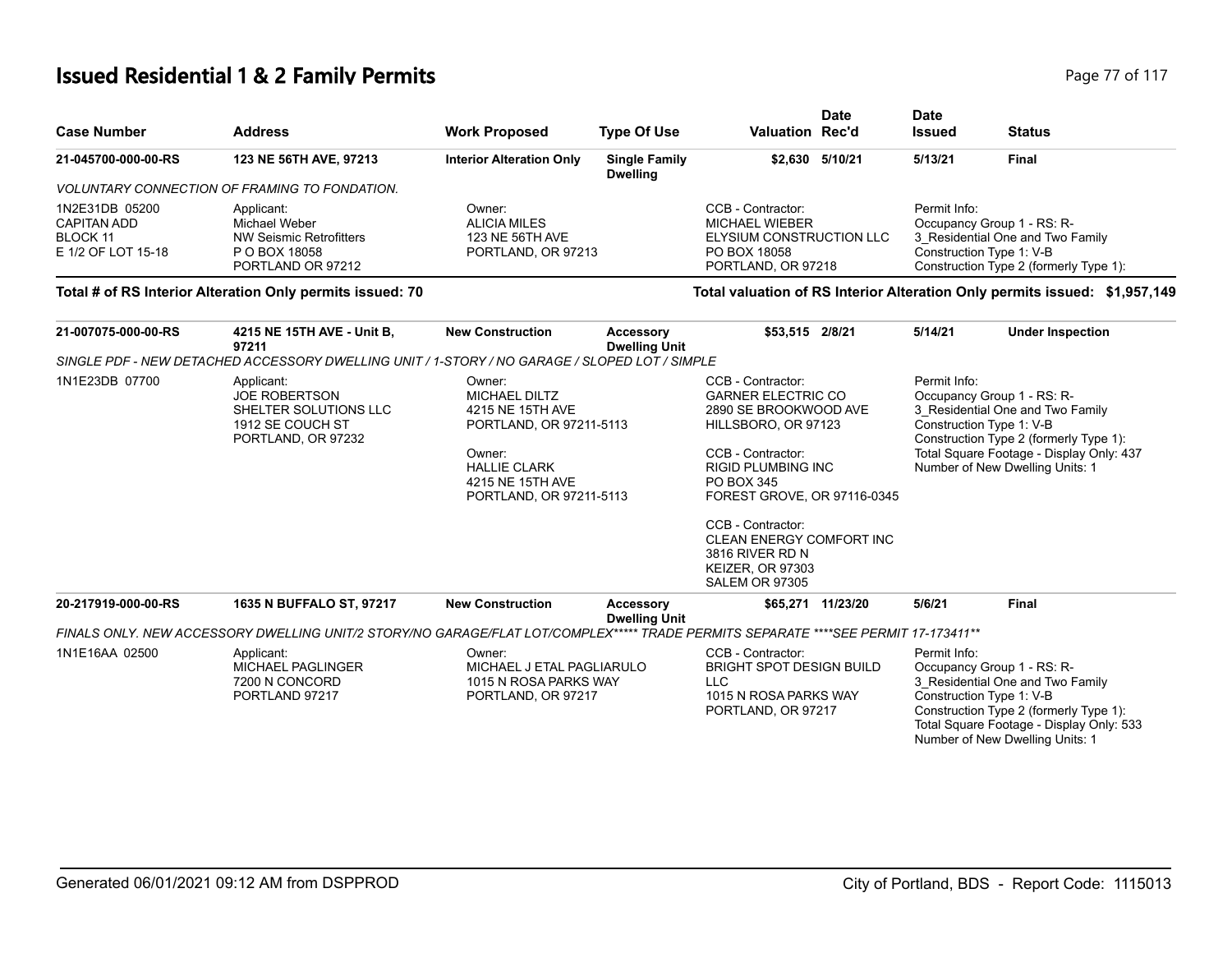#### **Issued Residential 1 & 2 Family Permits Page 78 of 117 Page 78 of 117**

|                             |                                                                                                                                                                                                                                                                                                                                                                  |                                                                                                                                                              |                                          |                                                                                                                          | <b>Date</b>       | <b>Date</b>                                                      |                                                                                                                                                                                            |
|-----------------------------|------------------------------------------------------------------------------------------------------------------------------------------------------------------------------------------------------------------------------------------------------------------------------------------------------------------------------------------------------------------|--------------------------------------------------------------------------------------------------------------------------------------------------------------|------------------------------------------|--------------------------------------------------------------------------------------------------------------------------|-------------------|------------------------------------------------------------------|--------------------------------------------------------------------------------------------------------------------------------------------------------------------------------------------|
| <b>Case Number</b>          | <b>Address</b>                                                                                                                                                                                                                                                                                                                                                   | <b>Work Proposed</b>                                                                                                                                         | <b>Type Of Use</b>                       | <b>Valuation Rec'd</b>                                                                                                   |                   | <b>Issued</b>                                                    | <b>Status</b>                                                                                                                                                                              |
| 20-204754-000-00-RS         | 3126 NE 10TH AVE - Unit B,<br>97212                                                                                                                                                                                                                                                                                                                              | <b>New Construction</b>                                                                                                                                      | <b>Accessory</b><br><b>Dwelling Unit</b> |                                                                                                                          | \$58,519 10/19/20 | 5/24/21                                                          | <b>Under Inspection</b>                                                                                                                                                                    |
| SEPERATE***                 | SINGLE PDF - NEW DETACHED ACCESSORY DWELLING UNIT / 1-STORY / NO GARAGE / FLAT LOT / COMPLEX ***ELECTRICAL MECHANICAL AND PLUMBING                                                                                                                                                                                                                               |                                                                                                                                                              |                                          |                                                                                                                          |                   |                                                                  |                                                                                                                                                                                            |
| 1N1E26BA 08400              | Applicant:<br><b>ASMUND TWETO</b><br>3909 SE LINCOLN ST<br>PORTLAND, OR 97214                                                                                                                                                                                                                                                                                    | Owner:<br><b>CHRISTINE CHEN</b><br>3126 NE 10TH AVE<br>PORTLAND, OR 97212<br>Owner:<br><b>CHRISTOPHER STEINKEN</b><br>3126 NE 10TH AVE<br>PORTLAND, OR 97212 |                                          | CCB - Contractor:<br><b>CASEY PETRINA</b><br>PETRINA CONSTRUCTION INC<br>4505 NE TILLAMOOK ST<br>PORTLAND, OR 97213-1319 |                   | Permit Info:<br>Construction Type 1: V-B<br>B                    | Occupancy Group 1 - RS: R-<br>3 Residential One and Two Family<br>Construction Type 2 (formerly Type 1): V-<br>Total Square Footage - Display Only: 493<br>Number of New Dwelling Units: 1 |
| 20-152244-000-00-RS         | 5591 SE 57TH AVE - Unit B,<br>97206                                                                                                                                                                                                                                                                                                                              | <b>New Construction</b>                                                                                                                                      | Accessory<br><b>Dwelling Unit</b>        | \$102,237 6/10/20                                                                                                        |                   | 5/24/21                                                          | <b>Under Inspection</b>                                                                                                                                                                    |
| 1S2E18DB 00500              | SINGLE PDF - NEW DETACHED ACCESSORY DWELLING UNIT / 2-STORY / NO GARAGE / COMPLEX / FLAT LOT ***ROOF TRUSSSE DFS***ELECTRICAL, MECHANICAL<br>AND PLUMBING SEPERATE***W/ 20-152234-RS*** Septic Decommissioning Required. Call for Inspection 842.<br>Applicant:<br><b>ZAC HORTON</b><br><b>FASTER PERMITS</b><br>2000 SW 1ST AVE SUITE 420<br>PORTLAND, OR 97201 | Owner:<br>PINEVALE HOMES LLC<br>16055 SW WALKER RD #252<br>BEAVERTON, OR 97006-4942                                                                          |                                          | CCB - Contractor:<br><b>SKYLINE HOMES LLC</b><br>14810 SE LEA ST<br>HAPPY VALLEY, OR 97086                               |                   | Permit Info:<br>Construction Type 1: V-B<br>B                    | Occupancy Group 1 - RS: R-<br>3 Residential One and Two Family<br>Construction Type 2 (formerly Type 1): V-<br>Total Square Footage - Display Only: 850<br>Number of New Dwelling Units: 1 |
| 20-181002-000-00-RS         | <b>3406 SE JOHNSON CREEK</b><br><b>BLVD - Unit B, 97222</b>                                                                                                                                                                                                                                                                                                      | <b>New Construction</b>                                                                                                                                      | <b>Accessory</b><br><b>Dwelling Unit</b> | \$80,779 8/24/20                                                                                                         |                   | 5/12/21                                                          | <b>Issued</b>                                                                                                                                                                              |
| SEPERATE*** W/ 20-176091-RS | SINGLE PDF - NEW DETACHED ACCESSORY DWELLING UNIT / 2-STORY / ATTACHED GARAGE / FLAT LOT / COMPLEX *** ELECTRICAL MECHANICAL AND PLUMBING                                                                                                                                                                                                                        |                                                                                                                                                              |                                          |                                                                                                                          |                   |                                                                  |                                                                                                                                                                                            |
| 1S1E24DC 05300              | Applicant:<br><b>HOPE TELFORD</b><br>TELFORD + BROWN STUDIO<br><b>ARCHITECTURE</b><br>239 NW 13TH AVE<br>PORTLAND, OR 97212                                                                                                                                                                                                                                      | Owner:<br><b>LORI MASON</b><br>3003 NE 13TH AVE<br>PORTLAND, OR 97212<br>Owner:<br><b>ANDREW MASON</b><br>3003 NE 13TH AVE<br>PORTLAND, OR 97212             |                                          | CCB - Contractor:<br>R S WALLACE CONSTRUCTION<br>CO<br>7024 SE 52ND AVE<br>PORTLAND, OR 97206                            |                   | Permit Info:<br>Construction Type 1: V-B<br><sub>R</sub><br>1003 | Occupancy Group 1 - RS: R-<br>3 Residential One and Two Family<br>Construction Type 2 (formerly Type 1): V-<br>Total Square Footage - Display Only:<br>Number of New Dwelling Units: 1     |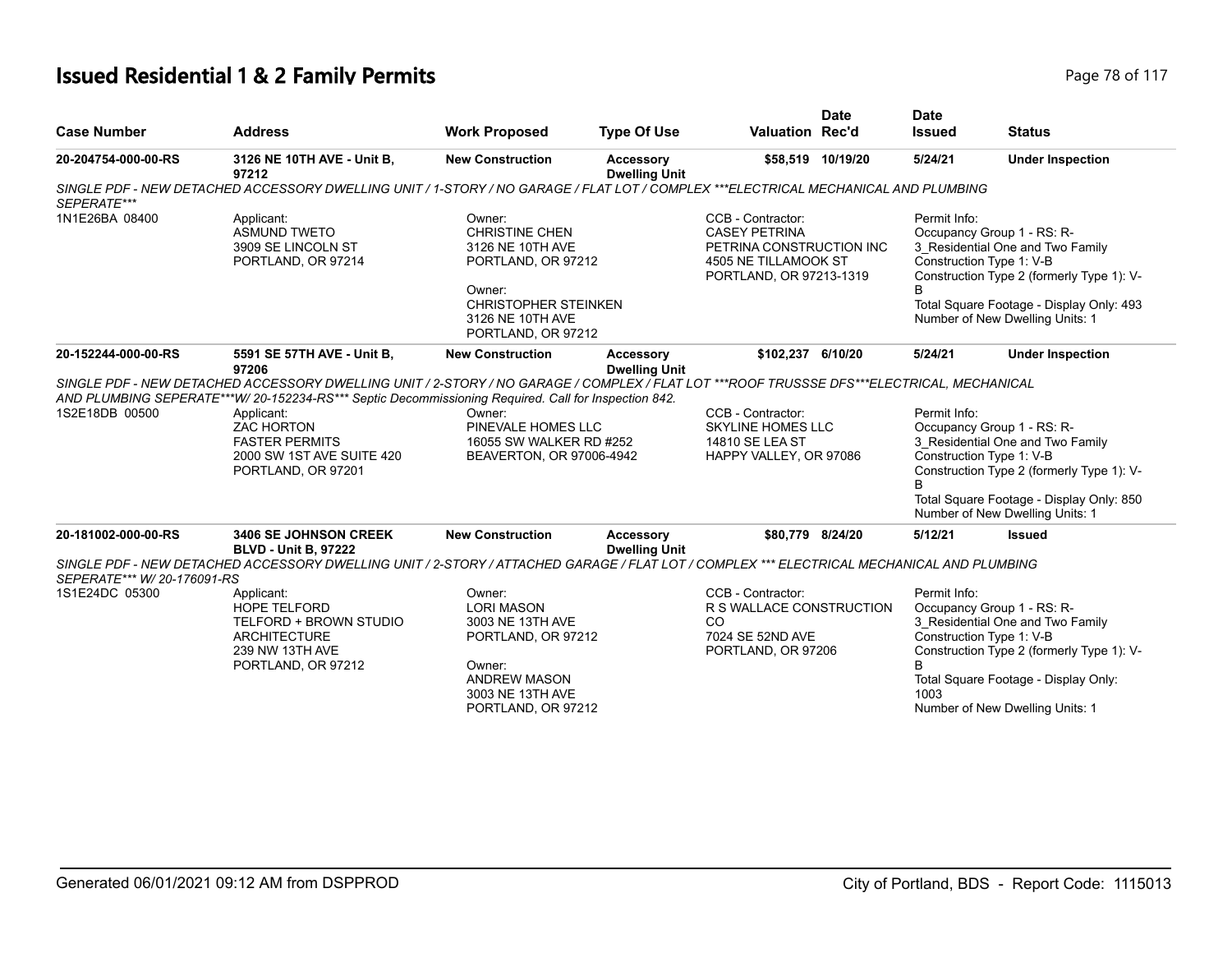#### **Issued Residential 1 & 2 Family Permits Page 79 of 117 Page 79 of 117**

|                                                         |                                                                                                                                           |                                                                                                                                                                     |                                          |                                                                                                                                                 | <b>Date</b>   | <b>Date</b>          |                                                                                                                                                                                                                        |
|---------------------------------------------------------|-------------------------------------------------------------------------------------------------------------------------------------------|---------------------------------------------------------------------------------------------------------------------------------------------------------------------|------------------------------------------|-------------------------------------------------------------------------------------------------------------------------------------------------|---------------|----------------------|------------------------------------------------------------------------------------------------------------------------------------------------------------------------------------------------------------------------|
| <b>Case Number</b>                                      | <b>Address</b>                                                                                                                            | <b>Work Proposed</b>                                                                                                                                                | <b>Type Of Use</b>                       | <b>Valuation Rec'd</b>                                                                                                                          |               | <b>Issued</b>        | <b>Status</b>                                                                                                                                                                                                          |
| 20-152287-000-00-RS                                     | 5605 SE 57TH AVE - Unit B,<br>97206                                                                                                       | <b>New Construction</b>                                                                                                                                             | <b>Accessory</b><br><b>Dwelling Unit</b> | \$102,237 6/10/20                                                                                                                               |               | 5/24/21              | <b>Under Inspection</b>                                                                                                                                                                                                |
| AND PLUMBING SEPERATE***W/20-152283-RS**                | SINGLE PDF - NEW DETACHED ACCESSORY DWELLING UNIT / 2-STORY / NO GARAGE / COMPLEX / FLAT LOT ***ROOF TRUSSSE DFS***ELECTRICAL, MECHANICAL |                                                                                                                                                                     |                                          |                                                                                                                                                 |               |                      |                                                                                                                                                                                                                        |
| 1S2E18DB 00500                                          | Applicant:<br><b>ZAC HORTON</b><br><b>FASTER PERMITS</b><br>2000 SW 1ST AVE SUITE 420<br>PORTLAND, OR 97201                               | Owner:<br>PINEVALE HOMES LLC<br>16055 SW WALKER RD #252<br>BEAVERTON, OR 97006-4942                                                                                 |                                          | CCB - Contractor:<br><b>SKYLINE HOMES LLC</b><br>14810 SE LEA ST<br>HAPPY VALLEY, OR 97086                                                      |               | Permit Info:         | Occupancy Group 1 - RS: R-<br>3 Residential One and Two Family<br>Construction Type 1: V-B<br>Construction Type 2 (formerly Type 1): V-<br>Total Square Footage - Display Only: 850<br>Number of New Dwelling Units: 1 |
| 20-192918-000-00-RS                                     | 11150 S RIVERWOOD RD, 97219                                                                                                               | <b>New Construction</b>                                                                                                                                             | Accessory<br><b>Structure</b>            | \$250,000 9/22/20                                                                                                                               |               | 5/3/21               | <b>Issued</b>                                                                                                                                                                                                          |
|                                                         | SINGLE PDF - NEW DOCK, CONNECTED TO EXISTING LANDING                                                                                      |                                                                                                                                                                     |                                          |                                                                                                                                                 |               |                      |                                                                                                                                                                                                                        |
| 1S1E35BA 00800<br>SECTION 35 1S 1E<br>TL 800 1.05 ACRES | Applicant:<br><b>TINA FARRELLY</b><br>PACIFIC HABITAT SERVICES<br>9450 SW COMMERCE CIRCLE<br>SUITE 180<br>WILSONVILLE OR 97070            | Owner:<br><b>SURESH PARANJPE</b><br>11150 S RIVERWOOD RD<br>PORTLAND, OR 97219-8444<br>Owner:<br>SHEELA PARANJPE<br>11150 S RIVERWOOD RD<br>PORTLAND, OR 97219-8444 |                                          | CCB - Contractor:<br><b>KENS FLOATATION SERVICE</b><br><b>INC</b><br>1701 CLACKAMETTE DR<br>OREGON CITY, OR 97045-1055<br>OREGON CITY, OR 97045 |               | Permit Info:<br>1244 | Occupancy Group 1 - RS: U Decks,<br>Patios, Porches, Carports<br>Construction Type 1: V-B<br>Construction Type 2 (formerly Type 1):<br>Total Square Footage - Display Only:                                            |
| 20-171674-REV-01-RS                                     | 1621 SW STEPHENSON ST,<br>97219                                                                                                           | <b>New Construction</b>                                                                                                                                             | <b>Accessory</b><br><b>Structure</b>     |                                                                                                                                                 | $$0$ $5/7/21$ | 5/10/21              | <b>Issued</b>                                                                                                                                                                                                          |
|                                                         | SINGLE PDF - REVISION TO UPDATE TREE PROTECTION PLAN PER ARBORIST REPORT                                                                  |                                                                                                                                                                     |                                          |                                                                                                                                                 |               |                      |                                                                                                                                                                                                                        |
| 1S1E33BD 03400<br><b>ALDERCREST</b><br>LOT 4 TL 3400    | Applicant:<br>RICHARD ADAMS<br><b>FASTER PERMITS</b><br>2000 SW 1ST AVENUE SUITE 420<br>PORTLAND, OR 97201                                | Owner:<br><b>SHASTA MACLEAN</b><br>1621 SW STEPHENSON ST<br>PORTLAND, OR 97219<br>Owner:                                                                            |                                          | CCB - Contractor:<br><b>RUSS AARON SLOTHOWER</b><br>14543 SE WEST PARK CT<br>DAMASCUS, OR 97089                                                 |               | Permit Info:         | Occupancy Group 1 - RS: U_Decks,<br>Patios, Porches, Carports<br>Construction Type 1: V-B<br>Construction Type 2 (formerly Type 1):                                                                                    |
|                                                         |                                                                                                                                           | <b>PAUL PRIVITERA</b><br>1621 SW STEPHENSON ST<br>PORTLAND, OR 97219                                                                                                |                                          |                                                                                                                                                 |               |                      |                                                                                                                                                                                                                        |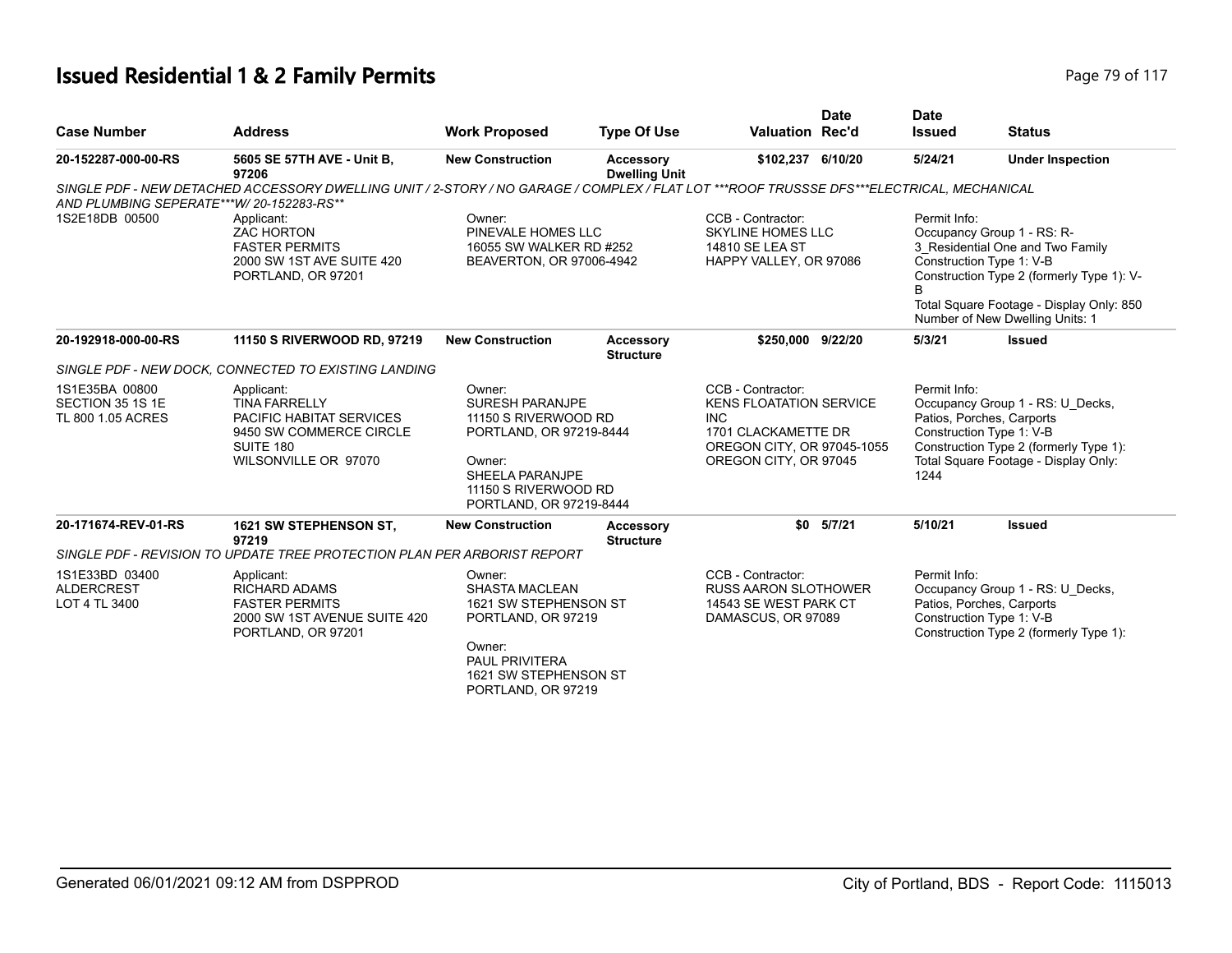# **Issued Residential 1 & 2 Family Permits Page 117 Page 80 of 117**

| <b>Case Number</b>                                                  | <b>Address</b>                                                                                                  | <b>Work Proposed</b>                                                                                                                                                       | <b>Type Of Use</b>                       | <b>Valuation Rec'd</b>                                                                                                                                                                                                                                        | <b>Date</b>     | <b>Date</b><br><b>Issued</b>                 | <b>Status</b>                                                                                                                                                                                                      |
|---------------------------------------------------------------------|-----------------------------------------------------------------------------------------------------------------|----------------------------------------------------------------------------------------------------------------------------------------------------------------------------|------------------------------------------|---------------------------------------------------------------------------------------------------------------------------------------------------------------------------------------------------------------------------------------------------------------|-----------------|----------------------------------------------|--------------------------------------------------------------------------------------------------------------------------------------------------------------------------------------------------------------------|
| 21-031363-000-00-RS                                                 | <b>3908 SW SCHOLLS FERRY RD,</b><br>97221                                                                       | <b>New Construction</b>                                                                                                                                                    | <b>Accessory</b><br><b>Structure</b>     | \$55,255 4/2/21                                                                                                                                                                                                                                               |                 | 5/14/21                                      | <b>Issued</b>                                                                                                                                                                                                      |
|                                                                     | SINGLE PDF - NEW IN-GROUND POOL AND SPA W/ AUTO-COVER *** TRADES SEPARATE                                       |                                                                                                                                                                            |                                          |                                                                                                                                                                                                                                                               |                 |                                              |                                                                                                                                                                                                                    |
| 1S1E07CB 03000<br>SECTION 07 1S 1E<br>TL 3000 2.03 ACRES            | Applicant:<br>STEPHANIE CARLOS<br><b>CUSTOM POOLS AND SPAS</b><br>16467 S SEA HORSE LN<br>OREGON CITY, OR 97045 | Owner:<br><b>JOSEPH ELIA</b><br>3908 SW SCHOLLS FERRY RD<br>PORTLAND, OR 97221-1269<br>Owner:<br><b>ALISON ELIA</b><br>3908 SW SCHOLLS FERRY RD<br>PORTLAND, OR 97221-1269 |                                          | CCB - Contractor:<br>STEPHANIE VIRGINIA CARLOS &<br><b>VALENTIN RIVERA CARLOS</b><br>16467 S SEA HORSE LN<br>OREGON CITY, OR 97045                                                                                                                            |                 | Permit Info:<br>Garage\Utility Misc.<br>1144 | Occupancy Group 1 - RS: U_Private<br>Construction Type 1: V-B<br>Construction Type 2 (formerly Type 1):<br>Total Square Footage - Display Only:                                                                    |
| 20-207274-000-00-RS                                                 | <b>2848 SW CHAMPLAIN DR, 97205</b>                                                                              | <b>New Construction</b>                                                                                                                                                    | Decks, Fences,<br><b>Retaining Walls</b> |                                                                                                                                                                                                                                                               | \$1,546 11/9/20 | 5/5/21                                       | <b>Under Inspection</b>                                                                                                                                                                                            |
|                                                                     | SINGLE PDF - NEW 8FT TALL RETAINING WALL AT FRONT OF PROPERTY, SEE 20-171515-HS                                 |                                                                                                                                                                            |                                          |                                                                                                                                                                                                                                                               |                 |                                              |                                                                                                                                                                                                                    |
| 1N1E32DC 05800<br>ARLINGTON HTS & RPLT<br>BLOCK 13<br>LOT 9 TL 5800 | Applicant:<br>DAN BELTRAMO<br>2848 SW Champlain Dr<br>Portland, OR 97205                                        | Owner:<br>CODY MING YIM LUKE<br>2848 SW CHAMPLAIN DR<br>PORTLAND, OR 97205<br>Owner:<br><b>DANIEL BELTRAMO</b><br>2848 SW CHAMPLAIN DR<br>PORTLAND, OR 97205               |                                          |                                                                                                                                                                                                                                                               |                 | Permit Info:                                 | Occupancy Group 1 - RS: U_Decks,<br>Patios, Porches, Carports<br>Construction Type 1: V-B<br>Construction Type 2 (formerly Type 1):<br>Total Square Footage - Display Only: 64                                     |
| 20-223146-000-00-RS                                                 | 3847 SE 33RD AVE, 97202<br>SINGLE PDF - NEW DUPLEX / 2-STORY / NO GARAGE/ FLAT LOT / SIMPLE                     | <b>New Construction</b>                                                                                                                                                    | <b>Duplex</b>                            | \$260,864 12/18/20                                                                                                                                                                                                                                            |                 | 5/3/21                                       | <b>Under Inspection</b>                                                                                                                                                                                            |
| 1S1E12CA 06300                                                      | Applicant:<br>EDWARD SHTOGRIN<br>PO BOX 1257<br>CLACKAMAS OR 97015                                              | Owner:<br><b>JACK B MAJORS LIVING TRUST</b><br>11409 SE NORWOOD LOOP<br>HAPPY VALLEY, OR 97086-8040                                                                        |                                          | CCB - Contractor:<br><b>ARTWORK CONSTRUCTION LLC</b><br>8312 SE ASPEN SUMMIT DR<br>PORTLAND, OR 97266<br>CCB - Contractor:<br><b>INTEGRITY HOMES NW INC</b><br>7819 SE STRAWBERRY LN<br>MILWAUKIE, OR 97267<br>CCB - Contractor:<br><b>G G MECHANICAL INC</b> |                 | Permit Info:<br>B<br>2188                    | Occupancy Group 1 - RS: R-<br>3_Residential One and Two Family<br>Construction Type 1: V-B<br>Construction Type 2 (formerly Type 1): V-<br>Total Square Footage - Display Only:<br>Number of New Dwelling Units: 2 |
|                                                                     |                                                                                                                 |                                                                                                                                                                            |                                          | 1931 SE 176TH AVE<br>PORTLAND, OR 97223<br>CCB - Contractor:<br>SUNLIGHT ELECTRIC INC<br>2804 NE 65TH AVE STE D<br>VANCOUVER, WA 98661                                                                                                                        |                 |                                              |                                                                                                                                                                                                                    |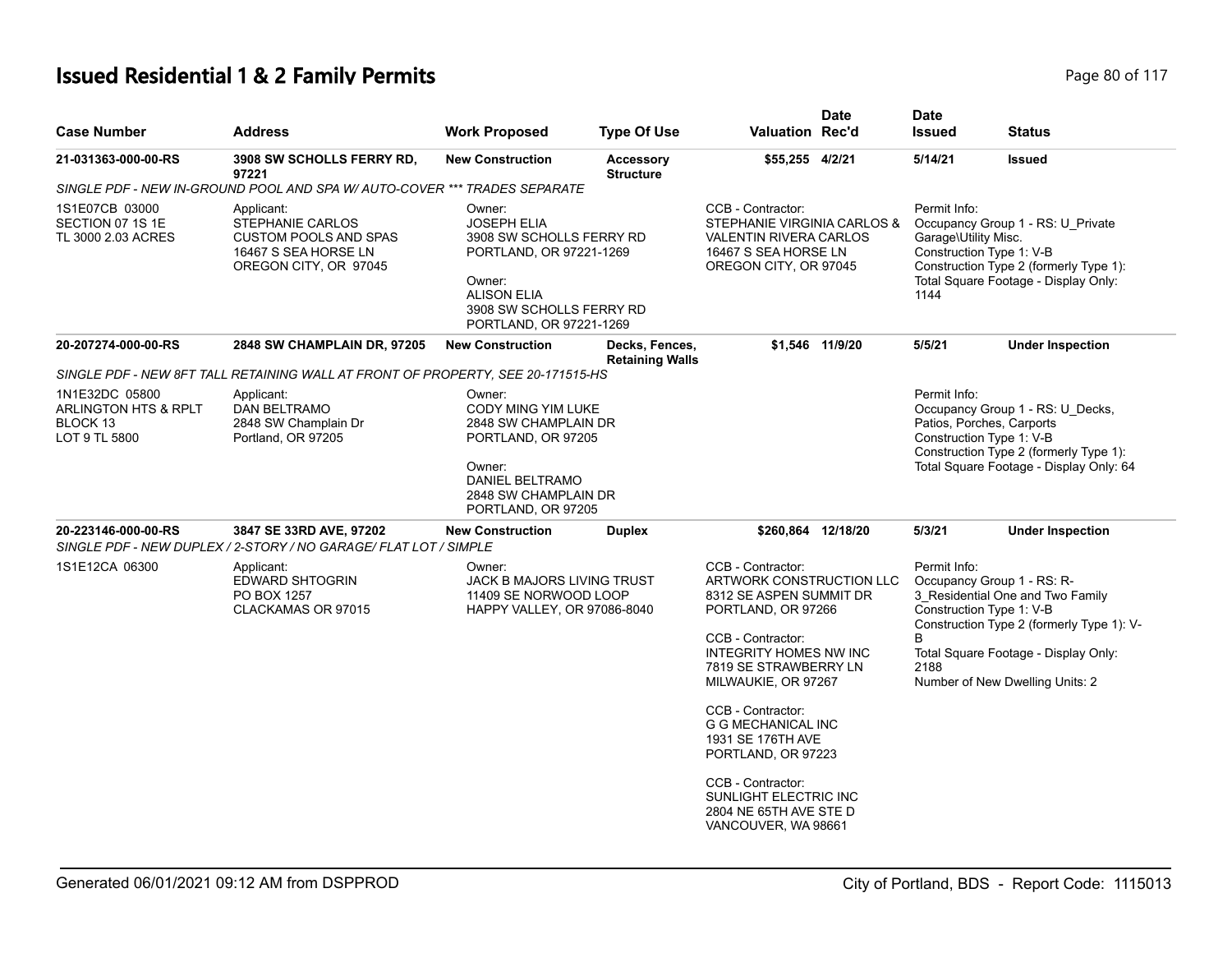# **Issued Residential 1 & 2 Family Permits Page 81 of 117** and **Page 81 of 117**

| <b>Case Number</b>                                                             | <b>Address</b>                                                                                                                                  | <b>Work Proposed</b>                                                                                                                                   | <b>Type Of Use</b> | <b>Date</b><br>Valuation Rec'd                                                                                                                                                                                                                      | <b>Date</b><br><b>Issued</b>                 | <b>Status</b>                                                                                                                                       |
|--------------------------------------------------------------------------------|-------------------------------------------------------------------------------------------------------------------------------------------------|--------------------------------------------------------------------------------------------------------------------------------------------------------|--------------------|-----------------------------------------------------------------------------------------------------------------------------------------------------------------------------------------------------------------------------------------------------|----------------------------------------------|-----------------------------------------------------------------------------------------------------------------------------------------------------|
| 20-217171-000-00-RS                                                            | 5630 SE 52ND AVE, 97206<br>*SINGLE PDF* CONSTRUCT NEW 21' X 24' DETACHED GARAGE. ADJACENT TO ALLEY, 1 SUBPANEL AND CKTS FOR LIGHTING AND POWER. | <b>New Construction</b>                                                                                                                                | Garage/Carport     | \$22,218 11/19/20                                                                                                                                                                                                                                   | 5/13/21                                      | <b>Final</b>                                                                                                                                        |
| 1S2E18DB 03800<br><b>TREMONT PK</b><br>BLOCK <sub>1</sub><br>LOT <sub>10</sub> | Applicant:<br><b>BRUCE ZIELSDORF</b><br>PDX PROPERTY INNOVATIONS<br><b>LLC</b><br>6792 SW FLORENCE LANE<br>PORTLAND, OR 97223                   | Owner:<br><b>MICHAEL GILL</b><br>5630 SE 52ND AVE<br>PORTLAND, OR 97206<br>Owner:<br><b>JILL TRUSKOLASKI</b><br>5630 SE 52ND AVE<br>PORTLAND, OR 97206 |                    | CCB - Contractor:<br>PDX PROPERTY INNOVATIONS<br><b>LLC</b><br>6792 SW FLORENCE LN<br>PORTLAND, OR 97223                                                                                                                                            | Permit Info:<br>Garage\Utility Misc.         | Occupancy Group 1 - RS: U Private<br>Construction Type 1: V-B<br>Construction Type 2 (formerly Type 1):<br>Total Square Footage - Display Only: 460 |
| 20-170851-000-00-RS                                                            | 10504 NE FARGO ST, 97220<br>SINGLE PDF - NEW DETACHED GARAGE w/20-170667-RS                                                                     | <b>New Construction</b>                                                                                                                                | Garage/Carport     | \$81.434 7/30/20                                                                                                                                                                                                                                    | 5/24/21                                      | <b>Under Inspection</b>                                                                                                                             |
| 1N2E27BB 03800<br>SECTION 27 1N 2E<br>TL 3800 0.24 ACRES                       | Applicant:<br><b>SLAVIK STOROZHKO</b><br>3305 THOMPSON AVE<br>VANCOUVER WA 98660                                                                | Owner:<br><b>VADIM BUZE</b><br>12803 NE RUSSELL ST<br>PORTLAND, OR 97230                                                                               |                    | CCB - Contractor:<br><b>VICK HOMES INC</b><br>10960 NE EUGENE ST<br>PORTLAND, OR 97220                                                                                                                                                              | Permit Info:<br>Garage\Utility Misc.<br>1686 | Occupancy Group 1 - RS: U_Private<br>Construction Type 1: V-B<br>Construction Type 2 (formerly Type 1):<br>Total Square Footage - Display Only:     |
| 20-128643-REV-01-RS                                                            | 5122 NE WISTARIA DR, 97213<br>SINGLE PDF - REVISION FOR PLANTING OF CITY-REQUIRED TREE TO FRONT YARD. *****PLANTING STRIP HAS POWER LINE*****   | <b>New Construction</b>                                                                                                                                | Garage/Carport     | $$0$ $5/4/21$                                                                                                                                                                                                                                       | 5/5/21                                       | <b>Issued</b>                                                                                                                                       |
| 1N2E30BD 17000<br>ROSE CITY PK<br>BLOCK 48<br>LOT <sub>2</sub>                 | Applicant:<br><b>CARL BARTA</b><br>5122 NE WISTARIA DR<br>PORTAND, OR 97213                                                                     | Owner:<br>THOMAS FAMILY TR<br>5122 NE WISTARIA DR<br>PORTLAND, OR 97213                                                                                |                    | CCB - Contractor:<br>OBRIEN & COMPANY LLC<br>PO BOX 4008<br>WILSONVILLE, OR 97070                                                                                                                                                                   | Permit Info:<br>Garage\Utility Misc.         | Occupancy Group 1 - RS: U_Private<br>Construction Type 1: V-B<br>Construction Type 2 (formerly Type 1):<br>Total Square Footage - Display Only: 771 |
| 21-049233-000-00-RS                                                            | 3956 NE 10TH AVE, 97212<br>SINGLE PDF NEW DETACHED GARAGE PART OF HHOLE HOUSE REMODEL PERMIT 21-049195                                          | <b>New Construction</b>                                                                                                                                | Garage/Carport     | \$13,539 5/20/21                                                                                                                                                                                                                                    | 5/30/21                                      | <b>Issued</b>                                                                                                                                       |
| 1N1E23CD 06700<br><b>NORTH IRVINGTON</b><br><b>BLOCK 7</b><br>LOT <sub>3</sub> | Applicant:<br><b>TRACE LIBERTY</b><br>LIBERTY NW HOMES LLC<br>17847 S HIDDEN LAKE DR<br>OREGON CITY OR 97045                                    | Owner:<br>LIBERTY NW HOMES LLC<br>17847 S HIDDEN LAKE DR<br>OREGON CITY, OR 97045-8024                                                                 |                    | CCB - Contractor:<br><b>WINNER ELECTRIC</b><br><b>CONSTRUCTION INC</b><br>17087 SE WILEY WAY<br>MILWAUKIE, OR 97267<br>CCB - Contractor:<br><b>ALICIA LIBERTY</b><br><b>LIBERTY NW HOMES LLC</b><br>17847 S HIDDEN LAKE DR<br>OREGON CITY, OR 97045 | Permit Info:<br>Garage\Utility Misc.         | Occupancy Group 1 - RS: U_Private<br>Construction Type 1: V-B<br>Construction Type 2 (formerly Type 1):<br>Total Square Footage - Display Only: 264 |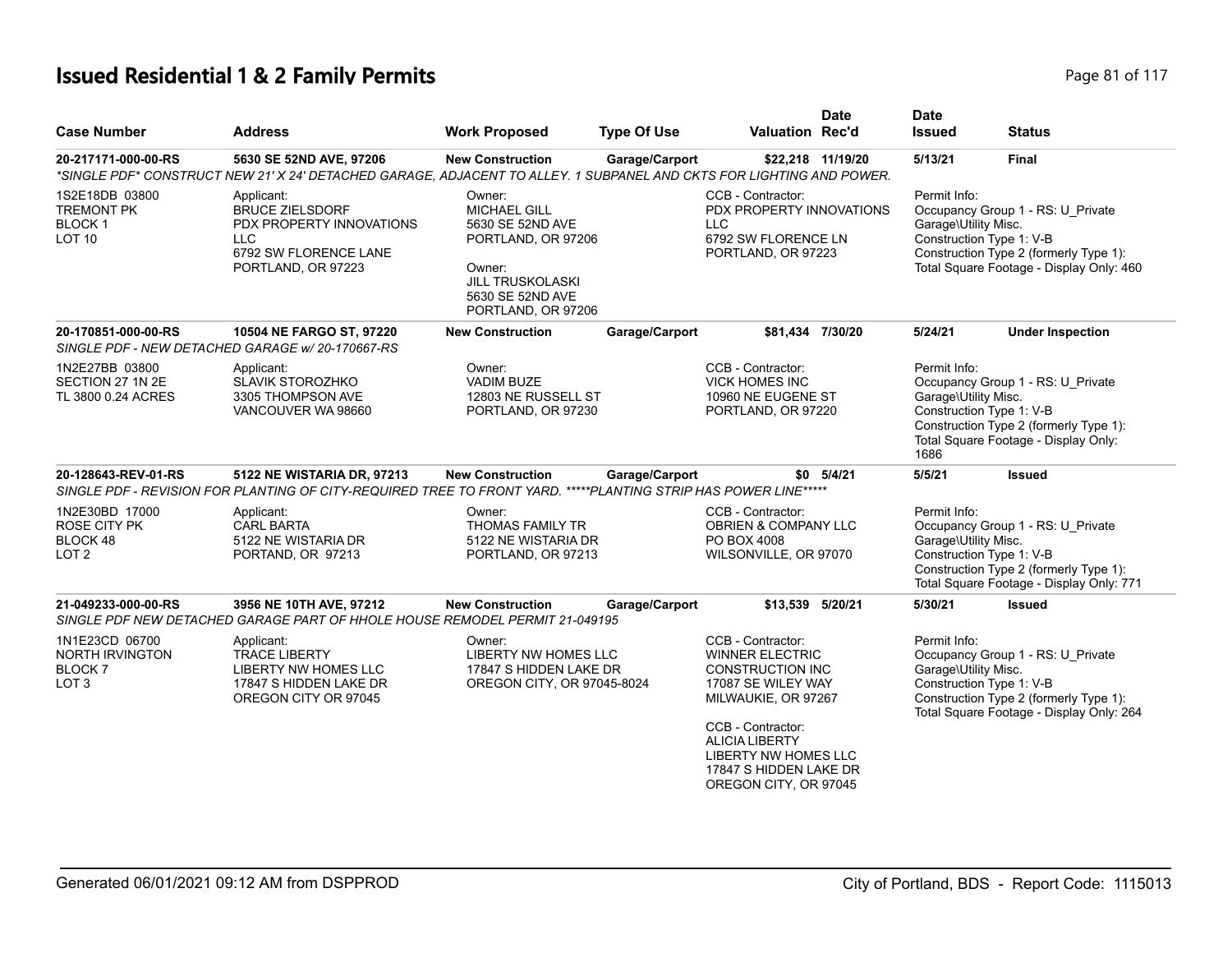# **Issued Residential 1 & 2 Family Permits Page 82 of 117** and  $P$  and  $P$  and  $P$  and  $P$  are 82 of 117

| <b>Case Number</b>                                      | <b>Address</b>                                                                                                                         | <b>Work Proposed</b>                                                                                                                                  | <b>Type Of Use</b>                      | <b>Valuation Rec'd</b>                                                                                                                  | <b>Date</b> | <b>Date</b><br><b>Issued</b>         | <b>Status</b>                                                                                                                                                                   |
|---------------------------------------------------------|----------------------------------------------------------------------------------------------------------------------------------------|-------------------------------------------------------------------------------------------------------------------------------------------------------|-----------------------------------------|-----------------------------------------------------------------------------------------------------------------------------------------|-------------|--------------------------------------|---------------------------------------------------------------------------------------------------------------------------------------------------------------------------------|
| 20-163706-000-00-RS                                     | 1165 SW MITCHELL LN, 97239<br>SINGLE PDF. NEW 956 SF DETACHED GARAGE. INCLUDES BATHROOM. (SEE 20-159460 RS) **TRADE PERMITS SEPARATE** | <b>New Construction</b>                                                                                                                               | Garage/Carport                          | \$163,000 7/13/20                                                                                                                       |             | 5/4/21                               | <b>Issued</b>                                                                                                                                                                   |
| 1S1E16AC 03600<br><b>HESSLER HILLS</b><br><b>LOT 24</b> | Applicant:<br>PAUL MCKEAN<br>PAUL MCKEAN ARCHITECTURE,<br>INC.<br>4039 N MISSISSIPPI AVE #306<br>PORTLAND, OR 97227                    | Owner:<br><b>JOHN HURD</b><br>1165 SW MITCHELL LN<br>PORTLAND, OR 97239<br>Owner:<br><b>CHERYL MELOY</b><br>1165 SW MITCHELL LN<br>PORTLAND, OR 97239 |                                         | CCB - Contractor:<br><b>BLAZER HOMES LLC</b><br>518 4TH ST<br>LAKE OSWEGO, OR 97034                                                     |             | Permit Info:<br>Garage\Utility Misc. | Occupancy Group 1 - RS: U_Private<br>Construction Type 1: V-B<br>Construction Type 2 (formerly Type 1):<br>Total Square Footage - Display Only: 956                             |
| 20-147737-REV-01-RS                                     | 11246 SW 53RD AVE, 97219                                                                                                               | <b>New Construction</b>                                                                                                                               | <b>Single Family</b><br><b>Dwelling</b> | \$0                                                                                                                                     | 5/13/21     | 5/14/21                              | <b>Issued</b>                                                                                                                                                                   |
|                                                         | SINGLE PDF - REVISION TO ENGINEERING PAGES TO SHOW THE CORRECT DETAIL CALLOUTS ON THE FOUNDATION PLAN                                  |                                                                                                                                                       |                                         |                                                                                                                                         |             |                                      |                                                                                                                                                                                 |
| 1S1E31AB 02800                                          | Applicant:<br><b>TYSON OKELY</b><br><b>DEZ DEVELOPMENT</b><br>15648 SE 114TH AVE SUITE 211<br>CLACKAMAS, OR 97015                      | Owner:<br>DEZ DEVELOPMENT LLC<br>10117 SE SUNNYSIDE RD #F1123<br>CLACKAMAS, OR 97015-7708                                                             |                                         | Primary Contractor:<br><b>TO BID</b>                                                                                                    |             | Permit Info:<br><sub>R</sub><br>1683 | Occupancy Group 1 - RS: R-<br>3_Residential One and Two Family<br>Construction Type 1: V-B<br>Construction Type 2 (formerly Type 1): V-<br>Total Square Footage - Display Only: |
| 20-159360-DFS-03-RS                                     | 13027 NE OREGON ST, 97230                                                                                                              | <b>New Construction</b>                                                                                                                               | <b>Single Family</b><br><b>Dwelling</b> | \$10.000 5/28/21                                                                                                                        |             | 5/28/21                              | <b>Issued</b>                                                                                                                                                                   |
| SINGLE PDF - DFS FOR ROOF TRUSSES                       |                                                                                                                                        |                                                                                                                                                       |                                         |                                                                                                                                         |             |                                      |                                                                                                                                                                                 |
| 1N2E35BD 07303                                          | Applicant:<br><b>RYAN PICKREL</b><br><b>FASTER PERMITS</b><br>2000 SW 1ST AVE #420<br>PORTLAND OR 97201                                | Owner:<br><b>GREENWORKS CONTRACTORS</b><br><b>LLC</b><br>10121 SE SUNNYSIDE RD #300<br>CLACKAMAS, OR 97015-5713                                       |                                         | CCB - Contractor:<br><b>BRETT GRANTHAM</b><br><b>GREENWORKS CONTRACTORS</b><br>LLC<br>10121 SE SUNNYSIDE RD #300<br>CLACKAMAS, OR 97015 |             | Permit Info:<br><sub>R</sub><br>2623 | Occupancy Group 1 - RS: R-<br>3 Residential One and Two Family<br>Construction Type 1: V-B<br>Construction Type 2 (formerly Type 1): V-<br>Total Square Footage - Display Only: |
| 20-147736-REV-01-RS                                     | 11240 SW 53RD AVE, 97219                                                                                                               | <b>New Construction</b>                                                                                                                               | <b>Single Family</b><br><b>Dwelling</b> | \$0                                                                                                                                     | 5/13/21     | 5/14/21                              | <b>Issued</b>                                                                                                                                                                   |
|                                                         | SINGLE PDF - REVISION TO ENGINEERING PAGES TO SHOW THE CORRECT DETAIL CALLOUTS ON THE FOUNDATION PLAN                                  |                                                                                                                                                       |                                         |                                                                                                                                         |             |                                      |                                                                                                                                                                                 |
| 1S1E31AB 02800                                          | Applicant:<br><b>TYSON OKELY</b><br>DEZ DEVELOPMENT<br>15648 SE 114TH AVE SUITE 211<br>CLACKAMAS, OR 97015                             | Owner:<br>DEZ DEVELOPMENT LLC<br>10117 SE SUNNYSIDE RD #F1123<br>CLACKAMAS, OR 97015-7708                                                             |                                         | CCB - Contractor:<br>DEZ DEVELOPMENT LLC<br>10117 SE SUNNYSIDE RD<br>#F1123<br>CLACKAMAS, OR 97015                                      |             | Permit Info:<br>1683                 | Occupancy Group 1 - RS: R-<br>3 Residential One and Two Family<br>Construction Type 1: V-B<br>Construction Type 2 (formerly Type 1): V-<br>Total Square Footage - Display Only: |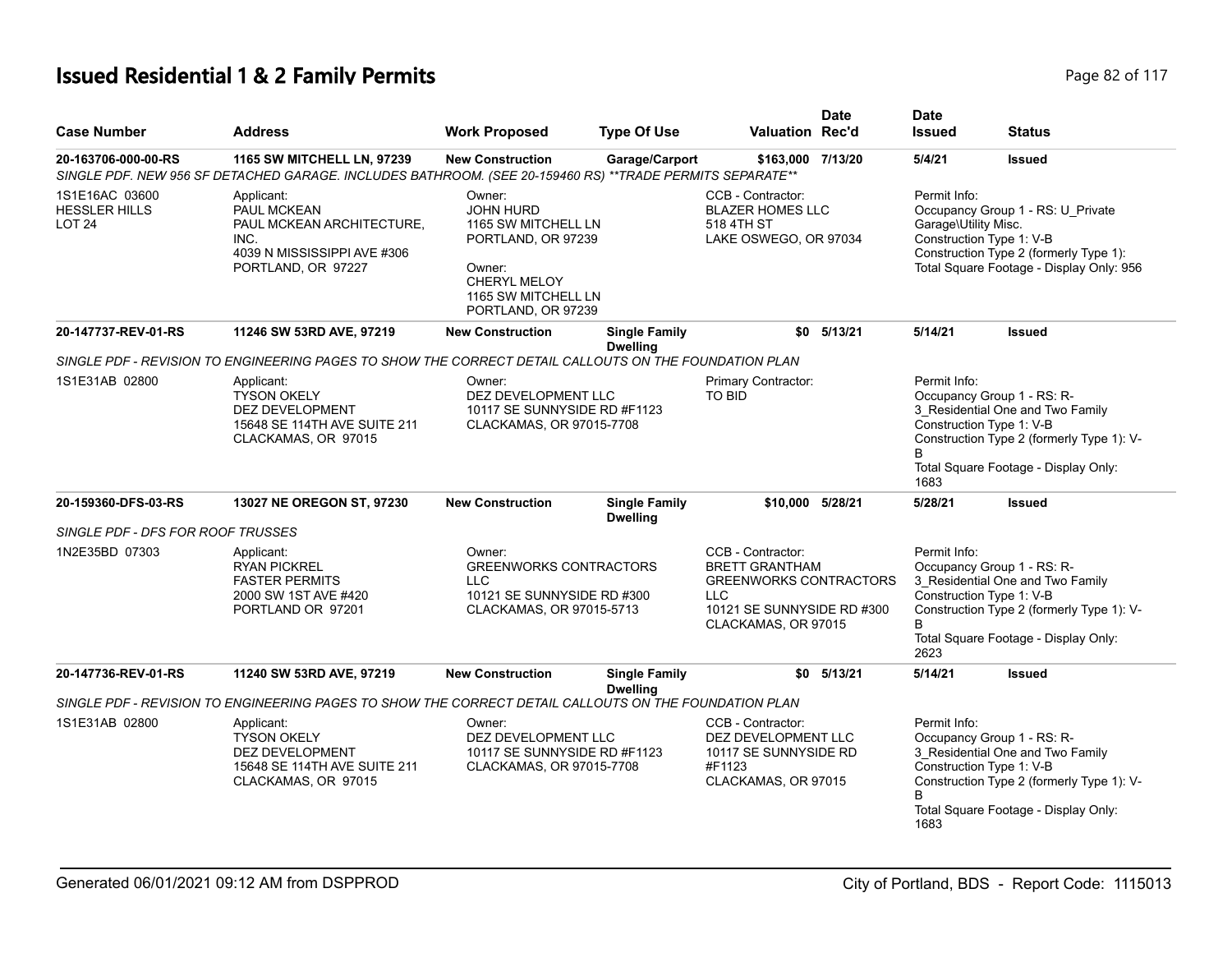#### **Issued Residential 1 & 2 Family Permits Page 83 of 117** and  $P$  and  $P$  and  $P$  and  $P$  and  $P$  and  $P$  and  $P$  and  $P$  and  $P$  and  $P$  and  $P$  and  $P$  and  $P$  and  $P$  and  $P$  and  $P$  and  $P$  and  $P$  and  $P$  and  $P$  and

| <b>Case Number</b>                                        | <b>Address</b>                                                                                                                                                                                                      | <b>Work Proposed</b>                                                      | <b>Type Of Use</b>                      | <b>Valuation Rec'd</b>                                                                                                                                                                                                                                                      | <b>Date</b>     | <b>Date</b><br><b>Issued</b>                          | <b>Status</b>                                                                                                                                                                          |
|-----------------------------------------------------------|---------------------------------------------------------------------------------------------------------------------------------------------------------------------------------------------------------------------|---------------------------------------------------------------------------|-----------------------------------------|-----------------------------------------------------------------------------------------------------------------------------------------------------------------------------------------------------------------------------------------------------------------------------|-----------------|-------------------------------------------------------|----------------------------------------------------------------------------------------------------------------------------------------------------------------------------------------|
| 21-006276-000-00-RS                                       | 5506 NE 55TH AVE - UNIT A,<br>97218                                                                                                                                                                                 | <b>New Construction</b>                                                   | <b>Single Family</b><br><b>Dwelling</b> | \$279,262 1/26/21                                                                                                                                                                                                                                                           |                 | 5/17/21                                               | <b>Issued</b>                                                                                                                                                                          |
|                                                           | SINGLE-PDF - NEW SINGLE FAMILY RESIDENCE WITH ATTACHED ACCESSORY DWELLING UNIT/ 3- STORY/ 1-CAR GARAGE/ FLAT LOT /COMPLEX*** ELECTRICAL AND<br>MECHANICAL SEPARATE ***DFS TRUSSES*** ***ADDED PT PERMIT 5-28-21 *** |                                                                           |                                         |                                                                                                                                                                                                                                                                             |                 |                                                       |                                                                                                                                                                                        |
| 1N2E18DC 05204<br>LOT <sub>4</sub>                        | Applicant:<br><b>TYSON OKELY</b><br><b>DEZ DEVELOPMENT</b><br>10117 SE SUNNYSIDE RD #F1123<br>CLACKAMAS OR 97015<br><b>USA</b>                                                                                      |                                                                           |                                         | CCB - Contractor:<br>ARTWORK CONSTRUCTION LLC<br>8312 SE ASPEN SUMMIT DR<br>PORTLAND, OR 97266<br>Primary Contractor:<br>TO BE BID                                                                                                                                          |                 | Permit Info:<br>Construction Type 1: V-B<br>B<br>2478 | Occupancy Group 1 - RS: R-<br>3 Residential One and Two Family<br>Construction Type 2 (formerly Type 1): V-<br>Total Square Footage - Display Only:<br>Number of New Dwelling Units: 2 |
| 18-145033-DFS-01-RS                                       | 296 NW MAYWOOD DR, 97210                                                                                                                                                                                            | <b>New Construction</b>                                                   | <b>Single Family</b><br><b>Dwelling</b> |                                                                                                                                                                                                                                                                             | \$7.066 5/10/21 | 5/10/21                                               | <b>Issued</b>                                                                                                                                                                          |
| <b>SINGLE PDF- DFS FOR FIRE SPRINKLERS</b>                |                                                                                                                                                                                                                     |                                                                           |                                         |                                                                                                                                                                                                                                                                             |                 |                                                       |                                                                                                                                                                                        |
| 1N1E33CB 06002<br>PARTITION PLAT 1997-91<br>LOT 2 TL 6002 | Applicant:<br><b>RONIN CAMPBELL</b><br><b>WYATT FIRE PROTECTION</b><br>9095 SW BURNHAM ST<br><b>TIGARD, OR 97223</b>                                                                                                | Owner:<br><b>KEITH NELSON</b><br>3497 NW THURMAN ST<br>PORTLAND, OR 97210 |                                         | CCB - Contractor:<br><b>SANDII CHASE</b><br>WYATT FIRE PROTECTION INC<br>9095 SW BURNHAM ST<br>TIGARD, OR 97223-6104<br>CCB - Contractor:<br><b>ERIC RYSTADT</b><br>MAIN STREET DEVELOPMENT<br><b>INC</b><br>PMB 208 5331 SW MACADAM<br>AVE SUITE 258<br>PORTLAND, OR 97239 |                 | Permit Info:<br>Construction Type 1: V-B<br>B<br>6125 | Occupancy Group 1 - RS: R-<br>3 Residential One and Two Family<br>Construction Type 2 (formerly Type 1): V-<br>Total Square Footage - Display Only:                                    |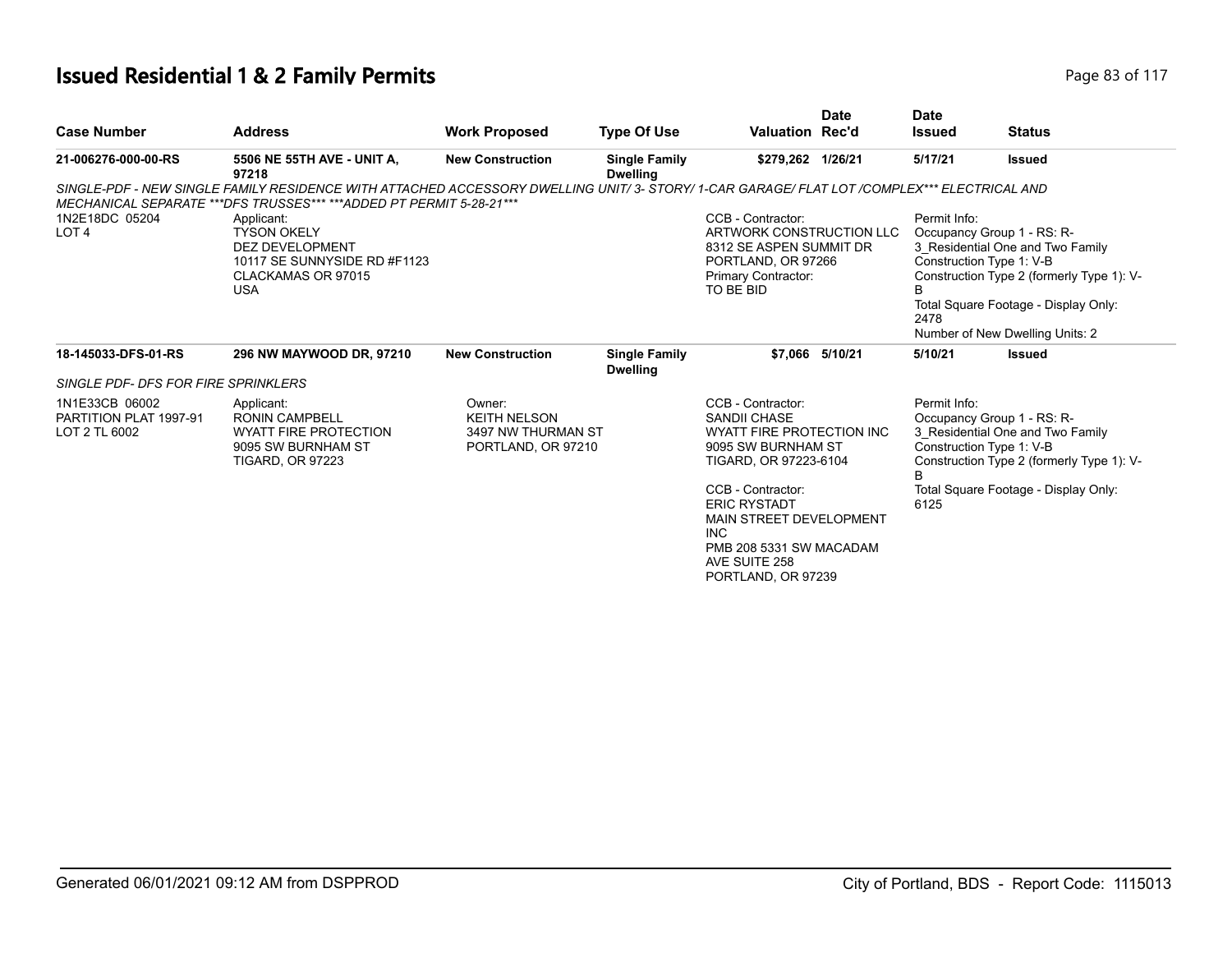# **Issued Residential 1 & 2 Family Permits Page 84 of 117 Page 84 of 117**

| <b>Case Number</b>                 | <b>Address</b>                                                                                                         | <b>Work Proposed</b>                                                   | <b>Type Of Use</b>                                                                      | <b>Valuation Rec'd</b>                                                                                                                         | <b>Date</b>                                                                                                       | <b>Date</b><br><b>Issued</b> | <b>Status</b>                                                                                                                                                                   |
|------------------------------------|------------------------------------------------------------------------------------------------------------------------|------------------------------------------------------------------------|-----------------------------------------------------------------------------------------|------------------------------------------------------------------------------------------------------------------------------------------------|-------------------------------------------------------------------------------------------------------------------|------------------------------|---------------------------------------------------------------------------------------------------------------------------------------------------------------------------------|
| 20-154449-DFS-01-RS                | 13021 NE OREGON ST, 97230                                                                                              | <b>New Construction</b>                                                | <b>Single Family</b><br><b>Dwelling</b>                                                 |                                                                                                                                                | \$5,000 5/28/21                                                                                                   | 5/28/21                      | <b>Issued</b>                                                                                                                                                                   |
| SINGLE PDF - DFS FOR FLOOR TRUSSES |                                                                                                                        |                                                                        |                                                                                         |                                                                                                                                                |                                                                                                                   |                              |                                                                                                                                                                                 |
| 1N2E35BD 07301                     | Applicant:<br><b>RYAN PICKREL</b><br><b>FASTER PERMITS</b><br>2000 SW 1ST AVE #420<br>PORTLAND OR 97201                | Owner:<br><b>LLC</b>                                                   | <b>GREENWORKS CONTRACTORS</b><br>10121 SE SUNNYSIDE RD #300<br>CLACKAMAS, OR 97015-5713 |                                                                                                                                                | CCB - Contractor:<br><b>COMFORT AIR INC</b><br><b>COMFORT AIR INC</b><br>7504 NE 182ND AVE<br>VANCOUVER, WA 98682 |                              | Permit Info:<br>Occupancy Group 1 - RS: R-<br>3 Residential One and Two Family<br>Construction Type 1: V-B<br>Construction Type 2 (formerly Type 1): V-                         |
|                                    |                                                                                                                        |                                                                        |                                                                                         | CCB - Contractor:<br><b>BRETT GRANTHAM</b><br><b>GREENWORKS CONTRACTORS</b><br><b>LLC</b><br>10121 SE SUNNYSIDE RD #300<br>CLACKAMAS, OR 97015 |                                                                                                                   | 2391                         | Total Square Footage - Display Only:                                                                                                                                            |
|                                    |                                                                                                                        |                                                                        |                                                                                         | CCB - Contractor:<br><b>SWAT ELECTRIC LLC</b><br>5002 NE 29TH AVE<br>VANCOUVER, WA 98663                                                       |                                                                                                                   |                              |                                                                                                                                                                                 |
|                                    |                                                                                                                        |                                                                        |                                                                                         | CCB - Contractor:<br><b>ENTERPRISE PLUMBING LLC</b><br>1801 NE 120TH AVE<br>PORTLAND, OR 97220                                                 |                                                                                                                   |                              |                                                                                                                                                                                 |
| 20-175279-REV-02-RS                | 13824 SE GLENWOOD ST, 97236                                                                                            | <b>New Construction</b>                                                | <b>Single Family</b><br><b>Dwelling</b>                                                 |                                                                                                                                                | \$0 5/10/21                                                                                                       | 5/11/21                      | <b>Issued</b>                                                                                                                                                                   |
|                                    | SINGLE PDF - REVISION TO REDUCE THE SIZE OF WATER LINE ON PROPERTY FROM 1.5" TO 1.25". FIRE SPRINKLER DIAGRAM UPDATED. |                                                                        |                                                                                         |                                                                                                                                                |                                                                                                                   |                              |                                                                                                                                                                                 |
| 1S2E23AA 01600                     | Applicant:<br><b>KEVIN PARTAIN</b><br><b>URBAN VISIONS</b><br>223 NE 56TH AVE<br>PORTLAND OR 97213                     | Owner:<br>AF HOESLY INC<br>5539 SE 67TH AVE<br>PORTLAND, OR 97206-5313 |                                                                                         | CCB - Contractor:<br><b>ADAM HOESLY</b><br>AF HOESLY INC<br>4207 SE WOODSTOCK BLVD<br>SUITE 462<br>PORTLAND, OR 97206                          |                                                                                                                   | Permit Info:<br>B<br>1876    | Occupancy Group 1 - RS: R-<br>3 Residential One and Two Family<br>Construction Type 1: V-B<br>Construction Type 2 (formerly Type 1): V-<br>Total Square Footage - Display Only: |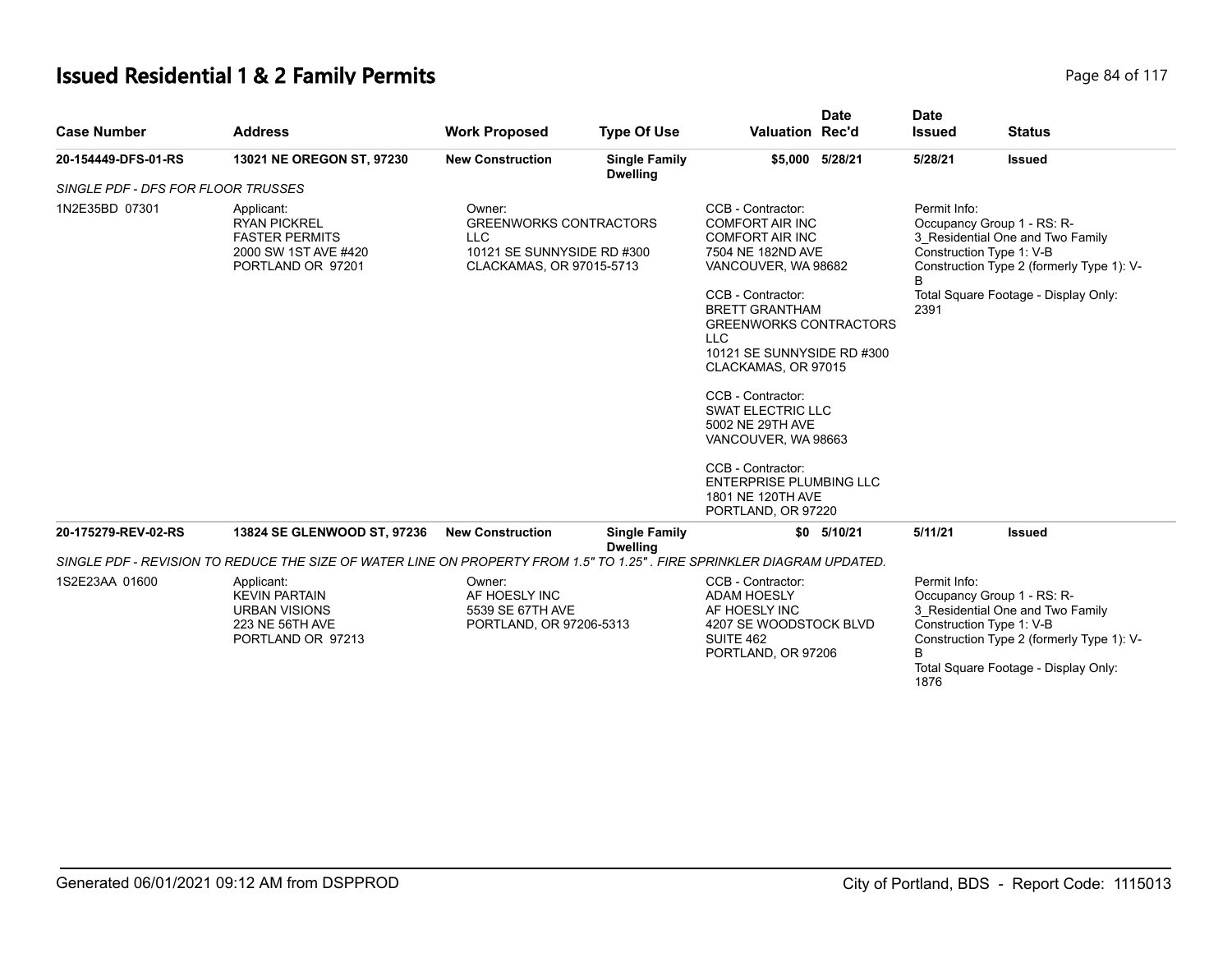#### **Issued Residential 1 & 2 Family Permits Page 85 of 117 Page 85 of 117**

|                                                           |                                                                                                                                                 |                                                                                                                                                                                   |                                         |                                                                                                                                                                                                                                                                                                                                                                                                                                                       | <b>Date</b> | <b>Date</b>               |                                                                                                                                                                                                                    |
|-----------------------------------------------------------|-------------------------------------------------------------------------------------------------------------------------------------------------|-----------------------------------------------------------------------------------------------------------------------------------------------------------------------------------|-----------------------------------------|-------------------------------------------------------------------------------------------------------------------------------------------------------------------------------------------------------------------------------------------------------------------------------------------------------------------------------------------------------------------------------------------------------------------------------------------------------|-------------|---------------------------|--------------------------------------------------------------------------------------------------------------------------------------------------------------------------------------------------------------------|
| <b>Case Number</b>                                        | <b>Address</b>                                                                                                                                  | <b>Work Proposed</b>                                                                                                                                                              | <b>Type Of Use</b>                      | Valuation Rec'd                                                                                                                                                                                                                                                                                                                                                                                                                                       |             | <b>Issued</b>             | <b>Status</b>                                                                                                                                                                                                      |
| 21-008226-000-00-RS                                       | 2715 SE HARRISON ST, 97214                                                                                                                      | <b>New Construction</b>                                                                                                                                                           | <b>Single Family</b><br><b>Dwelling</b> | \$467,144 2/8/21                                                                                                                                                                                                                                                                                                                                                                                                                                      |             | 5/20/21                   | <b>Under Inspection</b>                                                                                                                                                                                            |
| AN ADU ***                                                | SINGLE PDF - NEW SINGLE FAMILY RESIDENCE / 3-STORY / ATTACHED 2-CAR GARAGE / SEMI SLOPED LOT / COMPLEX *** SINK IN LIVING RM LOWEST FLOOR - NOT |                                                                                                                                                                                   |                                         |                                                                                                                                                                                                                                                                                                                                                                                                                                                       |             |                           |                                                                                                                                                                                                                    |
| 1S1E01CB 06201<br>BLOCK <sub>8</sub><br>LOT 15&16 TL 6201 | Applicant:<br><b>RYAN PICKREL</b><br><b>FASTER PERMITS</b><br>2000 SW 1ST AVE #420<br>PORTLAND OR 97201                                         | Owner:<br>OREGON HOMEWORKS LLC<br>10200 SW EASTRIDGE ST #200<br>PORTLAND, OR 97225-5032                                                                                           |                                         | CCB - Contractor:<br><b>Todd Turpin</b><br><b>WHITE LIGHTNING ELECTRIC</b><br><b>INC</b><br>7524 SE 52ND AVE<br>PORTLAND, OR 97206<br>CCB - Contractor:<br><b>RUSSELL &amp; SONS PLUMBING</b><br>INC.<br>6015 NE 88TH ST<br>VANCOUVER, WA 98665<br>CCB - Contractor:<br>OREGON HOMEWORKS LLC<br>10200 SW EASTRIDGE STREET<br><b>STE 200</b><br>PORTLAND, OR 97225<br>CCB - Contractor:<br>LAKESIDEHVAC INC<br>7021 MCEWAN RD<br>LAKE OSWEGO, OR 97035 |             | Permit Info:<br>4046      | Occupancy Group 1 - RS: R-<br>3_Residential One and Two Family<br>Construction Type 1: V-B<br>Construction Type 2 (formerly Type 1): V-<br>Total Square Footage - Display Only:<br>Number of New Dwelling Units: 1 |
| 21-013260-000-00-RS                                       | 4125 NE RODNEY AVE, 97211                                                                                                                       | <b>New Construction</b>                                                                                                                                                           | <b>Single Family</b><br><b>Dwelling</b> | \$334,883 2/16/21                                                                                                                                                                                                                                                                                                                                                                                                                                     |             | 5/7/21                    | <b>Under Inspection</b>                                                                                                                                                                                            |
| SEPARATE***                                               | SINGLE PDF - NEW SINGLE FAMILY RESIDENCE / 2-STORY / 1-CAR GARAGE / FLAT LOT / COMPLEX ***ELECTRICAL MECHANICAL AND PLUMBING TO BE OBTAINED     |                                                                                                                                                                                   |                                         |                                                                                                                                                                                                                                                                                                                                                                                                                                                       |             |                           |                                                                                                                                                                                                                    |
| 1N1E22DA 08100                                            | Applicant:<br><b>JOHN DUNCAN</b><br>TIMBERRIDGE DEVELOPMENT<br>1260 NW NAITO PKWY #207<br>PORTLAND, OR 97209                                    | Owner:<br><b>TRACY ANDERSON POGRELIS</b><br>65230 E SANDY RIVER LN<br>RHODODENDRON, OR 97049<br>Owner:<br><b>ASA POGRELIS</b><br>65230 E SANDY RIVER LN<br>RHODODENDRON, OR 97049 |                                         | CCB - Contractor:<br><b>JOHN DUNCAN</b><br>TIMBERRIDGE DEVELOPMENT<br><b>INC</b><br>1001 NW LOVEJOY ST 812<br>PORTLAND, OR 97209                                                                                                                                                                                                                                                                                                                      |             | Permit Info:<br>B<br>3337 | Occupancy Group 1 - RS: R-<br>3 Residential One and Two Family<br>Construction Type 1: V-B<br>Construction Type 2 (formerly Type 1): V-<br>Total Square Footage - Display Only:<br>Number of New Dwelling Units: 1 |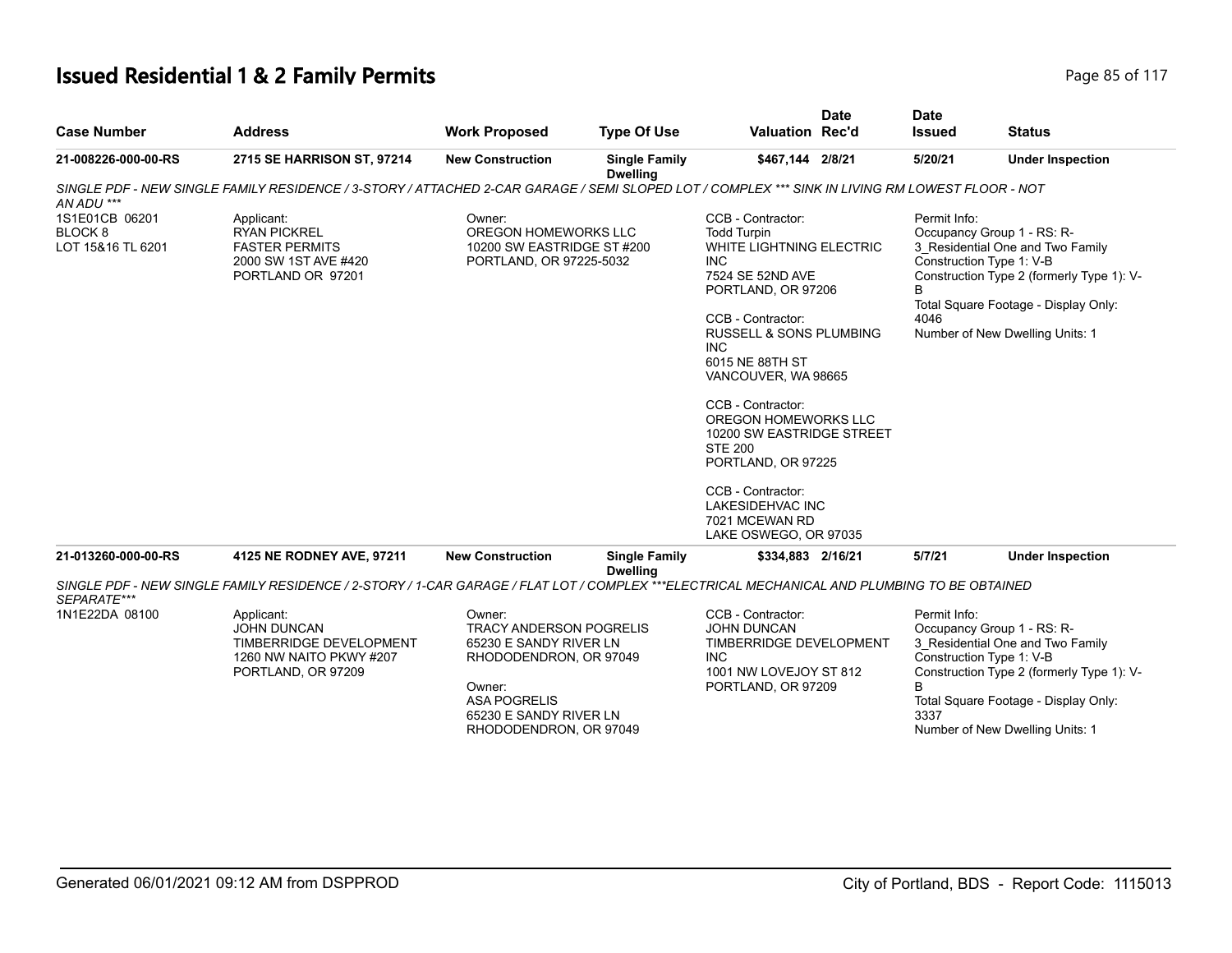# **Issued Residential 1 & 2 Family Permits Page 117 Page 86 of 117**

| <b>Case Number</b>  | <b>Address</b>                                                                                         | <b>Work Proposed</b>                                                                             | <b>Type Of Use</b>                      | <b>Valuation Rec'd</b>                                                                                                                                                                                                                                                                                     | <b>Date</b>        | <b>Date</b><br><b>Issued</b> | <b>Status</b>                                                                                                                                                                                                      |
|---------------------|--------------------------------------------------------------------------------------------------------|--------------------------------------------------------------------------------------------------|-----------------------------------------|------------------------------------------------------------------------------------------------------------------------------------------------------------------------------------------------------------------------------------------------------------------------------------------------------------|--------------------|------------------------------|--------------------------------------------------------------------------------------------------------------------------------------------------------------------------------------------------------------------|
| 20-227335-000-00-RS | 3265 SE RAYMOND ST, 97202                                                                              | <b>New Construction</b>                                                                          | <b>Single Family</b><br><b>Dwelling</b> |                                                                                                                                                                                                                                                                                                            | \$336,969 12/30/20 | 5/25/21                      | <b>Issued</b>                                                                                                                                                                                                      |
|                     | SINGLE PDF - NEW SINGLE FAMILY RESIDENCE / ATTACHED 2-CAR GARAGE / FLAT LOT / COMPLEX                  |                                                                                                  |                                         |                                                                                                                                                                                                                                                                                                            |                    |                              |                                                                                                                                                                                                                    |
| 1S1E13BA 11200      | Applicant:<br><b>KEVIN PARTAIN</b><br><b>URBAN VISIONS</b><br>223 NE 56TH AVENUE<br>PORTLAND, OR 97213 | Owner:<br>RENAISSANCE CUSTOM HOMES<br>LLC<br>16771 BOONES FERRY RD<br>LAKE OSWEGO, OR 97035-4383 |                                         | CCB - Contractor:<br>Gary L. Phillis<br>PHILLIS CONSTRUCTION CO<br>9409 NE COLFAX ST<br>PORTLAND, OR 97220<br>CCB - Contractor:<br>FISH CONSTRUCTION NW INC<br>6401 NE 33RD AVENUE<br>PORTLAND, OR 97211<br>CCB - Contractor:<br>RUSSELL & SONS PLUMBING<br>INC.<br>6015 NE 88TH ST<br>VANCOUVER, WA 98665 |                    | Permit Info:<br>B<br>3026    | Occupancy Group 1 - RS: R-<br>3_Residential One and Two Family<br>Construction Type 1: V-B<br>Construction Type 2 (formerly Type 1): V-<br>Total Square Footage - Display Only:<br>Number of New Dwelling Units: 1 |
|                     |                                                                                                        |                                                                                                  |                                         | CCB - Contractor:<br><b>LANTIL LLC</b><br>11490 SE JENNIFER STREET<br>CLACKAMAS, OR 97015                                                                                                                                                                                                                  |                    |                              |                                                                                                                                                                                                                    |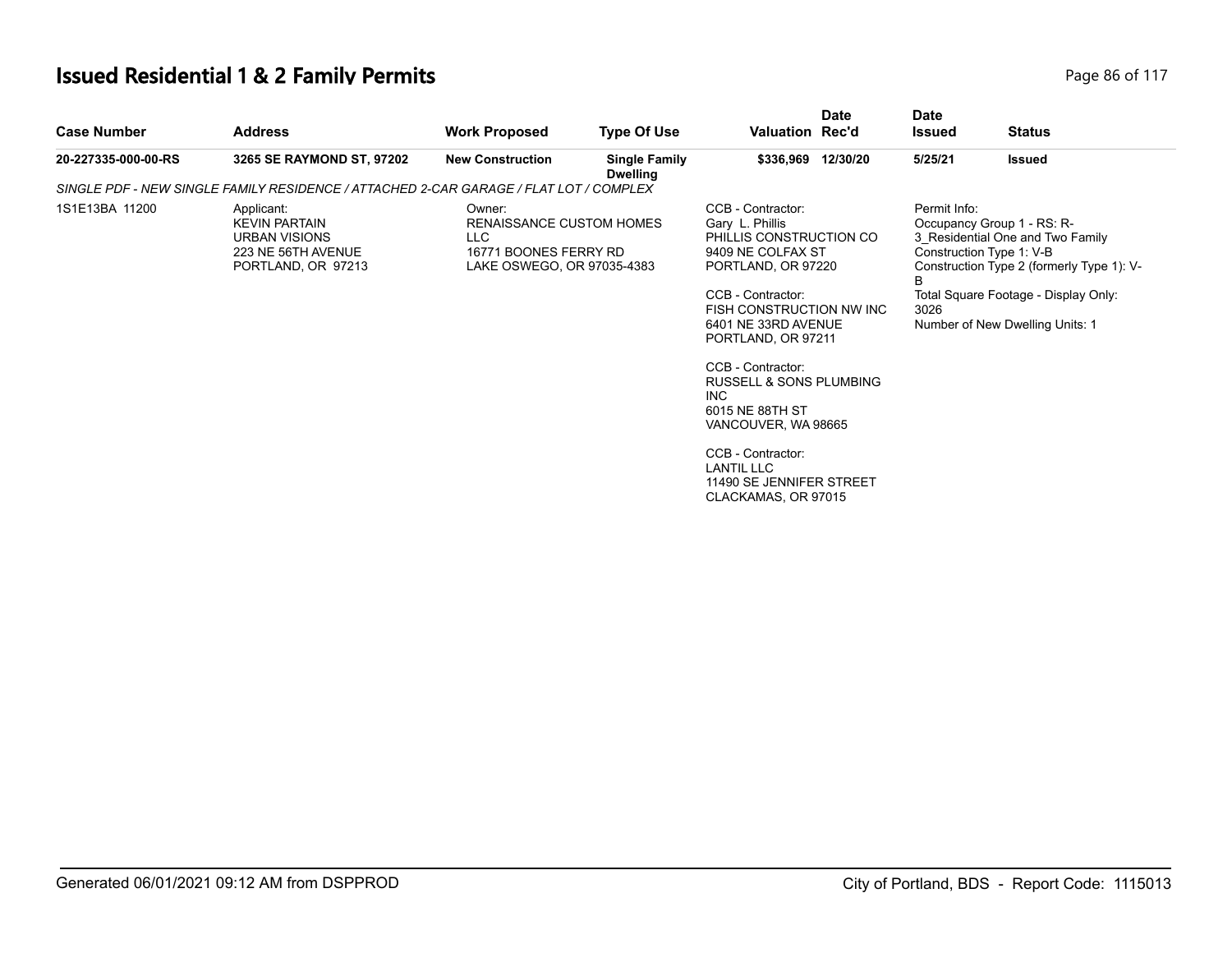# **Issued Residential 1 & 2 Family Permits Page 87 of 117 Page 87 of 117**

| <b>Case Number</b>                  | <b>Address</b>                                                                                                                 | <b>Work Proposed</b>                                                                    | <b>Type Of Use</b>                      | <b>Valuation Rec'd</b>                                                                                                                                                                                                                                                                                                                                                    | <b>Date</b>     | <b>Date</b><br><b>Issued</b>         | <b>Status</b>                                                                                                                                                                   |
|-------------------------------------|--------------------------------------------------------------------------------------------------------------------------------|-----------------------------------------------------------------------------------------|-----------------------------------------|---------------------------------------------------------------------------------------------------------------------------------------------------------------------------------------------------------------------------------------------------------------------------------------------------------------------------------------------------------------------------|-----------------|--------------------------------------|---------------------------------------------------------------------------------------------------------------------------------------------------------------------------------|
| 20-198284-DFS-01-RS                 | 3842 NE 150TH AVE, 97230                                                                                                       | <b>New Construction</b>                                                                 | <b>Single Family</b><br><b>Dwelling</b> | \$1                                                                                                                                                                                                                                                                                                                                                                       | 2/26/21         | 5/21/21                              | <b>Issued</b>                                                                                                                                                                   |
|                                     | SINGLE PDF - DFS NFPA 13D FOR FIRE SPRINKLERS                                                                                  |                                                                                         |                                         |                                                                                                                                                                                                                                                                                                                                                                           |                 |                                      |                                                                                                                                                                                 |
| 1N2E24CD 02216                      | Applicant:<br><b>TRACY REYNOLDS</b><br>DARTER CONSTRUCTION LLC<br>1826 NW COLUMBIA SUMMIT DR.<br>CAMAS, WA 98607               | Owner:<br><b>SGS DEVELOPMENT LLC</b><br>62765 POWELL BUTTE HWY<br>BEND, OR 97701-8010   |                                         | CCB - Contractor:<br><b>JOSEPH P HAMMES</b><br>ALL SEASONS HEATING &<br><b>COOLING INC</b><br>13213 NE KERR RD STE 200<br>VANCOUVER, WA 98682<br>CCB - Contractor:<br>MCGEE PLUMBING COMPANY<br><b>PO BOX 829</b><br>WASHOUGAL, WA 98671-0829<br>CCB - Contractor:<br><b>TRACY REYNOLDS</b><br>DARTER CONSTRUCTION LLC<br>7640 NE AIRPORT WAY 56115<br>PORTLAND, OR 97238 |                 | Permit Info:<br><sub>R</sub><br>2297 | Occupancy Group 1 - RS: R-<br>3_Residential One and Two Family<br>Construction Type 1: V-B<br>Construction Type 2 (formerly Type 1): V-<br>Total Square Footage - Display Only: |
|                                     |                                                                                                                                |                                                                                         |                                         | CCB - Contractor:<br><b>GRIZZLY ELECTRIC INC</b><br>2114 MAIN ST STE 100-117<br>VANCOUVER, WA 98660                                                                                                                                                                                                                                                                       |                 |                                      |                                                                                                                                                                                 |
| 20-174375-DFS-01-RS                 | 13729 SE RHONE ST, 97236                                                                                                       | <b>New Construction</b>                                                                 | <b>Single Family</b><br><b>Dwelling</b> |                                                                                                                                                                                                                                                                                                                                                                           | \$1,500 5/21/21 | 5/21/21                              | <b>Issued</b>                                                                                                                                                                   |
| SINGLE PDF -DFS FOR FIRE SPRINKLERS |                                                                                                                                |                                                                                         |                                         |                                                                                                                                                                                                                                                                                                                                                                           |                 |                                      |                                                                                                                                                                                 |
| 1S2E11DA 02701<br>LOT <sub>1</sub>  | Applicant:<br><b>KYM NGUYEN</b><br><b>CONCEPT DESIGN AND</b><br>ASSOCIATES LLC<br>522 NW 23RD AVE SUITE F<br>PORTLAND OR 97210 | Owner:<br>SINO-US PROPERTIES INC<br>3506 SE 66TH AVE STE 201<br>PORTLAND, OR 97206-2626 |                                         | CCB - Contractor:<br><b>UPPER VALLEY</b><br><b>CONSTRUCTION INC</b><br>PO BOX 1415<br>MOLALLA, OR 97038                                                                                                                                                                                                                                                                   |                 | Permit Info:<br>2209                 | Occupancy Group 1 - RS: R-<br>3 Residential One and Two Family<br>Construction Type 1: V-B<br>Construction Type 2 (formerly Type 1):<br>Total Square Footage - Display Only:    |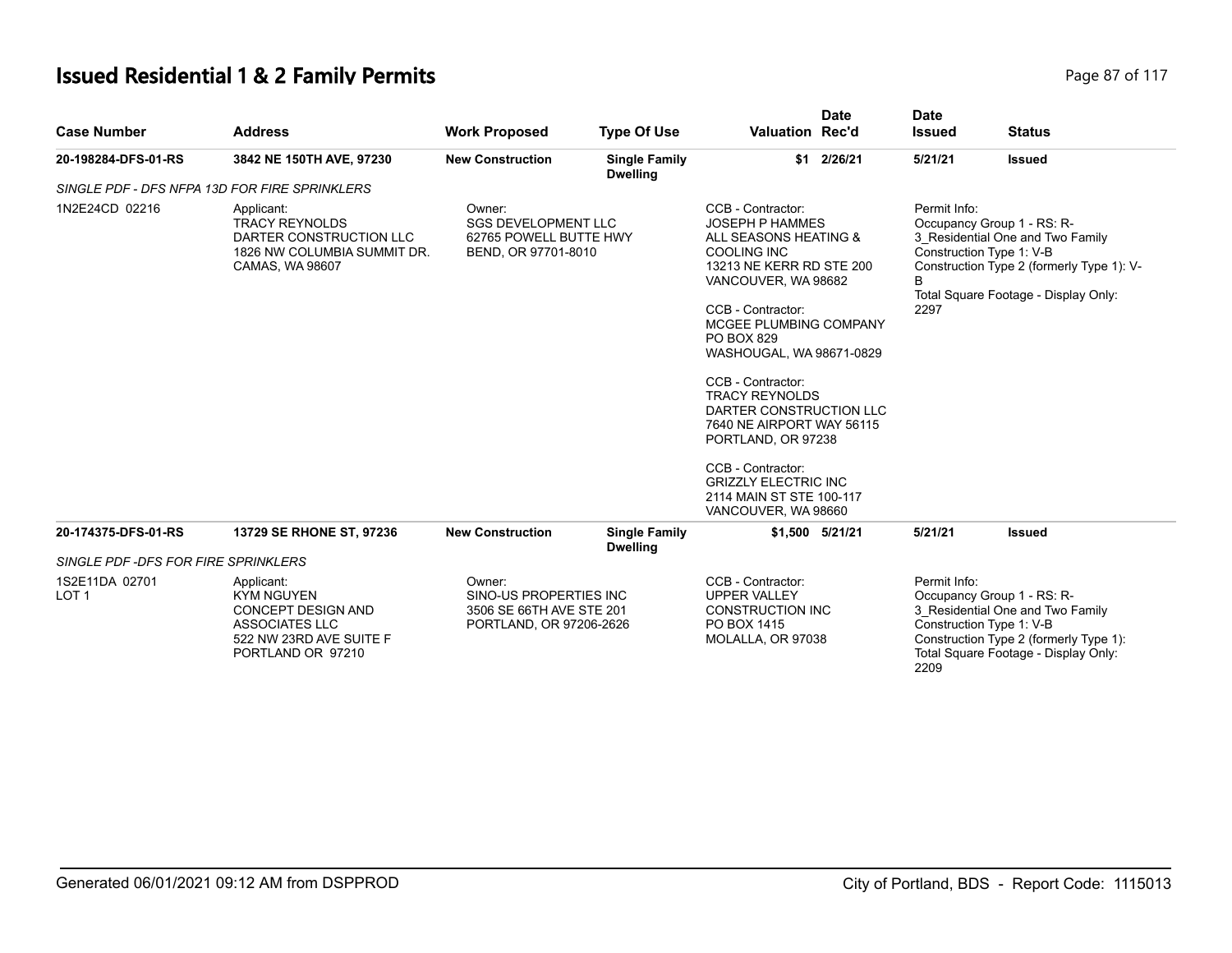#### **Issued Residential 1 & 2 Family Permits Page 88 of 117** and  $P$  and  $P$  and  $P$  and  $P$  are 88 of 117

| <b>Case Number</b>                                        | <b>Address</b>                                                                                                                                                                                                                 | <b>Work Proposed</b>                                                                                                     | <b>Type Of Use</b>                      | <b>Date</b><br><b>Valuation Rec'd</b>                                                                                                                                                                                                                                                   | <b>Date</b><br><b>Issued</b>                                                                   | <b>Status</b>                                                                                                         |
|-----------------------------------------------------------|--------------------------------------------------------------------------------------------------------------------------------------------------------------------------------------------------------------------------------|--------------------------------------------------------------------------------------------------------------------------|-----------------------------------------|-----------------------------------------------------------------------------------------------------------------------------------------------------------------------------------------------------------------------------------------------------------------------------------------|------------------------------------------------------------------------------------------------|-----------------------------------------------------------------------------------------------------------------------|
| 19-230037-REV-05-RS                                       | 3952 SE GLADSTONE ST, 97202                                                                                                                                                                                                    | <b>New Construction</b>                                                                                                  | <b>Single Family</b><br><b>Dwelling</b> | $$0$ $5/15/21$                                                                                                                                                                                                                                                                          | 5/17/21                                                                                        | <b>Issued</b>                                                                                                         |
|                                                           | SINGLE PDF - REVISION OF AS BUILTS*****RELATES TO DFS FOR FIRE SPRINKLERS******                                                                                                                                                |                                                                                                                          |                                         |                                                                                                                                                                                                                                                                                         |                                                                                                |                                                                                                                       |
| 1S1E12DD 01400                                            | Applicant:<br><b>KEVIN PARTAIN</b><br><b>URBAN VISIONS</b><br>223 NE 56TH AVENUE<br>PORTLAND, OR 97213<br>Applicant:<br><b>RONIN CAMPBELL</b><br><b>WYATT FIRE PROTECTION</b><br>9095 SW BURNHAM ST<br><b>TIGARD, OR 97223</b> | Owner:<br><b>CRESTON &amp; KENILWORTH</b><br><b>CONDOMINIUM LLC</b><br>4110 SE HAWTHORNE BLVD #166<br>PORTLAND, OR 97214 |                                         | CCB - Contractor:<br><b>STEVE MELKERSON</b><br><b>CALIBER HOMES LLC</b><br>4110 SE HAWTHORNE BLVD 166<br>PORTLAND, OR 97214<br>CCB - Contractor:<br>PINNACLE PLUMBING INC<br>PO BOX 1053<br>GRESHAM, OR 97030<br>CCB - Contractor:<br><b>BARNSON ELECTRIC INC</b><br>17057 SW 123RD AVE | Permit Info:<br>Occupancy Group 1 - RS: R-<br>Construction Type 1: V-B<br>B<br>1769            | 3_Residential One and Two Family<br>Construction Type 2 (formerly Type 1): V-<br>Total Square Footage - Display Only: |
|                                                           |                                                                                                                                                                                                                                |                                                                                                                          |                                         | <b>TIGARD, OR 97224</b>                                                                                                                                                                                                                                                                 |                                                                                                |                                                                                                                       |
| 18-145033-REV-01-RS                                       | 296 NW MAYWOOD DR, 97210                                                                                                                                                                                                       | <b>New Construction</b>                                                                                                  | <b>Single Family</b><br><b>Dwelling</b> | $$0$ $5/13/21$                                                                                                                                                                                                                                                                          | 5/14/21                                                                                        | <b>Issued</b>                                                                                                         |
|                                                           | SINGLE PDF - REVISION TO 1ST FLOOR LAYOUT FIRE SPRINKLER SYSTEM PLAN                                                                                                                                                           |                                                                                                                          |                                         |                                                                                                                                                                                                                                                                                         |                                                                                                |                                                                                                                       |
| 1N1E33CB 06002<br>PARTITION PLAT 1997-91<br>LOT 2 TL 6002 | Applicant:<br><b>RONIN CAMPBELL</b><br><b>WYATT FIRE PROTECTION</b><br>9095 SW BURNHAM ST<br><b>TIGARD, OR 97223</b>                                                                                                           | Owner:<br><b>KEITH NELSON</b><br>3497 NW THURMAN ST<br>PORTLAND, OR 97210                                                |                                         | CCB - Contractor:<br><b>ERIC RYSTADT</b><br>MAIN STREET DEVELOPMENT<br><b>INC</b><br>PMB 208 5331 SW MACADAM<br>AVE SUITE 258<br>PORTLAND, OR 97239                                                                                                                                     | Permit Info:<br>Occupancy Group 1 - RS: R-<br>Construction Type 1: V-B<br><sub>R</sub><br>6125 | 3_Residential One and Two Family<br>Construction Type 2 (formerly Type 1): V-<br>Total Square Footage - Display Only: |
| 20-147735-REV-01-RS                                       | 11236 SW 53RD AVE, 97219                                                                                                                                                                                                       | <b>New Construction</b>                                                                                                  | <b>Single Family</b><br><b>Dwelling</b> | 5/13/21<br>\$0                                                                                                                                                                                                                                                                          | 5/14/21                                                                                        | <b>Issued</b>                                                                                                         |
|                                                           | SINGLE PDF - REVISION TO ENGINEERING PAGES TO SHOW THE CORRECT DETAIL CALLOUTS ON THE FOUNDATION PLAN                                                                                                                          |                                                                                                                          |                                         |                                                                                                                                                                                                                                                                                         |                                                                                                |                                                                                                                       |
| 1S1E31AB 02800                                            | Applicant:<br><b>TYSON OKELY</b><br><b>DEZ DEVELOPMENT</b><br>15648 SE 114TH AVE SUITE 211<br>CLACKAMAS, OR 97015                                                                                                              | Owner:<br>DEZ DEVELOPMENT LLC<br>10117 SE SUNNYSIDE RD #F1123<br>CLACKAMAS, OR 97015-7708                                |                                         | CCB - Contractor:<br>DEZ DEVELOPMENT LLC<br>10117 SE SUNNYSIDE RD<br>#F1123<br>CLACKAMAS, OR 97015                                                                                                                                                                                      | Permit Info:<br>Occupancy Group 1 - RS: R-<br>Construction Type 1: V-B<br>1683                 | 3 Residential One and Two Family<br>Construction Type 2 (formerly Type 1): V-<br>Total Square Footage - Display Only: |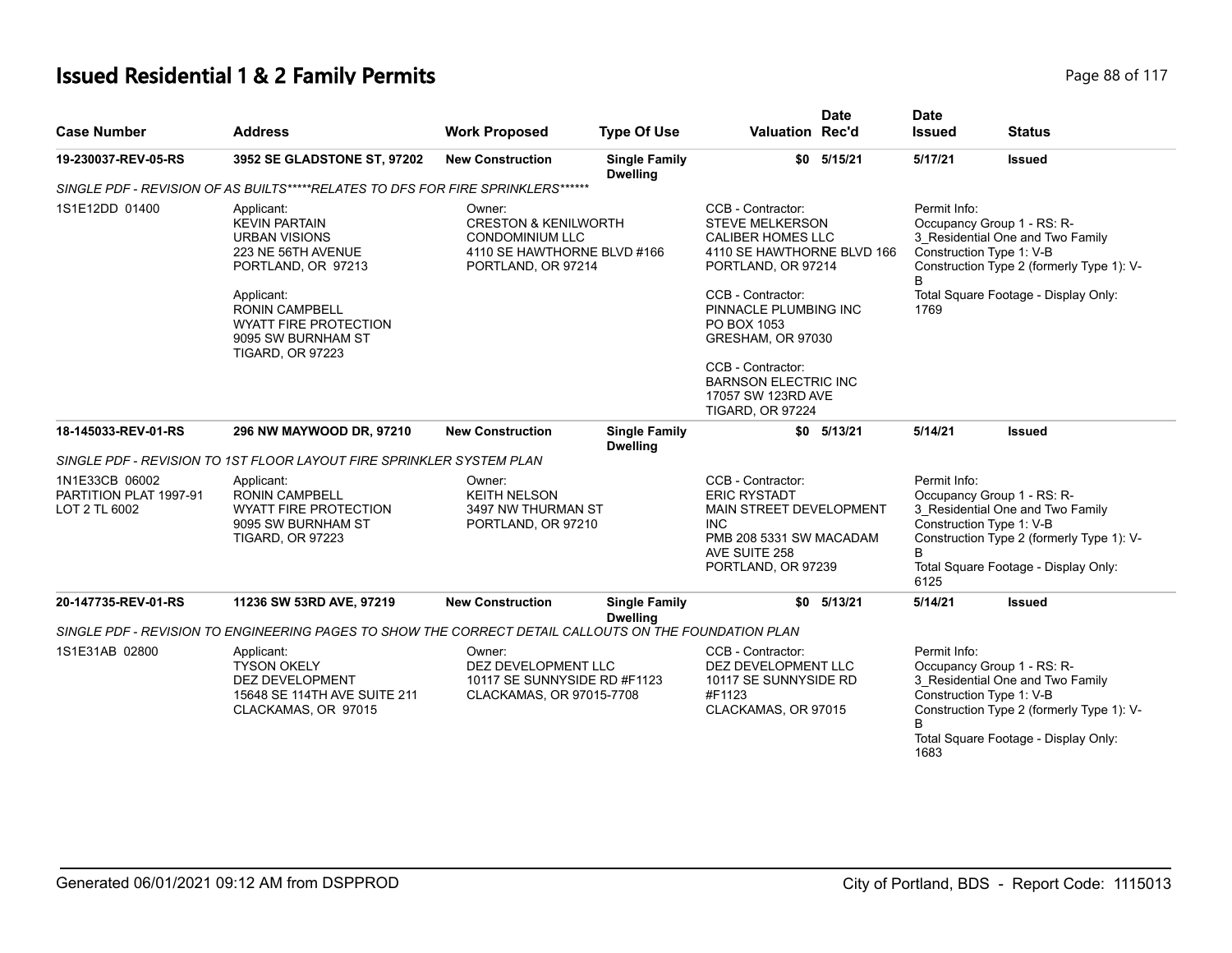# **Issued Residential 1 & 2 Family Permits Page 117 Page 89 of 117**

| <b>Case Number</b>                                       | <b>Address</b>                                                                                                                        | <b>Work Proposed</b>                                                                  | <b>Type Of Use</b>                      | <b>Valuation Rec'd</b>                                                                                                                                                                                                                                                                                                                                                                                                                                                           | <b>Date</b> | <b>Date</b><br><b>Issued</b>                                     | <b>Status</b>                                                                                                                                                                           |
|----------------------------------------------------------|---------------------------------------------------------------------------------------------------------------------------------------|---------------------------------------------------------------------------------------|-----------------------------------------|----------------------------------------------------------------------------------------------------------------------------------------------------------------------------------------------------------------------------------------------------------------------------------------------------------------------------------------------------------------------------------------------------------------------------------------------------------------------------------|-------------|------------------------------------------------------------------|-----------------------------------------------------------------------------------------------------------------------------------------------------------------------------------------|
| 21-000564-000-00-RS                                      | 8500 NE SISKIYOU ST - UNIT A,<br>97220                                                                                                | <b>New Construction</b>                                                               | <b>Single Family</b><br><b>Dwelling</b> | \$45,800 1/5/21                                                                                                                                                                                                                                                                                                                                                                                                                                                                  |             | 5/12/21                                                          | <b>Under Inspection</b>                                                                                                                                                                 |
|                                                          | SINGLE PDF - NEW SINGLE FAMILY RESIDENCE / 1-STORY / NO GARAGE / SLOPED LOT/COMPLEX ***ELECTRICAL MECHANICAL AND PLUMBING SEPARATE*** |                                                                                       |                                         |                                                                                                                                                                                                                                                                                                                                                                                                                                                                                  |             |                                                                  |                                                                                                                                                                                         |
| 1N2E28BC 00100<br>PARTITION PLAT 1998-22<br>LOT 3 TL 100 | Applicant:<br>KAKUMYO LOWE-CHARDE<br>DHARMA RAIN ZEN CENTER<br>8500 NE SISKIYOU ST<br>PORTLAND, OR 97220                              | Owner:<br>NORTHWEST ZEN SANGHA<br>8500 NE SISKIYOU ST<br>PORTLAND, OR 97220-5287      |                                         |                                                                                                                                                                                                                                                                                                                                                                                                                                                                                  |             | Permit Info:<br>Construction Type 1: V-B                         | Occupancy Group 1 - RS: R-<br>3 Residential One and Two Family<br>Construction Type 2 (formerly Type 1):<br>Total Square Footage - Display Only: 374<br>Number of New Dwelling Units: 1 |
| 20-198288-DFS-01-RS                                      | 3852 NE 150TH AVE, 97230                                                                                                              | <b>New Construction</b>                                                               | <b>Single Family</b><br><b>Dwelling</b> |                                                                                                                                                                                                                                                                                                                                                                                                                                                                                  | \$1 2/26/21 | 5/21/21                                                          | <b>Issued</b>                                                                                                                                                                           |
| SINGLE PDF - DFS NFPA 13D FOR FIRE SPRINKLERS            |                                                                                                                                       |                                                                                       |                                         |                                                                                                                                                                                                                                                                                                                                                                                                                                                                                  |             |                                                                  |                                                                                                                                                                                         |
| 1N2E24CD 02217                                           | Applicant:<br><b>TRACY REYNOLDS</b><br>DARTER CONSTRUCTION LLC<br>1826 NW COLUMBIA SUMMIT DR.<br>CAMAS, WA 98607                      | Owner:<br><b>SGS DEVELOPMENT LLC</b><br>62765 POWELL BUTTE HWY<br>BEND, OR 97701-8010 |                                         | CCB - Contractor:<br><b>JOSEPH P HAMMES</b><br>ALL SEASONS HEATING &<br><b>COOLING INC</b><br>13213 NE KERR RD STE 200<br>VANCOUVER, WA 98682<br>CCB - Contractor:<br>MCGEE PLUMBING COMPANY<br><b>PO BOX 829</b><br>WASHOUGAL, WA 98671-0829<br>CCB - Contractor:<br><b>TRACY REYNOLDS</b><br>DARTER CONSTRUCTION LLC<br>7640 NE AIRPORT WAY 56115<br>PORTLAND, OR 97238<br>CCB - Contractor:<br><b>GRIZZLY ELECTRIC INC</b><br>2114 MAIN ST STE 100-117<br>VANCOUVER, WA 98660 |             | Permit Info:<br>Construction Type 1: V-B<br><sub>B</sub><br>2297 | Occupancy Group 1 - RS: R-<br>3 Residential One and Two Family<br>Construction Type 2 (formerly Type 1): V-<br>Total Square Footage - Display Only:                                     |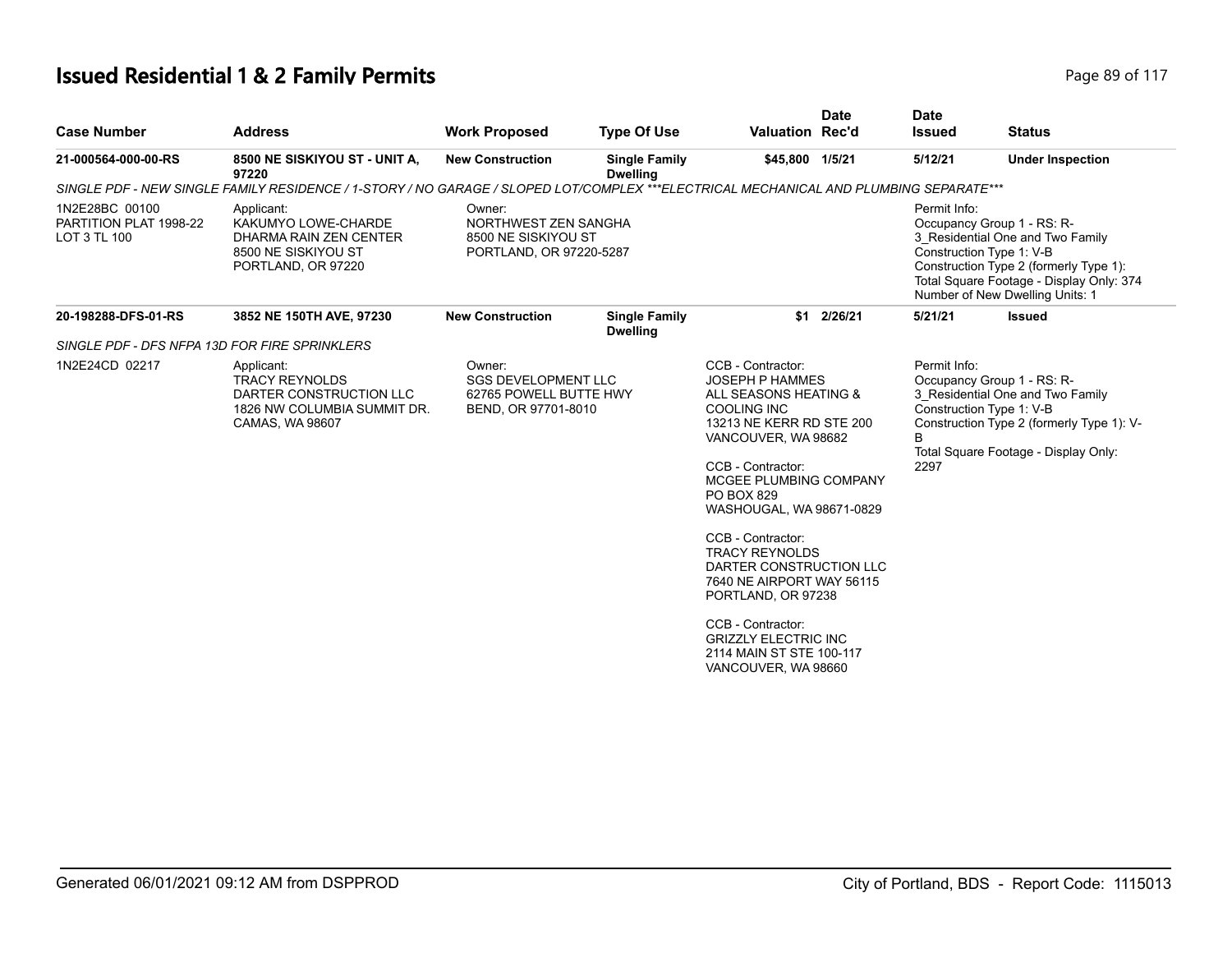# **Issued Residential 1 & 2 Family Permits Page 117 Page 90 of 117**

| \$1 2/26/21<br>3871 NE 150TH AVE, 97230<br>5/21/21<br>20-198260-DFS-01-RS<br><b>New Construction</b><br><b>Single Family</b><br>Issued<br><b>Dwelling</b><br>SINGLE PDF - DFS FOR NFPA 13D FIRE SPRINKLERS<br>CCB - Contractor:<br>Permit Info:<br>1N2E24CD 02203<br>Applicant:<br>Owner:<br><b>SGS DEVELOPMENT LLC</b><br><b>JOSEPH P HAMMES</b><br><b>TRACY REYNOLDS</b><br>Occupancy Group 1 - RS: R-                                                                                                                                                                                                                                                                                 | <b>Case Number</b> | <b>Address</b>          | <b>Work Proposed</b> | <b>Type Of Use</b> | Valuation Rec'd | <b>Date</b> | <b>Date</b><br><b>Issued</b> | <b>Status</b> |  |
|------------------------------------------------------------------------------------------------------------------------------------------------------------------------------------------------------------------------------------------------------------------------------------------------------------------------------------------------------------------------------------------------------------------------------------------------------------------------------------------------------------------------------------------------------------------------------------------------------------------------------------------------------------------------------------------|--------------------|-------------------------|----------------------|--------------------|-----------------|-------------|------------------------------|---------------|--|
|                                                                                                                                                                                                                                                                                                                                                                                                                                                                                                                                                                                                                                                                                          |                    |                         |                      |                    |                 |             |                              |               |  |
|                                                                                                                                                                                                                                                                                                                                                                                                                                                                                                                                                                                                                                                                                          |                    |                         |                      |                    |                 |             |                              |               |  |
| 62765 POWELL BUTTE HWY<br>ALL SEASONS HEATING &<br>3 Residential One and Two Family<br>COOLING INC<br>1826 NW COLUMBIA SUMMIT DR.<br>BEND, OR 97701-8010<br>Construction Type 1: V-B<br>13213 NE KERR RD STE 200<br>Construction Type 2 (formerly Type 1): V-<br>CAMAS, WA 98607<br>B<br>VANCOUVER, WA 98682<br>Total Square Footage - Display Only:<br>CCB - Contractor:<br>2297<br>MCGEE PLUMBING COMPANY<br>PO BOX 829<br>WASHOUGAL, WA 98671-0829<br>CCB - Contractor:<br><b>TRACY REYNOLDS</b><br>DARTER CONSTRUCTION LLC<br>7640 NE AIRPORT WAY 56115<br>PORTLAND, OR 97238<br>CCB - Contractor:<br><b>GRIZZLY ELECTRIC INC</b><br>2114 MAIN ST STE 100-117<br>VANCOUVER, WA 98660 |                    | DARTER CONSTRUCTION LLC |                      |                    |                 |             |                              |               |  |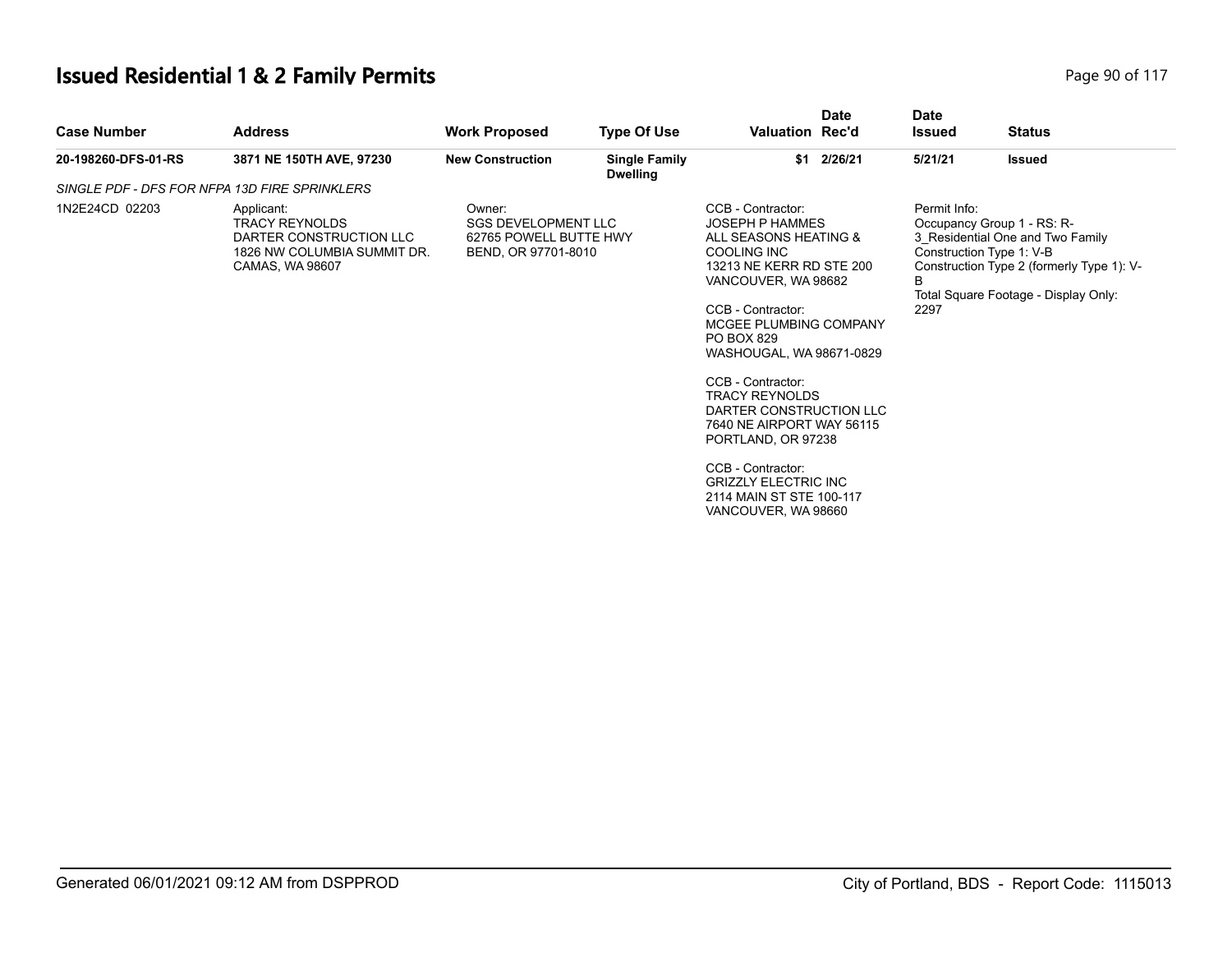# **Issued Residential 1 & 2 Family Permits Page 117 Page 91 of 117**

| <b>Case Number</b>                 | <b>Address</b>                                                                                                   | <b>Work Proposed</b>                                                                                            | <b>Type Of Use</b>                      | <b>Valuation Rec'd</b>                                                                                                                                                                                                                                                                                                                                                                                                                                                           | <b>Date</b> | <b>Date</b><br><b>Issued</b> | <b>Status</b>                                                                                                                                                                   |
|------------------------------------|------------------------------------------------------------------------------------------------------------------|-----------------------------------------------------------------------------------------------------------------|-----------------------------------------|----------------------------------------------------------------------------------------------------------------------------------------------------------------------------------------------------------------------------------------------------------------------------------------------------------------------------------------------------------------------------------------------------------------------------------------------------------------------------------|-------------|------------------------------|---------------------------------------------------------------------------------------------------------------------------------------------------------------------------------|
| 20-198266-DFS-01-RS                | 3861 NE 150TH AVE, 97230                                                                                         | <b>New Construction</b>                                                                                         | <b>Single Family</b><br><b>Dwelling</b> | \$1                                                                                                                                                                                                                                                                                                                                                                                                                                                                              | 2/26/21     | 5/12/21                      | <b>Issued</b>                                                                                                                                                                   |
|                                    | SINGLE PDF - DFS FOR NFPA 13D FIRE SPRINKLERS                                                                    |                                                                                                                 |                                         |                                                                                                                                                                                                                                                                                                                                                                                                                                                                                  |             |                              |                                                                                                                                                                                 |
| 1N2E24CD 02204                     | Applicant:<br><b>TRACY REYNOLDS</b><br>DARTER CONSTRUCTION LLC<br>1826 NW COLUMBIA SUMMIT DR.<br>CAMAS, WA 98607 | Owner:<br><b>SGS DEVELOPMENT LLC</b><br>62765 POWELL BUTTE HWY<br>BEND, OR 97701-8010                           |                                         | CCB - Contractor:<br><b>JOSEPH P HAMMES</b><br>ALL SEASONS HEATING &<br><b>COOLING INC</b><br>13213 NE KERR RD STE 200<br>VANCOUVER, WA 98682<br>CCB - Contractor:<br>MCGEE PLUMBING COMPANY<br><b>PO BOX 829</b><br>WASHOUGAL, WA 98671-0829<br>CCB - Contractor:<br><b>TRACY REYNOLDS</b><br>DARTER CONSTRUCTION LLC<br>7640 NE AIRPORT WAY 56115<br>PORTLAND, OR 97238<br>CCB - Contractor:<br><b>GRIZZLY ELECTRIC INC</b><br>2114 MAIN ST STE 100-117<br>VANCOUVER, WA 98660 |             | Permit Info:<br>B<br>2297    | Occupancy Group 1 - RS: R-<br>3 Residential One and Two Family<br>Construction Type 1: V-B<br>Construction Type 2 (formerly Type 1): V-<br>Total Square Footage - Display Only: |
| 20-157208-DFS-03-RS                | 13025 NE OREGON ST, 97230                                                                                        | <b>New Construction</b>                                                                                         | <b>Single Family</b><br><b>Dwelling</b> | \$10,000 5/28/21                                                                                                                                                                                                                                                                                                                                                                                                                                                                 |             | 5/28/21                      | <b>Issued</b>                                                                                                                                                                   |
| SINGLE PDF - DFS FOR FLOOR TRUSSES |                                                                                                                  |                                                                                                                 |                                         |                                                                                                                                                                                                                                                                                                                                                                                                                                                                                  |             |                              |                                                                                                                                                                                 |
| 1N2E35BD 07302                     | Applicant:<br><b>RYAN PICKREL</b><br><b>FASTER PERMITS</b><br>2000 SW 1ST AVE #420<br>PORTLAND OR 97201          | Owner:<br><b>GREENWORKS CONTRACTORS</b><br><b>LLC</b><br>10121 SE SUNNYSIDE RD #300<br>CLACKAMAS, OR 97015-5713 |                                         | CCB - Contractor:<br><b>BRETT GRANTHAM</b><br><b>GREENWORKS CONTRACTORS</b><br><b>LLC</b><br>10121 SE SUNNYSIDE RD #300<br>CLACKAMAS, OR 97015                                                                                                                                                                                                                                                                                                                                   |             | Permit Info:<br>B<br>2540    | Occupancy Group 1 - RS: R-<br>3 Residential One and Two Family<br>Construction Type 1: V-B<br>Construction Type 2 (formerly Type 1): V-<br>Total Square Footage - Display Only: |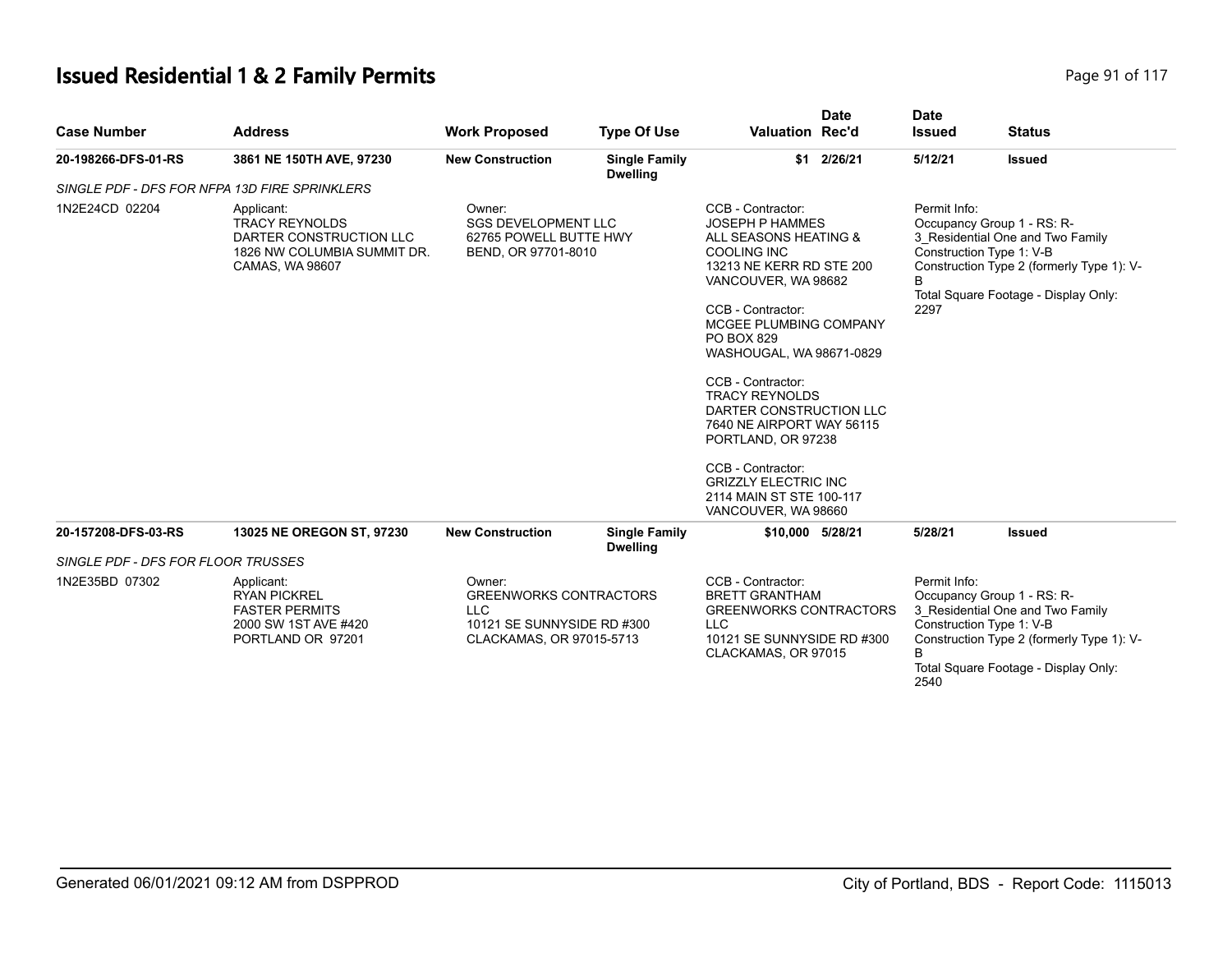#### **Issued Residential 1 & 2 Family Permits Page 117 Page 117 Page 92 of 117**

| <b>Case Number</b>            | <b>Address</b>                                                                                                                                        | <b>Work Proposed</b>                                                         | <b>Type Of Use</b>                      | <b>Valuation Rec'd</b>                                                                | <b>Date</b> | <b>Date</b><br><b>Issued</b> | <b>Status</b>                                                                                                                                                                                                      |
|-------------------------------|-------------------------------------------------------------------------------------------------------------------------------------------------------|------------------------------------------------------------------------------|-----------------------------------------|---------------------------------------------------------------------------------------|-------------|------------------------------|--------------------------------------------------------------------------------------------------------------------------------------------------------------------------------------------------------------------|
| 19-100403-000-00-RS           | 9021 NE HOYT ST, 97220                                                                                                                                | <b>New Construction</b>                                                      | <b>Single Family</b><br><b>Dwelling</b> | \$200,766 1/4/19                                                                      |             | 5/24/21                      | <b>Issued</b>                                                                                                                                                                                                      |
| <b>OBTAINED SEPARATELY***</b> | NEW UNIT 3: 3 of 13 SINGLE FAMILY RESIDENCES all on one lot / 3-STORIES / SLOPED LOT / COMPLEX / ***MECHANICAL, ELECTRICAL AND PLUMBING PERMITS TO BE |                                                                              |                                         |                                                                                       |             |                              |                                                                                                                                                                                                                    |
| 1N2E33BD 05001                | Applicant:<br><b>ART DUHON</b><br>DUHON CONSULTING & DESIGN<br>233 E MAIN ST SUITE 204<br>HILLSBORO OR 97124                                          | Owner:<br>9000 HOYT STREET LLC<br>5083 TERRITORIAL DR<br>WEST LINN, OR 97068 |                                         | CCB - Contractor:<br>TODD M SPENCER LLC<br>5083 TERRITORIAL DR<br>WEST LINN, OR 97068 |             | Permit Info:<br>в<br>1898    | Occupancy Group 1 - RS: R-<br>3 Residential One and Two Family<br>Construction Type 1: V-B<br>Construction Type 2 (formerly Type 1): V-<br>Total Square Footage - Display Only:<br>Number of New Dwelling Units: 1 |
| 19-100406-000-00-RS           | 9025 NE HOYT ST, 97220                                                                                                                                | <b>New Construction</b>                                                      | <b>Single Family</b><br><b>Dwelling</b> | \$200,766 1/4/19                                                                      |             | 5/24/21                      | Issued                                                                                                                                                                                                             |
| <b>OBTAINED SEPARATELY***</b> | NEW UNIT 5: 5 of 13 SINGLE FAMILY RESIDENCES all on one lot / 3-STORIES / SLOPED LOT / COMPLEX / ***MECHANICAL, ELECTRICAL AND PLUMBING PERMITS TO BE |                                                                              |                                         |                                                                                       |             |                              |                                                                                                                                                                                                                    |
| 1N2E33BD 05001                | Applicant:<br>ART DUHON<br>DUHON CONSULTING & DESIGN<br>233 E MAIN ST SUITE 204<br>HILLSBORO OR 97124                                                 | Owner:<br>9000 HOYT STREET LLC<br>5083 TERRITORIAL DR<br>WEST LINN, OR 97068 |                                         | CCB - Contractor:<br>TODD M SPENCER LLC<br>5083 TERRITORIAL DR<br>WEST LINN, OR 97068 |             | Permit Info:<br>B<br>1898    | Occupancy Group 1 - RS: R-<br>3 Residential One and Two Family<br>Construction Type 1: V-B<br>Construction Type 2 (formerly Type 1): V-<br>Total Square Footage - Display Only:<br>Number of New Dwelling Units: 1 |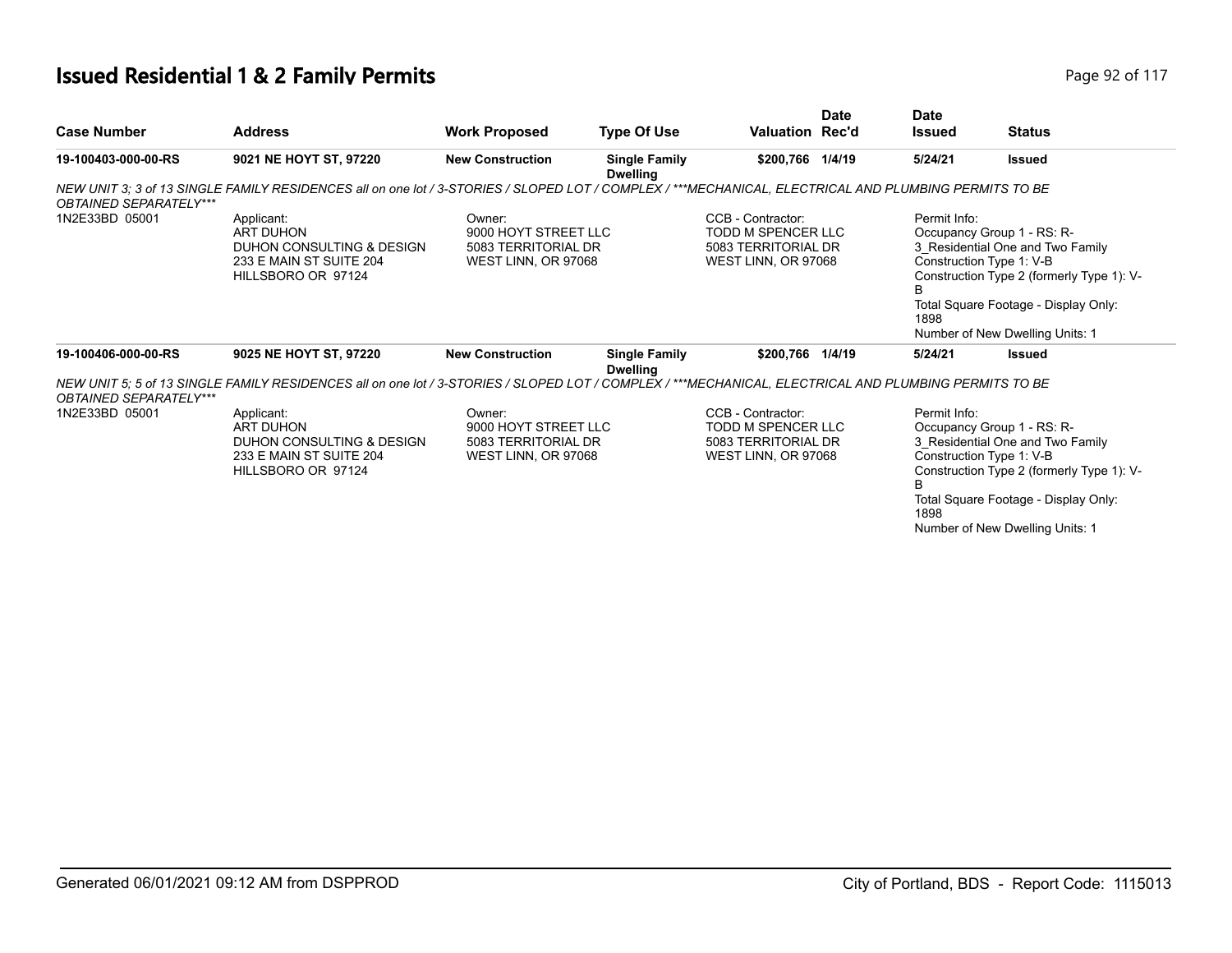# **Issued Residential 1 & 2 Family Permits Page 117 Page 93 of 117**

| <b>Case Number</b>   | <b>Address</b>                                                                                                                          | <b>Work Proposed</b>                                             | <b>Type Of Use</b>                      | <b>Valuation Rec'd</b>                                                                                                                                                                                                    | <b>Date</b> | <b>Date</b><br><b>Issued</b>                          | <b>Status</b>                                                                                                                                                                          |
|----------------------|-----------------------------------------------------------------------------------------------------------------------------------------|------------------------------------------------------------------|-----------------------------------------|---------------------------------------------------------------------------------------------------------------------------------------------------------------------------------------------------------------------------|-------------|-------------------------------------------------------|----------------------------------------------------------------------------------------------------------------------------------------------------------------------------------------|
| 20-176358-000-00-RS  | 7677 N ALBINA AVE, 97217                                                                                                                | <b>New Construction</b>                                          | <b>Single Family</b><br><b>Dwelling</b> | \$211,576 8/28/20                                                                                                                                                                                                         |             | 5/5/21                                                | <b>Under Inspection</b>                                                                                                                                                                |
|                      | SINGLE PDF - NEW SINGLE FAMILY DWELLING/TWO STORY/ATTACHED GARAGE/SLOPED LOT/COMPLEX***LOT 3***                                         |                                                                  |                                         |                                                                                                                                                                                                                           |             |                                                       |                                                                                                                                                                                        |
| 1N1E10CD 08900       | Applicant:<br><b>KEVIN PARTAIN</b><br><b>URBAN VISIONS</b><br>223 NE 56TH AVE<br>PORTLAND OR 97213                                      | Owner:<br><b>FX HOMES</b><br>PO BOX 1540<br>SANDY, OR 97055-1540 |                                         | CCB - Contractor:<br>KIMCO PROPERTIES LTD<br>PO BOX 1540<br>SANDY, OR 97055-1540<br>CCB - Contractor:<br>ALL PHASE PLUMBING LLC<br>9312 NW SKYLINE BLVD<br>PORTLAND, OR 97231                                             |             | Permit Info:<br>Construction Type 1: V-B<br>B<br>1867 | Occupancy Group 1 - RS: R-<br>3 Residential One and Two Family<br>Construction Type 2 (formerly Type 1): V-<br>Total Square Footage - Display Only:<br>Number of New Dwelling Units: 1 |
|                      |                                                                                                                                         |                                                                  |                                         | CCB - Contractor:<br><b>Bare Metal Heating</b><br><b>BARE METAL HEATING INC</b><br>31499 SE HIGHWAY 211<br>EAGLE CREEK, OR 97022                                                                                          |             |                                                       |                                                                                                                                                                                        |
|                      |                                                                                                                                         |                                                                  |                                         | CCB - Contractor:<br><b>BARNSON ELECTRIC INC</b><br>17057 SW 123RD AVE<br><b>TIGARD, OR 97224</b>                                                                                                                         |             |                                                       |                                                                                                                                                                                        |
| 20-159344-000-00-RS  | 371 NE 52ND AVE - Unit A, 97213                                                                                                         | <b>New Construction</b>                                          | <b>Single Family</b>                    | \$191,732 7/6/20                                                                                                                                                                                                          |             | 5/24/21                                               | <b>Issued</b>                                                                                                                                                                          |
| PLUMBING SEPERATE*** | SINGLE PDF - NEW SINGLE FAMILY DWELLING WITH ATTACHED ADU / 2-STORY / 1-CAR GARAGE / SLOPED LOT / COMPLEX *** ELECTRICAL MECHANICAL AND |                                                                  | <b>Dwelling</b>                         |                                                                                                                                                                                                                           |             |                                                       |                                                                                                                                                                                        |
| 1N2E31CA 01902       | Applicant:<br><b>KEN DYRESON</b><br>DYRESON DESIGN STUDIO<br>3239 NE 66TH AVE<br>PORTLAND OR 97213                                      |                                                                  |                                         | CCB - Contractor:<br><b>FRONTLINE ELECTRIC INC</b><br>1150 SE LAURA DR<br>GRESHAM, OR 97080-9172<br>GRESHAM OR 97080<br>CCB - Contractor:<br><b>SHARPE PLUMBING LLC</b><br>11890 SW WILTON AVE<br><b>TIGARD, OR 97223</b> |             | Permit Info:<br>Construction Type 1: V-B<br>B<br>1688 | Occupancy Group 1 - RS: R-<br>3_Residential One and Two Family<br>Construction Type 2 (formerly Type 1): V-<br>Total Square Footage - Display Only:<br>Number of New Dwelling Units: 2 |
|                      |                                                                                                                                         |                                                                  |                                         | CCB - Contractor:<br>RADIUS DESIGN BUILD INC<br>5504 NE SKIDMORE STREET<br>PORTLAND, OR 97218                                                                                                                             |             |                                                       |                                                                                                                                                                                        |
|                      |                                                                                                                                         |                                                                  |                                         | CCB - Contractor:<br>OCHOCO HEATING AND<br>COOLING LLC<br>16638 SE CREEK RD<br>PRINEVILLE, OR 97754                                                                                                                       |             |                                                       |                                                                                                                                                                                        |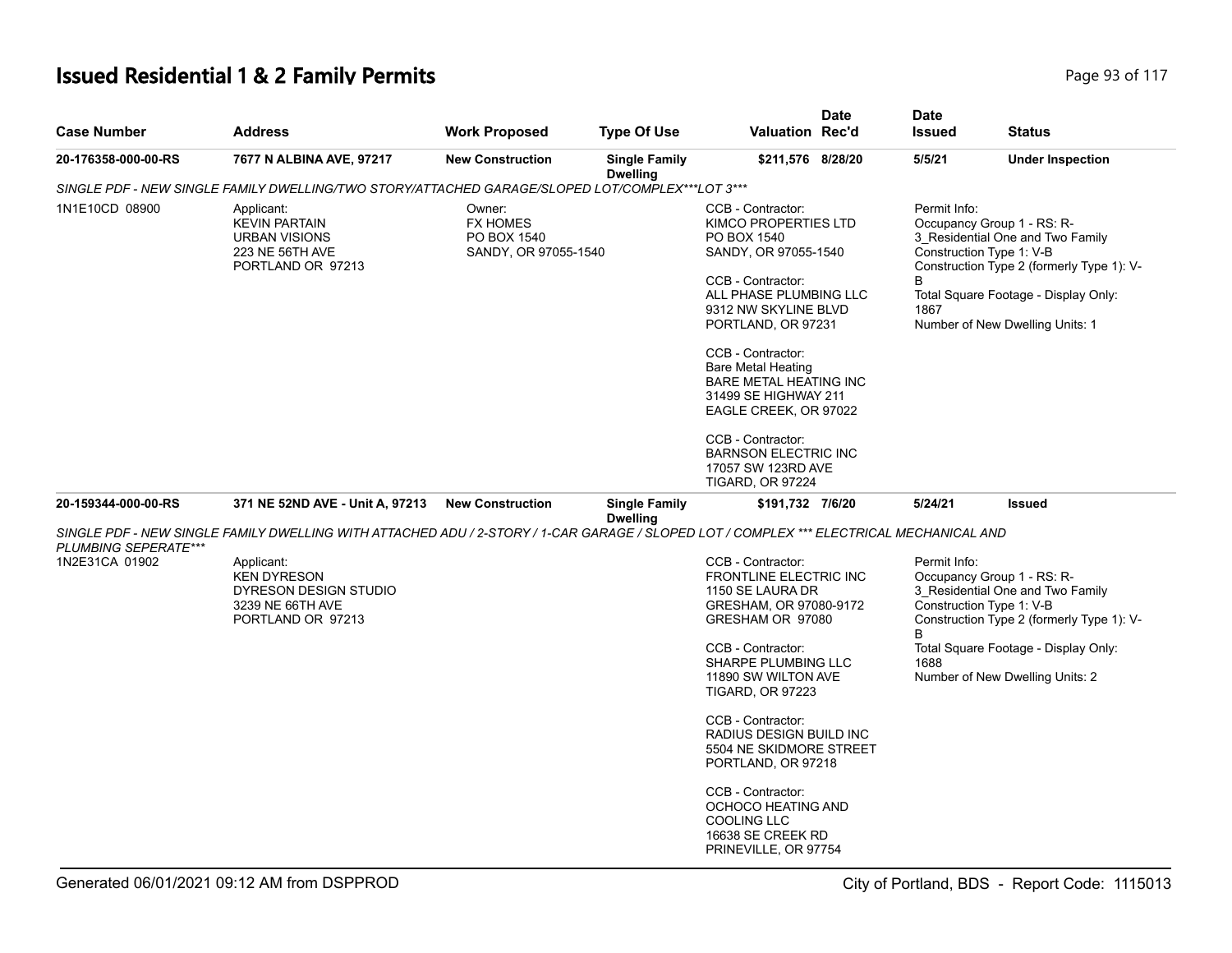## **Issued Residential 1 & 2 Family Permits Page 117 Page 94 of 117**

| <b>Case Number</b>                                                                                 | <b>Address</b>                                                                                                                                                                                                                                                                                                                                                                               | <b>Work Proposed</b>                                                                | <b>Type Of Use</b>                      | <b>Valuation Rec'd</b>                                                                     | <b>Date</b> | <b>Date</b><br><b>Issued</b> | <b>Status</b>                                                                                                                                                                                                      |
|----------------------------------------------------------------------------------------------------|----------------------------------------------------------------------------------------------------------------------------------------------------------------------------------------------------------------------------------------------------------------------------------------------------------------------------------------------------------------------------------------------|-------------------------------------------------------------------------------------|-----------------------------------------|--------------------------------------------------------------------------------------------|-------------|------------------------------|--------------------------------------------------------------------------------------------------------------------------------------------------------------------------------------------------------------------|
| 20-157624-000-00-RS                                                                                | 8418 SE 87TH AVE, 97266                                                                                                                                                                                                                                                                                                                                                                      | <b>New Construction</b>                                                             | <b>Single Family</b><br><b>Dwelling</b> | \$196,240 7/1/20                                                                           |             | 5/4/21                       | <b>Under Inspection</b>                                                                                                                                                                                            |
| <b>OBTAINED SEPERATE***</b>                                                                        | SINGLE PDF - NEW SINGLE FAMILY DWELLING / 2-STORY / 1- CAR ATTACHED GARAGE / SIMPLE / FLAT LOT ***ELECTRICAL MECHANICAL AND PLUMBING TO BE                                                                                                                                                                                                                                                   |                                                                                     |                                         |                                                                                            |             |                              |                                                                                                                                                                                                                    |
| 1S2E21CD 06700<br>PANAMA VILLA<br>BLOCK <sub>2</sub><br>W 25' OF LOT 4&5<br>LOT 42&43 EXC PT IN ST | Applicant:<br><b>RICHARD ADAMS</b><br><b>FASTER PERMITS</b><br>2000 SW 1ST AVENUE SUITE 420<br>PORTLAND, OR 97201                                                                                                                                                                                                                                                                            | Owner:<br>NORTH PEAK INVESTMENTS LLC<br>PORTLAND OR<br><b>USA</b>                   |                                         | CCB - Contractor:<br>PROVISION REMODELING LLC<br>11328 NE 23RD ST<br>VANCOUVER, WA 98684   |             | Permit Info:                 | Occupancy Group 1 - RS: R-<br>3_Residential One and Two Family<br>Construction Type 1: V-B<br>Construction Type 2 (formerly Type 1): V-                                                                            |
|                                                                                                    |                                                                                                                                                                                                                                                                                                                                                                                              |                                                                                     |                                         |                                                                                            |             | 1680                         | Total Square Footage - Display Only:<br>Number of New Dwelling Units: 1                                                                                                                                            |
| 20-140167-000-00-RS                                                                                | 5730 SE FLAVEL DR, 97206                                                                                                                                                                                                                                                                                                                                                                     | <b>New Construction</b>                                                             | <b>Single Family</b><br><b>Dwelling</b> | \$371,378 5/15/20                                                                          |             | 5/19/21                      | <b>Under Inspection</b>                                                                                                                                                                                            |
| submittal***                                                                                       | NEW SINGLE FAMILY DWELLING / 3-STORY/ 2-CAR GARAGE / SLOPED LOT / COMPLEX ***TRADES SEPERATE***residential fire sprinklers required and noted as a deferred                                                                                                                                                                                                                                  |                                                                                     |                                         |                                                                                            |             |                              |                                                                                                                                                                                                                    |
| 1S2E19DD 10202<br>LOT <sub>2</sub>                                                                 | Applicant:<br><b>ZACK NOLAN</b><br>PDX CONTRACTORS LLC<br>P.O. BOX 66438<br>PORTLAND, OR 97290                                                                                                                                                                                                                                                                                               | Owner:<br><b>ZACK NOLAN</b><br>1540 NE 5TH ST<br>MCMINNVILLE, OR 97128              |                                         | CCB - Contractor:<br>PDX CONTRACTORS LLC<br>PO BOX 66438<br>PORTLAND, OR 97290             |             | Permit Info:<br>B            | Occupancy Group 1 - RS: R-<br>3 Residential One and Two Family<br>Construction Type 1: V-B<br>Construction Type 2 (formerly Type 1): V-                                                                            |
|                                                                                                    |                                                                                                                                                                                                                                                                                                                                                                                              |                                                                                     |                                         |                                                                                            |             | 3331.5                       | Total Square Footage - Display Only:<br>Number of New Dwelling Units: 1                                                                                                                                            |
| 20-152234-000-00-RS                                                                                | 5591 SE 57TH AVE, 97206                                                                                                                                                                                                                                                                                                                                                                      | <b>New Construction</b>                                                             | <b>Single Family</b><br><b>Dwelling</b> | \$241,108 6/10/20                                                                          |             | 5/24/21                      | <b>Under Inspection</b>                                                                                                                                                                                            |
|                                                                                                    | SINGLE PDF - NEW SINGLE FAMILY RESIDENCE / 2-STORY / 1-CAR ATTACHED GARAGE / COMPLEX / FLAT LOT ***ROOF TRUSSSE DFS***ELECTRICAL, MECHANICAL<br>AND PLUMBING SEPERATE***Cesspool decommissioning required, do not final until inspection #842 has been approved***W/20-152244*** Old folder description: ALSO SEE 20-<br>152244-RS Septic Decommissioning Required. Call for Inspection 842. |                                                                                     |                                         |                                                                                            |             |                              |                                                                                                                                                                                                                    |
| 1S2E18DB 00500                                                                                     | Applicant:<br><b>ZAC HORTON</b><br><b>FASTER PERMITS</b><br>2000 SW 1ST AVE SUITE 420<br>PORTLAND, OR 97201                                                                                                                                                                                                                                                                                  | Owner:<br>PINEVALE HOMES LLC<br>16055 SW WALKER RD #252<br>BEAVERTON, OR 97006-4942 |                                         | CCB - Contractor:<br><b>SKYLINE HOMES LLC</b><br>14810 SE LEA ST<br>HAPPY VALLEY, OR 97086 |             | Permit Info:<br>B<br>2304    | Occupancy Group 1 - RS: R-<br>3_Residential One and Two Family<br>Construction Type 1: V-B<br>Construction Type 2 (formerly Type 1): V-<br>Total Square Footage - Display Only:<br>Number of New Dwelling Units: 1 |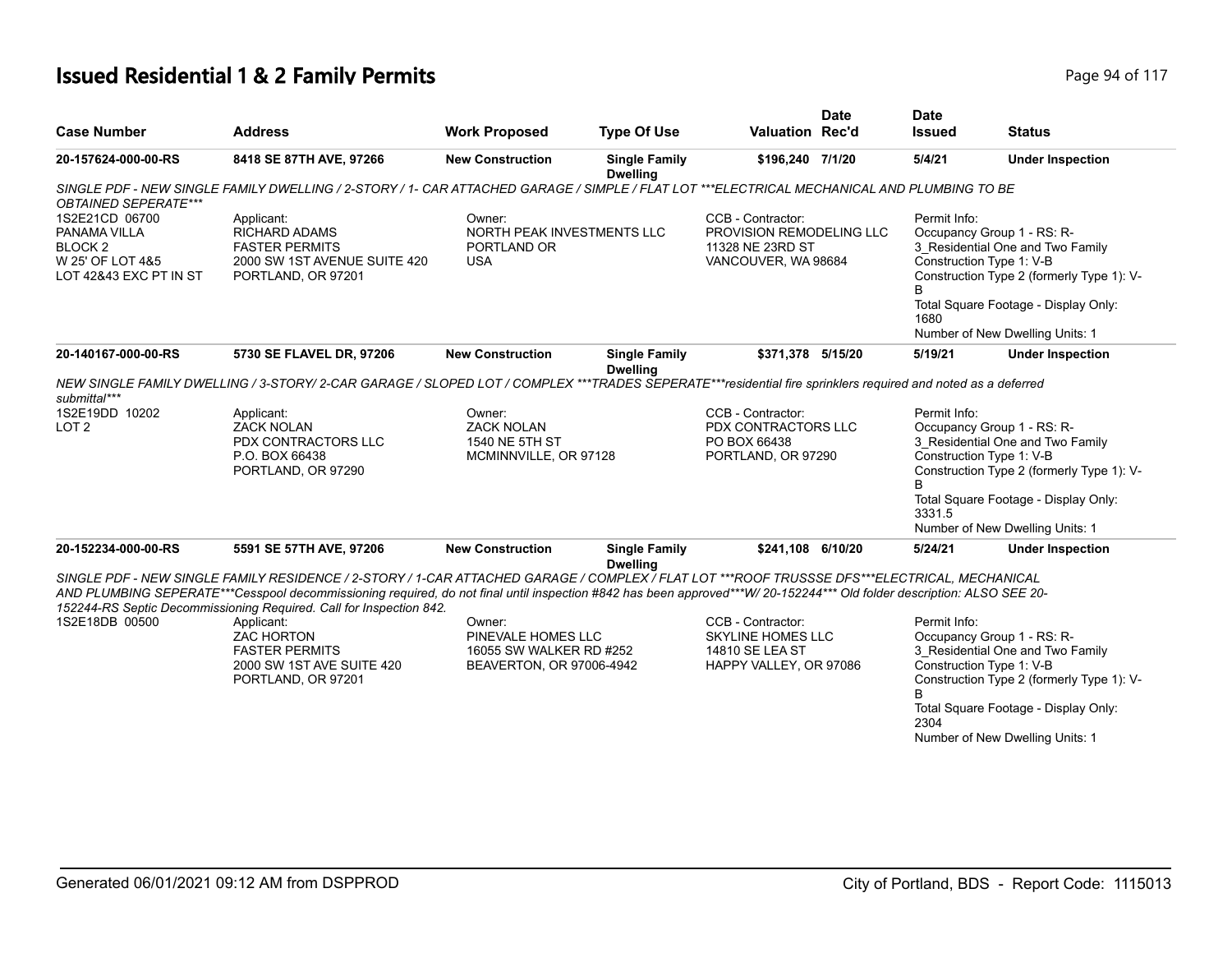#### **Issued Residential 1 & 2 Family Permits Page 117 Page 95 of 117**

| <b>Case Number</b>  | <b>Address</b>                                                                                                                                                                                                              | <b>Work Proposed</b>                                                                  | <b>Type Of Use</b>                      | <b>Valuation Rec'd</b>                                                                                                                                                                                                                                                                | <b>Date</b> | <b>Date</b><br><b>Issued</b> | <b>Status</b>                                                                                                                                                                                                      |
|---------------------|-----------------------------------------------------------------------------------------------------------------------------------------------------------------------------------------------------------------------------|---------------------------------------------------------------------------------------|-----------------------------------------|---------------------------------------------------------------------------------------------------------------------------------------------------------------------------------------------------------------------------------------------------------------------------------------|-------------|------------------------------|--------------------------------------------------------------------------------------------------------------------------------------------------------------------------------------------------------------------|
| 20-152283-000-00-RS | 5605 SE 57TH AVE, 97206                                                                                                                                                                                                     | <b>New Construction</b>                                                               | <b>Single Family</b><br><b>Dwelling</b> | \$241,108 6/10/20                                                                                                                                                                                                                                                                     |             | 5/24/21                      | <b>Under Inspection</b>                                                                                                                                                                                            |
|                     | SINGLE PDF - NEW SINGLE FAMILY RESIDENCE / 2-STORY / 1-CAR ATTACHED GARAGE / COMPLEX / FLAT LOT ***ROOF TRUSSSE DFS***ELECTRICAL, MECHANICAL<br>AND PLUMBING SEPERATE***DETACHED ADU 20-152287 RS *** ALSO SEE 20-152234-RS |                                                                                       |                                         |                                                                                                                                                                                                                                                                                       |             |                              |                                                                                                                                                                                                                    |
| 1S2E18DB 00500      | Applicant:<br><b>ZAC HORTON</b><br><b>FASTER PERMITS</b><br>2000 SW 1ST AVE SUITE 420<br>PORTLAND, OR 97201                                                                                                                 | Owner:<br>PINEVALE HOMES LLC<br>16055 SW WALKER RD #252<br>BEAVERTON, OR 97006-4942   |                                         | CCB - Contractor:<br><b>SKYLINE HOMES LLC</b><br>14810 SE LEA ST<br>HAPPY VALLEY, OR 97086                                                                                                                                                                                            |             | Permit Info:<br>B<br>2304    | Occupancy Group 1 - RS: R-<br>3_Residential One and Two Family<br>Construction Type 1: V-B<br>Construction Type 2 (formerly Type 1): V-<br>Total Square Footage - Display Only:<br>Number of New Dwelling Units: 1 |
| 20-180972-000-00-RS | 13826 SE GLENWOOD ST, 97236                                                                                                                                                                                                 | <b>New Construction</b>                                                               | <b>Single Family</b><br><b>Dwelling</b> | \$216,402 8/24/20                                                                                                                                                                                                                                                                     |             | 5/11/21                      | <b>Under Inspection</b>                                                                                                                                                                                            |
|                     | SINGLE PDF - NEW SINGLE FAMILY RESIDENCE/TWO STORY/ATTACHED GARAGE/SLOPED LOT/COMPLEX **SPRINKLERS**                                                                                                                        |                                                                                       |                                         |                                                                                                                                                                                                                                                                                       |             |                              |                                                                                                                                                                                                                    |
| 1S2E23AA 01600      | Applicant:<br>adam hoesly<br>AF HOESLY INC<br>5539 SE 67TH AVE<br>PORTLAND, OR 97206-5313                                                                                                                                   | Owner:<br>adam hoesly<br>AF HOESLY INC<br>5539 SE 67TH AVE<br>PORTLAND, OR 97206-5313 |                                         | CCB - Contractor:<br>AIR QUALITY INC<br>19588 CENTRAL POINT RD<br>OREGON CITY, OR 97045<br>CCB - Contractor:<br>LIQUID TIGHT PLUMBING INC<br>PO BOX 642<br><b>BORING, OR 97009</b><br>CCB - Contractor:<br><b>ADAM HOESLY</b><br>AF HOESLY INC<br>4207 SE WOODSTOCK BLVD<br>SUITE 462 |             | Permit Info:<br>B<br>1978    | Occupancy Group 1 - RS: R-<br>3 Residential One and Two Family<br>Construction Type 1: V-B<br>Construction Type 2 (formerly Type 1): V-<br>Total Square Footage - Display Only:<br>Number of New Dwelling Units: 1 |
|                     |                                                                                                                                                                                                                             |                                                                                       |                                         | PORTLAND, OR 97206<br>CCB - Contractor:<br>SUNLIGHT ELECTRIC INC<br>2804 NE 65TH AVE STE D<br>VANCOUVER, WA 98661                                                                                                                                                                     |             |                              |                                                                                                                                                                                                                    |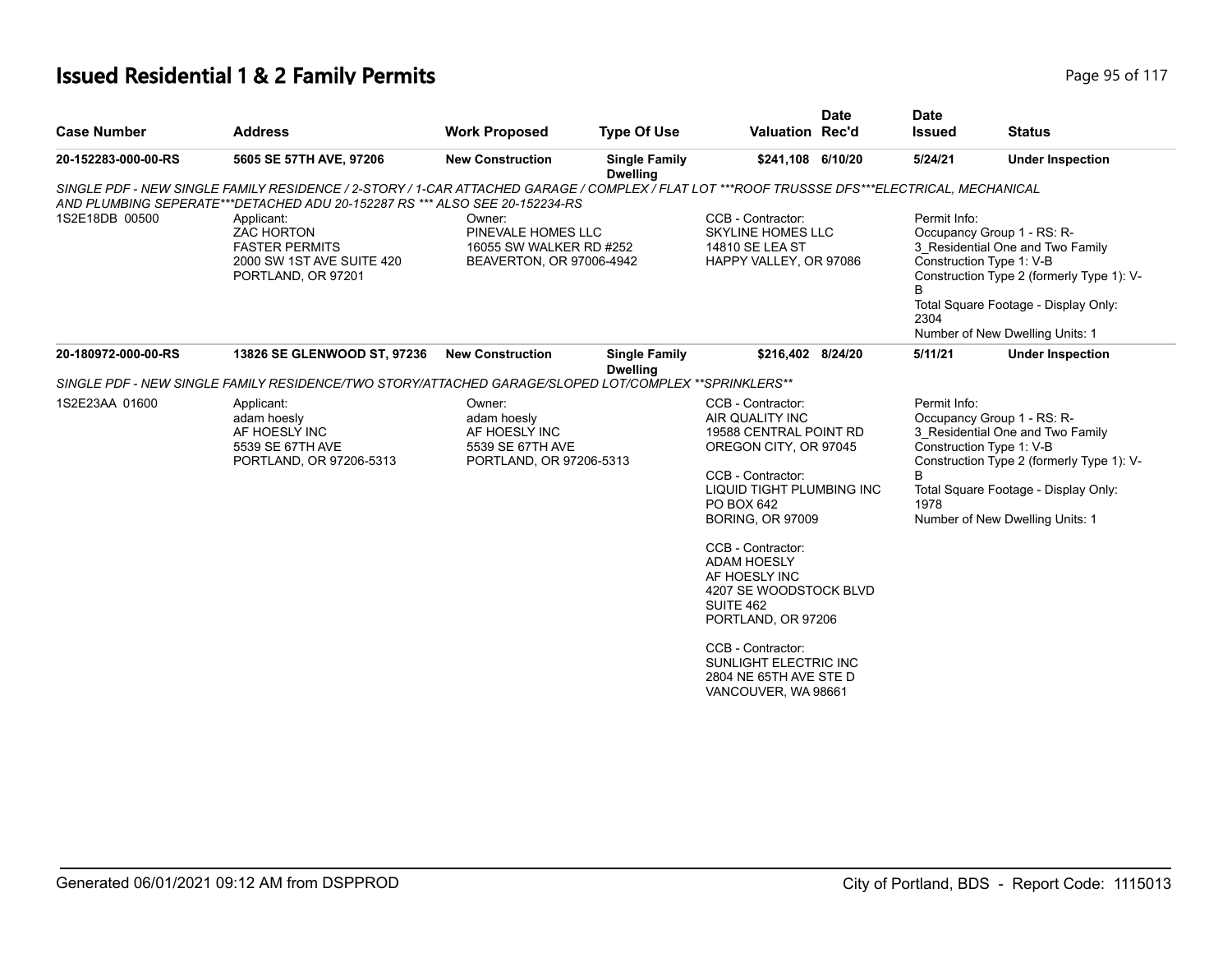## **Issued Residential 1 & 2 Family Permits Page 117 Page 96 of 117**

| <b>Case Number</b>                                                                                   | <b>Address</b>                                                                                                                                                                                                                                                                                                                                                                | <b>Work Proposed</b>                                                                                 | <b>Type Of Use</b>                      | <b>Valuation Rec'd</b>                                                                                                          | <b>Date</b> | <b>Date</b><br><b>Issued</b> | <b>Status</b>                                                                                                                                                                                                      |
|------------------------------------------------------------------------------------------------------|-------------------------------------------------------------------------------------------------------------------------------------------------------------------------------------------------------------------------------------------------------------------------------------------------------------------------------------------------------------------------------|------------------------------------------------------------------------------------------------------|-----------------------------------------|---------------------------------------------------------------------------------------------------------------------------------|-------------|------------------------------|--------------------------------------------------------------------------------------------------------------------------------------------------------------------------------------------------------------------|
| 20-170667-000-00-RS                                                                                  | 10504 NE FARGO ST, 97220                                                                                                                                                                                                                                                                                                                                                      | <b>New Construction</b>                                                                              | <b>Single Family</b>                    | \$428,243 7/30/20                                                                                                               |             | 5/24/21                      | <b>Under Inspection</b>                                                                                                                                                                                            |
|                                                                                                      | SINGLE PDF - NEW SINGLE FAMILY DWELLING/TWO STORY/FLAT LOT/COMPLEX***TRADE PERMITS TO BE OBTAINED SEPARATELY W/20-170851-RS                                                                                                                                                                                                                                                   |                                                                                                      | <b>Dwelling</b>                         |                                                                                                                                 |             |                              |                                                                                                                                                                                                                    |
| 1N2E27BB 03800                                                                                       | Applicant:<br><b>SLAVIK STOROZHKO</b><br>3305 THOMPSON AVE<br>VANCOUVER WA 98660                                                                                                                                                                                                                                                                                              | Owner:<br><b>VADIM BUZE</b><br>12803 NE RUSSELL ST<br>PORTLAND, OR 97230                             |                                         | CCB - Contractor:<br><b>VICK HOMES INC</b><br>10960 NE EUGENE ST<br>PORTLAND, OR 97220                                          |             | Permit Info:<br>3497         | Occupancy Group 1 - RS: R-<br>3_Residential One and Two Family<br>Construction Type 1: V-B<br>Construction Type 2 (formerly Type 1):<br>Total Square Footage - Display Only:<br>Number of New Dwelling Units: 1    |
| 20-166635-000-00-RS                                                                                  | 2989 NW WILSON ST, 97210                                                                                                                                                                                                                                                                                                                                                      | <b>New Construction</b>                                                                              | <b>Single Family</b><br><b>Dwelling</b> | \$356,393 7/21/20                                                                                                               |             | 5/6/21                       | <b>Approved to Issue</b>                                                                                                                                                                                           |
| Fire Plan Review*** ADDED PT ON 5/14/21<br>1N1E29DB 03901<br>LOT <sub>1</sub><br>INC UND INT TRACT A | SINGLE PDF - NEW 1 of 14 Lot Development (Lot 1) / NEW DETACHED SINGLE FAMILY RESIDENCE AND ADU IN THE LOWER LEVEL / 4-STORY / ATTACHED GARAGE /<br>COMPLEX / SLIGHTLY SLOPED LOT ***ELECTRICAL MECHANICAL AND PLUMBING SEPERATE***DFS for NFPA 13D Fire Sprinklers Required Per 4-story Code Guide AND Per<br>Applicant:<br><b>TUAN LUU</b><br>7304 SW 29TH<br>PDX, OR 97219 | Owner:<br>ROYAL OAK HOMES LLC<br>9400 SW BEAVERTON HILLSDALE<br>HWY #131<br>BEAVERTON, OR 97005-3300 |                                         | CCB - Contractor:<br><b>NICK PIATKOFF</b><br><b>I &amp; E CONSTRUCTION INC</b><br>27375 SW PARKWAY AVE<br>WILSONVILLE, OR 97070 |             | Permit Info:<br>3270         | Occupancy Group 1 - RS: R-<br>3_Residential One and Two Family<br>Construction Type 1: V-B<br>Construction Type 2 (formerly Type 1): V-<br>Total Square Footage - Display Only:<br>Number of New Dwelling Units: 2 |
| 20-140148-000-00-RS                                                                                  | 5734 SE FLAVEL DR, 97206                                                                                                                                                                                                                                                                                                                                                      | <b>New Construction</b>                                                                              | <b>Single Family</b><br><b>Dwelling</b> | \$256,851 5/15/20                                                                                                               |             | 5/19/21                      | <b>Under Inspection</b>                                                                                                                                                                                            |
|                                                                                                      | PS-5 PDOX LTD - NEW SINGLE FAMILY DWELLING / 2-STORY/ 2-CAR GARAGE / SLOPED LOT / COMPLEX ***TRADES SEPERATE***                                                                                                                                                                                                                                                               |                                                                                                      |                                         |                                                                                                                                 |             |                              |                                                                                                                                                                                                                    |
| 1S2E19DD 10201<br>LOT <sub>1</sub>                                                                   | Applicant:<br><b>ZACK NOLAN</b><br>PDX CONTRACTORS LLC<br>P.O. BOX 66438<br>PORTLAND, OR 97290                                                                                                                                                                                                                                                                                | Owner:<br><b>ZACK NOLAN</b><br>1540 NE 5TH ST<br>MCMINNVILLE, OR 97128                               |                                         | CCB - Contractor:<br>PDX CONTRACTORS LLC<br>PO BOX 66438<br>PORTLAND, OR 97290                                                  |             | Permit Info:<br>B<br>2376    | Occupancy Group 1 - RS: R-<br>3 Residential One and Two Family<br>Construction Type 1: V-B<br>Construction Type 2 (formerly Type 1): V-<br>Total Square Footage - Display Only:<br>Number of New Dwelling Units: 1 |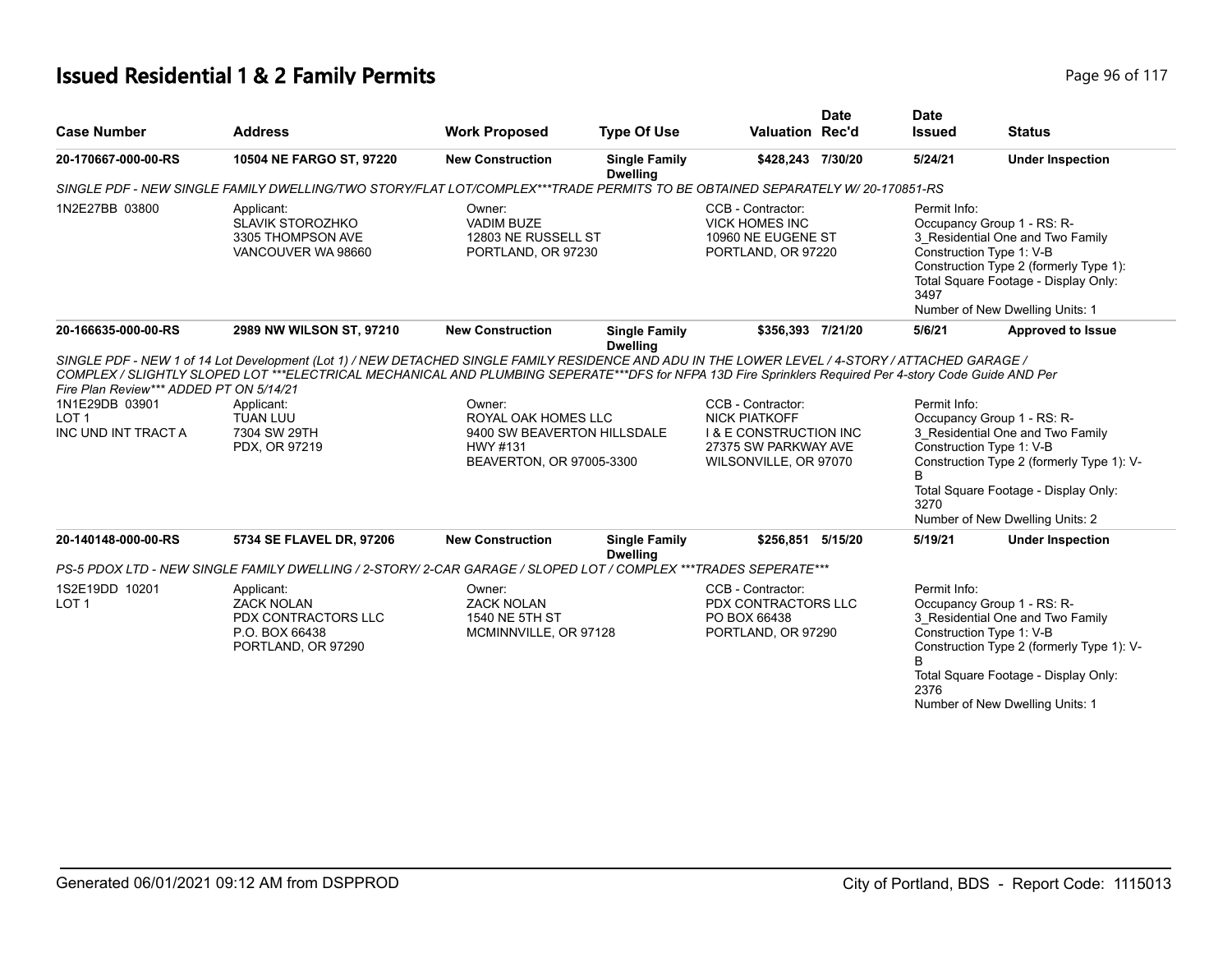# **Issued Residential 1 & 2 Family Permits Page 117 Page 97 of 117**

| <b>Case Number</b>  | <b>Address</b>                                                                                                                                   | <b>Work Proposed</b>                                                                  | <b>Type Of Use</b>                      | <b>Valuation Rec'd</b>                                                                                                                                                                                                                        | <b>Date</b>                                                                  | <b>Date</b><br><b>Issued</b> | <b>Status</b>                                                                                                                                                                                                      |
|---------------------|--------------------------------------------------------------------------------------------------------------------------------------------------|---------------------------------------------------------------------------------------|-----------------------------------------|-----------------------------------------------------------------------------------------------------------------------------------------------------------------------------------------------------------------------------------------------|------------------------------------------------------------------------------|------------------------------|--------------------------------------------------------------------------------------------------------------------------------------------------------------------------------------------------------------------|
| 20-176401-000-00-RS | 7681 N ALBINA AVE, 97217                                                                                                                         | <b>New Construction</b>                                                               | <b>Single Family</b><br><b>Dwelling</b> | \$211,576 9/3/20                                                                                                                                                                                                                              |                                                                              | 5/5/21                       | <b>Under Inspection</b>                                                                                                                                                                                            |
|                     | SINGLE PDF - NEW SINGLE FAMILY DWELLING/TWO STORY/ATTACHED GARAGE/SLOPED LOT/COMPLEX***LOT 4***                                                  |                                                                                       |                                         |                                                                                                                                                                                                                                               |                                                                              |                              |                                                                                                                                                                                                                    |
| 1N1E10CD 08900      | Applicant:<br><b>KEVIN PARTAIN</b><br><b>URBAN VISIONS</b><br>223 NE 56TH AVE<br>PORTLAND OR 97213                                               | Owner:<br><b>FX HOMES</b><br>PO BOX 1540<br>SANDY, OR 97055-1540                      |                                         | CCB - Contractor:<br>KIMCO PROPERTIES LTD<br>PO BOX 1540<br>SANDY, OR 97055-1540<br>CCB - Contractor:<br>ALL PHASE PLUMBING LLC<br>9312 NW SKYLINE BLVD<br>PORTLAND, OR 97231                                                                 |                                                                              | Permit Info:<br>B<br>1867    | Occupancy Group 1 - RS: R-<br>3_Residential One and Two Family<br>Construction Type 1: V-B<br>Construction Type 2 (formerly Type 1): V-<br>Total Square Footage - Display Only:<br>Number of New Dwelling Units: 1 |
|                     |                                                                                                                                                  |                                                                                       |                                         | CCB - Contractor:<br><b>Bare Metal Heating</b><br><b>BARE METAL HEATING INC</b><br>31499 SE HIGHWAY 211<br>EAGLE CREEK, OR 97022                                                                                                              |                                                                              |                              |                                                                                                                                                                                                                    |
|                     |                                                                                                                                                  |                                                                                       |                                         | CCB - Contractor:                                                                                                                                                                                                                             | <b>BARNSON ELECTRIC INC</b><br>17057 SW 123RD AVE<br><b>TIGARD, OR 97224</b> |                              |                                                                                                                                                                                                                    |
| 20-198290-000-00-RS | 3862 NE 150TH AVE, 97230                                                                                                                         | <b>New Construction</b>                                                               | <b>Single Family</b><br><b>Dwelling</b> | \$254,296 10/8/20                                                                                                                                                                                                                             |                                                                              | 5/24/21                      | <b>Under Inspection</b>                                                                                                                                                                                            |
|                     | SINGLE PDF - NEW SINGLE FAMILY RESIDENCE / 2-STORY / ATTACHED GARAGE / FLAT LOT / COMPLEX **DFS NFPA 13D FIRE SPRINKLERS REQUIRED PER LU FILE*** |                                                                                       |                                         |                                                                                                                                                                                                                                               |                                                                              |                              |                                                                                                                                                                                                                    |
| 1N2E24CD 02218      | Applicant:<br>TRACY REYNOLDS<br>DARTER CONSTRUCTION LLC<br>1826 NW COLUMBIA SUMMIT DR.<br>CAMAS, WA 98607                                        | Owner:<br><b>SGS DEVELOPMENT LLC</b><br>62765 POWELL BUTTE HWY<br>BEND, OR 97701-8010 |                                         | CCB - Contractor:<br><b>JOSEPH P HAMMES</b><br>ALL SEASONS HEATING &<br><b>COOLING INC</b><br>13213 NE KERR RD STE 200<br>VANCOUVER, WA 98682<br>CCB - Contractor:<br>MCGEE PLUMBING COMPANY<br><b>PO BOX 829</b><br>WASHOUGAL, WA 98671-0829 |                                                                              | Permit Info:<br>B<br>2297    | Occupancy Group 1 - RS: R-<br>3_Residential One and Two Family<br>Construction Type 1: V-B<br>Construction Type 2 (formerly Type 1): V-<br>Total Square Footage - Display Only:<br>Number of New Dwelling Units: 1 |
|                     |                                                                                                                                                  |                                                                                       |                                         | CCB - Contractor:<br><b>TRACY REYNOLDS</b><br>DARTER CONSTRUCTION LLC<br>7640 NE AIRPORT WAY 56115<br>PORTLAND, OR 97238                                                                                                                      |                                                                              |                              |                                                                                                                                                                                                                    |
|                     |                                                                                                                                                  |                                                                                       |                                         | CCB - Contractor:<br><b>GRIZZLY ELECTRIC INC</b><br>2114 MAIN ST STE 100-117<br>VANCOUVER, WA 98660                                                                                                                                           |                                                                              |                              |                                                                                                                                                                                                                    |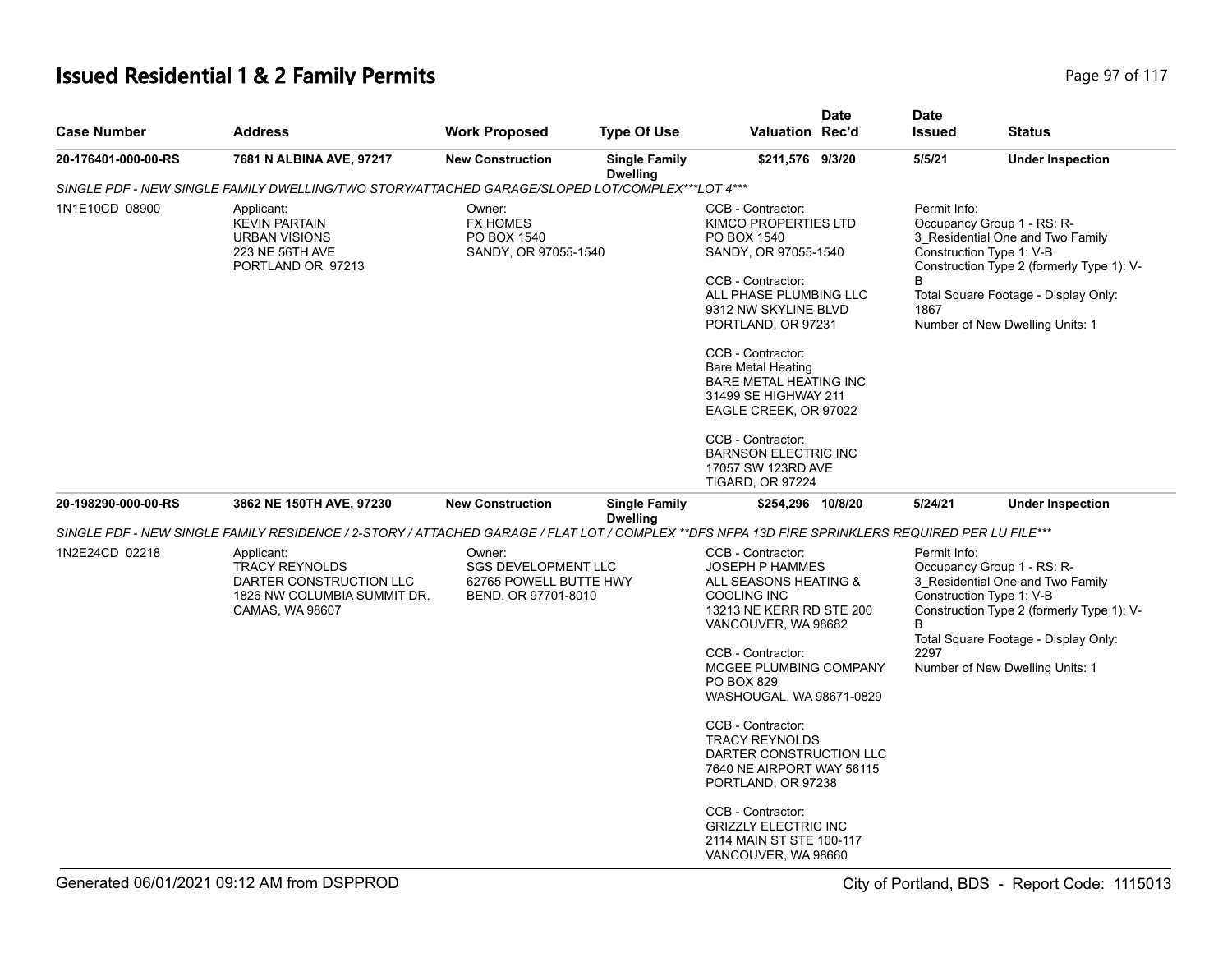# **Issued Residential 1 & 2 Family Permits Page 117 Page 98 of 117**

| <b>Case Number</b>  | <b>Address</b>                                                                                                                             | <b>Work Proposed</b>                                                                                                                             | <b>Type Of Use</b>                      | <b>Valuation Rec'd</b>                                                                                                                                                                                                                                                                                                                                                                               | <b>Date</b> | <b>Date</b><br><b>Issued</b> | <b>Status</b>                                                                                                                                                                                                      |
|---------------------|--------------------------------------------------------------------------------------------------------------------------------------------|--------------------------------------------------------------------------------------------------------------------------------------------------|-----------------------------------------|------------------------------------------------------------------------------------------------------------------------------------------------------------------------------------------------------------------------------------------------------------------------------------------------------------------------------------------------------------------------------------------------------|-------------|------------------------------|--------------------------------------------------------------------------------------------------------------------------------------------------------------------------------------------------------------------|
| 20-176091-000-00-RS | <b>3406 SE JOHNSON CREEK</b><br><b>BLVD, 97222</b>                                                                                         | <b>New Construction</b>                                                                                                                          | <b>Single Family</b><br><b>Dwelling</b> | \$518,618 8/24/20                                                                                                                                                                                                                                                                                                                                                                                    |             | 5/12/21                      | <b>Issued</b>                                                                                                                                                                                                      |
|                     | SINGLE PDF - NEW SINGLE FAMILY DWELLING / 2-STORY / FLAT LOT / COMPLEX *** ELECTRICAL MECHANICAL AND PLUMBING SEPERATE*** W/ 20-181002-RS  |                                                                                                                                                  |                                         |                                                                                                                                                                                                                                                                                                                                                                                                      |             |                              |                                                                                                                                                                                                                    |
| 1S1E24DC 05300      | Applicant:<br><b>HOPE TELFORD</b><br>TELFORD + BROWN STUDIO<br><b>ARCHITECTURE</b><br>239 NW 13TH AVE<br>PORTLAND, OR 97212                | Owner:<br><b>LORI MASON</b><br>3003 NE 13TH AVE<br>PORTLAND, OR 97212<br>Owner:<br><b>ANDREW MASON</b><br>3003 NE 13TH AVE<br>PORTLAND, OR 97212 |                                         | CCB - Contractor:<br>R S WALLACE CONSTRUCTION<br>CO<br>7024 SE 52ND AVE<br>PORTLAND, OR 97206                                                                                                                                                                                                                                                                                                        |             | Permit Info:<br>4802         | Occupancy Group 1 - RS: R-<br>3 Residential One and Two Family<br>Construction Type 1: V-B<br>Total Square Footage - Display Only:<br>Number of New Dwelling Units: 1                                              |
| 20-213077-000-00-RS | 5121 SE HENDERSON ST, 97206                                                                                                                | <b>New Construction</b>                                                                                                                          | <b>Single Family</b><br><b>Dwelling</b> | \$219,444 11/10/20                                                                                                                                                                                                                                                                                                                                                                                   |             | 5/12/21                      | <b>Under Inspection</b>                                                                                                                                                                                            |
| SEPARATE***         | SINGLE PDF - NEW SINGLE FAMILY RESIDENCE / 2-STORY / 1-CAR ATTACHED GARAGE / FLAT LOT / COMPLEX *** PLUMBING AND MECHANICAL TO BE OBTAINED |                                                                                                                                                  |                                         |                                                                                                                                                                                                                                                                                                                                                                                                      |             |                              |                                                                                                                                                                                                                    |
| 1S2E19BD 05401      | Applicant:<br><b>BRADLEE HERSEY</b><br><b>FASTER PERMITS</b><br>2000 SW 1ST AVE SUITE 420<br>PORTLAND OR 97201                             |                                                                                                                                                  |                                         | CCB - Contractor:<br>MALMEDAL ENTERPRISES INC<br>PO BOX 207<br><b>BANKS, OR 97106</b><br>CCB - Contractor:<br>CAFFALL CONSTRUCTION CO<br><b>INC</b><br>8575 SW SAGERT ST<br>TUALATIN, OR 97062<br>CCB - Contractor:<br><b>HOLMES HEATING &amp; COOLING</b><br><b>INC</b><br>821 COLUMBIA BLVD<br>ST HELENS, OR 97051<br>CCB - Contractor:<br>MERRILL ELECTRIC LLC<br>PO BOX 753<br>GRESHAM, OR 97030 |             | Permit Info:<br>B<br>1904    | Occupancy Group 1 - RS: R-<br>3 Residential One and Two Family<br>Construction Type 1: V-B<br>Construction Type 2 (formerly Type 1): V-<br>Total Square Footage - Display Only:<br>Number of New Dwelling Units: 1 |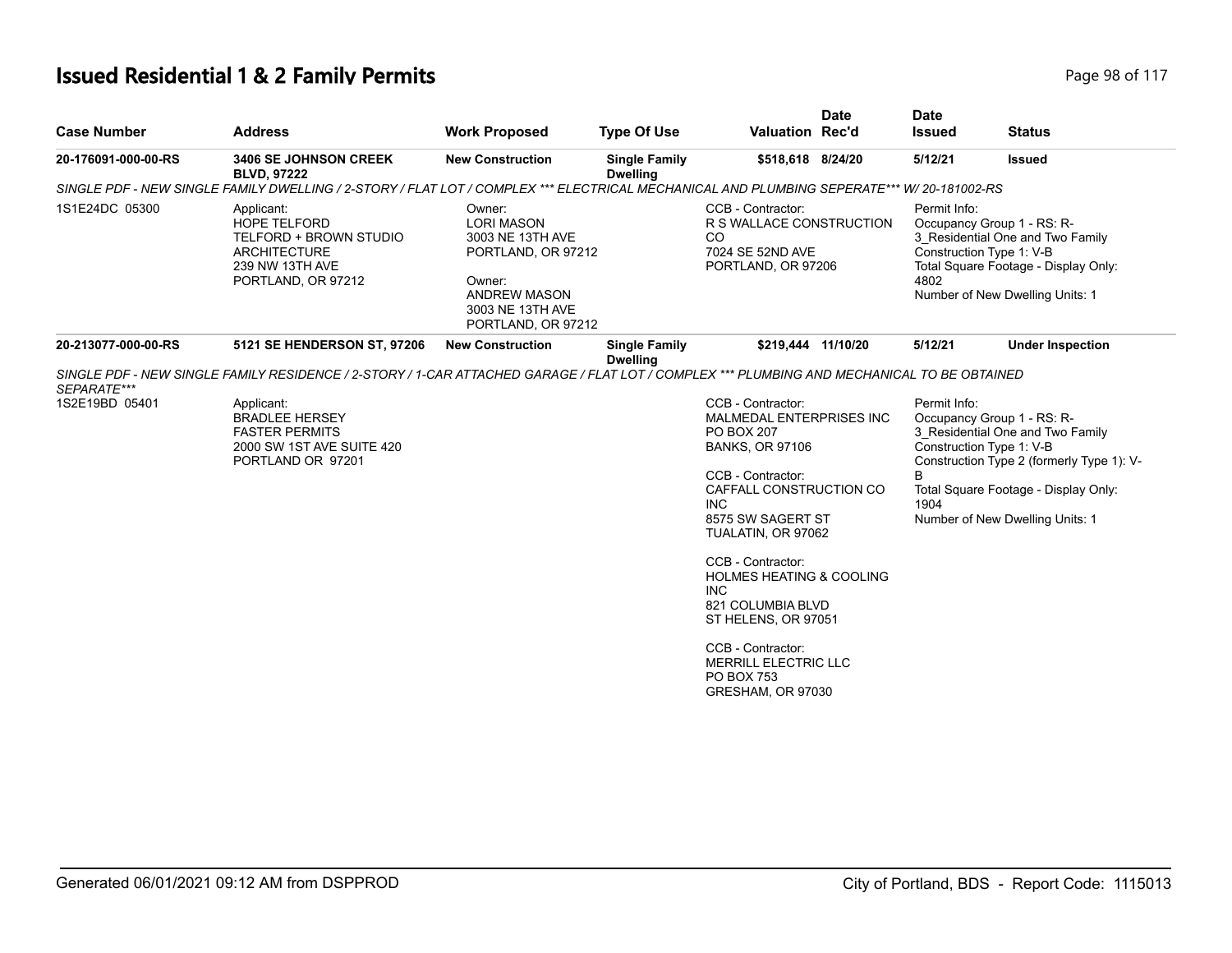# **Issued Residential 1 & 2 Family Permits Page 117 Page 99 of 117**

| <b>Case Number</b>  | <b>Address</b>                                                                                                    | <b>Work Proposed</b>                                                                  | <b>Type Of Use</b>                      | <b>Valuation Rec'd</b>                                                                                                                                                                                                                                                                                                                                                                                                                                                    | <b>Date</b> | <b>Date</b><br><b>Issued</b> | <b>Status</b>                                                                                                                                                                                                      |
|---------------------|-------------------------------------------------------------------------------------------------------------------|---------------------------------------------------------------------------------------|-----------------------------------------|---------------------------------------------------------------------------------------------------------------------------------------------------------------------------------------------------------------------------------------------------------------------------------------------------------------------------------------------------------------------------------------------------------------------------------------------------------------------------|-------------|------------------------------|--------------------------------------------------------------------------------------------------------------------------------------------------------------------------------------------------------------------|
| 20-191094-000-00-RS | 3891 NE 150TH AVE, 97230                                                                                          | <b>New Construction</b>                                                               | <b>Single Family</b><br><b>Dwelling</b> | \$255,866 9/18/20                                                                                                                                                                                                                                                                                                                                                                                                                                                         |             | 5/5/21                       | <b>Under Inspection</b>                                                                                                                                                                                            |
|                     | SINGLE PDF - NEW SINGLE FAMILY RESIDENCE/TWO STORY/ATTACHED GARAGE/FLAT LOT/SIMPLE/RESIDENTIAL FIRE SPRINKLERS    |                                                                                       |                                         |                                                                                                                                                                                                                                                                                                                                                                                                                                                                           |             |                              |                                                                                                                                                                                                                    |
| 1N2E24CD 02201      | Applicant:<br><b>TRACY REYNOLDS</b><br>DARTER CONSTRUCTION LLC<br>7640 NE AIRPORT WAY 56115<br>PORTLAND, OR 97238 | Owner:<br><b>SGS DEVELOPMENT LLC</b><br>62765 POWELL BUTTE HWY<br>BEND, OR 97701-8010 |                                         | CCB - Contractor:<br><b>JOSEPH P HAMMES</b><br>ALL SEASONS HEATING &<br><b>COOLING INC</b><br>13213 NE KERR RD STE 200<br>VANCOUVER, WA 98682<br>CCB - Contractor:<br>MCGEE PLUMBING COMPANY<br>PO BOX 829<br>WASHOUGAL, WA 98671-0829<br>CCB - Contractor:<br><b>TRACY REYNOLDS</b><br>DARTER CONSTRUCTION LLC<br>7640 NE AIRPORT WAY 56115<br>PORTLAND, OR 97238<br>CCB - Contractor:<br><b>GRIZZLY ELECTRIC INC</b><br>2114 MAIN ST STE 100-117<br>VANCOUVER, WA 98660 |             | Permit Info:<br>B<br>2362    | Occupancy Group 1 - RS: R-<br>3 Residential One and Two Family<br>Construction Type 1: V-B<br>Construction Type 2 (formerly Type 1): V-<br>Total Square Footage - Display Only:<br>Number of New Dwelling Units: 1 |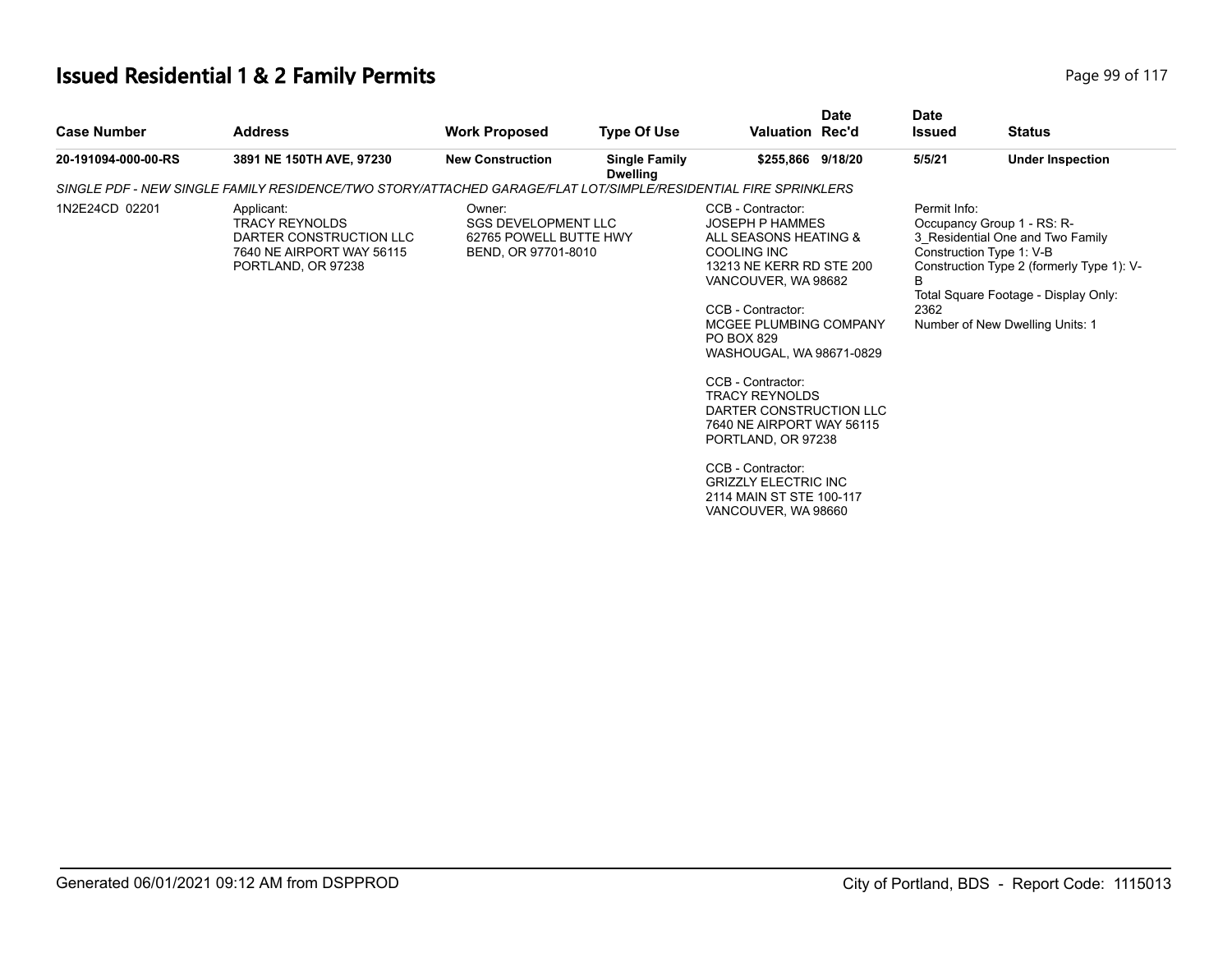#### **Issued Residential 1 & 2 Family Permits Page 100 of 117 Page 100 of 117**

| <b>Case Number</b>                     | <b>Address</b>                                                                                                                           | <b>Work Proposed</b>                                                                                           | <b>Type Of Use</b>                      | <b>Valuation Rec'd</b>                                                                                                                                                                                                                                                                                                                                                                                                   | <b>Date</b> | <b>Date</b><br><b>Issued</b>         | <b>Status</b>                                                                                                                                                                                                      |
|----------------------------------------|------------------------------------------------------------------------------------------------------------------------------------------|----------------------------------------------------------------------------------------------------------------|-----------------------------------------|--------------------------------------------------------------------------------------------------------------------------------------------------------------------------------------------------------------------------------------------------------------------------------------------------------------------------------------------------------------------------------------------------------------------------|-------------|--------------------------------------|--------------------------------------------------------------------------------------------------------------------------------------------------------------------------------------------------------------------|
| 20-215744-000-00-RS                    | 3724 SW HILLSIDE DR, 97221                                                                                                               | <b>New Construction</b>                                                                                        | <b>Single Family</b><br><b>Dwelling</b> | \$466,091 11/19/20                                                                                                                                                                                                                                                                                                                                                                                                       |             | 5/14/21                              | <b>Under Inspection</b>                                                                                                                                                                                            |
| SPRINKLERS REQUIRED AND NOTED AS A DFS | SINGLE PDF - NEW SINGLE FAMILY RESIDENCE / 2-STORY WITH 923 SQ FT BASEMENT / ATTACHED GARAGE / SLOPED LOT /COMPLEX - RESIDENTIAL FIRE    |                                                                                                                |                                         |                                                                                                                                                                                                                                                                                                                                                                                                                          |             |                                      |                                                                                                                                                                                                                    |
| 1S1E08BD 10001                         | Applicant:<br><b>KEVIN PARTAIN</b><br><b>URBAN VISIONS</b><br>223 NE 56TH AVE<br>PORTLAND OR 97213                                       | Owner:<br><b>RENAISSANCE CUSTOM HOMES</b><br><b>LLC</b><br>16771 BOONES FERRY RD<br>LAKE OSWEGO, OR 97035-4383 |                                         | CCB - Contractor:<br>Gary L. Phillis<br>PHILLIS CONSTRUCTION CO<br>9409 NE COLFAX ST<br>PORTLAND, OR 97220<br>CCB - Contractor:<br>FISH CONSTRUCTION NW INC<br>6401 NE 33RD AVENUE<br>PORTLAND, OR 97211<br>CCB - Contractor:<br><b>RUSSELL &amp; SONS PLUMBING</b><br><b>INC</b><br>6015 NE 88TH ST<br>VANCOUVER, WA 98665<br>CCB - Contractor:<br><b>LANTIL LLC</b><br>11490 SE JENNIFER STREET<br>CLACKAMAS, OR 97015 |             | Permit Info:<br>R<br>4719            | Occupancy Group 1 - RS: R-<br>3 Residential One and Two Family<br>Construction Type 1: V-B<br>Construction Type 2 (formerly Type 1): V-<br>Total Square Footage - Display Only:<br>Number of New Dwelling Units: 1 |
| 20-219534-000-00-RS                    | 2920 NE 108TH AVE, 97220                                                                                                                 | <b>New Construction</b>                                                                                        | <b>Single Family</b>                    | \$293,241 12/1/20                                                                                                                                                                                                                                                                                                                                                                                                        |             | 5/3/21                               | <b>Under Inspection</b>                                                                                                                                                                                            |
|                                        | SINGLE PDF - NEW SINGLE FAMILY RESIDENCE / 1-STORY / 4-CAR GARAGE / FLAT LOT / SIMPLE ***ADDED MT AND ET ON 5/6/21. PLUMBING SEPARATE*** |                                                                                                                | <b>Dwelling</b>                         |                                                                                                                                                                                                                                                                                                                                                                                                                          |             |                                      |                                                                                                                                                                                                                    |
| 1N2E27BD 01900                         | Applicant:<br><b>BRANDON YODER</b><br><b>BUILDERS DESIGN</b><br>11125 NE WEILDER ST<br>PORTLAND OR 97220                                 | Owner:<br><b>KURT CHIAPUZIO</b><br>812 NE 22ND AVE<br>PORTLAND, OR 97232-1469                                  |                                         |                                                                                                                                                                                                                                                                                                                                                                                                                          |             | Permit Info:<br><sub>R</sub><br>3435 | Occupancy Group 1 - RS: R-<br>3 Residential One and Two Family<br>Construction Type 1: V-B<br>Construction Type 2 (formerly Type 1): V-<br>Total Square Footage - Display Only:<br>Number of New Dwelling Units: 1 |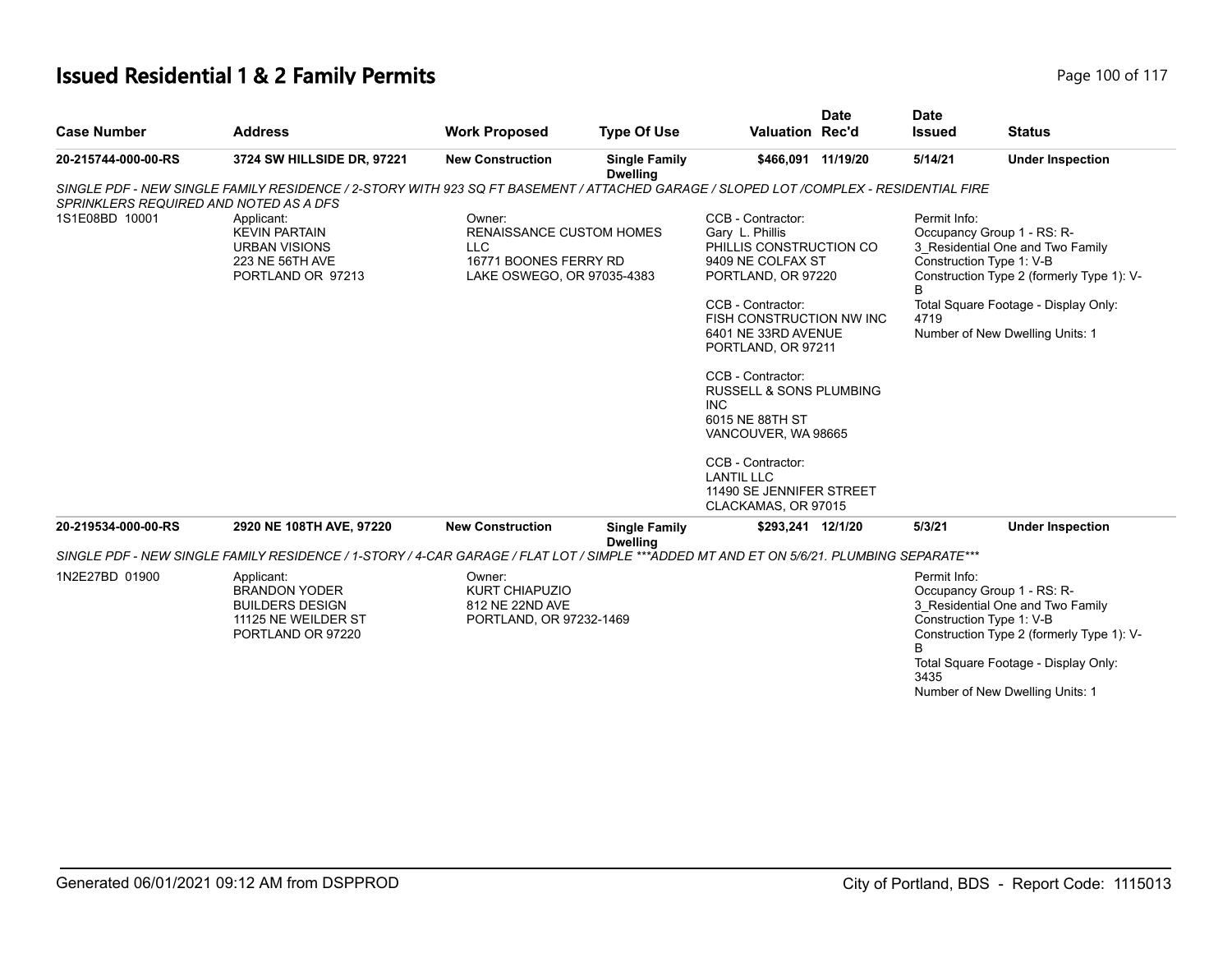#### **Issued Residential 1 & 2 Family Permits Page 101 of 117 Page 101 of 117**

|                                                  |                                                                                                                                                  |                                                                                       |                                         |                                                                                                                                                                                                                                                                                                                                                                                                                                                                           | <b>Date</b> | <b>Date</b>                          |                                                                                                                                                                                                                    |
|--------------------------------------------------|--------------------------------------------------------------------------------------------------------------------------------------------------|---------------------------------------------------------------------------------------|-----------------------------------------|---------------------------------------------------------------------------------------------------------------------------------------------------------------------------------------------------------------------------------------------------------------------------------------------------------------------------------------------------------------------------------------------------------------------------------------------------------------------------|-------------|--------------------------------------|--------------------------------------------------------------------------------------------------------------------------------------------------------------------------------------------------------------------|
| <b>Case Number</b>                               | <b>Address</b>                                                                                                                                   | <b>Work Proposed</b>                                                                  | <b>Type Of Use</b>                      | <b>Valuation Rec'd</b>                                                                                                                                                                                                                                                                                                                                                                                                                                                    |             | <b>Issued</b>                        | <b>Status</b>                                                                                                                                                                                                      |
| 20-198270-000-00-RS                              | 3851 NE 150TH AVE, 97230                                                                                                                         | <b>New Construction</b>                                                               | <b>Single Family</b><br><b>Dwelling</b> | \$254,296 10/8/20                                                                                                                                                                                                                                                                                                                                                                                                                                                         |             | 5/10/21                              | <b>Under Inspection</b>                                                                                                                                                                                            |
|                                                  | SINGLE PDF - NEW SINGLE FAMILY RESIDENCE / 2-STORY / ATTACHED GARAGE / FLAT LOT / COMPLEX **DFS NFPA 13D FIRE SPRINKLERS REQUIRED PER LU FILE*** |                                                                                       |                                         |                                                                                                                                                                                                                                                                                                                                                                                                                                                                           |             |                                      |                                                                                                                                                                                                                    |
| 1N2E24CD 02205                                   | Applicant:<br><b>TRACY REYNOLDS</b><br>DARTER CONSTRUCTION LLC<br>1826 NW COLUMBIA SUMMIT DR.<br>CAMAS, WA 98607                                 | Owner:<br><b>SGS DEVELOPMENT LLC</b><br>62765 POWELL BUTTE HWY<br>BEND, OR 97701-8010 |                                         | CCB - Contractor:<br><b>JOSEPH P HAMMES</b><br>ALL SEASONS HEATING &<br><b>COOLING INC</b><br>13213 NE KERR RD STE 200<br>VANCOUVER, WA 98682<br>CCB - Contractor:<br>MCGEE PLUMBING COMPANY<br>PO BOX 829<br>WASHOUGAL, WA 98671-0829<br>CCB - Contractor:<br><b>TRACY REYNOLDS</b><br>DARTER CONSTRUCTION LLC<br>7640 NE AIRPORT WAY 56115<br>PORTLAND, OR 97238<br>CCB - Contractor:<br><b>GRIZZLY ELECTRIC INC</b><br>2114 MAIN ST STE 100-117<br>VANCOUVER, WA 98660 |             | Permit Info:<br>2297                 | Occupancy Group 1 - RS: R-<br>3 Residential One and Two Family<br>Construction Type 1: V-B<br>Construction Type 2 (formerly Type 1): V-<br>Total Square Footage - Display Only:<br>Number of New Dwelling Units: 1 |
| 20-213513-000-00-RS                              | 9439 N MINERVA AVE, 97203                                                                                                                        | <b>New Construction</b>                                                               | <b>Single Family</b><br><b>Dwelling</b> | \$166,328 11/12/20                                                                                                                                                                                                                                                                                                                                                                                                                                                        |             | 5/14/21                              | <b>Under Inspection</b>                                                                                                                                                                                            |
| SEPARATE***                                      | SINGLE PDF - NEW SINGLE FAMILY RESIDENCE / 2-STORY / 1-CAR ATTACHED GARAGE / FLAT LOT / COMPLEX ***ELECTRICAL MECHANICAL AND PLUMBING            |                                                                                       |                                         |                                                                                                                                                                                                                                                                                                                                                                                                                                                                           |             |                                      |                                                                                                                                                                                                                    |
| 1N1E06DC 05301<br><b>BLOCK2</b><br><b>LOT 27</b> | Applicant:<br><b>TYSON OKELY</b><br><b>DEZ DEVELOPMENT</b><br>10117 SE SUNNYSIDE RD #F1123<br>CLACKAMAS OR 97015<br><b>USA</b>                   |                                                                                       |                                         | CCB - Contractor:<br><b>BUILD UP CONSTRUCTION CO</b><br>2407 NW 15TH ST<br>BATTLE GROUND, WA 98604<br>Primary Contractor:<br>TO BID                                                                                                                                                                                                                                                                                                                                       |             | Permit Info:<br><sub>R</sub><br>1486 | Occupancy Group 1 - RS: R-<br>3 Residential One and Two Family<br>Construction Type 1: V-B<br>Construction Type 2 (formerly Type 1): V-<br>Total Square Footage - Display Only:<br>Number of New Dwelling Units: 1 |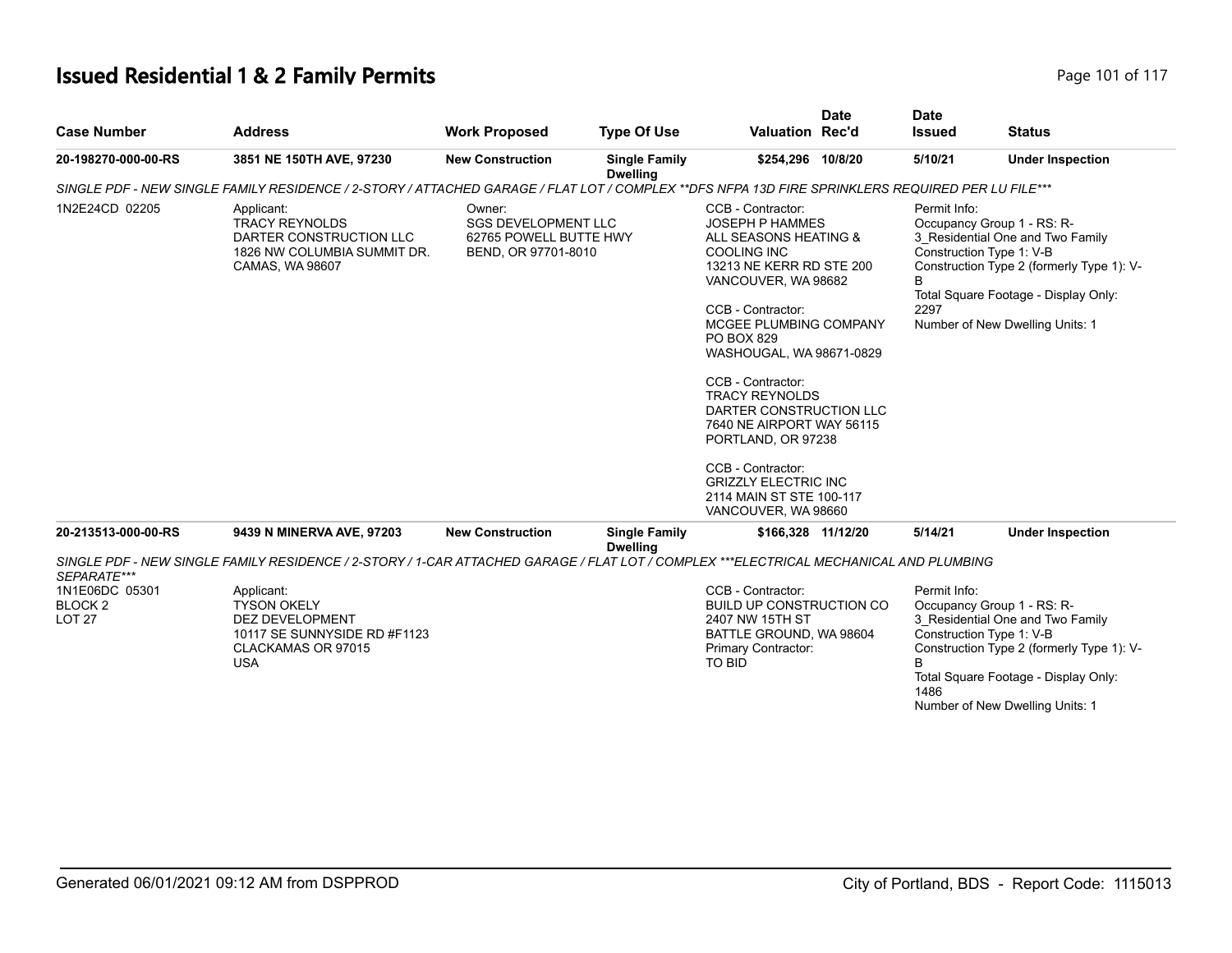#### **Issued Residential 1 & 2 Family Permits Page 102 of 117 Page 102 of 117**

|                                                                                                                                                                                                                                                                       |                                                                                                                                                                                                                                                                                            |                                                                                       |                                         |                                                                                                                                                                                                                                                                                                                                                                                                                                                                                  | <b>Date</b> | <b>Date</b>               |                                                                                                                                                                                                                    |
|-----------------------------------------------------------------------------------------------------------------------------------------------------------------------------------------------------------------------------------------------------------------------|--------------------------------------------------------------------------------------------------------------------------------------------------------------------------------------------------------------------------------------------------------------------------------------------|---------------------------------------------------------------------------------------|-----------------------------------------|----------------------------------------------------------------------------------------------------------------------------------------------------------------------------------------------------------------------------------------------------------------------------------------------------------------------------------------------------------------------------------------------------------------------------------------------------------------------------------|-------------|---------------------------|--------------------------------------------------------------------------------------------------------------------------------------------------------------------------------------------------------------------|
| <b>Case Number</b>                                                                                                                                                                                                                                                    | <b>Address</b>                                                                                                                                                                                                                                                                             | <b>Work Proposed</b>                                                                  | <b>Type Of Use</b>                      | Valuation Rec'd                                                                                                                                                                                                                                                                                                                                                                                                                                                                  |             | <b>Issued</b>             | <b>Status</b>                                                                                                                                                                                                      |
| 20-189083-000-00-RS                                                                                                                                                                                                                                                   | 13195 NW MCNAMEE RD, 97231                                                                                                                                                                                                                                                                 | <b>New Construction</b>                                                               | <b>Single Family</b><br><b>Dwelling</b> | \$747,059 9/11/20                                                                                                                                                                                                                                                                                                                                                                                                                                                                |             | 5/12/21                   | <b>Under Inspection</b>                                                                                                                                                                                            |
| <b>CIRCULAR STAIRS***</b>                                                                                                                                                                                                                                             | SINGLE PDF - NEW SINGLE FAMILY DWELLING / ATTACHED GARAGE / SLOPED LOT/ COMPLEX ***ELECTRICAL MECHANICAL AND PLUMBING SEPERATE***MULT<br>COUNTY***RESIDENTIAL FIRE SPRINKLERS REQUIRED PER TVF&R, noted as a deferred submittal on plans**** ***DFS FOR POOL, HOT TUB, GUARDRAILS, & STEEL |                                                                                       |                                         |                                                                                                                                                                                                                                                                                                                                                                                                                                                                                  |             |                           |                                                                                                                                                                                                                    |
| 2N1W32B 00703<br>PARTITION PLAT 2012-47<br>LOT 3<br><b>STF DISQUAL</b><br>2014-2018, 2.04 ACRES,<br>\$99.94-ADDITIONAL TAX,<br>DES.FOREST DISQUAL OF<br>SAME 2.04 ACRES, 2014-<br>2018, \$1,580.01-<br>ADDITIONAL TAX,<br>DEFERRAL-POTENTIAL<br><b>ADDITIONAL TAX</b> | Applicant:<br>ZAC HORTON<br><b>FASTER PERMITS</b><br>2000 SW 1ST AVE SUITE 420<br>PORTLAND, OR 97201                                                                                                                                                                                       | Owner:<br><b>DIETER WAIBLINGER</b><br>609 NE 84TH CIR<br>VANCOUVER, WA 98665          |                                         | CCB - Contractor:<br>DAVID WILSON IVY<br>902 E 3RD<br>THE DALLES, OR 97058                                                                                                                                                                                                                                                                                                                                                                                                       |             | Permit Info:<br>8253      | Occupancy Group 1 - RS: R-<br>3 Residential One and Two Family<br>Construction Type 1: V-B<br>Construction Type 2 (formerly Type 1): V-<br>Total Square Footage - Display Only:<br>Number of New Dwelling Units: 1 |
| 20-198284-000-00-RS                                                                                                                                                                                                                                                   | 3842 NE 150TH AVE, 97230                                                                                                                                                                                                                                                                   | <b>New Construction</b>                                                               | <b>Single Family</b><br><b>Dwelling</b> | \$254,296 10/8/20                                                                                                                                                                                                                                                                                                                                                                                                                                                                |             | 5/11/21                   | <b>Under Inspection</b>                                                                                                                                                                                            |
| FILE***PT ADDED 5.21.21                                                                                                                                                                                                                                               | SINGLE PDF - NEW SINGLE FAMILY RESIDENCE / 2-STORY / ATTACHED GARAGE / FLAT LOT / COMPLEX **DFS NFPA 13D FIRE SPRINKLERS REQUIRED PER LU                                                                                                                                                   |                                                                                       |                                         |                                                                                                                                                                                                                                                                                                                                                                                                                                                                                  |             |                           |                                                                                                                                                                                                                    |
| 1N2E24CD 02216                                                                                                                                                                                                                                                        | Applicant:<br><b>TRACY REYNOLDS</b><br>DARTER CONSTRUCTION LLC<br>1826 NW COLUMBIA SUMMIT DR.<br>CAMAS, WA 98607                                                                                                                                                                           | Owner:<br><b>SGS DEVELOPMENT LLC</b><br>62765 POWELL BUTTE HWY<br>BEND, OR 97701-8010 |                                         | CCB - Contractor:<br><b>JOSEPH P HAMMES</b><br>ALL SEASONS HEATING &<br><b>COOLING INC</b><br>13213 NE KERR RD STE 200<br>VANCOUVER, WA 98682<br>CCB - Contractor:<br>MCGEE PLUMBING COMPANY<br><b>PO BOX 829</b><br>WASHOUGAL, WA 98671-0829<br>CCB - Contractor:<br><b>TRACY REYNOLDS</b><br>DARTER CONSTRUCTION LLC<br>7640 NE AIRPORT WAY 56115<br>PORTLAND, OR 97238<br>CCB - Contractor:<br><b>GRIZZLY ELECTRIC INC</b><br>2114 MAIN ST STE 100-117<br>VANCOUVER, WA 98660 |             | Permit Info:<br>B<br>2297 | Occupancy Group 1 - RS: R-<br>3_Residential One and Two Family<br>Construction Type 1: V-B<br>Construction Type 2 (formerly Type 1): V-<br>Total Square Footage - Display Only:<br>Number of New Dwelling Units: 1 |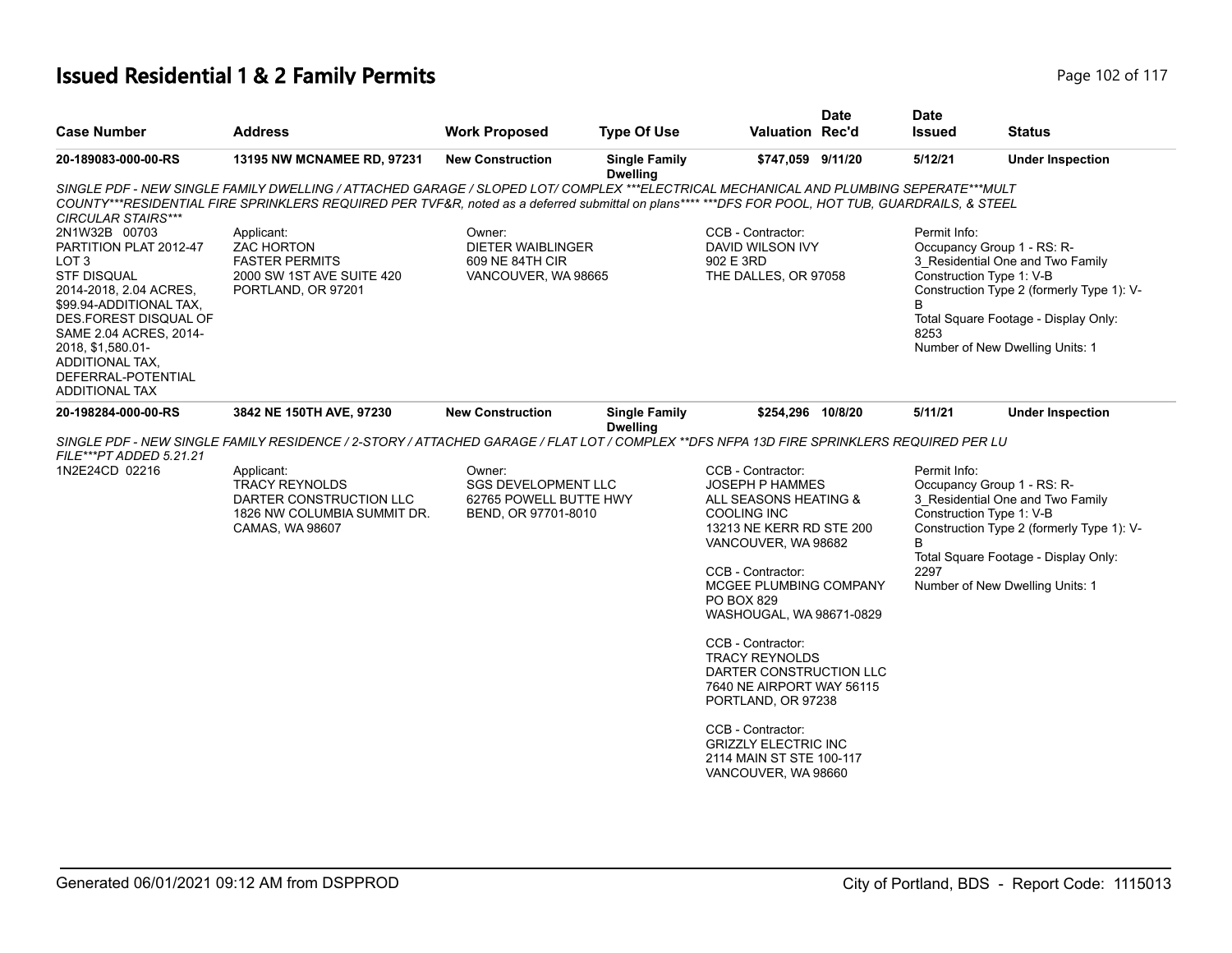#### **Issued Residential 1 & 2 Family Permits Page 103 of 117 Page 103 of 117**

| <b>Case Number</b>                                                               | <b>Address</b>                                                                                                                        | <b>Work Proposed</b>                                                     | <b>Type Of Use</b>                      | <b>Valuation Rec'd</b>                                                                                                                                                                                                                                                                                                                                                                                                           | <b>Date</b> | <b>Date</b><br><b>Issued</b> | <b>Status</b>                                                                                                                                                                                                      |
|----------------------------------------------------------------------------------|---------------------------------------------------------------------------------------------------------------------------------------|--------------------------------------------------------------------------|-----------------------------------------|----------------------------------------------------------------------------------------------------------------------------------------------------------------------------------------------------------------------------------------------------------------------------------------------------------------------------------------------------------------------------------------------------------------------------------|-------------|------------------------------|--------------------------------------------------------------------------------------------------------------------------------------------------------------------------------------------------------------------|
| 20-213521-000-00-RS                                                              | 9443 N MINERVA AVE, 97203                                                                                                             | <b>New Construction</b>                                                  | <b>Single Family</b><br><b>Dwelling</b> | \$166,328 11/12/20                                                                                                                                                                                                                                                                                                                                                                                                               |             | 5/14/21                      | <b>Under Inspection</b>                                                                                                                                                                                            |
| SEPARATE***                                                                      | SINGLE PDF - NEW SINGLE FAMILY RESIDENCE / 2-STORY / 1-CAR ATTACHED GARAGE / FLAT LOT / COMPLEX ***ELECTRICAL MECHANICAL AND PLUMBING |                                                                          |                                         |                                                                                                                                                                                                                                                                                                                                                                                                                                  |             |                              |                                                                                                                                                                                                                    |
| 1N1E06DC 05302<br>BLOCK <sub>2</sub><br>LOT <sub>28</sub><br>LOT 29 EXC PT IN ST | Applicant:<br><b>TYSON OKELY</b><br><b>DEZ DEVELOPMENT</b><br>10117 SE SUNNYSIDE RD #F1123<br>CLACKAMAS OR 97015<br><b>USA</b>        |                                                                          |                                         | Primary Contractor:<br><b>TO BID</b>                                                                                                                                                                                                                                                                                                                                                                                             |             | Permit Info:<br>B<br>1486    | Occupancy Group 1 - RS: R-<br>3 Residential One and Two Family<br>Construction Type 1: V-B<br>Construction Type 2 (formerly Type 1): V-<br>Total Square Footage - Display Only:<br>Number of New Dwelling Units: 1 |
| 20-213076-000-00-RS                                                              | <b>5117 SE HENDERSON ST, 97206</b>                                                                                                    | <b>New Construction</b>                                                  | <b>Single Family</b><br><b>Dwelling</b> | \$219,444 11/10/20                                                                                                                                                                                                                                                                                                                                                                                                               |             | 5/14/21                      | <b>Under Inspection</b>                                                                                                                                                                                            |
|                                                                                  | SINGLE PDF - NEW SINGLE FAMILY RESIDENCE / 2-STORY / 1-CAR ATTACHED GARAGE / FLAT LOT / COMPLEX                                       |                                                                          |                                         |                                                                                                                                                                                                                                                                                                                                                                                                                                  |             |                              |                                                                                                                                                                                                                    |
| 1S2E19BD 05400                                                                   | Applicant:<br><b>BRADLEE HERSEY</b><br><b>FASTER PERMITS</b><br>2000 SW 1ST AVE SUITE 420<br>PORTLAND OR 97201                        | Owner:<br><b>D B S GROUP LLC</b><br>PO BOX 96<br>TUALATIN, OR 97062-0096 |                                         | CCB - Contractor:<br><b>MALMEDAL ENTERPRISES INC</b><br><b>PO BOX 207</b><br><b>BANKS, OR 97106</b><br>CCB - Contractor:<br>CAFFALL CONSTRUCTION CO<br><b>INC</b><br>8575 SW SAGERT ST<br>TUALATIN, OR 97062<br>CCB - Contractor:<br><b>HOLMES HEATING &amp; COOLING</b><br><b>INC</b><br>821 COLUMBIA BLVD<br>ST HELENS, OR 97051<br>CCB - Contractor:<br><b>MERRILL ELECTRIC LLC</b><br><b>PO BOX 753</b><br>GRESHAM, OR 97030 |             | Permit Info:<br>R<br>1904    | Occupancy Group 1 - RS: R-<br>3 Residential One and Two Family<br>Construction Type 1: V-B<br>Construction Type 2 (formerly Type 1): V-<br>Total Square Footage - Display Only:<br>Number of New Dwelling Units: 1 |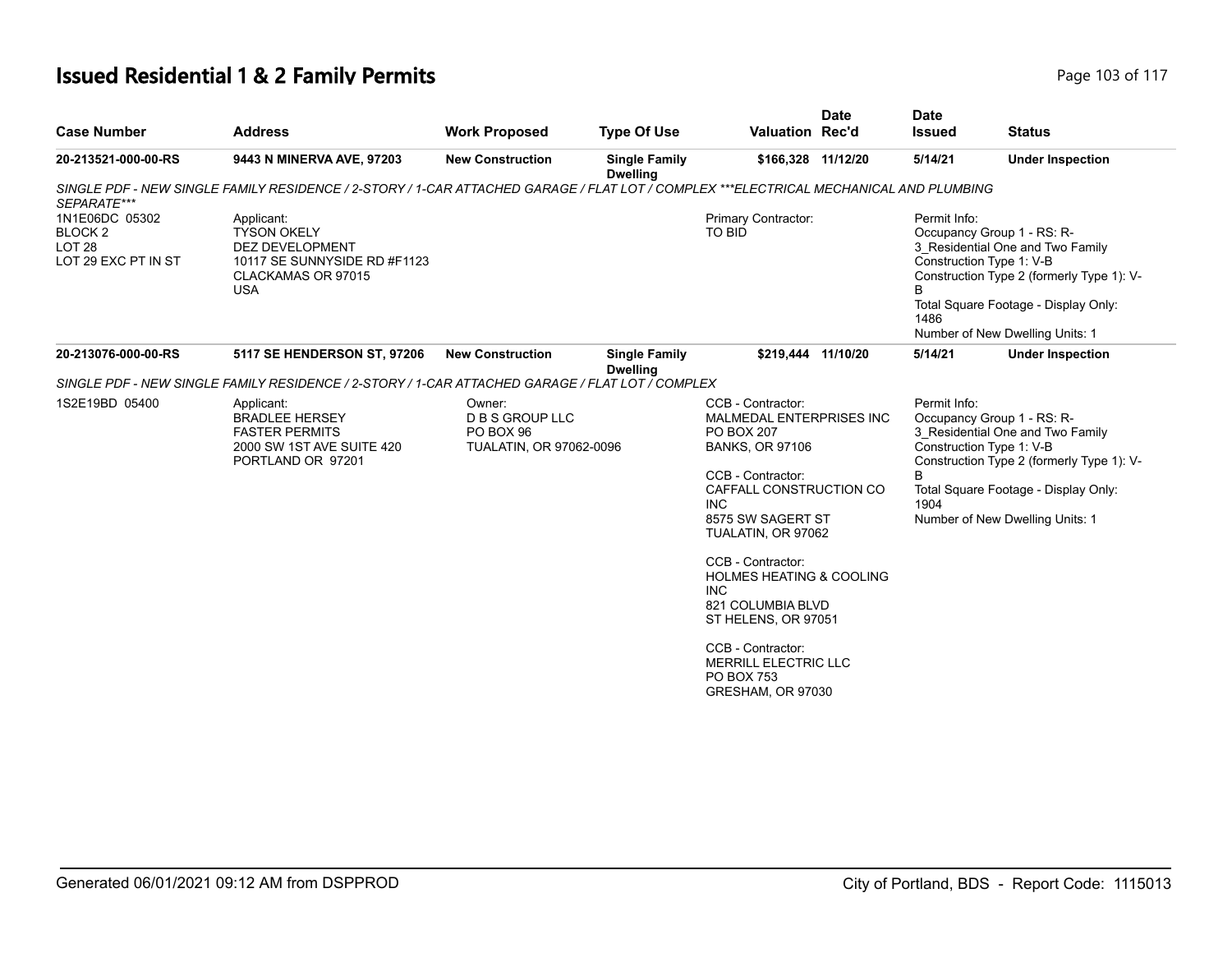#### **Issued Residential 1 & 2 Family Permits Page 104 of 117** Page 104 of 117

| <b>Case Number</b>                   | <b>Address</b>                                                                                                                          | <b>Work Proposed</b>                                                                    | <b>Type Of Use</b>                      | Valuation Rec'd                                                                                                                                                                                                   | <b>Date</b>        | <b>Date</b><br><b>Issued</b> | <b>Status</b>                                                                                                                                                                   |
|--------------------------------------|-----------------------------------------------------------------------------------------------------------------------------------------|-----------------------------------------------------------------------------------------|-----------------------------------------|-------------------------------------------------------------------------------------------------------------------------------------------------------------------------------------------------------------------|--------------------|------------------------------|---------------------------------------------------------------------------------------------------------------------------------------------------------------------------------|
| 20-198290-DFS-01-RS                  | 3862 NE 150TH AVE, 97230                                                                                                                | <b>New Construction</b>                                                                 | <b>Single Family</b><br><b>Dwelling</b> |                                                                                                                                                                                                                   | \$1 2/26/21        | 5/21/21                      | <b>Issued</b>                                                                                                                                                                   |
|                                      | SINGLE PDF - DFS NFPA 13D FOR FIRE SPRINKLERS REQUIRED                                                                                  |                                                                                         |                                         |                                                                                                                                                                                                                   |                    |                              |                                                                                                                                                                                 |
| 1N2E24CD 02218                       | Applicant:<br><b>TRACY REYNOLDS</b><br>DARTER CONSTRUCTION LLC<br>1826 NW COLUMBIA SUMMIT DR.<br>CAMAS, WA 98607                        | Owner:<br><b>SGS DEVELOPMENT LLC</b><br>62765 POWELL BUTTE HWY<br>BEND, OR 97701-8010   |                                         | CCB - Contractor:<br>MCGEE PLUMBING COMPANY<br>PO BOX 829<br>WASHOUGAL, WA 98671-0829<br>CCB - Contractor:<br><b>TRACY REYNOLDS</b><br>DARTER CONSTRUCTION LLC<br>7640 NE AIRPORT WAY 56115<br>PORTLAND, OR 97238 |                    | Permit Info:<br>2297         | Occupancy Group 1 - RS: R-<br>3 Residential One and Two Family<br>Construction Type 1: V-B<br>Construction Type 2 (formerly Type 1): V-<br>Total Square Footage - Display Only: |
| 20-166894-DFS-01-RS                  | 13721 SE RHONE ST, 97236                                                                                                                | <b>New Construction</b>                                                                 | <b>Single Family</b><br><b>Dwelling</b> |                                                                                                                                                                                                                   | $$1,500$ $5/21/21$ | 5/21/21                      | <b>Issued</b>                                                                                                                                                                   |
| SINGLE PDF - DFS FOR FIRE SPRINKLERS |                                                                                                                                         |                                                                                         |                                         |                                                                                                                                                                                                                   |                    |                              |                                                                                                                                                                                 |
| 1S2E11DA 02702<br>LOT <sub>2</sub>   | Applicant:<br><b>KIM NGUYEN</b><br><b>CONCEPT DESIGN &amp;</b><br><b>ASSOCIATES LLC</b><br>522 NW 23RD AVE, STE F<br>PORTLAND, OR 97210 | Owner:<br>SINO-US PROPERTIES INC<br>3506 SE 66TH AVE STE 201<br>PORTLAND, OR 97206-2626 |                                         | CCB - Contractor:<br><b>UPPER VALLEY</b><br><b>CONSTRUCTION INC</b><br>PO BOX 1415<br>MOLALLA, OR 97038                                                                                                           |                    | Permit Info:<br>2070         | Occupancy Group 1 - RS: R-<br>3 Residential One and Two Family<br>Construction Type 1: V-B<br>Construction Type 2 (formerly Type 1): V-<br>Total Square Footage - Display Only: |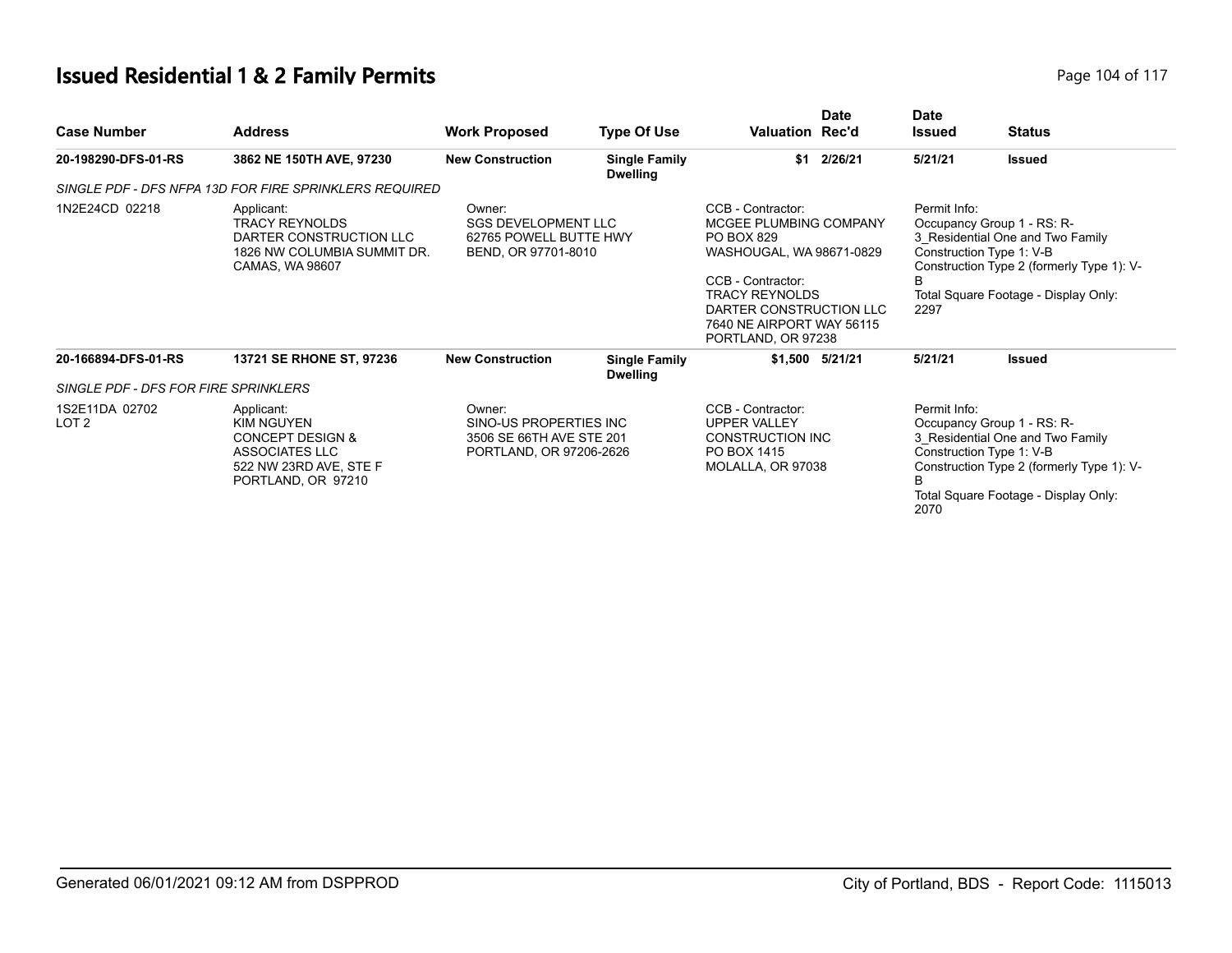#### **Issued Residential 1 & 2 Family Permits Page 105 of 117 Page 105 of 117**

| <b>Case Number</b>                                                                | <b>Address</b>                                                                                                                                                                                                                                                                                                                                                                                    | <b>Work Proposed</b>                                                                                           | <b>Type Of Use</b>                      | <b>Valuation Rec'd</b>                                                                                                                                                                                                                                                                                                                                                                                                   | <b>Date</b>    | <b>Date</b><br><b>Issued</b>                          | <b>Status</b>                                                                                                                                                                          |
|-----------------------------------------------------------------------------------|---------------------------------------------------------------------------------------------------------------------------------------------------------------------------------------------------------------------------------------------------------------------------------------------------------------------------------------------------------------------------------------------------|----------------------------------------------------------------------------------------------------------------|-----------------------------------------|--------------------------------------------------------------------------------------------------------------------------------------------------------------------------------------------------------------------------------------------------------------------------------------------------------------------------------------------------------------------------------------------------------------------------|----------------|-------------------------------------------------------|----------------------------------------------------------------------------------------------------------------------------------------------------------------------------------------|
| 20-227348-000-00-RS                                                               | 3235 SE RAYMOND ST, 97202                                                                                                                                                                                                                                                                                                                                                                         | <b>New Construction</b>                                                                                        | <b>Single Family</b><br><b>Dwelling</b> | \$356,786 12/30/20                                                                                                                                                                                                                                                                                                                                                                                                       |                | 5/5/21                                                | <b>Under Inspection</b>                                                                                                                                                                |
|                                                                                   | SINGLE PDF - NEW SINGLE FAMILY RESIDENCE/2 STORY/1-CAR GARAGE/FLAT LOT/COMPLEX                                                                                                                                                                                                                                                                                                                    |                                                                                                                |                                         |                                                                                                                                                                                                                                                                                                                                                                                                                          |                |                                                       |                                                                                                                                                                                        |
| 1S1E13BA 11200                                                                    | Applicant:<br><b>KEVIN PARTAIN</b><br><b>URBAN VISIONS</b><br>223 NE 56TH AVENUE<br>PORTLAND, OR 97213                                                                                                                                                                                                                                                                                            | Owner:<br><b>RENAISSANCE CUSTOM HOMES</b><br><b>LLC</b><br>16771 BOONES FERRY RD<br>LAKE OSWEGO, OR 97035-4383 |                                         | CCB - Contractor:<br>Gary L. Phillis<br>PHILLIS CONSTRUCTION CO<br>9409 NE COLFAX ST<br>PORTLAND, OR 97220<br>CCB - Contractor:<br>FISH CONSTRUCTION NW INC<br>6401 NE 33RD AVENUE<br>PORTLAND, OR 97211<br>CCB - Contractor:<br><b>RUSSELL &amp; SONS PLUMBING</b><br><b>INC</b><br>6015 NE 88TH ST<br>VANCOUVER, WA 98665<br>CCB - Contractor:<br><b>LANTIL LLC</b><br>11490 SE JENNIFER STREET<br>CLACKAMAS, OR 97015 |                | Permit Info:<br>Construction Type 1: V-B<br>B<br>3229 | Occupancy Group 1 - RS: R-<br>3_Residential One and Two Family<br>Construction Type 2 (formerly Type 1): V-<br>Total Square Footage - Display Only:<br>Number of New Dwelling Units: 1 |
| 20-101790-REV-02-RS                                                               | 3255 SE GRANT ST, 97214                                                                                                                                                                                                                                                                                                                                                                           | <b>New Construction</b>                                                                                        | <b>Single Family</b><br><b>Dwelling</b> |                                                                                                                                                                                                                                                                                                                                                                                                                          | $$0$ $5/28/21$ | 5/28/21                                               | <b>Issued</b>                                                                                                                                                                          |
|                                                                                   | SINGLE PDF REVISION TO ADD RETAINING WALL DETAILS AND ADD FOUNDATION DRAIN TO STORM DRAIN                                                                                                                                                                                                                                                                                                         |                                                                                                                |                                         |                                                                                                                                                                                                                                                                                                                                                                                                                          |                |                                                       |                                                                                                                                                                                        |
| 1S1E01CD 01300                                                                    | Applicant:<br><b>BRADLEE HERSEY</b><br><b>FASTER PERMITS</b><br>2000 SW 1ST AVE SUITE 420<br>PORTLAND OR 97201                                                                                                                                                                                                                                                                                    | Owner:<br><b>LAUREN YEISER</b><br>3275 SE GRANT ST<br>PORTLAND, OR 97214                                       |                                         | CCB - Contractor:<br><b>GREEN HAMMER INC</b><br>721 NW 9TH AVE #195<br>PORTLAND, OR 97209                                                                                                                                                                                                                                                                                                                                |                | Permit Info:<br>B<br>2696                             | Occupancy Group 1 - RS: R-<br>3 Residential One and Two Family<br>Construction Type 1: V-B<br>Construction Type 2 (formerly Type 1): V-<br>Total Square Footage - Display Only:        |
| 08-180743-REV-03-RS                                                               | 4044 N VANCOUVER AVE, 97227                                                                                                                                                                                                                                                                                                                                                                       | <b>New Construction</b>                                                                                        | <b>Single Family</b>                    |                                                                                                                                                                                                                                                                                                                                                                                                                          | \$0 5/9/21     | 5/10/21                                               | <b>Issued</b>                                                                                                                                                                          |
| 1N1E22DB 14000<br><b>ALBINA HMSTD</b><br>BLOCK <sub>27</sub><br>LOT <sub>13</sub> | SINGLE PDF - REVISION TO ADD 8' X 12' 6" BACK DECK AT EAST SIDE OF HOUSE W/STAIRS TO THE YARD. CHANGE TO STORMWATER FACILITY SYSTEM FROM FLOW<br>THROUGH PLANTER TO DRYWELL. INCLUDES INFORMATION ABOUT NEW CONCRETE STAIRS TO FRONT PORCH AT WEST SIDE OF HOUSE TO ROW.<br>Applicant:<br>PHIL SYDNOR<br>INTEGRATE ARCHITECTURE &<br><b>PLANNING INC</b><br>1715 N TERRY ST<br>PORTLAND, OR 97217 | Owner:<br><b>DEADRA HALL</b><br>4038 N VANCOUVER AVE<br>PORTLAND, OR 97227                                     | <b>Dwelling</b>                         |                                                                                                                                                                                                                                                                                                                                                                                                                          |                | Permit Info:<br>Garage\Utility Misc.<br>1080          | Occupancy Group 1 - RS: U_Private<br>Construction Type 1: V-B<br>Construction Type 2 (formerly Type 1):<br>Total Square Footage - Display Only:                                        |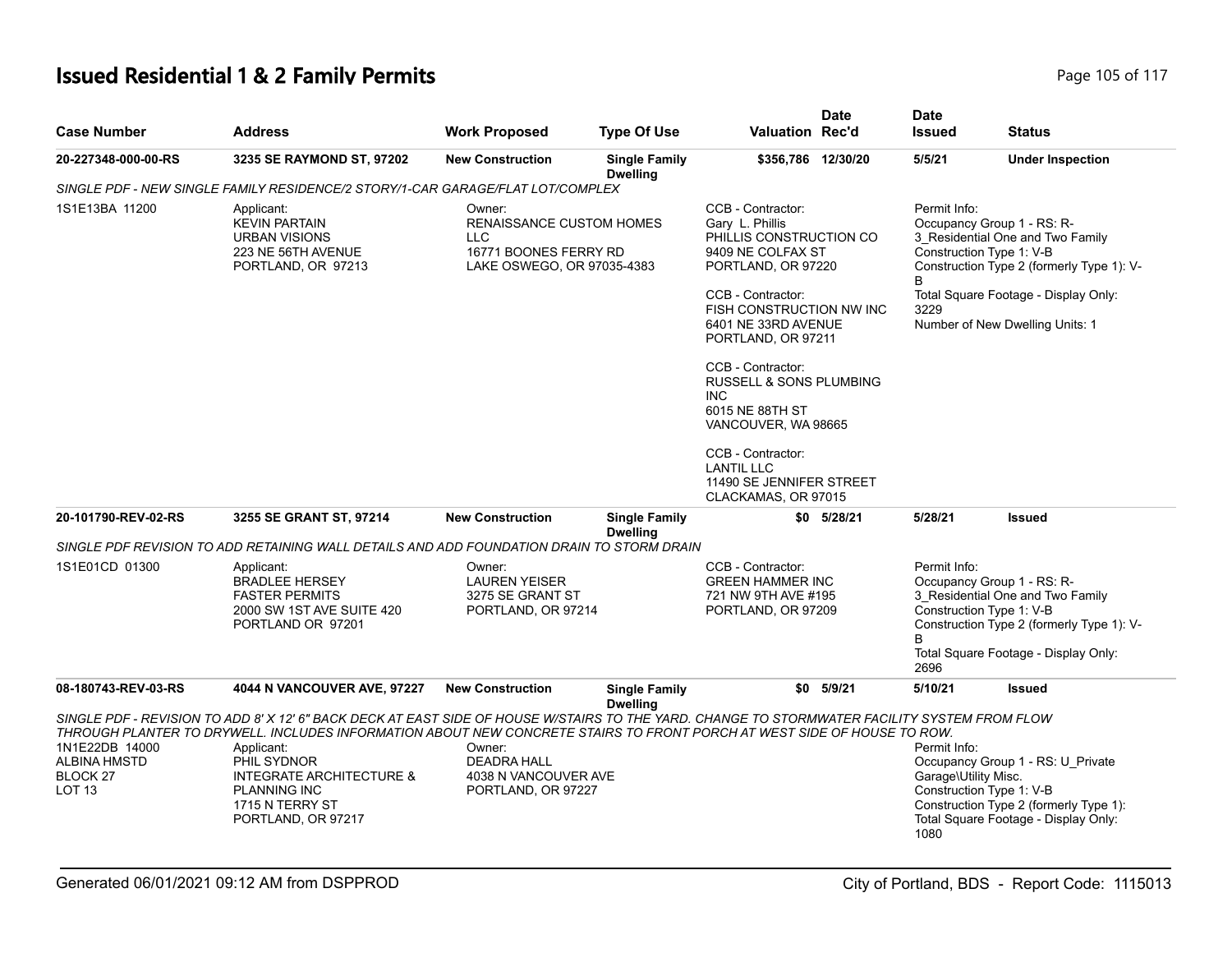# **Issued Residential 1 & 2 Family Permits Page 106 of 117 Page 106 of 117**

| <b>Case Number</b>                | <b>Address</b>                                                                                                   | <b>Work Proposed</b>                                                                                     | <b>Type Of Use</b>                      | <b>Valuation Rec'd</b>                                                                                                                                                                                                                                                                                                                                                                                                                                                    | <b>Date</b>    | <b>Date</b><br><b>Issued</b>                          | <b>Status</b>                                                                                                                                       |
|-----------------------------------|------------------------------------------------------------------------------------------------------------------|----------------------------------------------------------------------------------------------------------|-----------------------------------------|---------------------------------------------------------------------------------------------------------------------------------------------------------------------------------------------------------------------------------------------------------------------------------------------------------------------------------------------------------------------------------------------------------------------------------------------------------------------------|----------------|-------------------------------------------------------|-----------------------------------------------------------------------------------------------------------------------------------------------------|
| 20-198270-DFS-01-RS               | 3851 NE 150TH AVE, 97230                                                                                         | <b>New Construction</b>                                                                                  | <b>Single Family</b><br><b>Dwelling</b> |                                                                                                                                                                                                                                                                                                                                                                                                                                                                           | $$1$ 3/2/21    | 5/6/21                                                | <b>Issued</b>                                                                                                                                       |
|                                   | SINGLE PDF - DFS NFPA 13D FOR FIRE SPRINKLERS                                                                    |                                                                                                          |                                         |                                                                                                                                                                                                                                                                                                                                                                                                                                                                           |                |                                                       |                                                                                                                                                     |
| 1N2E24CD 02205                    | Applicant:<br><b>TRACY REYNOLDS</b><br>DARTER CONSTRUCTION LLC<br>1826 NW COLUMBIA SUMMIT DR.<br>CAMAS, WA 98607 | Owner:<br><b>SGS DEVELOPMENT LLC</b><br>62765 POWELL BUTTE HWY<br>BEND, OR 97701-8010                    |                                         | CCB - Contractor:<br><b>JOSEPH P HAMMES</b><br>ALL SEASONS HEATING &<br><b>COOLING INC</b><br>13213 NE KERR RD STE 200<br>VANCOUVER, WA 98682<br>CCB - Contractor:<br>MCGEE PLUMBING COMPANY<br>PO BOX 829<br>WASHOUGAL, WA 98671-0829<br>CCB - Contractor:<br><b>TRACY REYNOLDS</b><br>DARTER CONSTRUCTION LLC<br>7640 NE AIRPORT WAY 56115<br>PORTLAND, OR 97238<br>CCB - Contractor:<br><b>GRIZZLY ELECTRIC INC</b><br>2114 MAIN ST STE 100-117<br>VANCOUVER, WA 98660 |                | Permit Info:<br>Construction Type 1: V-B<br>B<br>2297 | Occupancy Group 1 - RS: R-<br>3 Residential One and Two Family<br>Construction Type 2 (formerly Type 1): V-<br>Total Square Footage - Display Only: |
| 20-154449-DFS-02-RS               | 13021 NE OREGON ST, 97230                                                                                        | <b>New Construction</b>                                                                                  | <b>Single Family</b><br><b>Dwelling</b> | \$10,000 5/28/21                                                                                                                                                                                                                                                                                                                                                                                                                                                          |                | 5/28/21                                               | <b>Issued</b>                                                                                                                                       |
| SINGLE PDF - DFS FOR ROOF TRUSSES |                                                                                                                  |                                                                                                          |                                         |                                                                                                                                                                                                                                                                                                                                                                                                                                                                           |                |                                                       |                                                                                                                                                     |
| 1N2E35BD 07301                    | Applicant:<br><b>RYAN PICKREL</b><br><b>FASTER PERMITS</b><br>2000 SW 1ST AVE #420<br>PORTLAND OR 97201          | Owner:<br><b>GREENWORKS CONTRACTORS</b><br>LLC<br>10121 SE SUNNYSIDE RD #300<br>CLACKAMAS, OR 97015-5713 |                                         | CCB - Contractor:<br><b>BRETT GRANTHAM</b><br><b>GREENWORKS CONTRACTORS</b><br><b>LLC</b><br>10121 SE SUNNYSIDE RD #300<br>CLACKAMAS, OR 97015                                                                                                                                                                                                                                                                                                                            |                | Permit Info:<br>Construction Type 1: V-B<br>B<br>2391 | Occupancy Group 1 - RS: R-<br>3_Residential One and Two Family<br>Construction Type 2 (formerly Type 1): V-<br>Total Square Footage - Display Only: |
| 20-147734-REV-01-RS               | 11230 SW 53RD AVE, 97219                                                                                         | <b>New Construction</b>                                                                                  | <b>Single Family</b><br><b>Dwelling</b> |                                                                                                                                                                                                                                                                                                                                                                                                                                                                           | $$0$ $5/13/21$ | 5/14/21                                               | <b>Issued</b>                                                                                                                                       |
|                                   | SINGLE PDF - REVISION TO ENGINEERING PAGES TO SHOW THE CORRECT DETAIL CALLOUTS ON THE FOUNDATION PLAN            |                                                                                                          |                                         |                                                                                                                                                                                                                                                                                                                                                                                                                                                                           |                |                                                       |                                                                                                                                                     |
| 1S1E31AB 02800                    | Applicant:<br><b>TYSON OKELY</b><br>DEZ DEVELOPMENT<br>15648 SE 114TH AVE SUITE 211<br>CLACKAMAS, OR 97015       | Owner:<br>DEZ DEVELOPMENT LLC<br>10117 SE SUNNYSIDE RD #F1123<br>CLACKAMAS, OR 97015-7708                |                                         | Primary Contractor:<br><b>TO BID</b>                                                                                                                                                                                                                                                                                                                                                                                                                                      |                | Permit Info:<br>Construction Type 1: V-B<br>1683      | Occupancy Group 1 - RS: R-<br>3_Residential One and Two Family<br>Construction Type 2 (formerly Type 1): V-<br>Total Square Footage - Display Only: |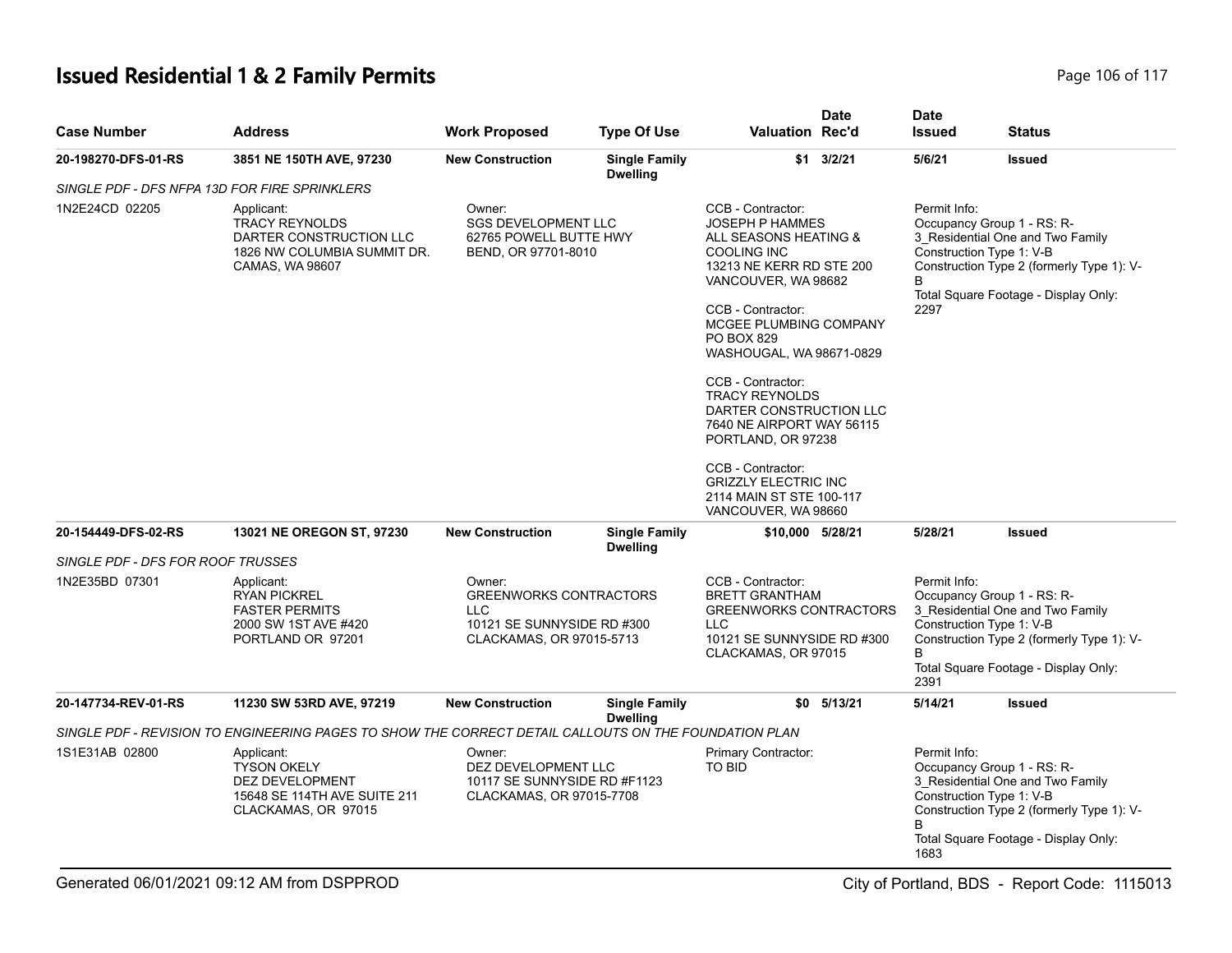# **Issued Residential 1 & 2 Family Permits Page 107 of 117 Page 107 of 117**

| <b>Case Number</b>                   | <b>Address</b>                                                                                                                                                                                                                      | <b>Work Proposed</b>                                                                                                  | <b>Type Of Use</b>                      | <b>Valuation Rec'd</b>                                                                                                                                                                              | <b>Date</b>     | <b>Date</b><br><b>Issued</b> | <b>Status</b>                                                                                                                                                                   |
|--------------------------------------|-------------------------------------------------------------------------------------------------------------------------------------------------------------------------------------------------------------------------------------|-----------------------------------------------------------------------------------------------------------------------|-----------------------------------------|-----------------------------------------------------------------------------------------------------------------------------------------------------------------------------------------------------|-----------------|------------------------------|---------------------------------------------------------------------------------------------------------------------------------------------------------------------------------|
| 20-219436-DFS-01-RS                  | 4540 SW 59TH AVE, 97221                                                                                                                                                                                                             | <b>New Construction</b>                                                                                               | <b>Single Family</b><br><b>Dwelling</b> |                                                                                                                                                                                                     | \$1,500 5/20/21 | 5/20/21                      | <b>Issued</b>                                                                                                                                                                   |
| SINGLE PDF - DFS FOR FIRE SPRINKLERS |                                                                                                                                                                                                                                     |                                                                                                                       |                                         |                                                                                                                                                                                                     |                 |                              |                                                                                                                                                                                 |
| 1S1E18BA 03903<br>LOT <sub>2</sub>   | Applicant:<br><b>BRADLEE HERSEY</b><br><b>FASTER PERMITS</b><br>2000 SW 1ST AVE, STE 420<br>PORTLAND OR 97201                                                                                                                       | Owner:<br>SOLSTICE CUSTOM HOMES<br>5740 SW ARROW WOOD LN<br>PORTLAND, OR 97225                                        |                                         | CCB - Contractor:<br>LWD LLC<br>5740 SW ARROWWOOD LN<br>PORTLAND, OR 97225                                                                                                                          |                 | Permit Info:<br>B<br>4797    | Occupancy Group 1 - RS: R-<br>3_Residential One and Two Family<br>Construction Type 1: V-B<br>Construction Type 2 (formerly Type 1): V-<br>Total Square Footage - Display Only: |
| 20-148230-REV-01-RS                  | 1730 SE RAMONA ST, 97202                                                                                                                                                                                                            | <b>New Construction</b>                                                                                               | Townhouse (2<br>Units)                  | \$0                                                                                                                                                                                                 | 5/19/21         | 5/19/21                      | <b>Issued</b>                                                                                                                                                                   |
|                                      | SINGLE PDF REVISION TO RETAINING WALL FOOTING. EXTEND RETAINING WALL TO SUPPORT BEARING SOIL                                                                                                                                        |                                                                                                                       |                                         |                                                                                                                                                                                                     |                 |                              |                                                                                                                                                                                 |
| 1S1E14DB 12300                       | Applicant:<br>CODY JOHNECHECK<br>KEN RANDALL HOMES LLC<br>2 CENTERPOINTE DR, STE 210<br>LAKE OSWEGO OR 97035<br>Applicant:<br><b>JEREMY WILLIAMS</b><br><b>PARK SOMERSET LLC</b><br>2 CENTERPOINTE DR #120<br>LAKE OSWEGO, OR 97035 | Owner:<br><b>CONSOLIDATED LAND &amp; CATTLE</b><br><b>LLC</b><br>2 CENTERPOINTE DR #210<br>LAKE OSWEGO, OR 97035-8627 |                                         | CCB - Contractor:<br>CODY JOHNECHECK<br>KEN RANDALL HOMES LLC<br>2 CENTERPOINTE DR STE 210<br>LAKE OSWEGO, OR 97035                                                                                 |                 | Permit Info:<br>1920         | Occupancy Group 1 - RS: R-<br>3_Residential One and Two Family<br>Construction Type 1: V-B<br>Construction Type 2 (formerly Type 1): V-<br>Total Square Footage - Display Only: |
| 20-119767-DFS-01-RS                  | 64 NE 134TH PL                                                                                                                                                                                                                      | <b>New Construction</b>                                                                                               | Townhouse (3<br>or more units)          |                                                                                                                                                                                                     | \$1 4/19/21     | 5/11/21                      | Final                                                                                                                                                                           |
| <b>SINGLE PDF DFS TRUSSES</b>        |                                                                                                                                                                                                                                     |                                                                                                                       |                                         |                                                                                                                                                                                                     |                 |                              |                                                                                                                                                                                 |
| 1N2E35DB 07621                       | Applicant:<br><b>TERRY LAMASTERS</b><br><b>LGI HOMES</b><br>1450 LAKE ROBBINS DR., STE<br>430<br>THE WOODLANDS, TX 77380                                                                                                            | Owner:<br>LGI HOMES - OREGON LLC<br>1450 LAKE ROBBINS DR #430<br>THE WOODLANDS, TX 77380                              |                                         | CCB - Contractor:<br>LEFTCO INCORPORATED<br>PO BOX 5945<br><b>SALEM, OR 97304</b><br>CCB - Contractor:<br><b>LGI HOMES OREGON LLC</b><br>1450 LAKE ROBBINS DR STE<br>430<br>THE WOODLANDS, TX 77380 |                 | Permit Info:<br>1972         | Occupancy Group 1 - RS: R-<br>3_Residential One and Two Family<br>Construction Type 1: V-B<br>Construction Type 2 (formerly Type 1): V-<br>Total Square Footage - Display Only: |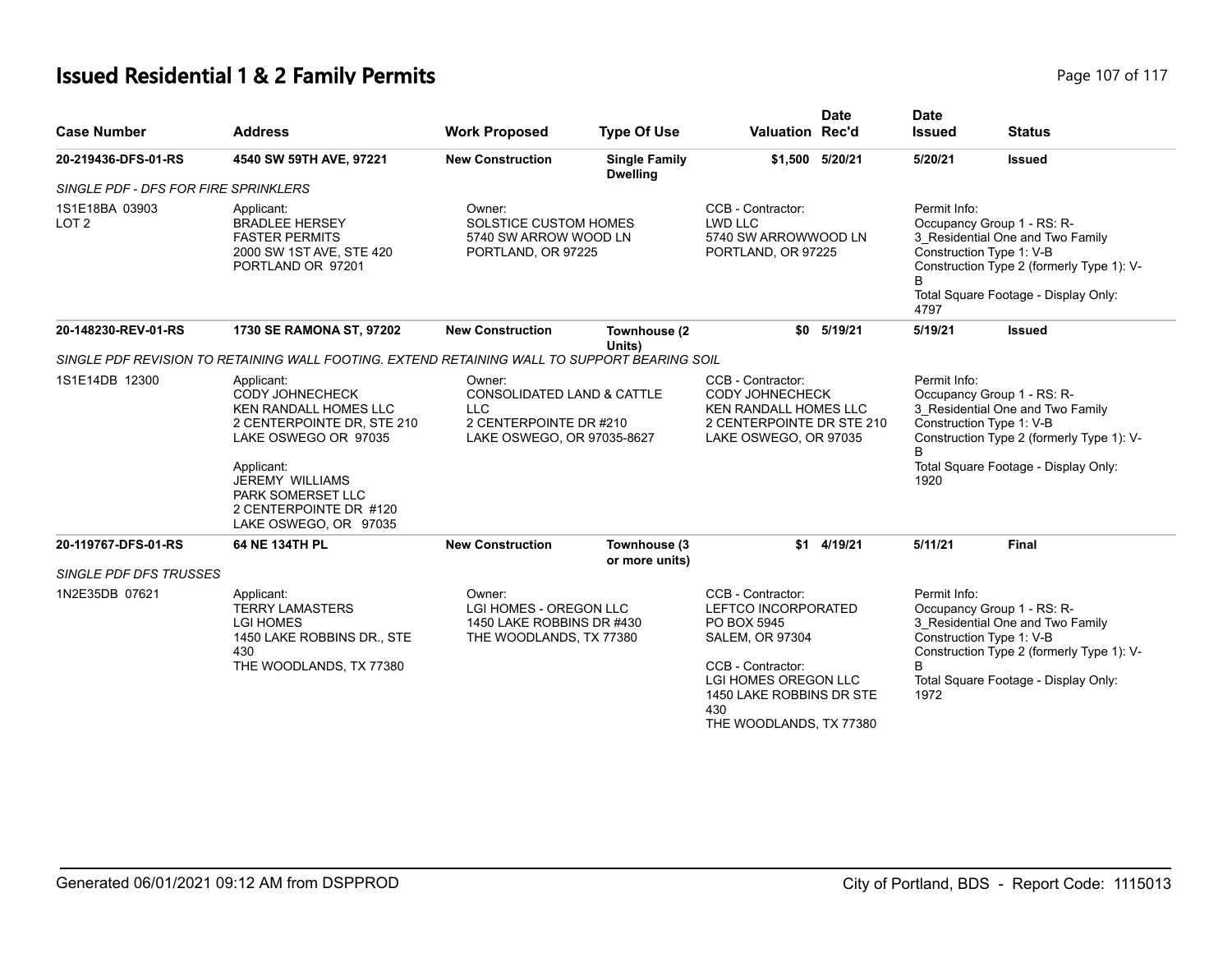# **Issued Residential 1 & 2 Family Permits Page 108 of 117 Page 108 of 117**

| <b>Case Number</b>                                                                | <b>Address</b>                                                                                                                 | <b>Work Proposed</b>                                                      | <b>Type Of Use</b>                                                                                                                         | Valuation Rec'd                                                                          | <b>Date</b>                                                                                                                                                                                             | <b>Date</b><br><b>Issued</b>                                                                                                                                                                         | <b>Status</b>                                                                                                                                                                    |  |
|-----------------------------------------------------------------------------------|--------------------------------------------------------------------------------------------------------------------------------|---------------------------------------------------------------------------|--------------------------------------------------------------------------------------------------------------------------------------------|------------------------------------------------------------------------------------------|---------------------------------------------------------------------------------------------------------------------------------------------------------------------------------------------------------|------------------------------------------------------------------------------------------------------------------------------------------------------------------------------------------------------|----------------------------------------------------------------------------------------------------------------------------------------------------------------------------------|--|
| 20-124731-DFS-01-RS                                                               | 79 NE 134TH PL                                                                                                                 | <b>New Construction</b>                                                   | Townhouse (3<br>or more units)                                                                                                             |                                                                                          | \$1 4/19/21                                                                                                                                                                                             | 5/11/21                                                                                                                                                                                              | <b>Final</b>                                                                                                                                                                     |  |
| SINGLE PDF DFS ROOF TRUSSES*                                                      |                                                                                                                                |                                                                           |                                                                                                                                            |                                                                                          |                                                                                                                                                                                                         |                                                                                                                                                                                                      |                                                                                                                                                                                  |  |
| 1N2E35DB 07626                                                                    | Applicant:<br><b>TERRY LAMASTERS</b><br><b>LGI HOMES</b><br>1450 LAKE ROBBINS DR., STE<br>430<br>THE WOODLANDS, TX 77380       | Owner:<br>LLC.<br>8840 SW HOLLY LN                                        | CCB - Contractor:<br>STAFFORD DEVELOPMENT CO<br>LEFTCO INCORPORATED<br>PO BOX 5945<br><b>SALEM, OR 97304</b><br>WILSONVILLE, OR 97070-9800 |                                                                                          | Permit Info:<br>Occupancy Group 1 - RS: R-<br>3_Residential One and Two Family<br>Construction Type 1: V-B<br>Construction Type 2 (formerly Type 1): V-<br>Total Square Footage - Display Only:<br>1972 |                                                                                                                                                                                                      |                                                                                                                                                                                  |  |
| 19-161738-REV-01-RS                                                               | 2509 SE 41ST AVE, 97202                                                                                                        | <b>New Construction</b>                                                   | Townhouse (3                                                                                                                               |                                                                                          | $$0$ $5/21/21$                                                                                                                                                                                          | 5/21/21                                                                                                                                                                                              | <b>Issued</b>                                                                                                                                                                    |  |
| STRINGERS WITH OPEN TREAD GLUE LAMS                                               | SINGLE PDF - REVISION TO CHANGE FROM NOTCHED, EXPOSED LVL STRINGERS WITH OPEN TREAD GLUE LAMS TO UN-NOTCHED, EXPOSED GLUE LAM  |                                                                           | or more units)                                                                                                                             |                                                                                          |                                                                                                                                                                                                         |                                                                                                                                                                                                      |                                                                                                                                                                                  |  |
| 1S1E12AA 00200<br><b>RICHMOND ADD</b><br>BLOCK <sub>2</sub><br>S 40' OF LOT 17&19 | Applicant:<br><b>ZAC HORTON</b><br><b>FASTER PERMITS</b><br>2000 SW 1ST AVE SUITE 420<br>PORTLAND, OR 97201                    | Owner:<br>2515 SE 41ST AVE LLC<br>2244 WINDER CIR<br>FRANKLIN, TN 37064   |                                                                                                                                            | CCB - Contractor:<br><b>TEAM PDX LLC</b><br>11845 SE 34TH AVE<br>MILWAUKIE, OR 97222     |                                                                                                                                                                                                         | Permit Info:<br>Occupancy Group 1 - RS: R-<br>3_Residential One and Two Family<br>Construction Type 1: V-B<br>Construction Type 2 (formerly Type 1):<br>Total Square Footage - Display Only:<br>1080 |                                                                                                                                                                                  |  |
| 20-126976-DFS-01-RS                                                               | 7462 N OSWEGO AVE, 97203                                                                                                       | <b>New Construction</b>                                                   | Townhouse (3<br>or more units)                                                                                                             |                                                                                          | \$2,000 4/27/21                                                                                                                                                                                         | 5/3/21                                                                                                                                                                                               | <b>Issued</b>                                                                                                                                                                    |  |
| SINGLE PDF- DFS FOR TRUSSES.                                                      |                                                                                                                                |                                                                           |                                                                                                                                            |                                                                                          |                                                                                                                                                                                                         |                                                                                                                                                                                                      |                                                                                                                                                                                  |  |
| 1N1W12AA 15801                                                                    | Applicant:<br><b>TYSON OKELY</b><br><b>DEZ DEVELOPMENT</b><br>10117 SE SUNNYSIDE RD #F1123<br>CLACKAMAS OR 97015<br><b>USA</b> | Owner:<br><b>EIKO BUILDERS LLC</b><br>809 146TH ST<br>VANCOUVER, WA 98685 |                                                                                                                                            | CCB - Contractor:<br><b>EIKO BUILDERS LLC</b><br>809 NE 146TH ST.<br>VANCOUVER, WA 98685 |                                                                                                                                                                                                         | Permit Info:                                                                                                                                                                                         | Occupancy Group 1 - RS: R-<br>3 Residential One and Two Family<br>Construction Type 1: V-B<br>Construction Type 2 (formerly Type 1):<br>Total Square Footage - Display Only: 808 |  |
| 20-126978-DFS-01-RS                                                               | 7460 N OSWEGO AVE, 97203                                                                                                       | <b>New Construction</b>                                                   | Townhouse (3<br>or more units)                                                                                                             |                                                                                          | \$2.000 4/27/21                                                                                                                                                                                         | 5/3/21                                                                                                                                                                                               | <b>Issued</b>                                                                                                                                                                    |  |
| SINGLE PDF- DFS FOR ROOF TRUSSES.                                                 |                                                                                                                                |                                                                           |                                                                                                                                            |                                                                                          |                                                                                                                                                                                                         |                                                                                                                                                                                                      |                                                                                                                                                                                  |  |
| 1N1W12AA 15801<br>BLOCK <sub>2</sub><br>LOT <sub>9</sub>                          | Applicant:<br><b>TYSON OKELY</b><br><b>DEZ DEVELOPMENT</b><br>10117 SE SUNNYSIDE RD #F1123<br>CLACKAMAS OR 97015<br><b>USA</b> | Owner:<br>EIKO BUILDERS LLC<br>809 146TH ST<br>VANCOUVER, WA 98685        |                                                                                                                                            |                                                                                          |                                                                                                                                                                                                         | Permit Info:                                                                                                                                                                                         | Occupancy Group 1 - RS: R-<br>3 Residential One and Two Family<br>Construction Type 1: V-B<br>Construction Type 2 (formerly Type 1):<br>Total Square Footage - Display Only: 947 |  |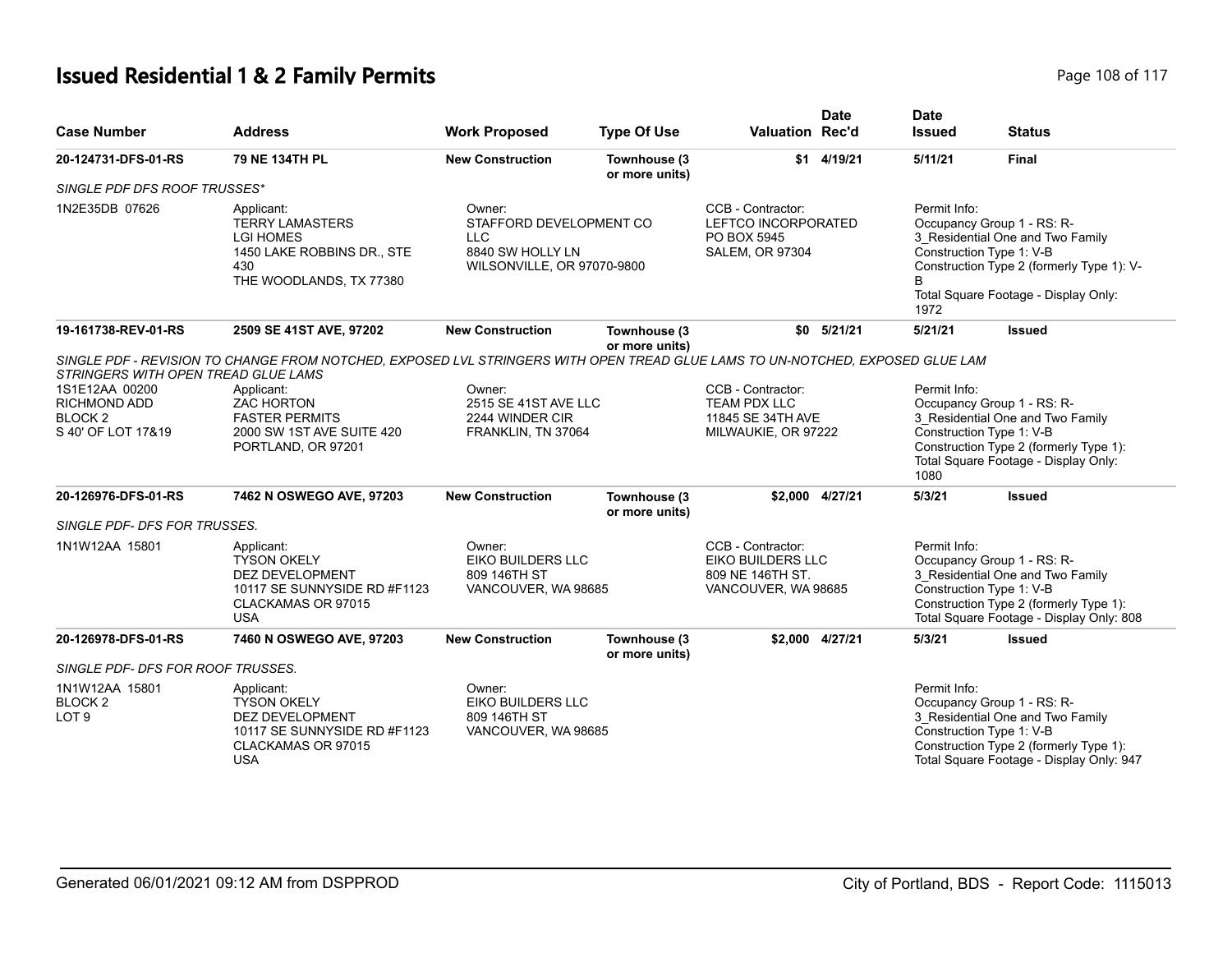# **Issued Residential 1 & 2 Family Permits Page 109 of 117 Page 109 of 117**

| <b>Case Number</b>                                       | <b>Address</b>                                                                                                                                                                                                                               | <b>Work Proposed</b>                                                                       | <b>Type Of Use</b>             | <b>Valuation Rec'd</b>                                                                   | <b>Date</b>     | <b>Date</b><br><b>Issued</b>                     | <b>Status</b>                                                                                                                                                                    |
|----------------------------------------------------------|----------------------------------------------------------------------------------------------------------------------------------------------------------------------------------------------------------------------------------------------|--------------------------------------------------------------------------------------------|--------------------------------|------------------------------------------------------------------------------------------|-----------------|--------------------------------------------------|----------------------------------------------------------------------------------------------------------------------------------------------------------------------------------|
| 20-126982-DFS-01-RS                                      | 7460 N OSWEGO AVE, 97203                                                                                                                                                                                                                     | <b>New Construction</b>                                                                    | Townhouse (3<br>or more units) |                                                                                          | \$2.000 4/27/21 | 5/3/21                                           | <b>Issued</b>                                                                                                                                                                    |
| SINGLE PDF- DFS FOR ROOF TRUSSES                         |                                                                                                                                                                                                                                              |                                                                                            |                                |                                                                                          |                 |                                                  |                                                                                                                                                                                  |
| 1N1W12AA 15801<br>BLOCK <sub>2</sub><br>LOT <sub>9</sub> | Applicant:<br><b>TYSON OKELY</b><br><b>DEZ DEVELOPMENT</b><br>10117 SE SUNNYSIDE RD #F1123<br>CLACKAMAS OR 97015<br><b>USA</b>                                                                                                               | Owner:<br><b>EIKO BUILDERS LLC</b><br>809 146TH ST<br>VANCOUVER, WA 98685                  |                                | CCB - Contractor:<br><b>EIKO BUILDERS LLC</b><br>809 NE 146TH ST.<br>VANCOUVER, WA 98685 |                 | Permit Info:                                     | Occupancy Group 1 - RS: R-<br>3_Residential One and Two Family<br>Construction Type 1: V-B<br>Construction Type 2 (formerly Type 1):<br>Total Square Footage - Display Only: 947 |
| 19-161736-REV-02-RS                                      | 2511 SE 41ST AVE, 97202                                                                                                                                                                                                                      | <b>New Construction</b>                                                                    | Townhouse (3<br>or more units) |                                                                                          | $$0$ $5/21/21$  | 5/21/21                                          | <b>Issued</b>                                                                                                                                                                    |
| STRINGERS WITH OPEN TREAD GLUE LAMS<br>1S1E12AA 00200    | SINGLE PDF - REVISION TO CHANGE FROM NOTCHED, EXPOSED LVL STRINGERS WITH OPEN TREAD GLUE LAMS TO UN-NOTCHED, EXPOSED GLUE LAM<br>Applicant:<br><b>ZAC HORTON</b><br><b>FASTER PERMITS</b><br>2000 SW 1ST AVE SUITE 420<br>PORTLAND, OR 97201 | Owner:<br>2515 SE 41ST AVE LLC<br>2244 WINDER CIR<br>FRANKLIN, TN 37064                    |                                | CCB - Contractor:<br><b>TEAM PDX LLC</b><br>11845 SE 34TH AVE<br>MILWAUKIE, OR 97222     |                 | Permit Info:<br>Construction Type 1: V-B<br>1080 | Occupancy Group 1 - RS: R-<br>3_Residential One and Two Family<br>Construction Type 2 (formerly Type 1):<br>Total Square Footage - Display Only:                                 |
| 20-126988-DFS-01-RS                                      | 7460 N OSWEGO AVE, 97203                                                                                                                                                                                                                     | <b>New Construction</b>                                                                    | Townhouse (3<br>or more units) |                                                                                          | \$2,000 4/27/21 | 5/3/21                                           | <b>Issued</b>                                                                                                                                                                    |
| SINGLE PDF. DFS FOR ROOF TRUSSES.                        |                                                                                                                                                                                                                                              |                                                                                            |                                |                                                                                          |                 |                                                  |                                                                                                                                                                                  |
| 1N1W12AA 15801<br>BLOCK <sub>2</sub><br>LOT <sub>9</sub> | Applicant:<br><b>TYSON OKELY</b><br>DEZ DEVELOPMENT<br>10117 SE SUNNYSIDE RD #F1123<br>CLACKAMAS OR 97015<br><b>USA</b>                                                                                                                      | Owner:<br><b>EIKO BUILDERS LLC</b><br>809 146TH ST<br>VANCOUVER, WA 98685                  |                                | CCB - Contractor:<br><b>EIKO BUILDERS LLC</b><br>809 NE 146TH ST.<br>VANCOUVER, WA 98685 |                 | Permit Info:<br>Construction Type 1: V-B         | Occupancy Group 1 - RS: R-<br>3 Residential One and Two Family<br>Construction Type 2 (formerly Type 1):<br>Total Square Footage - Display Only: 947                             |
| 20-124733-DFS-01-RS                                      | 67 NE 134TH PL                                                                                                                                                                                                                               | <b>New Construction</b>                                                                    | Townhouse (3<br>or more units) |                                                                                          | \$1 4/19/21     | 5/11/21                                          | Final                                                                                                                                                                            |
| SINGLE PDF DFS ROOF TRUSSES BUILDING 7                   |                                                                                                                                                                                                                                              |                                                                                            |                                |                                                                                          |                 |                                                  |                                                                                                                                                                                  |
| 1N2E35DB 07629                                           | Applicant:<br><b>TERRY LAMASTERS</b><br><b>LGI HOMES</b><br>1450 LAKE ROBBINS DR., STE<br>430<br>THE WOODLANDS, TX 77380                                                                                                                     | Owner:<br>STAFFORD DEVELOPMENT CO<br>LLC<br>8840 SW HOLLY LN<br>WILSONVILLE, OR 97070-9800 |                                | CCB - Contractor:<br>LEFTCO INCORPORATED<br>PO BOX 5945<br><b>SALEM, OR 97304</b>        |                 | Permit Info:<br>B<br>1716                        | Occupancy Group 1 - RS: R-<br>3_Residential One and Two Family<br>Construction Type 1: V-B<br>Construction Type 2 (formerly Type 1): V-<br>Total Square Footage - Display Only:  |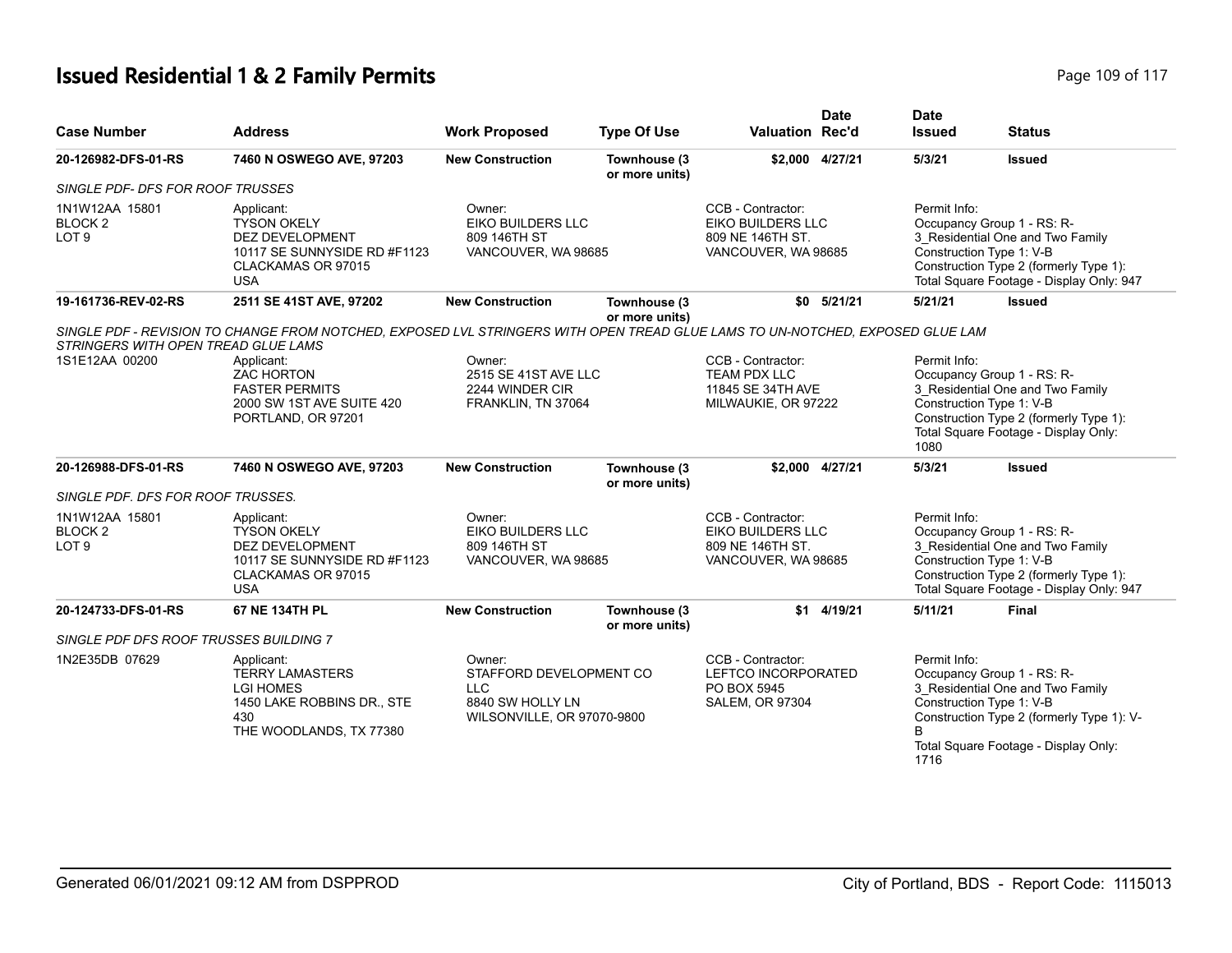# **Issued Residential 1 & 2 Family Permits Page 110 of 117 Page 110 of 117**

| <b>Case Number</b>                                    | <b>Address</b>                                                                                                                | <b>Work Proposed</b>                                                                            | <b>Type Of Use</b>             | <b>Valuation Rec'd</b>                                                                                                                                                                | <b>Date</b>    | <b>Date</b><br><b>Issued</b> | <b>Status</b>                                                                                                                                                                   |
|-------------------------------------------------------|-------------------------------------------------------------------------------------------------------------------------------|-------------------------------------------------------------------------------------------------|--------------------------------|---------------------------------------------------------------------------------------------------------------------------------------------------------------------------------------|----------------|------------------------------|---------------------------------------------------------------------------------------------------------------------------------------------------------------------------------|
| 20-119753-DFS-01-RS                                   | 52 NE 134TH PL                                                                                                                | <b>New Construction</b>                                                                         | Townhouse (3<br>or more units) |                                                                                                                                                                                       | \$1 4/19/21    | 5/11/21                      | Final                                                                                                                                                                           |
| SINGLE PDF DFS ROOF TRUSSES                           |                                                                                                                               |                                                                                                 |                                |                                                                                                                                                                                       |                |                              |                                                                                                                                                                                 |
| 1N2E35DB 07618                                        | Applicant:<br><b>TERRY LAMASTERS</b><br><b>LGI HOMES</b><br>1450 LAKE ROBBINS DR., STE<br>430<br>THE WOODLANDS, TX 77380      | Owner:<br>LGI HOMES - OREGON LLC<br>1450 LAKE ROBBINS DR #430<br>THE WOODLANDS, TX 77380<br>430 |                                | CCB - Contractor:<br>LEFTCO INCORPORATED<br>PO BOX 5945<br><b>SALEM, OR 97304</b><br>CCB - Contractor:<br>LGI HOMES OREGON LLC<br>1450 LAKE ROBBINS DR STE<br>THE WOODLANDS, TX 77380 |                | Permit Info:<br>1716         | Occupancy Group 1 - RS: R-<br>3_Residential One and Two Family<br>Construction Type 1: V-B<br>Construction Type 2 (formerly Type 1): V-<br>Total Square Footage - Display Only: |
| 20-124730-DFS-01-RS                                   | 75 NE 134TH PL                                                                                                                | <b>New Construction</b>                                                                         | Townhouse (3<br>or more units) |                                                                                                                                                                                       | \$1 4/19/21    | 5/11/21                      | <b>Final</b>                                                                                                                                                                    |
| SINGLE PDF DFS ROOF TRUSSES***                        |                                                                                                                               |                                                                                                 |                                |                                                                                                                                                                                       |                |                              |                                                                                                                                                                                 |
| 1N2E35DB 07627                                        | Applicant:<br><b>TERRY LAMASTERS</b><br><b>LGI HOMES</b><br>1450 LAKE ROBBINS DR., STE<br>430<br>THE WOODLANDS, TX 77380      | Owner:<br>STAFFORD DEVELOPMENT CO<br>LLC<br>8840 SW HOLLY LN<br>WILSONVILLE, OR 97070-9800      |                                | CCB - Contractor:<br>LEFTCO INCORPORATED<br>PO BOX 5945<br><b>SALEM, OR 97304</b>                                                                                                     |                | Permit Info:<br>1847         | Occupancy Group 1 - RS: R-<br>3_Residential One and Two Family<br>Construction Type 1: V-B<br>Construction Type 2 (formerly Type 1): V-<br>Total Square Footage - Display Only: |
| 20-124743-DFS-01-RS                                   | 35 NE 134TH PL, 97233                                                                                                         | <b>New Construction</b>                                                                         | Townhouse (3<br>or more units) | \$1                                                                                                                                                                                   | 4/19/21        | 5/11/21                      | <b>Final</b>                                                                                                                                                                    |
| <b>SINGLE PDF DFS ROOF TRUSSES</b>                    |                                                                                                                               |                                                                                                 |                                |                                                                                                                                                                                       |                |                              |                                                                                                                                                                                 |
| 1N2E35DB 07604                                        | Applicant:<br><b>TERRY LAMASTERS</b><br><b>LGI HOMES</b><br>1450 LAKE ROBBINS DR., STE<br>430<br>THE WOODLANDS, TX 77380      | Owner:<br>LGI HOMES - OREGON LLC<br>1450 LAKE ROBBINS DR #430<br>THE WOODLANDS, TX 77380        |                                | CCB - Contractor:<br><b>LEFTCO INCORPORATED</b><br>PO BOX 5945<br><b>SALEM, OR 97304</b>                                                                                              |                | Permit Info:<br>B<br>1847    | Occupancy Group 1 - RS: R-<br>3_Residential One and Two Family<br>Construction Type 1: V-B<br>Construction Type 2 (formerly Type 1): V-<br>Total Square Footage - Display Only: |
| 19-161729-REV-01-RS                                   | 2517 SE 41ST AVE, 97202                                                                                                       | <b>New Construction</b>                                                                         | Townhouse (3<br>or more units) |                                                                                                                                                                                       | $$0$ $5/21/21$ | 5/21/21                      | <b>Issued</b>                                                                                                                                                                   |
|                                                       | SINGLE PDF - REVISION TO CHANGE FROM NOTCHED, EXPOSED LVL STRINGERS WITH OPEN TREAD GLUE LAMS TO UN-NOTCHED, EXPOSED GLUE LAM |                                                                                                 |                                |                                                                                                                                                                                       |                |                              |                                                                                                                                                                                 |
| STRINGERS WITH OPEN TREAD GLUE LAMS<br>1S1E12AA 00200 | Applicant:<br><b>ZAC HORTON</b><br><b>FASTER PERMITS</b><br>2000 SW 1ST AVE SUITE 420<br>PORTLAND, OR 97201                   | Owner:<br>2515 SE 41ST AVE LLC<br>2244 WINDER CIR<br>FRANKLIN, TN 37064                         |                                | CCB - Contractor:<br><b>TEAM PDX LLC</b><br>11845 SE 34TH AVE<br>MILWAUKIE, OR 97222                                                                                                  |                | Permit Info:<br>1080         | Occupancy Group 1 - RS: R-<br>3 Residential One and Two Family<br>Construction Type 1: V-B<br>Construction Type 2 (formerly Type 1):<br>Total Square Footage - Display Only:    |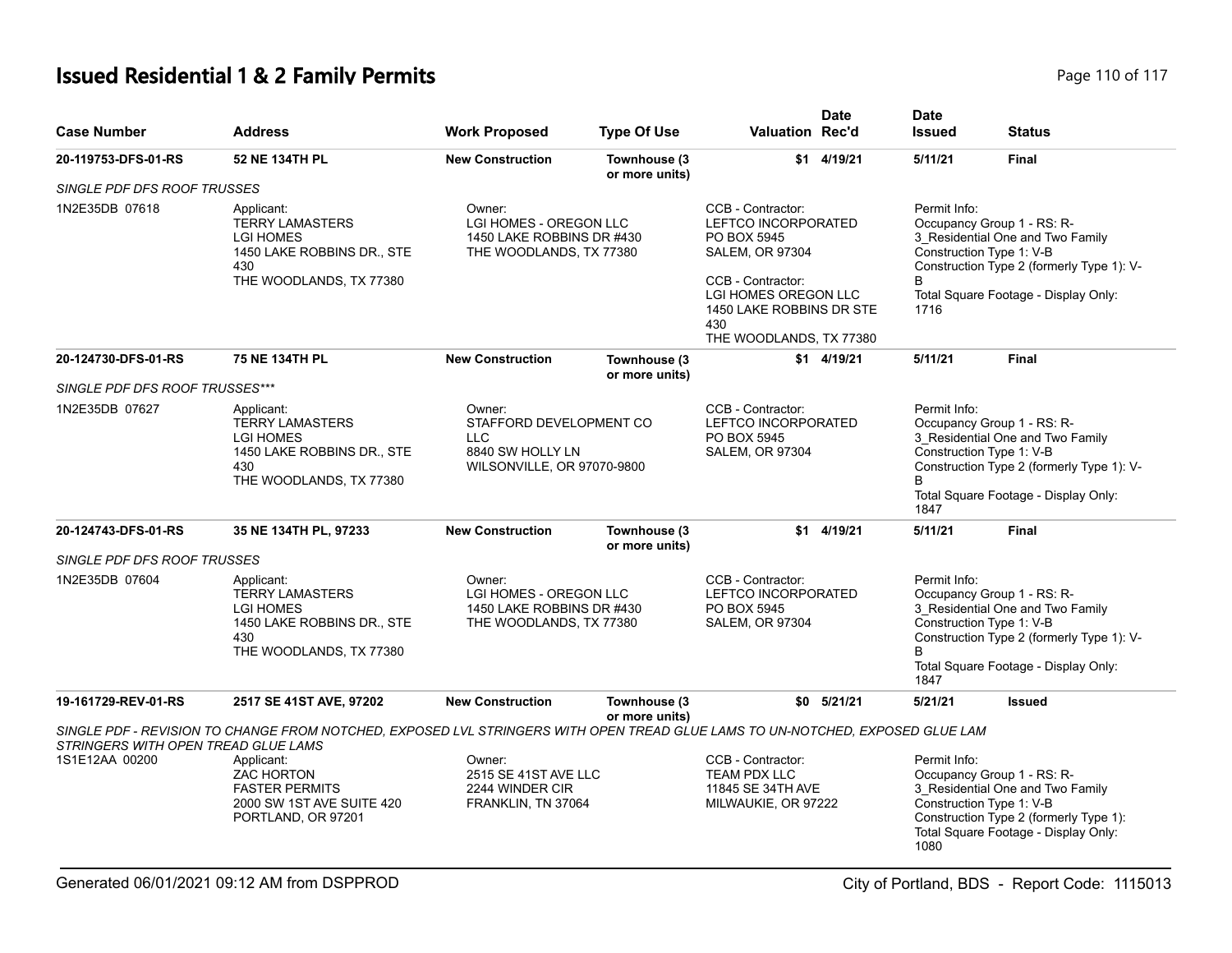# **Issued Residential 1 & 2 Family Permits**

| Page 111 of 117 |  |  |
|-----------------|--|--|
|-----------------|--|--|

| <b>Case Number</b>  | <b>Address</b>                                                                                                                                                                        | <b>Work Proposed</b>                                                                                   | <b>Type Of Use</b>             | <b>Valuation Rec'd</b>                                                                                                                                                                                                                                                                                                                                            | <b>Date</b>     | <b>Date</b><br><b>Issued</b> | <b>Status</b>                                                                                                                                                                                                      |
|---------------------|---------------------------------------------------------------------------------------------------------------------------------------------------------------------------------------|--------------------------------------------------------------------------------------------------------|--------------------------------|-------------------------------------------------------------------------------------------------------------------------------------------------------------------------------------------------------------------------------------------------------------------------------------------------------------------------------------------------------------------|-----------------|------------------------------|--------------------------------------------------------------------------------------------------------------------------------------------------------------------------------------------------------------------|
| 20-126932-DFS-02-RS | 7460 N OSWEGO AVE, 97203                                                                                                                                                              | <b>New Construction</b>                                                                                | Townhouse (3<br>or more units) |                                                                                                                                                                                                                                                                                                                                                                   | \$2,000 4/27/21 | 5/3/21                       | <b>Issued</b>                                                                                                                                                                                                      |
|                     | SINGLE PDF- DFS FOR TRUSSES FOR 6 ATTACHED TOWNHOUSES                                                                                                                                 |                                                                                                        |                                |                                                                                                                                                                                                                                                                                                                                                                   |                 |                              |                                                                                                                                                                                                                    |
| 1N1W12AA 15801      | Applicant:<br><b>TYSON OKELY</b><br><b>DEZ DEVELOPMENT</b><br>10117 SE SUNNYSIDE RD #F1123<br>CLACKAMAS OR 97015<br><b>USA</b>                                                        | Owner:<br>EIKO BUILDERS LLC<br>809 146TH ST<br>VANCOUVER, WA 98685                                     |                                | CCB - Contractor:<br>EIKO BUILDERS LLC<br>809 NE 146TH ST.<br>VANCOUVER, WA 98685                                                                                                                                                                                                                                                                                 |                 | Permit Info:                 | Occupancy Group 1 - RS: R-<br>3 Residential One and Two Family<br>Construction Type 1: V-B<br>Construction Type 2 (formerly Type 1):<br>Total Square Footage - Display Only: 813                                   |
| 19-171942-000-00-RS | 4730 SW COMUS ST, 97219                                                                                                                                                               | <b>New Construction</b>                                                                                | Townhouse (3                   | \$269,930 6/20/19                                                                                                                                                                                                                                                                                                                                                 |                 | 5/10/21                      | <b>Under Inspection</b>                                                                                                                                                                                            |
| 1S1E31AA 02500      | ADDITIONAL SCOPE OF WORK**TRADE PERMITS TO FOLLOW.<br>Applicant:<br>NATHANIEL ROSEMEYER<br>MAIN STREET DEVELOPMENT<br>5331 SW MACADAM AVE #258<br><b>PMB 208</b><br>PORTLAND OR 97239 | Owner:<br>MAIN STREET DEVELOPMENT INC<br>5331 S MACADAM AVE #258 PMB<br>208<br>PORTLAND, OR 97239-3871 |                                | CCB - Contractor:<br><b>MALMEDAL ENTERPRISES INC</b><br><b>PO BOX 207</b><br><b>BANKS, OR 97106</b><br>CCB - Contractor:<br><b>ERIC RYSTADT</b><br>MAIN STREET DEVELOPMENT<br><b>INC</b><br>PMB 208 5331 SW MACADAM<br>AVE SUITE 258<br>PORTLAND, OR 97239<br>CCB - Contractor:<br><b>GRIZZLY ELECTRIC INC</b><br>2114 MAIN ST STE 100-117<br>VANCOUVER, WA 98660 |                 | Permit Info:<br>B<br>2427    | Occupancy Group 1 - RS: R-<br>3 Residential One and Two Family<br>Construction Type 1: V-B<br>Construction Type 2 (formerly Type 1): V-<br>Total Square Footage - Display Only:<br>Number of New Dwelling Units: 1 |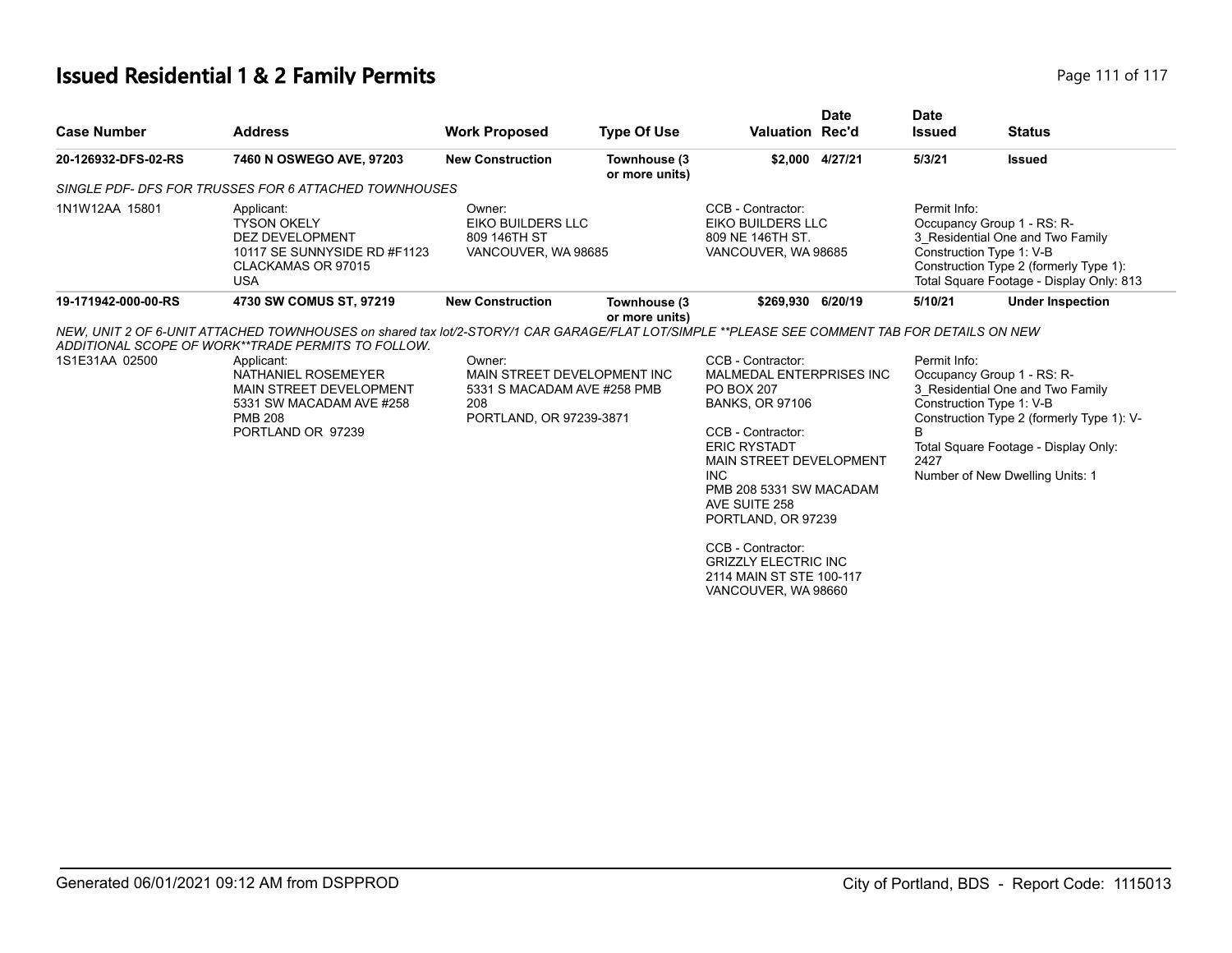## **Issued Residential 1 & 2 Family Permits Page 112 of 117 Page 112 of 117**

| <b>Case Number</b>  | <b>Address</b>                                                                                                                                                                                                                                                                                                                        | <b>Work Proposed</b>                                                                                   | <b>Type Of Use</b>             | <b>Valuation Rec'd</b>                                                                                                                                                                                                                                                                                                                                      | <b>Date</b> | <b>Date</b><br><b>Issued</b>                           | <b>Status</b>                                                                                                                                                                          |
|---------------------|---------------------------------------------------------------------------------------------------------------------------------------------------------------------------------------------------------------------------------------------------------------------------------------------------------------------------------------|--------------------------------------------------------------------------------------------------------|--------------------------------|-------------------------------------------------------------------------------------------------------------------------------------------------------------------------------------------------------------------------------------------------------------------------------------------------------------------------------------------------------------|-------------|--------------------------------------------------------|----------------------------------------------------------------------------------------------------------------------------------------------------------------------------------------|
| 19-171943-000-00-RS | 4750 SW COMUS ST, 97219                                                                                                                                                                                                                                                                                                               | <b>New Construction</b>                                                                                | Townhouse (3<br>or more units) | \$269,930 6/20/19                                                                                                                                                                                                                                                                                                                                           |             | 5/10/21                                                | <b>Under Inspection</b>                                                                                                                                                                |
| 1S1E31AA 02500      | NEW, UNIT 3 OF 6-UNIT ATTACHED TOWNHOUSES on shared tax lot/2-STORY/1 CAR GARAGE/FLAT LOT/SIMPLE **PLEASE SEE COMMENT TAB FOR DETAILS ON NEW<br>ADDITIONAL SCOPE OF WORK**TRADE PERMITS TO FOLLOW.<br>Applicant:<br>NATHANIEL ROSEMEYER<br>MAIN STREET DEVELOPMENT<br>5331 SW MACADAM AVE #258<br><b>PMB 208</b><br>PORTLAND OR 97239 | Owner:<br>MAIN STREET DEVELOPMENT INC<br>5331 S MACADAM AVE #258 PMB<br>208<br>PORTLAND, OR 97239-3871 |                                | CCB - Contractor:<br>MALMEDAL ENTERPRISES INC<br><b>PO BOX 207</b><br><b>BANKS, OR 97106</b><br>CCB - Contractor:<br><b>ERIC RYSTADT</b><br><b>MAIN STREET DEVELOPMENT</b><br>INC.<br>PMB 208 5331 SW MACADAM<br>AVE SUITE 258<br>PORTLAND, OR 97239<br>CCB - Contractor:<br><b>GRIZZLY ELECTRIC INC</b><br>2114 MAIN ST STE 100-117<br>VANCOUVER, WA 98660 |             | Permit Info:<br>Construction Type 1: V-B<br>B<br>2427  | Occupancy Group 1 - RS: R-<br>3_Residential One and Two Family<br>Construction Type 2 (formerly Type 1): V-<br>Total Square Footage - Display Only:<br>Number of New Dwelling Units: 1 |
| 19-171944-000-00-RS | 4770 SW COMUS ST, 97219                                                                                                                                                                                                                                                                                                               | <b>New Construction</b>                                                                                | Townhouse (3<br>or more units) | \$269,930 6/20/19                                                                                                                                                                                                                                                                                                                                           |             | 5/10/21                                                | <b>Under Inspection</b>                                                                                                                                                                |
| 1S1E31AA 02500      | NEW, UNIT 4 OF 6-UNIT ATTACHED TOWNHOUSES on shared tax lot/2-STORY/1 CAR GARAGE/FLAT LOT/SIMPLE **PLEASE SEE COMMENT TAB FOR DETAILS ON NEW<br>ADDITIONAL SCOPE OF WORK**TRADE PERMITS TO FOLLOW.<br>Applicant:<br>NATHANIEL ROSEMEYER<br>MAIN STREET DEVELOPMENT<br>5331 SW MACADAM AVE #258<br><b>PMB 208</b><br>PORTLAND OR 97239 | Owner:<br>MAIN STREET DEVELOPMENT INC<br>5331 S MACADAM AVE #258 PMB<br>208<br>PORTLAND, OR 97239-3871 |                                | CCB - Contractor:<br>MALMEDAL ENTERPRISES INC<br><b>PO BOX 207</b><br><b>BANKS, OR 97106</b><br>CCB - Contractor:<br><b>ERIC RYSTADT</b><br>MAIN STREET DEVELOPMENT<br><b>INC</b><br>PMB 208 5331 SW MACADAM<br>AVE SUITE 258<br>PORTLAND, OR 97239<br>CCB - Contractor:<br><b>GRIZZLY ELECTRIC INC</b><br>2114 MAIN ST STE 100-117<br>VANCOUVER, WA 98660  |             | Permit Info:<br>Construction Type 1: V-B<br>B.<br>2427 | Occupancy Group 1 - RS: R-<br>3_Residential One and Two Family<br>Construction Type 2 (formerly Type 1): V-<br>Total Square Footage - Display Only:<br>Number of New Dwelling Units: 1 |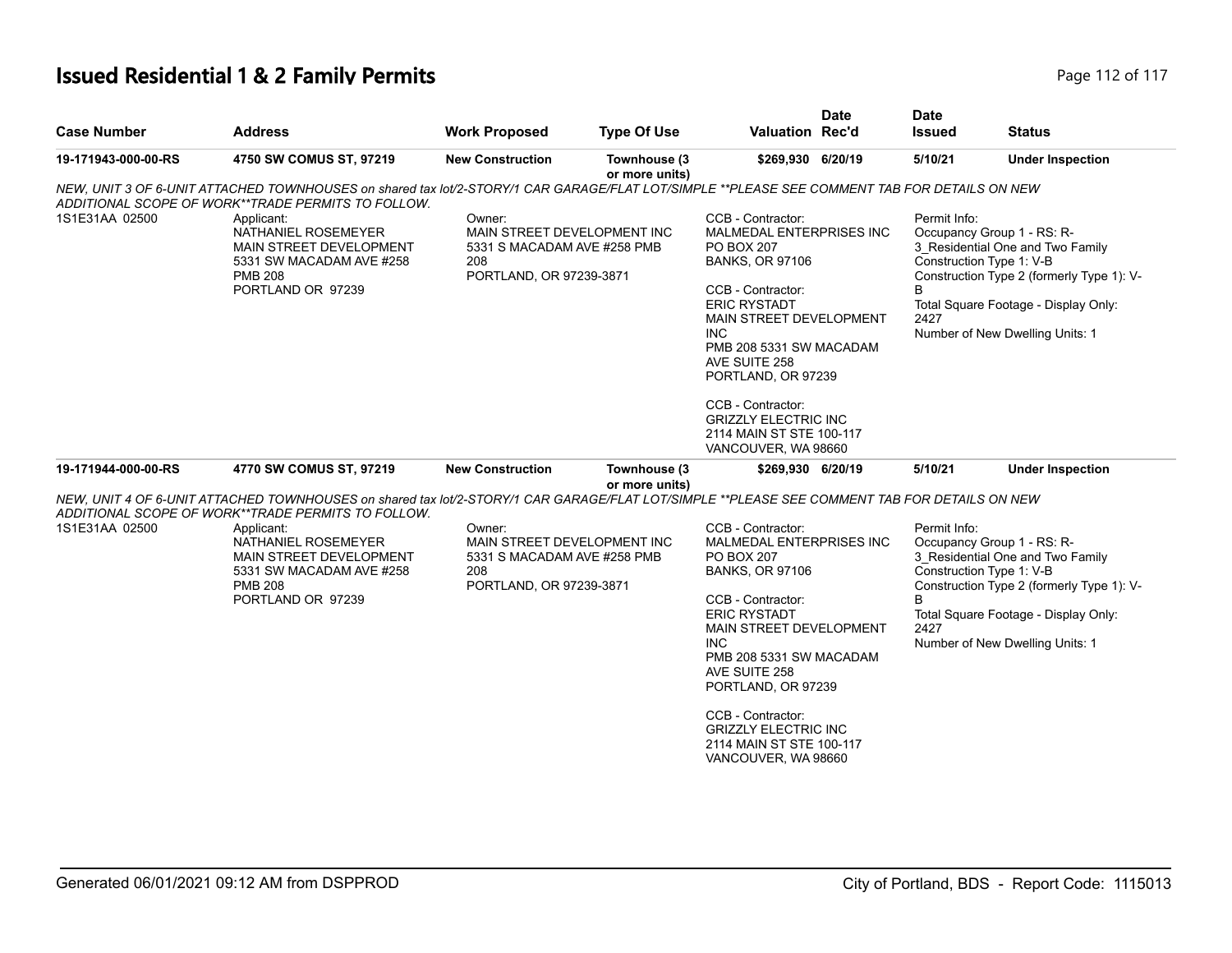## **Issued Residential 1 & 2 Family Permits Page 113 of 117 Page 113 of 117**

| <b>Case Number</b>  | <b>Address</b>                                                                                                                                                                                                                                                                                                                        | <b>Work Proposed</b>                                                                                   | <b>Type Of Use</b>             | <b>Valuation Rec'd</b>                                                                                                                                                                                                                                                                                                                                     | <b>Date</b> | <b>Date</b><br><b>Issued</b>                          | <b>Status</b>                                                                                                                                                                          |
|---------------------|---------------------------------------------------------------------------------------------------------------------------------------------------------------------------------------------------------------------------------------------------------------------------------------------------------------------------------------|--------------------------------------------------------------------------------------------------------|--------------------------------|------------------------------------------------------------------------------------------------------------------------------------------------------------------------------------------------------------------------------------------------------------------------------------------------------------------------------------------------------------|-------------|-------------------------------------------------------|----------------------------------------------------------------------------------------------------------------------------------------------------------------------------------------|
| 19-171945-000-00-RS | 4790 SW COMUS ST, 97219                                                                                                                                                                                                                                                                                                               | <b>New Construction</b>                                                                                | Townhouse (3<br>or more units) | \$118,541 6/20/19                                                                                                                                                                                                                                                                                                                                          |             | 5/10/21                                               | <b>Under Inspection</b>                                                                                                                                                                |
| 1S1E31AA 02500      | NEW, UNIT 5 OF 6-UNIT ATTACHED TOWNHOUSES on shared tax lot/2-STORY/1 CAR GARAGE/FLAT LOT/SIMPLE **PLEASE SEE COMMENT TAB FOR DETAILS ON NEW<br>ADDITIONAL SCOPE OF WORK**TRADE PERMITS TO FOLLOW.<br>Applicant:<br>NATHANIEL ROSEMEYER<br>MAIN STREET DEVELOPMENT<br>5331 SW MACADAM AVE #258<br><b>PMB 208</b><br>PORTLAND OR 97239 | Owner:<br>MAIN STREET DEVELOPMENT INC<br>5331 S MACADAM AVE #258 PMB<br>208<br>PORTLAND, OR 97239-3871 |                                | CCB - Contractor:<br>MALMEDAL ENTERPRISES INC<br><b>PO BOX 207</b><br><b>BANKS, OR 97106</b><br>CCB - Contractor:<br><b>ERIC RYSTADT</b><br>MAIN STREET DEVELOPMENT<br>INC.<br>PMB 208 5331 SW MACADAM<br>AVE SUITE 258<br>PORTLAND, OR 97239<br>CCB - Contractor:<br><b>GRIZZLY ELECTRIC INC</b><br>2114 MAIN ST STE 100-117<br>VANCOUVER, WA 98660       |             | Permit Info:<br>Construction Type 1: V-B              | Occupancy Group 1 - RS: R-<br>3_Residential One and Two Family<br>Total Square Footage - Display Only: 968<br>Number of New Dwelling Units: 1                                          |
| 19-171780-000-00-RS | 4710 SW COMUS ST, 97219                                                                                                                                                                                                                                                                                                               | <b>New Construction</b>                                                                                | Townhouse (3                   | \$269,930 6/20/19                                                                                                                                                                                                                                                                                                                                          |             | 5/10/21                                               | <b>Under Inspection</b>                                                                                                                                                                |
| 1S1E31AA 02500      | NEW, UNIT 1 OF 6-UNIT ATTACHED TOWNHOUSES on shared tax lot/2-STORY/1 CAR GARAGE/FLAT LOT/SIMPLE **PLEASE SEE COMMENT TAB FOR DETAILS ON NEW<br>ADDITIONAL SCOPE OF WORK**TRADE PERMITS TO FOLLOW.<br>Applicant:<br>NATHANIEL ROSEMEYER<br>MAIN STREET DEVELOPMENT<br>5331 SW MACADAM AVE #258<br><b>PMB 208</b><br>PORTLAND OR 97239 | Owner:<br>MAIN STREET DEVELOPMENT INC<br>5331 S MACADAM AVE #258 PMB<br>208<br>PORTLAND, OR 97239-3871 | or more units)                 | CCB - Contractor:<br>MALMEDAL ENTERPRISES INC<br><b>PO BOX 207</b><br><b>BANKS, OR 97106</b><br>CCB - Contractor:<br><b>ERIC RYSTADT</b><br>MAIN STREET DEVELOPMENT<br><b>INC</b><br>PMB 208 5331 SW MACADAM<br>AVE SUITE 258<br>PORTLAND, OR 97239<br>CCB - Contractor:<br><b>GRIZZLY ELECTRIC INC</b><br>2114 MAIN ST STE 100-117<br>VANCOUVER, WA 98660 |             | Permit Info:<br>Construction Type 1: V-B<br>B<br>2427 | Occupancy Group 1 - RS: R-<br>3_Residential One and Two Family<br>Construction Type 2 (formerly Type 1): V-<br>Total Square Footage - Display Only:<br>Number of New Dwelling Units: 1 |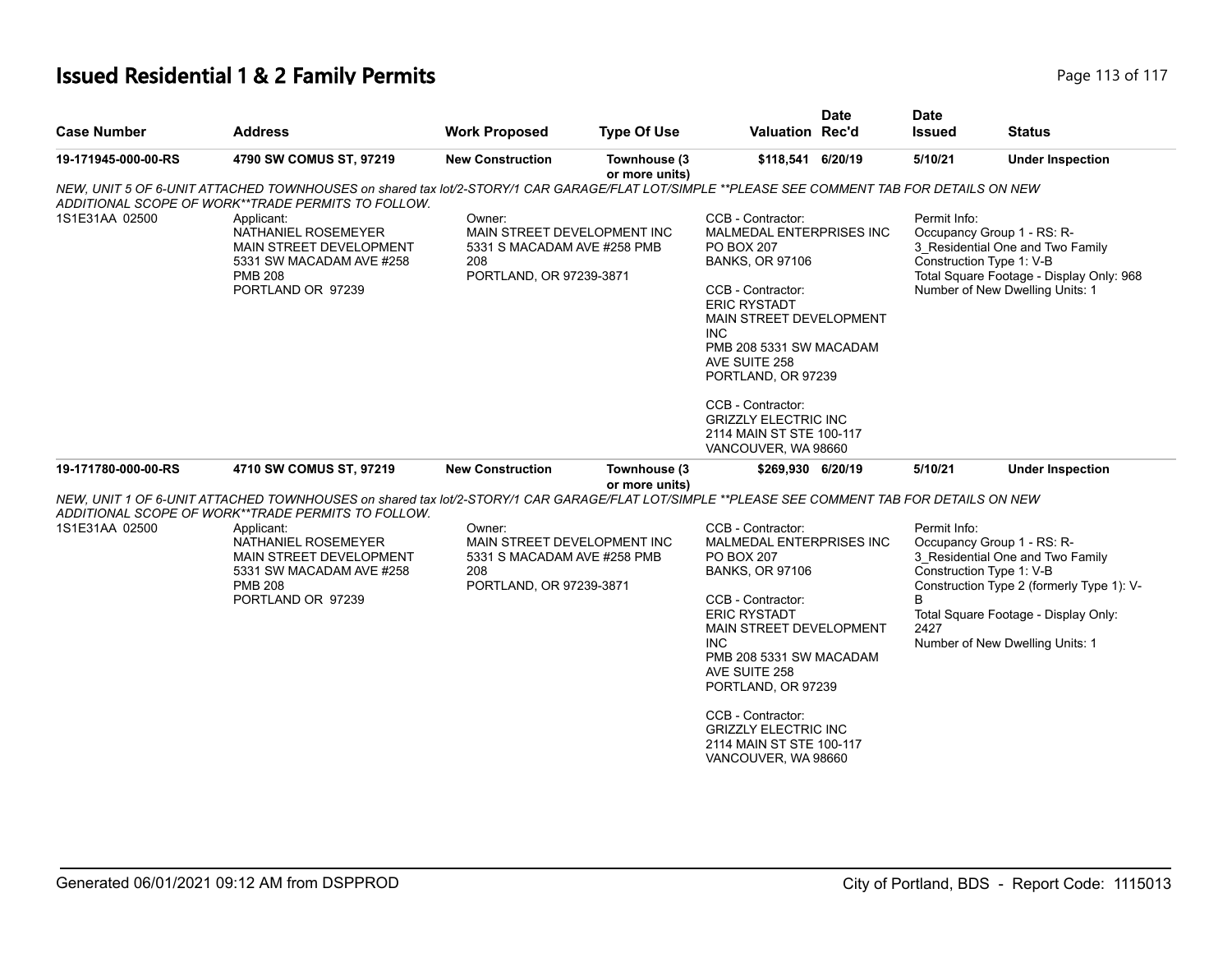## **Issued Residential 1 & 2 Family Permits Page 114 of 117** Page 114 of 117

| <b>Case Number</b>            | <b>Address</b>                                                                                                                                                                                                                                          | <b>Work Proposed</b>                                                                                                                                          | <b>Type Of Use</b>             | Valuation Rec'd                                                                                                                                                                                               | <b>Date</b> | <b>Date</b><br><b>Issued</b> | <b>Status</b>                                                                                                                                                                                                          |
|-------------------------------|---------------------------------------------------------------------------------------------------------------------------------------------------------------------------------------------------------------------------------------------------------|---------------------------------------------------------------------------------------------------------------------------------------------------------------|--------------------------------|---------------------------------------------------------------------------------------------------------------------------------------------------------------------------------------------------------------|-------------|------------------------------|------------------------------------------------------------------------------------------------------------------------------------------------------------------------------------------------------------------------|
| 20-171587-000-00-RS           | 2208 NE FLANDERS ST, 97232                                                                                                                                                                                                                              | <b>New Construction</b>                                                                                                                                       | Townhouse (3<br>or more units) | \$103,291 8/5/20                                                                                                                                                                                              |             | 5/21/21                      | <b>Under Inspection</b>                                                                                                                                                                                                |
| SEPERATE***                   | SINGLE PDF - 1 OF 6 NEW ATTACHED TOWNHOMES ON SINGLE LOT / 2-STORY / NO GARAGE / FLAT LOT / COMPLEX ***ELECTRICAL MECHANICAL AND PLUMBING                                                                                                               |                                                                                                                                                               |                                |                                                                                                                                                                                                               |             |                              |                                                                                                                                                                                                                        |
| 1N1E35DA 03800                | Applicant:<br><b>TYSON OKELY</b><br><b>DEZ DEVELOPMENT</b><br>15648 SE 114TH AVE SUITE 211<br>CLACKAMAS, OR 97015                                                                                                                                       | Owner:<br><b>OLEG LUPEKHA</b><br>2214 NE FLANDERS ST<br>PORTLAND, OR 97232<br>Owner:<br><b>DWELL DEVELOPMENT</b><br>2214 NE FLANDERS ST<br>PORTLAND, OR 97232 |                                | CCB - Contractor:<br><b>RIVERSIDE CARPENTRY LLC</b><br>12042 SE SUNNYSIDE RD 584<br>CLACKAMAS, OR 97015<br>CCB - Contractor:<br>DEZ DEVELOPMENT LLC<br>10117 SE SUNNYSIDE RD<br>#F1123<br>CLACKAMAS, OR 97015 |             | Permit Info:<br>B            | Occupancy Group 1 - RS: R-<br>3 Residential One and Two Family<br>Construction Type 1: V-B<br>Construction Type 2 (formerly Type 1): V-<br>Total Square Footage - Display Only: 882<br>Number of New Dwelling Units: 1 |
| 20-171588-000-00-RS           | 2210 NE FLANDERS ST, 97232                                                                                                                                                                                                                              | <b>New Construction</b>                                                                                                                                       | Townhouse (3                   | \$102,529 8/5/20                                                                                                                                                                                              |             | 5/21/21                      | <b>Under Inspection</b>                                                                                                                                                                                                |
| SEPERATE***<br>1N1E35DA 03800 | SINGLE PDF - 2 OF 6 NEW ATTACHED TOWNHOMES ON SINGLE LOT / 2-STORY / NO GARAGE / FLAT LOT / COMPLEX ***ELECTRICAL MECHANICAL AND PLUMBING<br>Applicant:<br><b>TYSON OKELY</b><br>DEZ DEVELOPMENT<br>15648 SE 114TH AVE SUITE 211<br>CLACKAMAS, OR 97015 | Owner:<br><b>OLEG LUPEKHA</b><br>2214 NE FLANDERS ST<br>PORTLAND, OR 97232<br>Owner:<br><b>DWELL DEVELOPMENT</b><br>2214 NE FLANDERS ST<br>PORTLAND, OR 97232 | or more units)                 | CCB - Contractor:<br>RIVERSIDE CARPENTRY LLC<br>12042 SE SUNNYSIDE RD 584<br>CLACKAMAS, OR 97015<br>CCB - Contractor:<br>DEZ DEVELOPMENT LLC<br>10117 SE SUNNYSIDE RD<br>#F1123<br>CLACKAMAS, OR 97015        |             | Permit Info:<br><sub>R</sub> | Occupancy Group 1 - RS: R-<br>3_Residential One and Two Family<br>Construction Type 1: V-B<br>Construction Type 2 (formerly Type 1): V-<br>Total Square Footage - Display Only: 883<br>Number of New Dwelling Units: 1 |
| 20-171592-000-00-RS           | 2216 NE FLANDERS ST, 97232                                                                                                                                                                                                                              | <b>New Construction</b>                                                                                                                                       | Townhouse (3<br>or more units) | \$112,908 8/5/20                                                                                                                                                                                              |             | 5/21/21                      | <b>Under Inspection</b>                                                                                                                                                                                                |
| SEPERATE***                   | SINGLE PDF - 4 OF 6 NEW ATTACHED TOWNHOMES ON SINGLE LOT / 2-STORY / NO GARAGE / FLAT LOT / COMPLEX ***ELECTRICAL MECHANICAL AND PLUMBING                                                                                                               |                                                                                                                                                               |                                |                                                                                                                                                                                                               |             |                              |                                                                                                                                                                                                                        |
| 1N1E35DA 03800                | Applicant:<br><b>TYSON OKELY</b><br>DEZ DEVELOPMENT<br>15648 SE 114TH AVE SUITE 211<br>CLACKAMAS, OR 97015                                                                                                                                              | Owner:<br><b>OLEG LUPEKHA</b><br>2214 NE FLANDERS ST<br>PORTLAND, OR 97232<br>Owner:<br><b>DWELL DEVELOPMENT</b><br>2214 NE FLANDERS ST<br>PORTLAND, OR 97232 |                                | CCB - Contractor:<br>RIVERSIDE CARPENTRY LLC<br>12042 SE SUNNYSIDE RD 584<br>CLACKAMAS, OR 97015<br>CCB - Contractor:<br>DEZ DEVELOPMENT LLC<br>10117 SE SUNNYSIDE RD<br>#F1123<br>CLACKAMAS, OR 97015        |             | Permit Info:                 | Occupancy Group 1 - RS: R-<br>3 Residential One and Two Family<br>Construction Type 1: V-B<br>Construction Type 2 (formerly Type 1):<br>Total Square Footage - Display Only: 922<br>Number of New Dwelling Units: 1    |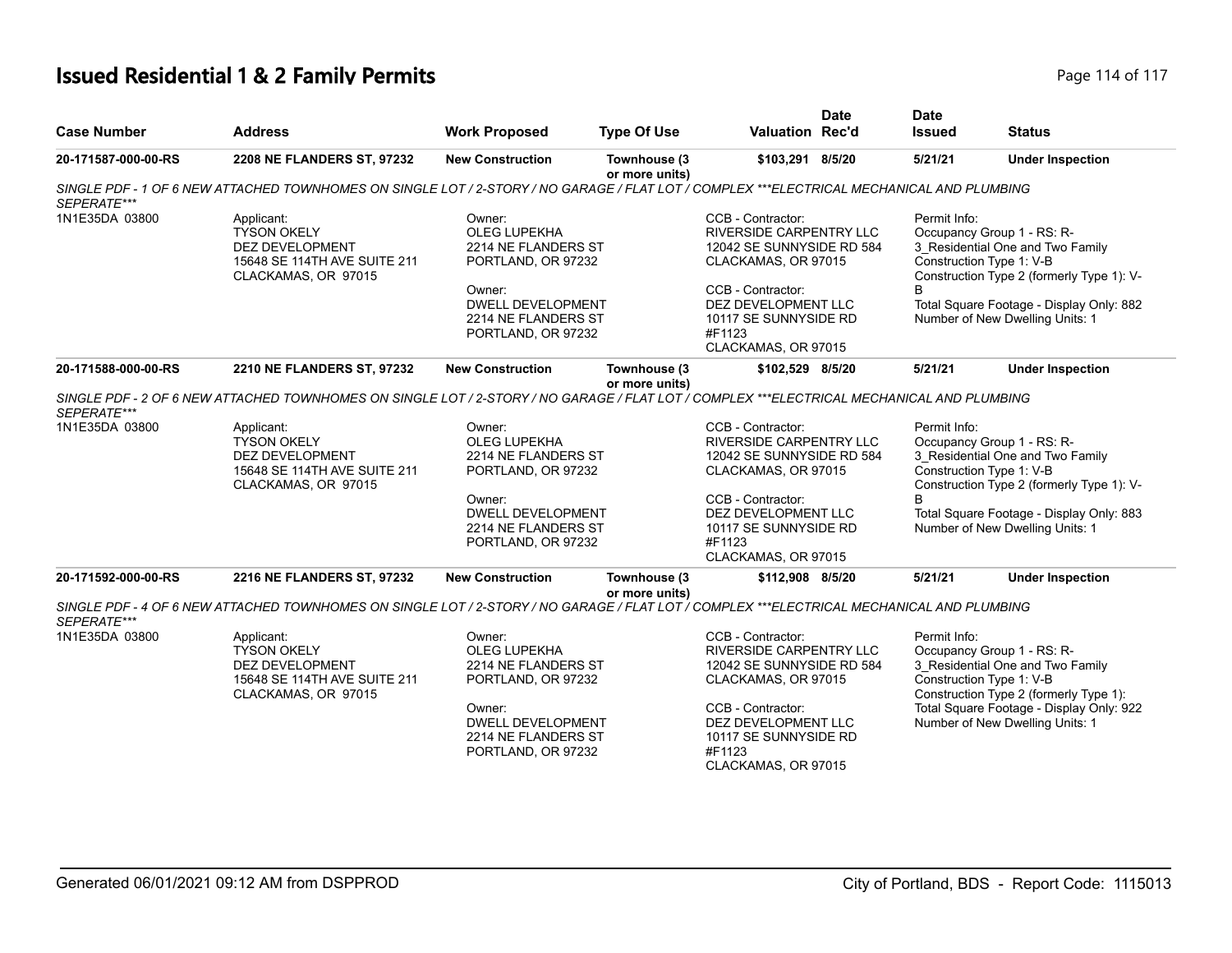## **Issued Residential 1 & 2 Family Permits Page 115 of 117** Page 115 of 117

| <b>Case Number</b>            | <b>Address</b>                                                                                                                                                                                                                                          | <b>Work Proposed</b>                                                                                                                                          | <b>Type Of Use</b>             | Valuation Rec'd                                                                                                                                                                                               | <b>Date</b> | <b>Date</b><br><b>Issued</b>             | <b>Status</b>                                                                                                                                                                           |
|-------------------------------|---------------------------------------------------------------------------------------------------------------------------------------------------------------------------------------------------------------------------------------------------------|---------------------------------------------------------------------------------------------------------------------------------------------------------------|--------------------------------|---------------------------------------------------------------------------------------------------------------------------------------------------------------------------------------------------------------|-------------|------------------------------------------|-----------------------------------------------------------------------------------------------------------------------------------------------------------------------------------------|
| 20-171589-000-00-RS           | 2212 NE FLANDERS ST, 97232                                                                                                                                                                                                                              | <b>New Construction</b>                                                                                                                                       | Townhouse (3<br>or more units) | \$112,908 8/5/20                                                                                                                                                                                              |             | 5/21/21                                  | <b>Under Inspection</b>                                                                                                                                                                 |
| SEPERATE***                   | SINGLE PDF - 3 OF 6 NEW ATTACHED TOWNHOMES ON SINGLE LOT / 2-STORY / NO GARAGE / FLAT LOT / COMPLEX ***ELECTRICAL MECHANICAL AND PLUMBING                                                                                                               |                                                                                                                                                               |                                |                                                                                                                                                                                                               |             |                                          |                                                                                                                                                                                         |
| 1N1E35DA 03800                | Applicant:<br><b>TYSON OKELY</b><br><b>DEZ DEVELOPMENT</b><br>15648 SE 114TH AVE SUITE 211<br>CLACKAMAS, OR 97015                                                                                                                                       | Owner:<br><b>OLEG LUPEKHA</b><br>2214 NE FLANDERS ST<br>PORTLAND, OR 97232<br>Owner:<br><b>DWELL DEVELOPMENT</b><br>2214 NE FLANDERS ST<br>PORTLAND, OR 97232 |                                | CCB - Contractor:<br><b>RIVERSIDE CARPENTRY LLC</b><br>12042 SE SUNNYSIDE RD 584<br>CLACKAMAS, OR 97015<br>CCB - Contractor:<br>DEZ DEVELOPMENT LLC<br>10117 SE SUNNYSIDE RD<br>#F1123<br>CLACKAMAS, OR 97015 |             | Permit Info:<br>Construction Type 1: V-B | Occupancy Group 1 - RS: R-<br>3_Residential One and Two Family<br>Construction Type 2 (formerly Type 1):<br>Total Square Footage - Display Only: 922<br>Number of New Dwelling Units: 1 |
| 20-171593-000-00-RS           | 2218 NE FLANDERS ST, 97232                                                                                                                                                                                                                              | <b>New Construction</b>                                                                                                                                       | Townhouse (3                   | \$112,908 8/5/20                                                                                                                                                                                              |             | 5/21/21                                  | <b>Under Inspection</b>                                                                                                                                                                 |
| SEPERATE***<br>1N1E35DA 03800 | SINGLE PDF - 5 OF 6 NEW ATTACHED TOWNHOMES ON SINGLE LOT / 2-STORY / NO GARAGE / FLAT LOT / COMPLEX ***ELECTRICAL MECHANICAL AND PLUMBING<br>Applicant:<br><b>TYSON OKELY</b><br>DEZ DEVELOPMENT<br>15648 SE 114TH AVE SUITE 211<br>CLACKAMAS, OR 97015 | Owner:<br><b>OLEG LUPEKHA</b><br>2214 NE FLANDERS ST<br>PORTLAND, OR 97232<br>Owner:<br><b>DWELL DEVELOPMENT</b><br>2214 NE FLANDERS ST<br>PORTLAND, OR 97232 | or more units)                 | CCB - Contractor:<br>RIVERSIDE CARPENTRY LLC<br>12042 SE SUNNYSIDE RD 584<br>CLACKAMAS, OR 97015<br>CCB - Contractor:<br>DEZ DEVELOPMENT LLC<br>10117 SE SUNNYSIDE RD<br>#F1123<br>CLACKAMAS, OR 97015        |             | Permit Info:<br>Construction Type 1: V-B | Occupancy Group 1 - RS: R-<br>3_Residential One and Two Family<br>Construction Type 2 (formerly Type 1):<br>Total Square Footage - Display Only: 922<br>Number of New Dwelling Units: 1 |
| 20-171594-000-00-RS           | 2220 NE FLANDERS ST, 97232                                                                                                                                                                                                                              | <b>New Construction</b>                                                                                                                                       | Townhouse (3<br>or more units) | \$112,908 8/5/20                                                                                                                                                                                              |             | 5/21/21                                  | <b>Under Inspection</b>                                                                                                                                                                 |
| SEPERATE***                   | SINGLE PDF - 6 OF 6 NEW ATTACHED TOWNHOMES ON SINGLE LOT / 2-STORY / NO GARAGE / FLAT LOT / COMPLEX ***ELECTRICAL MECHANICAL AND PLUMBING                                                                                                               |                                                                                                                                                               |                                |                                                                                                                                                                                                               |             |                                          |                                                                                                                                                                                         |
| 1N1E35DA 03800                | Applicant:<br><b>TYSON OKELY</b><br><b>DEZ DEVELOPMENT</b><br>15648 SE 114TH AVE SUITE 211<br>CLACKAMAS, OR 97015                                                                                                                                       | Owner:<br>OLEG LUPEKHA<br>2214 NE FLANDERS ST<br>PORTLAND, OR 97232<br>Owner:<br><b>DWELL DEVELOPMENT</b><br>2214 NE FLANDERS ST<br>PORTLAND, OR 97232        |                                | CCB - Contractor:<br>RIVERSIDE CARPENTRY LLC<br>12042 SE SUNNYSIDE RD 584<br>CLACKAMAS, OR 97015<br>CCB - Contractor:<br>DEZ DEVELOPMENT LLC<br>10117 SE SUNNYSIDE RD<br>#F1123<br>CLACKAMAS, OR 97015        |             | Permit Info:<br>Construction Type 1: V-B | Occupancy Group 1 - RS: R-<br>3 Residential One and Two Family<br>Construction Type 2 (formerly Type 1):<br>Total Square Footage - Display Only: 922<br>Number of New Dwelling Units: 1 |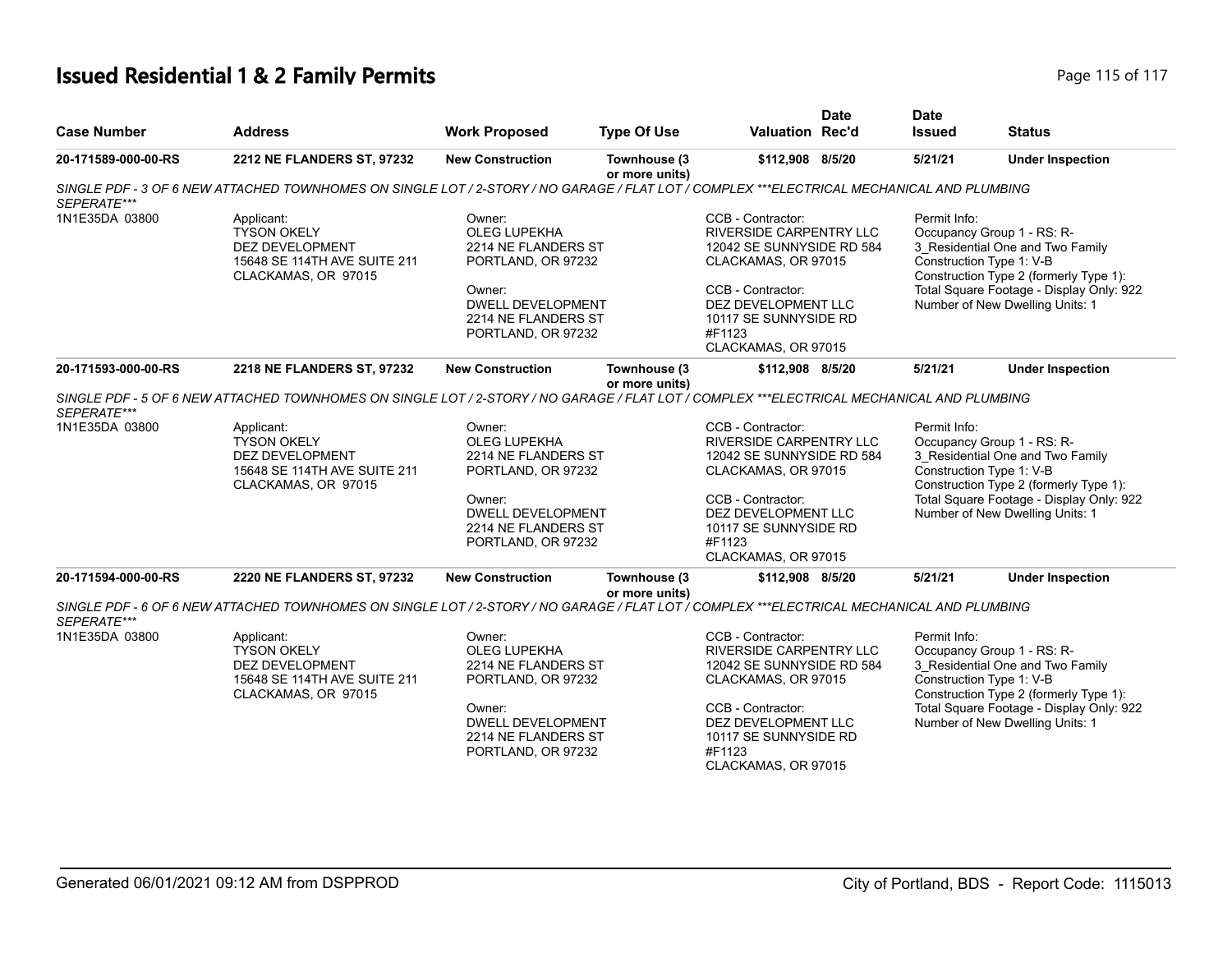## **Issued Residential 1 & 2 Family Permits Page 116 of 117 Page 116 of 117**

| <b>Case Number</b>                                  | <b>Address</b>                                                                                                                 | <b>Work Proposed</b>                                                                     | <b>Type Of Use</b>             | <b>Valuation Rec'd</b>                                                                   | <b>Date</b>     | <b>Date</b><br><b>Issued</b> | <b>Status</b>                                                                                                                                                                    |
|-----------------------------------------------------|--------------------------------------------------------------------------------------------------------------------------------|------------------------------------------------------------------------------------------|--------------------------------|------------------------------------------------------------------------------------------|-----------------|------------------------------|----------------------------------------------------------------------------------------------------------------------------------------------------------------------------------|
| 19-161732-REV-01-RS                                 | 2513 SE 41ST AVE, 97202                                                                                                        | <b>New Construction</b>                                                                  | Townhouse (3<br>or more units) |                                                                                          | \$0 5/24/21     | 5/24/21                      | <b>Issued</b>                                                                                                                                                                    |
| STRINGERS WITH OPEN TREAD GLUE LAMS                 | SINGLE PDF - REVISION TO CHANGE FROM NOTCHED, EXPOSED LVL STRINGERS WITH OPEN TREAD GLUE LAMS TO UN-NOTCHED, EXPOSED GLUE LAM  |                                                                                          |                                |                                                                                          |                 |                              |                                                                                                                                                                                  |
| 1S1E12AA 00200                                      | Applicant:<br>ZAC HORTON<br><b>FASTER PERMITS</b><br>2000 SW 1ST AVE SUITE 420<br>PORTLAND, OR 97201                           | Owner:<br>2515 SE 41ST AVE LLC<br>2244 WINDER CIR<br>FRANKLIN, TN 37064                  |                                | CCB - Contractor:<br>TEAM PDX LLC<br>11845 SE 34TH AVE<br>MILWAUKIE, OR 97222            |                 | Permit Info:<br>1080         | Occupancy Group 1 - RS: R-<br>3 Residential One and Two Family<br>Construction Type 1: V-B<br>Construction Type 2 (formerly Type 1):<br>Total Square Footage - Display Only:     |
| 20-124739-DFS-01-RS                                 | 45 NE 134TH PL, 97230                                                                                                          | <b>New Construction</b>                                                                  | Townhouse (3<br>or more units) |                                                                                          | \$1 4/19/21     | 5/11/21                      | <b>Final</b>                                                                                                                                                                     |
| SINGLE PDF DFS ROOF TRUSSES BUILDING 1              |                                                                                                                                |                                                                                          |                                |                                                                                          |                 |                              |                                                                                                                                                                                  |
| 1N2E35DB 07602<br>LOT <sub>1</sub>                  | Applicant:<br><b>TERRY LAMASTERS</b>                                                                                           | Owner:<br><b>LGI HOMES - OREGON LLC</b>                                                  |                                | CCB - Contractor:<br>LEFTCO INCORPORATED                                                 |                 | Permit Info:                 | Occupancy Group 1 - RS: R-                                                                                                                                                       |
| INC UND INT TRACT A                                 | <b>LGI HOMES</b><br>1450 LAKE ROBBINS DR., STE<br>430<br>THE WOODLANDS, TX 77380                                               | 1450 LAKE ROBBINS DR #430<br>THE WOODLANDS, TX 77380                                     |                                | PO BOX 5945<br><b>SALEM, OR 97304</b>                                                    |                 | 1716                         | 3 Residential One and Two Family<br>Construction Type 1: V-B<br>Construction Type 2 (formerly Type 1): V-<br>Total Square Footage - Display Only:                                |
| 20-126985-DFS-01-RS                                 | 7460 N OSWEGO AVE, 97203                                                                                                       | <b>New Construction</b>                                                                  | Townhouse (3<br>or more units) |                                                                                          | \$2.000 4/27/21 | 5/3/21                       | <b>Issued</b>                                                                                                                                                                    |
| SINGLE PDF- DFS FOR ROOF TRUSSES.                   |                                                                                                                                |                                                                                          |                                |                                                                                          |                 |                              |                                                                                                                                                                                  |
| 1N1W12AA 15801<br><b>BLOCK2</b><br>LOT <sub>9</sub> | Applicant:<br><b>TYSON OKELY</b><br><b>DEZ DEVELOPMENT</b><br>10117 SE SUNNYSIDE RD #F1123<br>CLACKAMAS OR 97015<br><b>USA</b> | Owner:<br>EIKO BUILDERS LLC<br>809 146TH ST<br>VANCOUVER, WA 98685                       |                                | CCB - Contractor:<br><b>EIKO BUILDERS LLC</b><br>809 NE 146TH ST.<br>VANCOUVER, WA 98685 |                 | Permit Info:                 | Occupancy Group 1 - RS: R-<br>3 Residential One and Two Family<br>Construction Type 1: V-B<br>Construction Type 2 (formerly Type 1):<br>Total Square Footage - Display Only: 947 |
| 20-124744-DFS-01-RS                                 | 31 NE 134TH PL, 97233                                                                                                          | <b>New Construction</b>                                                                  | Townhouse (3<br>or more units) |                                                                                          | \$1 4/19/21     | 5/11/21                      | Final                                                                                                                                                                            |
| SINGLE PDF DFS ROOF TRUSSES BUILDING 1              |                                                                                                                                |                                                                                          |                                |                                                                                          |                 |                              |                                                                                                                                                                                  |
| 1N2E35DB 07605                                      | Applicant:<br><b>TERRY LAMASTERS</b><br><b>LGI HOMES</b><br>1450 LAKE ROBBINS DR., STE<br>430<br>THE WOODLANDS, TX 77380       | Owner:<br>LGI HOMES - OREGON LLC<br>1450 LAKE ROBBINS DR #430<br>THE WOODLANDS, TX 77380 |                                | CCB - Contractor:<br>LEFTCO INCORPORATED<br>PO BOX 5945<br><b>SALEM, OR 97304</b>        |                 | Permit Info:<br>1972         | Occupancy Group 1 - RS: R-<br>3_Residential One and Two Family<br>Construction Type 1: V-B<br>Construction Type 2 (formerly Type 1): V-<br>Total Square Footage - Display Only:  |